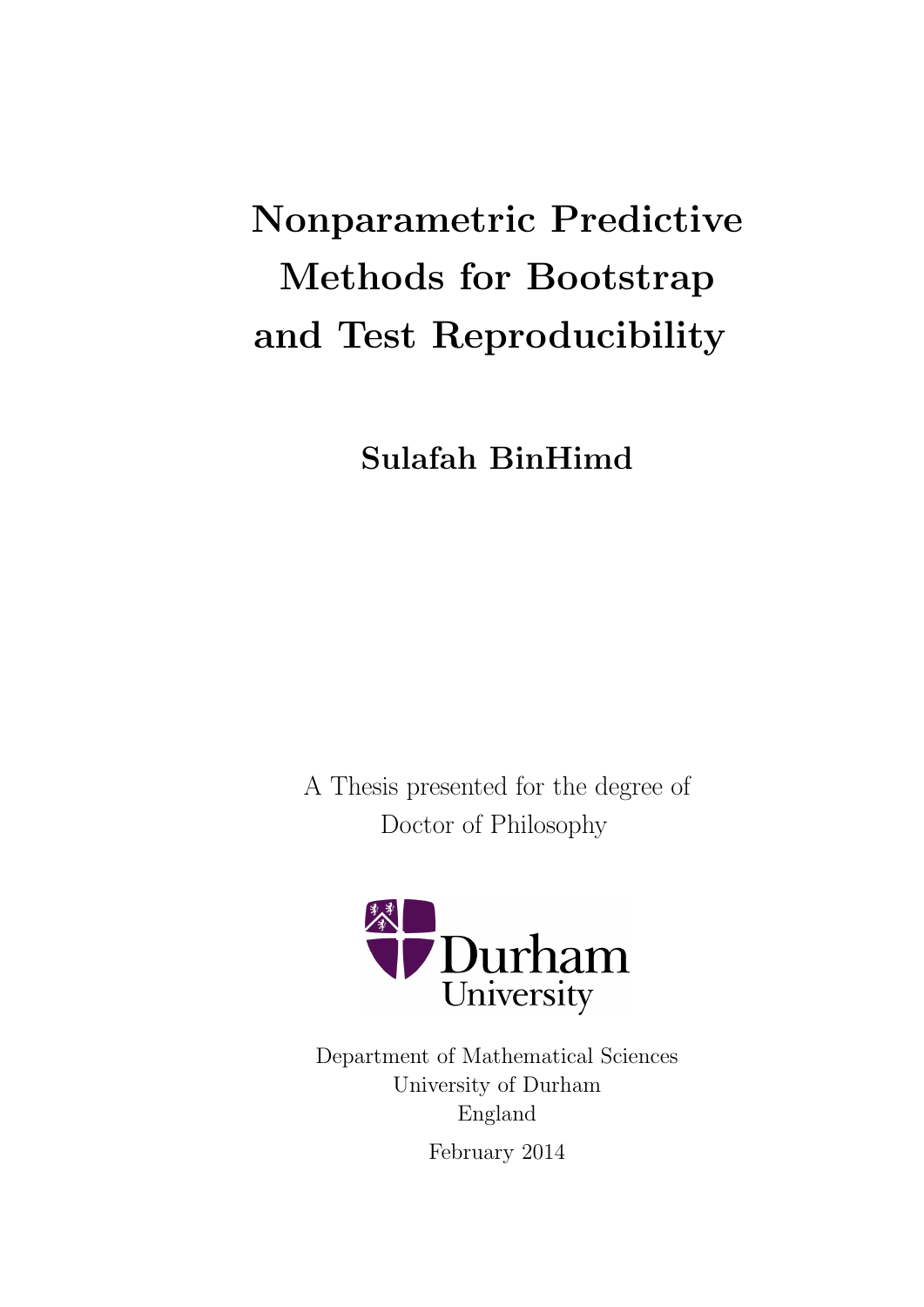## Dedicated to

My Father who has been a great source of motivation and support

> My Mother for all her unlimited love and prayers

My lovely nephews and nieces for lighting up my life with their smiles

My Brothers and their wives for all their love and best wishes throughout my life

> All Family and Friends for encouraging and believing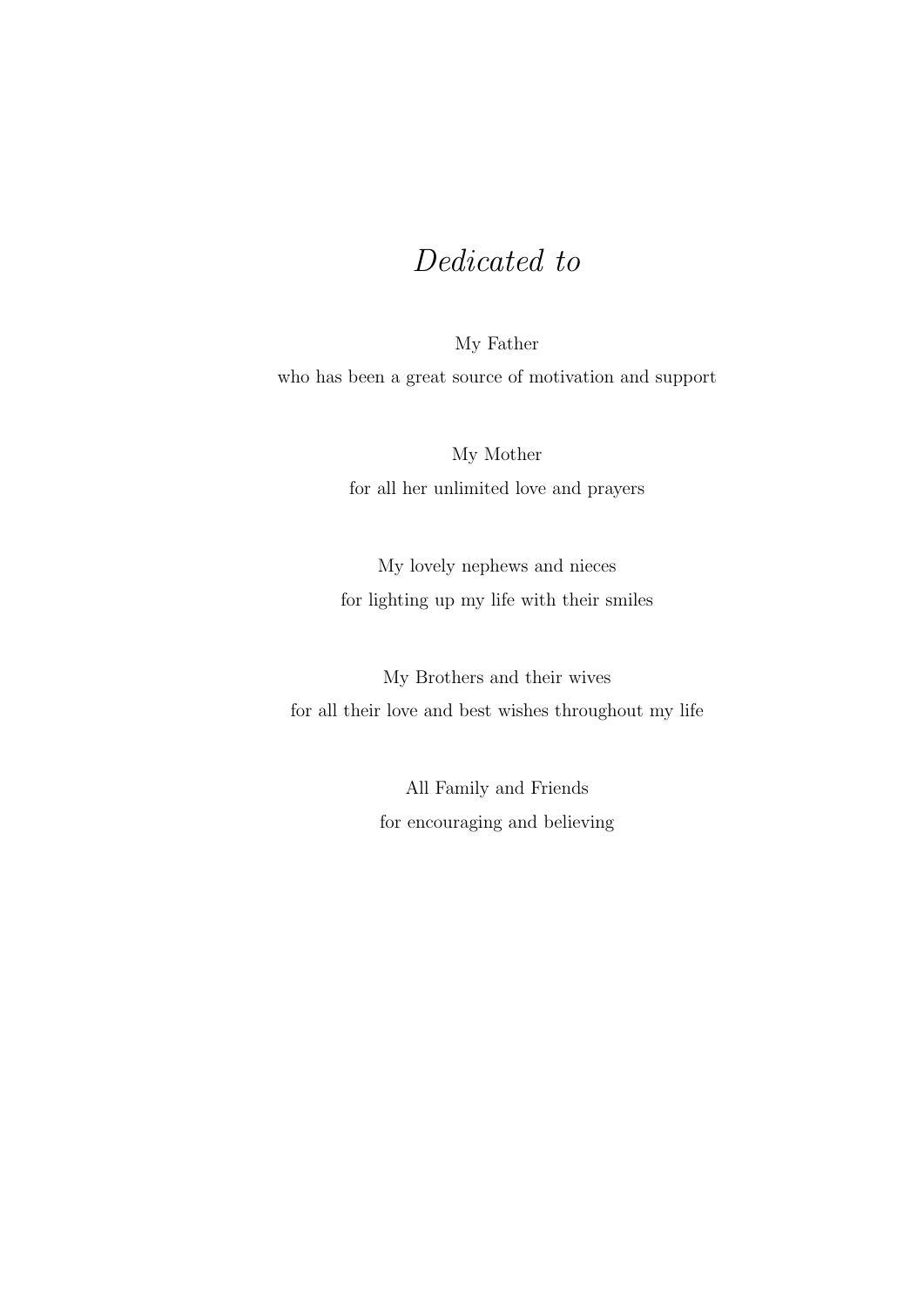## Nonparametric Predictive Methods for Bootstrap and Test Reproducibility

Sulafah BinHimd

Submitted for the degree of Doctor of Philosophy February 2014

#### Abstract

This thesis investigates a new bootstrap method, this method is called Nonparametric Predictive Inference Bootstrap (NPI-B). Nonparametric predictive inference (NPI) is a frequentist statistics approach that makes few assumptions, enabled by using lower and upper probabilities to quantify uncertainty, and explicitly focuses on future observations. In the NPI-B method, we use a sample of  $n$  observations to create  $n + 1$  intervals and draw one future value uniformly from one interval. Then this value is added to the data and the process is repeated, now with  $n + 1$  observations. Repetition of this process leads to the NPI-B sample, which therefore is not taken from the actual sample, but consists of values in the whole range of possible observations, also going beyond the range of the actual sample. We explore NPI-B for data on finite intervals, real line and non negative observations, and compare it to other bootstrap methods via simulation studies which show that the NPI-B method works well as a prediction method.

The NPI method is presented for the reproducibility probability (RP) of some nonparametric tests. Recently, there has been substantial interest in the reproducibility probability, where not only its estimation but also its actual definition and interpretation are not uniquely determined in the classical frequentist statistics framework. The explicitly predictive nature of NPI provides a natural formulation of inferences on RP. It is used to derive lower and upper bounds of RP values (known as the NPI-RP method) but if we consider large sample sizes, the computation of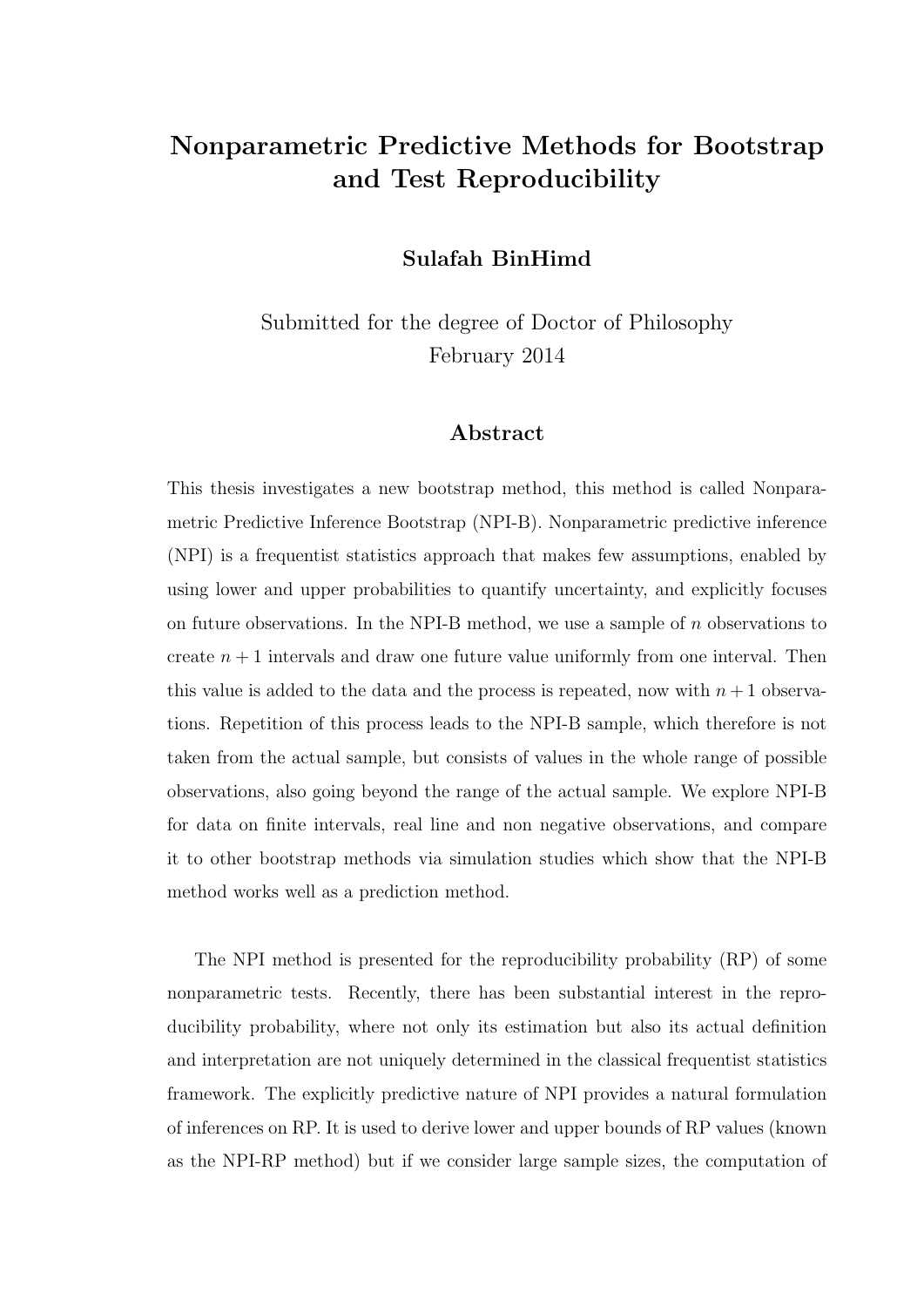iv

these bounds is difficult. We explore the NPI-B method to predict the RP values (they are called NPI-B-RP values) of some nonparametric tests. Reproducibility of tests is an important characteristic of the practical relevance of test outcomes.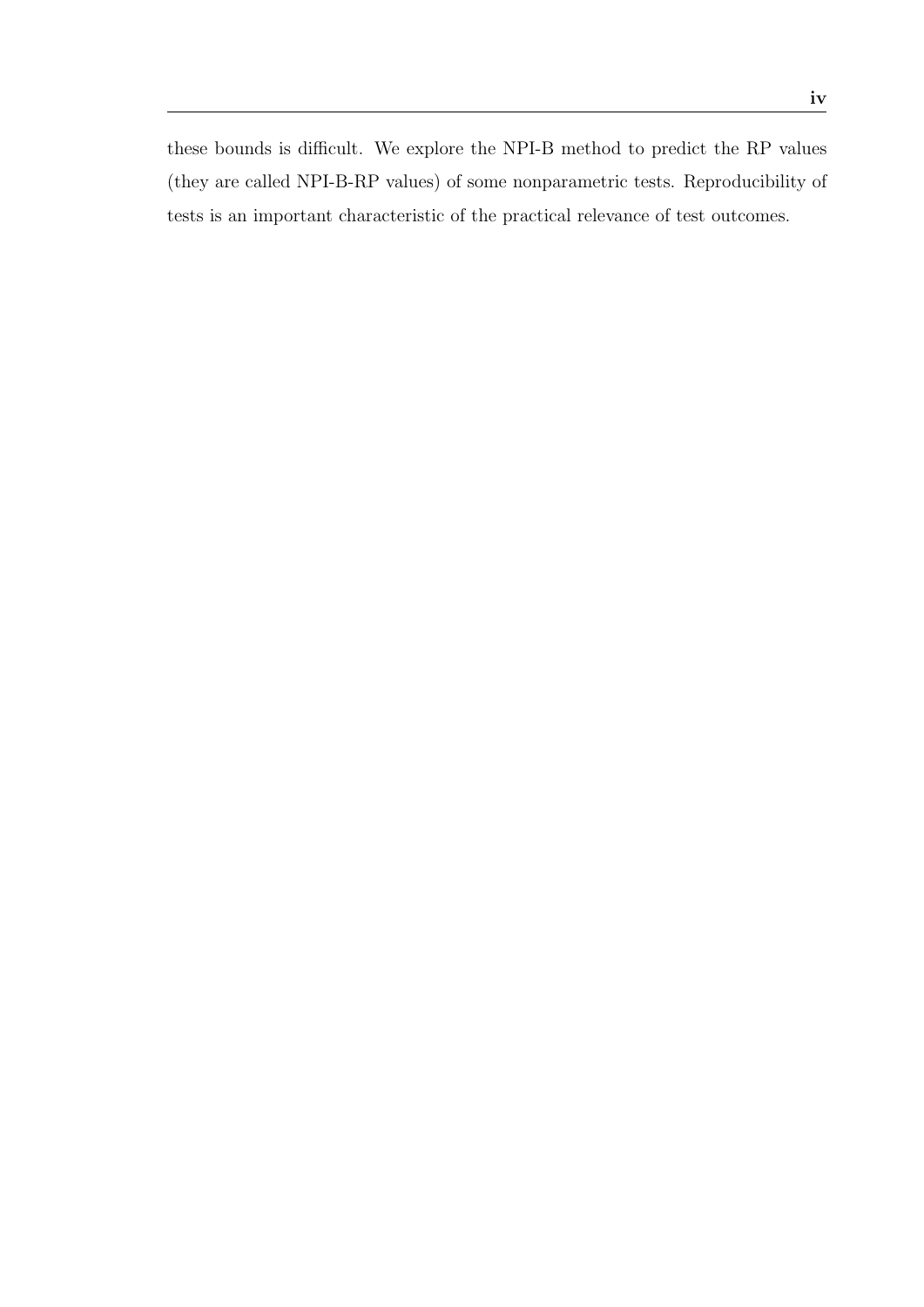## Declaration

The work in this thesis is based on research carried out at the Department of Mathematical Sciences, Durham University, UK. No part of this thesis has been submitted elsewhere for any other degree or qualification and it all my own work unless referenced to the contrary in the text.

#### Copyright  $\odot$  2014 by Sulafah BinHimd.

"The copyright of this thesis rests with the author. No quotations from it should be published without the author's prior written consent and information derived from it should be acknowledged".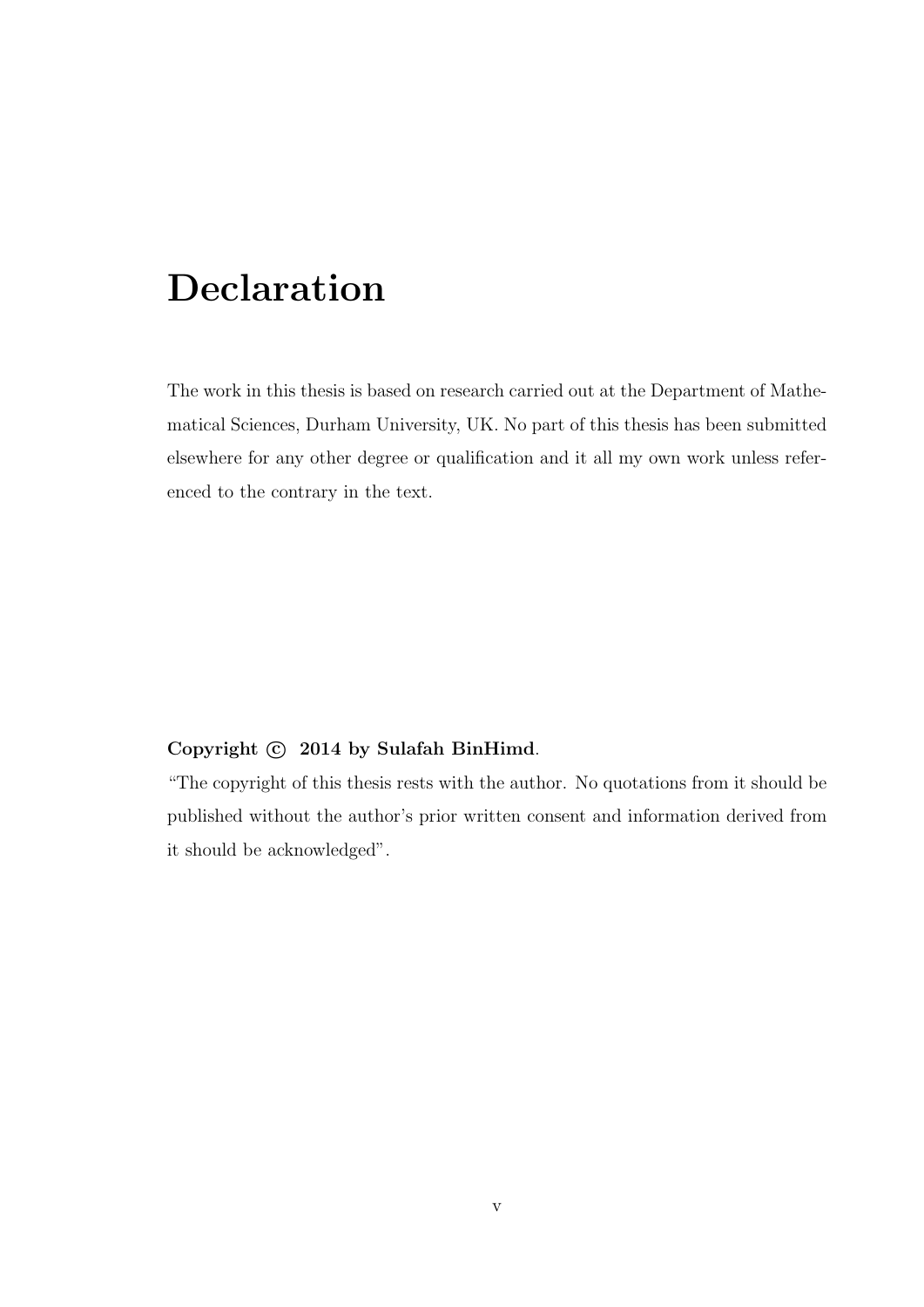## Acknowledgements

First, Allah my God, I am truly grateful for the countless blessing you have bestowed on me generally and in accomplishing this thesis especially.

My main appreciation and thanks goes to my supervisor Prof. Frank Coolen for his unlimited support, expert advice and guidance. It is very hard to find the words to express my gratitude and appreciation for him.

My special thanks go to my friends Tahani Maturi and Zakia Kalantan for all their support and help.

I would like also to thank my examiners Dr. Matthias Troffaes and Dr. Malcolm Farrow for their useful discussions.

Thanks to Durham University, King AbdulAziz University, Jeddah, Saudi Arabia, and Dr. Abeer for the facilities that have enabled me to study smoothly.

My final thanks go to everyone who has assisted me, stood by me or contributed to my educational progress in any way.

Sulafah Binhimd, Durham, UK First Submit: September 2013 Viva: November 2013 Final Submit: February 2014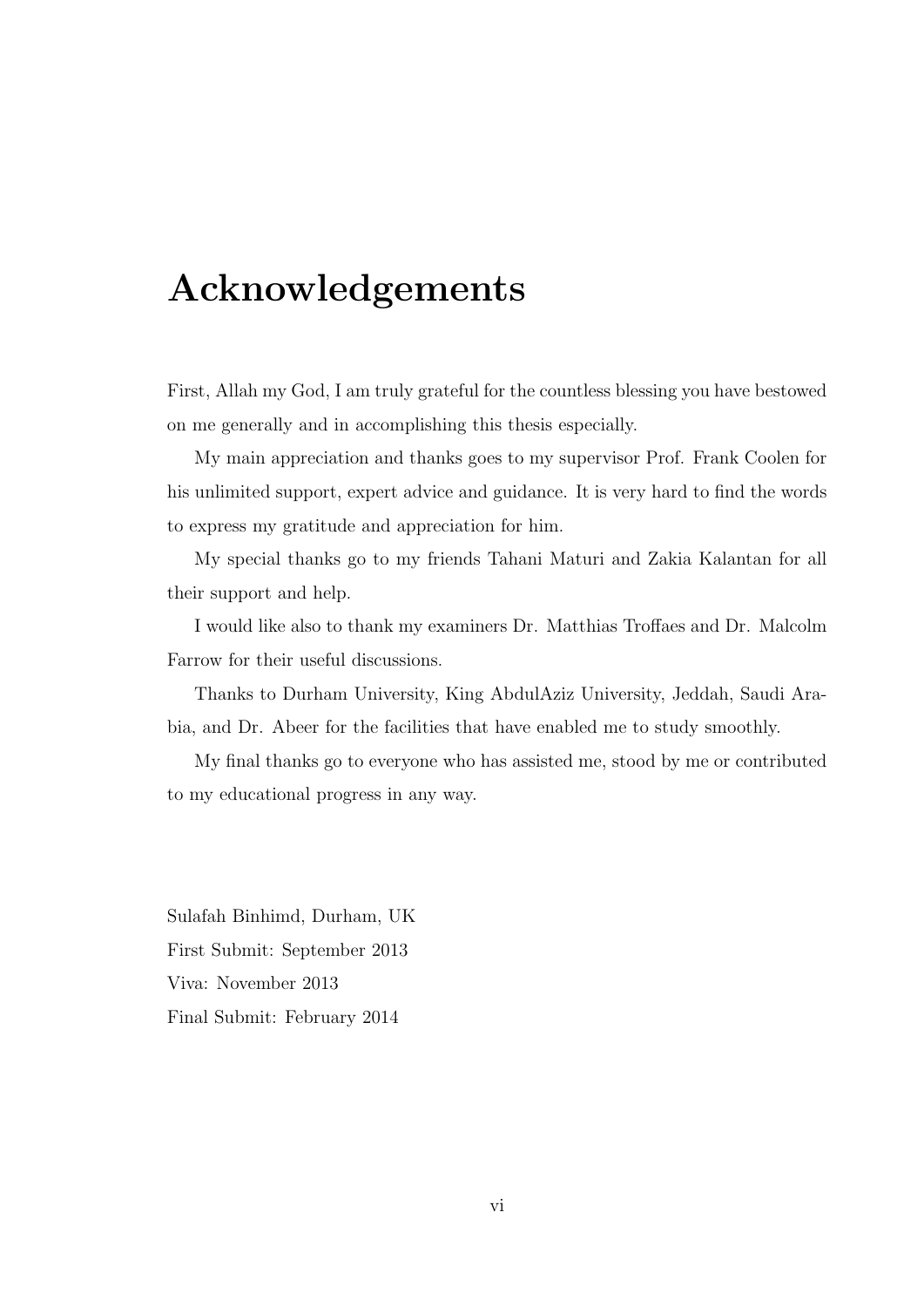## **Contents**

|                                        |             | Abstract                                 | iii            |  |
|----------------------------------------|-------------|------------------------------------------|----------------|--|
|                                        | Declaration |                                          |                |  |
|                                        |             | Acknowledgements                         | vi             |  |
| $\mathbf 1$                            |             | Introduction                             | $\mathbf{1}$   |  |
|                                        | 1.1         |                                          | $\mathbf{1}$   |  |
|                                        | 1.2         | Nonparametric Predictive Inference (NPI) | $\overline{2}$ |  |
|                                        | 1.3         |                                          | 6              |  |
|                                        |             | Efron's Bootstrap<br>1.3.1               | 6              |  |
|                                        |             | Bayesian Bootstrap<br>1.3.2              | 11             |  |
|                                        |             | Banks' Bootstrap<br>1.3.3                | 12             |  |
|                                        |             | 1.3.4<br>Comparison of Bootstrap Methods | 13             |  |
|                                        | 1.4         |                                          | 17             |  |
|                                        | 1.5         |                                          | 22             |  |
| $\overline{2}$<br><b>NPI</b> Bootstrap |             |                                          | 24             |  |
|                                        | 2.1         |                                          | 24             |  |
|                                        | 2.2         | The General Idea of NPI Bootstrap        | 25             |  |
|                                        | 2.3         |                                          | 28             |  |
|                                        | 2.4         |                                          | 35             |  |
|                                        | 2.5         |                                          | 43             |  |
|                                        |             | 2.5.1                                    | 43             |  |
|                                        |             | 2.5.2                                    | 46             |  |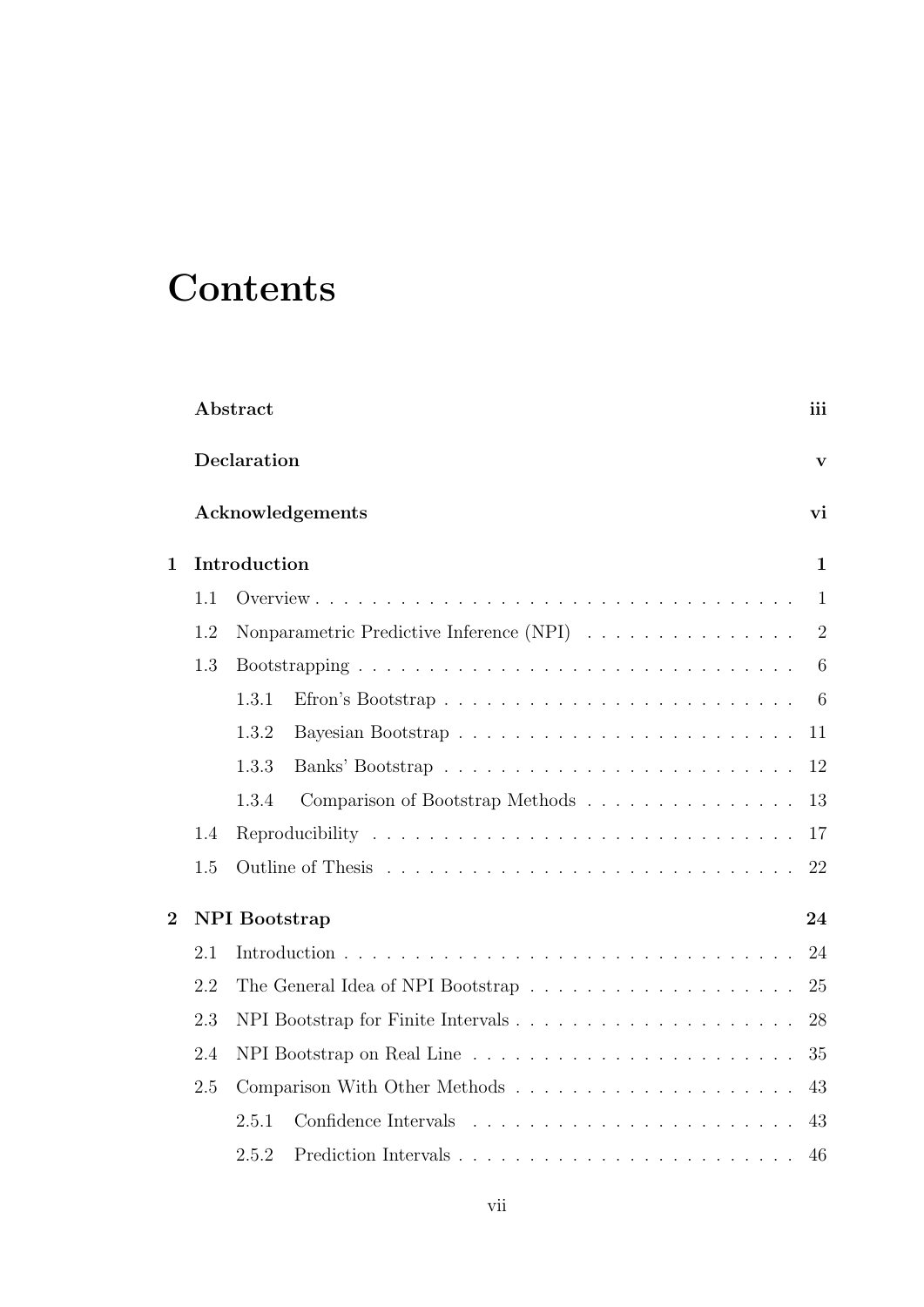|                                                      | 2.6 |                                                                                              | 60  |  |
|------------------------------------------------------|-----|----------------------------------------------------------------------------------------------|-----|--|
|                                                      | 2.7 |                                                                                              | 62  |  |
| 3                                                    |     | NPI for Reproducibility of Basic Tests<br>64                                                 |     |  |
|                                                      | 3.1 |                                                                                              | 64  |  |
|                                                      | 3.2 |                                                                                              | 65  |  |
|                                                      |     | 3.2.1                                                                                        | 65  |  |
|                                                      |     | 3.2.2                                                                                        | 66  |  |
|                                                      |     | 3.2.3                                                                                        | 67  |  |
|                                                      | 3.3 | NPI for the Reproducibility Probability $\ldots \ldots \ldots \ldots \ldots \ldots$          | 69  |  |
|                                                      | 3.4 | NPI-RP for the One Sample Sign Test $\ldots \ldots \ldots \ldots \ldots$                     | 72  |  |
|                                                      | 3.5 | NPI-RP for the One Sample Signed Rank Test $\ldots \ldots \ldots \ldots$                     | 82  |  |
|                                                      | 3.6 | NPI-RP for the Two Sample Rank Sum Test $\ldots \ldots \ldots \ldots \ldots$ 92              |     |  |
|                                                      | 3.7 |                                                                                              |     |  |
| 4                                                    |     | Reproducibility using NPI-Bootstrap                                                          | 104 |  |
|                                                      | 4.1 |                                                                                              |     |  |
|                                                      | 4.2 | NPI-B-RP for the One Sample Sign Test $\ldots \ldots \ldots \ldots \ldots \ldots \ldots 105$ |     |  |
|                                                      | 4.3 | NPI-B-RP for the One Sample Signed Rank Test 113                                             |     |  |
| NPI-B-RP for the Two Sample Rank Sum Test 116<br>4.4 |     |                                                                                              |     |  |
|                                                      | 4.5 | NPI-B-RP for the Two Sample Kolmogorov Smirnov Test $\ldots \ldots \ldots 120$               |     |  |
|                                                      |     |                                                                                              |     |  |
|                                                      |     | Mean Square Error with NPI-B-RP 122<br>4.6.1                                                 |     |  |
|                                                      |     | Predictive Performance of NPI-B-RP $\ldots \ldots \ldots \ldots \ldots 125$<br>4.6.2         |     |  |
|                                                      | 4.7 |                                                                                              |     |  |
| $\overline{5}$                                       |     | Conclusions                                                                                  | 129 |  |
|                                                      |     | <b>Bibliography</b>                                                                          | 132 |  |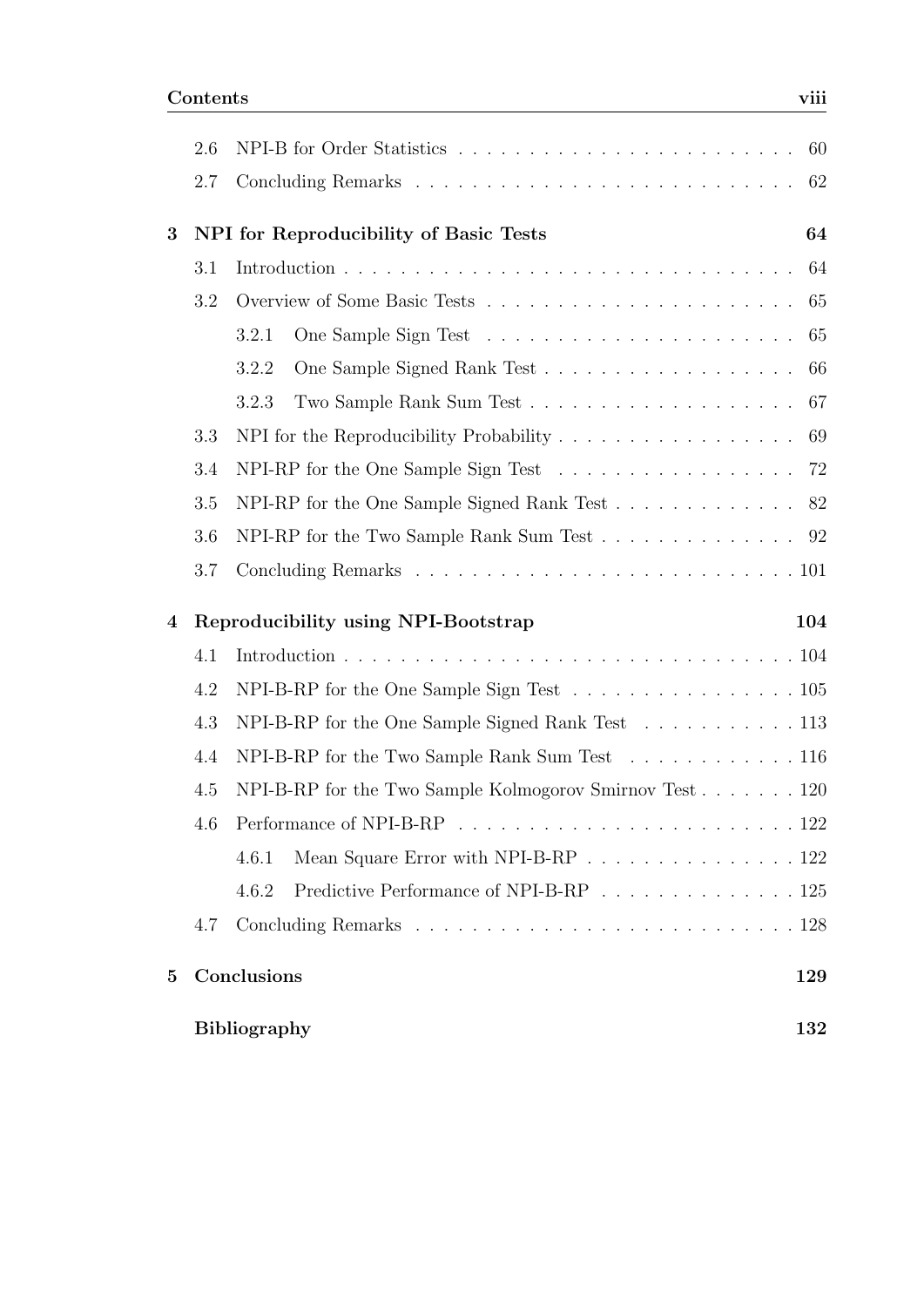## Chapter 1

## Introduction

### 1.1 Overview

Recently nonparametric predictive inference (NPI) [6, 17, 19] has been developed as a frequentist statistical approach that uses few assumptions. It uses lower and upper probabilities for events of interest considering future observations, and is based on Hill's assumption  $A_{(n)}$  [45–47]. The lower and upper probabilities of NPI are introduced by Coolen and Augustin [6], they showed that NPI has strong consistency properties in the theory of interval probability [25, 68].

The standard bootstrap (standard-B) was introduced by Efron [35]. It is a resampling method for statistical inference, and a computer based method for assigning measures of accuracy to statistical estimates. Thereafter, various versions of bootstrap were developed such as smoothed Bayesian bootstrap, which was developed by Banks' [8].

In this thesis we present the NPI bootstrap method, which we indicate by NPI-B, as an alternative to other well known bootstrap methods, and then we discuss its performance, and use it to predict the reproducibility probability (RP). The reproducibility probability is a helpful indicator of the reliability of the results of statistical tests. The predictive nature of NPI provides a natural formulation of inference on reproducibility probability which is an important characteristic of statistical test outcomes. In this thesis we consider RP within a frequentist statistical framework but from the perspective of prediction instead of estimation.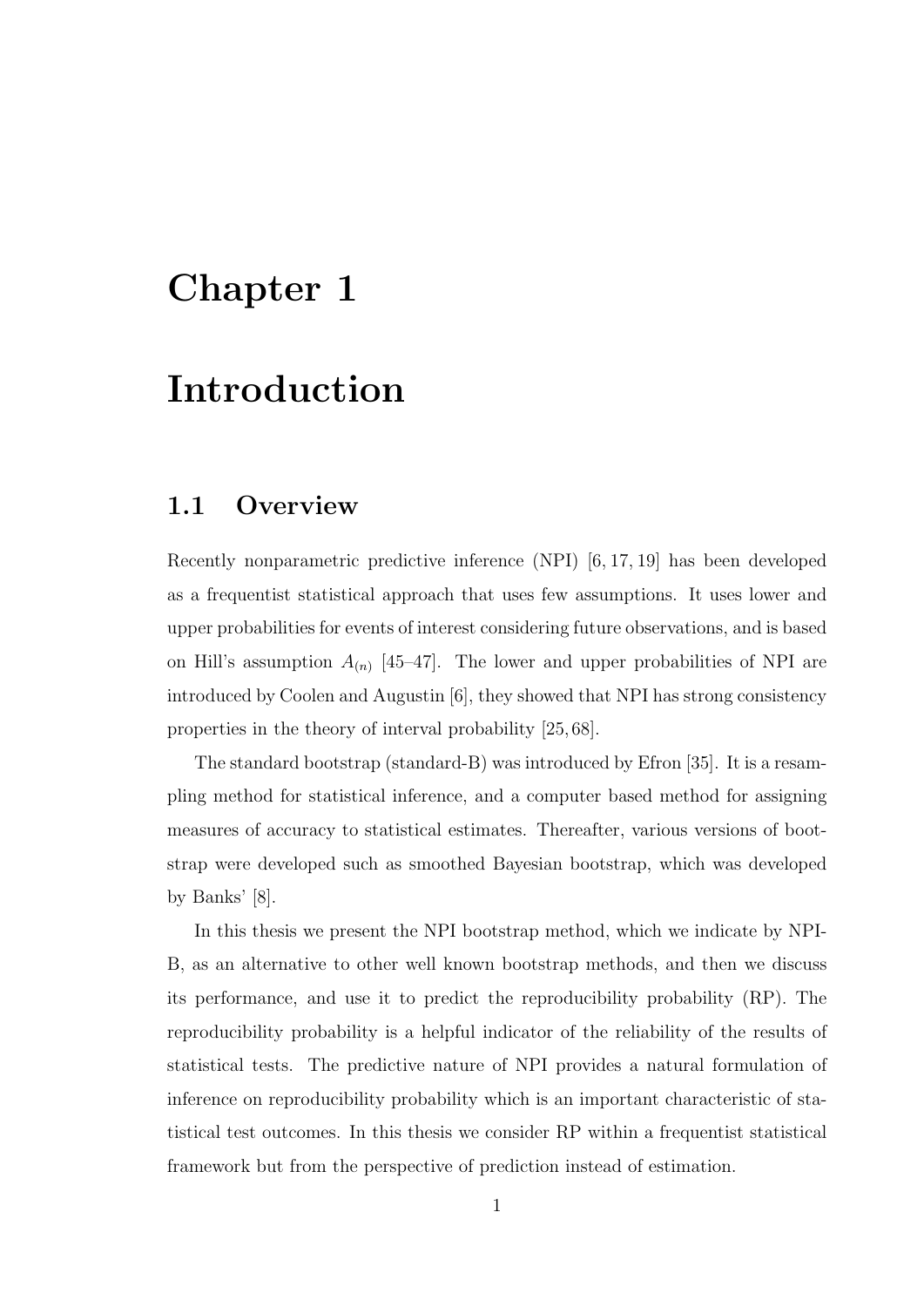Section 1.2 presents a brief introduction to NPI. In Section 1.3 we describe various bootstrap methods and Section 1.4 reviews the reproducibility probability for tests. The outline of this thesis is provided in Section 1.5.

### 1.2 Nonparametric Predictive Inference (NPI)

In classical probability, a single (precise) probability  $P(A)$  is used for each event A but if the information is vague, the "imprecise probability" is an alternative approach which uses an interval probability instead of single probability  $P(A)$ . The interval probability is specified by lower and upper probabilities and denoted by  $\underline{P}(A)$  and  $\overline{P}(A)$ , respectively, where  $0 \leq \underline{P}(A) \leq \overline{P}(A) \leq 1$ , [25].

Nonparametric predictive inference (NPI) [6, 17, 19] is a statistical technique based on Hill's assumption  $A_{(n)}$ . Hill [45] introduced the assumption  $A_{(n)}$  for prediction if there is no prior information about an underlying distribution. It is used to predict direct conditional probabilities for one future value  $Y_{n+1}$  or more than one future value  $Y_i, i \geq n+1$ . Conditional on the observed values, the  $n+1$  intervals are created by n ordered, exchangeable and continuous random quantities on the real line  $y_{(1)} < y_{(2)} < ... < y_{(n)}$ , assigned equal probabilities for the next observation to belong to each of these intervals, which are denoted by  $I_1 = (-\infty, y_{(1)})$ ,  $I_l = (y_{(l-1)}, y_{(l)})$ , for  $l = 1, 2, ..., n+1$ , and  $I_{n+1} = (y_{(n)}, \infty)$ . The assumption  $A_{(n)}$ is:

$$
P(Y_{n+1} \in I_l) = \frac{1}{n+1}
$$
\n(1.1)

for  $l = 1, 2, ..., n + 1$ . Hill gave more details about  $A_{(n)}$  in [46] and [47]. It is clear that  $A_{(n)}$  is a post data assumption and the statistical inferences based on it are predictive and nonparametric, and it is suitable if there is no knowledge about the random quantity of interest.  $A_{(n)}$  is not sufficient to get precise probabilities for any event of interest, but it does give bounds (lower and upper) for probabilities which are called "interval (valued) probabilities" or "imprecise probabilities". They are lower and upper probabilities in interval probability theory [19, 68].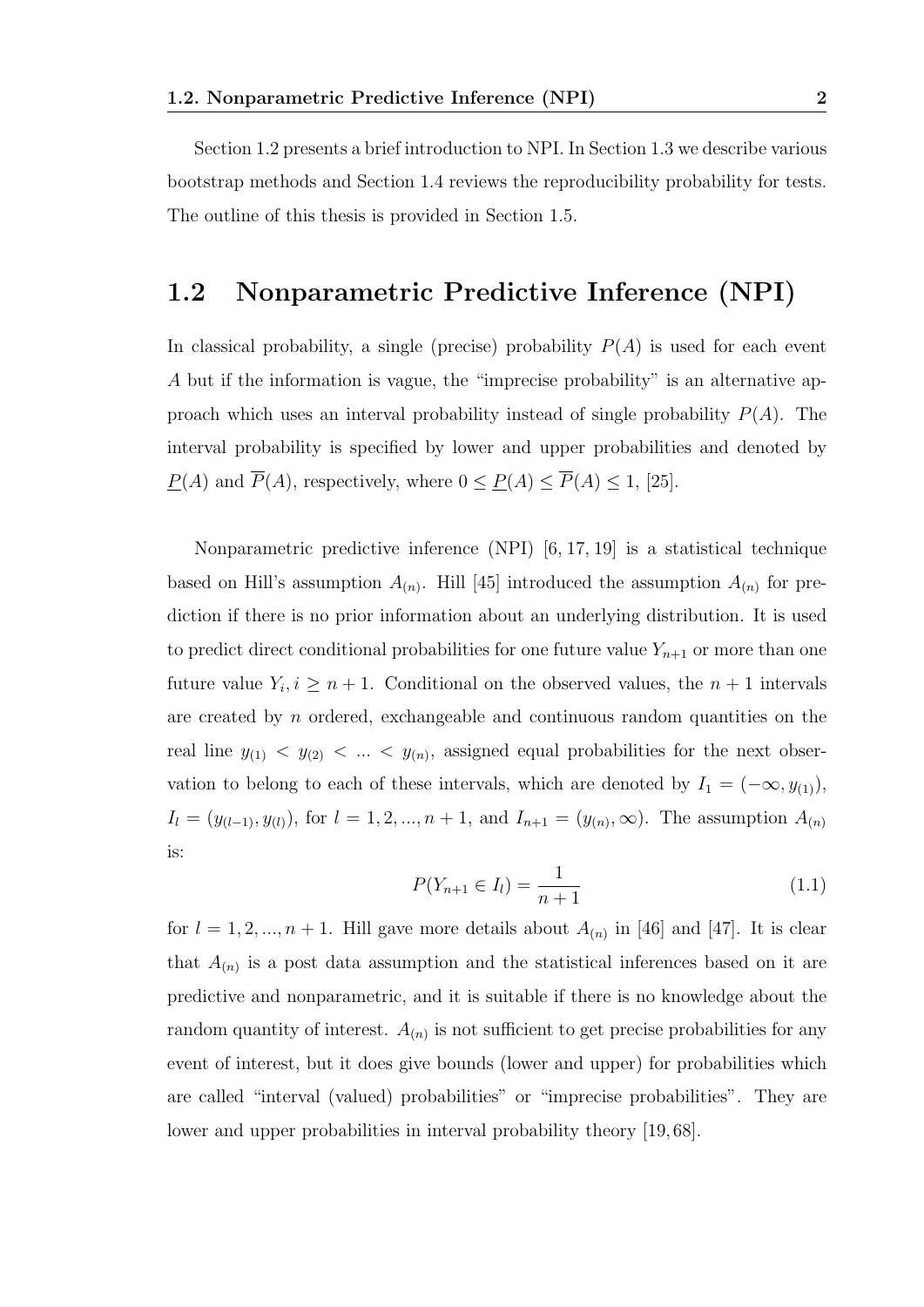Coolen [15] gave an example to explain the dependence of Y related to  $A_{(n)}$ : Suppose we have a single observation  $y_1$ , providing two intervals,  $I_1$ ,  $I_2$ . The assumption  $A_{(1)}$  now states that  $P(Y_i \in I_1) = P(Y_i \lt y_1) = \frac{1}{n+1} = \frac{1}{2}$  $\frac{1}{2}$  for all  $i \geq 2$ . Let us consider  $Y_3$ , and in particular how probability statements about  $Y_3$  change when learning the value of  $Y_2$ . If we remain interested in the event  $Y_3 < y_1$ , the probability  $P(Y_3 < y_1) = \frac{1}{2}$  will change, assuming  $A_{(2)}$ , according to whether the value of  $Y_2$  will be less than or greater than  $y_1$ ,  $P(Y_3 < y_1 | Y_2 < y_1) = \frac{2}{3}$  or  $P(Y_3 < y_1 | Y_2 > y_1) = \frac{1}{3}$ , respectively. This is related to the probability  $P(Y_3 \lt y_1) = \frac{1}{2}$  without conditioning on the unknown  $Y_2$  by the theorem of total probability,

$$
P(Y_3 < y_1) = P(Y_3 < y_1 | Y_2 < y_1) P(Y_2 < y_1) + P(Y_3 < y_1 | Y_2 > y_1) P(Y_2 > y_1) \\
= \left(\frac{2}{3} \times \frac{1}{2}\right) + \left(\frac{1}{3} \times \frac{1}{2}\right) = \frac{1}{2}
$$

A direct consequence of  $A_{(2)}$  is that these probabilities for  $Y_3$  keep the same values if the unknown  $Y_2$  is replaced by its observed value  $y_2$ , so  $P(Y_3 \lt y_1 | y_2 \lt y_1) = \frac{2}{3}$ and  $P(Y_3 < y_1 | y_2 > y_1) = \frac{1}{3}$ .

Augustin and Coolen [6] referred to the statistical approach known as nonparametric predictive inference (NPI) based on  $A_{(n)}$ . They introduced the lower and upper probabilities of NPI, and explained that NPI based only on the  $A_{(n)}$  assumption has strong consistency properties in the theory of interval probability [25, 68]. NPI is exactly calibrated [53], which is a strong consistency property in the frequentist theory of statistics, and it never leads to results that are in conflict with inferences based on empirical probabilities.

The lower probability for an event A is denoted by  $P(A)$  and the upper probability by  $\overline{P}(A)$ . The lower probability in NPI is the maximum lower bound for the classical (precise) probability for  $A, P(A)$ , and the upper probability in NPI is the minimum upper bound for A, where  $P(A) \in [0, 1]$ . The classical (precise) probability is a special case of imprecise probability when  $\underline{P}(A) = \overline{P}(A)$ ,  $0 \le \underline{P}(A) \le \overline{P}(A) \le 1$ , whereas  $\underline{P}(A) = 0$  and  $\overline{P}(A) = 1$  represent an absence of information about A. The NPI lower and upper probabilities for the event  $Y_{n+1} \in B$  where  $B \subset \mathbb{R}$  are :

$$
\underline{P}(Y_{n+1} \in B) = \frac{1}{n+1} |\{l : I_l \subseteq B\}| \tag{1.2}
$$

$$
\overline{P}(Y_{n+1} \in B) = \frac{1}{n+1} |\{l : I_l \cap B \neq \emptyset\}| \tag{1.3}
$$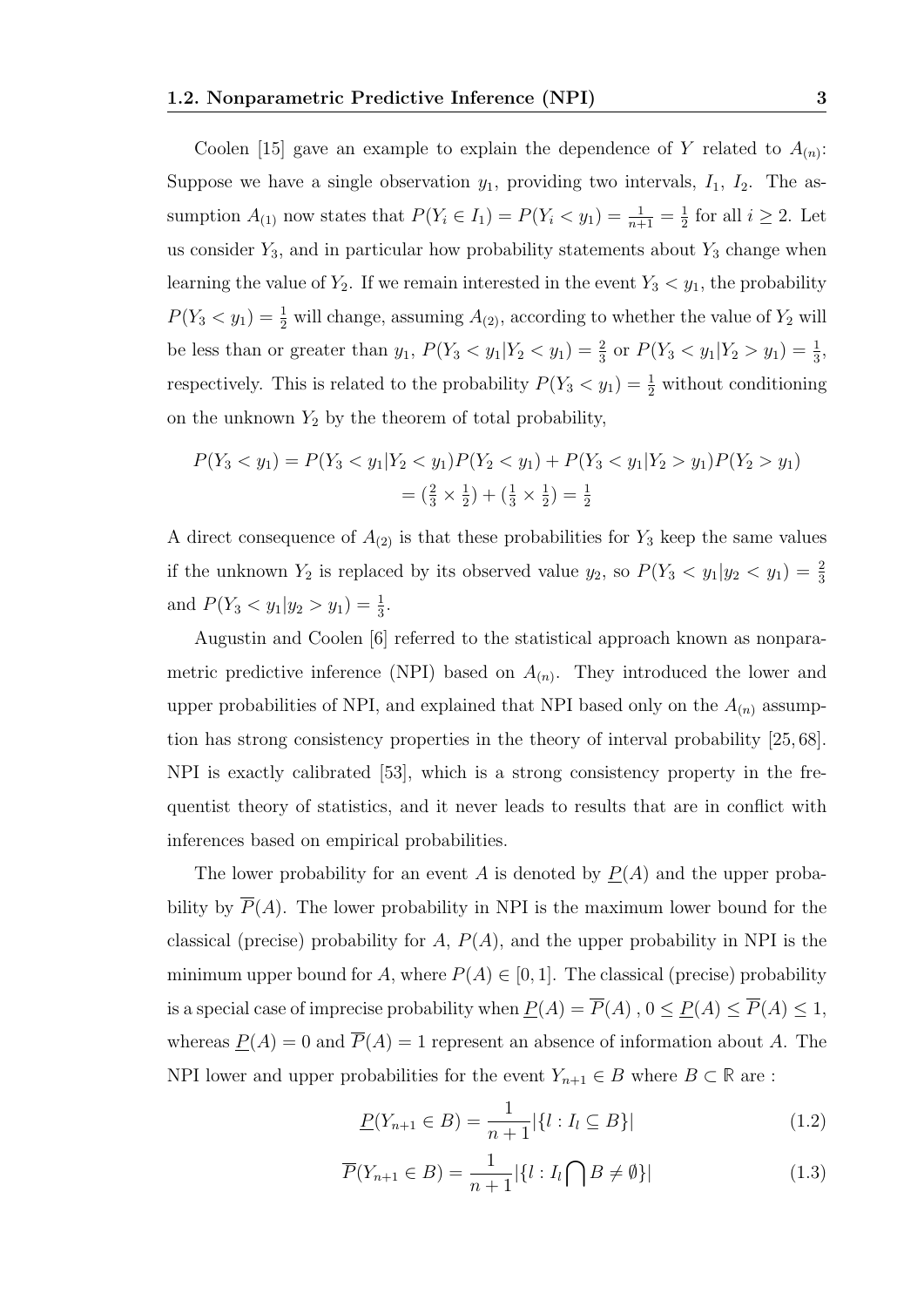The lower probability (1.2) is the total taking only probability mass into account that must be in B, which is only the case for the probability mass  $\frac{1}{n+1}$  per interval  $I_l$ , if this interval is completely contained within B. The upper probability  $(1.3)$  is the total of all the probability mass into account that can be in  $B$ , which is the case for the probability mass  $\frac{1}{n+1}$ , per interval  $I_l$ , if the intersection of  $I_l$  and B is non empty.

NPI is used in a variety of statistical fields such as quality control [4, 5] and precedence testing [28]. The NPI method was explained in statistical process control by Arts, Coolen and van der Laan [5] who presented extrema charts and the run length distribution for these charts via simulation examples and compared them with other types of charts. Coolen and Coolen-Schrijner [21] used lower and upper probabilities for predictive comparison of different groups of proportions data. They considered NPI pair wise comparison of groups and then generalized to multiple comparisons. To illustrate their method and discuss the features, they analyzed two data sets and explained the importance of the choice of the number of future trials, then analyzed the imprecision in their results. Maturi et al [57] compared the failure times of units from different groups in life testing experiments if each unit failed at most once, and studied the effect of the early termination of the experiment on the lower and upper probabilities.

For data sets containing right-censored observations, Coolen and Yan [24] developed 'right censoring  $A_{(n)}$ ' which is a generalization of  $A_{(n)}$ . Coolen-Schrijner and Coolen [27] used that generalization to find a method for the age replacement of technical units, and in simulations they found this method performed well. Coolen [17] explained NPI for circular data and multinomial data to show that it is possible to apply NPI to different data situations. He described two norms of objective Bayesianism, which both have a predictive nature.

The NPI approach is also used with multinomial data [7] when the observations fall into one of several unordered categories. It considers whether the number of categories is known or unknown. In the same paper the same idea is illustrated to deal with sub-categories, where it is assumed that the main category divides into several not overlapping sub-categories. In all cases, the multinomial data are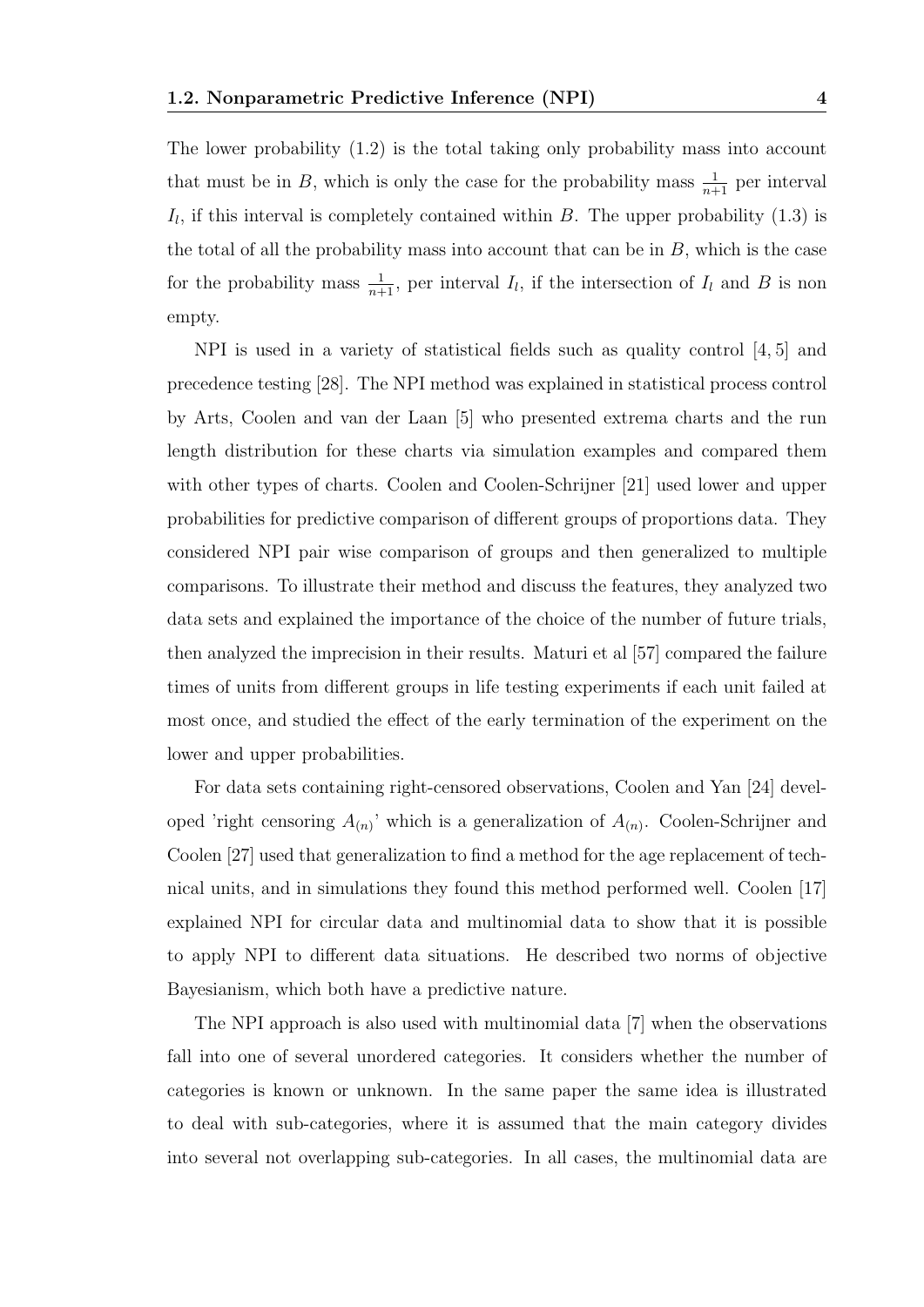represented as observations on a probability wheel, like circular data. Recently presented NPI methods for statistical inference and decision support considered, for example, precedence testing [28], accuracy of diagnostic tests [26,39] and acceptance decisions [22,40]. In Chapter 3, we apply NPI to Bernoulli data [16] and to multiple real valued future observations [5].

NPI for Bernoulli random quantities [16] is based on a latent variable representation of Bernoulli data as real-valued outcomes of an experiment, in which there is a completely unknown threshold value, such that the outcomes on one side of the threshold are successes and on the other side are failures. The use of  $A_{(n)}$  together with lower and upper probabilities enables inference without a prior distribution on the unobservable threshold value, as is needed in Bayesian statistics where this threshold value is typically represented by a parameter.

Assume that there is a sequence of  $n + m$  exchangeable Bernoulli trials, that 'success' and 'failure' are possible outcomes of each one of these trials, and that the data consisting of s successes in n trials. Let  $Y_1^n$  denote the random number of successes in trials 1 to  $n$ , then a sufficient representation of the data for NPI is  $Y_1^n = s$ , due to the assumed exchangeability of all trials. Let  $Y_{n+1}^{n+m}$  denote the random number of successes in trials  $n + 1$  to  $n + m$ , or in future trials. Let  $R_t = \{r_1, \ldots, r_t\}$ , with  $1 \le t \le m + 1$  and  $0 \le r_1 < r_2 < \ldots < r_t \le m$ , and, for ease of notation, define  $\binom{s+r_0}{s}$  $s^{(r_0)}$  = 0. Then the NPI upper probability for the event  $Y_{n+1}^{n+m} \in R_t$ , given data  $Y_1^n = s$ , for  $s \in \{0, ..., n\}$ , is

$$
\overline{P}(Y_{n+1}^{n+m} \in R_t | Y_1^n = s) =
$$
\n
$$
\binom{n+m}{n}^{-1} \sum_{j=1}^t \left[ \binom{s+r_j}{s} - \binom{s+r_{j-1}}{s} \right] \binom{n-s+m-r_j}{n-s} \tag{1.4}
$$

The corresponding NPI lower probability can be derived via the conjugacy property

$$
\underline{P}(Y_{n+1}^{n+m} \in R_t | Y_1^n = s) = 1 - \overline{P}(Y_{n+1}^{n+m} \in R_t^c | Y_1^n = s)
$$
\n(1.5)

where  $R_t^c = \{0, 1, \ldots, m\} \backslash R_t$ .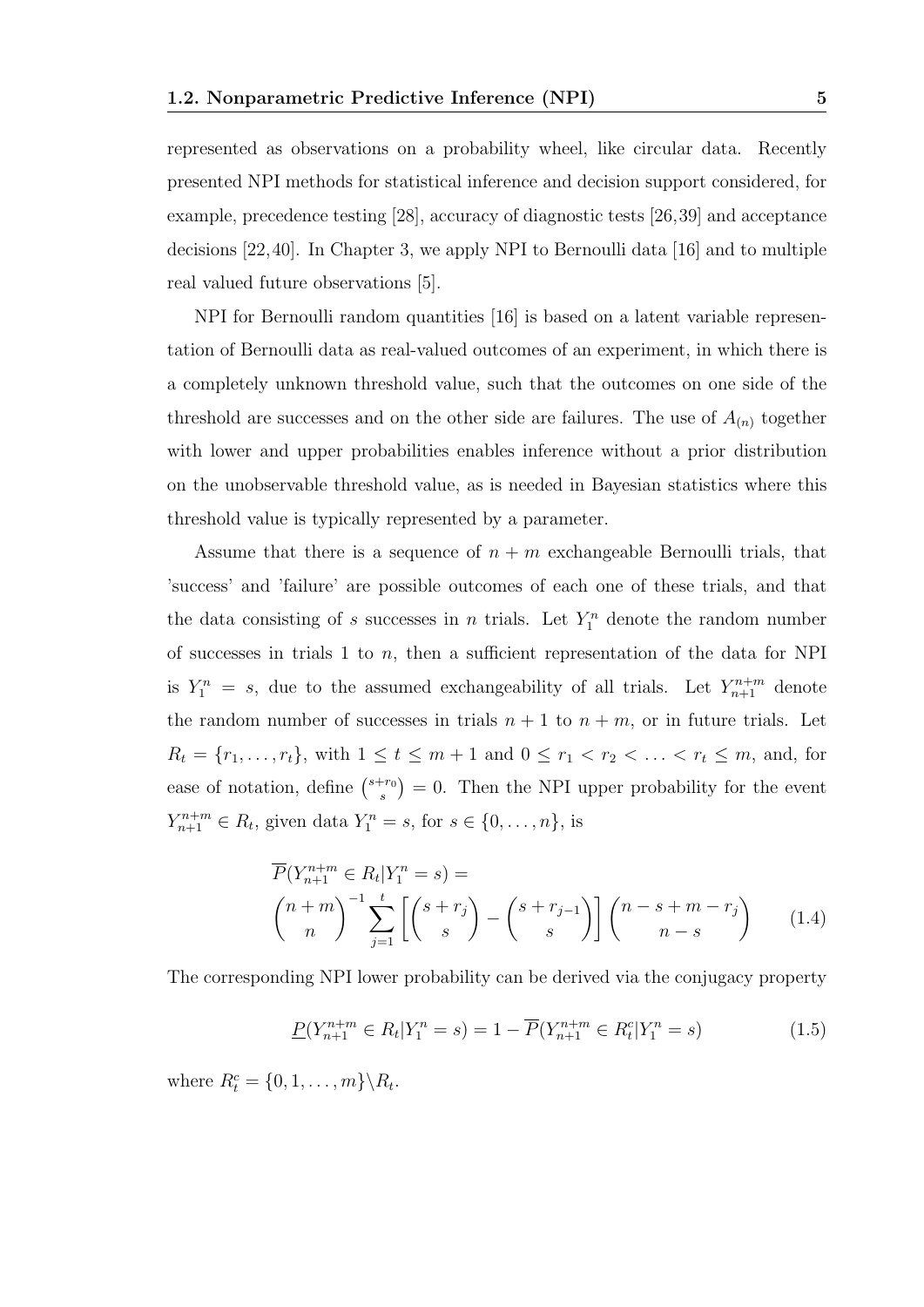These NPI lower and upper probabilities are the maximum lower bound and minimum upper bound, respectively, for the probability for the given event based on the data, the assumption  $A_{(n)}$  and the model presented by Coolen [16]. In Chapter 3 an explanation of the derivation of these NPI lower and upper probabilities is given, using a counting argument of paths on a grid. This is included in order to provide a combinatorial argument to prove an important claim in Section 3.4.

### 1.3 Bootstrapping

In this section we present a description of different bootstrap methods, some of them are used in this thesis, such as Efron's bootstrap and Banks' bootstrap.

#### 1.3.1 Efron's Bootstrap

The bootstrap method was introduced by Efron [35]. It is a resampling technique for estimating the distribution of statistics based on independent observations, then developed to work with other statistical inferences. It is used for assigning the measures of accuracy of the sample estimate, especially the standard error. Using the bootstrap method to estimate the standard error does not require theoretical calculations, and it is available for any estimator. It is also a useful method when the sample size is not sufficient for statistical inference. The basic bootstrap method uses Monte Carlo sampling to generate an empirical estimate of the sampling distribution of the statistic (bootstrap distribution). That means it uses a plug-in principle to approximate the sampling distribution by using a bootstrap distribution. In most cases a bootstrap distribution mimics the shape, spread and bias of the actual sampling distribution. Monte Carlo sampling builds on drawing a large number of samples from the observations and finding the statistic for each sample. The relative frequency distribution of these statistics is an estimate of the sampling distribution of the statistic.

Efron [38] defined a bootstrap sample  $x^* = (x_1^*, x_2^*, ..., x_n^*)$ . It is obtained by randomly sampling *n* times with replacement, from the original sample  $x_1, x_2, ..., x_n$ . The size of a bootstrap sample can be chosen different to the size of the original sam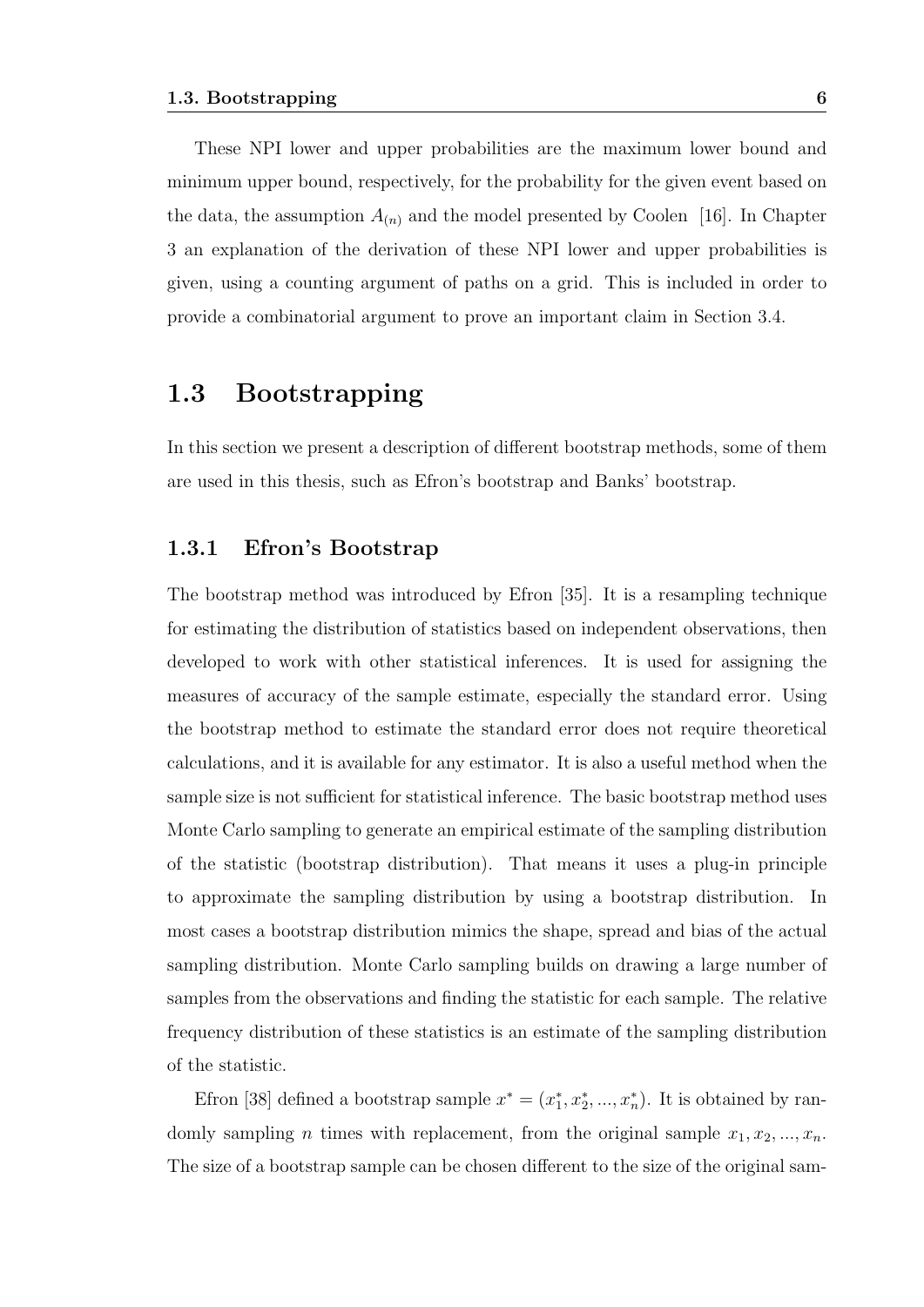ple. There are many references that show the principles and validity of bootstrap and how it works. Efron and Tibshirani [38] and Davison and Hinkley [31] have described bootstrap methods fully with examples and basic theories of applications, such as tests, confidence intervals and regression. Both books contain S-plus programs to implement this method. Efron and Gong [37] covered the nonparametric estimation of statistical errors, especially the bias and standard error of an estimator, in some resampling methods such as bootstrap, jackknife and cross validation. Efron [36] was concerned with the same basics but with more efficient computational methods for bootstrap and one sample problems.

Good [42] provided a brief review of bootstrap and computer code in various software packages  $(c_{++}, SAS, MatLab, R, S-plus)$  in order to put this method into practice. Furthermore, Hjorth [48] explored FORTRAN code, but with more studies about bootstrap.

Chernick [13] discussed the key ideas and applications of bootstrap. Also he illustrated confidence intervals, hypothesis tests, regression models and time series. Singh [66] examined the convergence of the bootstrap approximation in some cases of estimation, and considered some of the theorems with proofs. Young [70] reviewed research into bootstrap and related methods, and additionally discussed the bootstrap of independent and dependent data.

We have the observations  $x_1, x_2, ..., x_n$  of independent and identically distributed random variables  $X_1, X_2, ..., X_n$  with distribution function F, and want to estimate the parameter of interest  $\theta$ , which is a function of X, by statistic  $T_n$ . Now we would like to know the sampling distribution of the statistic  $T_n$ . To do this, we will use the bootstrap method, the main advantage of the bootstrap is that it can be applied to any statistic. There are two types of bootstrap: parametric and nonparametric bootstrap. The first type is the parametric bootstrap, which is used when we know the exact distribution function  $F$  (or the parametric form of the population distribution ), or can assume it with some knowledge about the underlying population, and then estimate the parameters. The second type is the nonparametric bootstrap, which is used if  $F$  is completely unknown. This type is based on simulation of data from the empirical cumulative distribution function (CDF)  $F_n$ .  $F_n$  here is a discrete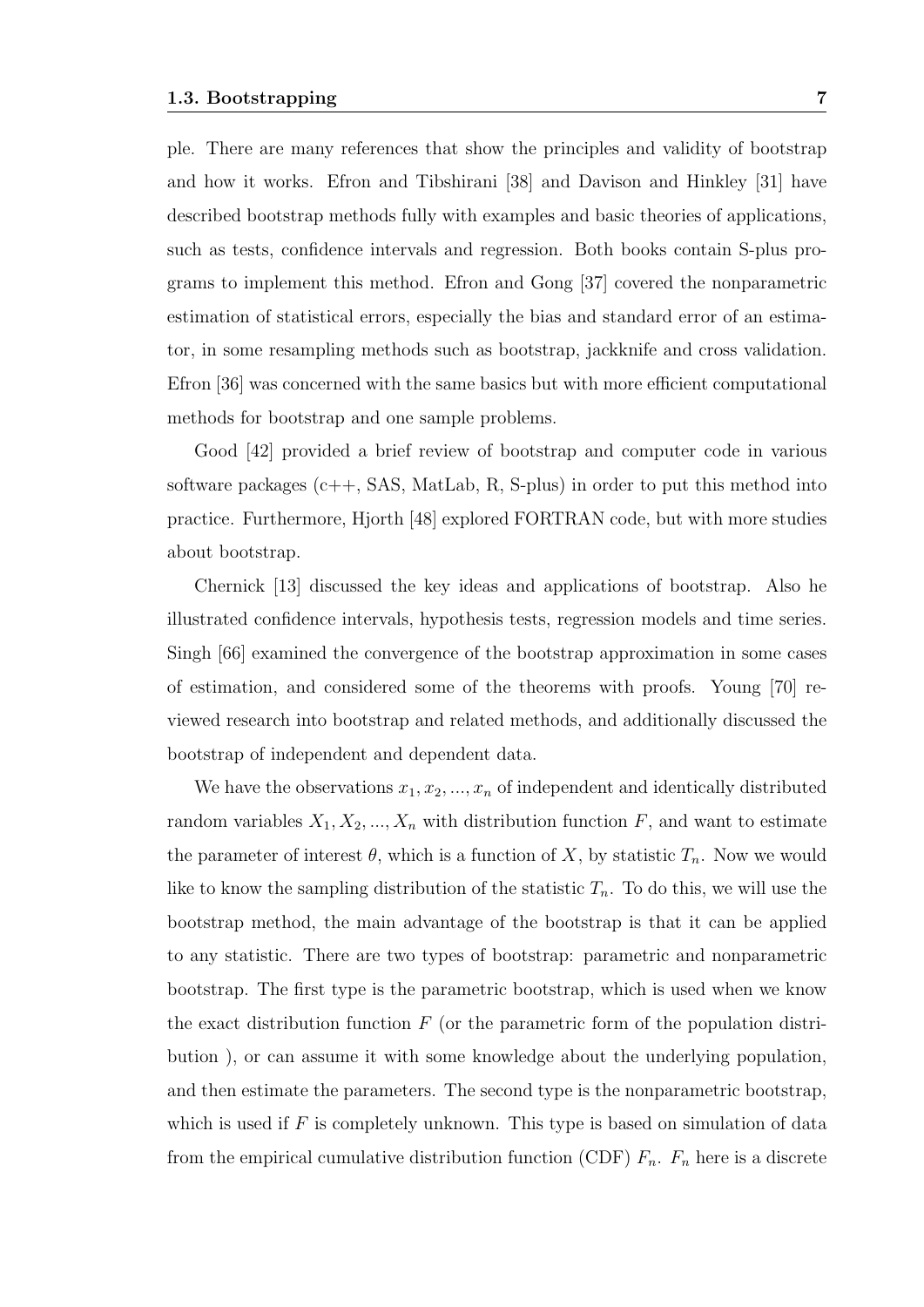probability distribution giving a probability  $\frac{1}{n}$  to each value of the observations. The empirical distribution function is the maximum likelihood estimator of the population distribution function when there are no parametric assumptions. Here we show the basic steps of the nonparametric bootstrap, because it is the general method:

- 1. Construct  $F_n$ , the empirical probability distribution by putting probability  $\frac{1}{n}$ to each value  $x_1, x_2, ..., x_n$ ,  $F_n(x) = \sum_{i=1}^n I(x_i \leq x)/n$ . It is the number of elements which are less than or equal to x in the sample divided by size of this sample.
- 2. Draw B random samples of size n from  $F_n$  with replacement (from the original sample which is treated as a population).
- 3. Calculate the statistic of interest  $T_n$  from each sample to get  $T_{n1}^*, T_{n2}^*, ..., T_{nB}^*$ .
- 4. Construct the empirical distribution of  $T_{n1}^*, T_{n2}^*, ..., T_{nB}^*$  by placing probability 1  $\frac{1}{B}$  at each one of them. This distribution is a Monte Carlo approximation to the bootstrap estimate of the sampling distribution of the statistic  $T_n$ . It is used to make inferences about  $\theta$ .

There are some possible modifications to this bootstrap procedure. Young [70] and Bickel and Freedman [10] explained a possibility of variation of the size of the data points and the size of the bootstrap sample.

The sampling distribution of a statistic shows the variation in the statistic, because the statistic will vary from one sample to another. If we use the bootstrap distribution as an approximation of a sampling distribution, we have another source of variation because we resample from the original sample. To solve this problem, we should use a large original sample and draw large numbers of bootstrap samples. To estimate the accuracy of an estimator  $T_n$ , the standard error of  $T_n$ , se<sub>F</sub>  $(T_n)$ , is calculated. The bootstrap estimate of  $se_F(T_n)$  is  $se_{F_n}(T_n^*)$ . It is a plug-in estimate because it uses the empirical distribution function  $F_n$  instead of the unknown distribution F.  $se_{F_n}(T_n^*)$  is called the ideal bootstrap estimate of the standard error if  $B \to \infty$ , see [38], "idea" does not mean perfect. It simply refers to the use of an infinite number of bootstrap samples. To approximate  $se_{F_n}(T_n^*)$ , we use a Monte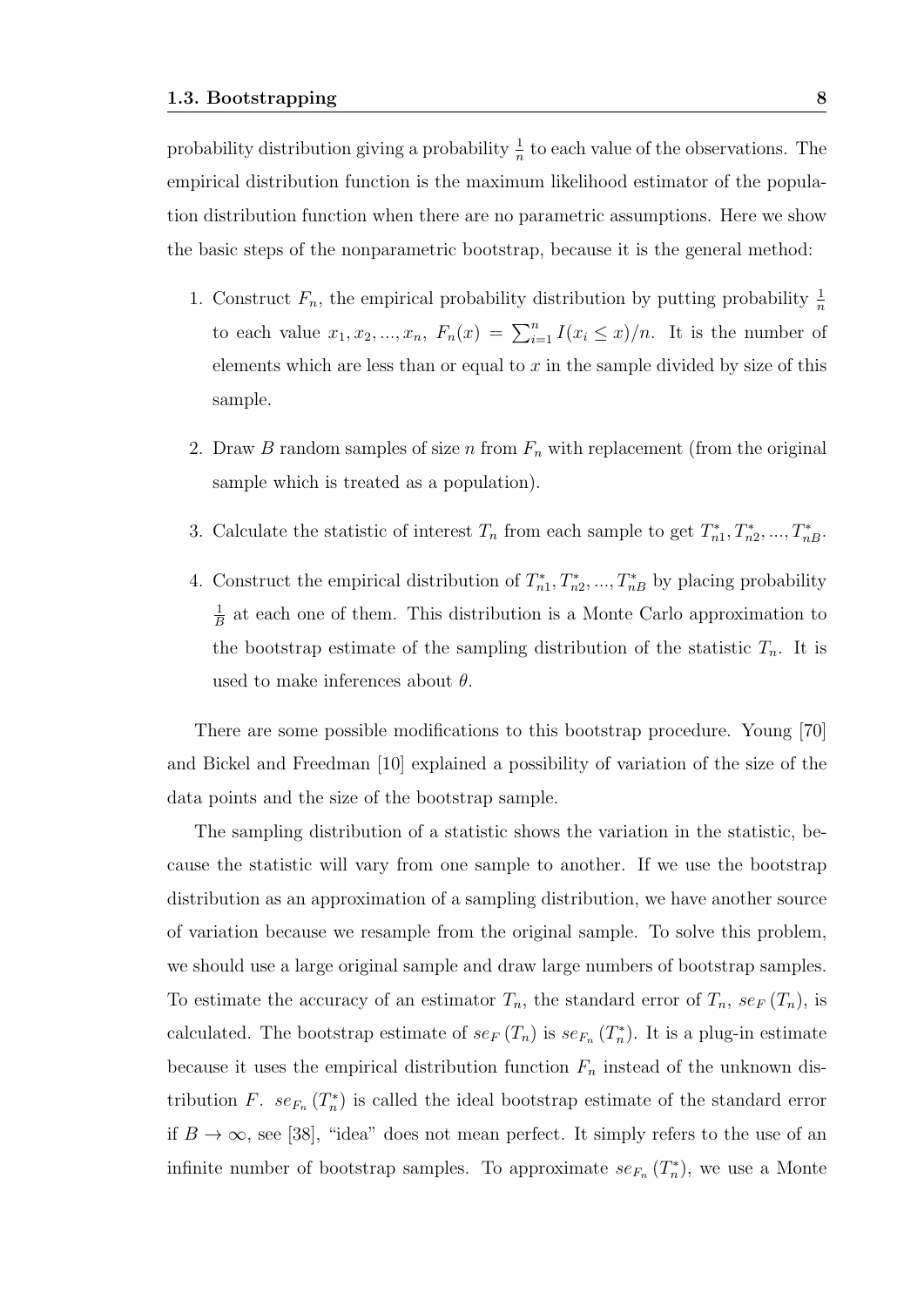Carlo approximation of the bootstrap estimate of the standard error  $\widehat{se_B}$  by follow the next algorithm:

- 1. Draw  $B$  random samples of size  $n$  with replacement from the empirical distribution function  $F_n$ .
- 2. Calculate the statistic of interest  $T_n$  for each bootstrap sample to get  $T_{n1}^*, T_{n2}^*, ..., T_{nB}^*.$
- 3. Estimate the standard error by the sample standard deviation of the  $T_{nj}$ ,  $j = 1, 2, ..., B$

$$
\widehat{se_B} = \left[ \frac{\sum_{j=1}^{B} (T_{nj}^* - T_n^*(.))^2}{B - 1} \right]^{0.5}
$$
  
where  $T_n^*(.) = \frac{\sum_{j=1}^{B} T_{nj}^*}{B}.$  (1.6)

Note that  $\lim_{B\to\infty} \widehat{se_B} = se_{F_n}(T_n)$ . So if B is very large, the difference between the bootstrap estimate and the Monte Carlo approximation will disappear. We use the bootstrap estimate of the standard error to compare between different bootstrap methods in Chapter 2.

B

The main advantage of the bootstrap method is that it enables us to estimate the standard error for any estimator. We discussed the standard error as a measure of accuracy for an estimator  $T_n$ , but there are other useful measures of statistical accuracy like bias, which is in general the difference between the expectation of an estimator  $T_n$  and the quantity  $\theta$  being estimated,

$$
bias(T_n, \theta) = bias_F = E(T_n) - \theta \tag{1.7}
$$

Of course we want an estimator which has good characteristics such as small bias and small standard error. The bootstrap estimate of bias is

$$
bias_{F_n} = E(T_n^*) - T_n^o \tag{1.8}
$$

where  $T_n^o$  is the observed value of a statistic which is calculated from the original sample. Moreover,  $bias_{F_n}$  is the ideal bootstrap estimate of bias. It is approximated by Monte Carlo simulation by generating independent bootstrap samples and evaluating the statistic  $T_n^*$  from each one, and approximating  $E(T_n^*)$  by the average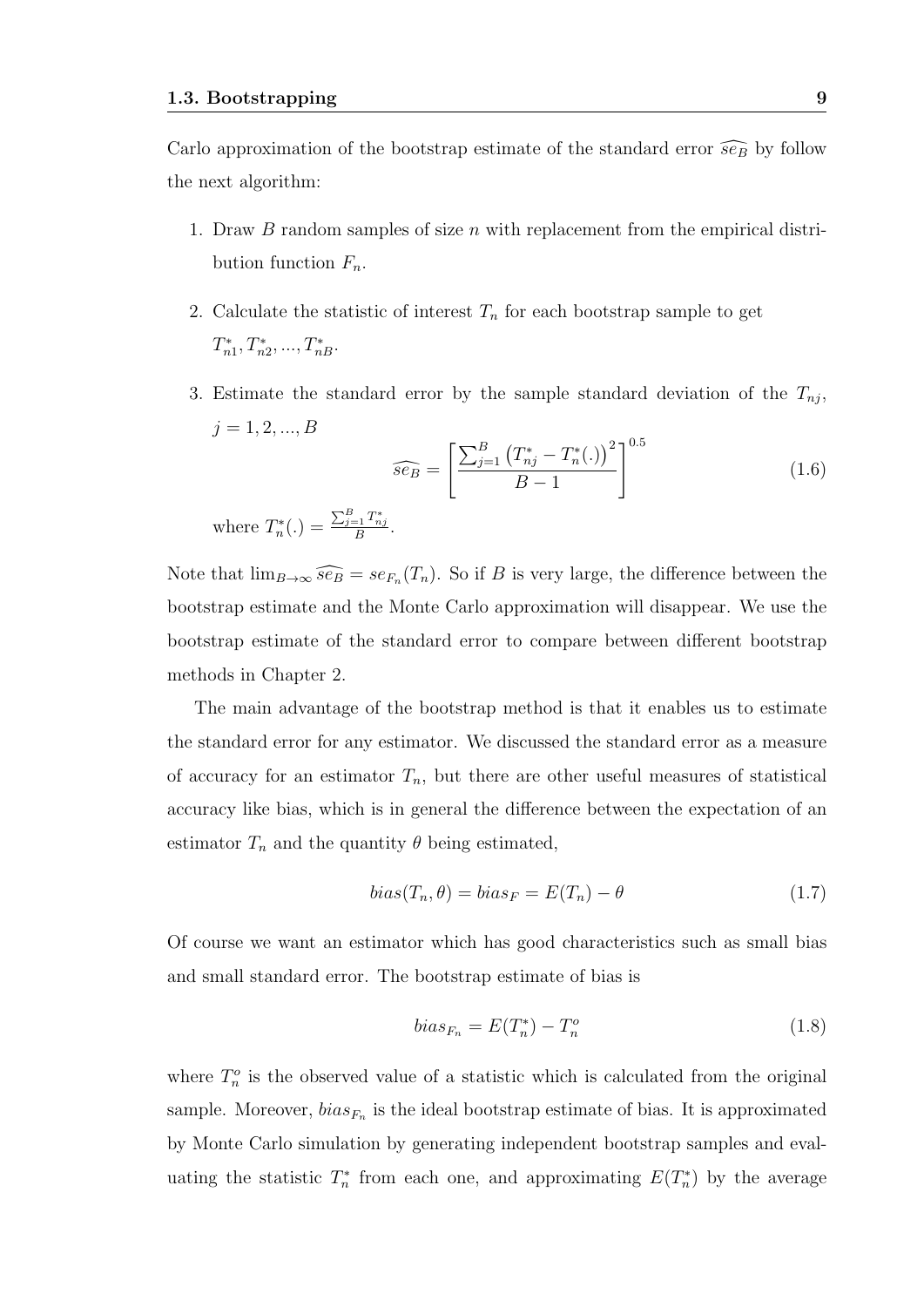$T_n^*(.) = \frac{\sum_{j=1}^B T_{nj}^*}{B}$  to get the bootstrap estimate of bias based on B replications:

$$
\widehat{bias_B} = T_n^*(.) - T_n^o \tag{1.9}
$$

If the ratio of bias to the standard error is small, we do not have to worry about bias. There is a better method than (1.9), see [38]. Let  $P^* = (P_1^*, P_2^*, ..., P_n^*)$  be a resampling vector which contains the proportion of a bootstrap sample  $x^*$ 

$$
P_b^* = \frac{\#(x_i^* = x_b)}{n}, \quad b = 1, 2, ..., n
$$
\n(1.10)

This vector satisfies  $0 \le P_b^* \le 1$  and  $\sum_{b=1}^n P_b^* = 1$ . For example, if the bootstrap sample is  $x^* = (x_1, x_6, x_6, x_5, x_1, x_1)$ , then the corresponding resampling vector is  $P^* = (3/6, 0, 0, 0, 1/6, 2/6)$ . If the B bootstrap samples  $x^{*1}, x^{*2}, ..., x^{*B}$  give B resampling vectors  $P^{*1}, P^{*2}, ..., P^{*B}$ , and  $\overline{P}^*$  is the average of these vectors, then the better bootstrap bias estimate is

$$
\overline{bias_B} = T_n^*(.) - T_n(\overline{P^*})
$$
\n(1.11)

where is  $\overline{P^*} = \frac{\sum_{j=1}^B P_j^*}{B}$  and  $T_n(\overline{P^*})$  is the bootstrap statistic but written as a function of the average of the resampling vector. Both  $\overline{bias_B}$  and  $\widehat{bias_B}$  converge to  $bias_{F_n} =$  $\widehat{bias}_{\infty}$ , the ideal bootstrap estimate of bias, as  $B \to \infty$ , but the convergence is faster to  $\overline{bias_B}$ . Efron and Tibshirani [38] calculated, for some data,  $\overline{bias_B}$  and  $\overline{bias_B}$  for  $B = 25, 50, 100, ..., 3200$ , and  $\widehat{bias}_{\infty}$  approximated by  $\widehat{bias}_{100,000}$ , then they found  $\overline{bias_B}$  converged to  $\widehat{bias}_{\infty}$  more quickly.

The root mean square error of an estimator  $T_n$  for  $\theta$  is a measure of accuracy that uses both bias and standard error [38]

$$
\sqrt{MSE} = \sqrt{se(T_n)^2 + bias(T_n, \theta)^2}
$$
\n(1.12)

Note that these procedures to find the bootstrap estimate of standard error and bias can be used in parametric and nonparametric bootstrap. In this thesis we use bias, variance, standard error and mean square error to compare different methods of bootstrap in Chapter 2.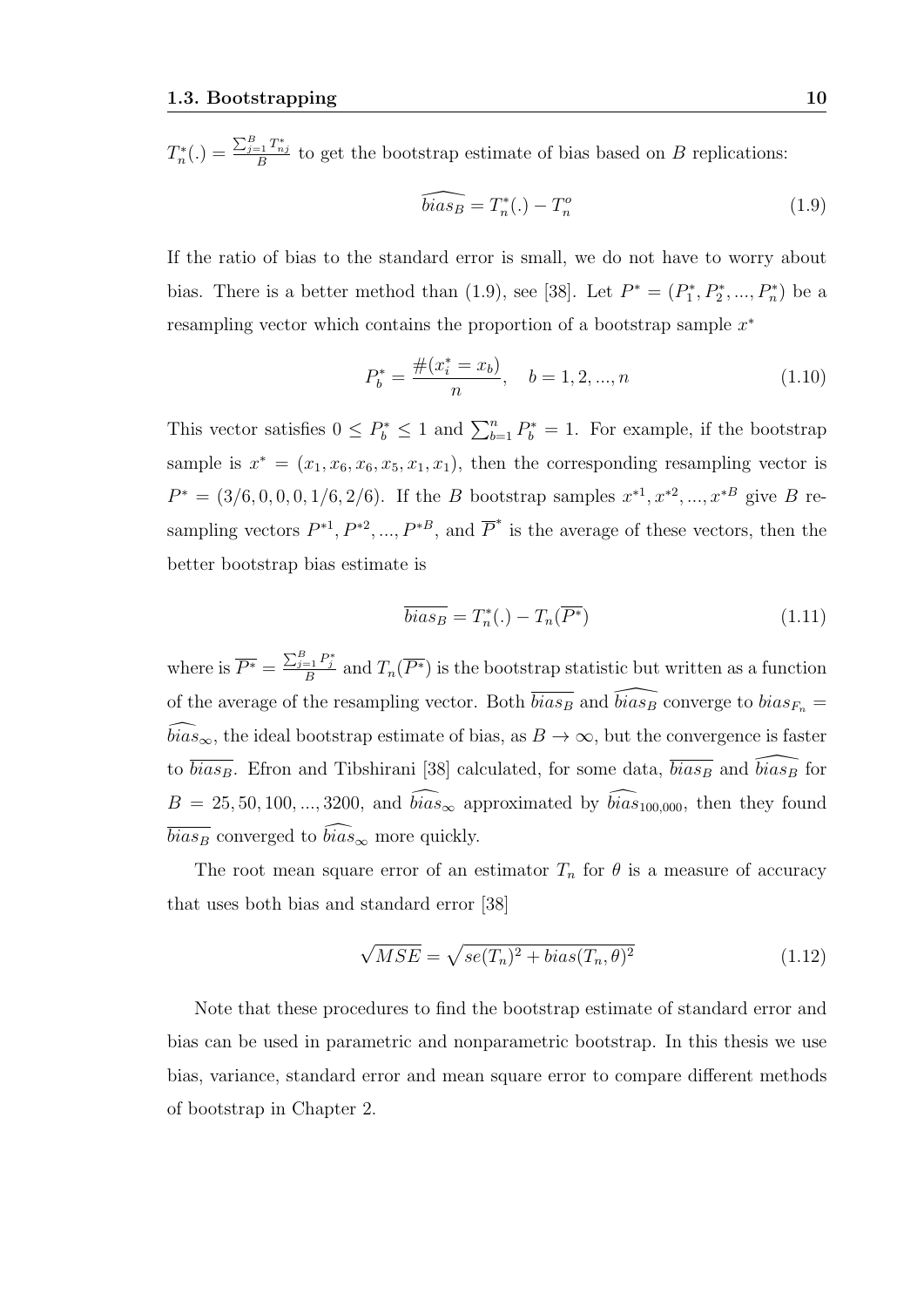Now, we should ask an important question, how large should we take  $B$ , the number of bootstrap replications? Efron [38] made some suggestions based on his experience. He considered that  $B = 50$  replications is sufficient to estimate the standard error, but  $B = 200$  replications or more is rarely needed to estimate a standard error. For confidence intervals and hypotheses tests  $B = 50$  or 200 is not large enough. At least  $B = 1000$  or 2000 replications is needed to give accurate results. Some researchers use even larger numbers but this consumes a lot of computer time, depending on the complexity of the method. In this thesis we use  $B = 1000$  replications which we think is a suitable selection for our purposes here. It is the most widely used in the literature, especially for hypothesis tests and the construction of confidence intervals, and for the regression models.

#### 1.3.2 Bayesian Bootstrap

The Bayesian bootstrap was developed by Rubin [63]. He explained that the Bayesian bootstrap simulates the posterior distribution of the parameter, whereas the standard bootstrap simulates the estimated sampling distribution of a statistic of the parameter. He used a noninformative prior distribution which is the uniform distribution. The standard and Bayesian bootstrap differ in how to assign the probabilities. In Bayesian bootstrap [13,63], instead of sampling with replacement from the data and with probability  $\frac{1}{n}$ , it uses a posterior probability distribution for the data. To simulate the posterior distribution of the parameter Rubin [63] used the statistic as a function of probabilities g. For simplicity we will consider the data as one dimensional and as a single parameter but both can be multidimensional. He drew  $n-1$  random variables from uniform  $(0,1)$  to get  $u_1, u_2, ..., u_{n-1}$  and ordered them to have gaps g between these values. The vector g is the vector of probabilities of the data value  $x_1, x_2, ..., x_n$ . Then he drew a sample from the data and found the statistic of interest as a function of g. When he repeated this process the posterior distribution of the parameter was found. The Bayesian bootstrap can be used in the usual Bayesian inferences about the parameter  $\theta$ , which is based on the estimated posterior distribution, but the nonparametric bootstrap just makes frequentist analysis about the distribution of statistic  $T_n$ .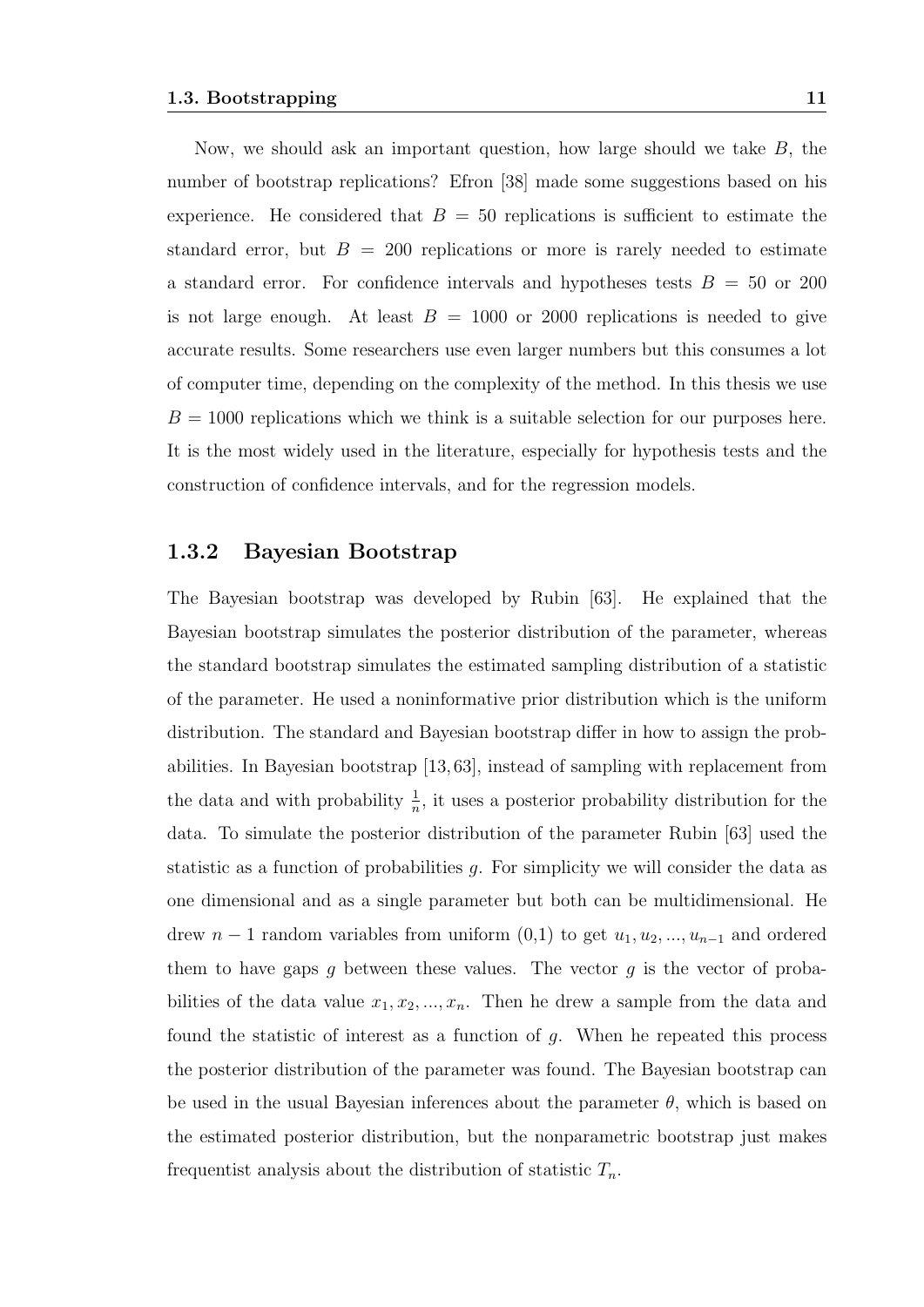Several studies have used and discussed the Bayesian bootstrap, such as Meeden [58], who presented Rubin's Bayesian bootstrap with a new modification. He used the same argument of the Bayesian bootstrap to estimate population quantiles but applied it to subintervals divided to grid, more than one grid is used, and these grids are given and fixed. Then Meeden compared the Bayesian bootstrap and the smoothed Bayesian bootstrap to his technique to show that these three methods are quite similar and preferable to traditional methods.

#### 1.3.3 Banks' Bootstrap

Banks' [8] described new versions of the bootstrap, the smoothed Efron's bootstrap and the smoothed Bayesian bootstrap, and compared them to the Bayesian bootstrap and other bootstrap methods. Here we will focus on the smoothed Efron's bootstrap. In this method Banks' [8] smooths Efron's bootstrap by linear interpolation histospline smoothing between the jump points of empirical distribution. Histospline is a smooth density estimate based only on the information in a histogram. This procedure is as follows:

- 1. Take n observations, which are real valued, one dimensional on a finite interval.
- 2. Create  $n+1$  intervals between the n observations  $x_0, x_1, x_2, ..., x_n, x_{n+1}$  where  $x_0$  and  $x_{n+1}$  are the end points of the possible data range (finite).
- 3. Put uniformly distributed probabilities  $1/(n+1)$  over each interval.
- 4. Sample n observations from the distribution.
- 5. Find the statistic of interest.
- 6. Repeat steps 4 and 5 B times to get B bootstrap samples.

In smoothed Efron's bootstrap, the empirical distribution function  $F_n(x)$  is smoothed using linear interpolation histospline smoothing between the jump points. It spreads the probability  $1/(n+1)$  uniformly over any interval between two values of observations. Banks' [8] used confidence regions to compare his method to other bootstrap methods. Banks' estimated the confidence region at different values of  $\alpha$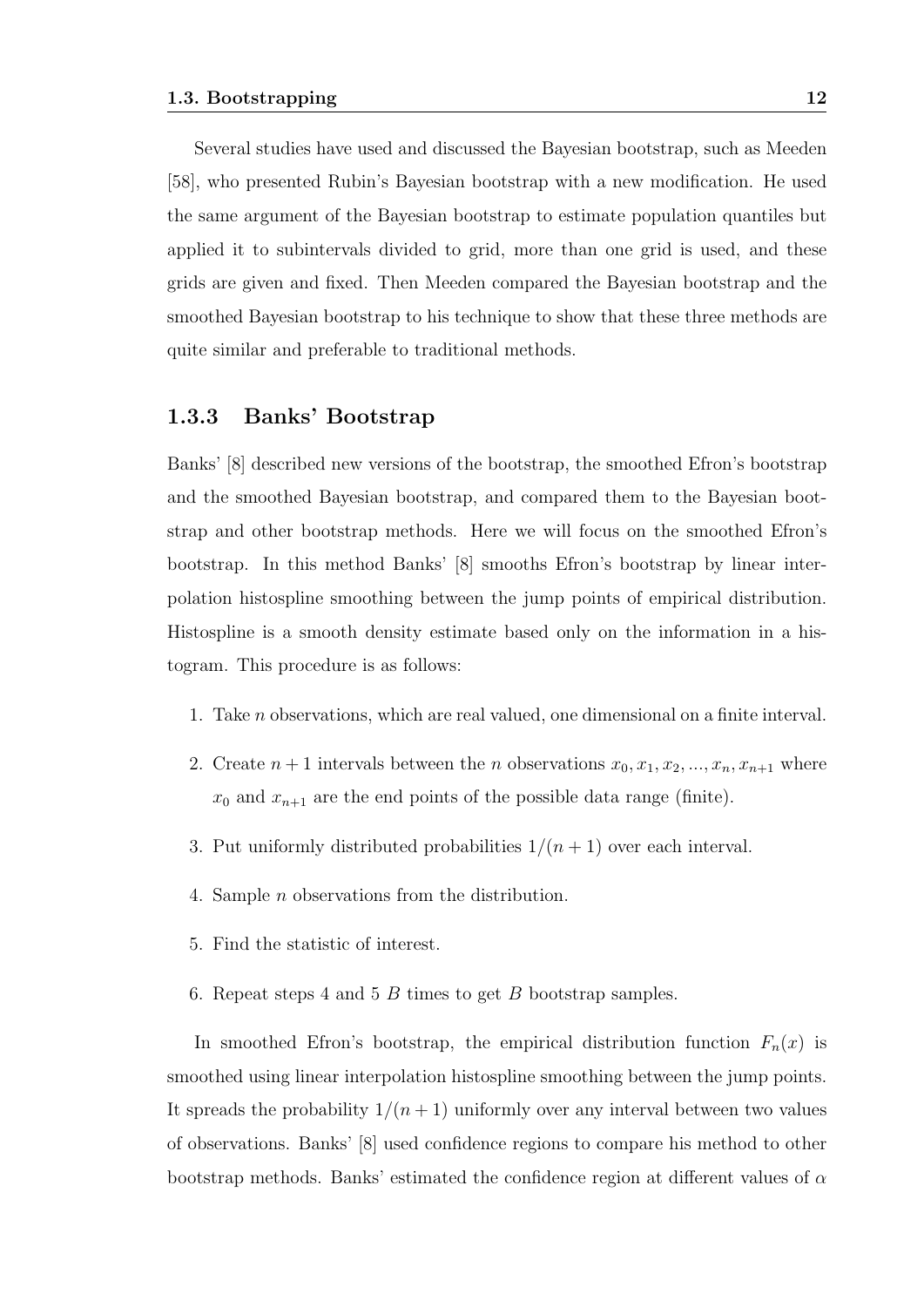and applied the chi-square test of goodness of fit to compare methods. The best region is one with small volume with  $\alpha$  (Type I error).

#### 1.3.4 Comparison of Bootstrap Methods

Efron [35,37,38] discussed different ways of comparing bootstrap methods like bias, standard error and mean square error, which are shown in Section 1.3.1. In this section, we illustrate other ways of comparison between bootstrap methods such as confidence intervals and prediction intervals.

#### 1. Confidence Intervals

In this part we describe different methods for constructing confidence intervals by bootstrap technique. But we will start with a review of general confidence intervals. In one sample case, we have the observations  $x_1, x_2, ..., x_n$  with the distribution function F,  $\theta$  is the parameter of interest with its estimation  $T_n$ ,  $\hat{s}$  is the estimate of the standard error of  $T_n = \hat{\theta}$ . In some cases, if the sample size n grows large, the distribution of  $T_n$  is approximated by normal with mean  $\theta$  and variance  $(se^2)$ , that means  $T_n \sim N(\theta, (se^2))$  or equivalently

$$
\frac{\hat{\theta} - \theta}{\hat{s}e} \sim N(0, 1) \tag{1.13}
$$

This result is called the large sample theory or asymptotic theory. Let  $z^{(\alpha)}$  be the 100. $\alpha$ th percentile point of  $N(0, 1)$ , then from (1.13)

$$
P(z^{(\alpha)} \le \frac{\hat{\theta} - \theta}{\hat{s}e} \le z^{(1-\alpha)}) = 1 - 2\alpha \tag{1.14}
$$

and

$$
P(\hat{\theta} - z^{(1-\alpha)}.\hat{s}e < \theta < \hat{\theta} - z^{(\alpha)}.\hat{s}e) = 1 - 2\alpha
$$
\n(1.15)

It is called the standard confidence interval with coverage probability  $1 - 2\alpha$ , or confidence level  $100.(1 - 2\alpha)\%$ .

Now we want to explore the use of the bootstrap method to construct confidence intervals [38], the first approach is the bootstrap-t interval. We generate  $B$  bootstrap samples and for each one we find

$$
Z^*(b) = \frac{\hat{\theta}^*(b) - \hat{\theta}}{se_B^*(b)} = \frac{T_{nj}^* - T_n}{se_B^*(b)}
$$
(1.16)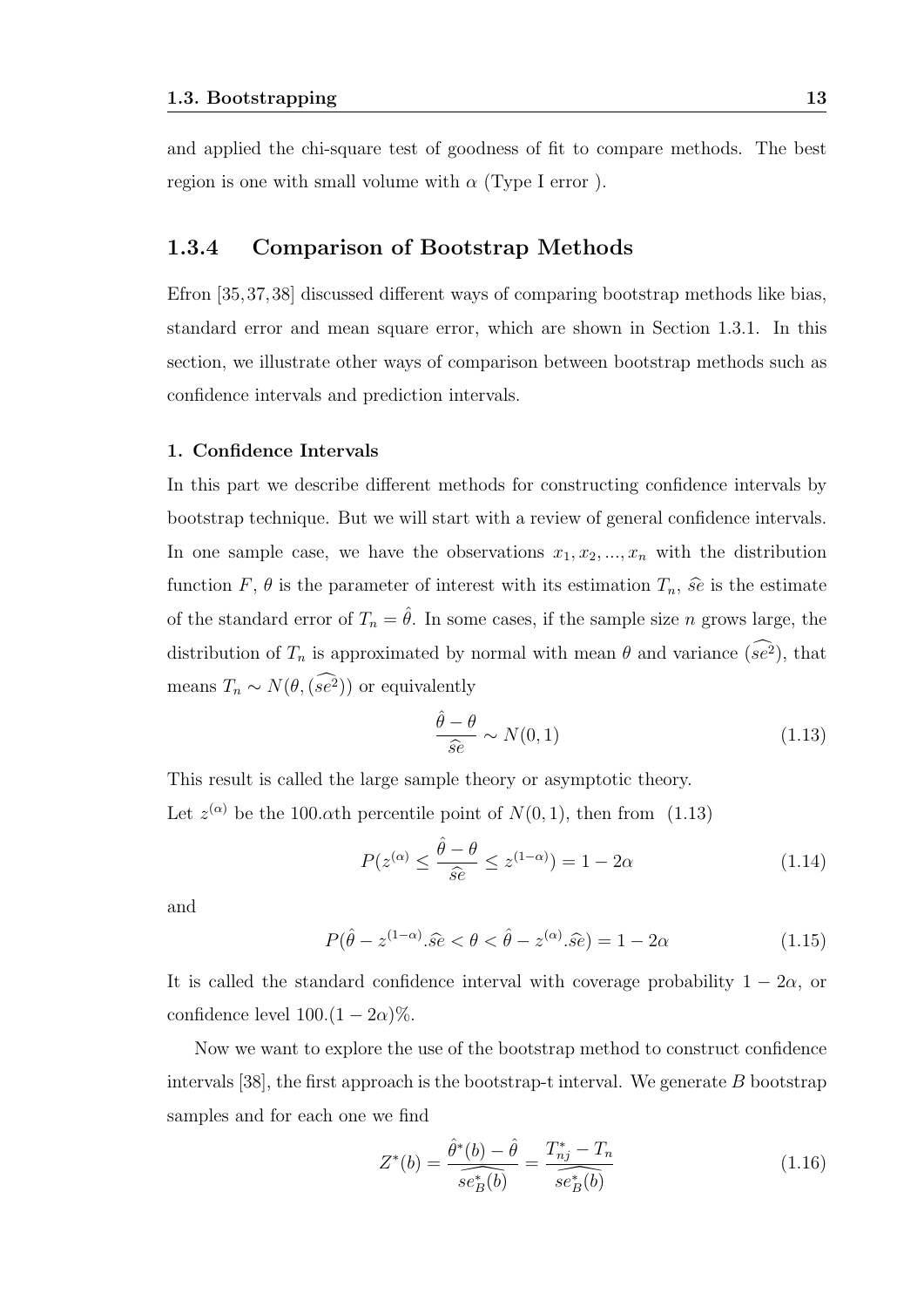where  $\hat{\theta}^*(b)$  is the value of  $\hat{\theta}$  of the bootstrap sample  $x^{*b}$  and  $\widehat{se^*_B(b)}$  is the estimated standard error of  $\hat{\theta}^*$  of the bootstrap sample  $x^{*b}$ . The bootstrap-t confidence interval is:

$$
(\hat{\theta} - \hat{t}^{(1-\alpha)} \cdot \widehat{se_B}, \hat{\theta} - \hat{t}^{(\alpha)} \cdot \widehat{se_B})
$$
\n(1.17)

where  $\hat{t}^{(\alpha)}$  is the  $\alpha$ th percentile of  $Z^*(b)$ , across all bootstrap samples b, and  $\hat{t}^{(1-\alpha)}$ is the  $(1 - \alpha)$ th percentile. If  $B = 1000$  and  $\alpha = 0.05$ , then  $\hat{t}^{(\alpha)}$  is the 50th largest value of the  $Z^*(b)$ . If  $B.\alpha$  is not an integer, assuming  $\alpha \leq 0.5$ , let  $k = |(B+1)\alpha|$  is the largest integer $\leq (B+1)\alpha$ , then determine  $\alpha$  and  $(1-\alpha)$  by the k<sup>th</sup> largest and  $(B+1-k)$ th largest value of  $Z^*(b)$ , respectively.

Another approach of confidence intervals using the bootstrap technique is based on the percentiles of the bootstrap distribution of a statistic. It is called the percentile interval. The approximate  $(1 - 2\alpha)$  percentile interval is defined by :

$$
\hat{\theta}_B^{*(\alpha)} < \theta < \hat{\theta}_B^{*(1-\alpha)} \tag{1.18}
$$

$$
T_{nj}^{*(\alpha)} < \theta < T_{nj}^{*(1-\alpha)} \tag{1.19}
$$

where  $T_{nj}^{*(\alpha)}$  is the 100. $\alpha$ th empirical percentile of the  $T_{nj}^*$  values and  $T_{nj}^{*(1-\alpha)}$  is the 100. $(1 - \alpha)$ th empirical percentile of them, that means the B. $\alpha$ th value and  $B(1-\alpha)$ th value of the ordered list of the B replications of  $T_n^*$ . For example, if  $B = 1000$  and  $\alpha = 0.05$ ,  $T_{nj}^{*(\alpha)}$  and  $T_{nj}^{*(1-\alpha)}$  are the 50th and 950th ordered values of the replications, respectively.

The percentile interval can be improved to get a BCa interval, or a bias corrected and accelerated interval. To find the endpoints which are given by percentiles, we need to compute two numbers  $\hat{a}$  and  $\hat{z}_0$ , they are called the acceleration and bias correction, respectively. The value of the bias correction  $\hat{z}_0$  uses the ratio of bootstrap replications less than the original estimate  $T_n$ , it counts the possible bias in  $T_n$  as an estimate of  $\theta$ 

$$
\hat{z}_0 = \Phi^{-1}(\frac{\#(T_{nj}^* < T_n)}{B})\tag{1.20}
$$

where  $\Phi^{-1}$  is the inverse function of a standard normal cumulative function, for example,  $\Phi^{-1}(0.95) = 1.645$ . To find the acceleration  $\hat{a}$ , we will use the easiest way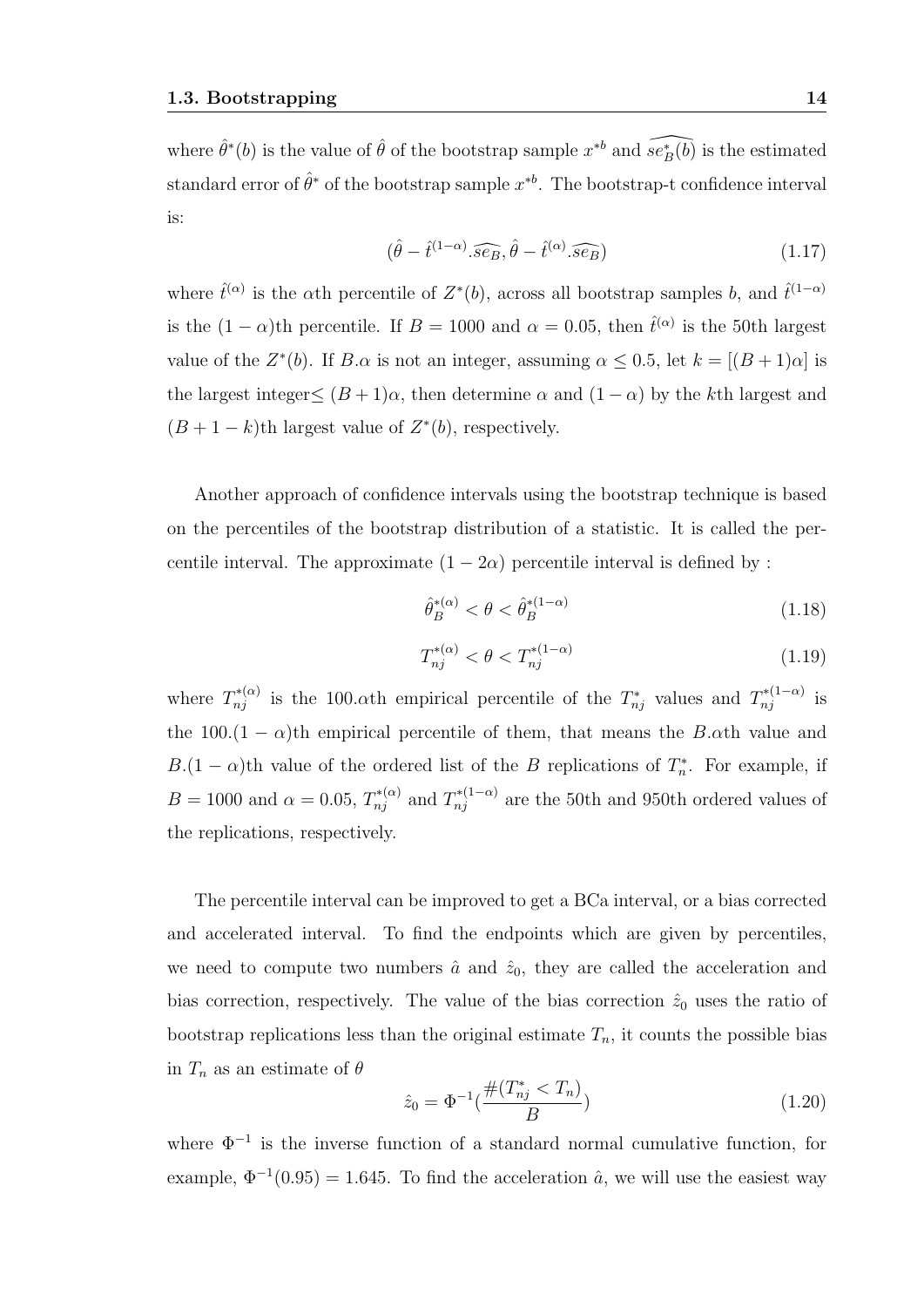by jackknife values of a statistic  $T_n$ . Let  $x_i = (x_1, x_2, ..., x_{i-1}, x_{i+1}, ..., x_n)$  be the jackknife sample which is the original sample with the *i*th observation  $x_i$  deleted,  $T_{n(i)}$  is the  $i-th$  jackknife replication of  $T_n$  and

$$
T_n(.) = \frac{\sum_{i=1}^n T_{n(i)}}{n} \tag{1.21}
$$

then

$$
\hat{a} = \frac{\sum_{i=1}^{n} (T_{n(i)} - T_{n(i)})^3}{6(\sum_{i=1}^{n} (T_{n(i)} - T_{n(i)})^2)^{\frac{3}{2}}} \tag{1.22}
$$

It refers to the rate of change of the standard error of  $T_n$  as  $\theta$  varies. The  $(1 - 2\alpha)$  BCa interval in [38] and [56] is:

$$
T_{nj}^{*(\alpha 1)} < \theta < T_{nj}^{*(\alpha 2)} \tag{1.23}
$$

where

$$
\alpha 1 = \Phi(\hat{z}_0 + \frac{\hat{z}_0 + z^{\alpha}}{1 - \hat{a}(\hat{z}_0 + z^{\alpha})})
$$
\n(1.24)

$$
\alpha 2 = \Phi(\hat{z}_0 + \frac{\hat{z}_0 + z^{1-\alpha}}{1 - \hat{a}(\hat{z}_0 + z^{1-\alpha})})
$$
\n(1.25)

 $\Phi(.)$  is the standard normal cumulative function and  $z^{(\alpha)}$  is the 100. $\alpha$ <sup>th</sup> percentile point of standard normal distribution. For example,  $z^{(0.95)} = 1.645$  and  $\Phi(1.645) =$ 0.95. If  $\hat{a}$  and  $\hat{z}_0$  equal zero, then  $\alpha_1 = \Phi(z^{(\alpha)}) = \alpha$ ,  $\alpha_2 = \Phi(z^{(1-\alpha)}) = 1-\alpha$ , and the BCa interval and percentile interval are equal in this case.

We will use the BCa interval in Section 2.5.1 to compare different bootstrap methods because it has a higher order of accuracy and transformation respecting. To illustrate the transformation respecting property we consider an example, if we constructed a confidence interval for a parameter  $\theta$ , then the interval for  $\theta^2$  will construct by squares the end points of confidence interval for  $\theta$ , this interval that is transformation respecting [38].

#### 2.Prediction Intervals

In [55], the bootstrap method was used to construct a prediction interval for one or more future values from the Birnbaum-Saunders distribution. They applied the bootstrap percentile method with the bootstrap calibration for estimating the prediction interval. They assumed that a random sample  $x_1, ..., x_n$  is drawn from the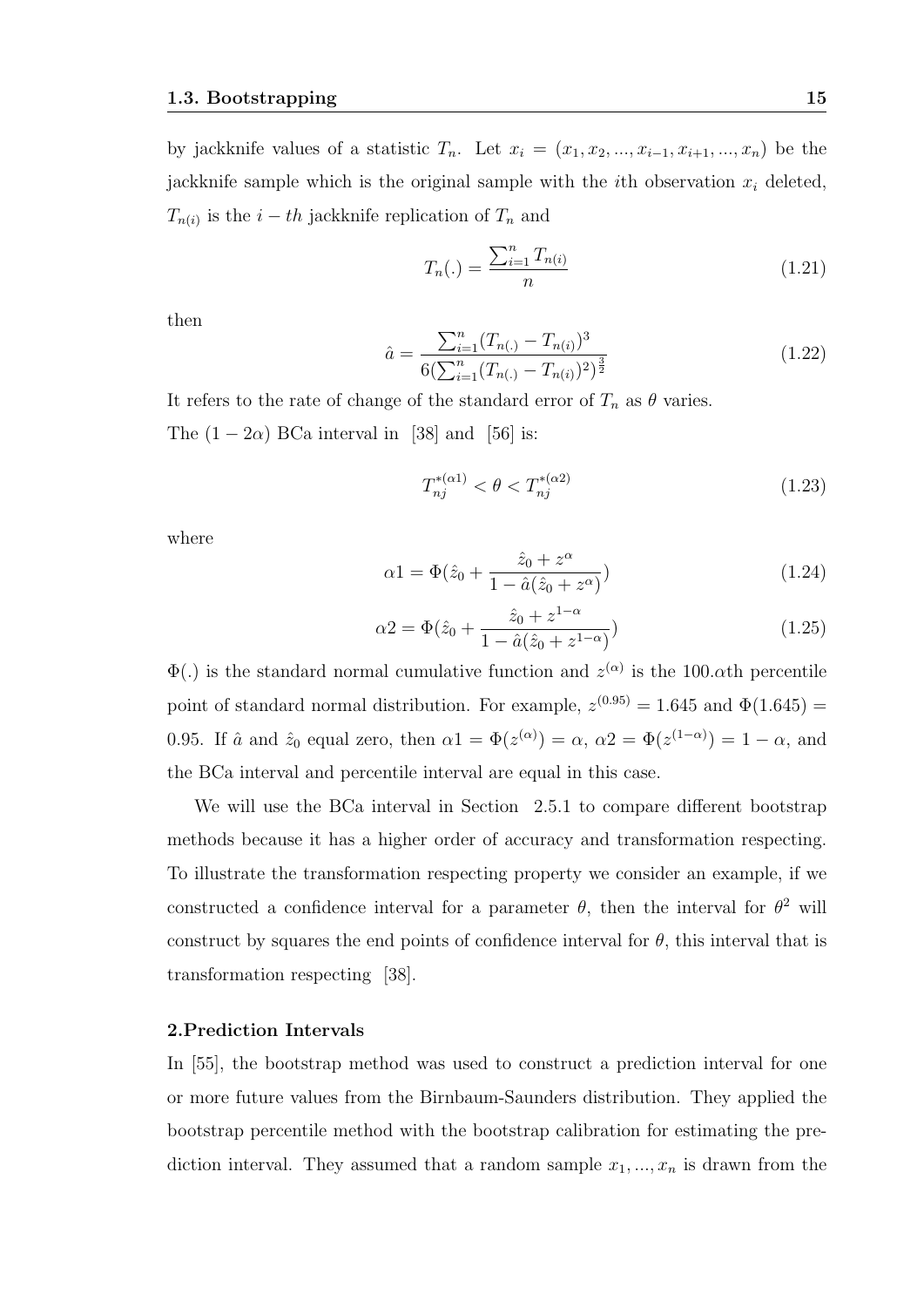Birnbaum Saunders distribution function F with parameters  $\alpha$ ,  $\beta$ . A bootstrap sample of size  $n, x_1^*, ..., x_n^*$ , is drawn from  $x_1, ..., x_n$  with replacement to construct the estimated distribution  $F^*$ , and then sampled  $y_1^*,..., y_m^*$  from it,  $(m$  is the number of future observations), we can obtain the mean of  $y_1^*,..., y_m^*$ , which is denoted by  $\bar{y}_m^*$ . Repeat this technique B times to get B values of  $\bar{y}_m^*$ , denoted by  $\bar{y}_m^*(1), ..., \bar{y}_m^*(B)$ . The  $1-\alpha$  prediction interval for  $\bar{x}_m$  (the mean of future observations in the population) is:  $[\bar{y}_{m,B}^{*(\frac{\alpha}{2})}, \bar{y}_{m,B}^{*(1-\frac{\alpha}{2})}]$ . The lower bound  $\bar{y}_{m,B}^{*(\frac{\alpha}{2})}$  is the  $B.\frac{\alpha}{2}$ th value in the ordered list of the B replications of  $\bar{y}_m^*$ , and the upper bound  $\bar{y}_{m,B}^{*(1-\frac{\alpha}{2})}$  is the  $B.(1-\frac{\alpha}{2})$  $\frac{\alpha}{2}$ )th value in the same ordered list. To find the coverage count how many intervals contain  $\bar{x}_m$ . This procedure is used to predict one or more future observations. To explain this, for example, if we have a sample of  $x_1, x_2, x_3$ ,  $n = 3$ , and want to predict  $m = 3$  values,  $x_4, x_5, x_6$ , the mean of these values is  $\bar{x}_m = \bar{x}_3$ . Then we construct the prediction interval for it by sampling the bootstrap sample  $x_1^*, x_2^*, x_3^*$  and then generating from them  $y_1^*, y_2^*, y_3^*$  and finding  $\bar{y}_m^*$ . Repeat this  $B = 1000$  times and find the prediction interval of these B values as described before. If we consider the case of prediction of one future value  $x_4$  the mean will not be used here. Simply resample  $x_1^*, x_2^*, x_3^*$  and generate  $y_1^*$  from them, and repeat this B times to have the list of B values  $y_1^*(1), y_1^*(2), ..., y_1^*(B)$  to construct the prediction interval for  $x_{n+1} = x_4$ . In that study, the 90% and 95% prediction intervals for a single future value  $x_{n+1}$ and the mean of m future observations  $\bar{x}_m$  are obtained, and MonteCarlo simulation is used to estimate the coverage probability by finding the proportion of intervals which contain  $x_{n+1}$  and  $\bar{x}_m$ .

Different types of bootstrap prediction intervals [2,60,61] can be used to estimate the parameter  $\theta$ : bootstrap-t, percentile and BCa prediction intervals. In this thesis we use the percentile prediction interval. Let  $X = (X_1, X_2, ..., X_n)$  be the past random samples and  $Y_1, Y_2, ..., Y_m$  be the future random samples, where X and Y are iid from probability distribution  $F$  and  $T = \hat{\theta}$  is a scalar parameter, and we want to construct the prediction interval to predict the statistic (estimator) of  $\widehat{\theta_m} = T_m$ of the future random sample. Let  $\widehat{\theta}_n = T_n$  be the estimator using the past sample of size *n*.  $F_n$  and  $F_m$  are the CDF of  $T_n$  and  $T_m$ , respectively, and let  $\hat{F}_n$  and  $\hat{F}_m$  be the CDF's of  $T_n^*$  and  $T_m^*$ . Here  $\hat{F}_n$  assigns mass  $\frac{1}{n}$  to each  $X_i^*$  and  $\hat{F}_m$  assigns mass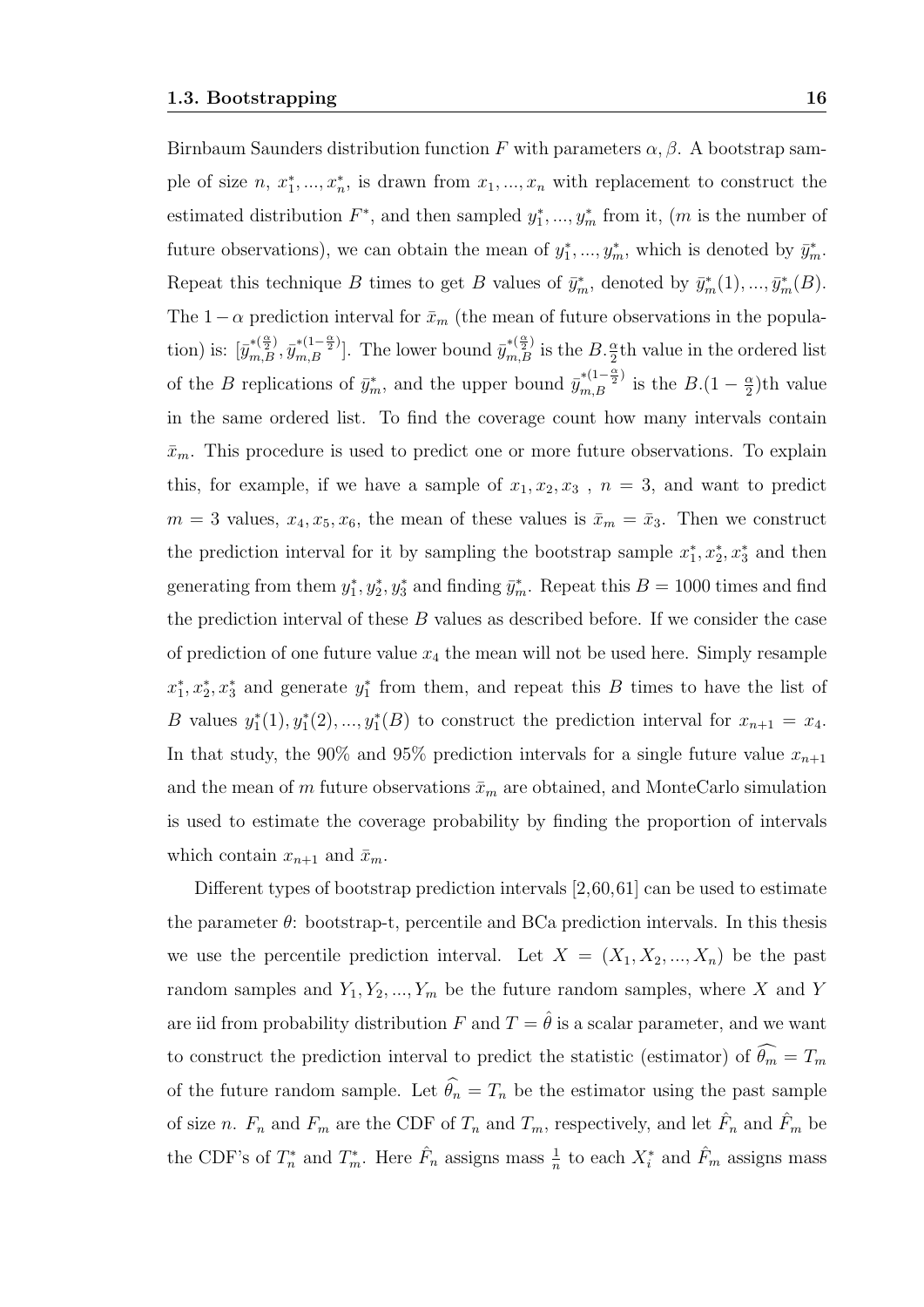1  $\frac{1}{m}$  on each  $Y_i^*$ . The  $(1-2\alpha)\%$  percentile prediction interval

lower bound = 
$$
\hat{F}_m^{-1}[\Phi(z^{(\alpha)}(1+\frac{m}{n})^{\frac{1}{2}})] = \hat{F}_m^{-1}[\alpha_1]
$$
 (1.26)

here,  $r = \frac{m}{n}$  $\frac{m}{n}$  and  $z^{(\alpha)} = \Phi^{-1}(\alpha)$ 

upper bound = 
$$
\hat{F}_m^{-1}[\Phi(z^{(1-\alpha)}(1+\frac{m}{n})^{\frac{1}{2}})] = \hat{F}_m^{-1}[\alpha_1]
$$
 (1.27)

In [61]  $X^*$  and  $Y^*$  are drawn from the past sample X with replacement while [60] the iterated (calibration) bootstrap was used by generating  $X^*$  and  $Y^*$  from X and then resample  $Y^{**}$  from  $X^*$ , to study the improving of the coverage accuracy of prediction intervals. The percentile prediction interval to predict future observations, and the percentile prediction interval to predict the statistic, are used in Section 2.5.2 to compare the NPI-B method with the standard-B method.

### 1.4 Reproducibility

Often when we use the applications of the statistical test in several fields, we meet some problems because the results and conclusions of statistical hypothesis tests can be different each time the tests are repeated. Goodman [43] raised the topic of reproducibility of a statistical test, mainly to counter a frequently occurring misunderstanding about the meaning of a statistical  $p$ -value. The reproducibility probability (RP) for a test is the probability for the event that, if the test is repeated based on an experiment performed in the same way as the original experiment, the test outcome, that is either rejection of the null-hypothesis or not, will be the same. The focus is mostly on reproducibility of tests in which the null-hypothesis is rejected, as significant effects tend to lead to new treatments in medical applications, for example. In a later discussion of Goodman's paper (and about twice the length of Goodman's paper), Senn [64] emphasized the different nature of the p-value and RP. Senn agrees with Goodman about the importance of reproducibility of test results and the RP, but disagrees with Goodman's claim that 'p-values overstate the evidence against the null-hypothesis'. Indeed, it is important to recognize the difference between RP and the  $p$ -value, while also recognizing a natural link between the two, in the sense that the p-value indicates the strength of the statistical conclusion and the smaller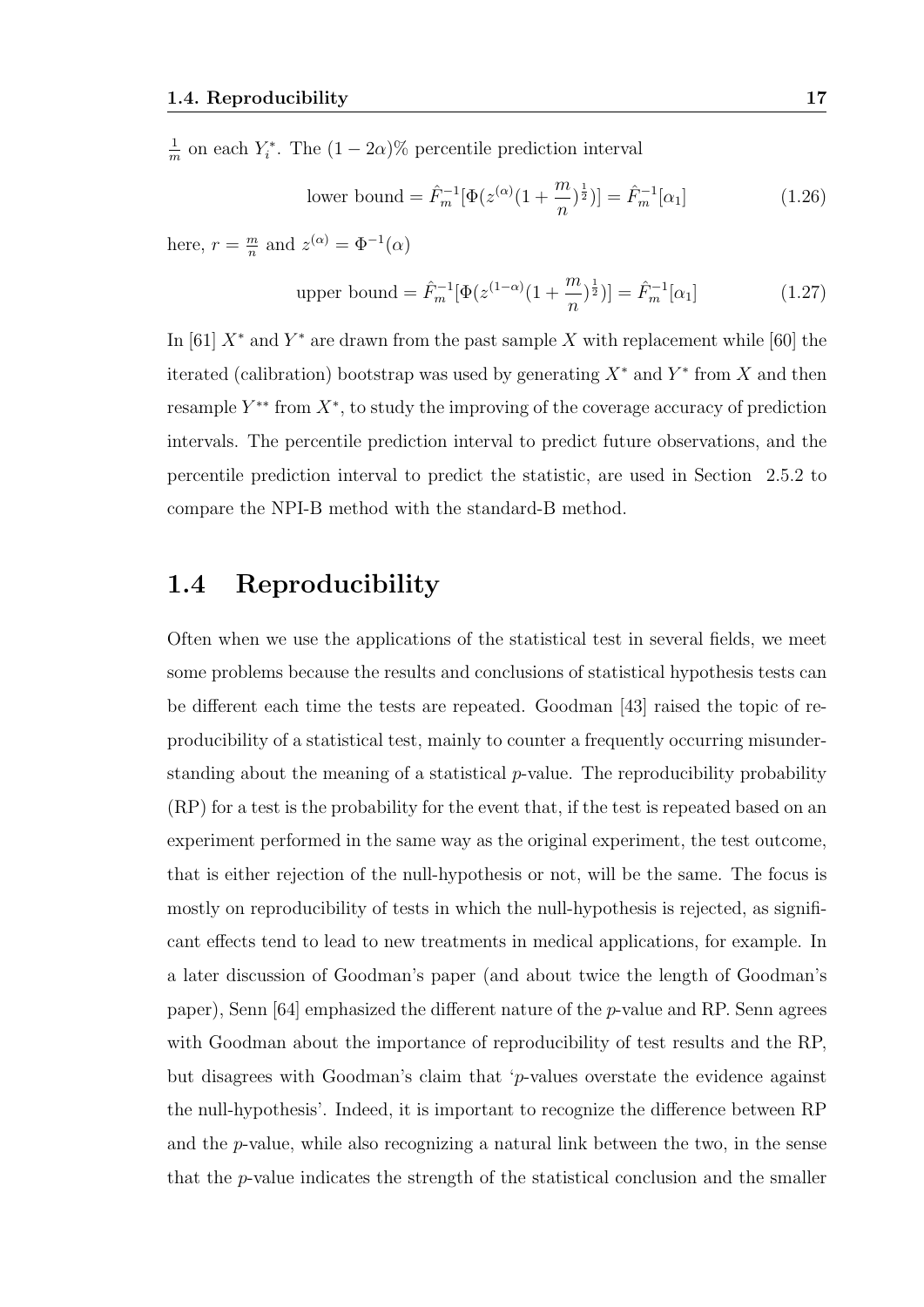p-value in the case of a rejected null-hypothesis, the larger one would expect the corresponding RP to be.

Senn [64] also discusses the importance of reproducibility of tests in the real world, where actual repeats of tests may well be under slightly different circumstances and might involve different teams of analysts performing the tests. So, the concept of reproducibility is not necessarily uniquely defined, and statistical methodology should be flexible enough to deal with varying circumstances. Recently, Begley and Ellis [9] presented a worrying insight into problems with reproducing tests in preclinical cancer research in which significant effects were reported. Attempting to repeat tests from 53 'landmark studies', they managed to get the same significant scientific findings in only 6 cases. They report further on similar, but more extensive, studies by Bayer Healthcare in Germany, where only about 25 percent of significant results had been reproduced. Begley and Ellis [9] provide a detailed discussion of factors that play a role in such studies of repeatability and provide guidelines for improving the reliability of such studies which, for example, considers publication processes (there is an obvious bias due to the tendency for only 'positive' results to be published). Remarkably, Begley and Ellis [9] do not discuss the statistical methods used in such medical testing, where more emphasis on RP seems a natural requirement as part of a solution for more reliable medical testing.

During the last decade, the concept of RP has attracted increasing interest in the literature, with some contributions making clear that the definition and interpretation of RP are not uniquely determined. Miller [59] emphasizes that two scenarios for repetition of a test must be distinguished: a general form of repetition by other researchers, where conditions may vary with regard to the original experiment and test, and an individual form of repetition by the same researcher under exactly the same conditions as the original experiment and test. Miller [59] is sceptical about the possibility to derive useful inferences from one initial experiment, in particular as real effect sizes will be unknown, and hence the power of the test is unknown. The difference between these two scenarios is important, and links nicely to the discussions by Senn [64] and Begley and Ellis [9]. The approach to inference on RP presented in this thesis sits fully in the 'individual form of repetition' in Miller's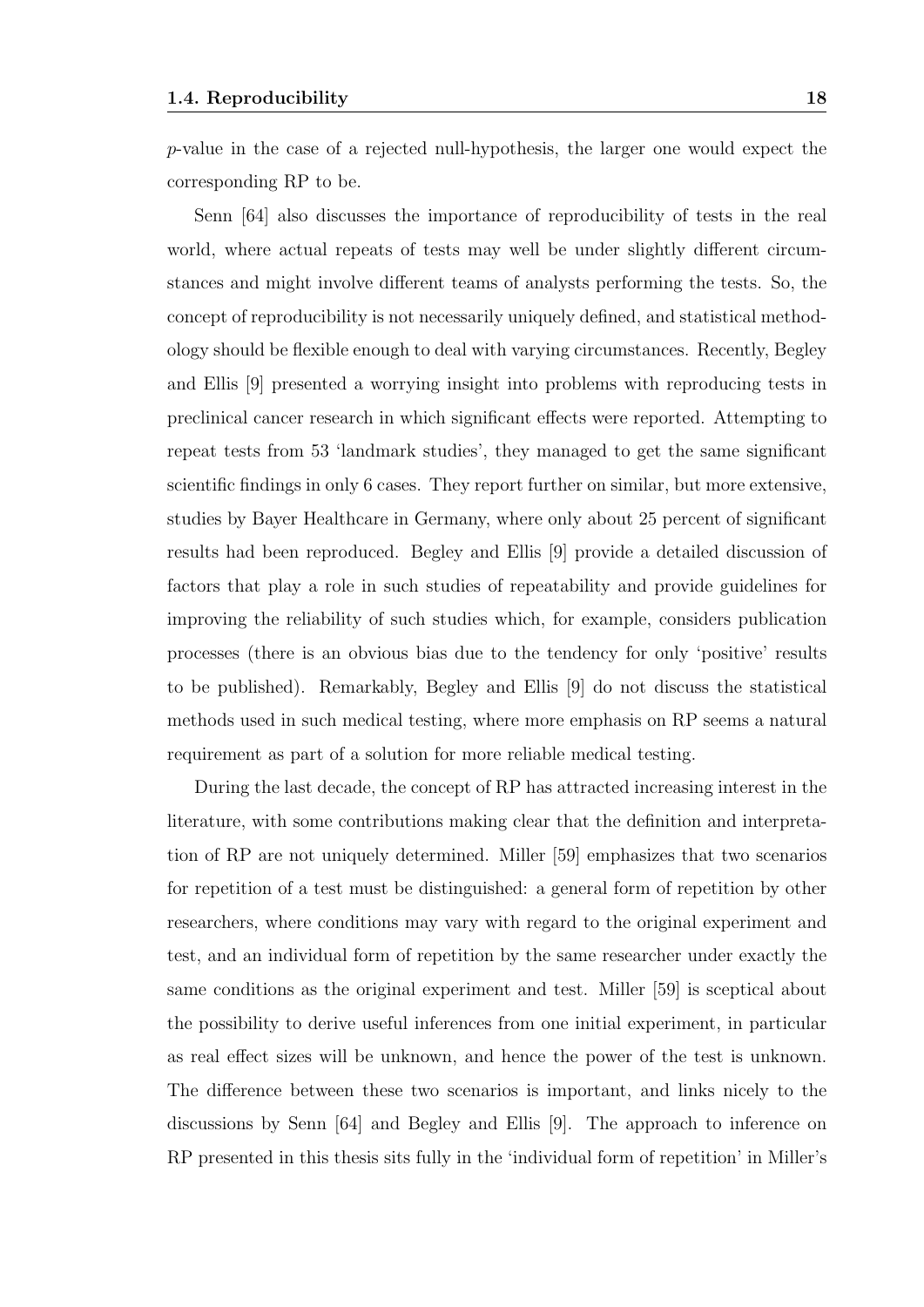terminology, and makes clear that meaningful frequentist inference is possible in this scenario.

The recent literature on RP is fascinating, as it is clear that RP is not a natural concept in classical frequentist statistics. Shao and Chow [65] present three approaches to RP: a Bayesian approach, a frequentist approach based on estimating the power of a future test based on the available test data, and a corresponding approach where RP is linked to a lower confidence bound of this power estimate. While the Bayesian approach provides a natural solution to inference for the RP, through the use of the posterior predictive distribution, the unavoidable influence of the prior distribution [17] can lead to criticisms in medical scenarios where objectivity is essential. The natural way of formulating inference on RP as a predictive problem is also followed in the approach presented in this thesis, yet the statistical methodology presented here is fully frequentist. Shao and Chow [65] emphasize the possible use of RP in circumstances where evidence in a medical trial is overwhelmingly strong in favour of a new treatment. Currently, marketing approval of a new drug in the USA requires substantial evidence of its effectiveness in at least two clinical trials, although under special circumstances exceptions appear to be possible. Shao and Chow used several study designs to evaluate RP such as: two samples with equal variances, two samples with unequal variances and parallel group designs, and then they used them to study the generalization of the clinical results from one patient population to a different patient population, and also to adjust the sample size for the second trial.

With regard to estimation of RP, there is a simple argument that, if the distribution under the null-hypothesis of the test statistic is (about) symmetric, then a worst-case scenario would give RP of (about) 0.5 [43, 64]. This follows from the possibility that a value of the original test statistic could be equal to the critical value of the test. Without further information, one could expect that a repetition of the experiment would lead to a second value of the test statistic which is equally likely to be larger than or smaller than the original value, and therefore the same conclusion would be reached with probability 0.5 (Goodman [43] supports this with a Bayesian argument with a non-informative prior). Of course, it is more realistic to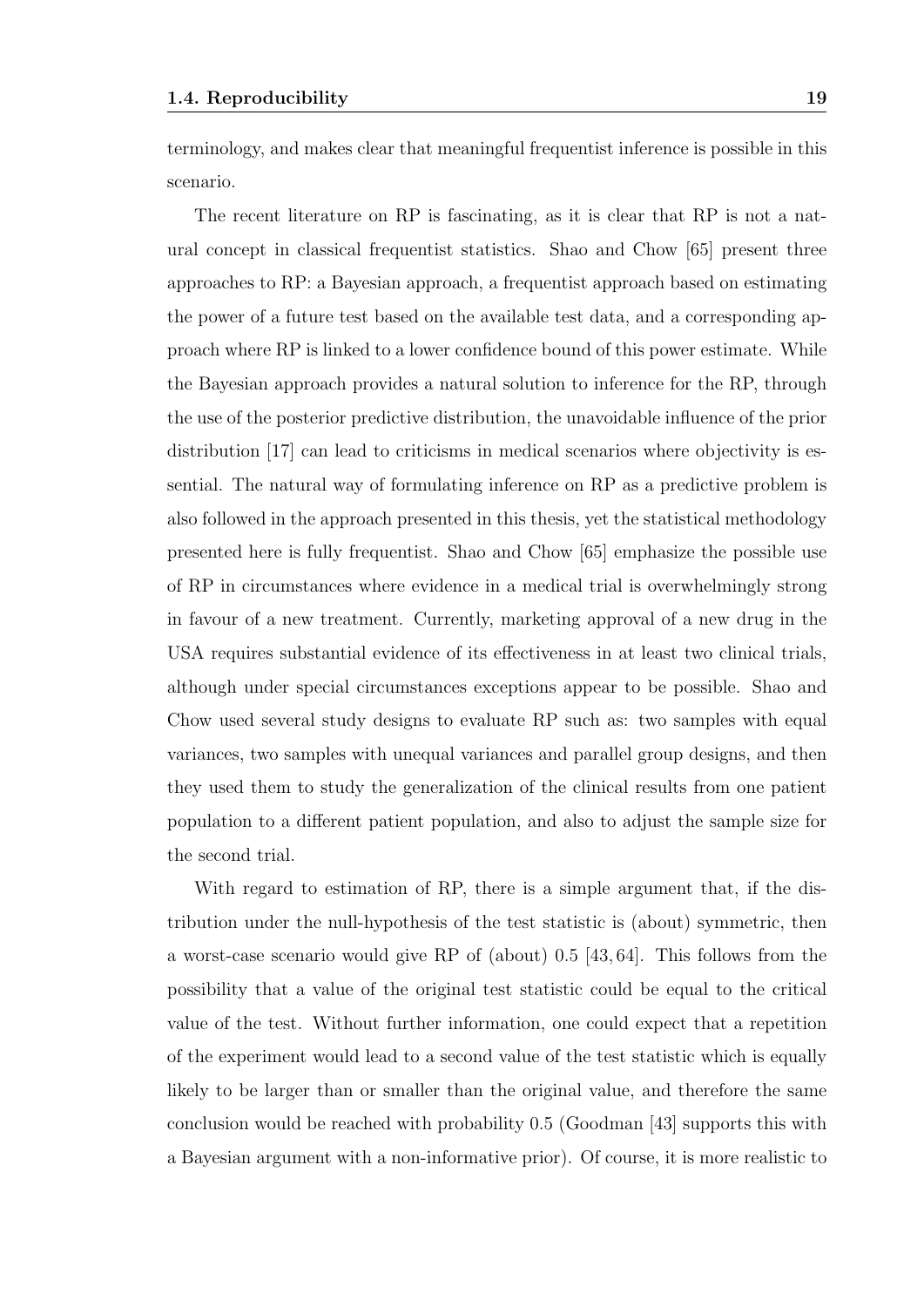consider the estimation problem in more detail, and not to be focused solely on the worst-case scenario of a test statistic that is equal to the critical value of the test.

It seems logical that RP should be considered as a function of the value of the original test statistic. The estimated power approach by Shao and Chow [65] uses the original test results to estimate the power of the test, assuming implicitly that the test would be repeated on the same number of units also sampled from the same probability distribution. This estimated power of the test is currently actually called the 'reproducibility probability' by several authors (e.g. De Martini [34]), and while it is a natural concept to consider in the classical frequentist statistics framework, it does not seem to be fully in line with the intuitive meaning of RP due to the explicit conditioning, for the power of a test, on the alternative hypothesis being true. The strength of support for this assumed condition in the results of the actual test depends again on the p-value, underlining the complications in defining RP within the classical frequentist framework.

Whether or not this concept for estimation of RP by Shao and Chow [65] is fully in line with the intuitive concept of RP, the approach has led to insightful further developments, particularly by De Martini [34] who considers such estimation with main focus on testing with one-sided alternative hypotheses (the theory for twosided alternative hypotheses is also presented in an appendix). Importantly, De Martini [34] proposes not only to study such RP estimation for tests, but also to actually use the estimated RP to define tests, which provides an interesting alternative to tests based mainly on chosen statistically significant levels. De Martini managed several definitions of the RP of a statistic significant result. The first one is the power  $\pi_{\alpha}$  of the test, and the second is the lower confidence bound of the power. This approach is followed by De Capitani and De Martini [32, 33] in detailed studies for the Wilcoxon Rank Sum (WRS) test, which we will also consider in this thesis. De Capitani and De Martini [32, 33] evaluated different RP estimators for the Wilcoxon rank sum WRS test and compared the performance of these estimators. Goodman [43] illustrated that the  $p$ -value gives too optimistic evaluation so De Capitani and De Martini [32] think it is suitable to use the RP estimate also. Collings and Hamilton [14] described the approximation of the power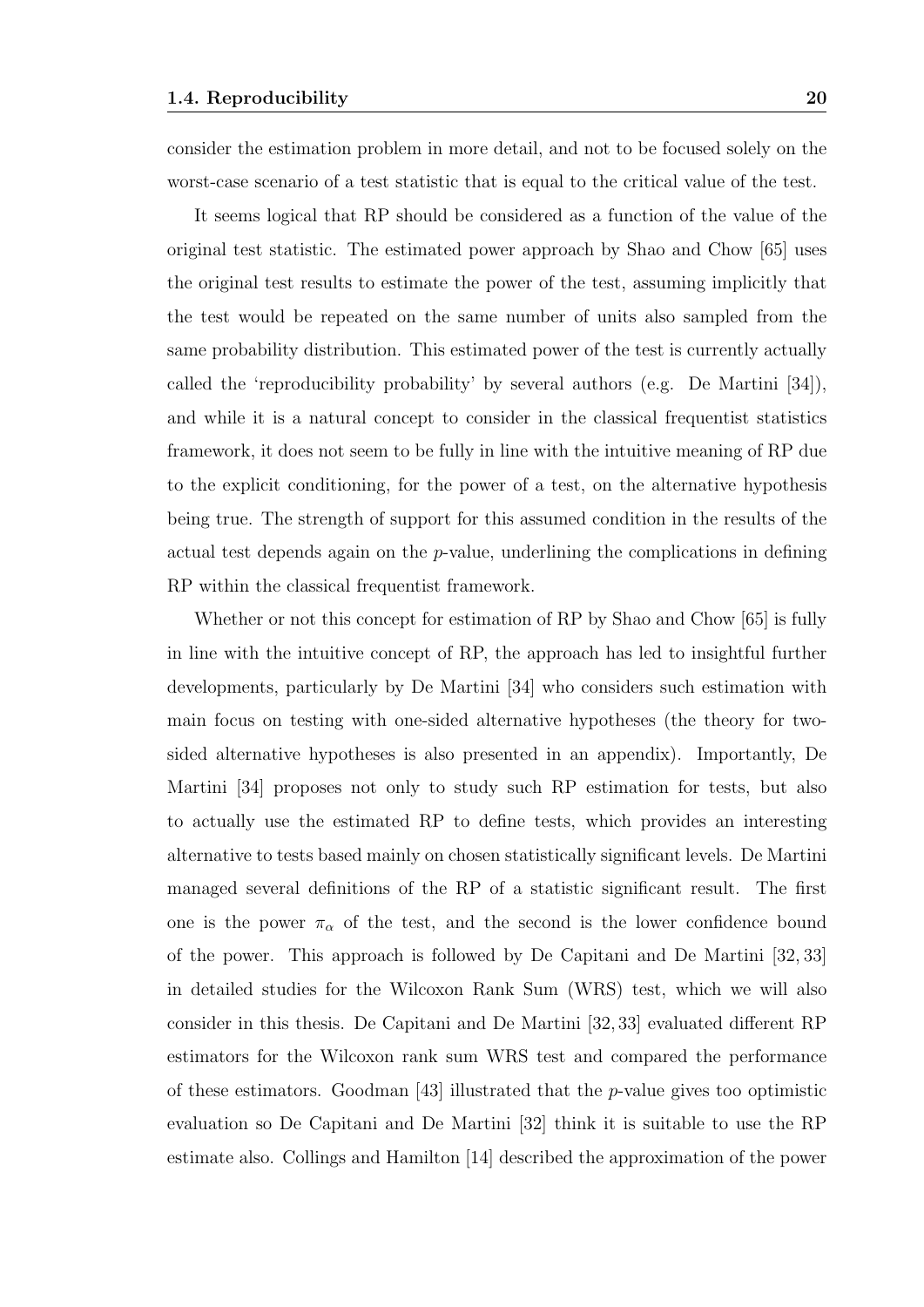of the Wilcoxon two sample test for the location shift model, but by bootstrap method without assumptions and if the shape of distribution is unknown.

Without attempting to provide a full review of the literature on this fascinating topic, it is worth to mention briefly some further contributions. Posavac [62] uses the difference between the value of a test statistic based on the actual test and the corresponding critical value to estimate RP. For example, for a two-sample test this requires the estimation of the standard error of the difference of the means of the two samples. This leads to an estimate of the probability of a 'statistically significant exact replication', which we believe is one of several examples of rather confusing concepts in this topic area.

Killen [51] emphasizes the predictive nature of RP and links it to the effect size. He proposes to effectively eliminate the effect size by averaging it out in a Bayesian manner with the use of a flat prior distribution. The paper is accompanied by a discussion which makes clear that the concept of RP is somewhat confusing, but the general ideas about RP in Killen's paper are not too distant from those presented in this thesis, namely the predictive nature of RP, which we will explicitly use, and the informal way of considering RP as the 'real power' of a test, with 'power' interpreted in its every-day, so non-statistical, meaning, which we also support. In [51] Killen defined the statistic  $p_{rep}$  as the estimate of RP. Consider an experiment test where there is no difference between experimental and control groups, so the null hypothesis is  $H_0: \mu_E - \mu_C = 0$ . The observed effect size is  $\hat{d}$  and the population effect size is  $\hat{\delta}$ 

$$
\acute{d} = \frac{M_E - M_C}{s_p} \tag{1.28}
$$

where  $s_p$  is the pooled within group standard deviation,  $M_E$  and  $M_C$  are the sample means of the experimental group and control group, respectively. In [50] was considered the statistic  $p_{rep}$  as

$$
p_{rep} = \Phi[\Phi^{-1}(1 - \frac{p}{2})/\sqrt{2}] \tag{1.29}
$$

where  $\Phi$  is the standard normal cumulative distribution function.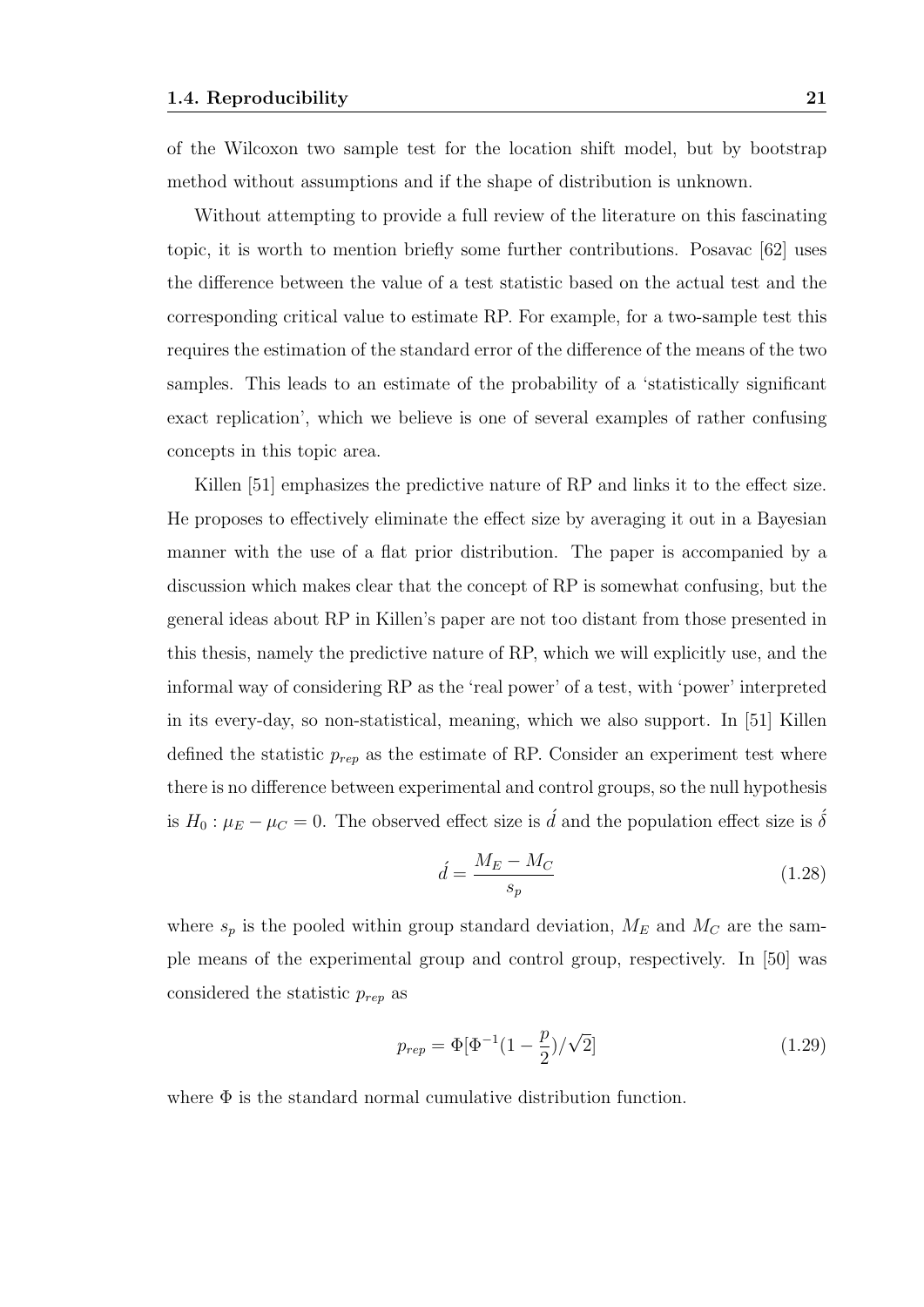Lecoutre et al [54] discuss Killen's approach further, referring to it as 'fiducial Bayesian predictive probability', and mentioning that it is now increasingly popular. They discuss some problems with its computation, resulting again from some apparent confusions. They particularly emphasize the importance of predictive inference, ending their paper with 'Predictive probabilities are an unavoidable part of statistical thinking, and the time has come to take them seriously'- we wholeheartedly agree with this. Recently, Boos and Stefanski [12] considered reproducibility issues by studying the variability in p-values through bootstrap studies, which showed 'surprisingly large variability'. They also comment briefly on the importance of this issue in case of multiple testing, as increasingly used with very large data sets in, e.g., modern bio-statistics.

Cumming [29, 30] provided illustrations of Killen's statistics [51], but he considered that Killen's statistic is the average of all possible replication probabilities (or RP values). He described three ways to picture the idea of replication: confidence intervals, p-value and Killen's statistic.

To summarize, it is quite surprising that there is apparently confusion about reproducibility, which itself appears to be quite a straightforward concept. In this thesis, we consider RP within a frequentist statistical framework but from the perspective of prediction instead of estimation, which we think is attractive and avoids some of the confusion in earlier contributions.

### 1.5 Outline of Thesis

The work in this thesis proposes a new version of bootstrap, which is called nonparametric predictive inference bootstrap (NPI-B), and uses it to predict the reproducibility probability (RP). Also the NPI-RP is presented for the reproducibility probability.

In Chapter 2, we present the main idea of NPI-B and the difference between standard, Banks' and NPI bootstrap methods. NPI-B with finite intervals and real line observations is derived. A comparison of the three methods of bootstrap is pre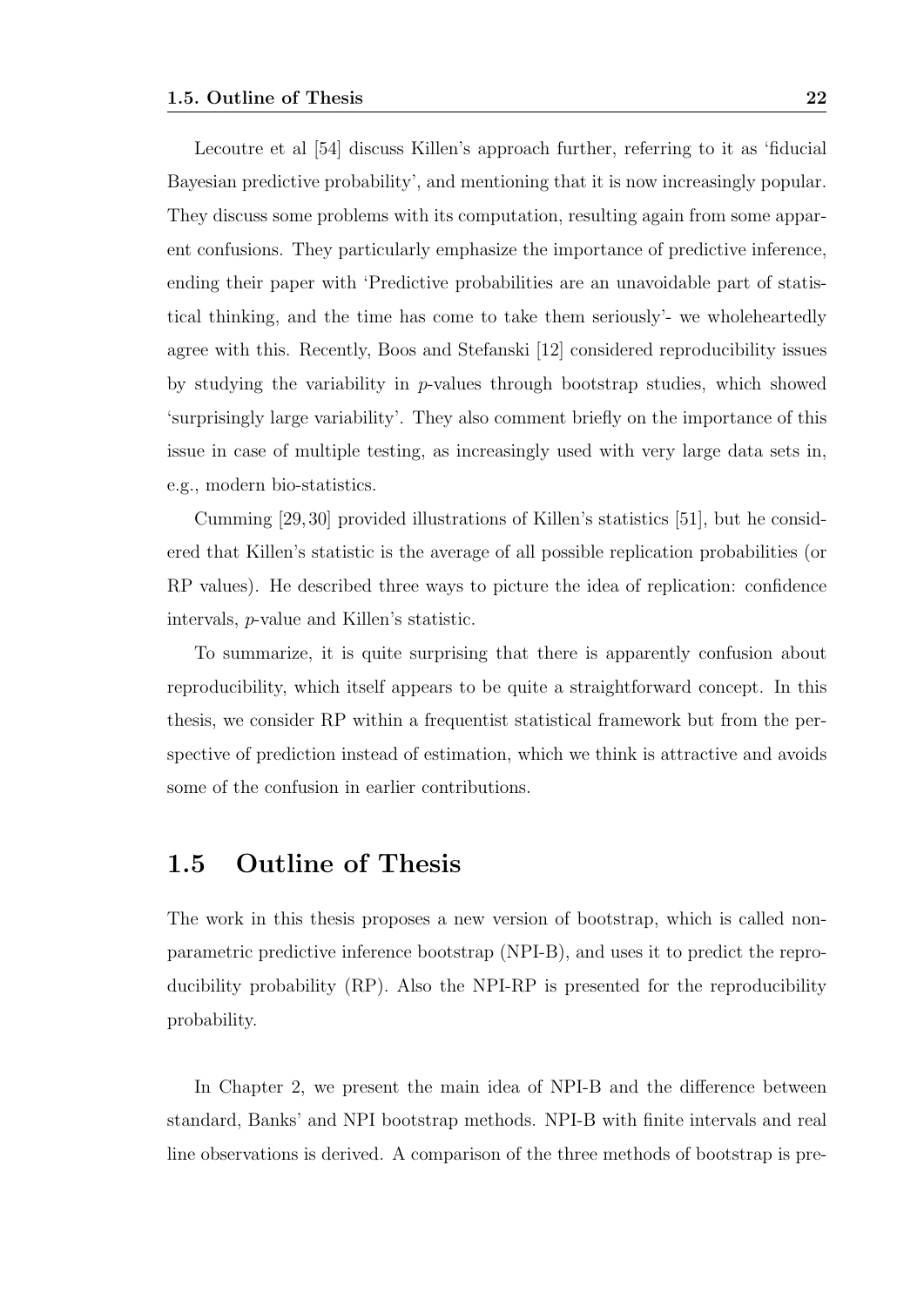sented using some measures like bias and mean squared error, then using confidence intervals and prediction intervals. Some results of this chapter were presented at the 1st International Statistical Conference with special sessions on Science, Engineering and Islamic Finance (ISM-1 2012) in Malaysia and they were also presented in the paper "On bootstrapping using nonparametric predictive inference" which is published in the proceedings of this conference [11].

Chapter 3 introduces a summary of three basic nonparametric tests, one sample sign test, one sample signed rank test and two sample rank sum test. This is followed by a demonstration of the use of NPI for the reproducibility probability (NPI-RP) of test results and includes some examples. We found the NPI lower and upper bounds of RP for various tests, with different sample sizes and levels of significance. The results of this chapter are included in the paper "Nonparametric predictive inference for reproducibility of basic nonparametric test", which has been accepted for publication in the Journal of Statistical Theory and Practice [20]. But the calculations of NPI-RP become complicated with large sample sizes or complex tests, for this reason we introduce an alternative method in Chapter 4.

Chapter 4 shows the reproducibility probability using the NPI bootstrap (NPI-B-RP). It also explores the reasons for using the NPI-B method rather than the NPI-RP method, and how the results in this chapter support those in Chapter 3. Then we show that NPI-B-RP can be applied to other tests by considering the Kolmogorov Smirnov test. At the end of this chapter we explore the performance of NPI-B to find RP. A paper presenting these results is in preparation.

In Chapter 5, we end with some remarks and conclusions. The calculations in this thesis were performed using the statistical software R version 2.12.2.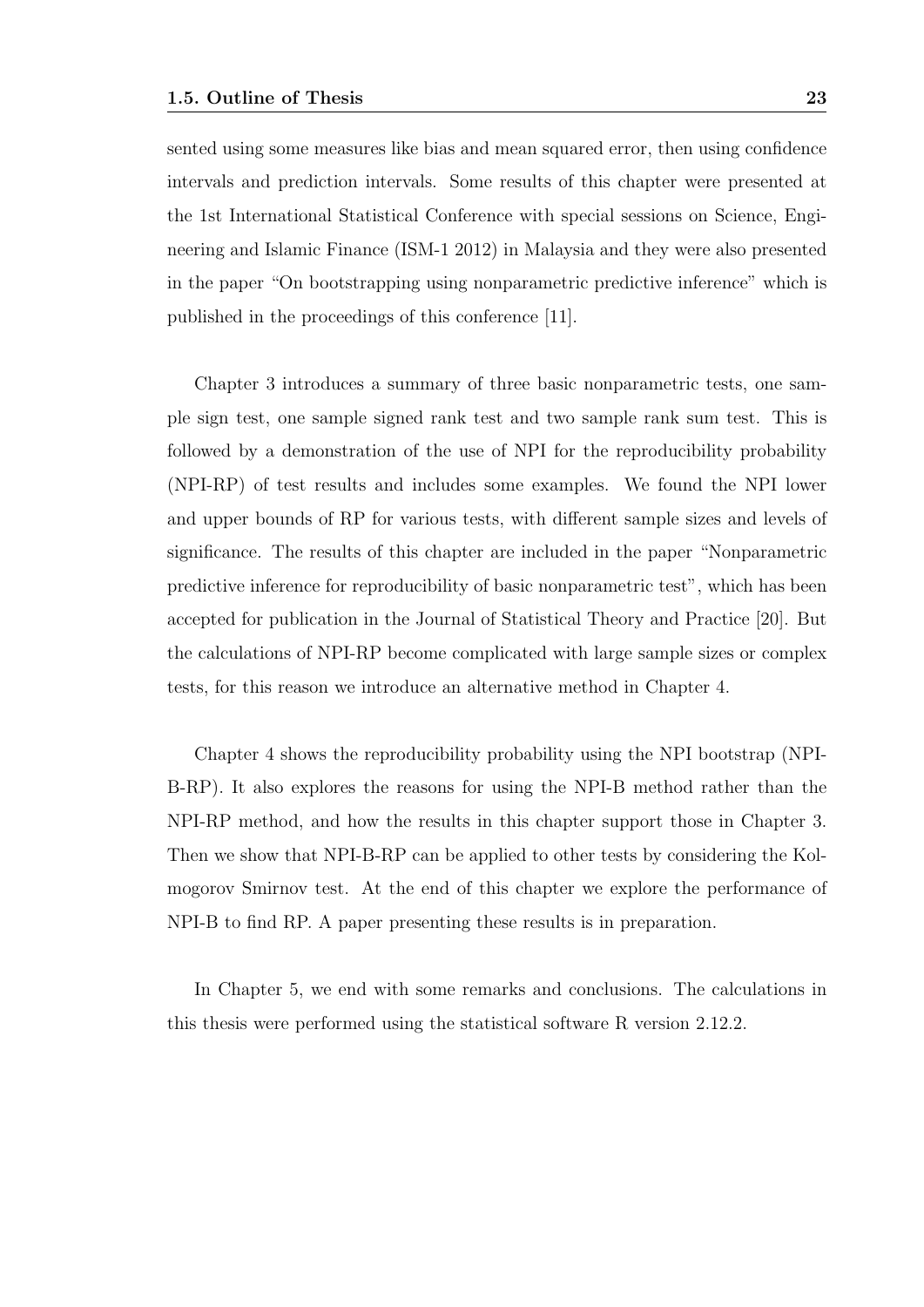## Chapter 2

## NPI Bootstrap

### 2.1 Introduction

In this chapter we introduce the main concept of the NPI bootstrap (NPI-B), and how to derive an NPI-B sample for observations on finite and infinite intervals. The procedure depends on creating  $n + 1$  intervals using n observations, then drawing one value from these intervals and adding this value to the data set, and continuing to sample n further values in the same way in order to obtain an NPI-B sample. The assumptions are different with finite and infinite intervals. Additionally in this chapter different methods of bootstrap are compared, using confidence intervals and prediction intervals to discuss the strength of estimation and prediction inference of NPI-B, respectively.

Section 2.2 presents the main idea of NPI-B and explains the difference between standard, Banks' and NPI bootstrap methods. Section 2.3 explains how to derive an NPI-B sample from distributions which have restricted intervals, and simulation studies of this method are shown. In Section 2.4 we present the NPI-B approach with real line quantities and non negative observations using further assumptions. In Section 2.5 we compared different methods of bootstrap using confidence intervals and prediction intervals. Section 2.6 shows how NPI-B works with order statistics. Section 2.7 presents some concluding remarks.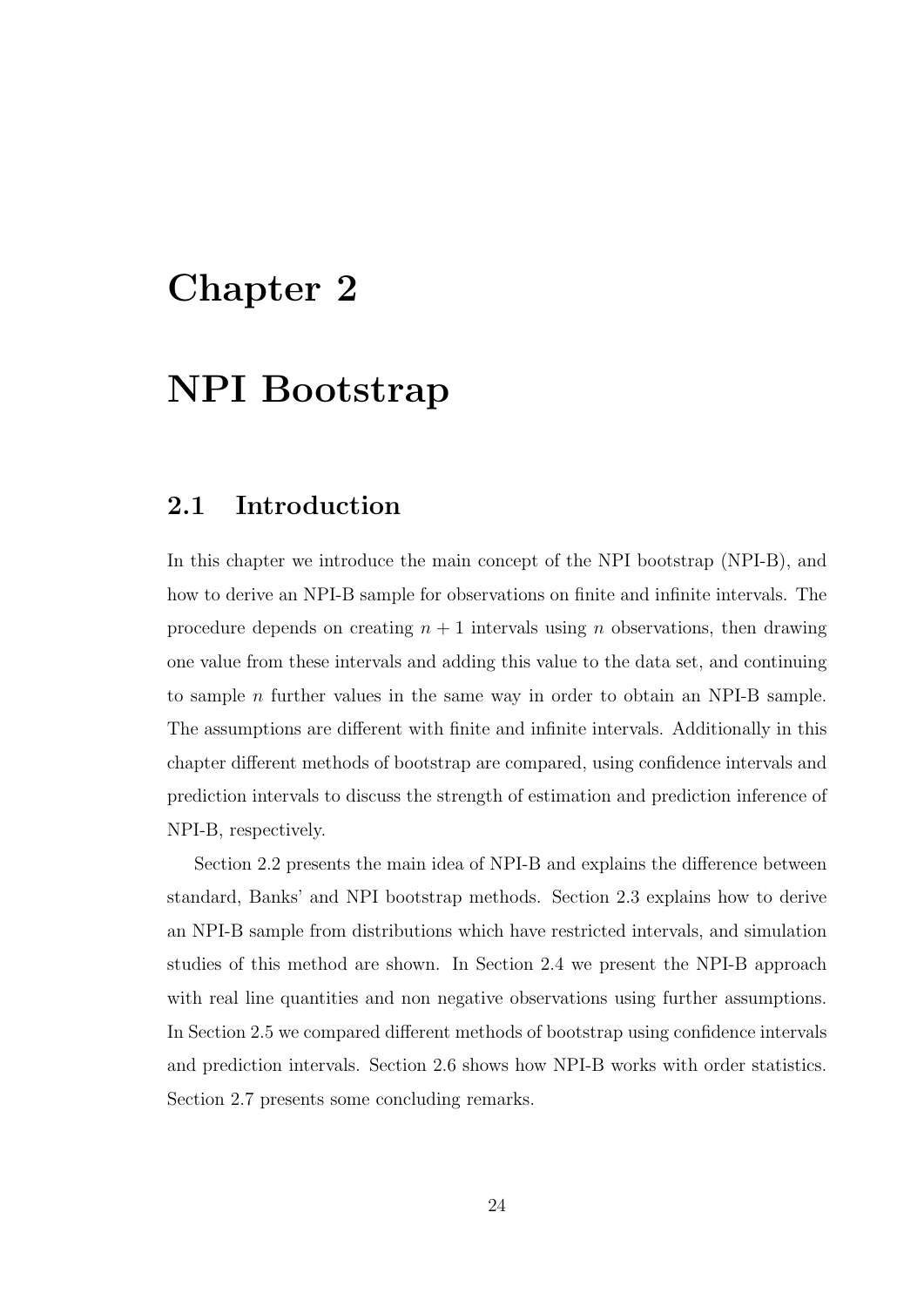### 2.2 The General Idea of NPI Bootstrap

In this section we present the main idea of the three types of bootstrap: standard, Banks' and NPI-B, and explain the difference between them. For the standard bootstrap method, the observations are drawn from the  $n$  original sample points, but with the other two kinds it is drawn from the points of the original sample and from the intervals between them. NPI-B depends on creating  $n + 1$  intervals using  $n$  observations, then drawing one value from these intervals and adding this value to the data set, and continuing to sample  $m$  further values in the same way in order to derive an NPI-B sample. Banks' bootstrap uses the same process but without adding the new value to the data set. The style of sampling observations of NPI-B, which samples values from the data points and from the interval between these points and adds these values to the data set, means that the NPI-B sample has more variance than other methods of bootstrap. We will show this property in detail in simulation studies in this chapter and in the next example. All possible orderings of the new observations among the past observations are equally likely to appear in NPI-B, while they have multinomial distributions with  $n+1$  intervals for Banks' bootstrap, and with n data observations for the standard bootstrap, all are equally likely for each new observation.

The NPI-B algorithm for one-dimensional real-valued data on a finite (bounded) interval is as follows:

- 1. Take the data set of n observations which are real-valued, 1-dimensional on a finite closed interval.
- 2. These *n* observations partition the intervals into  $n + 1$  intervals.
- 3. Randomly select one of the  $n + 1$  intervals, each with equal probability.
- 4. Sample one future value uniformly from this selected interval.
- 5. Add that value to the data: increase *n* to  $n + 1$ .
- 6. Repeat steps 2-4, now with  $n+1$  data, to get a further future value.
- 7. Do this m times to get a NPI bootstrap sample  $Y_1, Y_2, ..., Y_m$  of size m.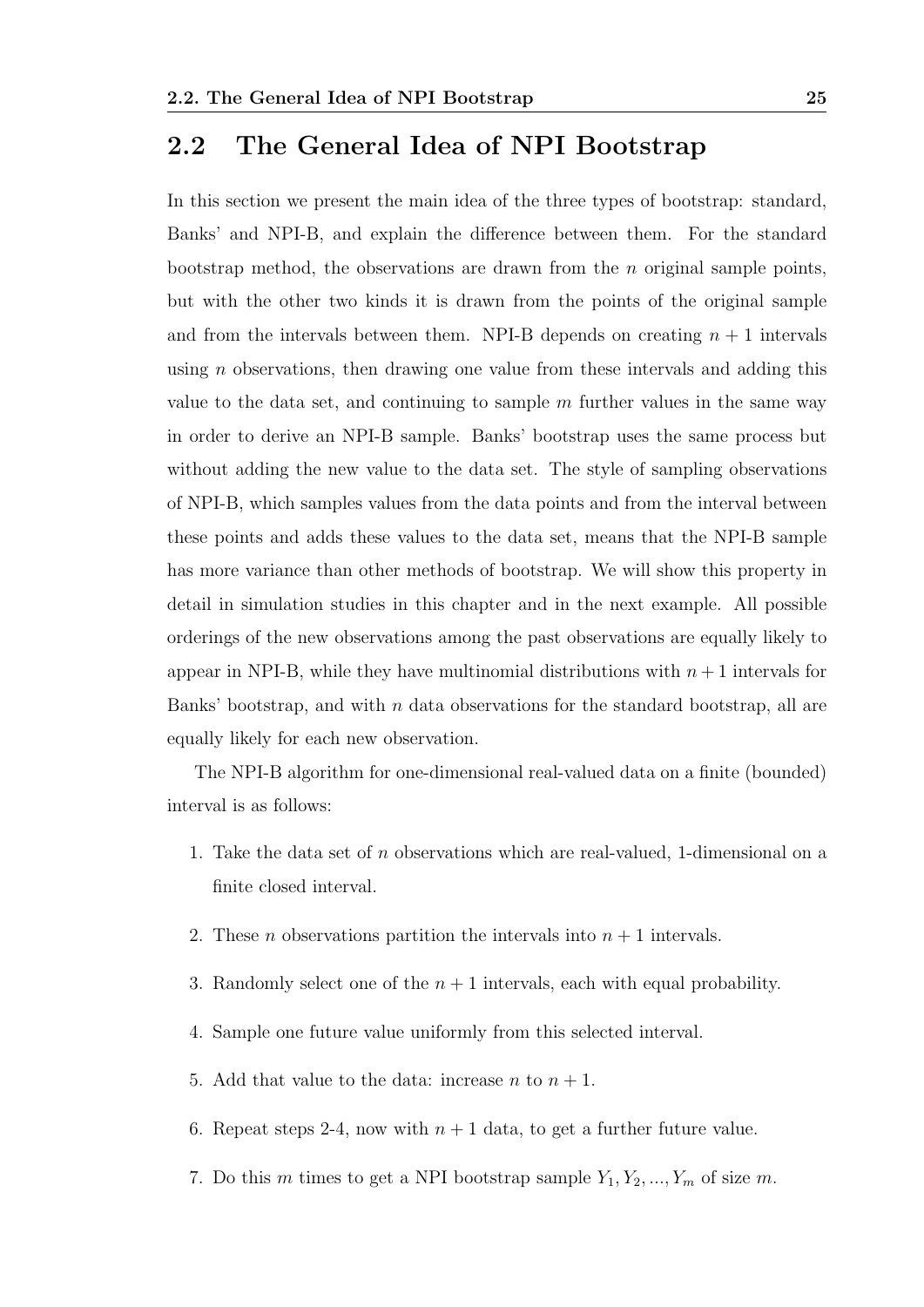| $NPI-B$   |                |                      |  |  |
|-----------|----------------|----------------------|--|--|
| Orderings | Frequency      | Observed Proportions |  |  |
| (3,0,0,0) | 10             | 0.05                 |  |  |
| (2,1,0,0) | 9              | 0.05                 |  |  |
| (2,0,1,0) | 11             | 0.06                 |  |  |
| (2,0,0,1) | $\overline{7}$ | 0.04                 |  |  |
| (1,2,0,0) | 14             | 0.07                 |  |  |
| (1,1,1,0) | 11             | 0.06                 |  |  |
| (1,1,0,1) | $\overline{7}$ | 0.04                 |  |  |
| (1,0,2,0) | 16             | 0.08                 |  |  |
| (1,0,1,1) | 10             | 0.05                 |  |  |
| (1,0,0,2) | 12             | 0.06                 |  |  |
| (0,3,0,0) | 8              | 0.04                 |  |  |
| (0,2,1,0) | 9              | 0.05                 |  |  |
| (0,2,0,1) | 8              | 0.04                 |  |  |
| (0,1,2,0) | 12             | 0.06                 |  |  |
| (0,1,1,1) | $\overline{7}$ | 0.04                 |  |  |
| (0,1,0,2) | 8              | 0.04                 |  |  |
| (0,0,3,0) | 11             | 0.06                 |  |  |
| (0,0,2,1) | 11             | 0.06                 |  |  |
| (0,0,1,2) | 8              | 0.04                 |  |  |
| (0,0,0,3) | 11             | 0.06                 |  |  |

Table 2.1: Orderings of NPI-B

8. Repeat all these steps  $B$  times, where  $B$  is a chosen integer value, to get a total of  $B$  NPI bootstrap samples of size  $m$ .

In this algorithm we assumed that the distribution between data points is uniform, this does not follow from Hill's assumption, but we assumed that because the NPI-B method is an improvement on Banks' bootstrap method. Banks' put uniformly distributed probabilities  $1/(n + 1)$  over each interval between data points. This assumption is convenient for computation and intuitively reasonable. We do not consider further underlying principles according to which such an assumption would be optimal, it is just one possible assumption among many possibilities.

#### Example 2.1

In this example we illustrate the main arguments of the three bootstrap methods and the differences between them. We use  $(2, 4, 6)$  as original sample, and treat it as a sample drawn from an unknown distribution with support [0,8]. First, to sample an NPI-B sample of size  $m = n = 3$  there is  $n + 1$  intervals between the data set values including the end points  $(0, 8)$ . The intervals are  $I_1 = (0, 2)$ ,  $I_2 = (2, 4)$ ,  $I_3 = (4, 6)$  and  $I_4 = (6, 8)$ . Choose one interval and then sample the new value from this interval as the first value in NPI-B sample. Then add this value to the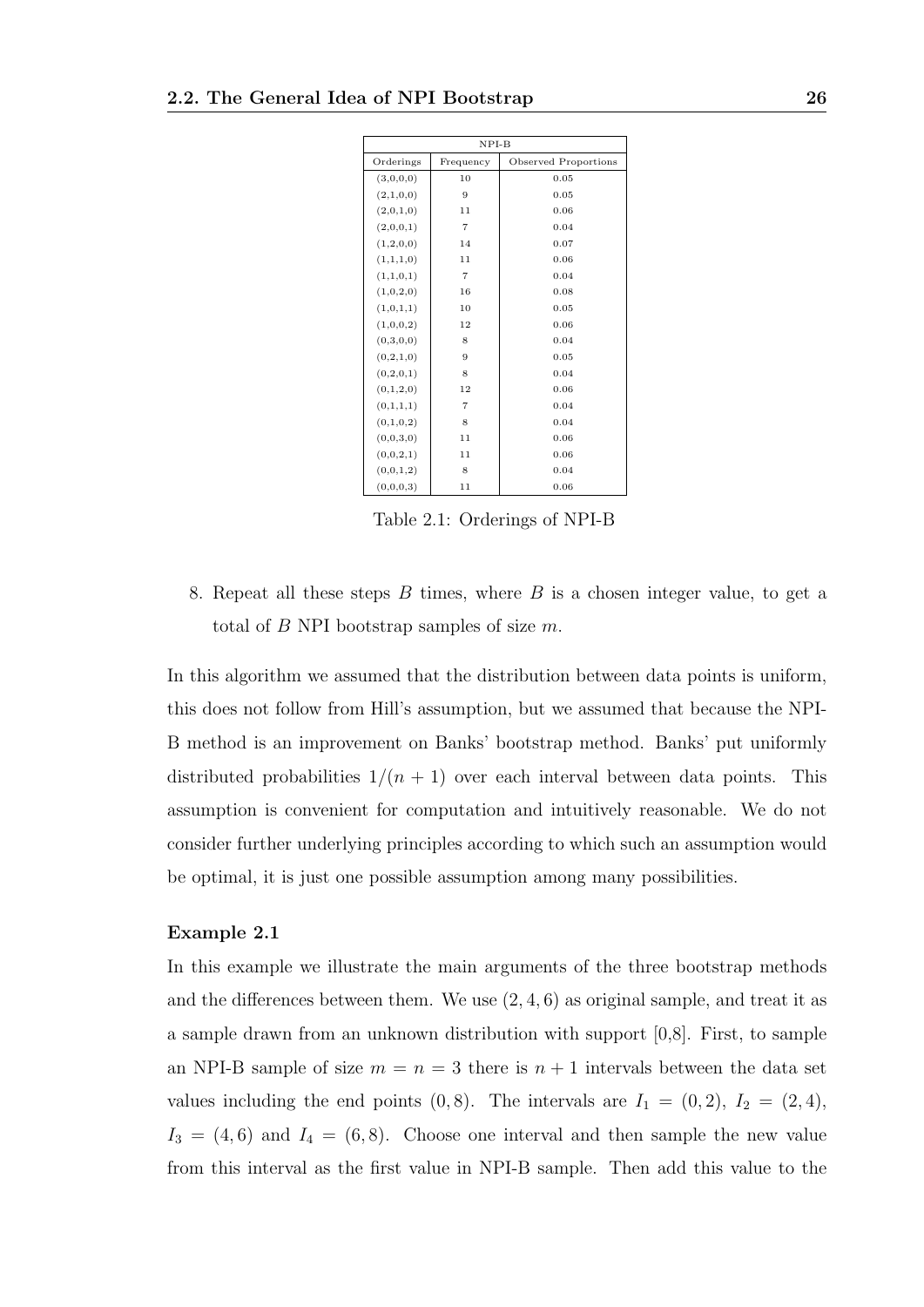| Banks-B   |                           |                |                      |  |
|-----------|---------------------------|----------------|----------------------|--|
| Orderings | Theoretical Probabilities | Frequency      | Observed Proportions |  |
| (3,0,0,0) | 0.02                      | $\overline{7}$ | 0.04                 |  |
| (2,1,0,0) | 0.05                      | $\overline{7}$ | 0.04                 |  |
| (2,0,1,0) | 0.05                      | 14             | 0.07                 |  |
| (2,0,0,1) | 0.05                      | 12             | 0.06                 |  |
| (1,2,0,0) | 0.05                      | 9              | 0.05                 |  |
| (1,1,1,0) | 0.09                      | 20             | 0.10                 |  |
| (1,1,0,1) | 0.09                      | 14             | 0.07                 |  |
| (1,0,2,0) | 0.05                      | 5              | 0.03                 |  |
| (1,0,1,1) | 0.09                      | 14             | 0.07                 |  |
| (1,0,0,2) | 0.05                      | $\overline{7}$ | 0.04                 |  |
| (0,3,0,0) | 0.02                      | 5              | 0.03                 |  |
| (0,2,1,0) | 0.05                      | 13             | 0.07                 |  |
| (0,2,0,1) | 0.05                      | 12             | 0.06                 |  |
| (0,1,2,0) | 0.05                      | 9              | 0.05                 |  |
| (0,1,1,1) | 0.09                      | 18             | 0.09                 |  |
| (0,1,0,2) | 0.05                      | 8              | 0.04                 |  |
| (0,0,3,0) | 0.02                      | $\overline{2}$ | 0.01                 |  |
| (0,0,2,1) | 0.05                      | 12             | 0.06                 |  |
| (0,0,1,2) | 0.05                      | 10             | 0.05                 |  |
| (0,0,0,3) | 0.02                      | $\overline{2}$ | 0.01                 |  |

Table 2.2: Orderings of Banks-B

data set so that it is  $n = 4$  and the intervals become 5 intervals. Continue with this procedure to derive an NPI-B sample of size  $m = 3$ . There are  $\binom{n+m}{m}$  $\binom{+m}{m} = \binom{6}{3}$  $\binom{6}{3} = 20$ orderings of 3 future observations among the 3 data observations, which are shown in Table 2.1. For example,  $(1, 0, 2, 0)$  means there is 1 future observation from  $I_1$ , 0 from  $I_2$ , 2 from  $I_3$  and 0 from  $I_4$ . All orderings have equal probability  $1/20 = 0.05$ . We sampled 200 NPI-B samples to record the number of frequencies of each ordering and put the results of the simulation in Table 2.1. It is clear from this table that the probability of each ordering is close to 0.05 in most cases.

In Banks' bootstrap we use the same method but do not add the new value to the data set. Table 2.2 shows the orderings and probability of each one using multinomial distribution, and the observed proportions of each ordering using simulation with 200 Banks' bootstrap samples. For a standard bootstrap sample, the value is drawn just from the data values. This sample can be, for example,  $(2, 4, 6)$  or  $(2, 2, 6)$  or (4, 2, 4) etc. There are 10 orderings that can appear here, as shown in Table 2.3. This table contains the probability of the ordering using a multinomial distribution with n data observations, and the actual probabilities of 200 standard bootstrap samples. The theoretical probabilities and those from the simulation study are similar in most cases of the three kinds of bootstrap methods. Figure 2.1 illustrates the variance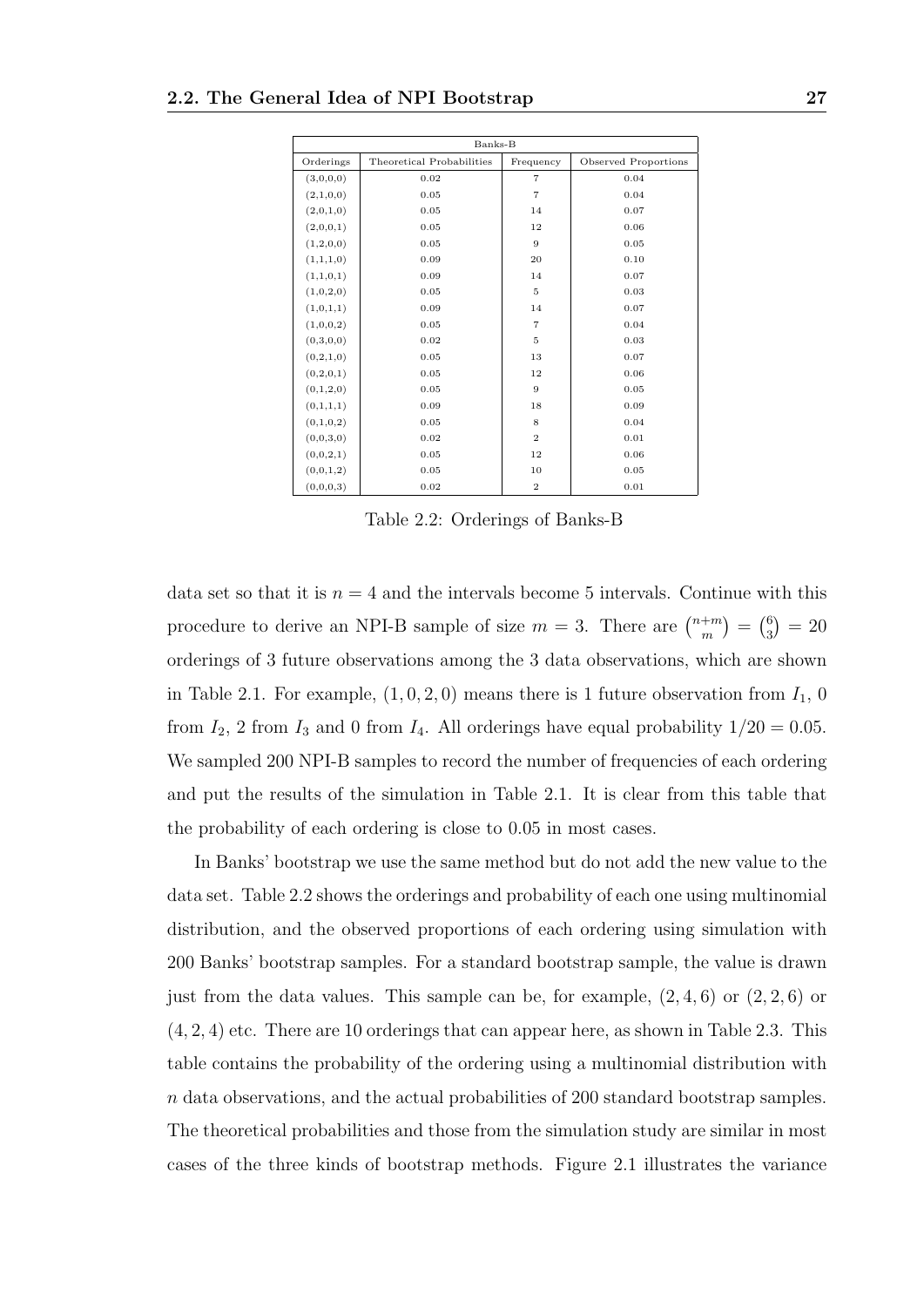| standard-B |                           |                |                      |  |  |
|------------|---------------------------|----------------|----------------------|--|--|
| Orderings  | Theoretical Probabilities | Frequency      | Observed Proportions |  |  |
| (3,0,0)    | 0.04                      | 10             | 0.05                 |  |  |
| (2,1,0)    | 0.11                      | 19             | 0.10                 |  |  |
| (2,0,1)    | 0.11                      | 17             | 0.09                 |  |  |
| (1,2,0)    | 0.11                      | 24             | 0.12                 |  |  |
| (1,1,1)    | 0.22                      | 45             | 0.23                 |  |  |
| (1,0,2)    | 0.11                      | 30             | 0.15                 |  |  |
| (0,3,0)    | 0.04                      | $\overline{2}$ | 0.01                 |  |  |
| (0,2,1)    | 0.11                      | 27             | 0.14                 |  |  |
| (0,1,2)    | 0.11                      | 20             | 0.10                 |  |  |
| (0,0,3)    | 0.04                      | 6              | 0.03                 |  |  |

Table 2.3: Orderings of Standard-B

values of NPI-B samples, standard-B samples and Banks' bootstrap samples to measure how far observations are spread out, and to give a general insight into the NPI-B samples that have a large variance. That is due to the method of sampling as discussed earlier. These values of variances come from the simulation experiment in this example and are plotted in Figure 2.1. There are some NPI-B samples which have small values of variance, and some of them are close to 0, as shown in Figure 2.1. This is possible with NPI-B samples but happens rarely. This can appear because the sample size is small.

### 2.3 NPI Bootstrap for Finite Intervals

The proposed nonparametric predictive inference bootstrap method (NPI-B) is based on the repeated application of assumption  $A_{(n)}$ . First it is done with the *n* observed data which create  $n+1$  intervals, leading to one further observation. This is followed by adding a further observation to the data and applying  $A_{(n+1)}$  in order to draw the second further observation, and so on. This is continued until there are  $m$  further observations, which then together (and without the original  $n$  observed data) form one NPI-B sample. In this section we restrict attention to NPI-B applied to observations on a finite interval, because it simplifies the approach in the intervals  $I_1$  and  $I_{n+1}$ . If NPI-B is applied on the full real-line, these two intervals require different procedures for sampling a value within them. This will be presented in the following sections. The NPI-B algorithm for one-dimensional real-valued data on a finite interval is shown in Section 2.2.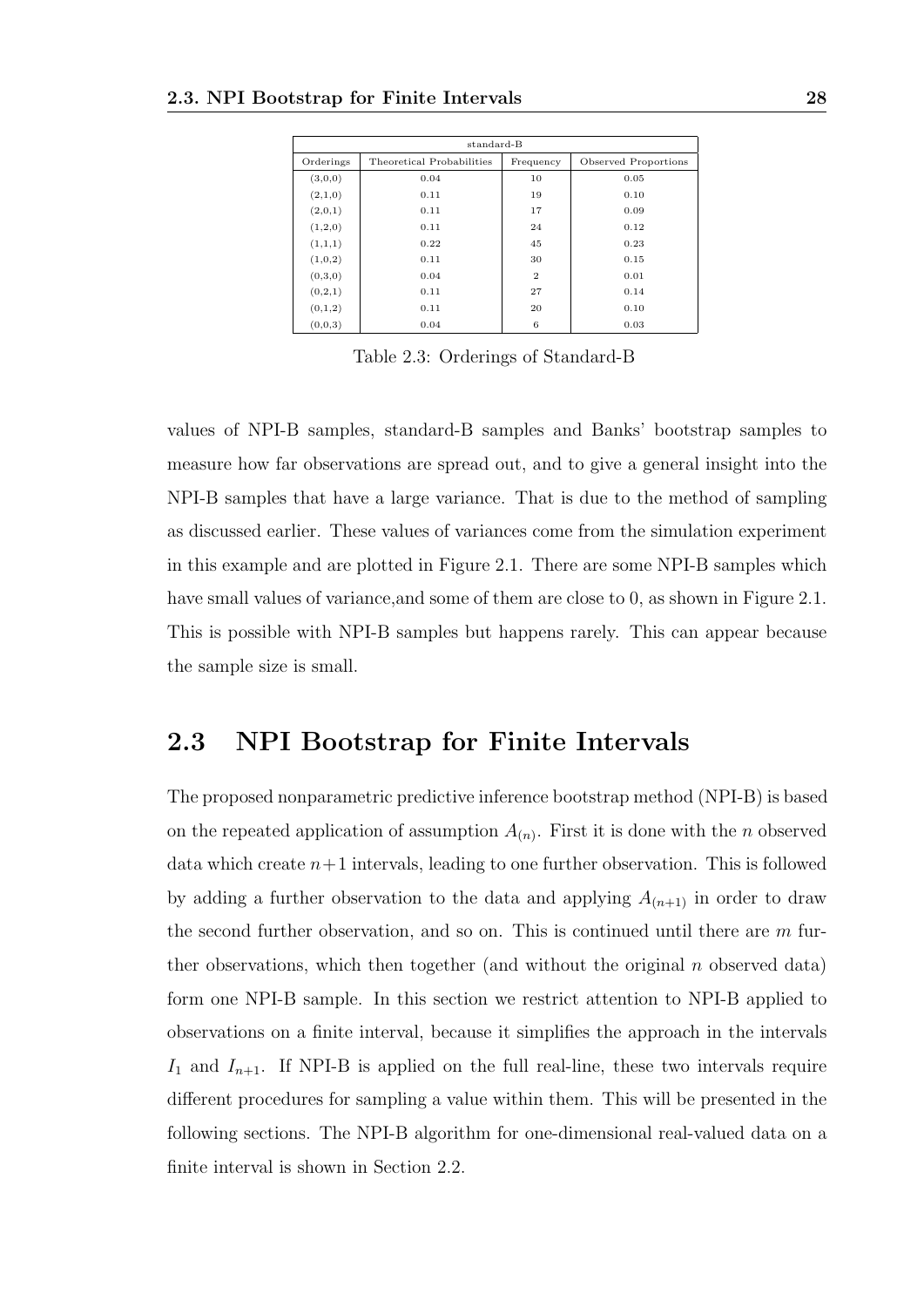

Figure 2.1: Variance of three types of bootstrap methods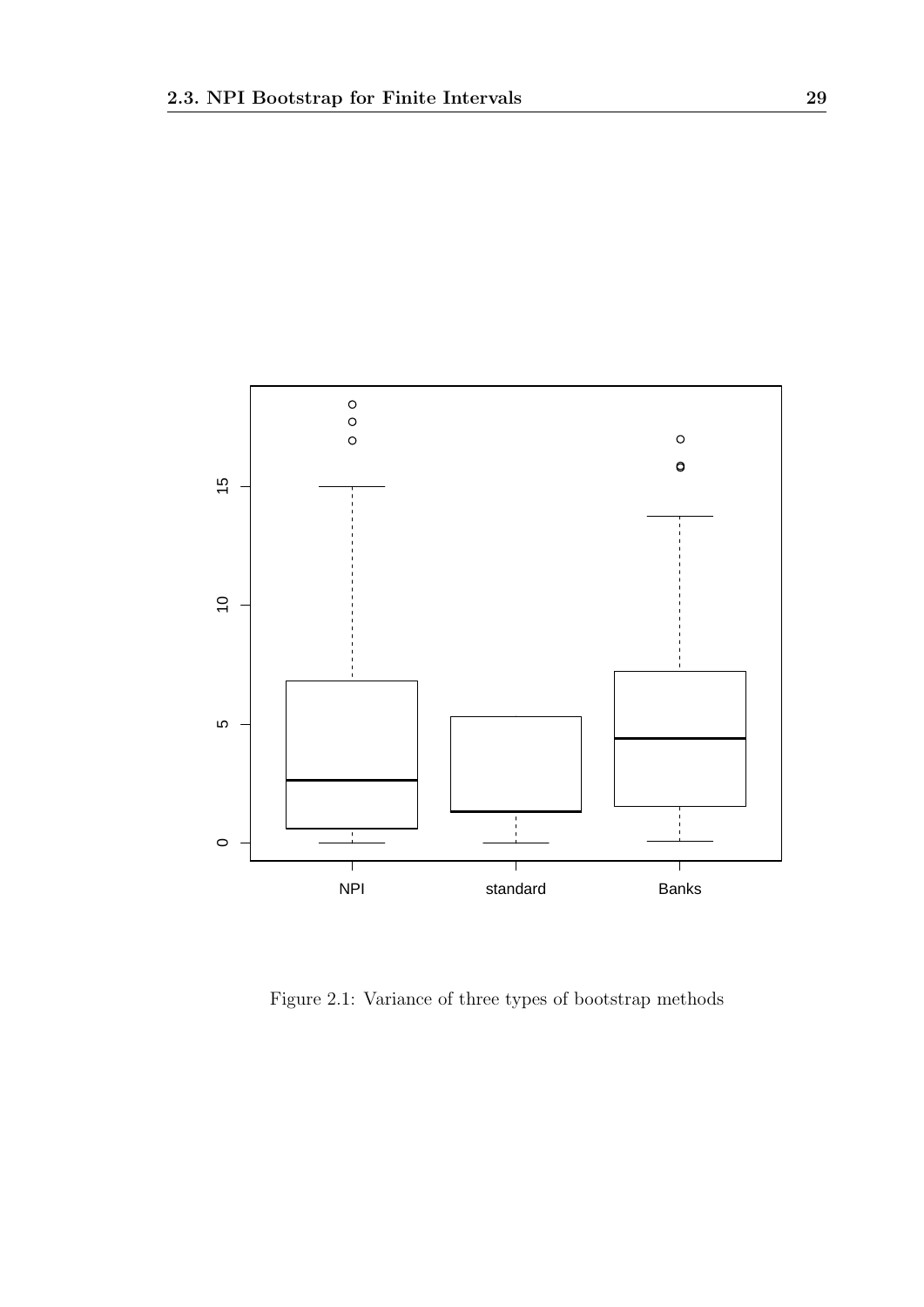The crucial difference from the standard bootstrap ('standard-B') is that an NPI-B sample does not consist of the observations from the original sample but of points from the whole possible data range, because the sampling here is from the interval in between the data values and also outside the data range. This procedure leads to greater variation in the NPI-B samples than in the standard-B samples, as discussed in Section 2.2. Furthermore with NPI-B it is possible to estimate  $P(Y > c)$  for different values of c, especially if c is greater than the maximum value of the original sample. This provides a method for estimating this probability, but the uniformity assumption within the intervals will affect the estimate and hence it would be difficult to arrive at the exact statistical properties for such an estimate, hence the results presented mainly serve as an illustration of our method. It should be mentioned that the NPI-B procedure is close in nature to Banks' proposal of a smoothed bootstrap [8], where sampling also takes place uniformly in intervals between the actual data, but Banks' only uses the actual  $n + 1$  intervals from step 1 above for the sampling of all values in the bootstrap sample, so a sampled value is not added to the data. This leads to a smaller variation in Banks' approach than in NPI-B.

To study the NPI bootstrap performance, we have carried out a simulation experiment using R code. The considered methods in this part are: standard bootstrap, Banks' bootstrap (smoothed Efron's bootstrap) and NPI bootstrap. We have performed simulation studies, using the software R, for the performance of the NPI-B as the estimation approach. For each method, we generated  $B = 1000$  bootstrap samples and calculated the variance which is the square of equation (1.6), bias from equation (1.9), absolute error  $|T_n^* - T_n^o|$ .  $T_n^o$  here is the observed value of statistic which is calculated from the original sample. We found the absolute error for every value of statistics in bootstrap samples and then took the average of these values, and the mean square error (MSE) of the statistics from equation (1.12). It is important to mention the reason for choosing these measures. The variance of statistics is used to show the difference between the three methods of bootstrap or to show which method has a close variance to the original observations. We will see that the NPI-B has the largest variance of statistics but it is the closest one to the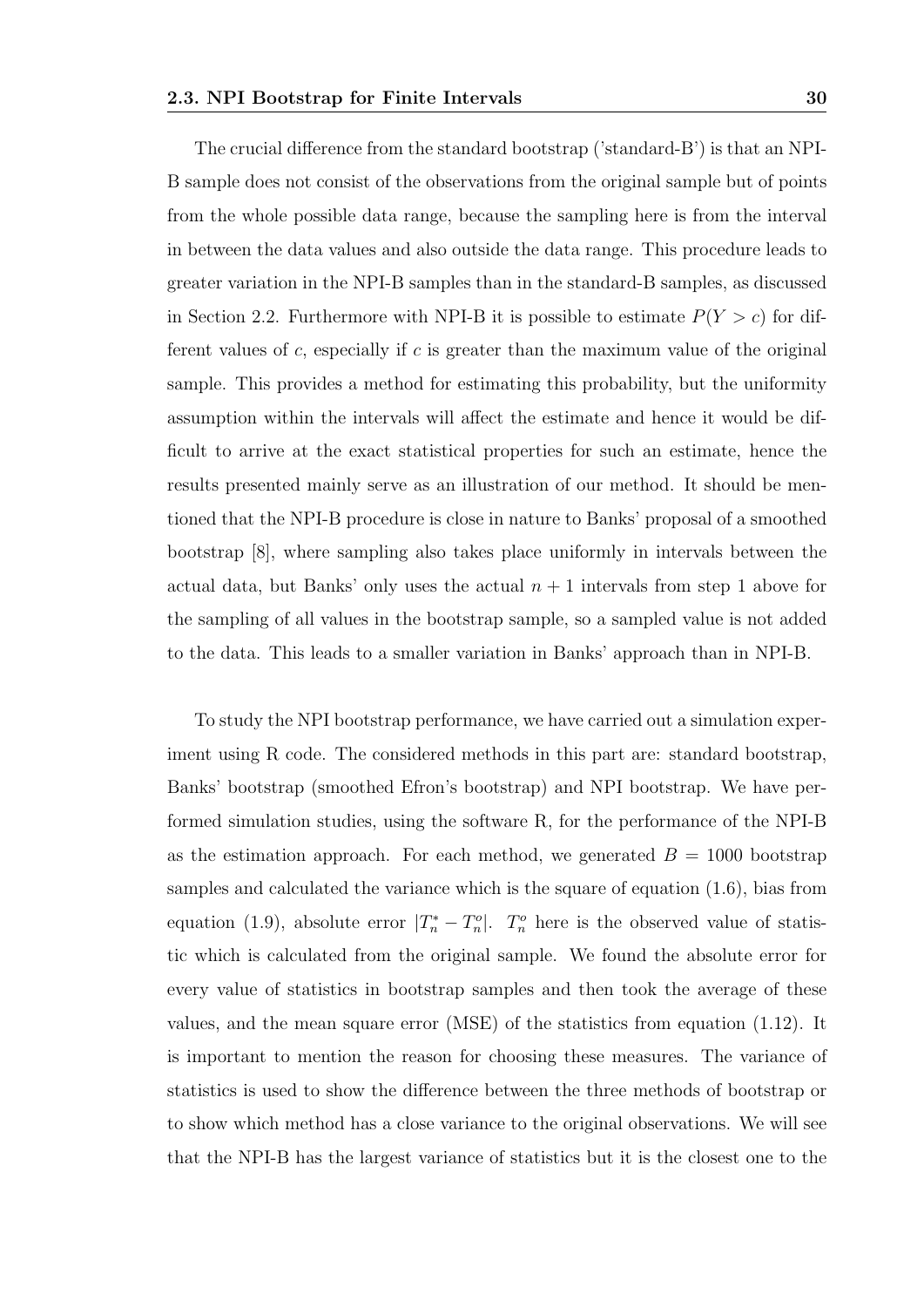| $\boldsymbol{n}$ | Uniform $(0,1)$ | Beta $(1,2)$ | Beta $(0.5,1)$ |
|------------------|-----------------|--------------|----------------|
| 20               | 0.0800          | 0.0551       | 0.0729         |
| 50               | 0.0815          | 0.0444       | 0.0738         |
| 100              | 0.0857          | 0.0523       | 0.0799         |
| 200              | 0.0853          | 0.0492       | 0.0825         |
| 500              | 0.0842          | 0.0523       | 0.0859         |
| 1000             | 0.0841          | 0.0521       | 0.0834         |

Table 2.4: Variances of original samples from specific distributions with a variety of sample sizes

| method   | measures         | $n=20$   | $n=50$    | $n = 100$ | $n = 200$ | $n = 500$ | $n = 1000$ |
|----------|------------------|----------|-----------|-----------|-----------|-----------|------------|
| standard | variance of mean | 0.004    | 0.002     | 0.001     | 0.0005    | 0.0002    | 0.0001     |
|          | bias             | 0.003    | $-0.0001$ | $-0.001$  | $-0.001$  | 0.0002    | 0.0001     |
|          | absolute error   | 0.049    | 0.032     | 0.024     | 0.017     | 0.010     | 0.007      |
|          | MSE              | 0.004    | 0.002     | 0.001     | 0.0005    | 0.0001    | 0.0001     |
| Banks    | variance of mean | 0.004    | 0.002     | 0.001     | 0.0004    | 0.0001    | 0.001      |
|          | bias             | $-0.007$ | 0.001     | 0.0003    | 0.001     | $-0.0001$ | $-0.0001$  |
|          | absolute error   | 0.052    | 0.032     | 0.023     | 0.017     | 0.010     | 0.007      |
|          | MSE              | 0.004    | 0.002     | 0.001     | 0.0004    | 0.0002    | 0.0001     |
| NPI.     | variance of mean | 0.008    | 0.003     | 0.002     | 0.001     | 0.0003    | 0.0002     |
|          | bias             | $-0.009$ | 0.002     | 0.001     | 0.001     | $-0.0002$ | 0.00001    |
|          | absolute error   | 0.070    | 0.046     | 0.033     | 0.024     | 0.015     | 0.010      |
|          | MSE              | 0.008    | 0.003     | 0.002     | 0.001     | 0.0003    | 0.0002     |

Table 2.5: The sample mean when the original sample was from  $U(0,1)$ 

variance of the original sample. Regarding bias, MSE and absolute error, they are the most commonly used measures of statistical accuracy of estimators as discussed in Section 1.3.1. We repeated this experiment for  $n = 20, 50, 100, 200, 500, 1000$  and for statistics: mean, variance and upper quartile  $(q_{75})$ , to present location, variation and position parameters, respectively, and for different distributions such as Uniform (0,1), Beta  $(\alpha, \beta)$ , with  $(\alpha = 0.5, \beta = 1)$  and  $(\alpha = 1, \beta = 2)$ , as examples of symmetric and skewed distributions. Note that, in these cases, the size of bootstrap samples is  $m = n$ . Table 2.4 shows the observed variance of these original samples with various sample sizes.

Tables 2.5, 2.6, 2.7, of Uniform  $(0,1)$  show that when comparing the absolute value of bias, the NPI bootstrap has the smallest bias of variance parameter in all cases, but for the mean and  $q_{75}$  it has the smallest value only if n is very large (500 or 1000). Mostly, for three parameters, the MSE and absolute error of Banks' bootstrap and standard bootstrap are very close but they are less than NPI bootstrap's values of MSE and absolute error. The variance of three parameters using NPI-B is larger than the others methods. This property of NPI-B is considered a good point because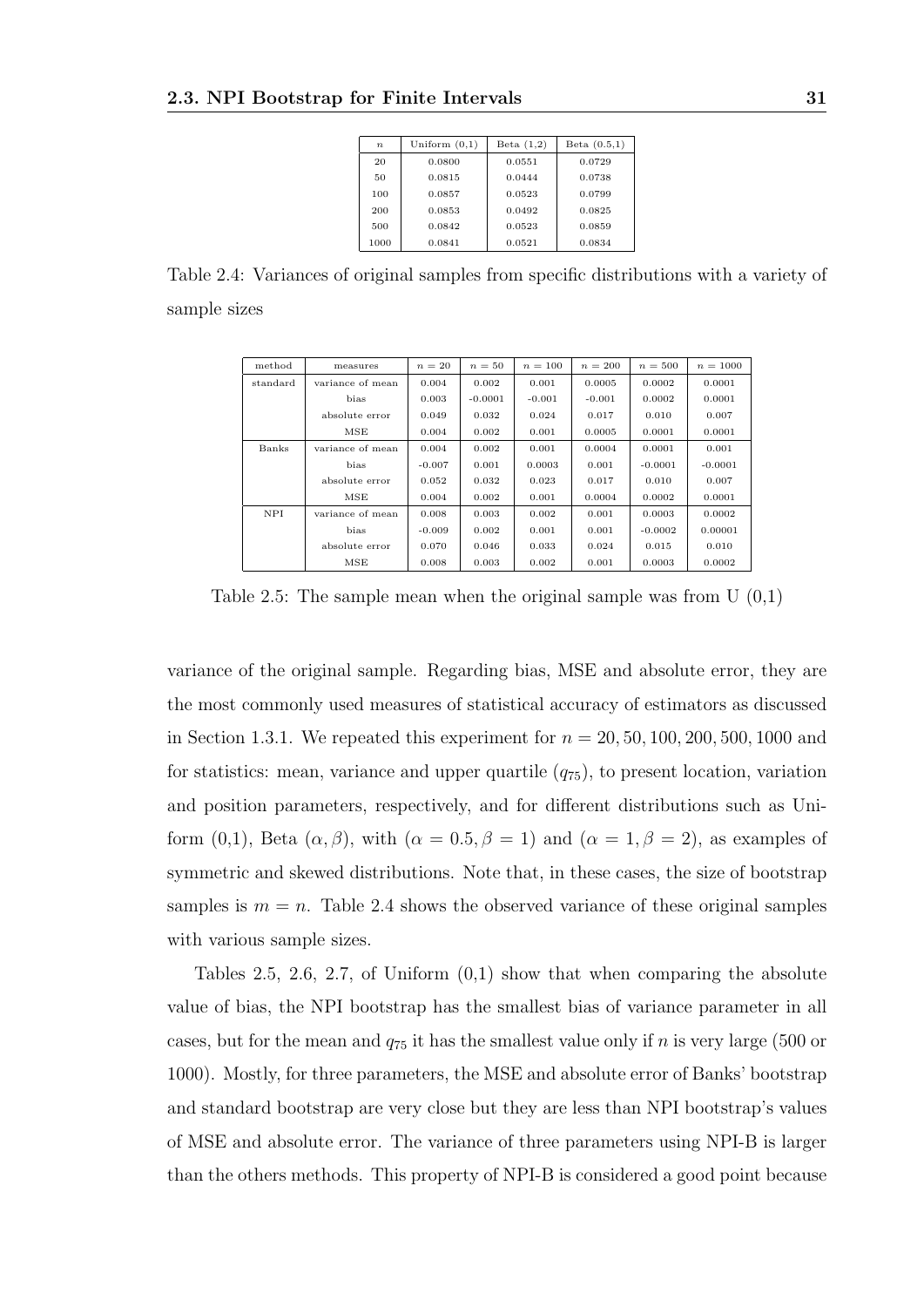| method   | measures             | $n=20$   | $n=50$   | $n = 100$ | $n = 200$  | $n = 500$ | $n = 1000$ |
|----------|----------------------|----------|----------|-----------|------------|-----------|------------|
| standard | variance of variance | 0.0003   | 0.0001   | 0.0001    | 0.00003    | 0.00001   | 0.00001    |
|          | bias                 | $-0.005$ | $-0.002$ | $-0.001$  | $-0.0005$  | $-0.0001$ | $-0.0001$  |
|          | absolute error       | 0.015    | 0.009    | 0.006     | 0.004      | 0.003     | 0.002      |
|          | MSE                  | 0.0003   | 0.0001   | 0.0001    | 0.00003    | 0.00001   | 0.00001    |
| Banks    | variance of variance | 0.0004   | 0.0001   | 0.0001    | 0.00003    | 0.00001   | 0.00001    |
|          | bias                 | 0.005    | 0.002    | 0.001     | 0.0004     | 0.0002    | 0.00004    |
|          | absolute error       | 0.016    | 0.009    | 0.007     | 0.004      | 0.003     | 0.002      |
|          | MSE                  | 0.0004   | 0.0001   | 0.0001    | 0.00003    | 0.00001   | 0.00001    |
| NPI      | variance of variance | 0.001    | 0.0002   | 0.0001    | 0.0001     | 0.00003   | 0.00001    |
|          | bias                 | 0.001    | 0.0002   | $-0.0001$ | $-0.00002$ | 0.00002   | $-0.0001$  |
|          | absolute error       | 0.021    | 0.012    | 0.009     | 0.006      | 0.004     | 0.003      |
|          | MSE                  | 0.001    | 0.0002   | 0.0001    | 0.0001     | 0.00003   | 0.00001    |

Table 2.6: The sample variance when the original sample was from  $U(0,1)$ 

| method     | measures             | $n=20$   | $n=50$   | $n = 100$ | $n = 200$ | $n=500$ | $n = 1000$ |
|------------|----------------------|----------|----------|-----------|-----------|---------|------------|
| standard   | variance of $q_{75}$ | 0.004    | 0.003    | 0.001     | 0.001     | 0.0003  | 0.0002     |
|            | bias                 | $-0.006$ | $-0.014$ | $-0.006$  | $-0.004$  | 0.0005  | 0.001      |
|            | absolute error       | 0.039    | 0.040    | 0.020     | 0.024     | 0.014   | 0.009      |
|            | MSE                  | 0.004    | 0.003    | 0.001     | 0.001     | 0.0003  | 0.0002     |
| Banks      | variance of $q_{75}$ | 0.004    | 0.002    | 0.001     | 0.001     | 0.0003  | 0.0002     |
|            | bias                 | 0.001    | $-0.007$ | $-0.003$  | $-0.000$  | 0.001   | 0.001      |
|            | absolute error       | 0.044    | 0.037    | 0.018     | 0.023     | 0.015   | 0.009      |
|            | MSE                  | 0.004    | 0.002    | 0.001     | 0.001     | 0.0003  | 0.0002     |
| <b>NPI</b> | variance of $q_{75}$ | 0.008    | 0.005    | 0.001     | 0.001     | 0.001   | 0.0004     |
|            | bias                 | $-0.009$ | $-0.012$ | $-0.004$  | $-0.002$  | 0.0002  | 0.001      |
|            | absolute error       | 0.064    | 0.053    | 0.028     | 0.030     | 0.020   | 0.014      |
|            | MSE                  | 0.008    | 0.005    | 0.001     | 0.001     | 0.001   | 0.0004     |

Table 2.7: The sample upper quartile  $q_{75}$  when the original sample was from U  $(0,1)$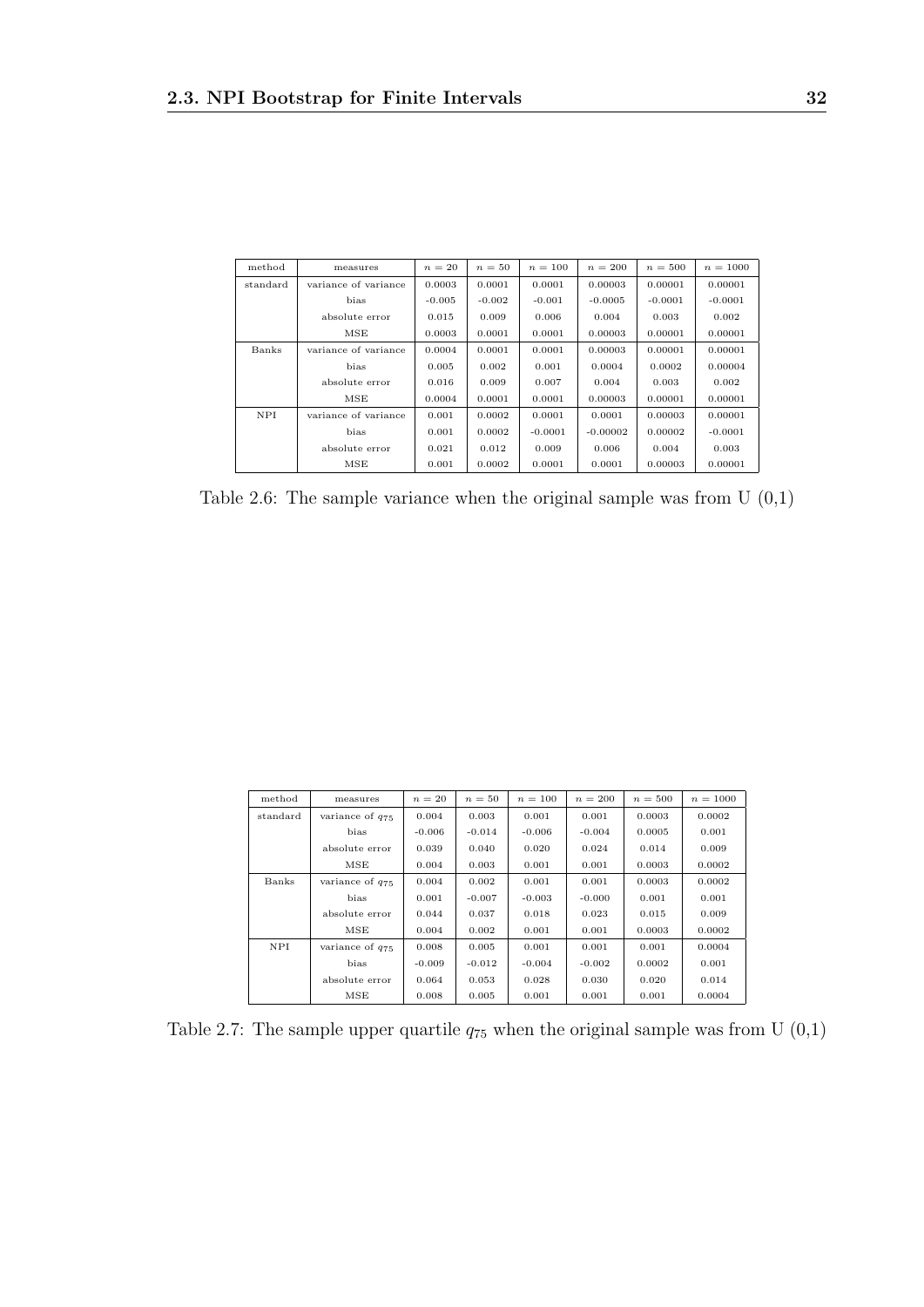| method     | measures         | $n=20$ | $n=50$    | $n = 100$ | $n = 200$ | $n = 500$ | $n = 1000$ |
|------------|------------------|--------|-----------|-----------|-----------|-----------|------------|
| standard   | variance of mean | 0.003  | 0.001     | 0.001     | 0.0003    | 0.0001    | 0.0001     |
|            | bias             | 0.001  | $-0.0005$ | $-0.002$  | 0.0002    | 0.0002    | 0.0003     |
|            | absolute error   | 0.041  | 0.024     | 0.019     | 0.013     | 0.008     | 0.006      |
|            | MSE              | 0.003  | 0.001     | 0.001     | 0.0003    | 0.0001    | 0.0001     |
| Banks      | variance of mean | 0.006  | 0.002     | 0.001     | 0.0003    | 0.0001    | 0.0001     |
|            | bias             | 0.078  | 0.035     | 0.018     | 0.009     | 0.003     | 0.002      |
|            | absolute error   | 0.089  | 0.041     | 0.024     | 0.015     | 0.009     | 0.006      |
|            | MSE              | 0.012  | 0.003     | 0.001     | 0.0004    | 0.0001    | 0.0001     |
| <b>NPI</b> | variance of mean | 0.011  | 0.003     | 0.001     | 0.001     | 0.0002    | 0.0001     |
|            | bias             | 0.076  | 0.036     | 0.018     | 0.009     | 0.003     | 0.002      |
|            | absolute error   | 0.099  | 0.050     | 0.031     | 0.020     | 0.012     | 0.008      |
|            | MSE              | 0.017  | 0.004     | 0.002     | 0.001     | 0.0002    | 0.0001     |

Table 2.8: The sample mean when the original sample was from Beta (1,2)

| method   | measures             | $n=20$   | $n=50$   | $n = 100$ | $n = 200$ | $n=500$   | $n = 1000$ |
|----------|----------------------|----------|----------|-----------|-----------|-----------|------------|
| standard | variance of variance | 0.0002   | 0.0001   | 0.0001    | 0.00002   | 0.00001   | 0.000004   |
|          | bias                 | $-0.003$ | $-0.001$ | $-0.001$  | $-0.0003$ | $-0.0002$ | 0.0001     |
|          | absolute error       | 0.013    | 0.008    | 0.005     | 0.004     | 0.002     | 0.002      |
|          | MSE                  | 0.0003   | 0.0001   | 0.0001    | 0.00002   | 0.00001   | 0.000004   |
| Banks    | variance of variance | 0.005    | 0.001    | 0.0003    | 0.0001    | 0.00002   | 0.00001    |
|          | bias                 | 0.068    | 0.033    | 0.016     | 0.008     | 0.003     | 0.001      |
|          | absolute error       | 0.073    | 0.035    | 0.017     | 0.009     | 0.004     | 0.002      |
|          | MSE                  | 0.010    | 0.002    | 0.001     | 0.0002    | 0.00003   | 0.00001    |
| NPI      | variance of variance | 0.009    | 0.002    | 0.001     | 0.0002    | 0.00004   | 0.00001    |
|          | bias                 | 0.062    | 0.032    | 0.015     | 0.008     | 0.003     | 0.001      |
|          | absolute error       | 0.072    | 0.036    | 0.018     | 0.010     | 0.005     | 0.003      |
|          | MSE                  | 0.013    | 0.003    | 0.001     | 0.0002    | 0.0001    | 0.00002    |

Table 2.9: The sample variance when the original sample was from Beta (1,2)

it makes the variance of parameters using NPI-B the closest one to the variance of the original sample, and supports the discussion in Section 2.2. In the tables of results in this chapter the values were approximated to three decimal digits to make them easy to read, but with some values we use additional digits to be informative and to avoid putting zero's "0.000" in the results. It is apparent from results of Beta (1,2) in Tables 2.8, 2.9, 2.10 that for all parameters here the bias of standard-B is the smallest one, unlike the other two methods, but sometimes there is no large difference between the bias of NPI-B and the bias of Banks' bootstrap method.

Here, for the mean and  $q_{75}$ , note that the absolute error and MSE have the same status of Uniform (0,1), but for variance, the absolute error of Banks' bootstrap and NPI bootstrap are similar and greater than the standard bootstrap.

The results of Beta (0.5,1) are presented in Tables 2.11,2.12,2.13 and show that when we estimate the variance, the NPI bootstrap method has the smallest bias in most cases, but for the mean and  $q_{75}$  it does not perform better than other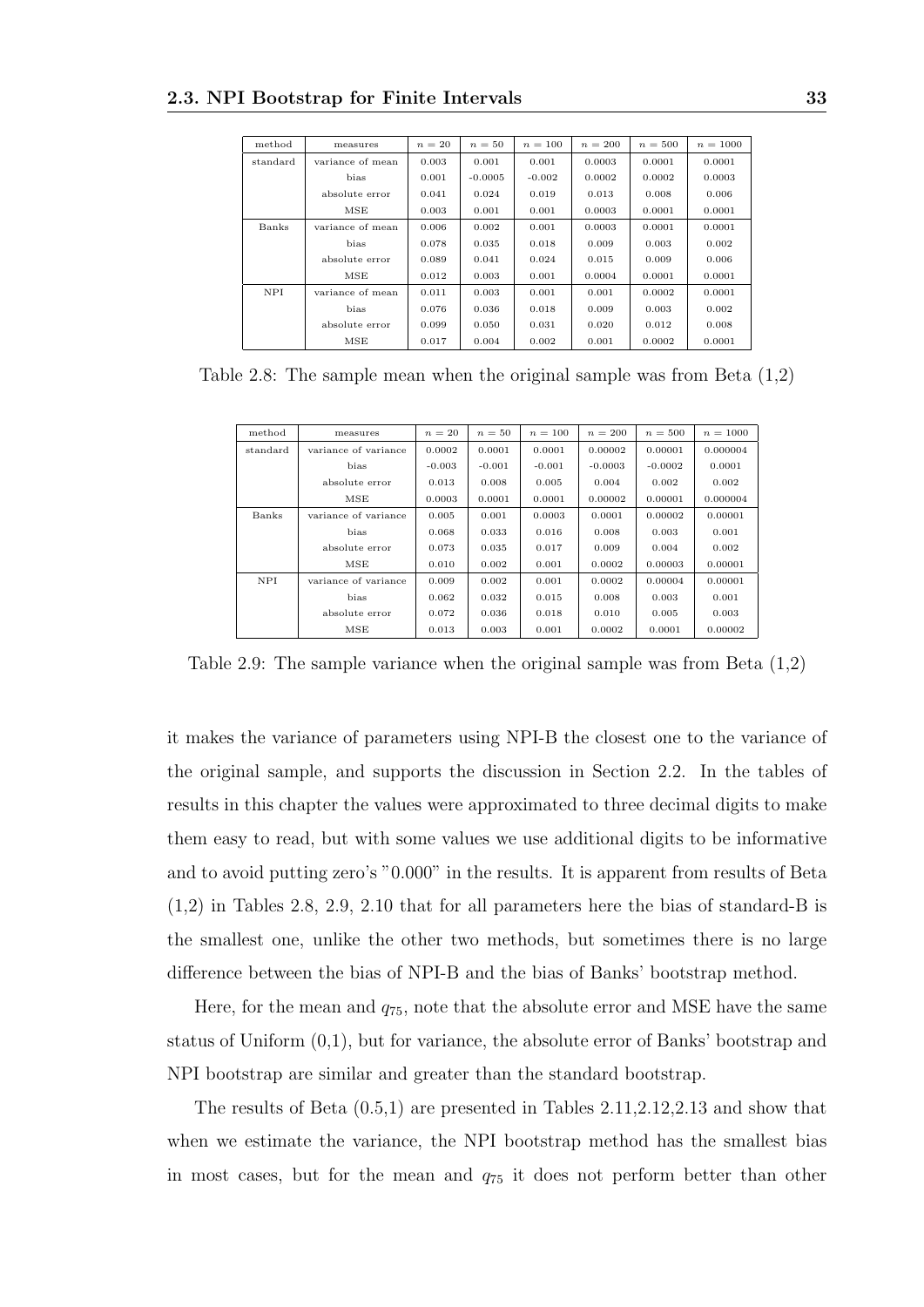| method     | measures             | $n=20$ | $n=50$   | $n = 100$ | $n = 200$ | $n=500$   | $n = 1000$ |
|------------|----------------------|--------|----------|-----------|-----------|-----------|------------|
| standard   | variance of $q_{75}$ | 0.007  | 0.003    | 0.001     | 0.001     | 0.0004    | 0.0002     |
|            | bias                 | 0.013  | $-0.010$ | $-0.004$  | 0.002     | $-0.0003$ | 0.002      |
|            | absolute error       | 0.067  | 0.047    | 0.029     | 0.021     | 0.017     | 0.012      |
|            | MSE                  | 0.007  | 0.003    | 0.001     | 0.001     | 0.0004    | 0.0002     |
| Banks      | variance of $q_{75}$ | 0.016  | 0.003    | 0.001     | 0.001     | 0.0005    | 0.0002     |
|            | bias                 | 0.082  | 0.015    | 0.010     | 0.009     | 0.002     | 0.002      |
|            | absolute error       | 0.109  | 0.048    | 0.029     | 0.023     | 0.018     | 0.012      |
|            | MSE                  | 0.022  | 0.003    | 0.001     | 0.001     | 0.0005    | 0.0002     |
| <b>NPI</b> | variance of $q_{75}$ | 0.028  | 0.007    | 0.003     | 0.002     | 0.001     | 0.0004     |
|            | bias                 | 0.088  | 0.015    | 0.009     | 0.009     | 0.001     | 0.002      |
|            | absolute error       | 0.132  | 0.065    | 0.040     | 0.032     | 0.024     | 0.016      |
|            | MSE                  | 0.036  | 0.007    | 0.003     | 0.002     | 0.001     | 0.0004     |

Table 2.10: The sample upper quartile  $q_{75}$  when the original sample was from Beta (1,2)

| method     | measures         | $n=20$   | $n=50$   | $n = 100$ | $n = 200$  | $n = 500$ | $n = 1000$ |
|------------|------------------|----------|----------|-----------|------------|-----------|------------|
| standard   | variance of mean | 0.003    | 0.001    | 0.001     | 0.0004     | 0.0002    | 0.0001     |
|            | bias             | $-0.003$ | $-0.001$ | 0.0005    | $-0.00003$ | $-0.0002$ | 0.0001     |
|            | absolute error   | 0.047    | 0.029    | 0.022     | 0.002      | 0.011     | 0.007      |
|            | MSE              | 0.003    | 0.001    | 0.001     | 0.0004     | 0.0002    | 0.0001     |
| Banks      | variance of mean | 0.004    | 0.002    | 0.001     | 0.0004     | 0.0002    | 0.0001     |
|            | bias             | 0.030    | 0.012    | 0.006     | 0.003      | 0.001     | 0.001      |
|            | absolute error   | 0.054    | 0.033    | 0.023     | 0.017      | 0.010     | 0.007      |
|            | MSE              | 0.005    | 0.002    | 0.001     | 0.0004     | 0.0002    | 0.0001     |
| <b>NPI</b> | variance of mean | 0.007    | 0.003    | 0.002     | 0.001      | 0.0003    | 0.0002     |
|            | bias             | 0.030    | 0.011    | 0.006     | 0.003      | 0.001     | 0.001      |
|            | absolute error   | 0.071    | 0.044    | 0.032     | 0.023      | 0.015     | 0.010      |
|            | MSE              | 0.008    | 0.003    | 0.002     | 0.001      | 0.0003    | 0.0002     |

Table 2.11: The sample mean when the original sample was from Beta (0.5,1)

| method   | measures             | $n=20$   | $n=50$    | $n = 100$ | $n = 200$ | $n = 500$ | $n = 1000$ |
|----------|----------------------|----------|-----------|-----------|-----------|-----------|------------|
| standard | variance of variance | 0.0004   | 0.0002    | 0.0001    | 0.0001    | 0.00002   | 0.00001    |
|          | bias                 | $-0.004$ | $-0.002$  | $-0.001$  | $-0.001$  | $-0.0002$ | $-0.0001$  |
|          | absolute error       | 0.016    | 0.011     | 0.009     | 0.006     | 0.004     | 0.002      |
|          | MSE                  | 0.0004   | 0.0002    | 0.0001    | 0.0001    | 0.00002   | 0.00001    |
| Banks    | variance of variance | 0.0004   | 0.0002    | 0.0001    | 0.00004   | 0.00002   | 0.00001    |
|          | bias                 | $-0.002$ | 0.001     | 0.001     | 0.001     | 0.0002    | 0.00003    |
|          | absolute error       | 0.016    | 0.011     | 0.009     | 0.005     | 0.003     | 0.002      |
|          | MSE                  | 0.0004   | 0.0002    | 0.0001    | 0.00004   | 0.00002   | 0.00001    |
| NPI      | variance of variance | 0.001    | 0.0004    | 0.0002    | 0.0001    | 0.00004   | 0.00002    |
|          | bias                 | $-0.005$ | $-0.0003$ | $-0.0002$ | 0.0002    | 0.00002   | $-0.0001$  |
|          | absolute error       | 0.021    | 0.015     | 0.012     | 0.007     | 0.005     | 0.003      |
|          | MSE                  | 0.001    | 0.0004    | 0.0002    | 0.0001    | 0.00004   | 0.00002    |

Table 2.12: The sample variance when the original sample was from Beta (0.5,1)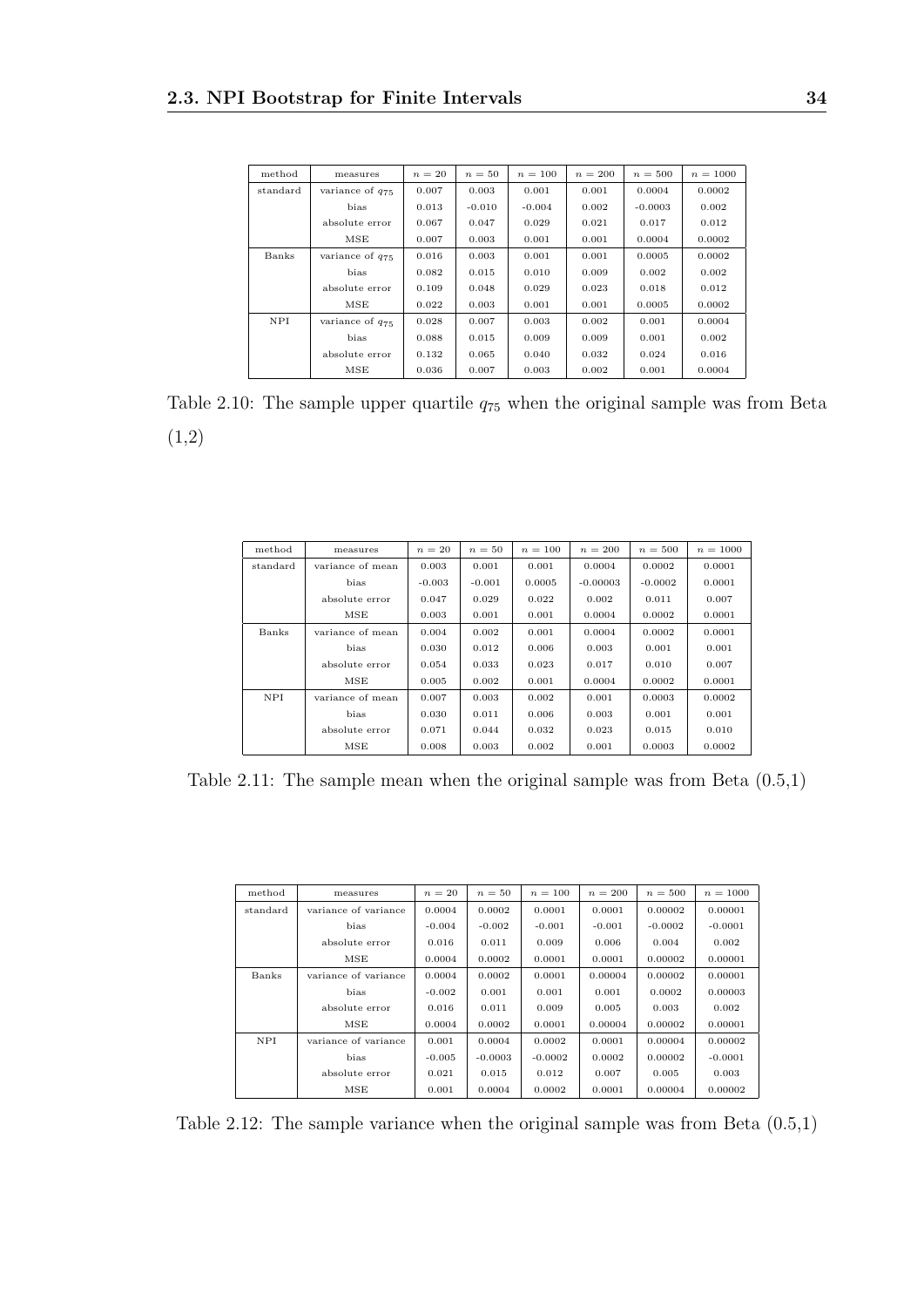| method     | measures             | $n=20$   | $n=50$ | $n = 100$ | $n = 200$ | $n = 500$ | $n = 1000$ |
|------------|----------------------|----------|--------|-----------|-----------|-----------|------------|
| standard   | variance of $q_{75}$ | 0.006    | 0.006  | 0.002     | 0.003     | 0.001     | 0.0004     |
|            | bias                 | $-0.038$ | 0.018  | 0.007     | 0.012     | 0.011     | 0.001      |
|            | absolute error       | 0.064    | 0.056  | 0.029     | 0.040     | 0.028     | 0.016      |
|            | MSE                  | 0.007    | 0.006  | 0.002     | 0.003     | 0.001     | 0.0004     |
| Banks      | variance of $q_{75}$ | 0.006    | 0.005  | 0.003     | 0.002     | 0.001     | 0.0004     |
|            | bias                 | $-0.017$ | 0.037  | 0.017     | 0.018     | 0.013     | 0.003      |
|            | absolute error       | 0.059    | 0.060  | 0.033     | 0.038     | 0.027     | 0.016      |
|            | MSE                  | 0.006    | 0.007  | 0.003     | 0.003     | 0.001     | 0.0004     |
| <b>NPI</b> | variance of $q_{75}$ | 0.015    | 0.011  | 0.007     | 0.004     | 0.002     | 0.001      |
|            | bias                 | $-0.021$ | 0.030  | 0.021     | 0.021     | 0.015     | 0.003      |
|            | absolute error       | 0.088    | 0.082  | 0.055     | 0.052     | 0.036     | 0.022      |
|            | MSE                  | 0.015    | 0.012  | 0.007     | 0.005     | 0.002     | 0.001      |

Table 2.13: The sample upper quartile  $q_{75}$  when the original sample was from Beta  $(0.5,1)$ 

methods in bias. Sometimes the bias of the NPI bootstrap and the bias of the Banks' bootstrap are close, for the mean parameter, whereas for variance the bias of the standard bootstrap and Banks' bootstrap are similar. As we mentioned before, the values of MSE and absolute error are close and less than these measures in the NPI bootstrap. In this section, we studied the NPI bootstrap performance with data from distributions, which have restricted intervals, such as Uniform  $(0,1)$ , Beta (0.5,1) and Beta (1,2) and the simulation results showed that NPI-B gives the smallest bias when estimating the variance parameter, just with Uniform  $(0,1)$ , unlike other distributions studied here. Furthermore, the variance of statistics using NPI-B is the greatest and closest to the variance of the original sample which is described in Table 2.4. This is considered a good point of NPI-B because it has a variance that is close to the variance of the underlying distribution. For example, with Uniform $(0,1)$  the variance of mean using NPI-B and  $n = 20$  is 0.008, is the largest one and the closest to the variance of the original sample=0.08, and that appears to all distributions in this section.

#### 2.4 NPI Bootstrap on Real Line

Now we want to generalize our method to observations on the real line  $(-\infty, +\infty)$ or  $[0, \infty)$ . These cases require some assumptions. Our method depends on dividing the observations into intervals, and then sampling the observations uniformly from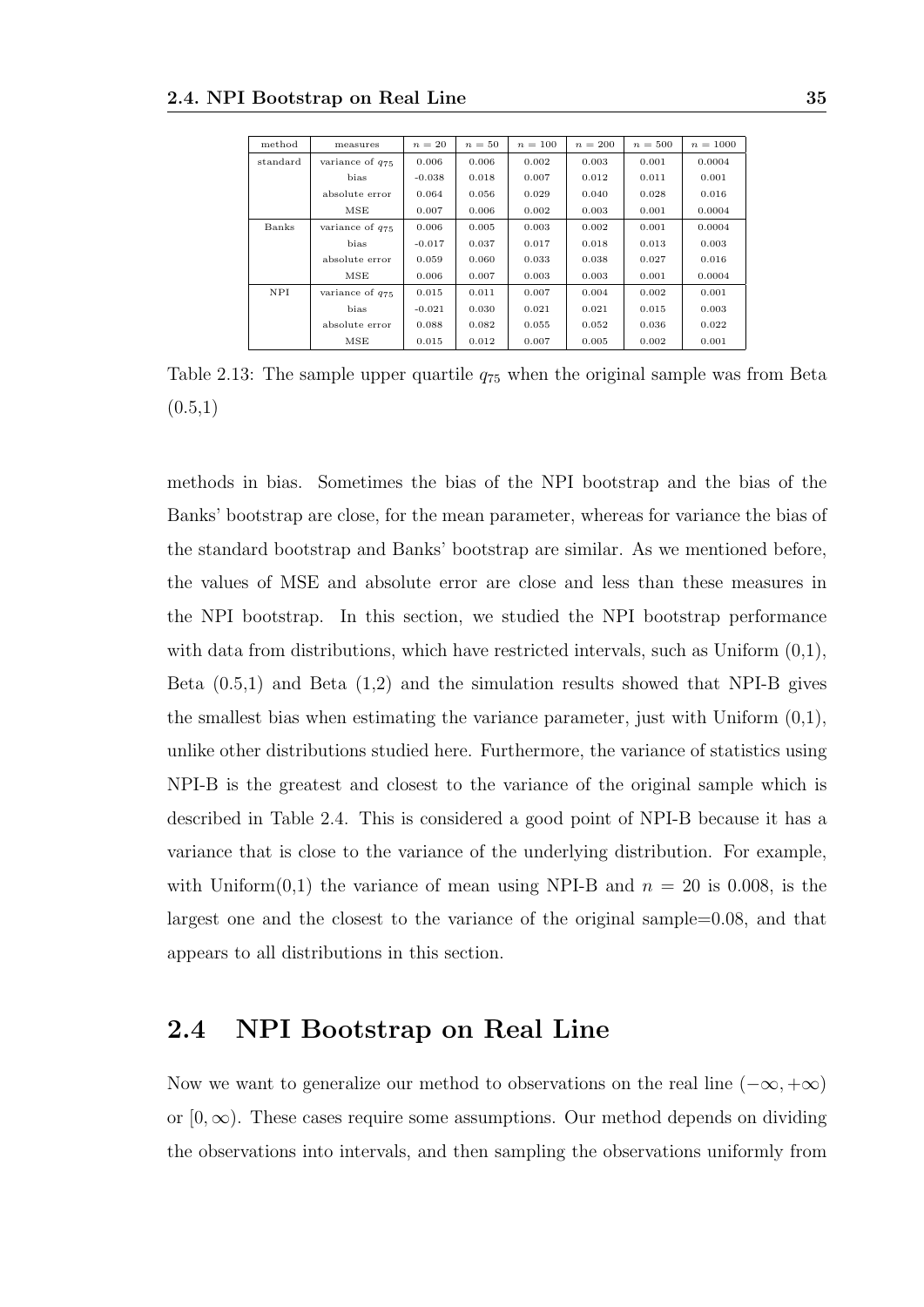these intervals. If we have real line data we can not do that with all the intervals, and we can not sample uniformly from  $(-\infty, x_1)$  and  $(x_n, +\infty)$ . Instead we sample observations from  $(-\infty, x_1)$  and  $(x_n, +\infty)$  by assuming the tails of a normal distribution are these intervals. To estimate the parameters of Normal distribution  $\mu$  and  $\sigma$ , we take

$$
\mu = \frac{x_1 + x_n}{2} \tag{2.1}
$$

We know that  $P(Y > x_n) = \frac{1}{n+1}$ , and by using the properties of normal cumulative function with this probability we can estimate  $\sigma$ 

$$
P(Y > x_n) = 1 - \Phi\left(\frac{x_n - \mu}{\sigma}\right) = \frac{1}{n+1}
$$
 (2.2)

$$
\sigma = \frac{x_n - \mu}{\Phi^{-1}\left(\frac{n}{n+1}\right)}\tag{2.3}
$$

To draw NPI-B samples here we follow the algorithm in Section 2.3, but use a different act with intervals  $(-\infty, x_1)$  and  $(x_n, +\infty)$ . If the chosen interval is  $(-\infty, x_1)$  or  $(x_n, +\infty)$ , we draw the future value from Normal distribution with parameters  $(\mu, \sigma^2)$ , which are defined in equations (2.1) and (2.3), and we accept this future value if it is larger than  $x_n$  (for  $(x_n, +\infty)$ ), and if it is smaller than  $x_1$ (for  $(-\infty, x_1)$ ). Here we are sampling from the conditional tail distribution. It is of course possible to assume a different distribution for the tails, or to use a different method to fit the Normal distribution, but for most inferences this is unlikely to make much difference while the implementation should also be straightforward.

In this section the simulation study considered NPI-B and standard-B without Banks' bootstrap because we could not make assumptions for the end intervals for it. We compare the standard bootstrap method and NPI bootstrap method using the Student's t-distribution and the Normal distribution. For each one we generated  $B = 1000$  bootstrap samples from the original sample of different sizes  $n = 20, 50, 100, 200, 500, 1000$  from a Student's t-distribution with degrees of freedom 4. To compare, we calculated the bias, MSE and absolute error as we did before. Where  $T_n^o$  is not the observed value of a statistic which is calculated from the original sample, here it is the value of parameters from the underlying population. These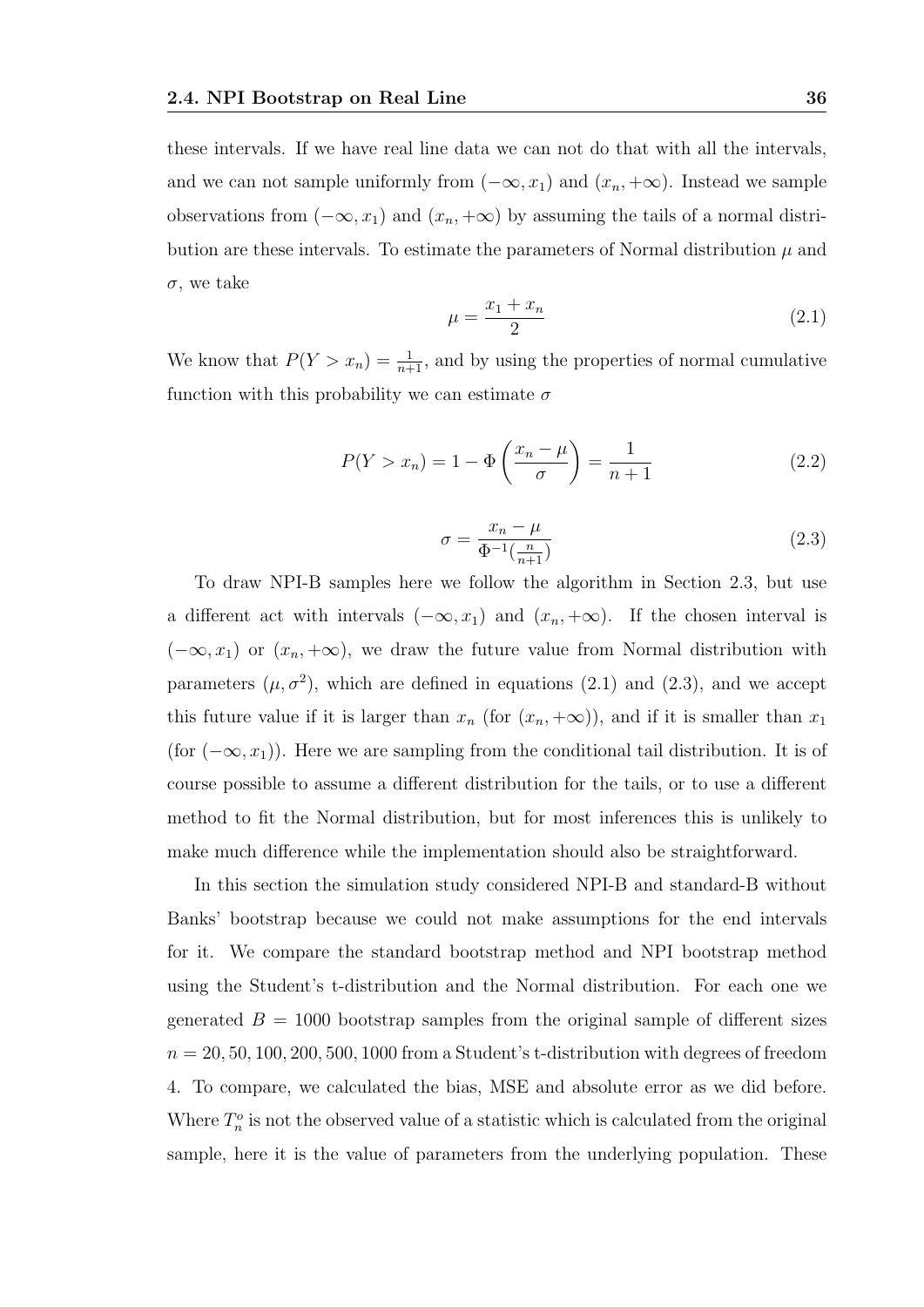| method     | measures       | $n=20$ | $n=50$ | $n = 100$ | $n = 200$ | $n = 500$ | $n = 1000$ |
|------------|----------------|--------|--------|-----------|-----------|-----------|------------|
| standard   | variance       | 0.096  | 0.035  | 0.018     | 0.009     | 0.004     | 0.002      |
|            | bias           | 0.641  | 0.218  | 0.137     | 0.157     | 0.086     | 0.009      |
|            | absolute error | 0.643  | 0.240  | 0.156     | 0.160     | 0.091     | 0.037      |
|            | MSE            | 0.507  | 0.083  | 0.037     | 0.033     | 0.011     | 0.002      |
| <b>NPI</b> | variance       | 0.272  | 0.085  | 0.038     | 0.019     | 0.008     | 0.004      |
|            | bias           | 0.661  | 0.244  | 0.145     | 0.157     | 0.080     | 0.007      |
|            | absolute error | 0.704  | 0.302  | 0.195     | 0.174     | 0.099     | 0.053      |
|            | MSE            | 0.709  | 0.144  | 0.059     | 0.044     | 0.015     | 0.004      |

Table 2.14: The sample mean when the original sample was from Student's  $t_4$ 

| method     | measures       | $n = 20$ | $n=50$   | $n = 100$ | $n = 200$ | $n = 500$ | $n = 1000$ |
|------------|----------------|----------|----------|-----------|-----------|-----------|------------|
| standard   | variance       | 0.773    | 0.221    | 0.086     | 0.049     | 0.062     | 0.040      |
|            | bias           | $-0.161$ | $-0.378$ | $-0.279$  | $-0.315$  | $-0.020$  | 0.071      |
|            | absolute error | 0.741    | 0.505    | 0.337     | 0.333     | 0.197     | 0.168      |
|            | MSE            | 0.799    | 0.364    | 0.164     | 0.148     | 0.062     | 0.045      |
| <b>NPI</b> | variance       | 4.427    | 1.217    | 0.389     | 0.160     | 0.192     | 0.109      |
|            | bias           | 0.842    | 0.183    | $-0.011$  | $-0.160$  | 0.134     | 0.175      |
|            | absolute error | 1.529    | 0.799    | 0.464     | 0.353     | 0.330     | 0.276      |
|            | MSE            | 5.136    | 1.250    | 0.389     | 0.186     | 0.210     | 0.140      |

Table 2.15: The sample variance when the original sample was from Student's  $t_4$ 

values have a specific formula depending on the distribution of the population. We will start with Student's t-distribution with degrees of freedom  $v = 4$  with mean  $\mu = 0$  and variance  $\sigma^2 = v/(v-2)$  (if  $v > 2$ ). Note that, in these cases, the size of bootstrap samples is  $m = n$ , and the considered statistics here are mean and variance.

From Table 2.14, we can see that the absolute value of bias in the NPI bootstrap samples is larger than the same measure in standard bootstrap samples except for  $n = 500, 1000$ . The MSE and absolute error for the mean in NPI bootstrap method are the largest. This status of MSE and absolute error accrues also for variance in Table 2.15, and the bias in our method is the largest only in cases  $n = 50, 100, 200$ . By comparing the values of variance of statistics in two methods, the NPI bootstrap method has the largest variance and is closer to the variance of underlying distribution Students't( $4$ ) = 2. This is a positive point of the NPI-B method and occurs when we study it in restricted intervals such as Uniform distribution.

Note that in our NPI bootstrap samples there is a possibility for the occurrence of some values larger than  $x_n$  in the original sample, because we choose our sample from the observations and from the intervals between observations  $(-\infty, x_1), (x_1, x_2), ...,$  $(x_n, +\infty)$ . But in the standard bootstrap we sample values only from the observa-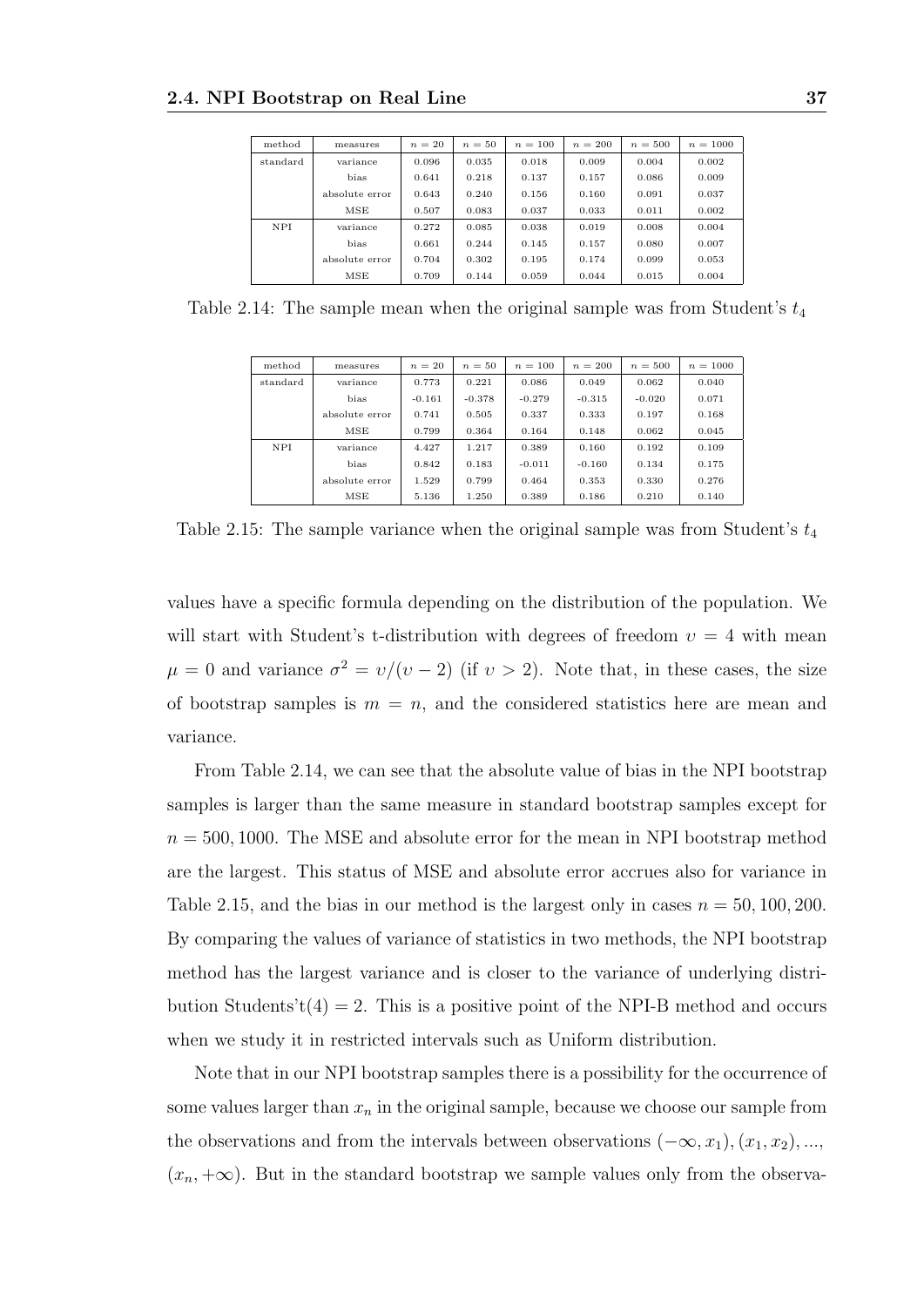| method   | measures       | $n=20$   | $n=50$   | $n = 100$ | $n = 200$ | $n=500$  | $n = 1000$ |
|----------|----------------|----------|----------|-----------|-----------|----------|------------|
| standard | variance       | 0.153    | 0.060    | 0.029     | 0.016     | 0.007    | 0.003      |
|          | bias           | $-0.659$ | $-0.281$ | $-0.058$  | $-0.022$  | $-0.045$ | $-0.053$   |
|          | absolute error | 0.678    | 0.315    | 0.144     | 0.102     | 0.074    | 0.065      |
|          | MSE            | 0.587    | 0.139    | 0.033     | 0.016     | 0.009    | 0.006      |
| NPI      | variance       | 0.402    | 0.141    | 0.065     | 0.036     | 0.014    | 0.007      |
|          | bias           | $-0.626$ | $-0.266$ | $-0.059$  | $-0.016$  | $-0.045$ | $-0.053$   |
|          | absolute error | 0.743    | 0.373    | 0.209     | 0.152     | 0.103    | 0.081      |
|          | MSE            | 0.794    | 0.212    | 0.069     | 0.036     | 0.016    | 0.010      |

Table 2.16: The sample mean when the original sample was from Normal (28,4)

| method   | measures       | $n=20$   | $n=50$   | $n = 100$ | $n = 200$ | $n = 500$ | $n = 1000$ |
|----------|----------------|----------|----------|-----------|-----------|-----------|------------|
| standard | variance       | 0.878    | 0.402    | 0.174     | 0.095     | 0.050     | 0.027      |
|          | bias           | $-1.115$ | $-1.048$ | $-1.031$  | $-0.544$  | $-0.387$  | $-0.318$   |
|          | absolute error | 1.252    | 1.083    | 1.036     | 0.554     | 0.395     | 0.322      |
|          | <b>MSE</b>     | 2.122    | 1.499    | 1.238     | 0.391     | 0.199     | 0.128      |
| NPI      | variance       | 4.732    | 1.458    | 0.513     | 0.228     | 0.118     | 0.062      |
|          | bias           | 0.004    | $-0.527$ | $-0.801$  | $-0.408$  | $-0.299$  | $-0.261$   |
|          | absolute error | 1.627    | 1.079    | 0.925     | 0.523     | 0.382     | 0.304      |
|          | MSE            | 4.732    | 1.735    | 1.155     | 0.394     | 0.207     | 0.130      |

Table 2.17: The sample variance when the original sample was from Normal (28,4)

tions. The NPI bootstrap method for all parameters studied here has the largest variance which is closer to the variance of underlying distribution.

Now we repeat the experiment with the same assumptions but with the original sample from Normal distribution with parameters mean  $\mu = 28$  and variance  $\sigma^2 = 4$ , and the statistics which we want to study are: mean and variance.

Tables 2.16 and 2.17 show that, when we estimate the mean, the NPI bootstrap method has the smallest bias in most cases. For the variance it works very well for all cases in bias, and the absolute error has the smallest value for all cases, except in  $n = 20$ . But for the mean it does not perform better than the standard bootstrap method. The values of MSE in the standard bootstrap method are the smallest. Note that, for all cases and all events which we studied in Normal (28, 4), the variance of statistics in our method is greater than the variance in the standard bootstrap and closer to the variance of normal distribution which is 4, as we mentioned before, when we discussed NPI bootstrap with Students't-distribution.

In the case of the data on  $[0,\infty)$ , for example lifetime data, we need to define a specific distribution for sampling from  $(x_n, +\infty)$ . We use the tail of an Exponential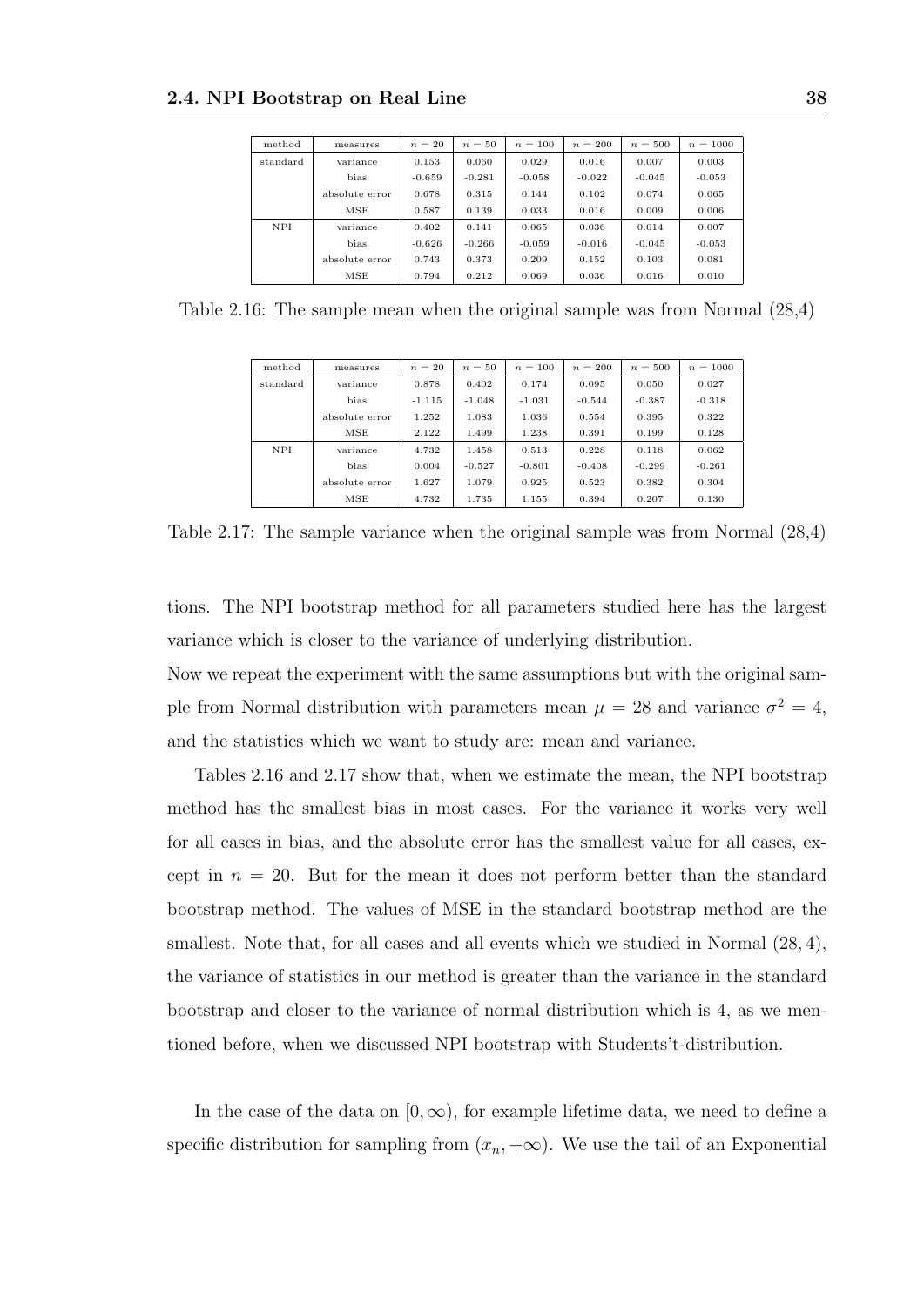| method     | measures       | $n=20$ | $n=50$ | $n = 100$ | $n = 200$ | $n = 500$ | $n = 1000$ |
|------------|----------------|--------|--------|-----------|-----------|-----------|------------|
| standard   | variance       | 0.031  | 0.009  | 0.004     | 0.002     | 0.001     | 0.0004     |
|            | bias           | 0.052  | 0.044  | 0.013     | $-0.066$  | $-0.050$  | $-0.029$   |
|            | absolute error | 0.146  | 0.085  | 0.053     | 0.069     | 0.051     | 0.030      |
|            | MSE            | 0.034  | 0.011  | 0.004     | 0.006     | 0.003     | 0.001      |
| <b>NPI</b> | variance       | 0.143  | 0.030  | 0.011     | 0.004     | 0.002     | 0.001      |
|            | bias           | 0.164  | 0.086  | 0.031     | $-0.057$  | $-0.048$  | $-0.027$   |
|            | absolute error | 0.288  | 0.142  | 0.087     | 0.072     | 0.053     | 0.032      |
|            | MSE            | 0.170  | 0.037  | 0.012     | 0.007     | 0.004     | 0.001      |

Table 2.18: The sample mean when the original sample was from Weibull (1.5,1)

| method     | measures       | $n=20$ | $n=50$ | $n = 100$ | $n = 200$ | $n = 500$ | $n = 1000$ |
|------------|----------------|--------|--------|-----------|-----------|-----------|------------|
| standard   | variance       | 0.114  | 0.023  | 0.008     | 0.003     | 0.001     | 0.0004     |
|            | bias           | 0.266  | 0.139  | 0.100     | 0.025     | $-0.002$  | $-0.018$   |
|            | absolute error | 0.334  | 0.163  | 0.110     | 0.049     | 0.025     | 0.023      |
|            | MSE            | 0.185  | 0.043  | 0.018     | 0.004     | 0.001     | 0.001      |
| <b>NPI</b> | variance       | 3.442  | 0.497  | 0.053     | 0.020     | 0.004     | 0.001      |
|            | bias           | 0.908  | 0.354  | 0.186     | 0.070     | 0.015     | $-0.010$   |
|            | absolute error | 0.986  | 0.393  | 0.202     | 0.101     | 0.045     | 0.029      |
|            | MSE            | 4.267  | 0.623  | 0.088     | 0.025     | 0.004     | 0.001      |

Table 2.19: The sample variance when the original sample was from Weibull (1.5,1)

distribution for this. In this case the intervals will be  $(0, x_1), (x_1, x_2), ..., (x_n, +\infty)$ . If the chosen interval is  $(x_n, +\infty)$  we select the observation randomly from Exponential distribution. Otherwise we draw the observation uniformly from other intervals. To estimate the parameters of Exponential distribution  $\lambda$ , we use the cumulative function  $P(Y < y) = 1 - e^{-\lambda y}$ . We know that  $P(Y > x_n) = \frac{1}{n+1}$ , so we get

$$
\lambda = \frac{\ln(n+1)}{x_n} \tag{2.4}
$$

A different distribution, or a different way to fit the Exponential distribution, could be assumed for this tail, we have not investigated this further but expect that it would not make much difference for most inferences. To sample NPI-B samples in this case we use the algorithm in Section 2.2, but if the chosen interval is  $(x_n, +\infty)$ , we draw the future value from Exponential distribution with parameters  $\lambda$  in equation (2.4) and we accept this future value if it is larger than  $x_n$ , we sample here from the conditional tail distribution.

To study this case we started with the original sample from Weibull distribution with parameters shape  $\alpha$  and scale  $\beta$ ,  $\alpha = 1.5$ ,  $\beta = 1$  and considered bootstrap for the mean and variance.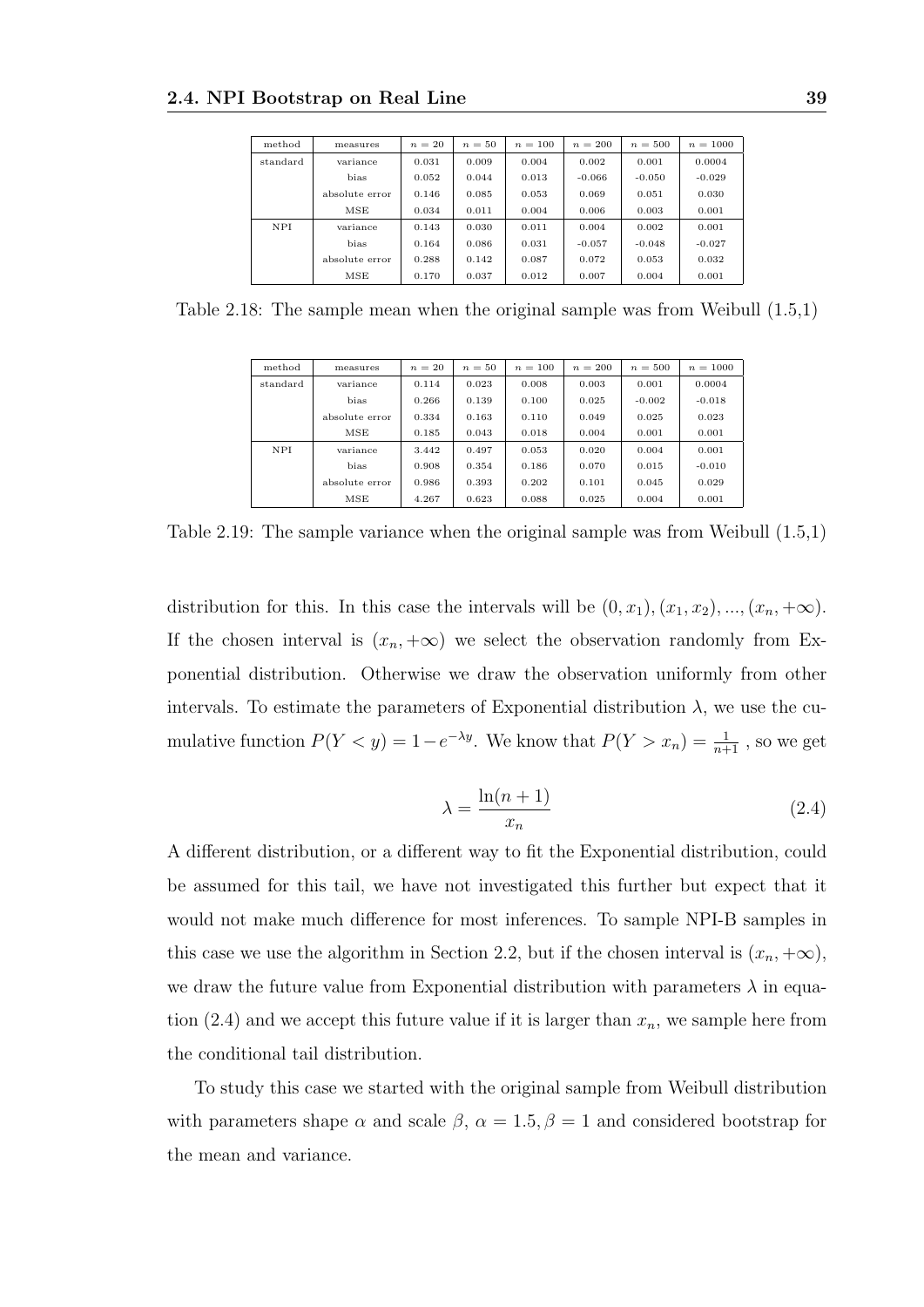| method   | measures       | $n=20$   | $n=50$   | $n = 100$ | $n = 200$ | $n = 500$ | $n = 1000$ |
|----------|----------------|----------|----------|-----------|-----------|-----------|------------|
| standard | variance       | 0.109    | 0.210    | 0.105     | 0.048     | 0.016     | 0.007      |
|          | bias           | $-1.066$ | $-0.303$ | 0.068     | 0.183     | 0.100     | 0.055      |
|          | absolute error | 1.066    | 0.454    | 0.261     | 0.231     | 0.133     | 0.082      |
|          | MSE            | 1.245    | 0.302    | 0.110     | 0.081     | 0.026     | 0.010      |
| NPI      | variance       | 0.379    | 0.695    | 0.262     | 0.106     | 0.034     | 0.016      |
|          | bias           | $-0.962$ | $-0.077$ | 0.171     | 0.237     | 0.122     | 0.067      |
|          | absolute error | 1.019    | 0.649    | 0.409     | 0.323     | 0.175     | 0.115      |
|          | MSE            | 1.304    | 0.701    | 0.291     | 0.163     | 0.048     | 0.021      |

Table 2.20: The sample mean when the original sample was from Gamma (2,2)

| method     | measures       | $n=20$   | $n=50$  | $n = 100$ | $n = 200$ | $n = 500$ | $n = 1000$ |
|------------|----------------|----------|---------|-----------|-----------|-----------|------------|
| standard   | variance       | 0.377    | 30.167  | 9.311     | 2.836     | 0.663     | 0.275      |
|            | bias           | $-5.724$ | 2.571   | 2.321     | 1.657     | 0.358     | $-0.105$   |
|            | absolute error | 5.724    | 4.738   | 2.983     | 1.911     | 0.704     | 0.429      |
|            | MSE            | 33.141   | 36.778  | 14.699    | 5.583     | 0.791     | 0.286      |
| <b>NPI</b> | variance       | 15.594   | 373.136 | 70.245    | 19.307    | 2.560     | 0.815      |
|            | bias           | $-4.411$ | 9.791   | 5.518     | 3.094     | 0.911     | 0.176      |
|            | absolute error | 5.183    | 11.902  | 6.334     | 3.504     | 1.328     | 0.701      |
|            | MSE            | 35.055   | 468.998 | 100.696   | 28.881    | 3.390     | 0.845      |

Table 2.21: The sample variance when the original sample was from Gamma (2,2)

It is clear from Tables 2.18 and 2.19 that the bias of the NPI bootstrap method is not the smallest unless when  $n \geq 200$  for the mean and when  $n = 1000$  for the variance. For mean and variance, note that the absolute error and MSE of the NPI bootstrap method are greater than the same measures of the standard bootstrap method. Note that the variance of statistics using NPI-B has the largest value as the case of Normal and Students't-distributions.

Tables 2.20 and 2.21 show the experiment with the original sample from the Gamma distribution with parameters shape  $\alpha$  and scale  $\beta$ ,  $\alpha = 2$ ,  $\beta = 2$  and statistics: mean and variance.

The bias of the NPI bootstrap method, for the mean, is the smallest when  $n = 20, 50$  and for the variance when  $n = 20$ . Otherwise the values of the bias in our method are larger than the bias of the standard bootstrap. The absolute error of the NPI bootstrap method, for mean and variance, is very large except when  $n = 20$ and then it has small values. The variance of all the statistics in the NPI bootstrap method is the largest and the closest to the variance of Gamma  $(2, 2)$  which is 8, but for the variance parameter the variance is sometimes overestimated.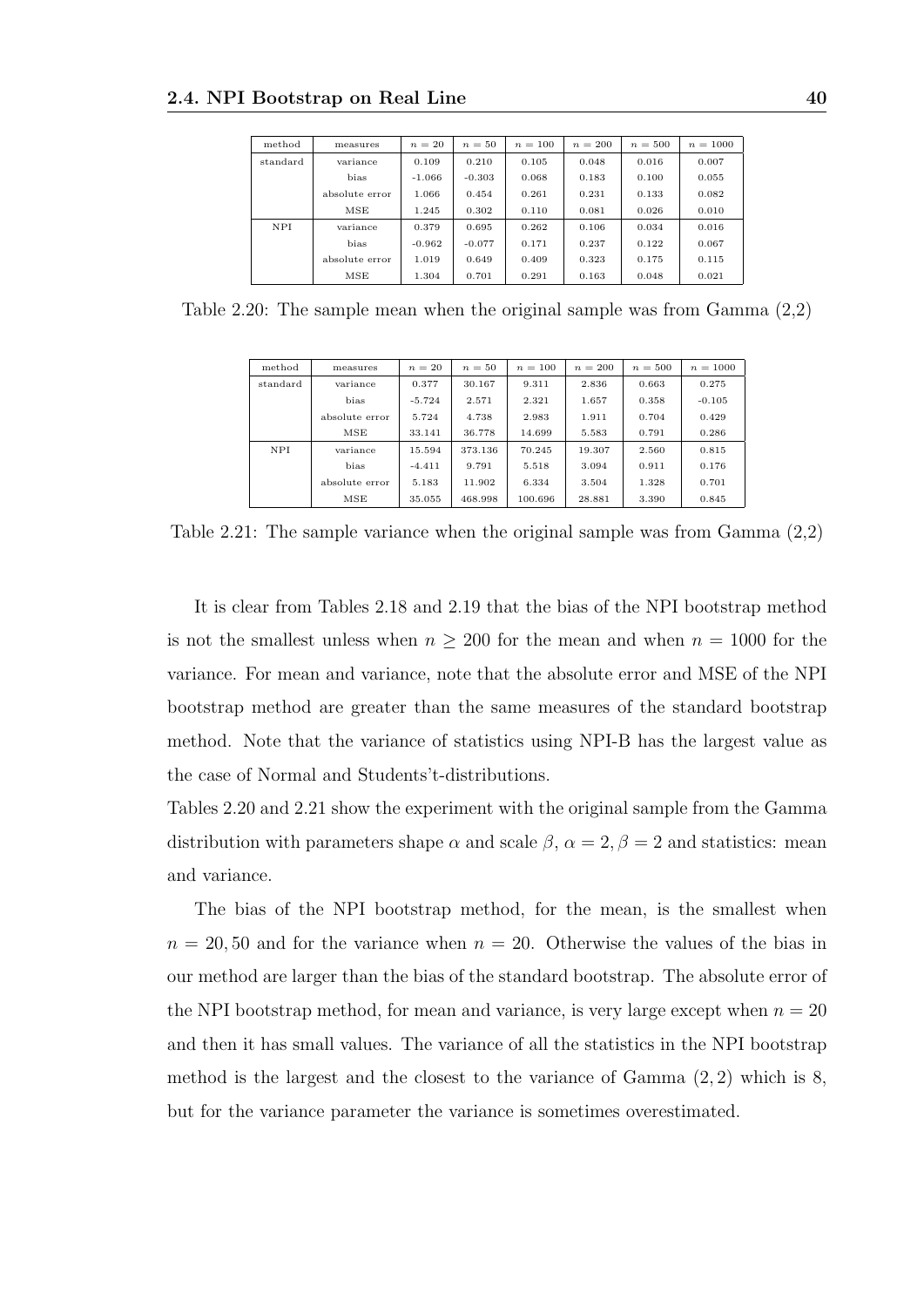|                |       |                                 |       | Student't(4)      |        |        |  |  |  |  |  |  |
|----------------|-------|---------------------------------|-------|-------------------|--------|--------|--|--|--|--|--|--|
| $m = n =$      | 20    | 50                              | 100   | 200               | 500    | 1000   |  |  |  |  |  |  |
| no. of min     | 477   | 500                             | 487   | 496               | 518    | 529    |  |  |  |  |  |  |
| no. of max     | 496   | 530                             | 513   | 482               | 470    | 490    |  |  |  |  |  |  |
| no. of between | 18183 | 48000                           | 98025 | 198000            | 498043 | 997996 |  |  |  |  |  |  |
|                |       | Normal(28,4)                    |       |                   |        |        |  |  |  |  |  |  |
| $m = n =$      | 20    | 50<br>100<br>200<br>500<br>1000 |       |                   |        |        |  |  |  |  |  |  |
| no. of min     | 492   | 484                             | 478   | 495               | 504    | 487    |  |  |  |  |  |  |
| no. of max     | 526   | 486                             | 489   | 511               | 518    | 533    |  |  |  |  |  |  |
| no. of between | 18007 | 48053                           | 98075 | 197966            | 497924 | 997919 |  |  |  |  |  |  |
|                |       |                                 |       | Weibull $(1.5,1)$ |        |        |  |  |  |  |  |  |
| $m = n =$      | 20    | 50                              | 100   | 200               | 500    | 1000   |  |  |  |  |  |  |
| no. of min     | 491   | 517                             | 488   | 512               | 483    | 497    |  |  |  |  |  |  |
| no. of max     | 496   | 488                             | 528   | 497               | 517    | 500    |  |  |  |  |  |  |
| no. of between | 18057 | 48060                           | 98008 | 197983            | 497911 | 997951 |  |  |  |  |  |  |
|                |       |                                 |       | Gamma(2,2)        |        |        |  |  |  |  |  |  |
| $m = n =$      | 20    | 50                              | 100   | 200               | 500    | 1000   |  |  |  |  |  |  |
| no. of min     | 496   | 530                             | 525   | 483               | 507    | 466    |  |  |  |  |  |  |
| no. of max     | 487   | 492                             | 504   | 507               | 507    | 533    |  |  |  |  |  |  |
| no. of between | 18096 | 48049                           | 97901 | 198026            | 497914 | 998009 |  |  |  |  |  |  |

Table 2.22: Number of observations within data set

In general the NPI-B samples have more variations than those in the standard and Banks' bootstrap samples. On the other hand they have less bias than the other two bootstrap methods, in some cases, when the variance parameter is estimated.

Table 2.22 shows how many NPI bootstrap samples have the future minimum value  $Y_{n+1}$  smaller than a minimum value of the original sample  $x_1$  (no. of min), and how many samples have the future maximum value  $Y_{n+m}$  larger than original maximum value  $x_n$  (no. of max). The third row contains the number of observations of NBI-B samples between minimum and maximum values  $x_1, x_n$ , for Normal, Students't, Gamma and Weibull distribution. For example, in Students't-distribution with degrees of freedom 4 when  $n = 20$  and  $B = 1000$  there are 477 NPI-B samples from 1000 that have a minimum value smaller than the original minimum value.

As we mentioned before, NPI is a statistical method based on Hill's assumption  $A_n$ :

$$
P(Y_j < Y_{n+1} < Y_{j+1}) = \frac{1}{n+1}, \quad j = 0, 1, \dots, n \tag{2.5}
$$

This means that the probability that a future value lies in the interval  $(Y_j, Y_{j+1})$ is  $1/(n + 1)$ . So the probability that the NPI bootstrap sample has all values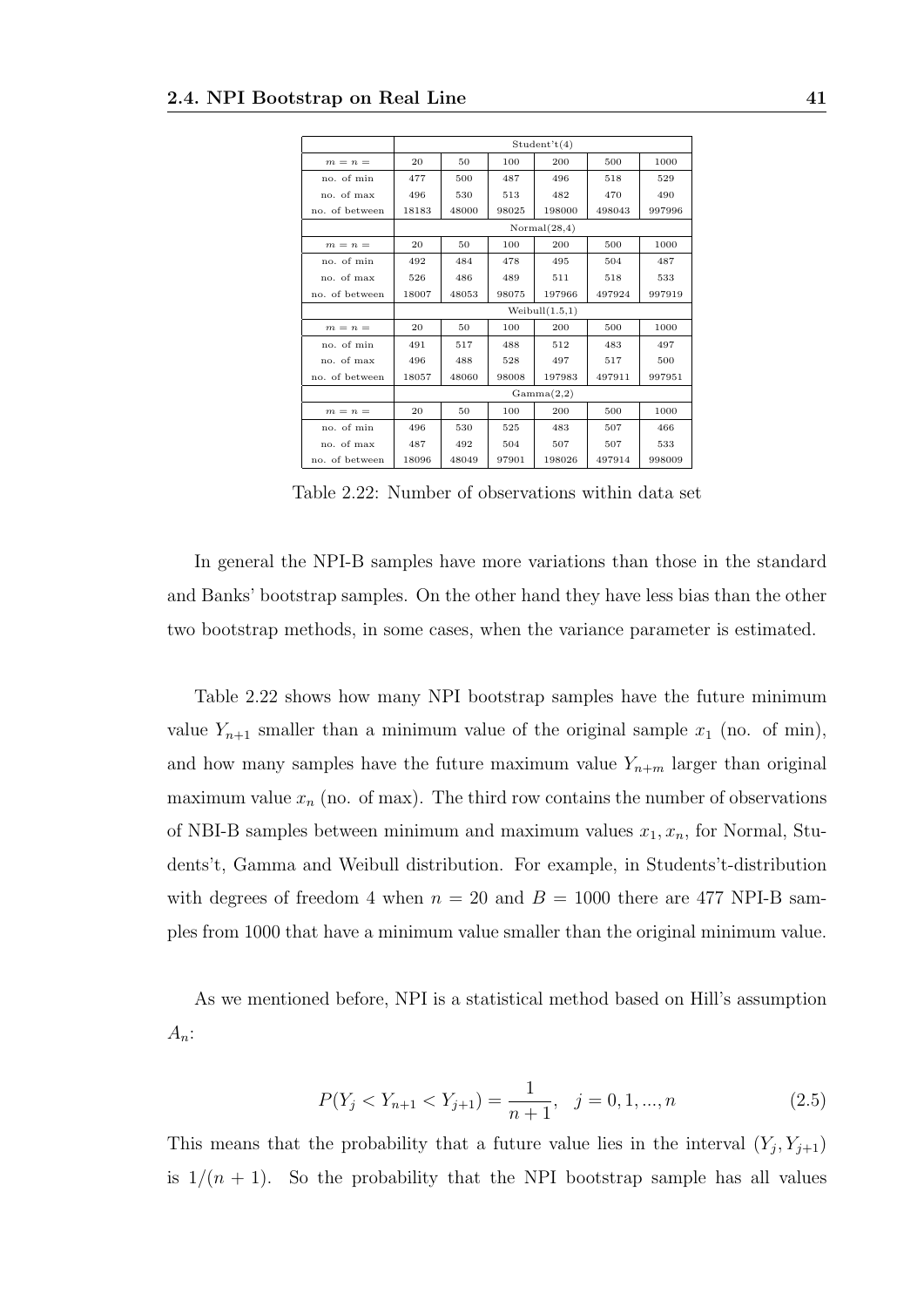smaller than the original maximum is 1/2. If we have m future values  $Y_{n+1},..., Y_{n+m}$ then the probability that these  $m$  values are smaller than the original maximum is:  $\frac{n}{n+1} \cdot \frac{n+1}{n+2} \cdot \frac{n+2}{n+3} \cdots \frac{n+m-1}{n+m}$  $\frac{+m-1}{n+m}$ , that is equal to  $P(Y_{n+1} < X_n) \times P(Y_{n+2} < X_n | Y_{n+1} < X_n) \times$  $P(Y_{n+3} < X_n | Y_{n+1}, Y_{n+2} < X_n) \times ... \times P(Y_{n+m} < X_n | Y_{n+1}, Y_{n+2}... Y_{n+m-1} < X_n).$ And if  $m = n$ , then the probability will be  $\frac{n}{n+1} \cdot \frac{n+1}{n+2} \cdot \frac{n+2}{n+3} \dots \frac{2n-1}{2n} = \frac{n}{2n} = \frac{1}{2n}$  $\frac{1}{2}$ . We can see this result in Table 2.22. For example, for samples from Student't-distribution when  $n = 20$  the probability is equal to  $\frac{477}{1000} = 0.477$ . It is very close to 0.5 and in some cases it is equal to 0.5. Similarly, we know that

$$
P(Y_j < Y_{n+1} < Y_{j+k}) = \frac{k}{n+1}, \quad k = 1, \dots, n-j+1 \tag{2.6}
$$

This is the probability that the future value lies between  $Y_j$  and  $Y_{j+k}$  which contains k intervals. The probabability for the event that every observation in one NPI bootstrap sample is between the original minimum and original maximum  $\frac{k}{n+1} \cdot \frac{k+1}{n+2} \cdot \frac{k+2}{n+3} \dots \frac{k+m-1}{n+m}$  $\frac{m+1}{n+m}$  and  $k = n-1$ . So we can write the probability as  $\frac{n-1}{n+1} \cdot \frac{n}{n+2} \cdot \frac{n+1}{n+3} \dots$  $n+m-2$  $\frac{1+m-2}{n+m}$  and if  $m = n$  the last probability will be  $\frac{n-1}{n+1} \cdot \frac{n}{n+2} \cdot \frac{n+1}{n+3} \cdot \cdot \frac{2n-2}{2n} = \frac{n(n-1)}{2n(2n-1)}$ 1 2  $\frac{n-1}{2n-1}$  which is close to 0.25. This occurred, for example, for sample from Student'tdistribution when  $n = 20$  there are 17 observations between the original minimum and maximum of one bootstrap sample from 1000 samples. This is equal to:  $\frac{19}{21} \cdot \frac{20}{22} \cdot \frac{21}{23} \cdot \dots \frac{34}{36} \cdot \frac{35}{37} = 0.28$ , which is not equal to 0.25 but close to it.

From Table 2.22 we can see that approximately 2000 values were either less than  $X_1$  or greater than  $X_n$ , for example when  $n = 20$ , 20000 – 18183 = 1817. Let  $Z_i$ be a random quantity that is 1 if the  $i - th$  NPI-Bootstrap observation is outside  $(X_1, ..., X_n)$  and 0 otherwise,  $Z_i$ 's are independent

$$
Z_i = \begin{cases} 1 & \text{with probability } \frac{2}{n+1} \\ 0 & \text{otherwise} \end{cases} \tag{2.7}
$$

the number of observations outside  $(X_1, ..., X_n)$  in the j<sup>th</sup> NPI-bootstrap sample is  $w_j = \sum_{i=1}^n Z_i$ ,  $E(w) = E(\sum_{i=1}^n Z_i) = \sum_{i=1}^n E(Z_i) = n \cdot \frac{2}{n+1}$ . And the number of observations in B NPI-bootstrap samples and outside  $(X_1, ..., X_n)$  is  $\sum_{j=1}^B w_j$ ,  $E(\sum_{j=1}^{B} w_j) = \sum_{j=1}^{B} E(w_j) = 2.B.\frac{n}{n+1} \approx 2000$ , because  $B = 1000$  and  $\frac{n}{n+1} \approx 1$ .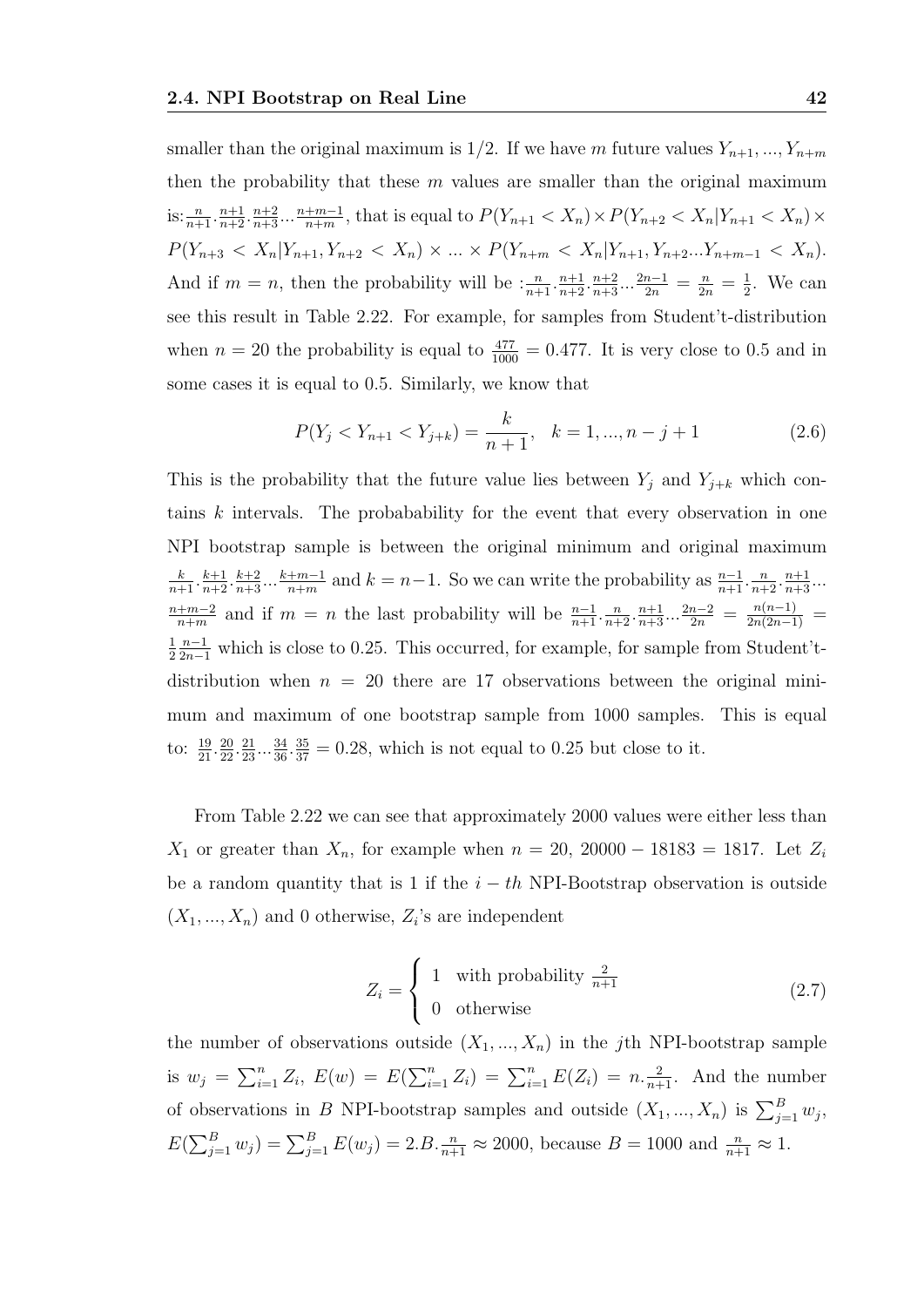#### 2.5 Comparison With Other Methods

This section considers the comparison between standard-B and NPI-B using confidence intervals and prediction intervals, in order to investigate their performance in estimation and prediction inference.

#### 2.5.1 Confidence Intervals

A comparison between NPI-B and standard-B using bias, MSE and absolute error is not easy because there are different values and different conclusions every time we run the program. So the difficulty of point estimates make us think about using the confidence intervals to compare different kinds of bootstrap methods in estimation matter. We showed some details about bootstrap confidence intervals in Section 1.3.4, and will choose BCa interval in equation (1.23) to compare methods because it has two advantages: a high order of accuracy and transformation respecting, [38]. We could not use the ready code in R, so we wrote a new program to do this task. In this study we use Uniform  $(0,1)$ , Normal  $(28,4)$  and Gamma  $(2,1)$  with a different original sample size n and a bootstrap sample size  $m, m = n = 20, 50, 100, 200, 500,$ for  $\alpha = 0.01, 0.05$ . To illustrate the performance of  $(1 - 2\alpha)$ th BCa interval we construct 1000 intervals of each kind and resample  $B = 1000$  bootstrap samples each time.

For Uniform (0,1), in Table 2.23, we constructed BCa intervals for mean, variance and  $q_{75}$ . We notice that, when  $\alpha = 0.05$  and  $1 - 2\alpha = 0.90$ , the results of NPI-B show some undercoverage for three parameters and for all cases of  $n$ . Undercoverage also occurs for the standard-B for the mean when  $n = 20$  but it is better than NPI-B in other cases, because it has the presumed coverage probability 0.90 with  $n = 20, 50, 100$ . Otherwise, the standard-B show some undercoverage results for variance and  $q_{75}$  when  $n = 20, 50, 200$ . When  $\alpha = 0.01$  and  $1 - 2\alpha = 0.98$ , for the mean and q75, the standard-B performs better than NPI-B because it has a higher coverage proportion.

For Gamma (2,1) in Table 2.24, when  $\alpha = 0.05, 1 - 2\alpha = 0.90$ , the standard-B has more high coverage proportion than NPI-B, for mean, variance and  $q_{75}$ , but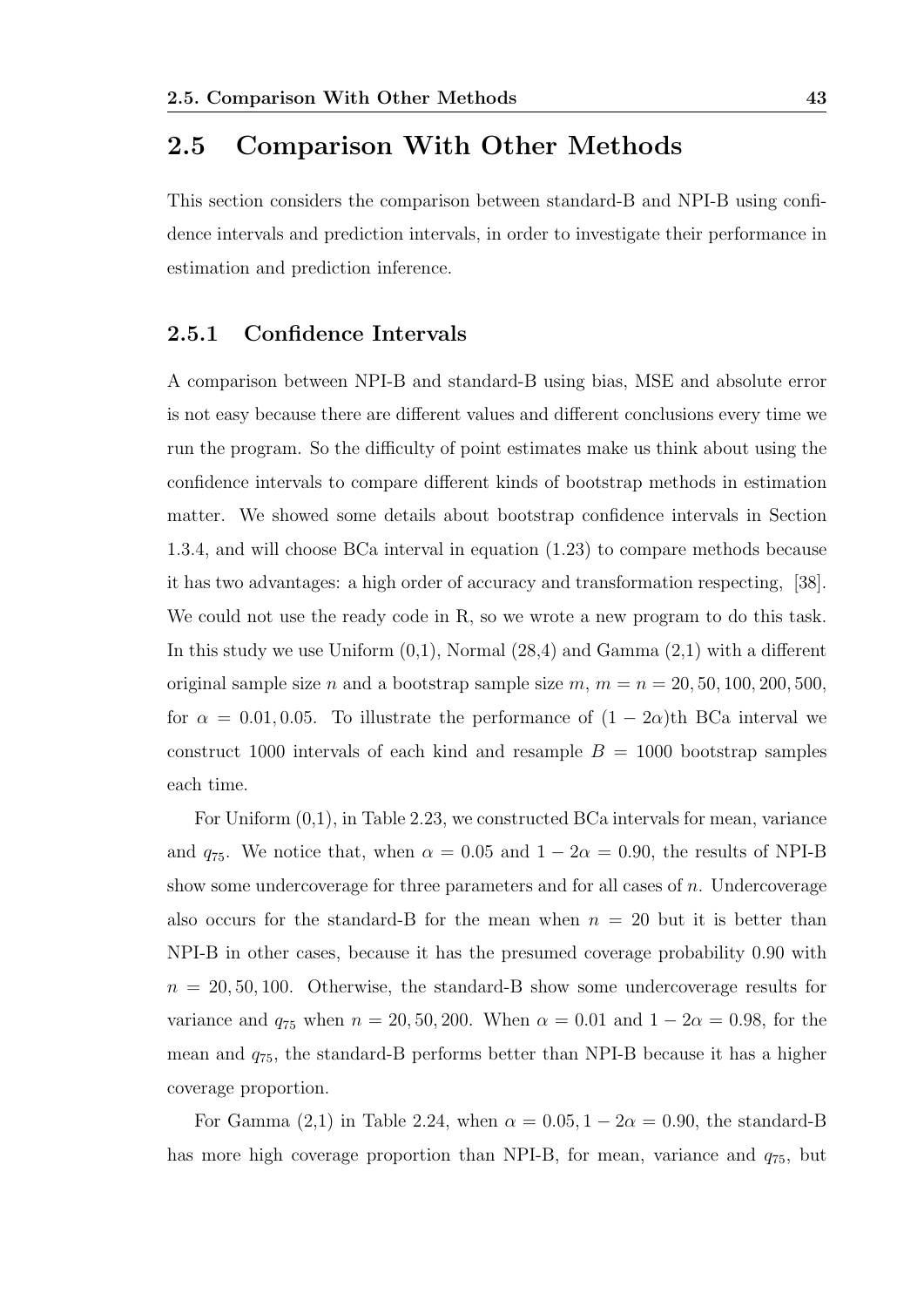|            |      |          |                 |      |      | mean            |      |                 |      |      |
|------------|------|----------|-----------------|------|------|-----------------|------|-----------------|------|------|
|            |      |          | $\alpha = 0.01$ |      |      | $\alpha = 0.05$ |      |                 |      |      |
| $m = n =$  | 20   | 50       | 100             | 200  | 500  | 20              | 50   | 100             | 200  | 500  |
| $NPI-B$    | 0.96 | 0.96     | 0.96            | 0.95 | 0.96 | 0.69            | 0.71 | 0.69            | 0.70 | 0.73 |
| standard-B | 0.98 | 0.98     | 0.98            | 0.97 | 0.98 | 0.90            | 0.90 | 0.90            | 0.87 | 0.91 |
|            |      | variance |                 |      |      |                 |      |                 |      |      |
|            |      |          | $\alpha = 0.01$ |      |      | $\alpha = 0.05$ |      |                 |      |      |
| $m = n =$  | 20   | 50       | 100             | 200  | 500  | 20              | 50   | 100             | 200  | 500  |
| $NPI-B$    | 0.99 | 0.98     | 0.96            | 0.97 | 0.96 | 0.73            | 0.74 | 0.70            | 0.68 | 0.69 |
| standard-B | 0.95 | 0.98     | 0.98            | 0.98 | 0.97 | 0.88            | 0.89 | 0.90            | 0.89 | 0.90 |
|            |      |          |                 |      | 975  |                 |      |                 |      |      |
|            |      |          | $\alpha = 0.01$ |      |      |                 |      | $\alpha = 0.05$ |      |      |
| $m = n =$  | 20   | 50       | 100             | 200  | 500  | 20              | 50   | 100             | 200  | 500  |
| $NPI-B$    | 0.96 | 0.97     | 0.96            | 0.95 | 0.96 | 0.74            | 0.72 | 0.70            | 0.71 | 0.74 |
| standard-B | 0.97 | 0.97     | 0.98            | 0.98 | 0.98 | 0.88            | 0.89 | 0.90            | 0.89 | 0.91 |

Table 2.23: Coverage of  $(1 - 2\alpha)$  confidence interval of properties of Uniform  $(0,1)$ 

|            |      |          |                 |      |      | mean            |      |                 |      |      |
|------------|------|----------|-----------------|------|------|-----------------|------|-----------------|------|------|
|            |      |          | $\alpha = 0.01$ |      |      | $\alpha = 0.05$ |      |                 |      |      |
| $m = n =$  | 20   | 50       | 100             | 200  | 500  | 20              | 50   | 100             | 200  | 500  |
| $NPI-B$    | 0.93 | 0.95     | 0.94            | 0.95 | 0.96 | 0.62            | 0.64 | 0.66            | 0.64 | 0.66 |
| standard-B | 0.95 | 0.97     | 0.97            | 0.98 | 0.98 | 0.87            | 0.89 | 0.89            | 0.89 | 0.89 |
|            |      | variance |                 |      |      |                 |      |                 |      |      |
|            |      |          | $\alpha = 0.01$ |      |      | $\alpha = 0.05$ |      |                 |      |      |
| $m = n =$  | 20   | 50       | 100             | 200  | 500  | 20              | 50   | 100             | 200  | 500  |
| $NPI-B$    | 0.94 | 0.91     | 0.92            | 0.93 | 0.92 | 0.62            | 0.60 | 0.62            | 0.58 | 0.58 |
| standard-B | 0.84 | 0.91     | 0.95            | 0.95 | 0.96 | 0.76            | 0.83 | 0.83            | 0.86 | 0.88 |
|            |      |          |                 |      |      | 975             |      |                 |      |      |
|            |      |          | $\alpha = 0.01$ |      |      |                 |      | $\alpha = 0.05$ |      |      |
| $m = n =$  | 20   | 50       | 100             | 200  | 500  | 20              | 50   | 100             | 200  | 500  |
| $NPI-B$    | 0.96 | 0.97     | 0.95            | 0.96 | 0.96 | 0.72            | 0.72 | 0.74            | 0.70 | 0.72 |
| standard-B | 0.97 | 0.98     | 0.98            | 0.98 | 0.97 | 0.89            | 0.90 | 0.89            | 0.89 | 0.89 |

Table 2.24: Coverage of  $(1 - 2\alpha)$  confidence interval of properties of Gamma  $(2,1)$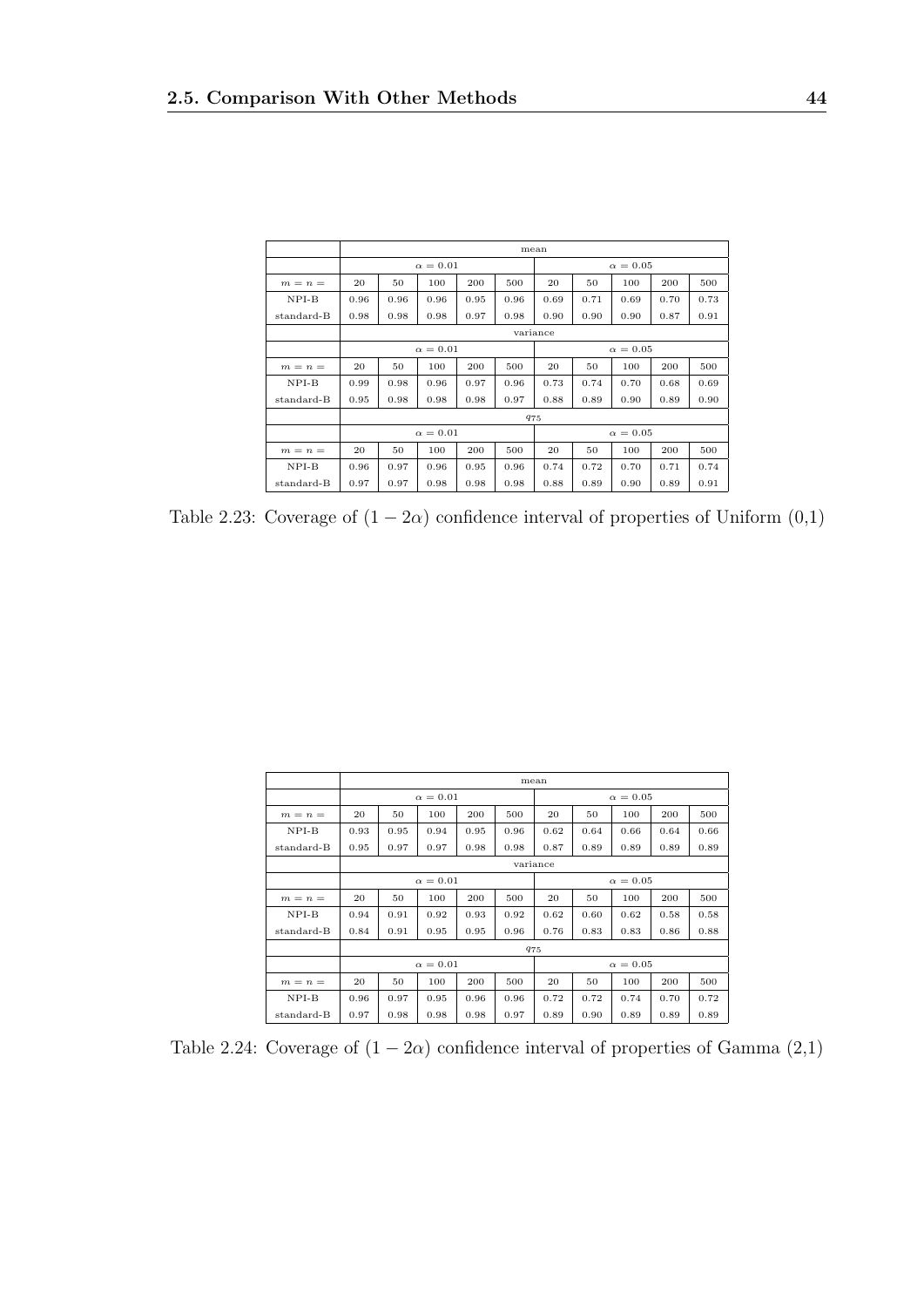|            |      |          |                 |      |      | mean            |      |                 |      |      |  |
|------------|------|----------|-----------------|------|------|-----------------|------|-----------------|------|------|--|
|            |      |          | $\alpha = 0.01$ |      |      |                 |      | $\alpha = 0.05$ |      |      |  |
| $m = n =$  | 20   | 50       | 100             | 200  | 500  | 20              | 50   | 100             | 200  | 500  |  |
| $NPI-B$    | 0.97 | 0.98     | 0.97            | 0.95 | 0.95 | 0.69            | 0.70 | 0.70            | 0.68 | 0.70 |  |
| standard-B | 0.97 | 0.98     | 0.98            | 0.97 | 0.99 | 0.87            | 0.90 | 0.90            | 0.89 | 0.91 |  |
|            |      | variance |                 |      |      |                 |      |                 |      |      |  |
|            |      |          | $\alpha = 0.01$ |      |      | $\alpha = 0.05$ |      |                 |      |      |  |
| $m = n =$  | 20   | 50       | 100             | 200  | 500  | 20              | 50   | 100             | 200  | 500  |  |
| $NPI-B$    | 0.92 | 0.90     | 0.93            | 0.92 | 0.95 | 0.59            | 0.55 | 0.56            | 0.58 | 0.62 |  |
| standard-B | 0.91 | 0.96     | 0.97            | 0.98 | 0.98 | 0.83            | 0.87 | 0.88            | 0.90 | 0.91 |  |
|            |      |          |                 |      |      | 975             |      |                 |      |      |  |
|            |      |          | $\alpha = 0.01$ |      |      |                 |      | $\alpha = 0.05$ |      |      |  |
| $m = n =$  | 20   | 50       | 100             | 200  | 500  | 20              | 50   | 100             | 200  | 500  |  |
| $NPI-B$    | 0.97 | 0.97     | 0.97            | 0.96 | 0.96 | 0.73            | 0.71 | 0.71            | 0.69 | 0.71 |  |
| standard-B | 0.97 | 0.98     | 0.98            | 0.98 | 0.98 | 0.89            | 0.87 | 0.90            | 0.90 | 0.92 |  |

Table 2.25: Coverage of  $(1 - 2\alpha)$  confidence interval of properties of Normal  $(28,4)$ 

they show undercoverage results in most cases. When  $\alpha = 0.01, 1 - 2\alpha = 0.98$ , the standard-B for the mean performs better than NPI-B, but sometimes the results of standard-B show undercoverage. Standard-B has the nominal coverage probability 0.98 when  $n = 200, 500$  for the mean. For  $q_{75}$ , the standard-B performs better than NPI-B in all cases, and the nominal coverage probability appears in standard-B when  $n = 50, 100, 200$ . For variance the NPI-B has the smallest values of coverage proportions in most cases.

Table 2.25 shows the result of Normal (28,4) and  $\alpha = 0.05, 1 - 2\alpha = 0.90$ . The NPI-B shows undercoverage results for three parameters and also the standard-B for variance and mean when  $n = 20, 200$ . For  $q_{75}$ , undercoverage occurs in most cases with standard-B except when  $n = 100, 200, 500$ . When  $\alpha - 0.01, 1 - 2\alpha = 0.98$ , the NPI-B shows undercoverage for variance but it works well for the mean and  $q_{75}$ , the standard-B is better for the mean and  $q_{75}$ .

From the above we see that the NPI-B does not perform well in confidence intervals and that means it is not a good method for estimation. As discussed earlier the NPI-B samples have a larger variance so we expect that the NPI-B intervals will be wider than the standard-B intervals. So why do they have worse coverage? The reason is that the variation of midpoints in NPI-B intervals is greater than in standard-B intervals. For example with Normal  $(28,4)$  and  $\alpha = 0.05$ ,  $n = 20$ , the coverage probability of  $q_{75}$  using NPI-B is 0.63, but when using standard-B it is 0.85.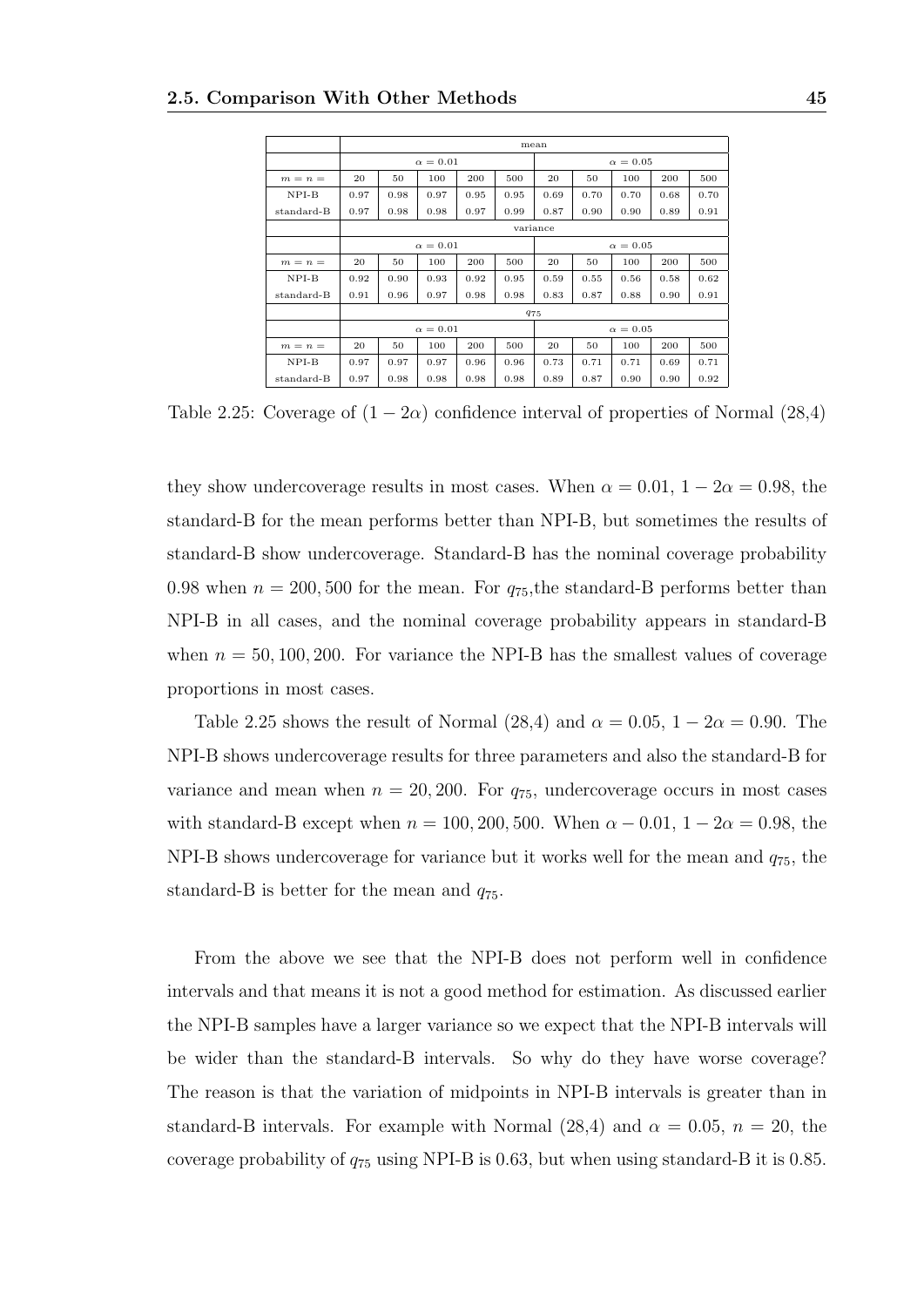When studying the midpoints of each kind of interval we found that the variance of midpoints of NPI-B intervals is 0.68, while for standard-B intervals it is 0.35. For the variance, the coverage of NPI-B is 0.60 and of standard-B it is 0.78, and the variance of midpoints of NPI-B intervals is 33.26 and of standard-B it is 3.18. But for the mean, the variance of midpoints of intervals of two types of bootstrap is similar. It is 0.26, while the coverage of NPI-B is 0.60 and of standard-B it is 0.83.

#### 2.5.2 Prediction Intervals

The NPI-B method is considered as a prediction approach because it depends on assumption  $A_{(n)}$  for prediction, so next we discuss this aspect. There are some illustrations in Section 1.3.4 which show prediction intervals for observations and for parameters. Those intervals show how to test the prediction performance of  $NPI-B$ . We start with the percentile interval to predict m future observations and consider the NPI-B sample as the future observations as done in [55], but without bootstrap calibration. We follow the steps:

- 1. Draw c (say  $c=100$ ) original samples of size  $n + m$  from specific distribution  $x_1, x_2, ..., x_n, x_{n+1}, ..., x_{n+m}$  to consider  $x_1, x_2, ..., x_n$  is the past sample and  $x_{n+1},..., x_{n+m}$  is the future sample.
- 2. Find the observed mean of m future observations  $x_{n+1},..., x_{n+m}$ ,  $\bar{x}_m$ .
- 3. From each original sample draw  $B = 1000$  NPI bootstrap samples of size m from  $x_1, x_2, ..., x_n$  and calculate the mean of these values,  $\bar{x}_m^*$ . Now we have a list of B items of  $\bar{x}_m^*$ . Then construct  $1 - \alpha$  prediction interval for the mean of future values: The lower bound is the  $B.\frac{\alpha}{2}$ th value in the ordered list of  $\bar{x}_m^*$  in NPI bootstrap samples and the upper bound is the  $B.(1-\frac{\alpha}{2})$  $\frac{\alpha}{2}$ )th value. Determine if this interval contains the mean of future observations in the original sample  $\bar{x}_m$ . If  $B.\frac{\alpha}{2}$  or  $B.(1-\frac{\alpha}{2})$  $\frac{\alpha}{2}$ ) are not integer, use the nearest integer.
- 4. After finishing this process for all the original samples we find the proportion of intervals which contain  $\bar{x}_m$ .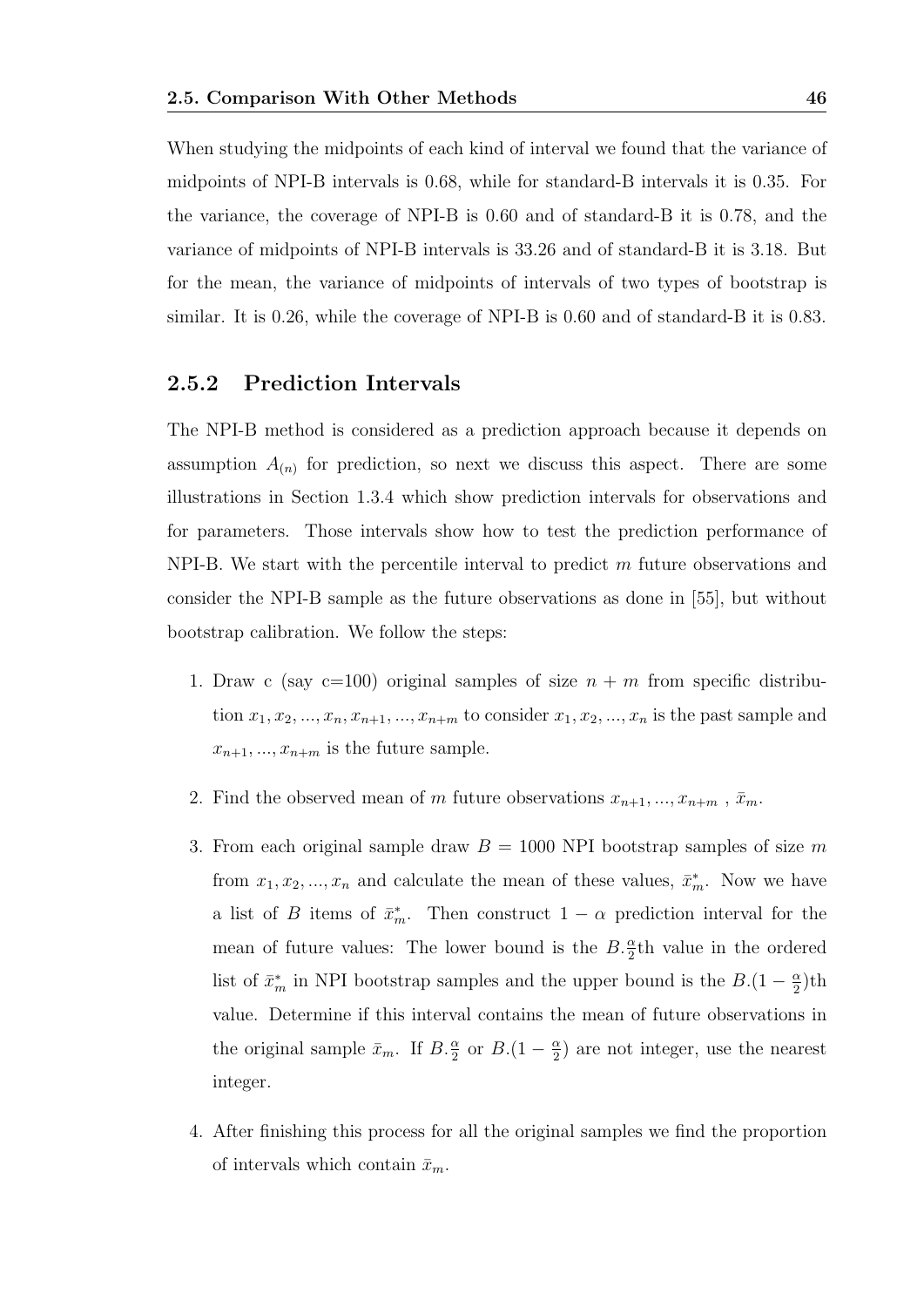|            |              |                                    |                 |              |              | $m = n$         |      |                 |      |      |  |
|------------|--------------|------------------------------------|-----------------|--------------|--------------|-----------------|------|-----------------|------|------|--|
|            |              |                                    | $\alpha = 0.01$ |              |              |                 |      | $\alpha = 0.05$ |      |      |  |
| $n =$      | 20           | 50                                 | 100             | 200          | 500          | 20              | 50   | 100             | 200  | 500  |  |
| $NPI-B$    | 0.99         | $\mathbf{1}$                       | $\mathbf{1}$    | 0.99         | $\mathbf{1}$ | 0.93            | 0.94 | 0.90            | 0.94 | 0.99 |  |
| standard-B | 0.93         | 0.96                               | 0.95            | 0.90         | 0.93         | 0.78            | 0.79 | 0.82            | 0.80 | 0.85 |  |
|            |              | $m=10$                             |                 |              |              |                 |      |                 |      |      |  |
|            |              | $\alpha = 0.01$<br>$\alpha = 0.05$ |                 |              |              |                 |      |                 |      |      |  |
| $n =$      | 20           | 50                                 | 100             | 200          | 500          | 20              | 50   | 100             | 200  | 500  |  |
| $NPI-B$    | 0.99         | 0.97                               | 0.97            | $\mathbf{1}$ | 1            | 0.90            | 0.94 | 0.97            | 0.96 | 0.97 |  |
| standard-B | 0.96         | 0.95                               | 0.97            | 0.99         | $\mathbf{1}$ | 0.79            | 0.91 | 0.95            | 0.96 | 0.95 |  |
|            |              |                                    |                 |              | $m=3$        |                 |      |                 |      |      |  |
|            |              |                                    | $\alpha = 0.01$ |              |              | $\alpha = 0.05$ |      |                 |      |      |  |
| $n =$      | 20           | 50                                 | 100             | 200          | 500          | 20              | 50   | 100             | 200  | 500  |  |
| $NPI-B$    | $\mathbf{1}$ | 1                                  | $\mathbf{1}$    | 0.98         | 0.99         | 0.96            | 0.94 | 0.96            | 0.94 | 0.94 |  |
| standard-B | 0.99         | 0.99                               | $\mathbf{1}$    | 0.98         | 0.99         | 0.93            | 0.93 | 0.95            | 0.94 | 0.93 |  |
|            |              |                                    |                 |              | $m=1$        |                 |      |                 |      |      |  |
|            |              |                                    | $\alpha = 0.01$ |              |              |                 |      | $\alpha=0.05$   |      |      |  |
| $n =$      | 20           | 50                                 | 100             | 200          | 500          | 20              | 50   | 100             | 200  | 500  |  |
| $NPI-B$    | 0.98         | 0.98                               | $\mathbf{1}$    | 0.99         | 0.99         | 0.96            | 0.95 | 0.94            | 0.96 | 0.98 |  |
| standard-B | 0.85         | 0.96                               | 0.99            | 0.99         | 0.99         | 0.91            | 0.93 | 0.93            | 0.97 | 0.97 |  |

Table 2.26: Coverage of  $(1 - \alpha)$  prediction interval of some m observations from Uniform  $(0,1)$ 

Repeat these steps with standard bootstrap samples and compare their performance. We constructed the prediction intervals of m future observations  $m = n, 10, 3, 1$  by standard-B and NPI-B methods, as shown in the steps above. We study three distributions: Gamma  $(2,2)$ , Uniform  $(0,1)$  and Normal  $(28,4)$  for various values of  $n = 20, 50, 100, 200, 500$  and  $\alpha = 0.01, 0.05$ .

When  $\alpha = 0.05$ ,  $m = n$  and with Uniform  $(0,1)$ , in Table 2.26, NPI-B has the largest coverage proportion, and the same results appear when  $\alpha = 0.01$ , but in this case the coverage proportion is closer to the nominal one. When  $\alpha = 0.05$ and  $m = 10$ , both methods overcoverage when  $n \geq 200$ , but still the results of the NPI-B are higher than the standard-B. When  $\alpha = 0.05$ , there is no big difference between the two methods if  $n \geq 100$ , but when  $n \leq 50$  the coverage proportion of NPI-B is larger than standard-B. If  $m = 3$ , the NPI-B and standard-B have closed results. However when  $\alpha = 0.05$  the NPI-B has the largest results. When  $\alpha = 0.05$  and  $m = 1$ , we can see that our method has a larger coverage proportion than the standard-B method, but sometimes overcoverage. When  $\alpha = 0.01$ , the two bootstrap methods achieve similar results when  $n \geq 100$ , but when  $n = 20, 50$  the NPI-B achieves the best results.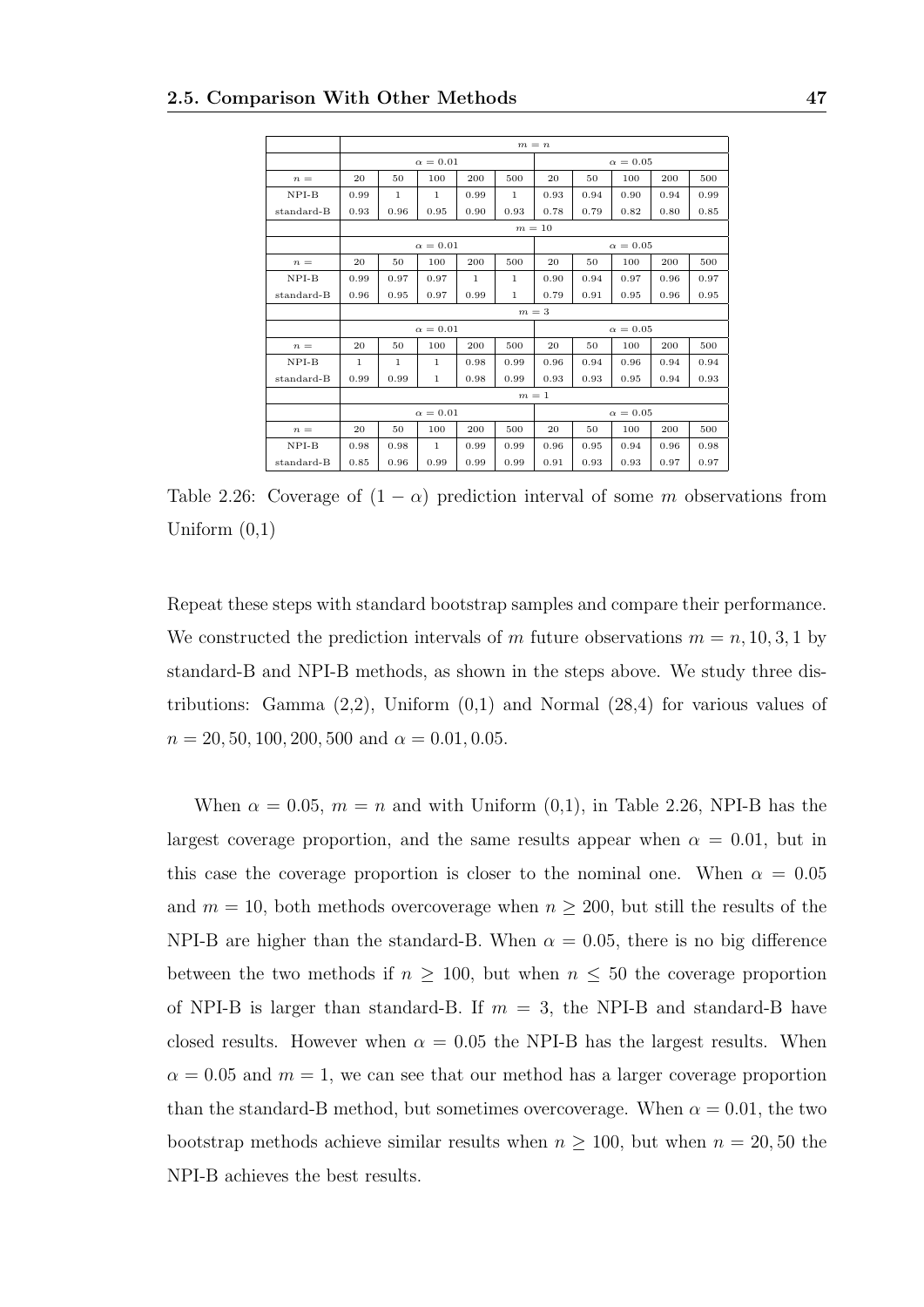|            |              |                                    |                 |              |              | $m = n$ |      |                 |      |      |  |
|------------|--------------|------------------------------------|-----------------|--------------|--------------|---------|------|-----------------|------|------|--|
|            |              |                                    | $\alpha = 0.01$ |              |              |         |      | $\alpha = 0.05$ |      |      |  |
| $n =$      | 20           | 50                                 | 100             | 200          | 500          | 20      | 50   | 100             | 200  | 500  |  |
| $NPI-B$    | 0.99         | 0.99                               | 0.98            | $\mathbf{1}$ | 0.99         | 0.98    | 0.98 | 0.94            | 0.98 | 0.97 |  |
| standard-B | 0.90         | 0.92                               | 0.89            | 0.97         | 0.94         | 0.82    | 0.77 | 0.80            | 0.85 | 0.81 |  |
|            |              | $m=10$                             |                 |              |              |         |      |                 |      |      |  |
|            |              | $\alpha = 0.01$<br>$\alpha = 0.05$ |                 |              |              |         |      |                 |      |      |  |
| $n =$      | 20           | 50                                 | 100             | 200          | 500          | 20      | 50   | 100             | 200  | 500  |  |
| $NPI-B$    | $\mathbf{1}$ | 1                                  | 0.99            | $\mathbf{1}$ | 1            | 0.95    | 0.96 | 0.96            | 0.97 | 0.97 |  |
| standard-B | 0.95         | 0.98                               | 0.97            | 0.98         | $\mathbf{1}$ | 0.85    | 0.87 | 0.95            | 0.96 | 0.97 |  |
|            |              |                                    |                 |              |              | $m=3$   |      |                 |      |      |  |
|            |              |                                    | $\alpha = 0.01$ |              |              |         |      | $\alpha = 0.05$ |      |      |  |
| $n =$      | 20           | 50                                 | 100             | 200          | 500          | 20      | 50   | 100             | 200  | 500  |  |
| $NPI-B$    | 0.99         | 0.97                               | 0.98            | 0.99         | 0.99         | 0.92    | 0.95 | 0.97            | 0.97 | 0.98 |  |
| standard-B | 0.96         | 0.96                               | 0.98            | 0.98         | 0.99         | 0.88    | 0.93 | 0.94            | 0.96 | 0.98 |  |
|            |              |                                    |                 |              | $m=1$        |         |      |                 |      |      |  |
|            |              |                                    | $\alpha = 0.01$ |              |              |         |      | $\alpha = 0.05$ |      |      |  |
| $n =$      | 20           | 50                                 | 100             | 200          | 500          | 20      | 50   | 100             | 200  | 500  |  |
| $NPI-B$    | $\mathbf{1}$ | $\mathbf{1}$                       | $\mathbf{1}$    | 0.99         | $\mathbf{1}$ | 0.95    | 0.88 | 0.91            | 0.99 | 0.99 |  |
| standard-B | 0.98         | 0.97                               | $\mathbf{1}$    | 0.99         | 0.99         | 0.91    | 0.85 | 0.91            | 0.98 | 0.99 |  |

Table 2.27: Coverage of  $(1 - \alpha)$  prediction interval of some m observations from Gamma (2,2)

With Gamma (2,2), in Table 2.27, and  $\alpha = 0.01, 0.05$  and  $m = n$  the coverage proportion of NPI-B is the largest, but when  $\alpha = 0.05$  NPI-B shows overcoverage. Moreover the same occurred with  $m = 10$ . Note that we can use  $(1-2\alpha)$  intervals as we did before with confidence intervals, but we need to change the lower and upper bounds to be B. $\alpha$ th and  $B(1-\alpha)$ th values in the ordered list of  $\bar{x}_m^*$ , respectively. For the case  $m = 3$  the overcoverage of NPI-B occurs when  $n \ge 100$  and  $\alpha = 0.05$ , but it works well when  $n = 20, 50$ . When  $\alpha = 0.01$ , our method has a bigger coverage proportion than standard-B when  $n = 20, 50$ . Otherwise the two methods have similar results. For  $m = 1$ , we can see that the NPI-B is better than standard-B when  $n = 20, 50$  if  $\alpha = 0.01, 0.05$ . In the other cases they are equivalent. The overcoverage of NPI-B appears when  $\alpha = 0.05$  and  $n \ge 100$ .

Table 2.28, when  $m = n$  and  $\alpha = 0.01, 0.05$ , shows that the NPI-B has good results because its coverage proportion is closer to the nominal coverage probability than standard-B. The two methods have similar results when  $\alpha = 0.01$  and  $m = 10$ , except when n is small and the NPI-B works better than the standard-B. If  $\alpha =$ 0.05 and  $m = 10$ , our method has the largest coverage proportion, but sometimes overcoverage. The same status is shown in the next tables when  $m = 3, 1$  for different values of  $\alpha$ .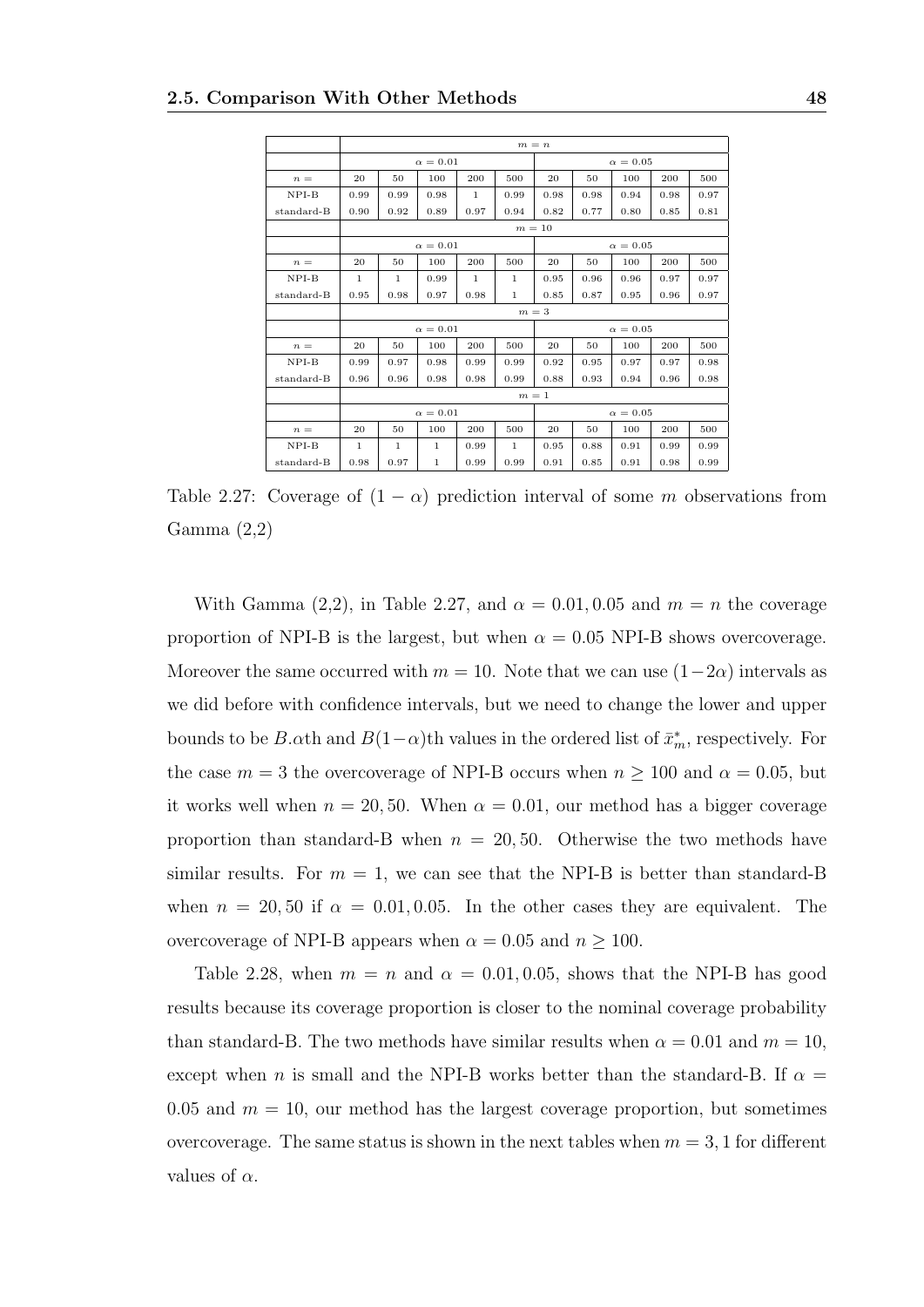|            |              |      |                 |      |              | $m = n$ |      |                 |      |      |
|------------|--------------|------|-----------------|------|--------------|---------|------|-----------------|------|------|
|            |              |      | $\alpha = 0.01$ |      |              |         |      | $\alpha = 0.05$ |      |      |
| $n =$      | 20           | 50   | 100             | 200  | 500          | 20      | 50   | 100             | 200  | 500  |
| $NPI-B$    | 0.99         | 0.99 | 0.99            | 0.98 | 0.99         | 0.95    | 0.96 | 0.92            | 0.91 | 0.97 |
| standard-B | 0.85         | 0.95 | 0.94            | 0.94 | 0.95         | 0.80    | 0.82 | 0.78            | 0.82 | 0.84 |
|            |              |      |                 |      |              | $m=10$  |      |                 |      |      |
|            |              |      | $\alpha = 0.01$ |      |              |         |      | $\alpha = 0.05$ |      |      |
| $n =$      | 20           | 50   | 100             | 200  | 500          | 20      | 50   | 100             | 200  | 500  |
| $NPI-B$    | $\mathbf{1}$ | 0.99 | 0.99            | 0.98 | 1            | 0.95    | 0.97 | 0.97            | 0.98 | 0.93 |
| standard-B | 0.95         | 0.99 | 0.99            | 0.98 | 0.99         | 0.83    | 0.93 | 0.95            | 0.98 | 0.92 |
|            |              |      |                 |      | $m=3$        |         |      |                 |      |      |
|            |              |      | $\alpha = 0.01$ |      |              |         |      | $\alpha = 0.05$ |      |      |
| $n =$      | 20           | 50   | 100             | 200  | 500          | 20      | 50   | 100             | 200  | 500  |
| $NPI-B$    | 0.97         | 0.99 | $\mathbf{1}$    | 0.99 | $\mathbf{1}$ | 0.95    | 0.96 | 0.98            | 0.96 | 0.96 |
| standard-B | 0.95         | 0.98 | 0.97            | 0.99 | 0.99         | 0.86    | 0.90 | 0.97            | 0.95 | 0.96 |
|            |              |      |                 |      | $m=1$        |         |      |                 |      |      |
|            |              |      | $\alpha = 0.01$ |      |              |         |      | $\alpha=0.05$   |      |      |
| $n =$      | 20           | 50   | 100             | 200  | 500          | 20      | 50   | 100             | 200  | 500  |
| $NPI-B$    | 0.97         | 0.99 | 0.99            | 0.99 | $\mathbf{1}$ | 0.97    | 0.96 | 0.95            | 0.95 | 0.97 |
| standard-B | 0.89         | 0.94 | 0.98            | 0.99 | 1            | 0.94    | 0.93 | 0.92            | 0.95 | 0.98 |

Table 2.28: Coverage of  $(1 - \alpha)$  prediction interval of some m observations from Normal (28,4)

Now, we want to repeat the process, but with a small difference. Here we will draw the past and the future samples seperately. If we draw the original sample of size *n* from the specific distribution  $x_1, ..., x_n$  and then draw the future sample of size m from the same distribution  $y_1, ..., y_m$  as happened in [60], we will refer to this by "alternative prediction interval" in order to distinguish between this method and the last method. We will compare the prediction intervals and the parameters of distribution of future samples. For example, if we have Normal (28,4) we will see if the prediction interval of the mean contains  $\mu = 28$ .

Table 2.29 shows that when  $m = n$  and  $\alpha = 0.01, 0.05$  the NPI-B has a better coverage than standard-B and it is closer to the proposed coverage probability  $(0.95 \text{ or } 0.99)$ . When  $\alpha = 0.05$  and  $m = 10$ , the NPI-B has the largest coverage proportion but is still sometimes less than the nominal level 0.95 as appeared with  $n = 20, 50$  or overcoverage when  $n \geq 100$ . Nevertheless, with  $\alpha = 0.01$ , the NPI-B and standard-B have similar coverage and close to nominal coverage probability. When  $m = 3$  and  $\alpha = 0.05$ , the NPI-B has the largest coverage proportion, but is still sometimes less than the nominal level 0.95 as appeared with  $n = 50, 200, 500$ or overcoverage when  $n = 20, 100$ . When  $\alpha = 0.01$ , the NPI-B and standard-B have similar coverage and close to nominal coverage probability except when  $n = 20$ ,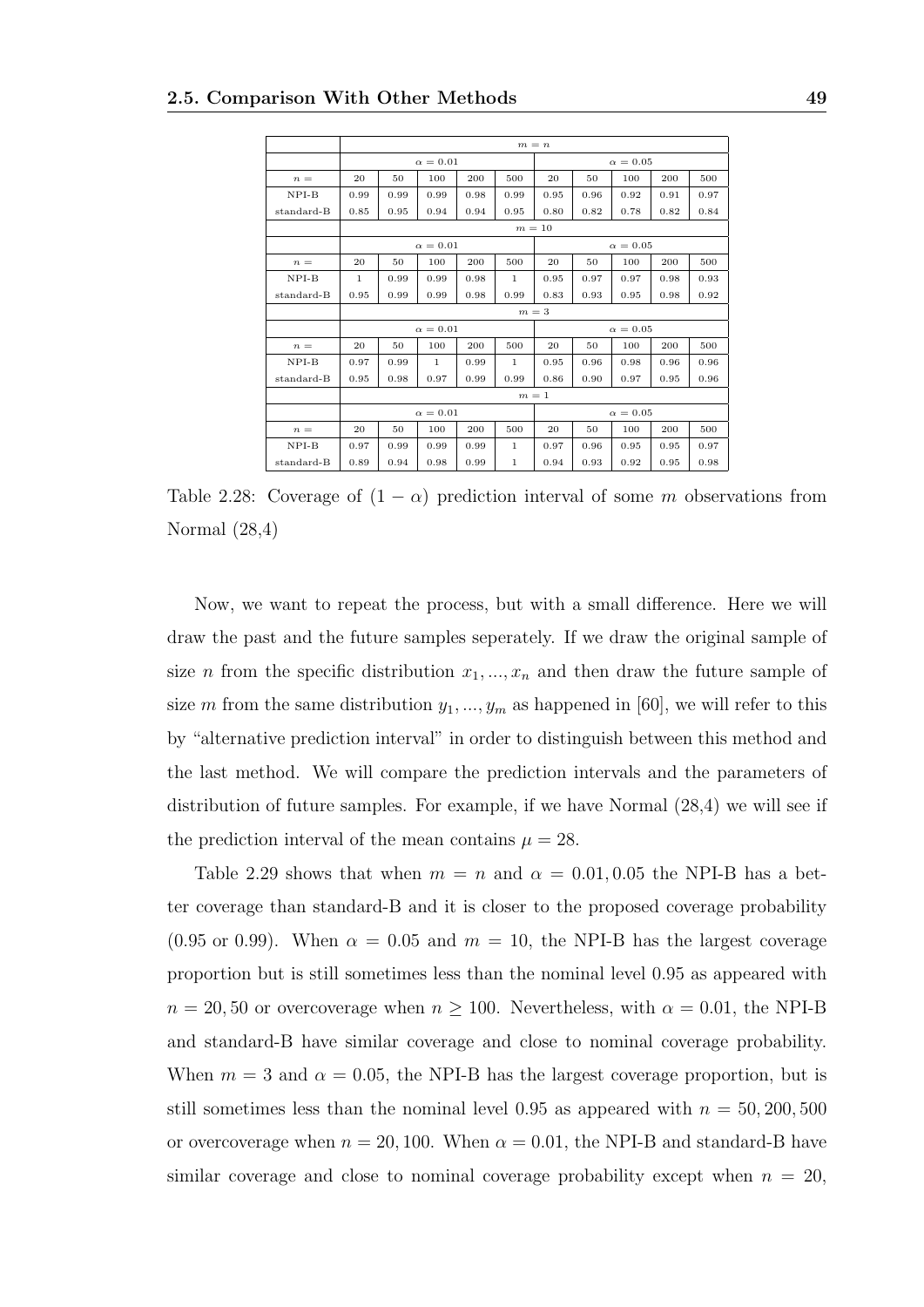|            |              |              |                 |              |        | $m = n$ |      |                 |      |      |
|------------|--------------|--------------|-----------------|--------------|--------|---------|------|-----------------|------|------|
|            |              |              | $\alpha = 0.01$ |              |        |         |      | $\alpha = 0.05$ |      |      |
| $n =$      | 20           | 50           | 100             | 200          | 500    | 20      | 50   | 100             | 200  | 500  |
| $NPI-B$    | 0.97         | 0.99         | 0.98            | 0.99         | 1      | 0.93    | 0.95 | 0.96            | 0.95 | 0.93 |
| standard-B | 0.83         | 0.94         | 0.90            | 0.96         | 0.94   | 0.80    | 0.82 | 0.82            | 0.84 | 0.85 |
|            |              |              |                 |              | $m=10$ |         |      |                 |      |      |
|            |              |              | $\alpha = 0.01$ |              |        |         |      | $\alpha = 0.05$ |      |      |
| $n =$      | 20           | 50           | 100             | 200          | 500    | 20      | 50   | 100             | 200  | 500  |
| $NPI-B$    | $\mathbf{1}$ | 0.98         | 0.99            | $\mathbf{1}$ | 0.98   | 0.90    | 0.94 | 0.97            | 0.96 | 0.97 |
| standard-B | 0.98         | 0.99         | 0.98            | $\mathbf{1}$ | 0.98   | 0.79    | 0.91 | 0.95            | 0.96 | 0.95 |
|            |              |              |                 |              | $m=3$  |         |      |                 |      |      |
|            |              |              | $\alpha = 0.01$ |              |        |         |      | $\alpha = 0.05$ |      |      |
| $n =$      | 20           | 50           | 100             | 200          | 500    | 20      | 50   | 100             | 200  | 500  |
| $NPI-B$    | 0.96         | $\mathbf{1}$ | 0.99            | $\mathbf{1}$ | 0.97   | 0.96    | 0.94 | 0.96            | 0.94 | 0.94 |
| standard-B | 0.93         | $\mathbf{1}$ | 0.99            | $\mathbf{1}$ | 0.98   | 0.93    | 0.93 | 0.95            | 0.94 | 0.93 |
|            |              |              |                 |              | $m=1$  |         |      |                 |      |      |
|            |              |              | $\alpha = 0.01$ |              |        |         |      | $\alpha = 0.05$ |      |      |
| $n =$      | 20           | 50           | 100             | 200          | 500    | 20      | 50   | 100             | 200  | 500  |
| $NPI-B$    | 0.98         | 0.99         | $\mathbf{1}$    | $\mathbf{1}$ | 0.99   | 0.94    | 0.93 | 0.96            | 0.94 | 0.96 |
| standard-B | 0.87         | 0.97         | $\mathbf{1}$    | 0.99         | 0.99   | 0.87    | 0.91 | 0.94            | 0.94 | 0.94 |

Table 2.29: Coverage of  $(1-\alpha)$  alternative prediction interval of some m observations from Uniform  $(0,1)$ 

NPI-B gets the largest value. Table 2.29 shows how, when  $m = 1$  and  $\alpha = 0.05$ , the coverage of standard-B is less than NPI-B but is sometimes close to the nominal coverage probability as NPI-B. But if  $\alpha = 0.01$ , both methods have the nominal coverage except if  $n = 20, 50$ . In that situation the NPI-B is better than standard-B. In Table 2.30 with  $m = n$ , the NPI-B works well because it has the largest coverage proportions in all cases. The similar situation appears with  $m = 10$ . The NPI-B and standard-B for the case  $m = 3$  have equivalent results in most cases. For  $m = 1$  and  $\alpha = 0.05$ , the NPI-B has overcoverage proportion in most cases, but for  $\alpha = 0.01$  it has better coverage than standard-B.

NPI-B with Normal (28,4) and  $m = n$ ,  $\alpha = 0.01, 0.05$ , in Table 2.31, is the best because it has the highest coverage which is closer to the nominal coverage probability than standard-B. When  $\alpha = 0.05$  and  $m = 10$ , the coverage of standard-B is close to the nominal coverage probability, whereas NPI-B overcoverage except when  $n = 20, 50$ . On the other hand, NPI-B is the best when  $\alpha = 0.01$ . When  $m = 3$  and  $\alpha = 0.05$  the Table 2.31 showed the overcoverage of NPI-B except when  $n = 20$ , whereas with  $\alpha = 0.01$ , it is desired the nominal coverage probability. When predicting a future observation from Normal  $(28,4)$ , with  $m = 1$ , we can see that the NPI-B is the best when  $\alpha = 0.01, 0.05$ .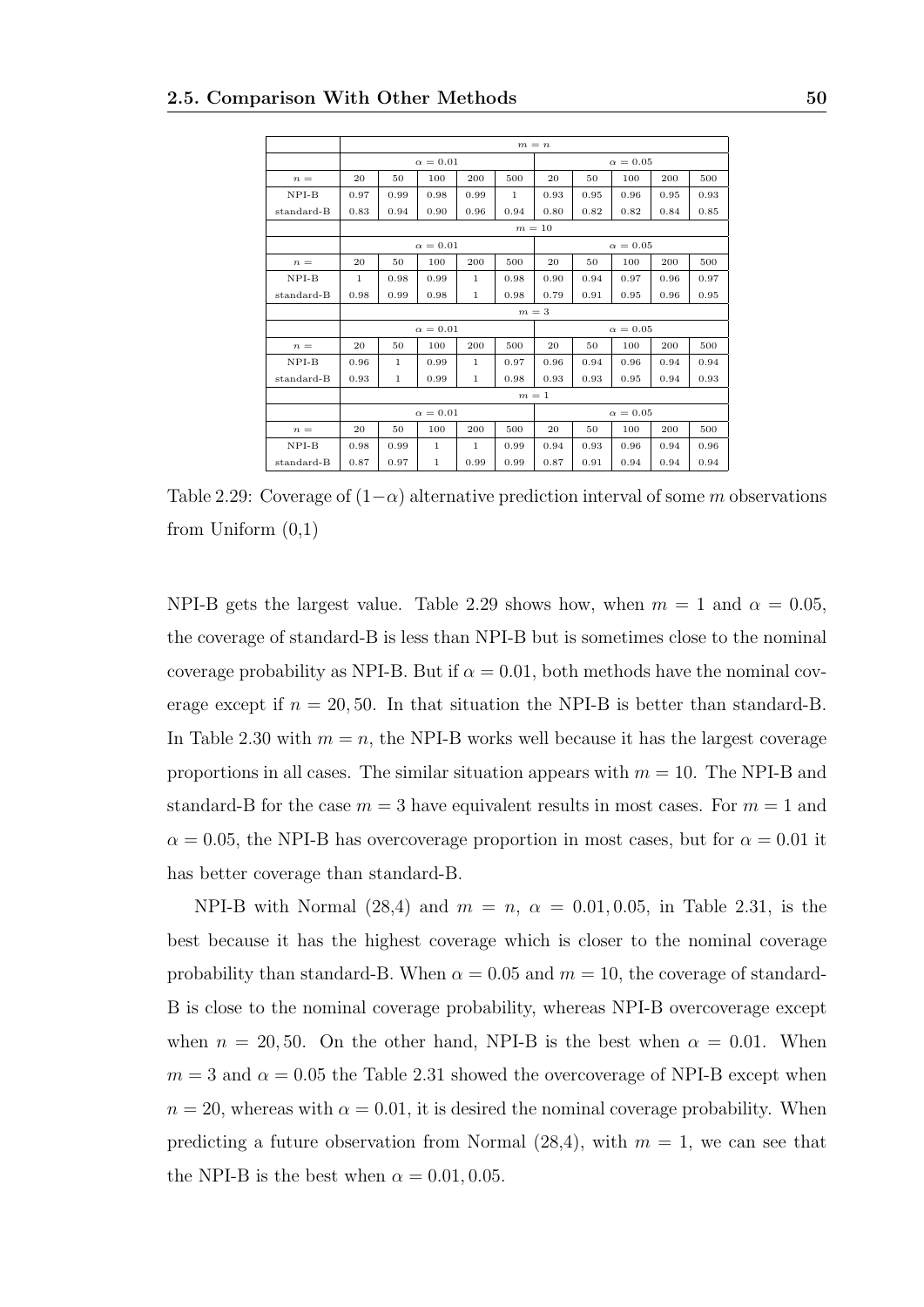|            |              |      |                 |              |      | $m = n$ |      |                 |      |      |
|------------|--------------|------|-----------------|--------------|------|---------|------|-----------------|------|------|
|            |              |      | $\alpha = 0.01$ |              |      |         |      | $\alpha = 0.05$ |      |      |
| $n =$      | 20           | 50   | 100             | 200          | 500  | 20      | 50   | 100             | 200  | 500  |
| $NPI-B$    | 1            | 1    | 1               | 0.99         | 0.99 | 0.96    | 0.97 | 0.96            | 0.95 | 0.94 |
| standard-B | 0.90         | 0.91 | 0.97            | 0.90         | 0.92 | 0.71    | 0.84 | 0.78            | 0.82 | 0.83 |
|            |              |      |                 |              |      | $m=10$  |      |                 |      |      |
|            |              |      | $\alpha = 0.01$ |              |      |         |      | $\alpha = 0.05$ |      |      |
| $n =$      | 20           | 50   | 100             | 200          | 500  | 20      | 50   | 100             | 200  | 500  |
| $NPI-B$    | 1            | 0.98 | 0.99            | 0.99         | 0.98 | 0.96    | 0.92 | 0.93            | 0.94 | 0.97 |
| standard-B | 0.95         | 0.97 | 0.97            | 0.99         | 0.98 | 0.88    | 0.86 | 0.89            | 0.98 |      |
|            |              |      |                 |              |      | $m=3$   |      |                 |      |      |
|            |              |      | $\alpha=0.01$   |              |      |         |      | $\alpha = 0.05$ |      |      |
| $n =$      | 20           | 50   | 100             | 200          | 500  | 20      | 50   | 100             | 200  | 500  |
| $NPI-B$    | $\mathbf{1}$ | 1    | 0.99            | $\mathbf{1}$ | 0.99 | 0.94    | 0.96 | 0.95            | 0.96 | 0.95 |
| standard-B | 0.96         | 0.99 | 0.99            | $\,1$        | 0.99 | 0.88    | 0.93 | 0.94            | 0.95 | 0.94 |
|            |              |      |                 |              |      | $m=1$   |      |                 |      |      |
|            |              |      | $\alpha = 0.01$ |              |      |         |      | $\alpha = 0.05$ |      |      |
| $n =$      | 20           | 50   | 100             | 200          | 500  | 20      | 50   | 100             | 200  | 500  |
| $NPI-B$    | 0.99         | 0.98 | 0.98            | $\mathbf{1}$ | 0.99 | 0.98    | 0.96 | 0.97            | 0.98 | 0.97 |
| standard-B | 0.88         | 0.95 | 0.96            | 0.99         | 0.98 | 0.94    | 0.93 | 0.93            | 0.98 | 0.97 |

Table 2.30: Coverage of  $(1-\alpha)$  alternative prediction interval of some m observations from Gamma (2,2)

|              |      |              |                 |              |              | $m = n$ |      |                 |      |      |
|--------------|------|--------------|-----------------|--------------|--------------|---------|------|-----------------|------|------|
|              |      |              | $\alpha = 0.01$ |              |              |         |      | $\alpha=0.05$   |      |      |
| $n =$        | 20   | 50           | 100             | 200          | 500          | 20      | 50   | 100             | 200  | 500  |
| $NPI-B$      | 0.98 | 0.98         | 0.99            | 0.99         | 0.99         | 0.94    | 0.94 | 0.96            | 0.95 | 0.95 |
| standard-B   | 0.88 | 0.89         | 0.94            | 0.93         | 0.95         | 0.81    | 0.84 | 0.85            | 0.83 | 0.85 |
|              |      |              |                 |              |              | $m=10$  |      |                 |      |      |
|              |      |              | $\alpha = 0.01$ |              |              |         |      | $\alpha = 0.05$ |      |      |
| $n =$        | 20   | 50           | 100             | 200          | 500          | 20      | 50   | 100             | 200  | 500  |
| $NPI-B$      | 0.97 | 0.99         | $\mathbf{1}$    | 0.99         | 1            | 0.92    | 0.95 | 0.97            | 0.97 | 0.98 |
| standard-B   | 0.92 | 0.97         | 0.99            | 0.98         | $\mathbf{1}$ | 0.87    | 0.91 | 0.94            | 0.94 | 0.97 |
|              |      |              |                 |              |              | $m=3$   |      |                 |      |      |
|              |      |              | $\alpha = 0.01$ |              |              |         |      | $\alpha = 0.05$ |      |      |
| $n =$        | 20   | 50           | 100             | 200          | 500          | 20      | 50   | 100             | 200  | 500  |
| $NPI-B$      | 0.98 | $\mathbf{1}$ | 0.98            | $\mathbf{1}$ | $\mathbf{1}$ | 0.95    | 0.98 | 0.94            | 0.97 | 0.99 |
| standard-B   | 0.92 | 0.98         | 0.95            | $\mathbf{1}$ | $\mathbf{1}$ | 0.93    | 0.96 | 0.93            | 0.96 | 0.99 |
|              |      |              |                 |              | $m=1$        |         |      |                 |      |      |
|              |      |              | $\alpha = 0.01$ |              |              |         |      | $\alpha = 0.05$ |      |      |
| $n =$        | 20   | 50           | 100             | 200          | 500          | 20      | 50   | 100             | 200  | 500  |
| $NPI-B$      | 0.99 | 0.99         | 0.97            | 0.98         | $\mathbf{1}$ | 0.96    | 0.91 | 0.92            | 0.94 | 0.95 |
| $standard-B$ | 0.90 | 0.93         | 0.97            | 0.97         | 1            | 0.91    | 0.88 | 0.93            | 0.92 | 0.94 |

Table 2.31: Coverage of  $(1-\alpha)$  alternative prediction interval of some m observations from Normal (28,4)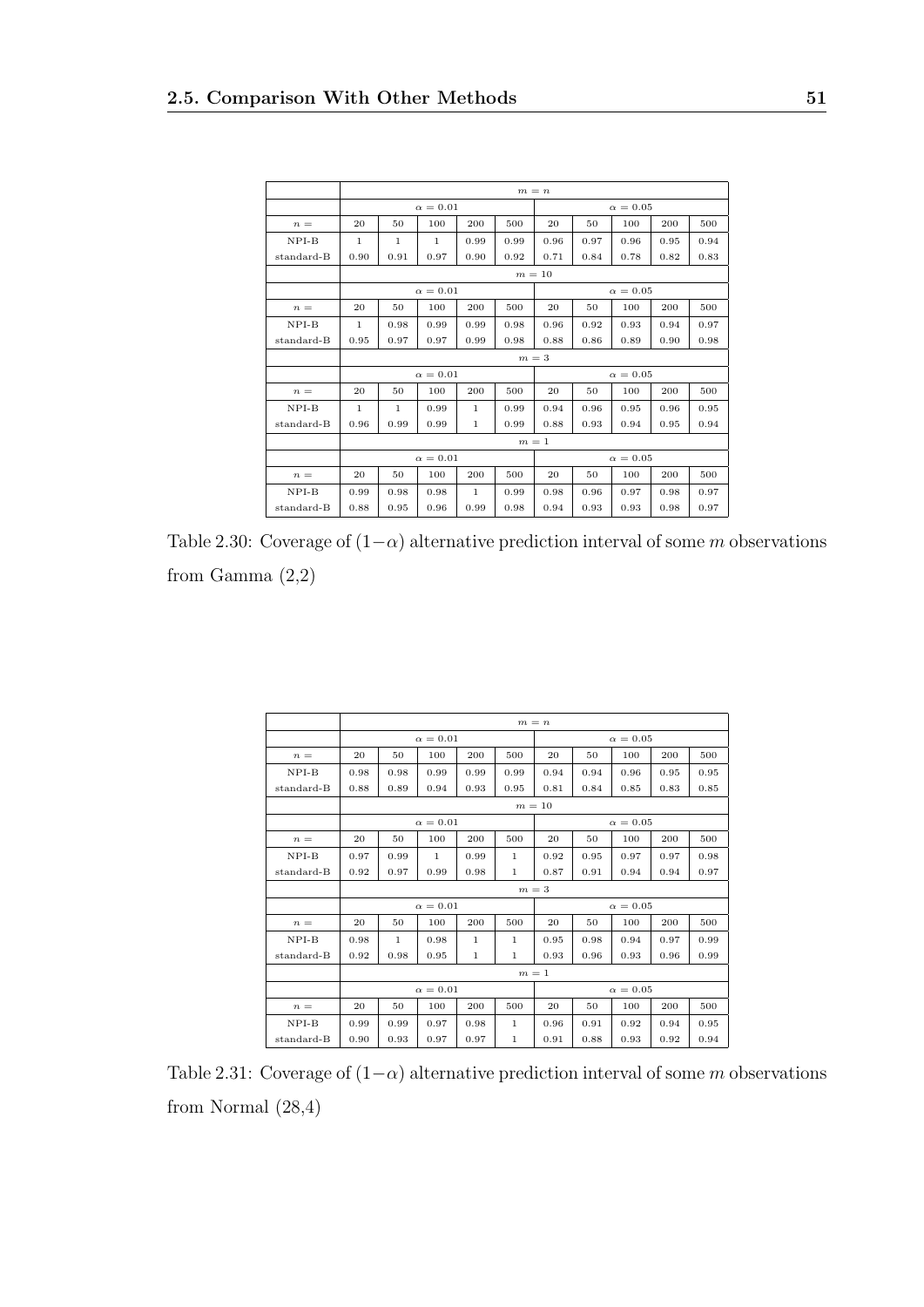The summary of the above results, when  $\alpha = 0.01$  and  $m = n$ , shows that the NPI-B is the best in most cases. If  $m = 10, 3, 1$  we have two cases: if n is small, the NPI-B is the best and if n is large the two methods are equivalent. When  $\alpha = 0.05$ , if  $m = n$  the NPI-B works better than standard-B. Additionally if  $m = 10, 3, 1$  and  $n$  is small, but if  $n$  is large, the two methods are similar and overcoverage.

Mojirsheibani [60] and Mohirsheibani and Tibshirani [61] displayed different types of bootstrap prediction intervals to estimate the parameter  $\theta$ : bootstrap-t, percentile and BCa prediction intervals, as discussed in detail in Section 1.3.4. These intervals are transformation respecting and range preserving. The range preserving property means that the procedure produced intervals that fall in the range of parameter. To construct the percentile prediction interval of a statistic as in [60, 61], we use this method by Mojirsheibani and Tibshirani, which we will refer to as the MT method:

- 1. Draw c original samples from any distribution,  $x_1, x_2, ..., x_n$  to be the past sample and then draw  $y_1, y_2, ..., y_m$  to be the future sample. X and Y are iid.
- 2. From each original sample find the statistic of the future sample,  $T_m$ , and then sample  $B = 1000$  NPI-B samples (future samples) from  $x_1, x_2, ..., x_n$  and find the statistic from each bootstrap samples  $T_m^*$  to get a list of  $T_{mj}^*$  where  $j = 1, ..., B$ .
- 3. Construct the  $(1 2\alpha)$  percentile prediction interval of  $T_m$ : lower bound:  $\hat{F}_m^{-1}[\Phi(z^{(\alpha)}(1+\frac{m}{n})^{\frac{1}{2}})] = \hat{F}_m^{-1}[\alpha_1]$  is the  $B.\alpha_1$ th value of the ordered list of  $T_{mj}^*$ . upper bound:  $\hat{F}_m^{-1}[\Phi(z^{(1-\alpha)}(1+\frac{m}{n})^{\frac{1}{2}})] = \hat{F}_m^{-1}[\alpha_1]$  is the  $B.\alpha_2$ th value of the ordered list of  $T_{mj}^*$ . If  $B.\alpha_1$  or  $B.\alpha_2$  are not integer, use the largest integer.
- 4. Determine if this interval contains the statistic  $T_m$  and find the proportion of these intervals. For example, if the future sample is Normal (28,4) we will determine if the prediction interval of the mean contains the mean of Normal=28.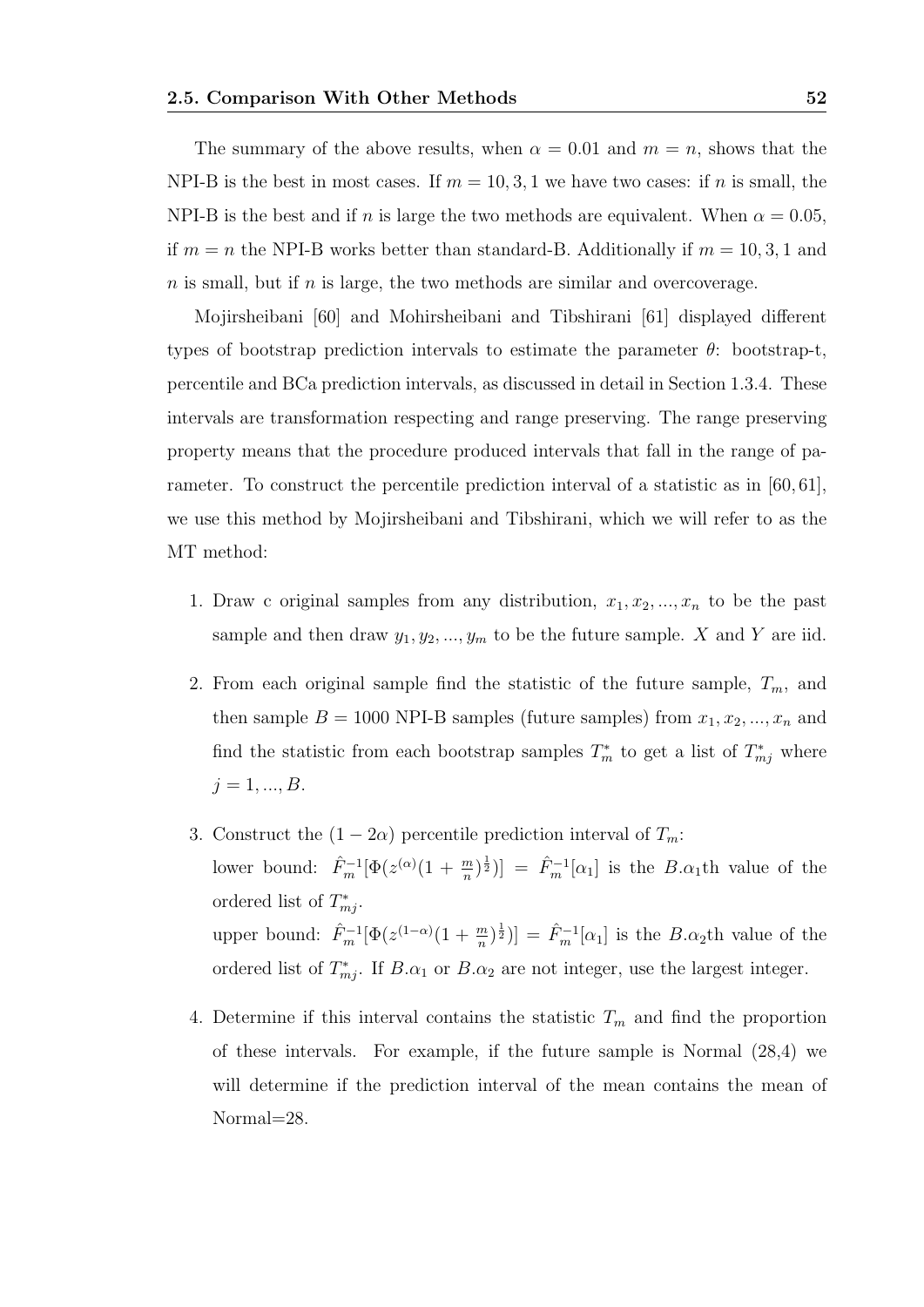Lu and Chang [55] use the bootstrap method to construct prediction intervals for observations from the Birnbaum-Saunders distribution, which turned out to have good coverage results. They applied the bootstrap percentile method which we also apply below. We call it the classical method:

- 1. Draw an actual sample of size n from a specific distribution, giving  $x_1, ..., x_n$ . Then draw a second sample of size  $m$  from the same distribution, giving  $y_1, \ldots, y_m$  with mean value  $\bar{y}$ . This will be used as the future sample to check the performance of the bootstrap prediction intervals.
- 2. Use the actual sample to draw B NPI-B samples of size m as described above. Calculate the mean of each NPI-B sample, giving  $m_j$  for  $j = 1, \ldots, B$ .
- 3. Construct an  $100(1 2\alpha)\%$  prediction interval for the mean by defining the lower bound to be the  $\alpha \times B$ -th value in the ordered list of the values  $m_i$  and the upper bound to be the  $(1 - \alpha) \times B$ -th value in this list (use the largest integer if these values or not integer).
- 4. Check if the prediction interval from step 3 contains the mean  $\bar{y}$  of the future sample from the underlying distribution as resulted from step 1.

This procedure is applied repeatedly to derive an indication of the coverage of these intervals, that is the proportion of such intervals which indeed contain the mean value of the future sample from the underlying distribution. For perfect coverage the probability of the  $100(1 - 2\alpha)\%$  interval containing that mean value should of course be  $100(1 - 2\alpha)\%$ . This same procedure has also been used in the following section for the standard-B method, of course changing step 2 accordingly.

The Tables from 2.32 to 2.49 described how NPI-B has the largest values of coverage proportions but it overcoverage in most cases with MT method. The NPI-B performs well when the classical method is used, it is closer to the nominal coverage than the classical method.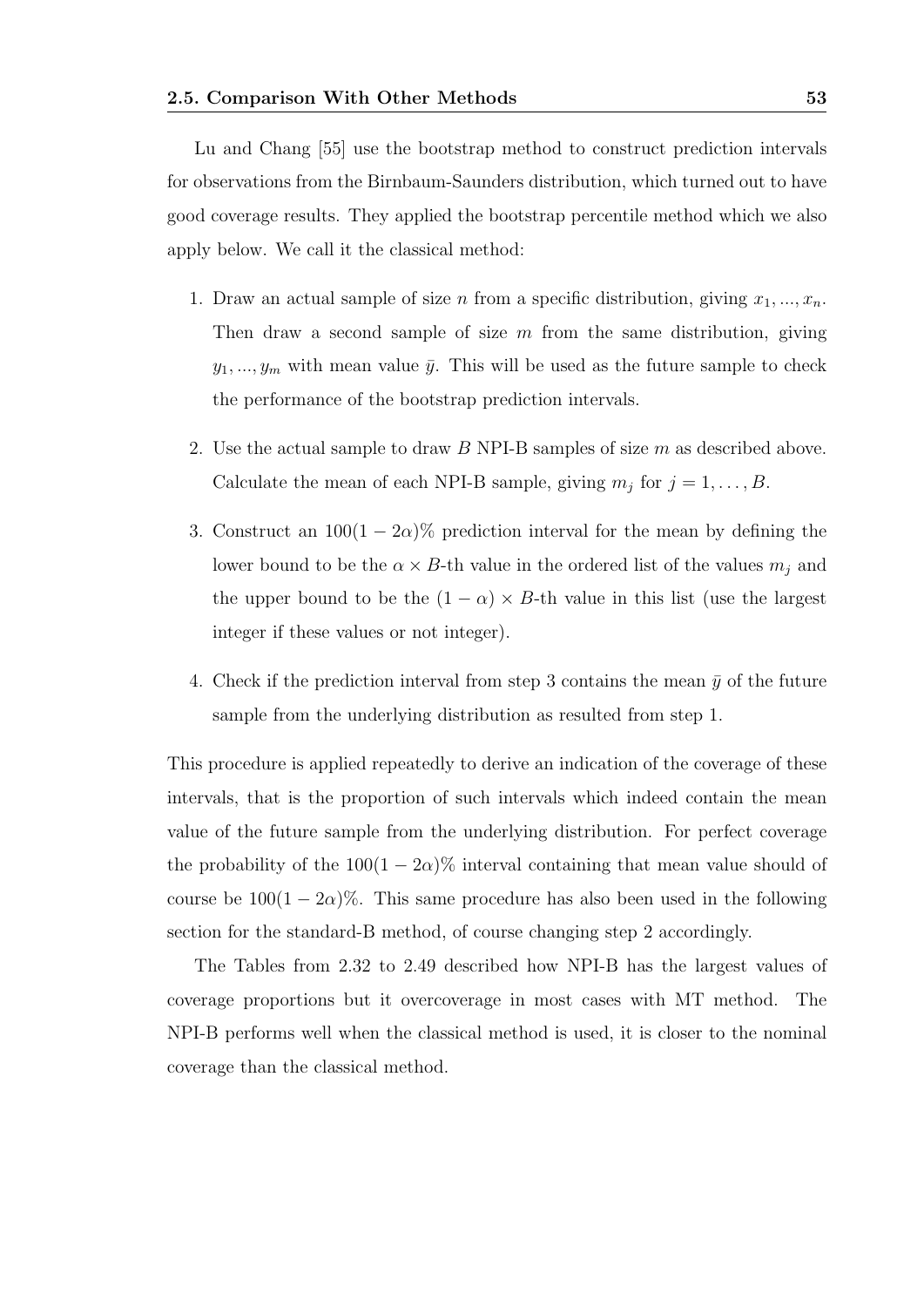|            |      | MT method      |              |              |          |      |      | classical method |      |      |
|------------|------|----------------|--------------|--------------|----------|------|------|------------------|------|------|
|            |      |                |              |              | mean     |      |      |                  |      |      |
| $n = m$    | 20   | 50             | 100          | 200          | 500      | 20   | 50   | 100              | 200  | 500  |
| NPI-B      | 1    | 1              | 0.99         | 1            | 1        | 0.94 | 0.97 | 0.96             | 0.99 | 0.99 |
| standard-B | 0.94 | 0.94           | 0.95         | $\mathbf{1}$ | 0.99     | 0.85 | 0.87 | 0.86             | 0.95 | 0.92 |
|            |      |                |              |              | variance |      |      |                  |      |      |
| $n = m$    | 20   | 50             | 100          | 200          | 500      | 20   | 50   | 100              | 200  | 500  |
| $NPI-B$    | 1    | $\mathbf{1}$   | 0.99         | 0.99         | 0.99     | 0.98 | 0.96 | 0.99             | 0.95 | 0.96 |
| standard-B | 0.93 | 0.96           | 0.98         | 0.97         | 0.96     | 0.85 | 0.88 | 0.85             | 0.88 | 0.89 |
|            |      |                |              |              | 975      |      |      |                  |      |      |
| $n = m$    | 20   | 50             | 100          | 200          | 500      | 20   | 50   | 100              | 200  | 500  |
| $NPI-B$    | 1    | $\overline{1}$ | $\mathbf{1}$ | 1            | 1        | 0.98 | 0.98 | 0.99             | 0.99 | 0.99 |
| standard-B | 0.92 | 0.93           | 0.99         | 0.99         | 0.99     | 0.82 | 0.84 | 0.87             | 0.95 | 0.90 |

Table 2.32: Uniform  $(0,1)$ ,  $m = n$ ,  $\alpha = 0.01$ , 0.98 prediction interval

|            |              | MT method |      |      |          |      |      | classical method |      |      |
|------------|--------------|-----------|------|------|----------|------|------|------------------|------|------|
|            |              |           |      |      | mean     |      |      |                  |      |      |
| $n = m$    | 20           | 50        | 100  | 200  | 500      | 20   | 50   | 100              | 200  | 500  |
| $NPI-B$    | 1            | 0.99      | 1    | 0.99 | 0.99     | 0.95 | 0.92 | 0.93             | 0.95 | 0.91 |
| standard-B | 0.93         | 0.93      | 0.94 | 0.94 | 0.92     | 0.73 | 0.68 | 0.80             | 0.80 | 0.77 |
|            |              |           |      |      | variance |      |      |                  |      |      |
| $n = m$    | 20           | 50        | 100  | 200  | 500      | 20   | 50   | 100              | 200  | 500  |
| $NPI-B$    | $\mathbf{1}$ | 0.96      | 0.98 | 0.98 | 0.96     | 0.96 | 0.92 | 0.89             | 0.95 | 0.88 |
| standard-B | 0.88         | 0.91      | 0.88 | 0.94 | 0.85     | 0.82 | 0.70 | 0.78             | 0.80 | 0.69 |
|            |              |           |      |      | 975      |      |      |                  |      |      |
| $n = m$    | 20           | 50        | 100  | 200  | 500      | 20   | 50   | 100              | 200  | 500  |
| $NPI-B$    | 0.99         | 0.99      | 0.98 | 1    | 0.99     | 0.93 | 0.88 | 0.92             | 0.92 | 0.89 |
| standard-B | 0.93         | 0.85      | 0.92 | 0.91 | 0.89     | 0.82 | 0.74 | 0.78             | 0.77 | 0.78 |

Table 2.33: Uniform  $(0,1)$ ,  $m = n$ ,  $\alpha = 0.05$ , 0.90 prediction interval

| MT method<br>classical method |      |      |              |      |          |      |      |      |      |      |
|-------------------------------|------|------|--------------|------|----------|------|------|------|------|------|
|                               |      |      |              |      |          |      |      |      |      |      |
|                               |      |      |              |      | mean     |      |      |      |      |      |
| $n = m$                       | 20   | 50   | 100          | 200  | 500      | 20   | 50   | 100  | 200  | 500  |
| NPI-B                         | 1    | 1    | 0.99         | 1    | 0.98     | 0.98 | 0.99 | 0.98 | 1    | 0.98 |
| standard-B                    | 0.96 | 0.98 | 0.97         | 0.99 | 0.98     | 0.89 | 0.96 | 0.97 | 0.99 | 0.98 |
|                               |      |      |              |      | variance |      |      |      |      |      |
| $n = m$                       | 20   | 50   | 100          | 200  | 500      | 20   | 50   | 100  | 200  | 500  |
| NPI-B                         | 0.99 | 1    | $\mathbf{1}$ | 0.99 | 0.99     | 0.99 | 1    | 0.99 | 0.99 | 0.99 |
| standard-B                    | 0.97 | 0.99 | $\mathbf{1}$ | 0.97 | 0.99     | 0.93 | 0.98 | 0.98 | 0.97 | 0.99 |
|                               |      |      |              |      | 975      |      |      |      |      |      |
| $n = m$                       | 20   | 50   | 100          | 200  | 500      | 20   | 50   | 100  | 200  | 500  |
| NPI-B                         | 0.99 | 0.99 | 0.98         | 0.99 | 0.99     | 0.97 | 0.97 | 0.98 | 0.99 | 0.99 |
| standard-B                    | 0.97 | 0.95 | 0.97         | 0.98 | 0.98     | 0.91 | 0.95 | 0.96 | 0.98 | 0.97 |

Table 2.34: Uniform  $(0,1)$ ,  $m = 10$ ,  $\alpha = 0.01$ , 0.98 prediction interval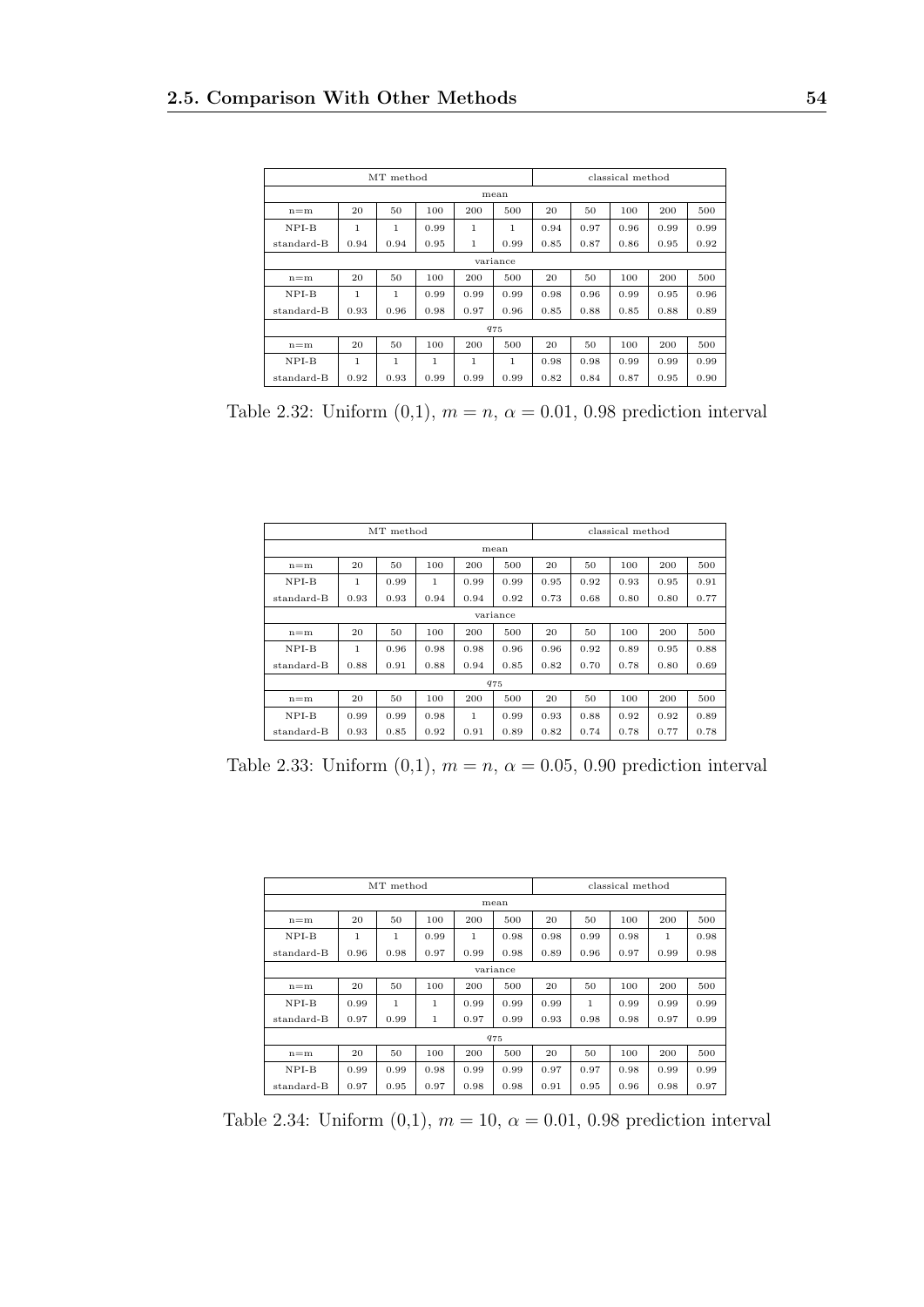|            |      | MT method |      |      |          |      |      | classical method |      |      |
|------------|------|-----------|------|------|----------|------|------|------------------|------|------|
|            |      |           |      |      | mean     |      |      |                  |      |      |
| $n = m$    | 20   | 50        | 100  | 200  | 500      | 20   | 50   | 100              | 200  | 500  |
| NPI-B      | 0.92 | 0.90      | 0.88 | 0.91 | 0.88     | 0.89 | 0.89 | 0.86             | 0.91 | 0.88 |
| standard-B | 0.86 | 0.89      | 0.87 | 0.92 | 0.87     | 0.80 | 0.87 | 0.83             | 0.90 | 0.87 |
|            |      |           |      |      | variance |      |      |                  |      |      |
| $n = m$    | 20   | 50        | 100  | 200  | 500      | 20   | 50   | 100              | 200  | 500  |
| $NPI-B$    | 0.95 | 0.96      | 0.91 | 0.93 | 0.93     | 0.92 | 0.93 | 0.91             | 0.92 | 0.93 |
| standard-B | 0.88 | 0.93      | 0.93 | 0.90 | 0.88     | 0.82 | 0.86 | 0.90             | 0.90 | 0.88 |
|            |      |           |      |      | 975      |      |      |                  |      |      |
| $n = m$    | 20   | 50        | 100  | 200  | 500      | 20   | 50   | 100              | 200  | 500  |
| NPI-B      | 0.95 | 0.95      | 0.91 | 0.89 | 0.87     | 0.90 | 0.93 | 0.91             | 0.88 | 0.87 |
| standard-B | 0.88 | 0.93      | 0.87 | 0.88 | 0.88     | 0.83 | 0.87 | 0.85             | 0.88 | 0.88 |

Table 2.35: Uniform  $(0,1)$ ,  $m = 10$ ,  $\alpha = 0.05$ , 0.90 prediction interval

|            |      | MT method |      |      |          |      |      | classical method |      |      |
|------------|------|-----------|------|------|----------|------|------|------------------|------|------|
|            |      |           |      |      | mean     |      |      |                  |      |      |
| $n = m$    | 20   | 50        | 100  | 200  | 500      | 20   | 50   | 100              | 200  | 500  |
| $NPI-B$    | 0.92 | 0.91      | 0.90 | 0.91 | 0.89     | 0.90 | 0.90 | 0.89             | 0.91 | 0.89 |
| standard-B | 0.89 | 0.90      | 0.90 | 0.93 | 0.88     | 0.87 | 0.90 | 0.89             | 0.92 | 0.88 |
|            |      |           |      |      | variance |      |      |                  |      |      |
| $n = m$    | 20   | 50        | 100  | 200  | 500      | 20   | 50   | 100              | 200  | 500  |
| $NPI-B$    | 0.93 | 0.96      | 0.91 | 0.93 | 0.93     | 0.91 | 0.96 | 0.91             | 0.93 | 0.93 |
| standard-B | 0.99 | 0.95      | 0.90 | 0.92 | 0.93     | 0.88 | 0.93 | 0.88             | 0.92 | 0.93 |
|            |      |           |      |      | 975      |      |      |                  |      |      |
| $n = m$    | 20   | 50        | 100  | 200  | 500      | 20   | 50   | 100              | 200  | 500  |
| $NPI-B$    | 0.89 | 0.92      | 0.95 | 0.92 | 0.90     | 0.89 | 0.91 | 0.95             | 0.92 | 0.90 |
| standard-B | 0.86 | 0.90      | 0.95 | 0.93 | 0.90     | 0.85 | 0.90 | 0.94             | 0.92 | 0.90 |

Table 2.36: Uniform  $(0,1)$ ,  $m = 3$ ,  $\alpha = 0.05$ , 0.90 prediction interval

| MT method<br>classical method |      |              |      |      |          |      |              |      |      |              |
|-------------------------------|------|--------------|------|------|----------|------|--------------|------|------|--------------|
|                               |      |              |      |      |          |      |              |      |      |              |
|                               |      |              |      |      | mean     |      |              |      |      |              |
| $n = m$                       | 20   | 50           | 100  | 200  | 500      | 20   | 50           | 100  | 200  | 500          |
| $NPI-B$                       | 0.99 | 0.99         | 0.98 | 0.97 | 1        | 0.99 | 0.98         | 0.98 | 0.97 | $\mathbf{1}$ |
| standard-B                    | 0.97 | 0.99         | 0.95 | 0.97 | 1        | 0.95 | 0.98         | 0.95 | 0.97 | $\mathbf{1}$ |
|                               |      |              |      |      | variance |      |              |      |      |              |
| $n = m$                       | 20   | 50           | 100  | 200  | 500      | 20   | 50           | 100  | 200  | 500          |
| NPI-B                         | 0.99 | 1            | 0.97 | 0.99 | 0.96     | 0.99 | $\mathbf{1}$ | 0.97 | 0.99 | 0.96         |
| standard-B                    | 0.98 | $\mathbf{1}$ | 0.97 | 0.99 | 0.96     | 0.96 | 1            | 0.97 | 0.99 | 0.96         |
|                               |      |              |      |      | 975      |      |              |      |      |              |
| $n = m$                       | 20   | 50           | 100  | 200  | 500      | 20   | 50           | 100  | 200  | 500          |
| NPI-B                         | 0.99 | 0.99         | 0.99 | 0.97 | 0.98     | 0.99 | 0.99         | 0.99 | 0.97 | 0.98         |
| standard-B                    | 0.95 | 0.98         | 0.97 | 0.98 | 0.99     | 0.94 | 0.97         | 0.96 | 0.98 | 0.99         |

Table 2.37: Uniform  $(0,1)$ ,  $m = 3$ ,  $\alpha = 0.01$ , 0.98 prediction interval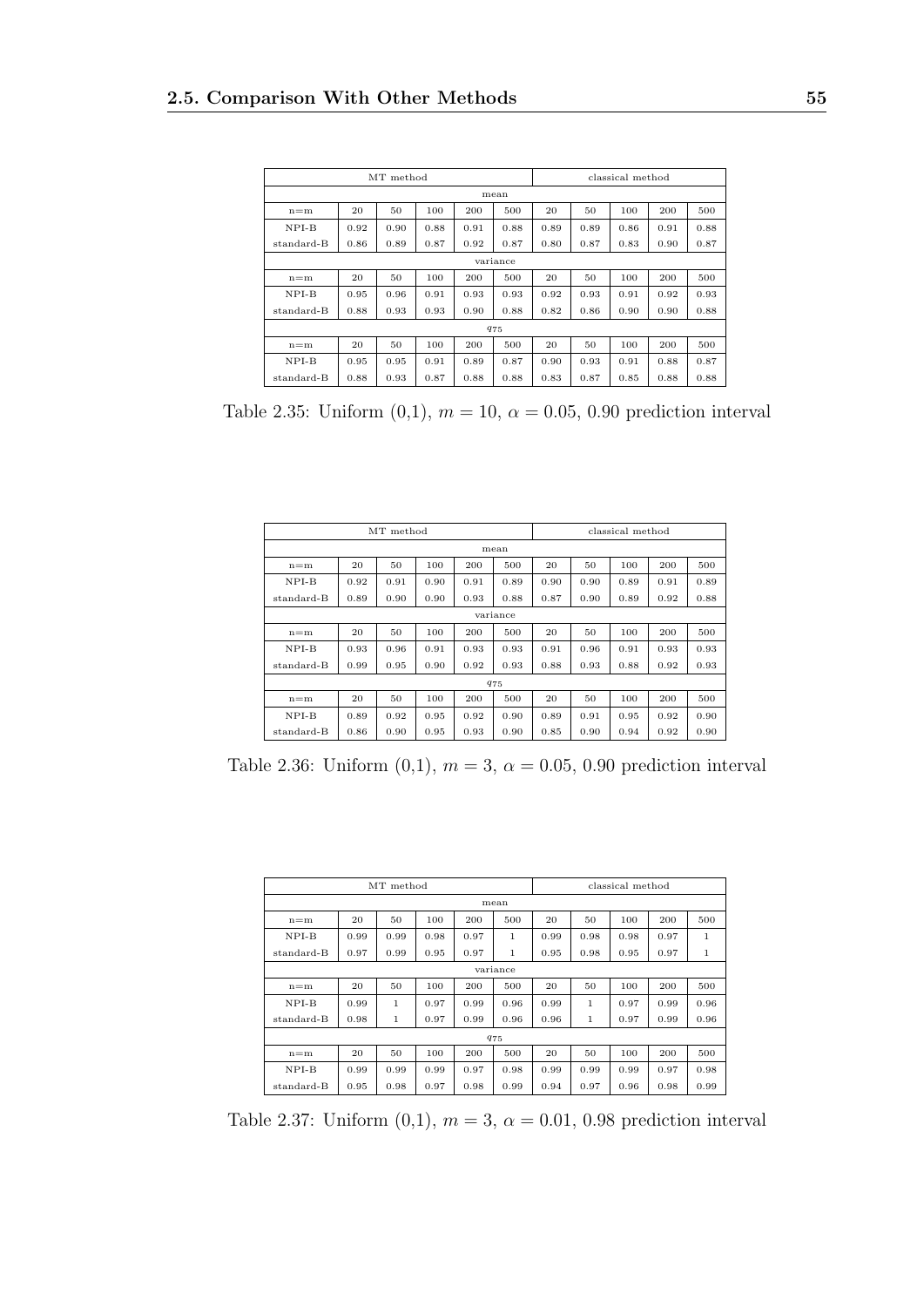|            |              | MT method |      |      |          |      |      | classical method |      |      |
|------------|--------------|-----------|------|------|----------|------|------|------------------|------|------|
|            |              |           |      |      | mean     |      |      |                  |      |      |
| $n = m$    | 20           | 50        | 100  | 200  | 500      | 20   | 50   | 100              | 200  | 500  |
| NPI-B      | 0.99         | 0.99      | 0.94 | 0.98 | 0.98     | 0.93 | 0.87 | 0.82             | 0.91 | 0.92 |
| standard-B | 0.90         | 0.84      | 0.80 | 0.88 | 0.94     | 0.77 | 0.70 | 0.68             | 0.75 | 0.80 |
|            |              |           |      |      | variance |      |      |                  |      |      |
| $n = m$    | 20           | 50        | 100  | 200  | 500      | 20   | 50   | 100              | 200  | 500  |
| $NPI-B$    | 0.99         | 0.96      | 0.98 | 0.97 | 0.97     | 0.92 | 0.90 | 0.90             | 0.90 | 0.87 |
| standard-B | 0.87         | 0.88      | 0.86 | 0.91 | 0.85     | 0.75 | 0.66 | 0.68             | 0.71 | 0.69 |
|            |              |           |      |      | 975      |      |      |                  |      |      |
| $n = m$    | 20           | 50        | 100  | 200  | 500      | 20   | 50   | 100              | 200  | 500  |
| NPI-B      | $\mathbf{1}$ | 0.95      | 0.98 | 0.98 | 0.97     | 0.94 | 0.89 | 0.86             | 0.90 | 0.85 |
| standard-B | 0.87         | 0.85      | 0.85 | 0.90 | 0.85     | 0.80 | 0.71 | 0.70             | 0.77 | 0.74 |

Table 2.38: Normal  $(28,4)$ ,  $m = n$ ,  $\alpha = 0.05, 0.90$  prediction interval

|            |              | MT method    |              |                |              |      |              | classical method |      |              |
|------------|--------------|--------------|--------------|----------------|--------------|------|--------------|------------------|------|--------------|
|            |              |              |              |                | mean         |      |              |                  |      |              |
| $n = m$    | 20           | 50           | 100          | 200            | 500          | 20   | 50           | 100              | 200  | 500          |
| $NPI-B$    | 1            | 0.99         | $\mathbf{1}$ | $\overline{1}$ | $\mathbf{1}$ | 1    | 0.95         | 0.97             | 0.99 | 0.99         |
| standard-B | 0.96         | 0.94         | 0.96         | 0.98           | 0.98         | 0.92 | 0.88         | 0.89             | 0.93 | 0.93         |
|            |              |              |              |                | variance     |      |              |                  |      |              |
| $n = m$    | 20           | 50           | 100          | 200            | 500          | 20   | 50           | 100              | 200  | 500          |
| $NPI-B$    | $\mathbf{1}$ | $\mathbf{1}$ | 1            | 1              | 1            | 0.98 | $\mathbf{1}$ | 0.99             | 0.99 | $\mathbf{1}$ |
| standard-B | 0.92         | 0.94         | 0.93         | 0.98           | 0.98         | 0.78 | 0.89         | 0.91             | 0.90 | 0.88         |
|            |              |              |              |                | 975          |      |              |                  |      |              |
| $n = m$    | 20           | 50           | 100          | 200            | 500          | 20   | 50           | 100              | 200  | 500          |
| $NPI-B$    | 1            | 1            | 1            | 1              | 1            | 1    | 0.95         | 0.99             | 0.98 | 0.99         |
| standard-B | 1            | 0.95         | 0.97         | 0.99           | 0.99         | 0.94 | 0.83         | 0.87             | 0.90 | 0.92         |

Table 2.39: Normal (28,4),  $m = n$ ,  $\alpha = 0.01$ , 0.98 prediction interval

|            |      | MT method |      |      | classical method |      |      |      |      |      |  |
|------------|------|-----------|------|------|------------------|------|------|------|------|------|--|
|            |      |           |      |      |                  |      |      |      |      |      |  |
|            |      |           |      | mean |                  |      |      |      |      |      |  |
| $n = m$    | 20   | 50        | 100  | 200  | 500              | 20   | 50   | 100  | 200  | 500  |  |
| NPI-B      | 0.94 | 0.97      | 0.95 | 0.94 | 0.89             | 0.89 | 0.92 | 0.94 | 0.94 | 0.89 |  |
| standard-B | 0.86 | 0.90      | 0.94 | 0.93 | 0.88             | 0.80 | 0.87 | 0.92 | 0.92 | 0.86 |  |
|            |      |           |      |      | variance         |      |      |      |      |      |  |
| $n = m$    | 20   | 50        | 100  | 200  | 500              | 20   | 50   | 100  | 200  | 500  |  |
| $NPI-B$    | 0.98 | 0.94      | 0.91 | 0.92 | 0.85             | 0.92 | 0.91 | 0.89 | 0.92 | 0.85 |  |
| standard-B | 0.87 | 0.84      | 0.87 | 0.89 | 0.83             | 0.74 | 0.79 | 0.86 | 0.89 | 0.83 |  |
|            |      |           |      |      | 975              |      |      |      |      |      |  |
| $n = m$    | 20   | 50        | 100  | 200  | 500              | 20   | 50   | 100  | 200  | 500  |  |
| NPI-B      | 0.95 | 0.93      | 0.93 | 0.90 | 0.88             | 0.93 | 0.93 | 0.92 | 0.90 | 0.88 |  |
| standard-B | 0.88 | 0.91      | 0.91 | 0.89 | 0.87             | 0.76 | 0.90 | 0.90 | 0.88 | 0.87 |  |

Table 2.40: Normal (28,4),  $m = 10$ ,  $\alpha = 0.05$ , 0.90 prediction interval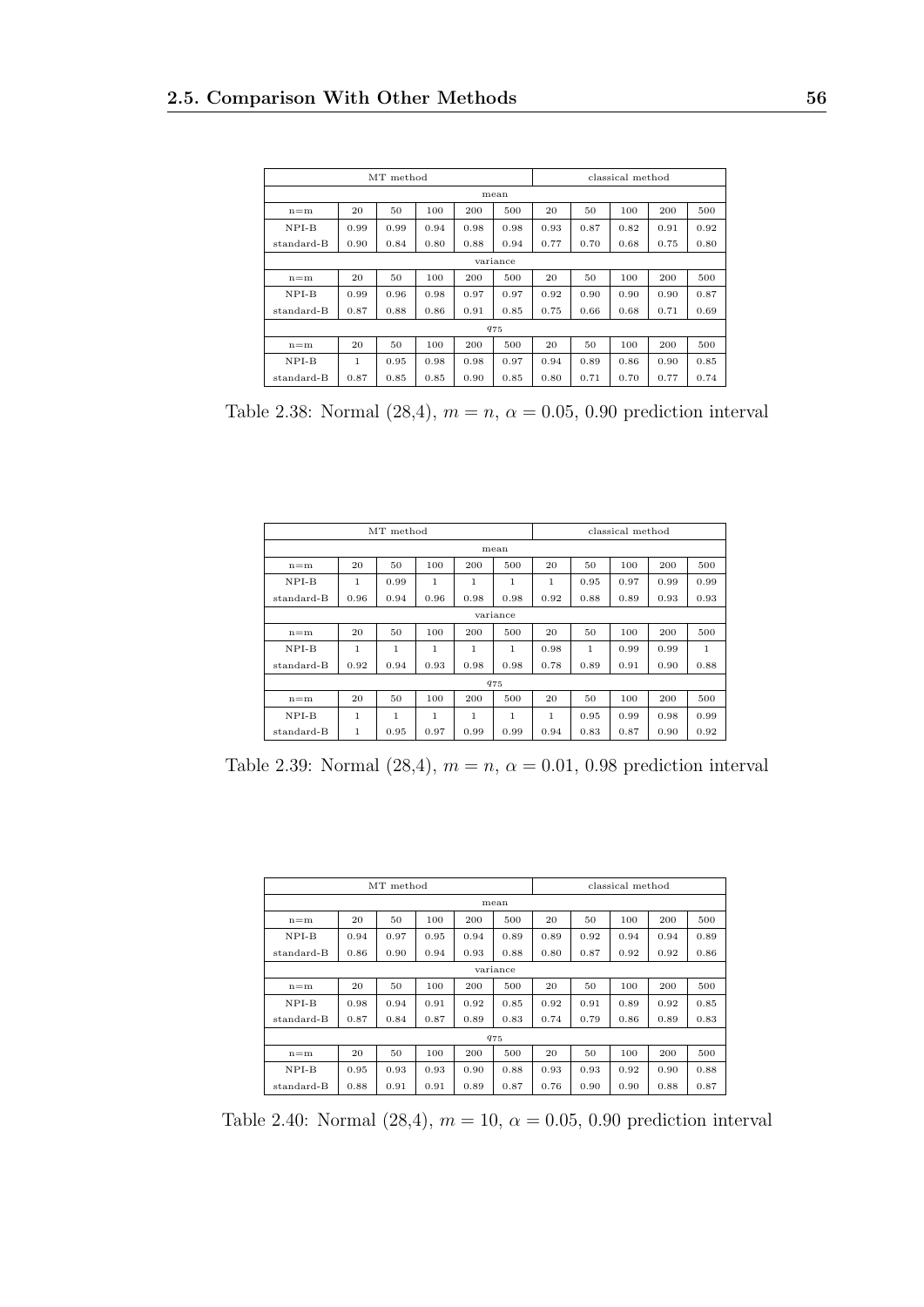|            | classical method |      |      |      |          |      |      |      |      |      |
|------------|------------------|------|------|------|----------|------|------|------|------|------|
|            |                  |      |      | mean |          |      |      |      |      |      |
| $n = m$    | 20               | 50   | 100  | 200  | 500      | 20   | 50   | 100  | 200  | 500  |
| NPI-B      | 0.93             | 0.92 | 0.94 | 0.89 | 0.86     | 0.93 | 0.91 | 0.94 | 0.87 | 0.86 |
| standard-B | 0.90             | 0.90 | 0.93 | 0.88 | 0.89     | 0.87 | 0.89 | 0.93 | 0.87 | 0.89 |
|            |                  |      |      |      | variance |      |      |      |      |      |
| $n = m$    | 20               | 50   | 100  | 200  | 500      | 20   | 50   | 100  | 200  | 500  |
| $NPI-B$    | 0.97             | 0.92 | 0.93 | 0.87 | 0.89     | 0.96 | 0.88 | 0.93 | 0.86 | 0.89 |
| standard-B | 0.94             | 0.84 | 0.90 | 0.83 | 0.90     | 0.88 | 0.84 | 0.90 | 0.83 | 0.90 |
|            |                  |      |      |      | 975      |      |      |      |      |      |
| $n = m$    | 20               | 50   | 100  | 200  | 500      | 20   | 50   | 100  | 200  | 500  |
| NPI-B      | 0.96             | 0.89 | 0.93 | 0.90 | 0.89     | 0.95 | 0.87 | 0.92 | 0.90 | 0.89 |
| standard-B | 0.90             | 0.88 | 0.92 | 0.87 | 0.88     | 0.85 | 0.87 | 0.90 | 0.87 | 0.88 |

Table 2.41: Normal  $(28,4)$ ,  $m = 3$ ,  $\alpha = 0.05, 0.90$  prediction interval

| MT method  |      |              |      |      |          |      | classical method |      |      |      |  |
|------------|------|--------------|------|------|----------|------|------------------|------|------|------|--|
| mean       |      |              |      |      |          |      |                  |      |      |      |  |
| $n = m$    | 20   | 50           | 100  | 200  | 500      | 20   | 50               | 100  | 200  | 500  |  |
| $NPI-B$    | 0.99 | 0.99         | 0.99 | 0.98 | 0.96     | 0.96 | 0.98             | 0.99 | 0.98 | 0.96 |  |
| standard-B | 0.95 | 0.98         | 0.96 | 0.99 | 0.97     | 0.91 | 0.98             | 0.96 | 0.99 | 0.96 |  |
|            |      |              |      |      | variance |      |                  |      |      |      |  |
| $n = m$    | 20   | 50           | 100  | 200  | 500      | 20   | 50               | 100  | 200  | 500  |  |
| $NPI-B$    | 0.98 | $\mathbf{1}$ | 0.99 | 0.97 | 0.98     | 0.96 | 0.98             | 0.98 | 0.96 | 0.98 |  |
| standard-B | 0.90 | 0.94         | 0.97 | 0.96 | 0.98     | 0.84 | 0.93             | 0.96 | 0.95 | 0.98 |  |
|            |      |              |      |      | 975      |      |                  |      |      |      |  |
| $n = m$    | 20   | 50           | 100  | 200  | 500      | 20   | 50               | 100  | 200  | 500  |  |
| $NPI-B$    | 0.99 | 1            | 1    | 0.99 | 0.99     | 0.97 | 0.99             | 0.99 | 0.99 | 0.98 |  |
| standard-B | 0.95 | 0.99         | 1    | 0.98 | 0.98     | 0.91 | 0.97             | 0.98 | 0.98 | 0.98 |  |

Table 2.42: Normal  $(28,4)$ ,  $m = 10$ ,  $\alpha = 0.01$ , 0.98 prediction interval

|            | MT method |      |      |      |          |      |      | classical method |      |      |  |  |
|------------|-----------|------|------|------|----------|------|------|------------------|------|------|--|--|
|            | mean      |      |      |      |          |      |      |                  |      |      |  |  |
| $n = m$    | 20        | 50   | 100  | 200  | 500      | 20   | 50   | 100              | 200  | 500  |  |  |
| NPI-B      | 0.98      | 0.95 | 0.98 | 0.98 | 0.98     | 0.98 | 0.94 | 0.98             | 0.98 | 0.98 |  |  |
| standard-B | 0.96      | 0.92 | 0.96 | 0.98 | 0.97     | 0.95 | 0.92 | 0.96             | 0.98 | 0.97 |  |  |
|            |           |      |      |      | variance |      |      |                  |      |      |  |  |
| $n = m$    | 20        | 50   | 100  | 200  | 500      | 20   | 50   | 100              | 200  | 500  |  |  |
| NPI-B      | 0.98      | 0.98 | 0.98 | 1    | 0.99     | 0.97 | 0.98 | 0.98             | 1    | 0.99 |  |  |
| standard-B | 0.94      | 0.97 | 0.97 | 1    | 0.98     | 0.94 | 0.97 | 0.97             | 1    | 0.98 |  |  |
|            |           |      |      |      | 975      |      |      |                  |      |      |  |  |
| $n = m$    | 20        | 50   | 100  | 200  | 500      | 20   | 50   | 100              | 200  | 500  |  |  |
| NPI-B      | 0.99      | 0.98 | 0.98 | 0.98 | 0.99     | 0.98 | 0.97 | 0.97             | 0.98 | 0.99 |  |  |
| standard-B | 0.94      | 0.93 | 0.97 | 0.98 | 0.97     | 0.92 | 0.92 | 0.97             | 0.98 | 0.97 |  |  |

Table 2.43: Normal  $(28,4)$ ,  $m = 3$ ,  $\alpha = 0.01$ , 0.98 prediction interval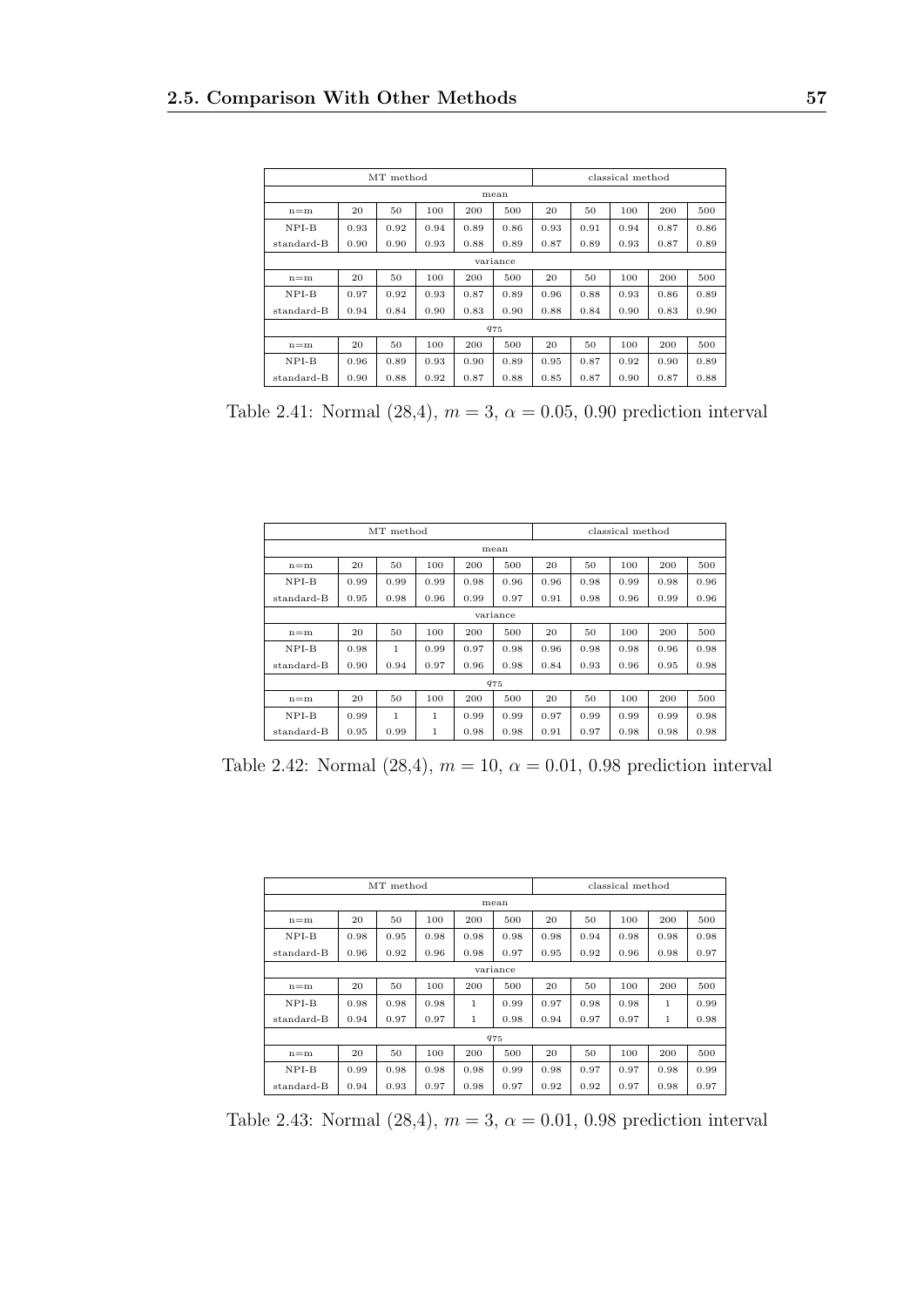|            | classical method |      |              |              |          |              |      |      |      |      |
|------------|------------------|------|--------------|--------------|----------|--------------|------|------|------|------|
| mean       |                  |      |              |              |          |              |      |      |      |      |
| $n = m$    | 20               | 50   | 100          | 200          | 500      | 20           | 50   | 100  | 200  | 500  |
| NPI-B      | 1                | 1    | 1            | 1            | 1        | 0.99         | 0.98 | 1    | 0.98 | 0.99 |
| standard-B | 0.95             | 0.97 | 0.97         | 0.96         | 0.99     | 0.86         | 0.89 | 0.92 | 0.91 | 0.94 |
|            |                  |      |              |              | variance |              |      |      |      |      |
| $n = m$    | 20               | 50   | 100          | 200          | 500      | 20           | 50   | 100  | 200  | 500  |
| $NPI-B$    | $\mathbf{1}$     | 0.99 | $\mathbf{1}$ | $\mathbf{1}$ | 0.99     | $\mathbf{1}$ | 0.97 | 1    | 0.99 | 0.98 |
| standard-B | 0.89             | 0.90 | 0.94         | 0.98         | 0.96     | 0.80         | 0.86 | 0.85 | 0.90 | 0.92 |
|            |                  |      |              |              | 975      |              |      |      |      |      |
| $n = m$    | 20               | 50   | 100          | 200          | 500      | 20           | 50   | 100  | 200  | 500  |
| NPI-B      | 1                | 1    | 1            | 1            | 1        | 0.99         | 0.99 | 0.98 | 0.97 | 0.99 |
| standard-B | 0.96             | 0.97 | 0.97         | 0.97         | 0.99     | 0.89         | 0.91 | 0.87 | 0.91 | 0.91 |

Table 2.44: Gamma  $(5,2)$ ,  $m = n$ ,  $\alpha = 0.01$ , 0.98 prediction interval

|            | MT method    |              |      |      |          |      |      | classical method |      |      |  |  |
|------------|--------------|--------------|------|------|----------|------|------|------------------|------|------|--|--|
|            | mean         |              |      |      |          |      |      |                  |      |      |  |  |
| $n = m$    | 20           | 50           | 100  | 200  | 500      | 20   | 50   | 100              | 200  | 500  |  |  |
| $NPI-B$    | 1            | $\mathbf{1}$ | 0.99 | 0.97 | 0.97     | 1    | 1    | 0.99             | 0.97 | 0.97 |  |  |
| standard-B | 0.96         | 0.98         | 0.99 | 0.96 | 0.98     | 0.90 | 0.97 | 0.99             | 0.96 | 0.98 |  |  |
|            |              |              |      |      | variance |      |      |                  |      |      |  |  |
| $n = m$    | 20           | 50           | 100  | 200  | 500      | 20   | 50   | 100              | 200  | 500  |  |  |
| $NPI-B$    | $\mathbf{1}$ | 0.99         | 0.97 | 1    | 0.98     | 1    | 0.99 | 0.97             | 1    | 0.98 |  |  |
| standard-B | 0.89         | 0.96         | 0.92 | 0.98 | 0.98     | 0.84 | 0.93 | 0.90             | 0.98 | 0.98 |  |  |
|            |              |              |      |      | 975      |      |      |                  |      |      |  |  |
| $n = m$    | 20           | 50           | 100  | 200  | 500      | 20   | 50   | 100              | 200  | 500  |  |  |
| $NPI-B$    | 1            | 1            | 1    | 0.97 | 0.98     | 0.99 | 0.98 | 1                | 0.96 | 0.98 |  |  |
| standard-B | 0.96         | 0.99         | 0.97 | 0.97 | 0.99     | 0.93 | 0.98 | 0.96             | 0.96 | 0.99 |  |  |

Table 2.45: Gamma (5,2),  $m = 10$ ,  $\alpha = 0.01$ , 0.98 prediction interval

|            |              | MT method |      | classical method |      |      |      |      |      |      |
|------------|--------------|-----------|------|------------------|------|------|------|------|------|------|
|            | mean         |           |      |                  |      |      |      |      |      |      |
| $n = m$    | 20           | 50        | 100  | 200              | 500  | 20   | 50   | 100  | 200  | 500  |
| $NPI-B$    | $\mathbf{1}$ | 0.99      | 0.98 | 0.98             | 0.98 | 0.99 | 0.99 | 0.98 | 0.97 | 0.97 |
| standard-B | 0.97         | 0.99      | 0.98 | 0.92             | 0.99 | 0.96 | 0.99 | 0.98 | 0.92 | 0.99 |
| variance   |              |           |      |                  |      |      |      |      |      |      |
| $n = m$    | 20           | 50        | 100  | 200              | 500  | 20   | 50   | 100  | 200  | 500  |
| NPI-B      | 1            | 0.99      | 0.98 | 0.99             | 0.99 | 1    | 0.99 | 0.98 | 0.99 | 0.98 |
| standard-B | 0.95         | 0.98      | 0.98 | 0.98             | 0.97 | 0.94 | 0.98 | 0.98 | 0.98 | 0.97 |
|            |              |           |      |                  | 975  |      |      |      |      |      |
| $n = m$    | 20           | 50        | 100  | 200              | 500  | 20   | 50   | 100  | 200  | 500  |
| NPI-B      | 0.99         | 0.98      | 0.99 | 0.99             | 0.96 | 0.99 | 0.98 | 0.99 | 0.98 | 0.96 |
| standard-B | 0.95         | 0.98      | 0.97 | 0.97             | 0.96 | 0.94 | 0.98 | 0.97 | 0.95 | 0.96 |

Table 2.46: Gamma  $(5,2)$ ,  $m = 3$ ,  $\alpha = 0.01$ , 0.98 prediction interval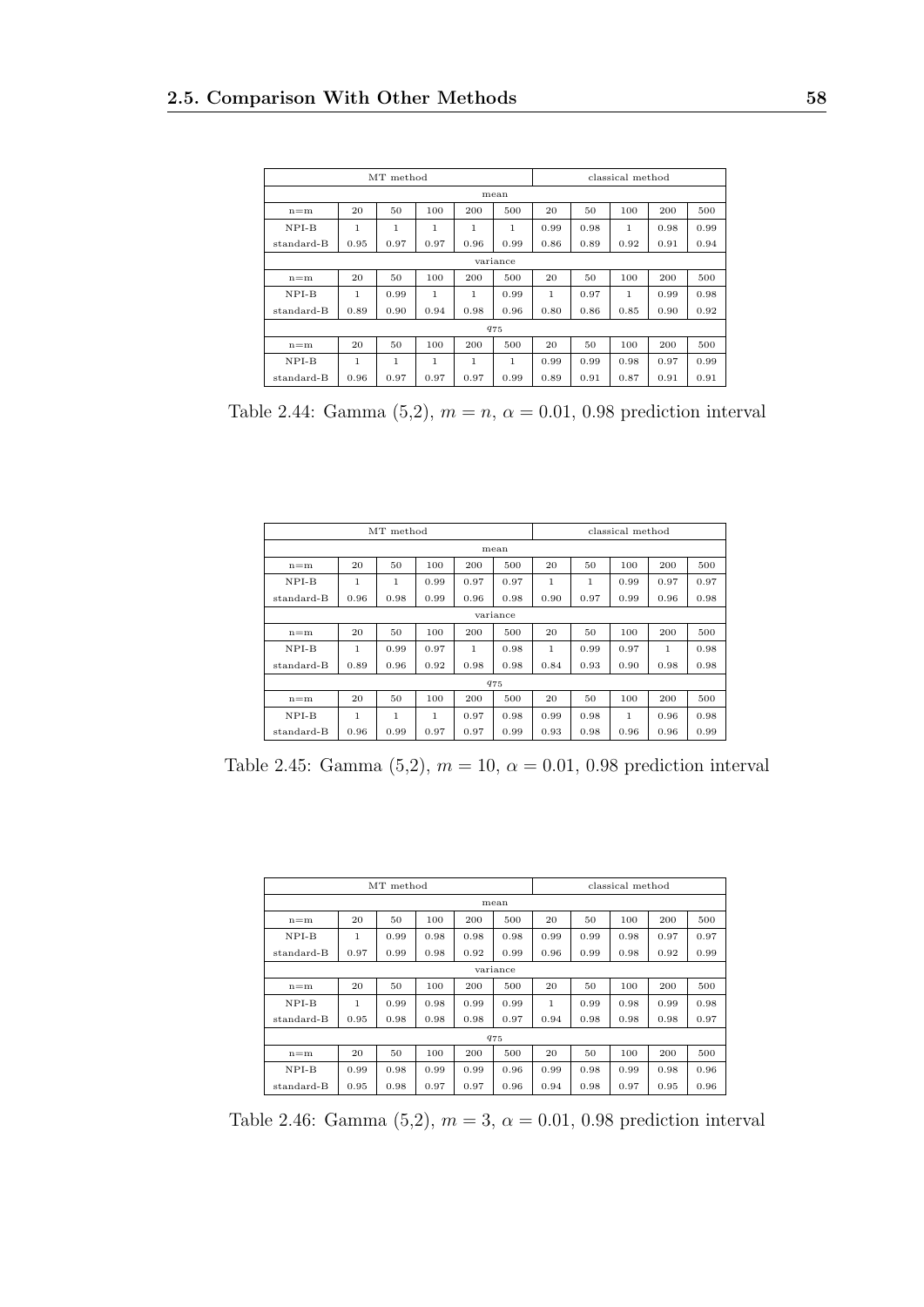|            | classical method |      |      |      |          |      |      |      |      |      |
|------------|------------------|------|------|------|----------|------|------|------|------|------|
|            |                  |      |      | mean |          |      |      |      |      |      |
| $n = m$    | 20               | 50   | 100  | 200  | 500      | 20   | 50   | 100  | 200  | 500  |
| $NPI-B$    | 0.96             | 0.91 | 0.90 | 0.96 | 0.88     | 0.93 | 0.90 | 0.90 | 0.96 | 0.88 |
| standard-B | 0.85             | 0.89 | 0.88 | 0.96 | 0.88     | 0.82 | 0.89 | 0.88 | 0.96 | 0.88 |
|            |                  |      |      |      | variance |      |      |      |      |      |
| $n = m$    | 20               | 50   | 100  | 200  | 500      | 20   | 50   | 100  | 200  | 500  |
| $NPI-B$    | 0.93             | 0.91 | 0.92 | 0.91 | 0.92     | 0.93 | 0.91 | 0.90 | 0.91 | 0.92 |
| standard-B | 0.84             | 0.88 | 0.89 | 0.90 | 0.89     | 0.81 | 0.88 | 0.89 | 0.89 | 0.89 |
|            |                  |      |      |      | 975      |      |      |      |      |      |
| $n = m$    | 20               | 50   | 100  | 200  | 500      | 20   | 50   | 100  | 200  | 500  |
| NPI-B      | 0.95             | 0.90 | 0.90 | 0.94 | 0.88     | 0.93 | 0.88 | 0.89 | 0.94 | 0.88 |
| standard-B | 0.87             | 0.85 | 0.89 | 0.93 | 0.88     | 0.82 | 0.85 | 0.87 | 0.93 | 0.88 |

Table 2.47: Gamma (5,2),  $m = 3$ ,  $\alpha = 0.05$ , 0.90 prediction interval

| MT method  |      |      |      |      |          |      | classical method |      |      |      |  |
|------------|------|------|------|------|----------|------|------------------|------|------|------|--|
| mean       |      |      |      |      |          |      |                  |      |      |      |  |
| $n = m$    | 20   | 50   | 100  | 200  | 500      | 20   | 50               | 100  | 200  | 500  |  |
| $NPI-B$    | 0.99 | 0.95 | 0.93 | 0.97 | 0.87     | 0.93 | 0.94             | 0.91 | 0.96 | 0.86 |  |
| standard-B | 0.91 | 0.89 | 0.89 | 0.95 | 0.85     | 0.81 | 0.87             | 0.88 | 0.94 | 0.85 |  |
|            |      |      |      |      | variance |      |                  |      |      |      |  |
| $n = m$    | 20   | 50   | 100  | 200  | 500      | 20   | 50               | 100  | 200  | 500  |  |
| $NPI-B$    | 0.98 | 0.91 | 0.95 | 0.96 | 0.92     | 0.94 | 0.89             | 0.93 | 0.96 | 0.92 |  |
| standard-B | 0.78 | 0.79 | 0.91 | 0.92 | 0.90     | 0.72 | 0.78             | 0.89 | 0.90 | 0.90 |  |
|            |      |      |      |      | 975      |      |                  |      |      |      |  |
| $n = m$    | 20   | 50   | 100  | 200  | 500      | 20   | 50               | 100  | 200  | 500  |  |
| $NPI-B$    | 0.98 | 0.92 | 0.90 | 0.94 | 0.86     | 0.95 | 0.91             | 0.89 | 0.94 | 0.86 |  |
| standard-B | 0.90 | 0.91 | 0.88 | 0.92 | 0.85     | 0.83 | 0.87             | 0.85 | 0.92 | 0.85 |  |

Table 2.48: Gamma (5,2),  $m = 10$ ,  $\alpha = 0.05$ , 0.90 prediction interval

|            | MT method |      |      |      |          |      |      | classical method |      |      |  |  |
|------------|-----------|------|------|------|----------|------|------|------------------|------|------|--|--|
|            | mean      |      |      |      |          |      |      |                  |      |      |  |  |
| $n = m$    | 20        | 50   | 100  | 200  | 500      | 20   | 50   | 100              | 200  | 500  |  |  |
| $NPI-B$    | 0.98      | 0.99 | 0.99 | 0.96 | 0.93     | 0.92 | 0.93 | 0.93             | 0.79 | 0.84 |  |  |
| standard-B | 0.85      | 0.91 | 0.86 | 0.78 | 0.83     | 0.76 | 0.82 | 0.81             | 0.65 | 0.72 |  |  |
|            |           |      |      |      | variance |      |      |                  |      |      |  |  |
| $n = m$    | 20        | 50   | 100  | 200  | 500      | 20   | 50   | 100              | 200  | 500  |  |  |
| NPI-B      | 0.99      | 0.99 | 0.96 | 1    | 0.95     | 0.94 | 0.94 | 0.93             | 0.89 | 0.85 |  |  |
| standard-B | 0.79      | 0.88 | 0.86 | 0.83 | 0.88     | 0.64 | 0.71 | 0.74             | 0.70 | 0.73 |  |  |
|            |           |      |      |      | 975      |      |      |                  |      |      |  |  |
| $n = m$    | 20        | 50   | 100  | 200  | 500      | 20   | 50   | 100              | 200  | 500  |  |  |
| NPI-B      | 0.97      | 1    | 0.98 | 0.98 | 0.97     | 0.91 | 0.92 | 0.91             | 0.91 | 0.89 |  |  |
| standard-B | 0.89      | 0.91 | 0.91 | 0.92 | 0.86     | 0.83 | 0.79 | 0.74             | 0.76 | 0.71 |  |  |

Table 2.49: Gamma  $(5,2)$ ,  $m = n$ ,  $\alpha = 0.05$ , 0.90 prediction interval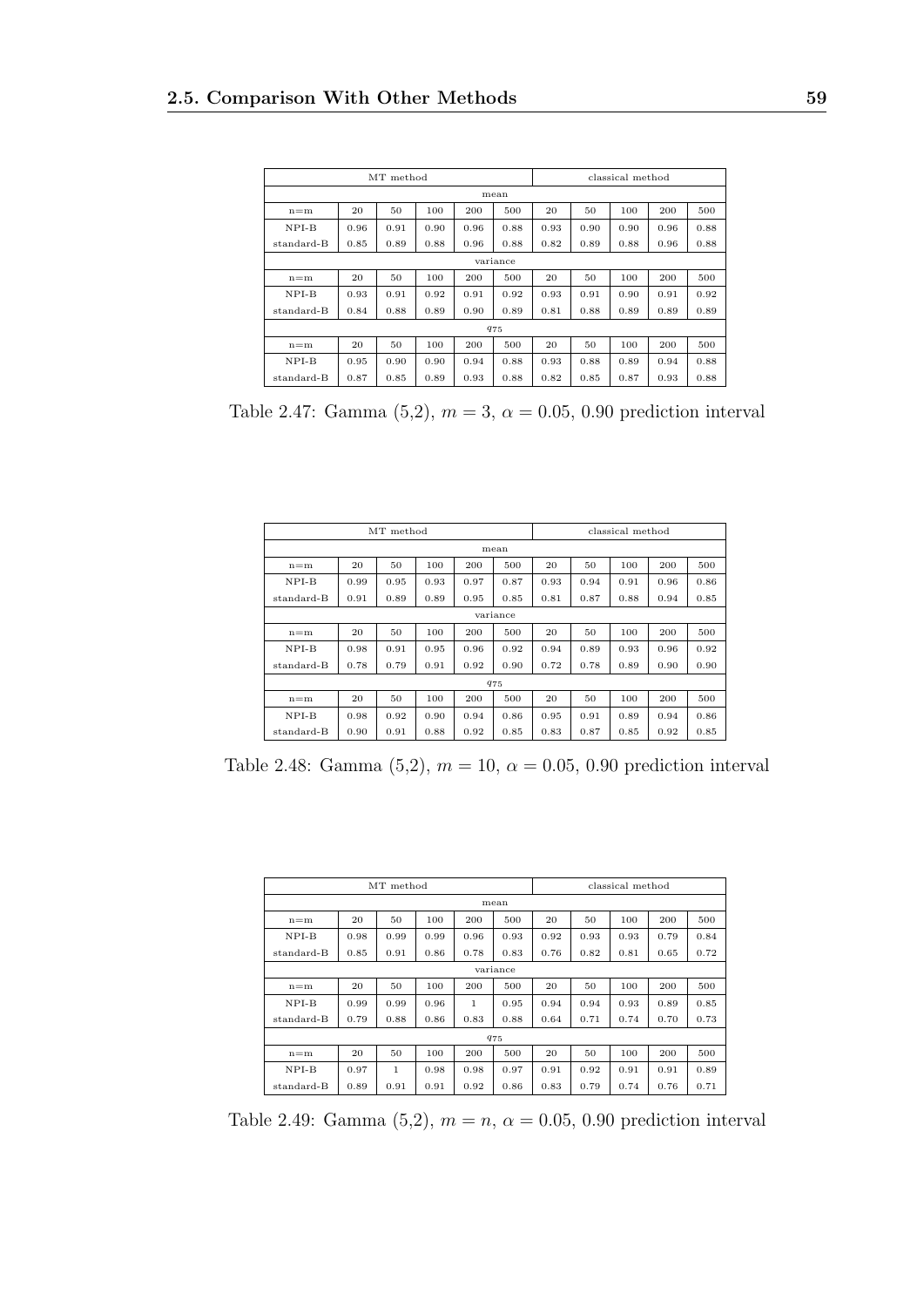#### 2.6 NPI-B for Order Statistics

We studied the performance of the NPI-B method using confidence intervals the prediction intervals. Now we want to discuss the performance of the NPI-B method with order statistics. In [23] NPI for order statistics of m future observations and the way it was used to compare two groups was presented. Let  $X_{(1)}, X_{(2)}, ..., X_{(m)}$  be the ordered statistics of m future observations and  $X_{(r)}$ ,  $r = 1, ..., m$ , be the r-th ordered future observation. Coolen and Maturi [23] derived the following probability:

$$
P(X_{(r)} \in I_j) = {j+r-2 \choose j-1} {n-j+1+m-r \choose n-j+1} {n+m \choose n}^{-1}
$$
 (2.8)

to find the probability that r-th ordered future statistic  $X_{(r)}$  belongs to interval  $I_j$ , where is  $j = 1, ..., n + 1$  and  $r = 1, ..., m$ . They also consider the limit results of this probability if  $m$  goes to infinity. To compare the two groups  $X$  and  $Y$  based on the r-th future order statistics of these groups they considered the event  $X_{(r)} < Y_{(r)}$  and found its NPI lower and upper probabilities. As discussed before, the NPI method is based on the same  $A_{(n)}$  assumption as the NPI-B approach, so we show a small example to discuss how NPI-B achieves the formula (2.8). If the original sample  $X = (0.294, 0.801, 0.971, 0.987)$  is drawn from Uniform  $(0,1)$ , then we sample 1000 NPI-B samples of size  $m = n = 4$  from X and study the ordered statistics  $X_{(2)}$  and  $X_{(4)}$ . Tables 2.50 and 2.51 show the probabilities of each order statistic belonging to the indicated interval.

| $X_{(2)}$            |                 |              |  |  |  |  |  |  |  |  |
|----------------------|-----------------|--------------|--|--|--|--|--|--|--|--|
| Probabilities        | results from    | results from |  |  |  |  |  |  |  |  |
|                      | formula $(2.8)$ | simulation   |  |  |  |  |  |  |  |  |
| $P(X_{(2)} \in I_1)$ | 0.20            | 0.22         |  |  |  |  |  |  |  |  |
| $P(X_{(2)} \in I_2)$ | 0.27            | 0.28         |  |  |  |  |  |  |  |  |
| $P(X_{(2)} \in I_3)$ | 0.26            | 0.24         |  |  |  |  |  |  |  |  |
| $P(X_{(2)} \in I_4)$ | 0.22            | 0.20         |  |  |  |  |  |  |  |  |
| $P(X_{(2)} \in I_5)$ | 0.05            | 0.07         |  |  |  |  |  |  |  |  |

Table 2.50: NPI-B with  $X_{(2)}$  order statistics,  $n = m = 4$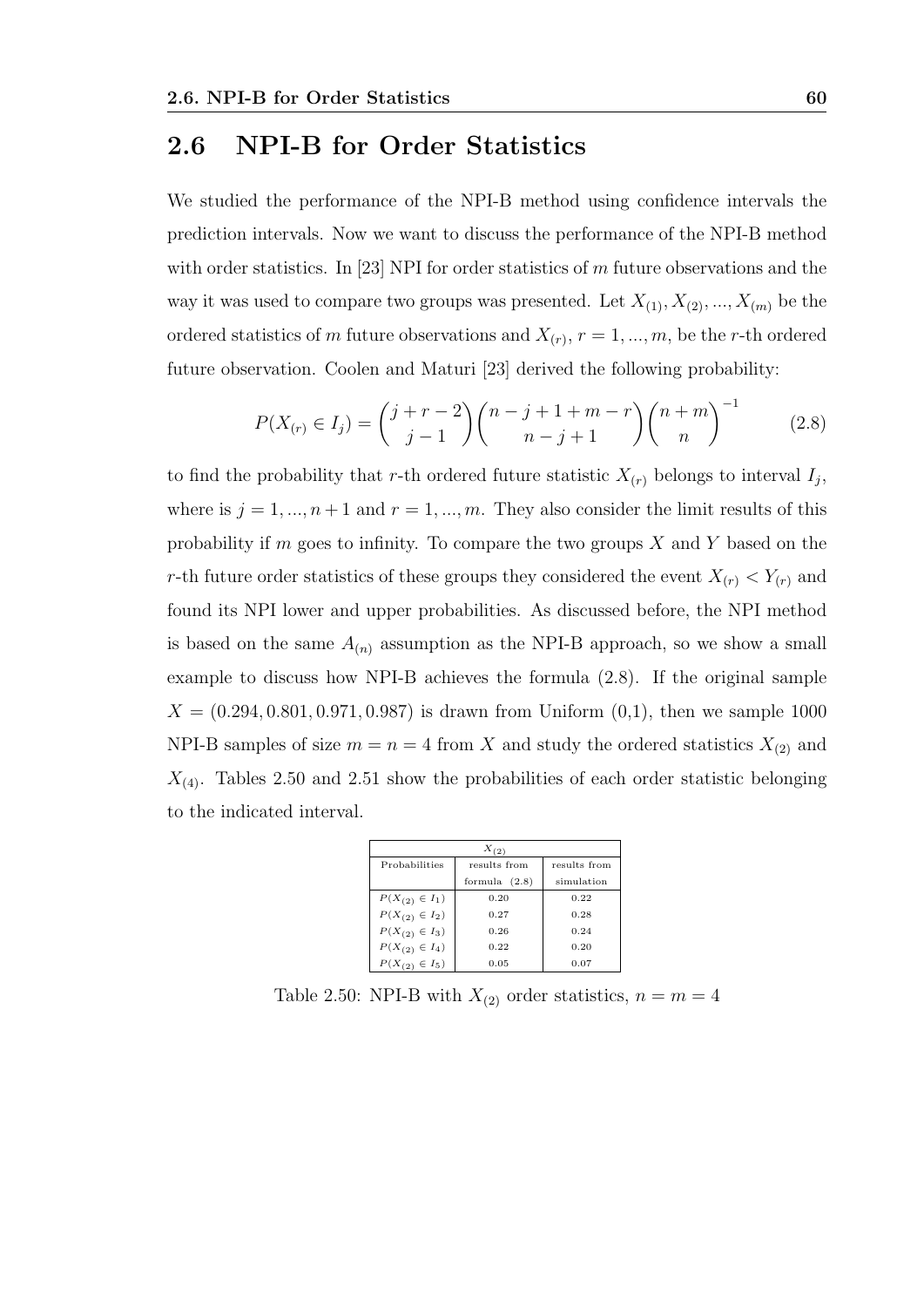|                      | $X_{(4)}$       |              |
|----------------------|-----------------|--------------|
| Probabilities        | results from    | results from |
|                      | formula $(2.8)$ | simulation   |
| $P(X_{(4)} \in I_1)$ | 0.01            | 0.02         |
| $P(X_{(4)} \in I_2)$ | 0.05            | 0.05         |
| $P(X_{(4)} \in I_3)$ | 0.17            | 0.15         |
| $P(X_{(4)} \in I_4)$ | 0.28            | 0.30         |
| $P(X_{(4)} \in I_5)$ | 0.49            | 0.49         |

Table 2.51: NPI-B with  $X_{(4)}$  order statistics,  $n = m = 4$ 

| $X_{(2)}$               |                    |                    |                         |                    |                    |  |  |  |
|-------------------------|--------------------|--------------------|-------------------------|--------------------|--------------------|--|--|--|
| Probabilities           | results from       | results from       | Probabilities           | results from       | results from       |  |  |  |
|                         | formula $(2.8)$    | simulation         |                         | formula $(2.8)$    | simulation         |  |  |  |
| $P(X_{(2)} \in I_1)$    | 0.24               | 0.23               | $P(X_{(2)} \in I_{12})$ | $4 \times 10^{-4}$ | $1 \times 10^{-3}$ |  |  |  |
| $P(X_{(2)} \in I_2)$    | 0.26               | 0.27               | $P(X_{(2)} \in I_{13})$ | $1 \times 10^{-4}$ | $\Omega$           |  |  |  |
| $P(X_{(2)} \in I_3)$    | 0.20               | 0.21               | $P(X_{(2)} \in I_{14})$ | $4 \times 10^{-5}$ | $\theta$           |  |  |  |
| $P(X_{(2)} \in I_4)$    | 0.13               | 0.13               | $P(X_{(2)} \in I_{15})$ | $1 \times 10^{-5}$ | $\Omega$           |  |  |  |
| $P(X_{(2)} \in I_5)$    | 0.08               | 0.07               | $P(X_{(2)} \in I_{16})$ | $3 \times 10^{-6}$ | $\Omega$           |  |  |  |
| $P(X_{(2)} \in I_6)$    | 0.05               | 0.05               | $P(X_{(2)} \in I_{17})$ | $9 \times 10^{-7}$ | $\Omega$           |  |  |  |
| $P(X_{(2)} \in I_7)$    | 0.02               | 0.02               | $P(X_{(2)} \in I_{18})$ | $1 \times 10^{-7}$ | $\Omega$           |  |  |  |
| $P(X_{(2)} \in I_8)$    | 0.01               | 0.01               | $P(X_{(2)} \in I_{19})$ | $2 \times 10^{-8}$ | $\Omega$           |  |  |  |
| $P(X_{(2)} \in I_9)$    | 0.01               | 0.01               | $P(X_{(2)} \in I_{20})$ | $2 \times 10^{-9}$ | $\Omega$           |  |  |  |
| $P(X_{(2)} \in I_{10})$ | $2 \times 10^{-3}$ | $4 \times 10^{-3}$ | $P(X_{(2)} \in I_{21})$ | $1\times10^{-10}$  | $\mathbf{0}$       |  |  |  |
| $P(X_{(2)} \in I_{11})$ | $1 \times 10^{-3}$ | $\mathbf{0}$       |                         |                    |                    |  |  |  |

Table 2.52: NPI-B with  $X_{(2)}$  order statistics,  $n = m = 20$ 

The first column in each table shows the probabilities using the formula (2.8), and the second shows these probabilities using simulated NPI-B samples from X. For example to find  $P(X_{(2)} \in I_1)$ , count the NPI-B samples which have  $X_{(2)}$  in the first interval. Note that  $I_1 = (0, 0.294), I_2 = (0.294, 0.801), \dots$ , and  $I_{n+1} = (0.987, 1)$ . By exploring the values of two probabilities in Tables 2.50 and 2.51, we see that these values are close in most cases, and that means the NPI-B method works in line with the formula. When we consider the same idea but with a larger sample size, we use the original sample from Uniform  $(0,1)$  and  $n = m = 20$  and study the same order statistics. The results are explored in Tables 2.52 and 2.53. The larger sample size does not improve the agreement between the threoretical and actual probabilities of  $X_{(2)}$  as much, but with  $X_{(4)}$  the situation is different, and the agreement is clearly improves.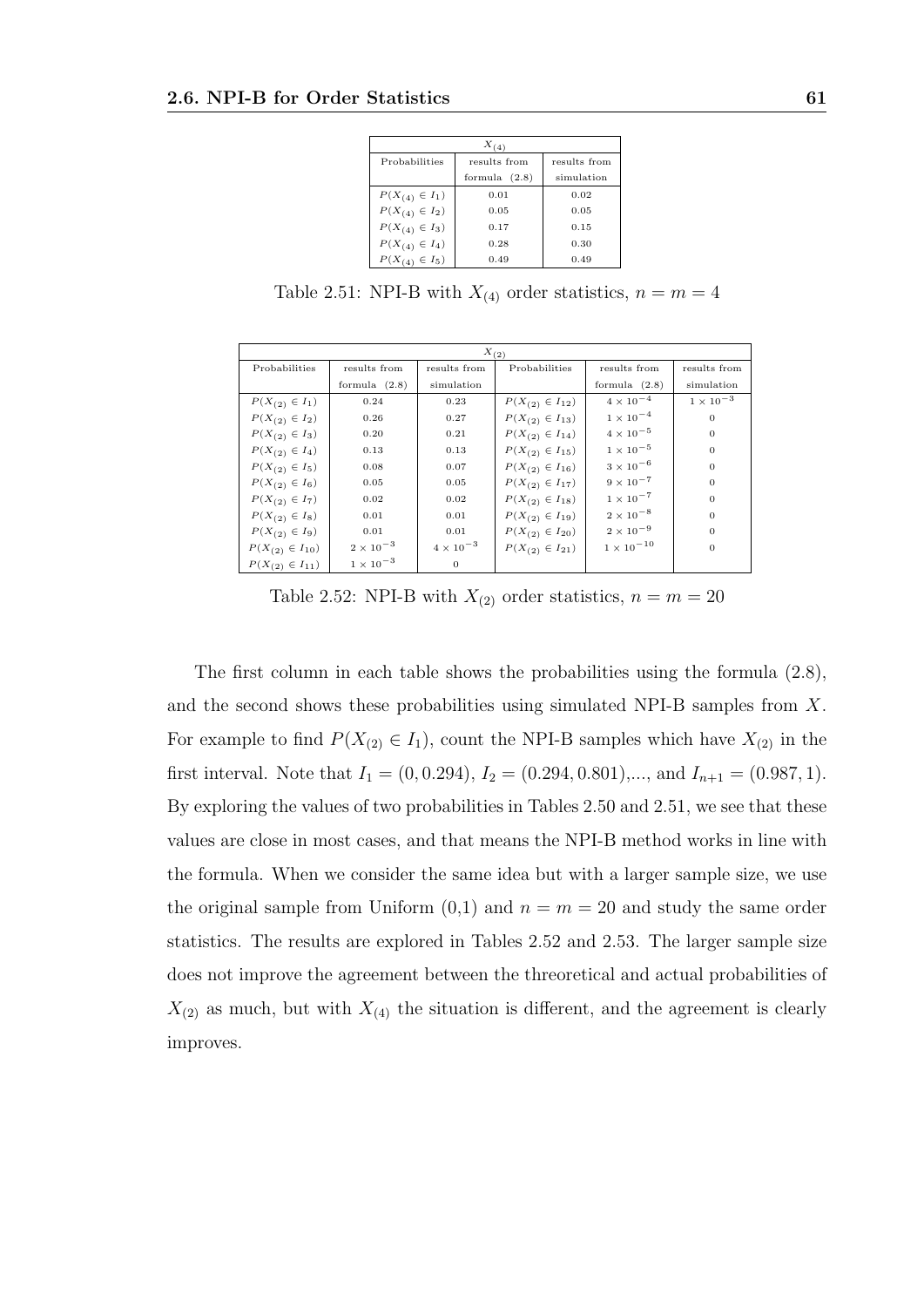| $X_{(4)}$               |                 |              |                         |                    |                    |  |  |  |
|-------------------------|-----------------|--------------|-------------------------|--------------------|--------------------|--|--|--|
| Probabilities           | results from    | results from | Probabilities           | results from       | results from       |  |  |  |
|                         | formula $(2.8)$ | simulation   |                         | formula $(2.8)$    | simulation         |  |  |  |
| $P(X_{(4)} \in I_1)$    | 0.05            | 0.06         | $P(X_{(4)} \in I_{12})$ | 0.01               | 0.01               |  |  |  |
| $P(X_{(4)} \in I_2)$    | 0.12            | 0.11         | $P(X_{(4)} \in I_{13})$ | $2 \times 10^{-3}$ | $\Omega$           |  |  |  |
| $P(X_{(4)} \in I_3)$    | 0.16            | 0.17         | $P(X_{(4)} \in I_{14})$ | $9 \times 10^{-4}$ | $2 \times 10^{-3}$ |  |  |  |
| $P(X_{(4)} \in I_4)$    | 0.17            | 0.16         | $P(X_{(4)} \in I_{15})$ | $3 \times 10^{-4}$ | $1 \times 10^{-3}$ |  |  |  |
| $P(X_{(4)} \in I_5)$    | 0.15            | 0.15         | $P(X_{(4)} \in I_{16})$ | $1 \times 10^{-4}$ | $\theta$           |  |  |  |
| $P(X_{(4)} \in I_6)$    | 0.12            | 0.12         | $P(X_{(4)} \in I_{17})$ | $3 \times 10^{-5}$ | $\mathbf{0}$       |  |  |  |
| $P(X_{(4)} \in I_7)$    | 0.09            | 0.09         | $P(X_{(4)} \in I_{18})$ | $8 \times 10^{-6}$ | $\Omega$           |  |  |  |
| $P(X_{(4)} \in I_8)$    | 0.06            | 0.06         | $P(X_{(4)} \in I_{19})$ | $1 \times 10^{-6}$ | $\mathbf{0}$       |  |  |  |
| $P(X_{(4)} \in I_9)$    | 0.04            | 0.04         | $P(X_{(4)} \in I_{20})$ | $1 \times 10^{-7}$ | $\theta$           |  |  |  |
| $P(X_{(4)} \in I_{10})$ | 0.02            | 0.03         | $P(X_{(4)} \in I_{21})$ | $1 \times 10^{-8}$ | $\theta$           |  |  |  |
| $P(X_{(4)} \in I_{11})$ | 0.01            | 0.01         |                         |                    |                    |  |  |  |

Table 2.53: NPI-B with  $X_{(4)}$  order statistics,  $n = m = 20$ 

### 2.7 Concluding Remarks

In this chapter the NPI-B method has been presented for distributions with finite and infinite intervals. First, we studied the performance of NPI-B by calculating the variance of statistics, bias, absolute error and MSE. It can be seen that all these methods have underestimate variance, but the NPI bootstrap does best because the variance of statistics in the NPI bootstrap is closer to the variance of the original sample than other methods. So we avoid underestimating the variance in the standard bootstrap because in our method we have more variations due to adding the observations to the data. Also, the NPI-B method goes outside the range of values in the standard bootstrap. The data show the values of MSE in the NPI bootstrap method are large, even in cases which have a small bias, because the NPI bootstrap method has a larger variance than other methods. This is natural, because it resamples the observations from the original sample and from the intervals between them, but the standard bootstrap resamples from the original sample only. We can see that the NPI bootstrap method performs better than other methods, for bias, in estimating variance.

When we looked into the NPI bootstrap method in other situations (real line quantities and non negative observations), with different distributions such as Gamma, Weibull, Normal and Students't-distribution, and by comparing standard and NPI bootstrap, we noted that the bias of NPI bootstrap was in most cases smaller than the bias of standard bootstrap, but MSE and absolute error were the largest, except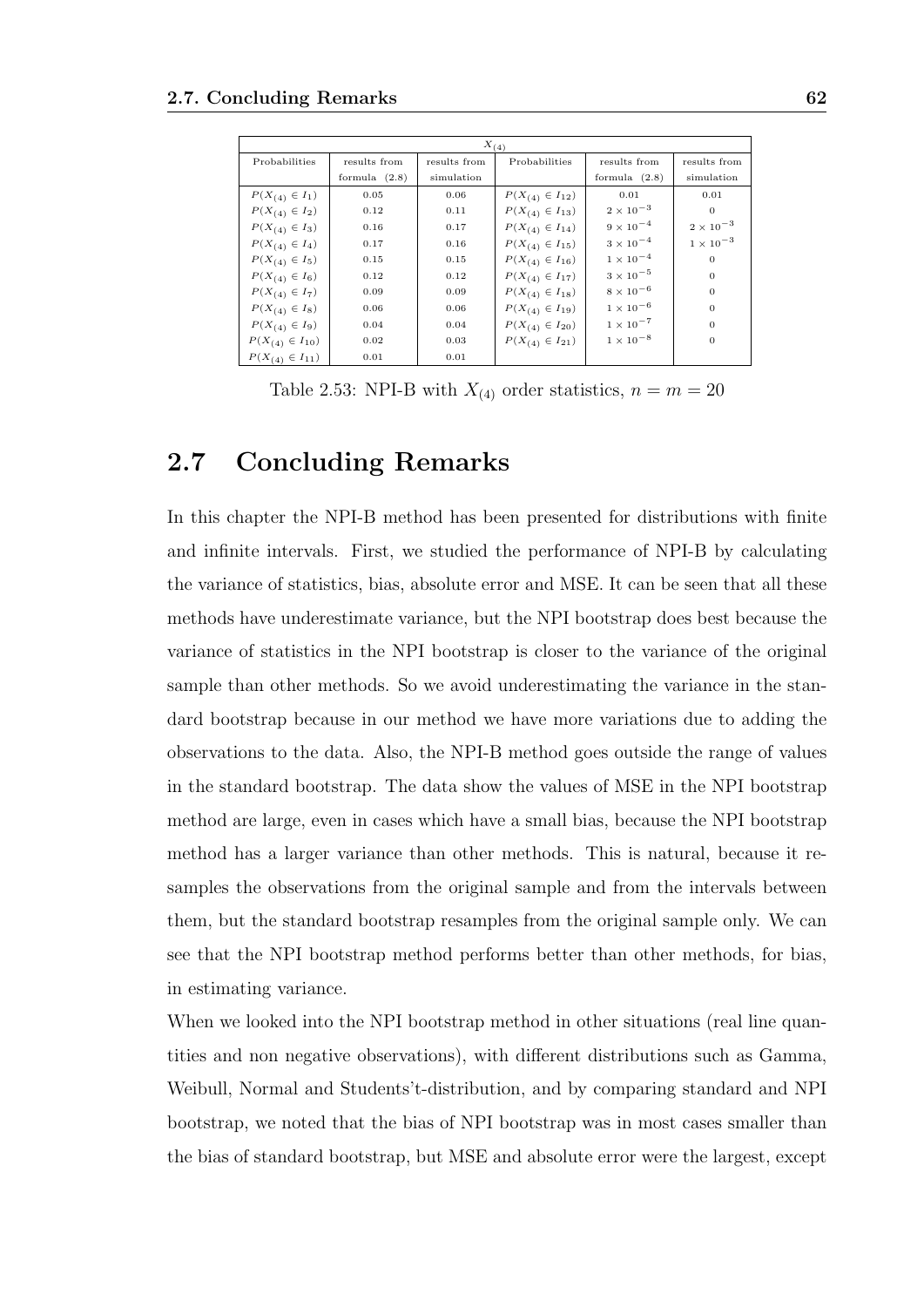in few cases. The results showed that the two methods have underestimate variance of statistics, but NPI bootstrap had variances closer to the variance of the underlying population. That is one of the benefit of our method. There was one case had overestimate variance of statistic in NPI bootstrap, when we estimated the variance parameter from Gamma (2,2). Here we showed what the original distribution was, in order to explain the performance of the NPI-B method with various shapes of distributions.

When some difficulties appeared with measurements of point estimation, we decided to work with confidence intervals and prediction intervals. We found that NPI-B did not work well in estimation with confidence intervals. It worked well when we used different prediction intervals, because it has the best coverage probability in most cases in our study. The simulation in this chapter shows that it is a promising alternative to the standard bootstrap for prediction. The variability in the predictions reflects the variability in the underlying population, which is taken into account in the simulation study by the fact that the future sample was taken from the same underlying population as the actual data.

Finally, we considered the NPI-B method with order statistics, using results from the literature that provided a probability of r-th order statistic using the NPI aspect, and found that NPI-B samples were consistent with those results. That can be natural because NPI and NPI-B depend on the same assumption  $A_{(n)}$ . When we used a larger sample size, this consistency developed with different levels of order statistics. However this is a small study which gives a picture of the use of order statistics with NPI-B.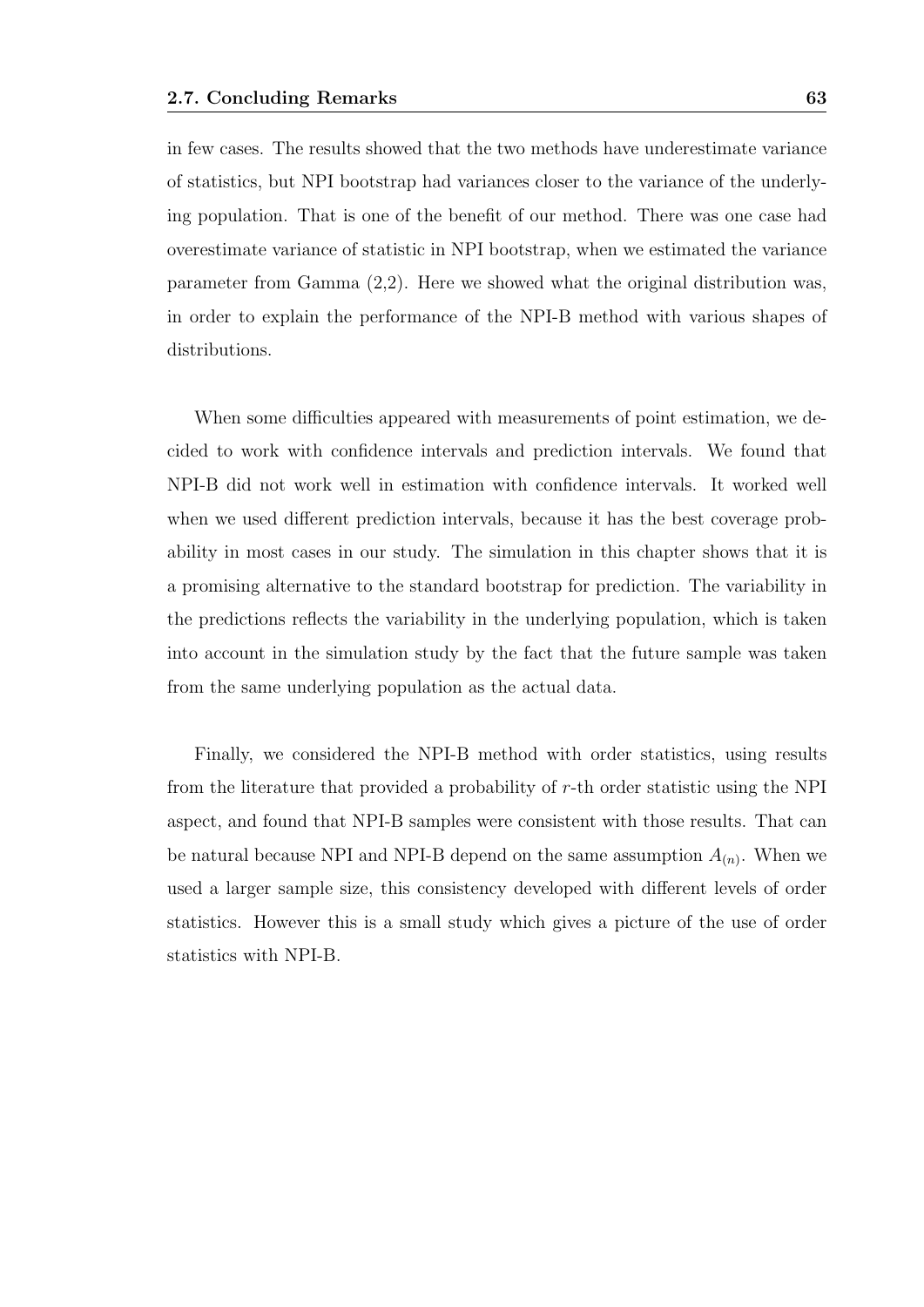# Chapter 3

# NPI for Reproducibility of Basic **Tests**

## 3.1 Introduction

In this Chapter the NPI approach is presented for reproducibility probability (RP) for some basic nonparametric tests. The RP for a test is the probability for the event that, if the test is repeated based on an experiment performed in the same way as the original experiment, the test outcome, that is either the rejection or non rejection of the null hypothesis, will be the same. The importance of the RP of tests and some definitions of it were discussed in [43, 44, 59, 64]. It is used in cases where evidence in clinical trials is often strongly in favour of a new treatment [9, 65]. Also,the estimated RP is used to define tests, which provides an interesting alternative to tests based mainly on chosen significance tests [32–34]. The review of the literature on this topic was presented in Section 1.4.

In Section 3.2 we briefly review some basic nonparametric tests. The use of the NPI approach to RP with those tests is considered in Sections 3.3, 3.4, 3.5 and 3.6. This chapter finishes with some concluding remarks in Section 3.7.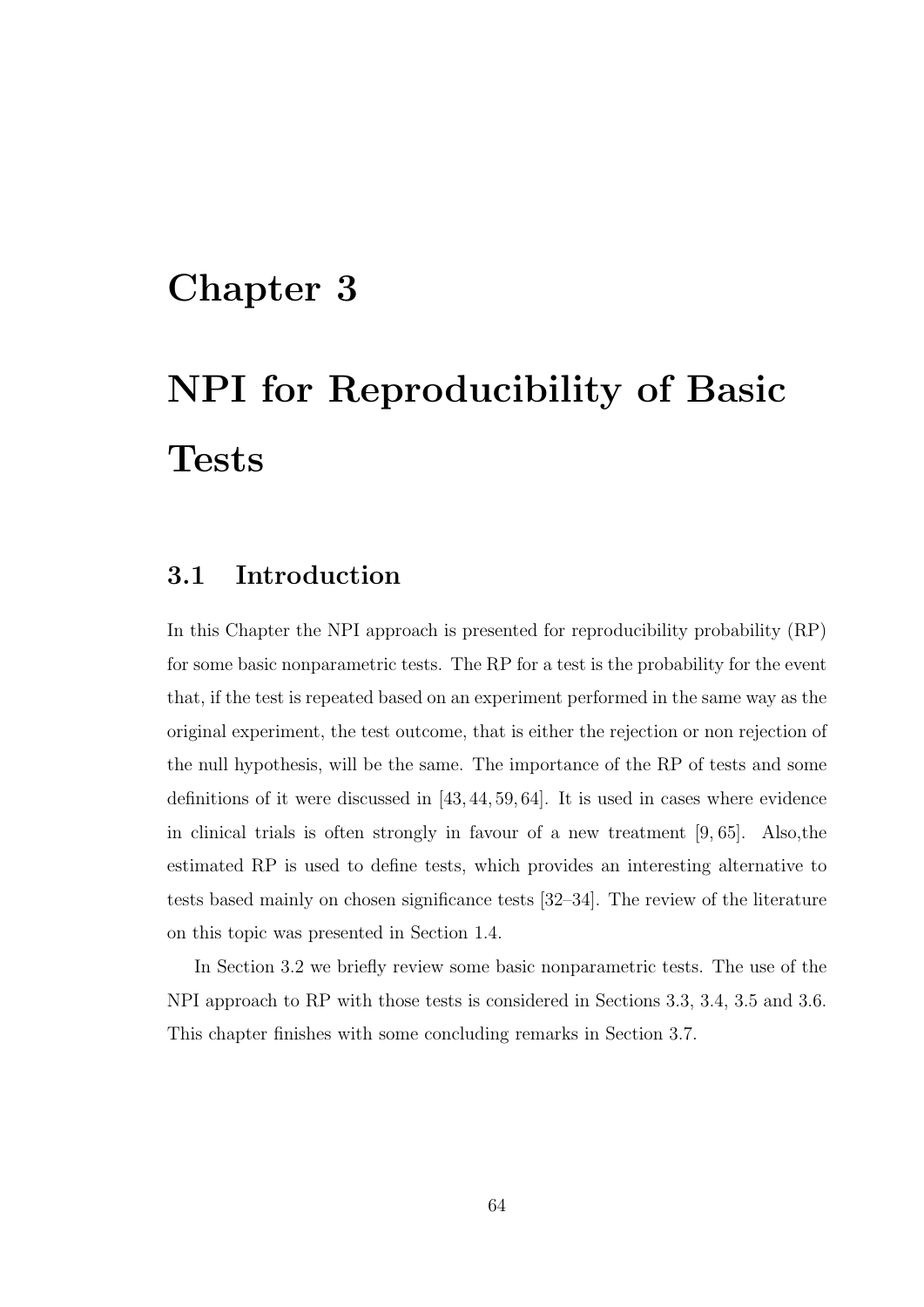# 3.2 Overview of Some Basic Tests

In this section we illustrate an overview of some nonparametric tests: one sample Sign test, one sample signed rank test and two sample rank sum test. These tests will be used in this Chapter and in Chapter 4 to explore the NPI and NPI-B methods with reproducibility probability.

## 3.2.1 One Sample Sign Test

Perhaps the most basic nonparametric test is the sign test [49, 52, 67]. Suppose we have n real valued random quantities  $X_1, X_2, ..., X_n$ , which are traditionally assumed to be mutually independent and identically distributed with median  $m_0$ , so  $P(X_i < m_0) = P(X_i > m_0) = 1/2$  for  $i = 1, ..., n$ . Generally, we test the hypotheses

$$
H_0: \theta = m_0 \text{ versus } H_1: \theta \neq m_0, > m_0, < m_0 \tag{3.1}
$$

This test assumes that the data is iid from a continuous distribution with a positive density. The test statistic K is the number of these  $X_i$  that are positive, so

$$
K = \sum_{i=1}^{n} I\{X_i > 0\}
$$
 (3.2)

with indicator function  $I{A} = 1$  if A is true and  $I{A} = 0$  if A is not true, and ignoring the observations which are equal  $m_0$ . For the one sided upper tail test with the level of significance  $\alpha$ ,  $H_1: \theta > m_0$ , we reject  $H_0$  if  $K \geq b_{\alpha,1/2}$  with  $b_{\alpha,1/2}$ the upper  $\alpha$  percentile point for the Binomial distribution with sample size n and success probability  $p = 1/2$ , while reject  $H_0$  if  $K \leq n - b_{\alpha,1/2}$  for one sided lower tail test  $H_1: \theta < m_0$ , and for two sided test  $H_1: \theta \neq m_0$  reject  $H_0$  if  $K \geq b_{\alpha/2,1/2}$  or  $K \leq n - b_{\alpha/2,1/2}$ . Where  $b_{\alpha,1/2}, b_{\alpha/2,1/2}$  are given in some literature tables to make the type 1 error probability equal to  $\alpha$ . If  $n \to \infty$  we use standard normal distribution as an approximation with  $\mu_K = \frac{n}{2}$  $\frac{n}{2}$  and  $\sigma_K^2 = \frac{n}{4}$  $\frac{n}{4}$ , the standardized version of K is  $K^*$ is:

$$
K^* = \frac{K - \mu_K}{\sigma_K} = \frac{(K + 0.5) - 0.5 * n}{\frac{\sqrt{n}}{2}}
$$
(3.3)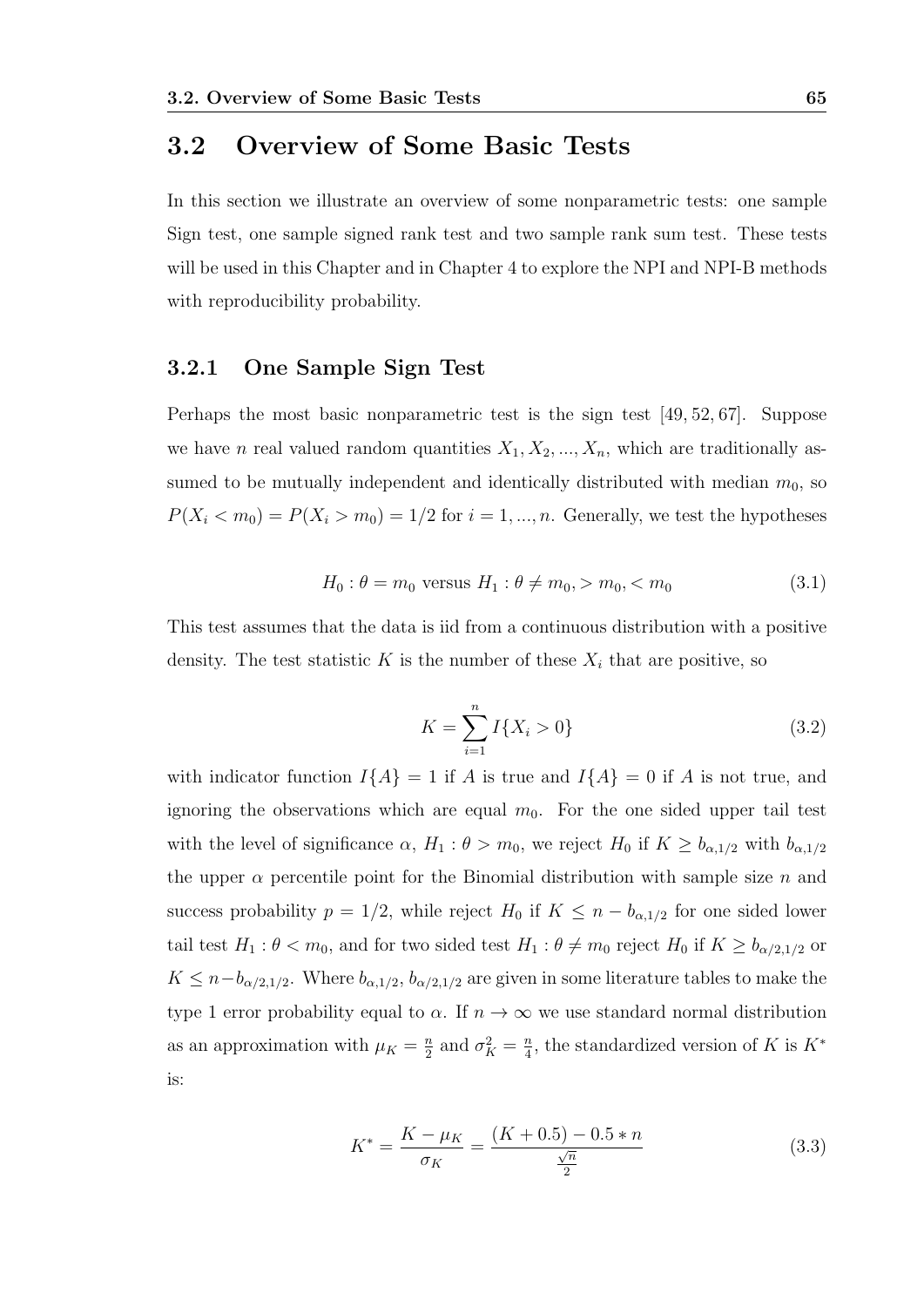We reject  $H_0$  if  $K^* \geq z_\alpha$  for a one sided upper tail test and if  $K^* \leq -z_\alpha$  for a lower tail test and reject  $H_0$  if  $|K^*| \geq z_{\alpha/2}$  for a two sided test.

### 3.2.2 One Sample Signed Rank Test

The one sample Wilcoxon Signed Rank test (WRS) [49, 52, 67, 69] is an improvement to the sign test if the population is symmetric about the median  $m_0$ . It is a popular nonparametric location test which takes more information from the sample into account than the sign test. Details about the history of the signed rank test and the corresponding standard frequentist theory, together with tables for critical values for the test statistic and approximations for large samples, can be found in many statistics textbooks, e.g. [41, 49]. Let  $X_1, X_2, ..., X_n$  is an independent sample from an absolutely continuous, symmetric distribution, then the test statistic used in this test is:

$$
W = \sum_{X_i > m_0} rank(|X_i - m_0|)
$$
\n(3.4)

where rank  $(|X_i-m_0|)$  is the rank of  $|X_i-m_0|$ , so the test statistic is the sum of ranks of such absolute differences for observations that are greater than the median. The assumption of an absolutely continuous underlying distribution is for convenience, as it reduces the requirement for dealing with ties. If there are ties in the absolute differences in the data these can be dealt with [41]. For the one sided upper tail test  $H_0$ :  $\theta = m_0$  versus  $H_1$ :  $\theta > 0$ , we reject  $H_0$  if  $W \geq W_\alpha$ , where  $W_\alpha$  is the critical value for the test statistic for significance level  $\alpha$ , and reject  $H_0$  if  $W \leq \frac{n(n+1)}{2} - W_\alpha$ if we have a one sided lower tail test with  $H_1: \theta < m_0$ . If we use the two sided test  $H_1: \theta \neq m_0$ , we reject  $H_0$  if  $W \geq W_{\alpha/2}$  or  $W \leq \frac{n(n+1)}{2} - W_{\alpha/2}$ . If  $n \to \infty$ , use  $W^* = \frac{W - \mu_w}{\sigma_w}$  $\frac{(-\mu_w)}{\sigma_w}$  is  $N(0, 1)$  where  $\mu_w = \frac{n(n+1)}{4}$  $\frac{n+1}{4}$  and  $\sigma_w = \sqrt{\frac{n(n+1)(2n+1)}{24}}$ . Reject  $H_0$  if  $W^* \geq z_\alpha$  for the upper tail test, if  $W^* \leq -z_\alpha$  for the lower tail test and if  $|W^*| \geq z_{\alpha/2}$  for the two sided test.

For ease of presentation we will assume in this thesis that there are no ties in the data. Adapting the NPI-RP approach, which is shown in the next section, for such possible ties is relatively easy, e.g. by breaking the ties in all possible ways and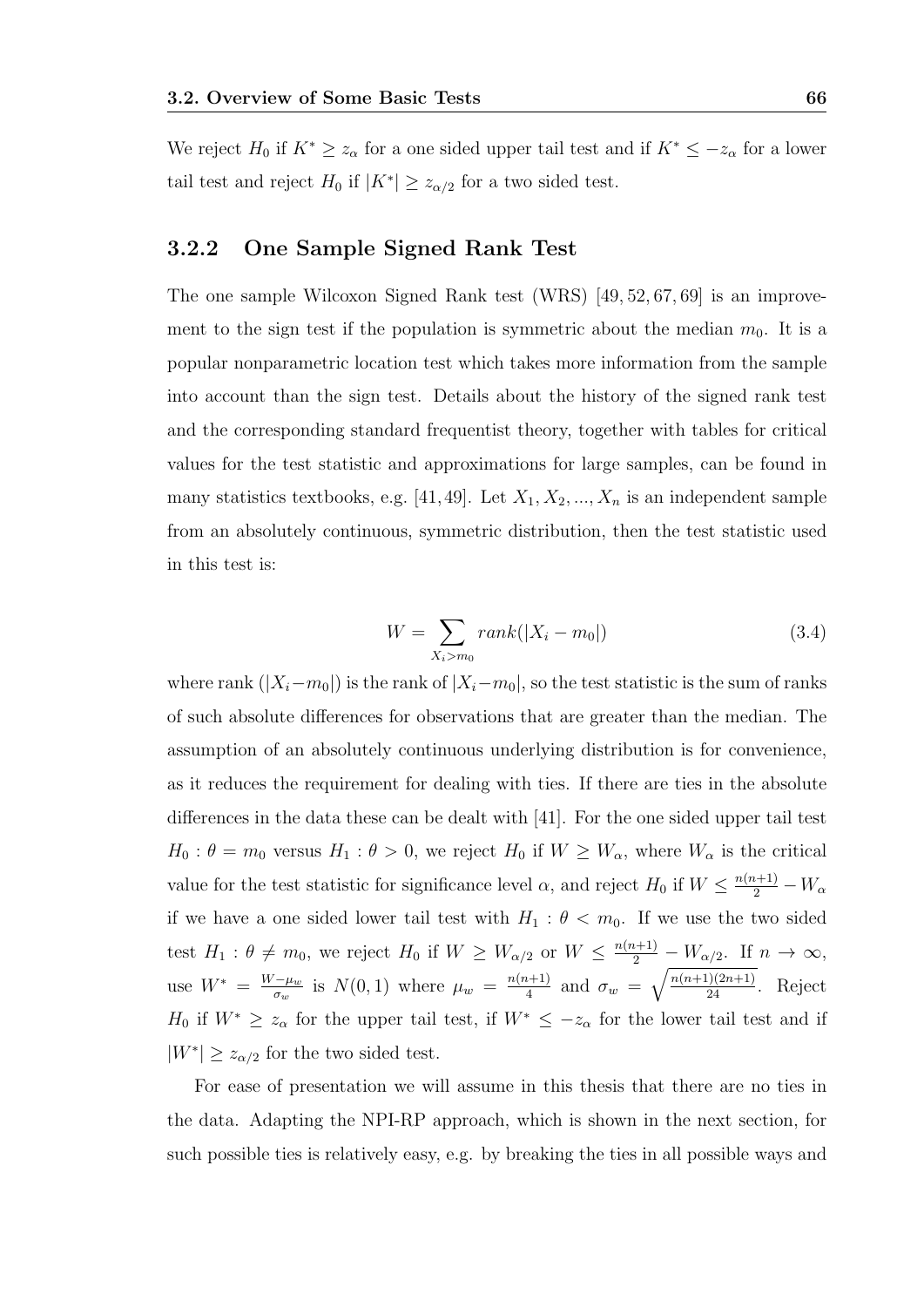taking the most conservative corresponding lower and upper probabilities. However, this is not of major practical relevance and is not discussed further here.

### 3.2.3 Two Sample Rank Sum Test

The comparison of two samples is one of the most common applications of statistical methods, with the two sample rank sum test, also known as the Wilcoxon Mann Whitney test (WMT) the most popular non parametric test for such scenarios [41,49]. For this test, data  $X_1, X_2, ..., X_{n_1}$  are assumed to be an independent and identically distributed sample from a population with the cumulative probability distribution F, and data  $Y_1, Y_2, ..., Y_{n_2}$  an independent and identically distributed sample from a population with cumulative probability distribution  $G$ , where also the  $X$  and  $Y$  observations are mutually independent. The two sample rank sum test considers null hypothesis

$$
H_0: F(t) = G(t), \text{ for all real valued } t \tag{3.5}
$$

The null hypothesis asserts that the  $X$  variable and  $Y$  variable have the same probability distribution, but the common distribution is not specified. The alternative hypothesis specified that  $Y$  is larger (or smaller) than  $X$ . The model which describes the alternative is called the location shift model

$$
H_1: G(t) = F(t - \delta), \text{ for all } t \tag{3.6}
$$

This means that the population 2 is the same as population 1 except that it is shifted by the amount  $\delta$ . It can be written as

$$
Y = d X + \delta \tag{3.7}
$$

and the null hypothesis can be written as

$$
H_0: \delta = 0 \tag{3.8}
$$

and the usual alternative hypotheses are either two sided, that is  $\delta \neq 0$  or one sided, so either  $\delta > 0$  or  $\delta < 0$ . In this thesis we restrict attention to the one sided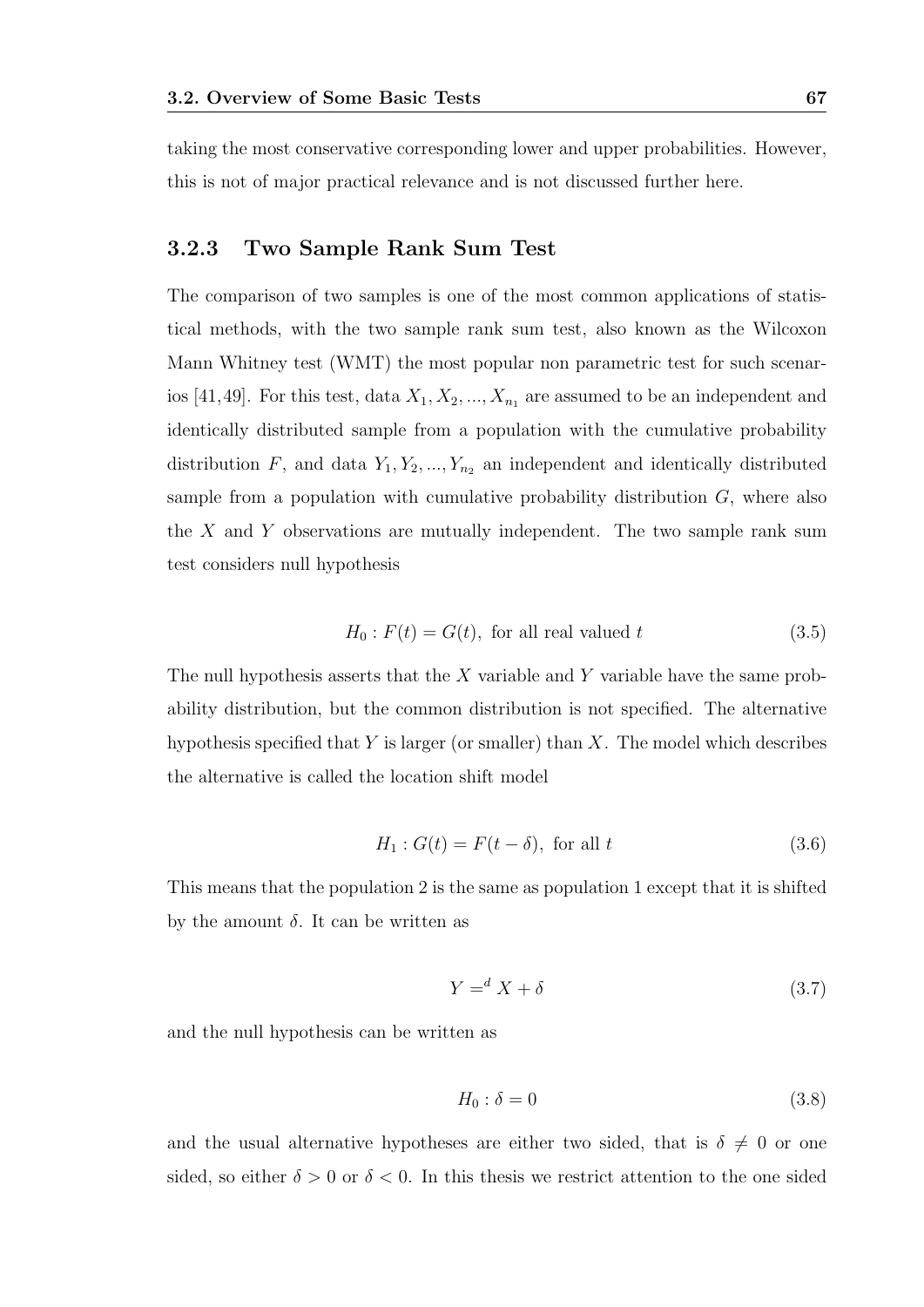upper tail alternative  $H_1 : \delta > 0$ . The two sided test involves more complicated combinatorics and is left as a possible topic for future research. As throughout this thesis, we assume that there are no ties in the data set in order to avoid making the presentation more complicated than needed to get the main point of this work across, namely the possibility of using NPI for inference on reproducibility of tests. If the mean of population 1 is  $E(X)$  and the mean of population 2 is  $E(Y)$ , then

$$
\delta = E(Y) - E(X) \tag{3.9}
$$

To compute the Wilcoxon two sample rank sum test statistic Z, we order the combined sample of X and Y from small to large values. Let  $S_1$  be the rank of  $Y_1$ ,  $S_2$  is the rank of  $Y_2$  ... and  $S_n$  is the rank of  $Y_{n_2}$ . Let  $V_j$  be the rank assigned to  $Y_j$  and define the rank sum

$$
Z = \sum_{j=1}^{n_2} V_j \tag{3.10}
$$

The one upper sided test is

$$
H_0: \delta = 0 \text{ versus } H_1: \delta > 0 \tag{3.11}
$$

reject  $H_0$  if  $Z \ge Z_\alpha$ , with the critical value  $Z_\alpha$  such that under the null hypothesis,  $P(Z \geq Z_{\alpha})$  for the chosen level of significance  $\alpha$ , it is use the sum of ranks of the smaller sample size. The values of  $Z_{\alpha}$  are typically provided in tables [41, 49].

$$
H_0: \delta = 0 \text{ versus } H_1: \delta < 0 \tag{3.12}
$$

and reject  $H_0$  if  $Z \leq n_2(n_1 + n_2 + 1) - Z_\alpha$ . The two sided test is

$$
H_0: \delta = 0 \text{ versus } H_1: \delta \neq 0 \tag{3.13}
$$

and we reject  $H_0$  if  $Z \geq w_{\frac{\alpha}{2}}$  or  $Z \leq n_2(n_1+n_2+1)-Z_{\frac{\alpha}{2}}$ . Note that the R code gives the U statistic instead of the Z statistic,which is called Mann Whitney U statistic

$$
U = \sum_{i=1}^{n_1} \sum_{j=1}^{n_2} \phi(X_i, Y_j)
$$
\n(3.14)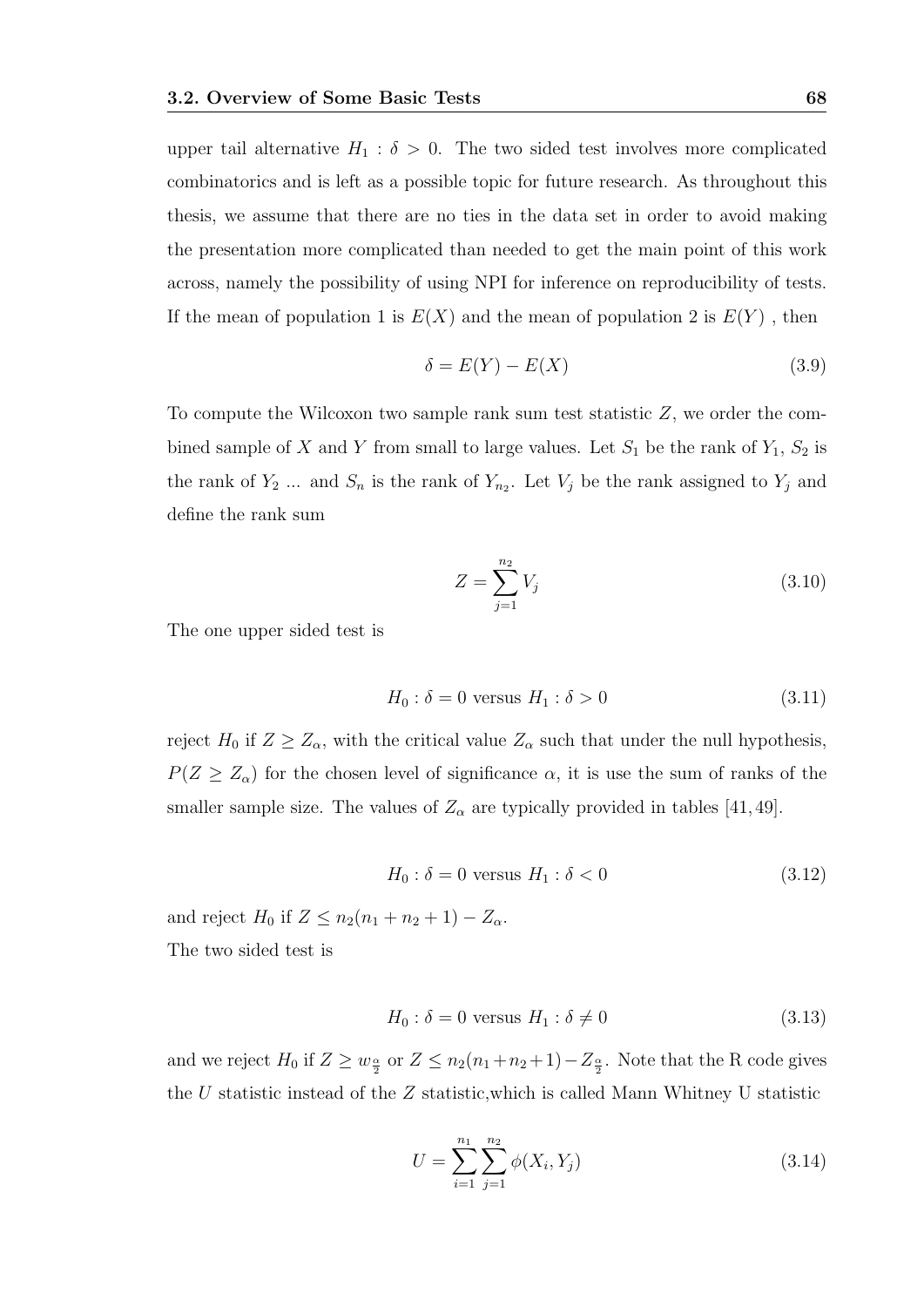and  $\phi(X_i, Y_j) = 1$  if  $X_i < Y_j$  and 0 otherwise

wh

$$
Z = U + \frac{n_2(n_2 + 1)}{2} \tag{3.15}
$$

that means that tests based on  $U$  are equivalent to tests based on  $Z$ . If n is large, we use the standard normal distribution as approximation

$$
Z^* = \frac{Z - \mu_z}{\sigma_z}
$$
  
ere is  $\mu_z = \frac{n_1(n_1 + n_2 + 1)}{2}$  and  $\sigma_z = \sqrt{\frac{n_1 n_2(n_1 + n_2 + 1)}{12}}$ . (3.16)

## 3.3 NPI for the Reproducibility Probability

The reproducibility of a test is an important characteristic of the practical relevance of test outcomes. Recently there has been substantial interest in the reproducibility probability (RP), where not only its estimation but also it is the actual definition and interpretation are not uniquely determined in the classical frequentist statistics framework. NPI is a frequentist statistics approach that makes few assumptions, enabled by the use of lower and upper probabilities to quantify uncertainty, and which explicitly focuses on future observations. The explicitly predictive nature of NPI provides a natural formulation of inferences on RP.

In the Sections 3.4, 3.5 and 3.6, we introduce the use of the NPI approach to RP (NPI-RP) for some basic nonparametric tests [20]. Applying NPI, for either realvalued or Bernoulli data, enables inference by deriving lower and upper probabilities for the event that a future test, of similar size and under similar circumstances as the first test, will lead to the same conclusion as the first test, that is rejection or non-rejection of the null-hypothesis. Generally, we will use the acronym NPI-RP for such inferences. It is important to emphasize that we focus on the conclusion of the future test with regard to the null-hypothesis, given the actual data of the first test; so we do not consider an exact repetition in terms of the same value for the test statistic of interest or even for the actual observations, nor do we opt to just use the information from the first test that the null-hypothesis was rejected or not. As the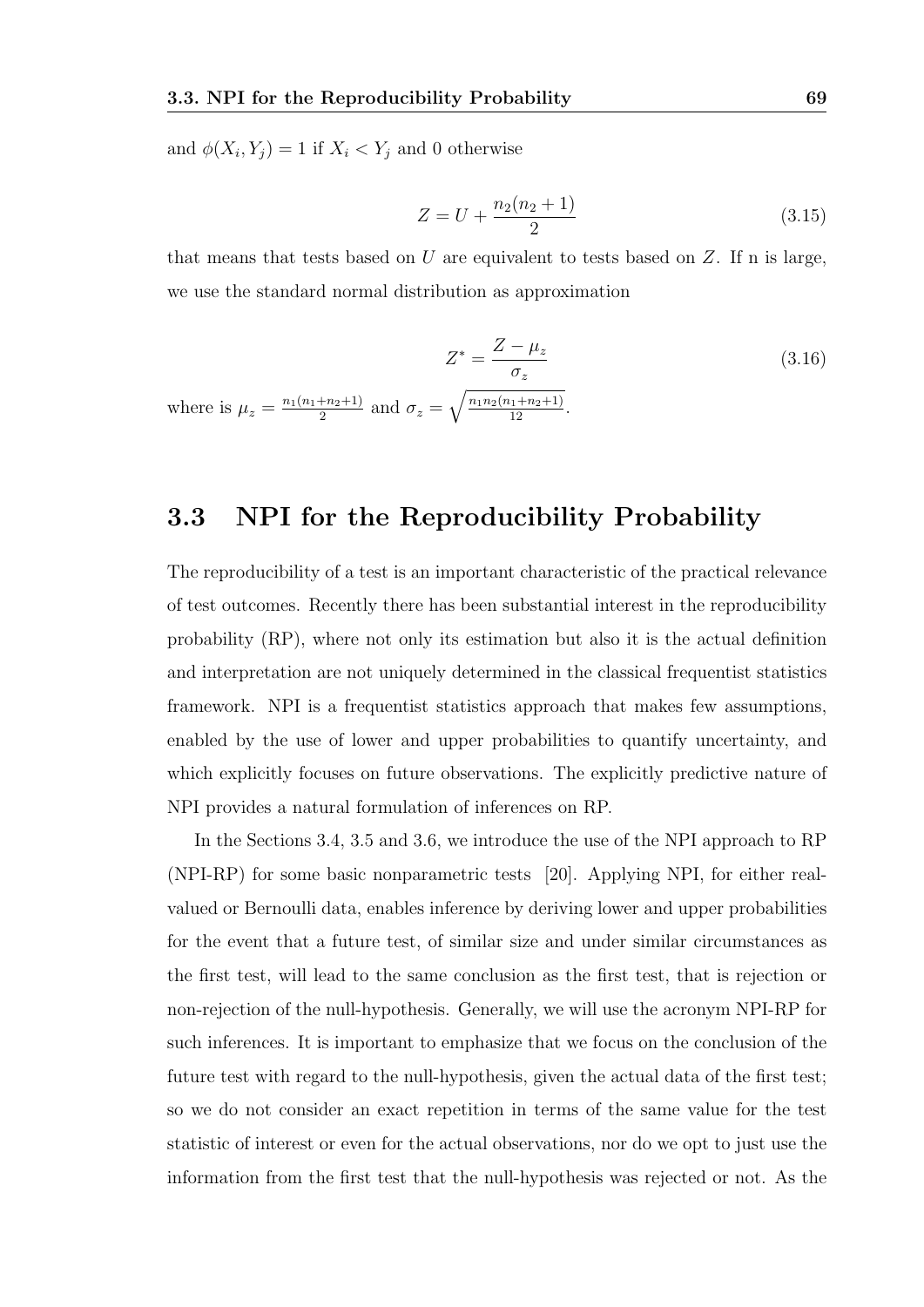strength of the first test's conclusion depends on the actual data, it seems logical and important to use those data to infer on the reproducibility of the test result, while such prediction for the test result in a future test is more naturally reflected by the corresponding final conclusion, so rejection or not of the null-hypothesis. In Section 3.7 we briefly comment on the possibility, within the NPI framework, to only use the test's conclusion from the first test, but we consider this of less importance than the approach followed throughout this chapter.

As is clear from the brief comments on the literature on RP in Section 1.4, there have been several different formulations of the RP problem within the classical theory of frequentist statistics, where typically properties of an assumed underlying population are estimated. However, the very nature of RP seems to be predictive; given the data from the first test, one would like to predict the overall test conclusion for a second test, if such a further test would have the same sample size(s) and would be performed under similar circumstances. Hence the NPI approach is attractive, as it is a framework of frequentist statistics that explicitly considers future observations which are exchangeable with the available data observations. We should point out that the NPI framework does not require that the sample size(s) in the actual (first) and future (second) tests are the same, but this seems a natural assumption in order to reflect reproducibility, and we will restrict attention to this situation in this thesis.

We present NPI-RP for any possible results of the first test, so both in case that it leads to rejection and non-rejection of the null-hypothesis. As will be clear from the discussion in Section 1.4, in practice one is often particularly interested in reproducibility of tests that led to rejection of the null-hypothesis, as this tends to be the practically most important scenario, e.g. leading to new medication being introduced. However, for a complete view we believe that the reproducibility of tests that did not reveal a significant effect is also important, so while our discussions (including in the examples in this thesis) will mostly focus on the reproducibility of tests in cases where the null-hypothesis is rejected, we also consider RP in cases of non-rejection of the null-hypothesis. The NPI for Bernoulli observations is used for the NPI approach to reproducibility for the sign test, presented in Section 3.4. The NPI for multiple real-valued observations is used for the NPI approach to the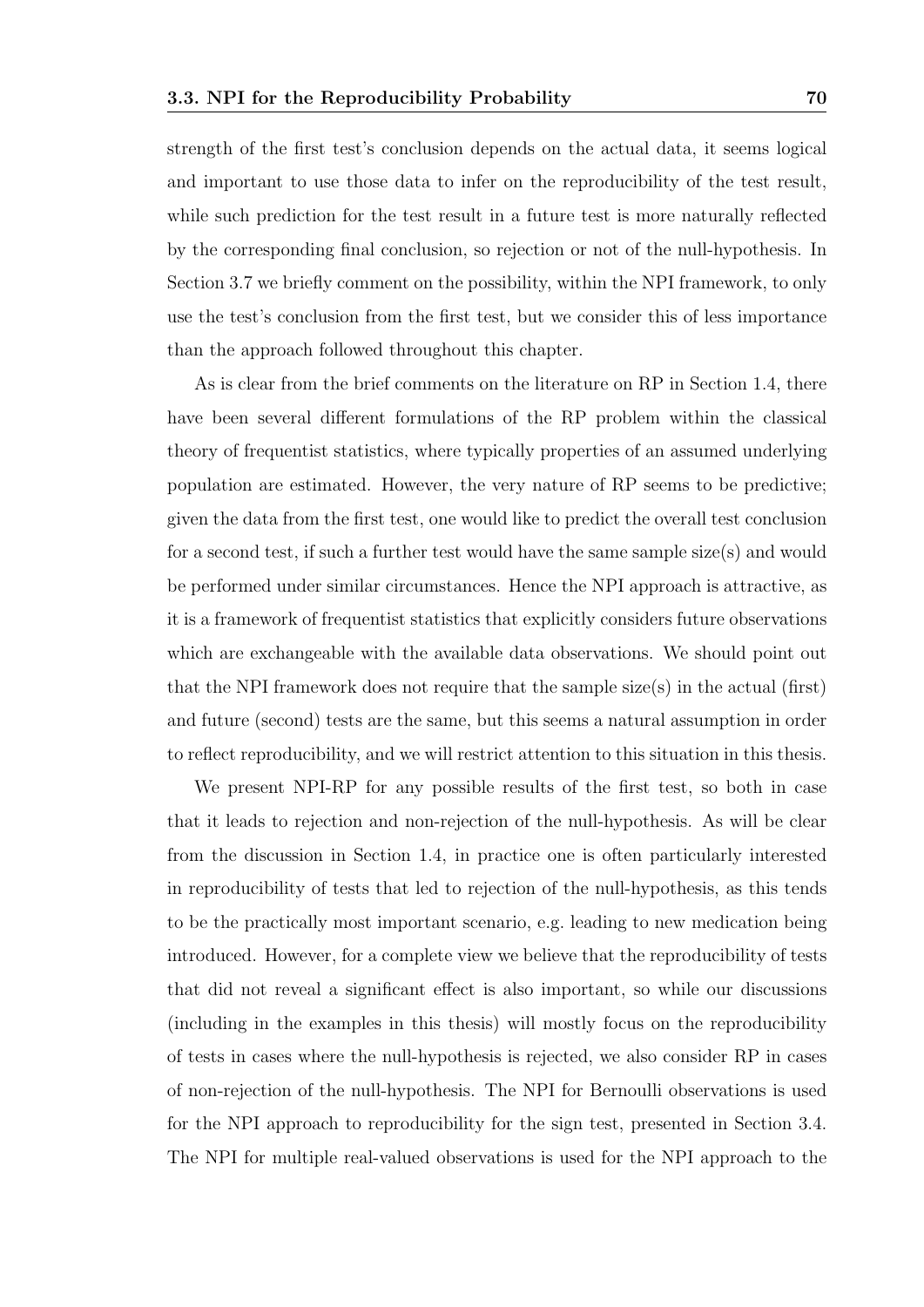reproducibility of the one-sample signed-rank test and the two-sample rank sum test, presented in Sections 3.5 and 3.6.

Before we consider NPI-RP for the sign test, which is perhaps the most basic nonparametric statistical test, we need to comment briefly on assumptions underlying statistical tests. Generally, when a statistical test is applied there are some modelling assumptions which, ideally, should be checked. For example, Wilcoxon's one-sample signed-rank test, which we consider in Section 3.5, assumes that the population from which the sample is drawn is symmetric about the median. This assumption is important for the distribution of the test statistic under the nullhypothesis and ideally should be checked whenever the test is applied.

In the NPI-RP approach, given the  $n$  data observations from the first test, we consider all possible different orderings of  $n$  future observations and the  $n$  data observations for this test, and then calculate lower and upper probabilities for the event that the test statistic based on such  $n$  future observations will lead to rejection or non-rejection of the null-hypothesis. When doing so, one could argue that we should consider, for each of the  $\binom{2n}{n}$  $\binom{2n}{n}$  possible orderings of the *n* future observations among the n data observations, whether or not it is reasonable to assume that the n future observations could have come from a population that is symmetric about its median. While this could be done, e.g. by using an appropriate pre-test, we do not do this for three reasons.

First, we will typically consider quite small data sets (although the approach can be applied for all sample sizes), in which case for only few test results such an underlying assumption would be rejected when formulated as null-hypothesis for a pre-test. Secondly, implementing such a pre-test for the predicted future samples would severely complicate both computation and analytic derivation of the results presented in this chapter. Thirdly, and most importantly, while testing such assumptions, or at least good awareness of such assumptions, it is indeed important for the actual (first) test, the further tests as performed on all the predictive, and hence hypothetical, future data sets are mainly done to get an insight in the corresponding values of the test statistic and the corresponding test conclusions; as we do not base the practically important overall conclusion on a single test out of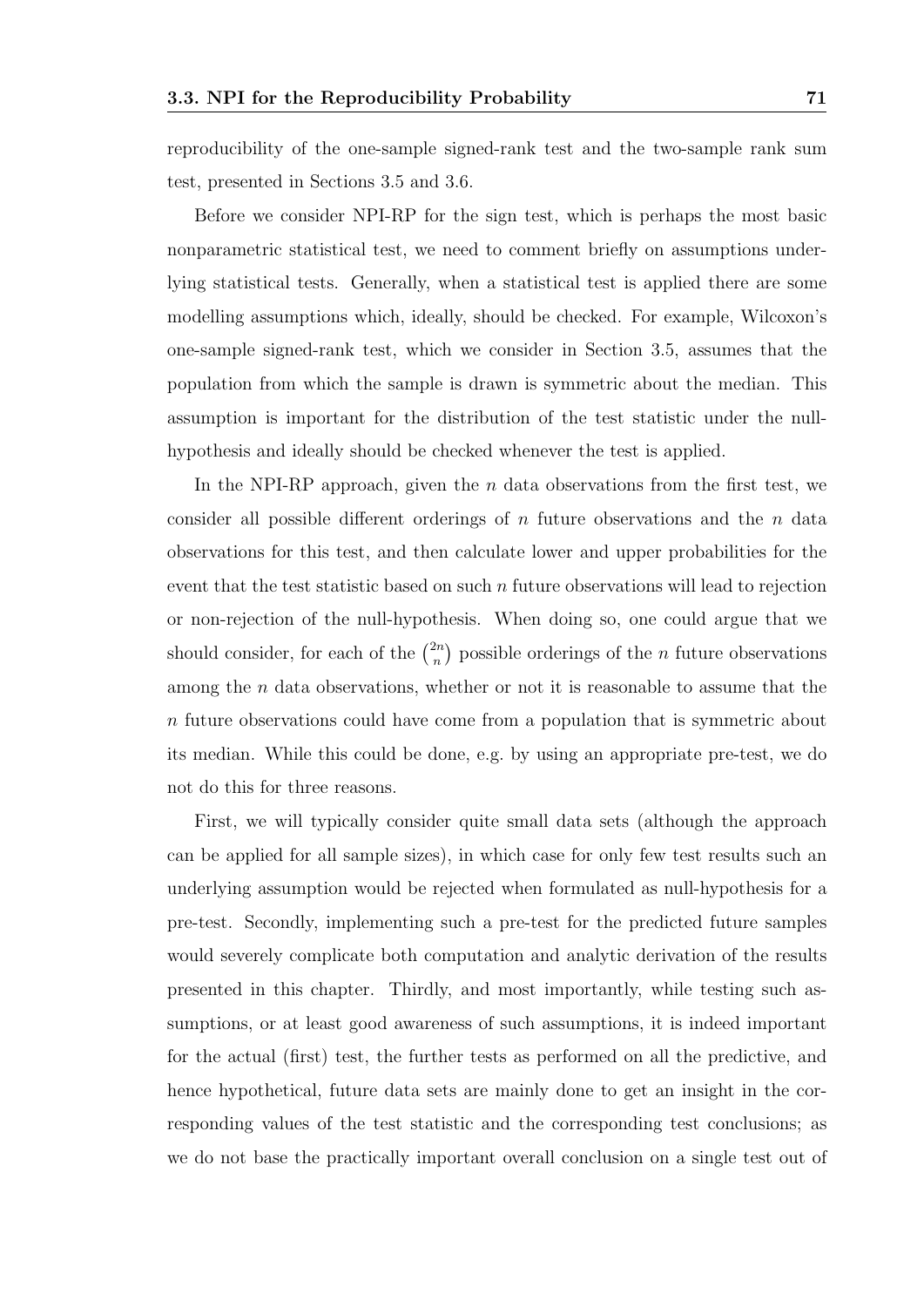underlying assumption is of less relevance. So, generally, we do not consider such underlying assumptions in this chapter, but we will assume that the method is only applied where such assumptions seem reasonable for the actual data from the first test, as is common when such tests are applied.

# 3.4 NPI-RP for the One Sample Sign Test

The NPI-RP approach for this scenario is as follows. Suppose that  $Y = y$ , then this test immediately leads to  $H_0$  being rejected or not. We then consider NPI for the random number of positive observations out of n future Bernoulli observations [16], which we denote by  $Y_f$  (used for simplicity instead of the notation  $Y_{n+1}^{2n}$  which would be in line with notation used in Section 1.2; we only consider the situation with future number of observations equal to the number of data observations, so  $m = n$ . henceforth in this thesis), we discuss this briefly in Section 3.7, given the y positive observations out of n in the original test. So here we use equations  $(1.4)$  and  $(1.5)$ . We derive the NPI lower and upper probabilities for the event that, for these  $n$ future observations, the test's conclusion will be the same as the original conclusion based on the observation y. This provides the NPI lower and upper reproducibility probabilities, which we denote by  $\overline{RP}(y)$  and  $\overline{RP}(y)$ , respectively, where it is important to emphasize that these depend on y.

We first consider the one-sided test with  $H_1 : \theta > 0$ , for which  $H_0$  is rejected if and only if  $Y \ge b_{\alpha}$ . The NPI lower and upper probabilities for reproducibility of this test involve consideration of the event  $Y_f \geq b_\alpha$ , given data  $Y = y$  from the original test. The NPI lower and upper probabilities for this event are derived from  $(1.4)$  and  $(1.5)$ , which are based on the assumption  $A_{(n)}$  and the model presented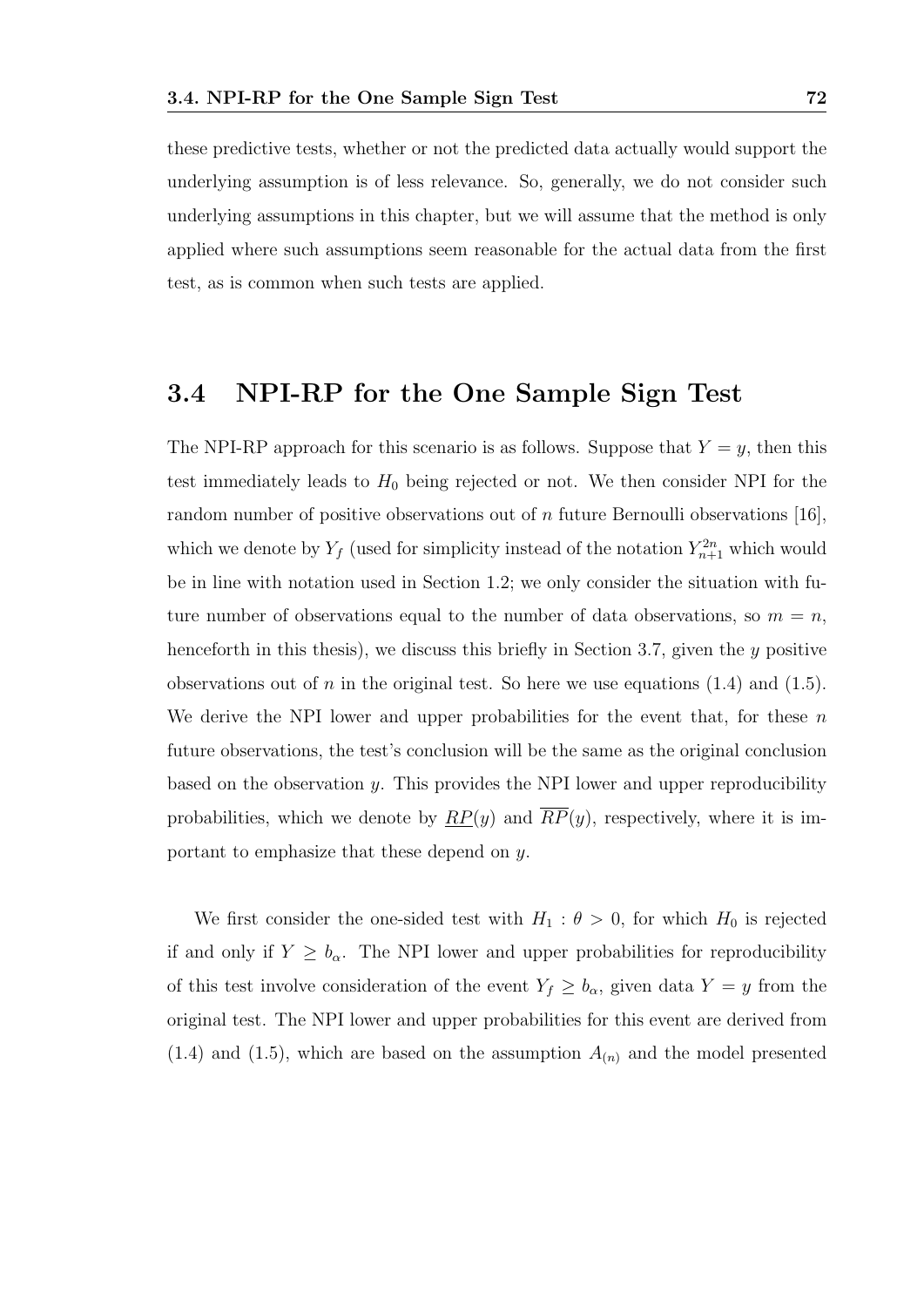by Coolen [16], and are equal to

$$
\underline{P}(Y_f \ge b_{\alpha}|y) =
$$
\n
$$
1 - \binom{2n}{n}^{-1} \times \left[ \binom{2n-y}{n-y} + \sum_{l=1}^{b_{\alpha}-1} \left\{ \binom{y+l-1}{y-1} \binom{2n-y-l}{n-y} \right\} \right]
$$
\n
$$
\overline{P}(Y_f \ge b_{\alpha}|y) =
$$
\n
$$
\binom{2n}{n}^{-1} \times \left[ \binom{y+b_{\alpha}}{y} \binom{2n-y-b_{\alpha}}{n-y} + \sum_{l=b_{\alpha}+1}^{n} \left\{ \binom{y+l-1}{y-1} \binom{2n-y-l}{n-y} \right\} \right]
$$

The NPI lower and upper reproducibility probabilities in this case are as follows. For  $y \ge b_\alpha$ , so in case the original test led to rejection of  $H_0$ ,  $\overline{RP}(y) = \underline{P}(Y_f \ge b_\alpha | y)$ and  $\overline{RP}(y) = \overline{P}(Y_f \ge b_\alpha | y)$ , while for  $y < b_\alpha$ , which led to  $H_0$  not being rejected in the original test,  $\overline{RP}(y) = \overline{P}(Y_f < b_\alpha|y) = 1 - \overline{P}(Y_f \ge b_\alpha|y)$  and  $\overline{RP}(y) = \overline{P}(Y_f < b_\alpha|y)$  $b_{\alpha}|y\rangle = 1 - \underline{P}(Y_f \geq b_{\alpha}|y).$ 

For the one-sided test with  $H_1$ :  $\theta$  < 0, for which  $H_0$  is rejected if and only if  $Y \leq n - b_{\alpha} = b_{\alpha}^{l}$ , the relevant NPI lower and upper probabilities, given  $Y = y$ , are also easily derived from (1.4) and (1.5) and are equal to

$$
\underline{P}(Y_f \le b_\alpha^l | y) = 1 - \binom{2n}{n}^{-1} \times \left[ \binom{y + b_\alpha^l + 1}{y} \binom{2n - y - b_\alpha^l - 1}{n - y} + \sum_{l=b_\alpha^l+2}^{n} \left\{ \binom{y + l - 1}{y - 1} \binom{2n - y - l}{n - y} \right\} \right]
$$
  

$$
\overline{P}(Y_f \le b_\alpha^l | y) = \binom{2n}{n}^{-1} \times \left[ \binom{2n - y}{n - y} + \sum_{l=1}^{b_\alpha^l} \left\{ \binom{y + l - 1}{y - 1} \binom{2n - y - l}{n - y} \right\} \right]
$$

The NPI lower and upper reproducibility probabilities in this case are as follows. For  $y \le b_\alpha^l$ , so in case the original test led to rejection of  $H_0$ ,  $\overline{RP}(y) = \underline{P}(Y_f \le b_\alpha^l | y)$ and  $\overline{RP}(y) = \overline{P}(Y_f \leq b_{\alpha}^l | y)$ , while for  $y > b_{\alpha}$ , which led to  $H_0$  not being rejected in the original test,  $\underline{RP}(y) = \underline{P}(Y_f > b_\alpha^l | y) = 1 - \overline{P}(Y_f \leq b_\alpha^l | y)$  and  $\overline{RP}(y) = \overline{P}(Y_f > b_\alpha^l | y)$  $b^l_\alpha|y\rangle = 1 - \underline{P}(Y_f \leq b^l_\alpha|y).$ 

For this one-sided sign test with  $H_1$  :  $\theta > 0$ , the minimum value that can occur for the NPI lower reproducibility probability is equal to  $\underline{RP}(b_\alpha) = \underline{P}(Y_f \geq b_\alpha | y =$  $b_{\alpha}$ ) = 0.5, while with  $H_1: \theta < 0$  also the minimum value that can occur for the NPI lower reproducibility probability is equal to  $\underline{RP}(b^l_\alpha) = \underline{P}(Y_f \leq b^l_\alpha | y = b^l_\alpha) = 0.5$  (the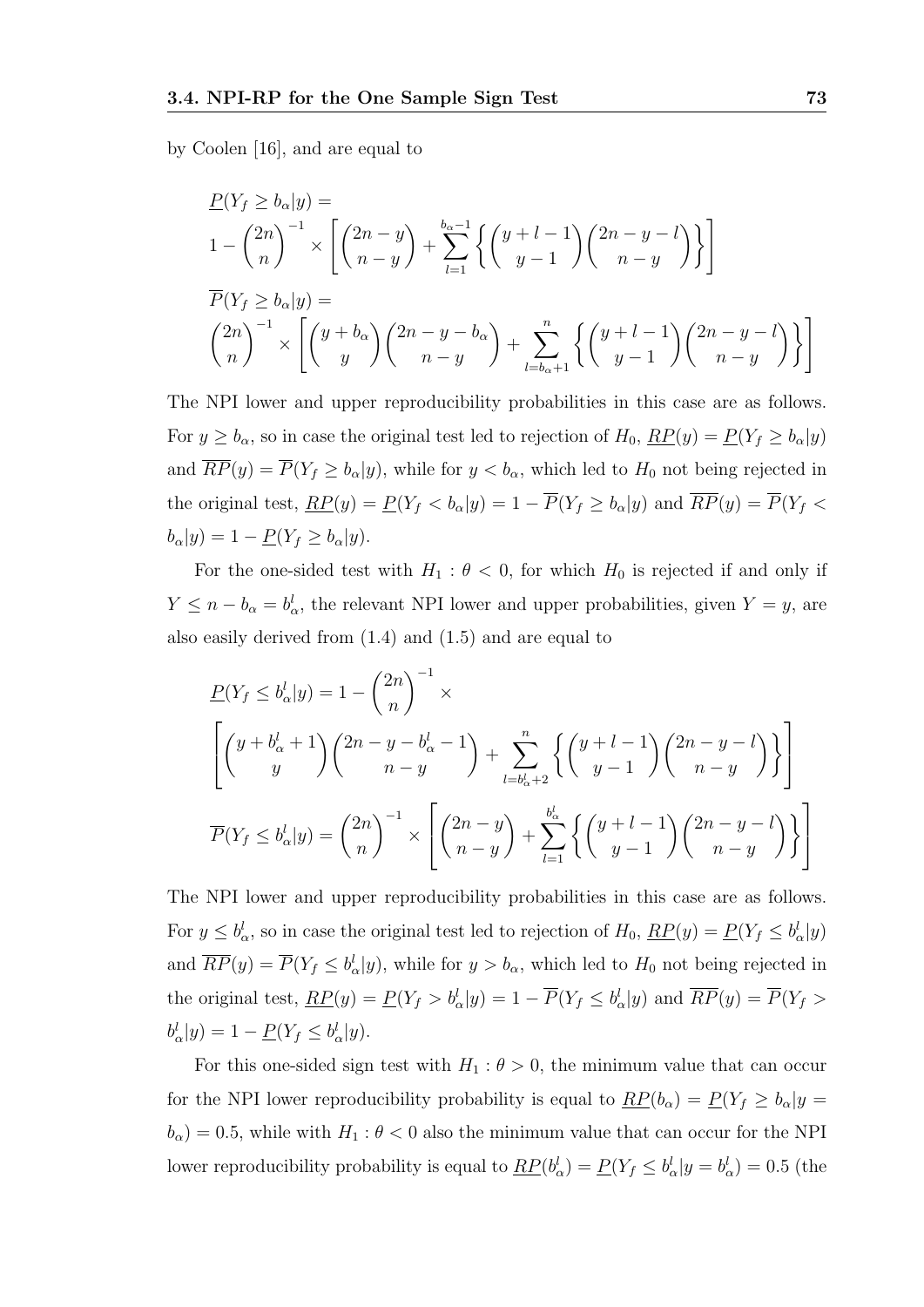justification for these values is given in Proof of minimum value for lower RP in this section). As these NPI lower reproducibility probabilities  $\overline{RP}(y)$  are increasing in  $y$ , this minimum possible value of 0.5 links nicely to the discussions in the literature about reproducibility probability of 0.5 as a worst-case scenario. Note that in the NPI approach, this worst-case scenario is reflected through the lower probability, the corresponding NPI upper probability  $\overline{RP}(b_\alpha)$  is greater than 0.5 and depends on *n*, in fact it is a decreasing function of *n* with limiting value 0.5 for  $n \to \infty$  (this is easily proven but is left to the interested reader, it is of little further relevance in this thesis).

The maximum value that can occur for the NPI upper reproducibility probability for these tests is equal to 1, which occurs if all observations in the original test sample are positive, or if all are negative. In both these cases, these data observations are maximally supportive of either the null-hypothesis or the alternative hypothesis. These NPI upper probabilities reflect that, if all observations are positive (negative) then the data do not provide evidence against the possibility that negative (positive) observations would never occur.

For the two-sided test with  $H_1$ :  $\theta \neq 0$ , for which  $H_0$  is rejected if and only if  $Y \ge b_{\alpha/2}$  or  $Y \le n - b_{\alpha/2} = b_{\alpha/2}^l$ , the relevant NPI lower and upper probabilities, given  $Y = y$ , are also easily derived from (1.4) and (1.5) and are equal to

$$
\underline{P}(Y_f \in \{b_{\alpha/2}^l + 1, \dots, b_{\alpha/2} - 1\}|y) =
$$
\n
$$
1 - {2n \choose n}^{-1} \times \left[ {2n - y \choose n - y} + \sum_{l=1}^{b_{\alpha/2}^l} \left\{ {y + l - 1 \choose y - 1} {2n - y - l \choose n - y} \right\} + \left\{ {y + b_{\alpha/2} \choose y} - {y + b_{\alpha/2} \choose y} \right\} \times {2n - y - b_{\alpha/2} \choose n - y} + \sum_{l=b_{\alpha/2}+1}^{n} \left\{ {y + l - 1 \choose y - 1} {2n - y - l \choose n - y} \right\}
$$
\n
$$
\overline{P}(Y_f \in \{b_{\alpha/2}^l + 1, \dots, b_{\alpha/2} - 1\}|y) =
$$
\n
$$
{2n \choose n}^{-1} \times \left[ {y + b_{\alpha/2}^l + 1 \choose y} {2n - y - b_{\alpha/2}^l - 1 \choose n - y} + \sum_{l=b_{\alpha/2}^{l-1-1}+1}^{b_{\alpha/2}^{l-1-1}} \left\{ {y + l - 1 \choose y - 1} {2n - y - l \choose n - y} \right\} \right]
$$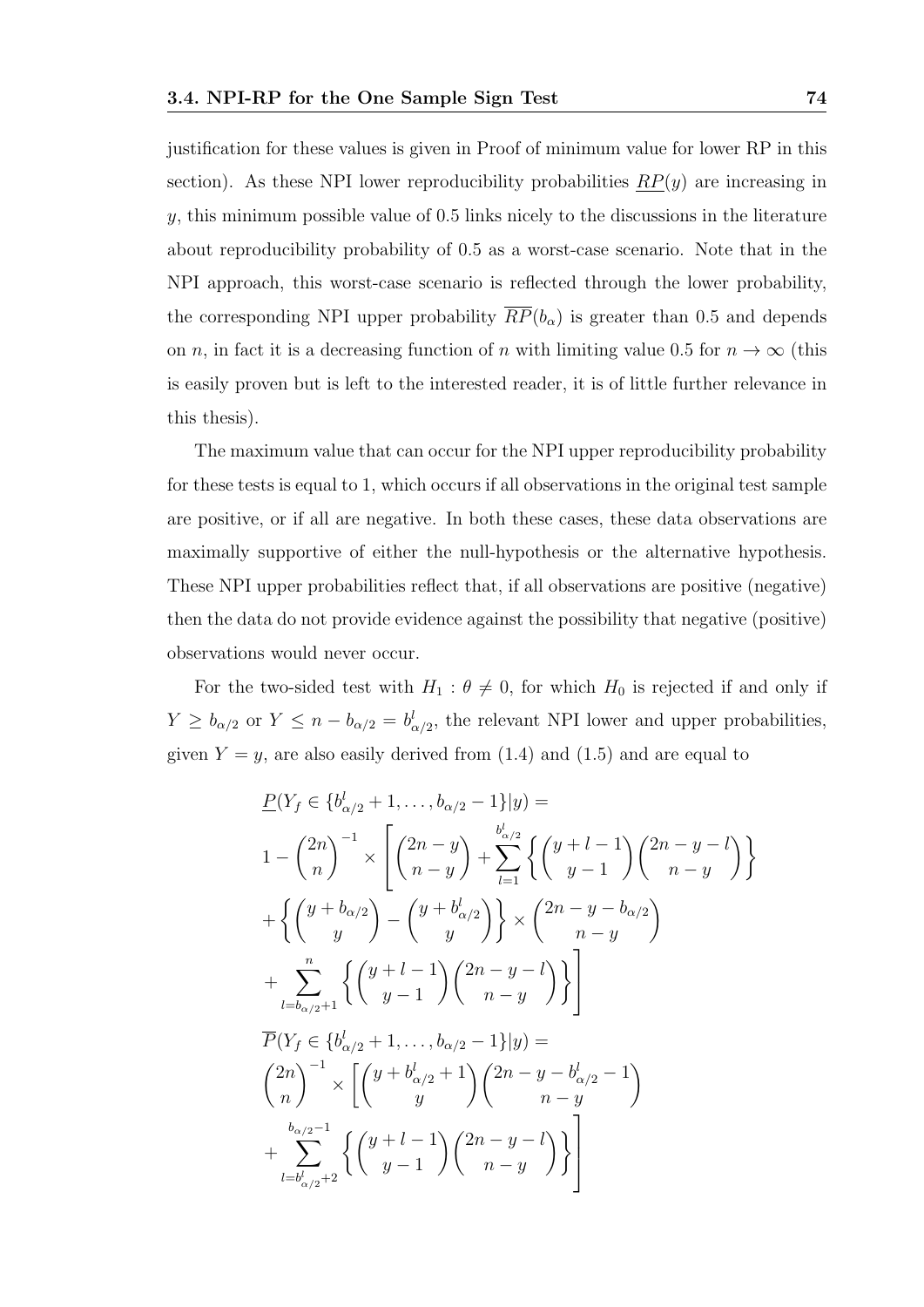The NPI lower and upper reproducibility probabilities, in this case are as follows. For  $y \le b_{\alpha/2}^l$  or  $y \ge b_{\alpha/2}$ , so in case the original test led to rejection of  $H_0$ , we have  $\underline{RP}(y) = \underline{P}(Y_f \leq b_{\alpha/2}^l \vee Y_f \geq b_{\alpha/2}|y) = 1 - \overline{P}(Y_f \in \{b_{\alpha/2}^l + 1, \ldots, b_{\alpha/2} - 1\}|y)$  and  $\overline{RP}(y) = \overline{P}(Y_f \leq b_{\alpha/2}^l \vee Y_f \geq b_{\alpha/2}|y) = 1 - \underline{P}(Y_f \in \{b_{\alpha/2}^l + 1, \ldots, b_{\alpha/2} - 1\}|y).$ For  $y \in \{b_{\alpha/2}^l + 1, \ldots, b_{\alpha/2} - 1\}$ , which led to  $H_0$  not being rejected in the original test, we have  $\underline{RP}(y) = \underline{P}(Y_f \in \{b_{\alpha/2}^l + 1, \ldots, b_{\alpha/2} - 1\}|y)$  and  $\overline{RP}(y) = \overline{P}(Y_f \in$  ${b^l_{\alpha/2}+1,\ldots,b_{\alpha/2}-1}$ |y).

These results for NPI-RP for the one-sample sign test are illustrated and discussed in the Example 3.1.

Now we prove that the minimum value of the NPI lower reproducibility probability is equal to 0.5.

### Proof of minimum value for lower RP

The NPI upper and lower probabilities for Bernoulli random quantities, as given in Equations (1.4) and (1.5), were derived by [16] through direct counting arguments. A nice alternative counting argument to derive these results is as follows (for more details we refer to [1, Section 2.2]). In the latent variable representation of Bernoulli data using real-valued outcomes of an experiment, with data consisting of n observations and interest in m future observations, the  $\binom{n+m}{n}$  $\binom{+m}{n}$  different orderings of these observations, when not distinguishing between the n observed values nor between the  $m$  future observations, are all equally likely. For each such ordering, the successfailure threshold can be in any of the  $n + m + 1$  intervals of the partition of the real line created by the  $n+m$  values of the latent variables, leading to  $n+m+1$  possible combinations  $(s, r)$ , with s successes in the n tests and r successes in the m future observations. For such an ordering, these possible pairs  $(s, r)$  can be represented as a path on the rectangular lattice from  $(0, 0)$  to  $(n, m)$  with steps going either one to the right or one upwards.

The  $\binom{n+m}{n}$  $\binom{+m}{n}$  different orderings, which are all equally likely, correspond to the  $\binom{n+m}{n}$  $\binom{+m}{n}$  different right-upwards paths from  $(0,0)$  to  $(n,m)$ , and hence the NPI upper and lower probabilities (1.4) and (1.5) can also be derived by counting paths. To derive the NPI lower probability  $\underline{P}(Y_{n+1}^{n+m} \in R_t | Y_1^n = s)$ , one counts all such paths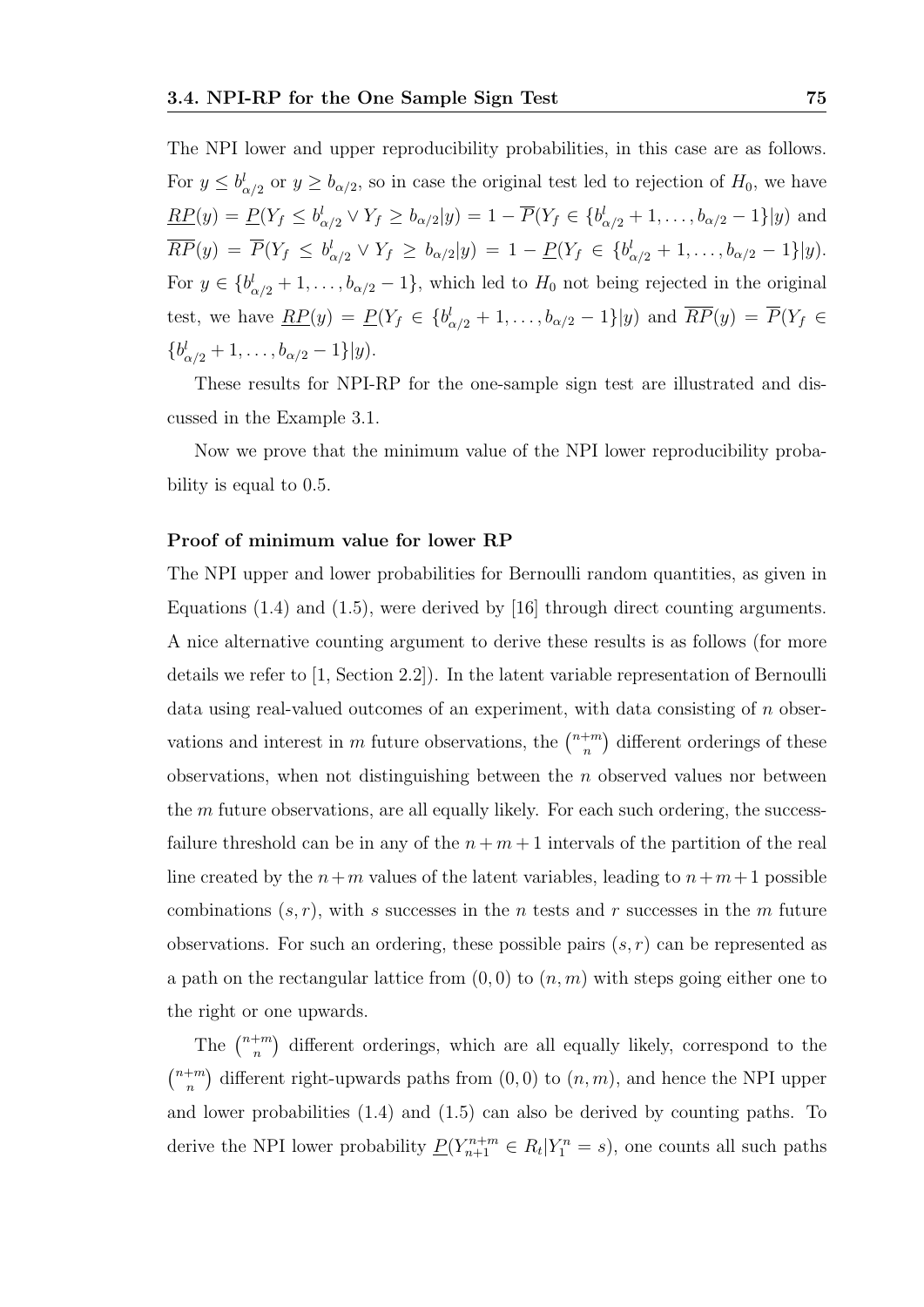which for given s must go only through points  $(s, r)$  with  $r \in R_t$ , so they do not go through  $(s, l)$  for any  $l \in R_t^c$ . The corresponding NPI upper probability  $\overline{P}(Y_{n+1}^{n+m} \in$  $R_t|Y_1^n = s$ ) is derived by counting all such paths that go through at least one  $(s, r)$ with  $r \in R_t$ .

In Section 3.4 the following NPI lower probabilities are used, when considering  $m = n$  future observations based on n data observations

$$
\underline{P}(Y_{n+1}^{2n} \le y | Y_1^n = y) = 0.5 \quad \text{for} \quad y \in \{0, 1, \dots, n-1\} \tag{3.17}
$$

$$
\underline{P}(Y_{n+1}^{2n} \ge y | Y_1^n = y) = 0.5 \quad \text{for} \quad y \in \{1, 2, \dots, n\}
$$
\n(3.18)

These lower probabilities follow from symmetry arguments as follows. The lower probability  $(3.17)$  is derived by counting all paths which go through  $(y, r)$  with  $r \leq y$  but do not go through  $(y, y + 1)$ , which then implies that they also do not go through  $(y, t)$  for any  $t \geq y + 1$ . To ensure that the paths are not counted more than once, one can count the paths going through  $(y, u)$  and  $(y + 1, u)$ , for a specific  $u \in \{0, 1, \ldots, y\}$ , and sum all these paths for these values of u. By symmetry, these are precisely half of all the  $\binom{2n}{n}$  ${n \choose n}$  different right-upwards paths from  $(0,0)$  to  $(n,n)$ , which follows by considering the paths that go through a pair  $(v, y)$  and  $(v, y+1)$  for any  $v \in \{0, 1, \ldots, y\}$ , these are precisely the paths that are not counted in deriving the lower probability (3.17). Every right-upwards path from  $(0,0)$  to  $(n, n)$  goes either through  $(y, u)$  and  $(y + 1, u)$ , for a specific  $u \in \{0, 1, \ldots, y\}$ , or through  $(v, y)$ and  $(v, y + 1)$  for a specific  $v \in \{0, 1, \ldots, y\}$ . By symmetry it follows that there are exactly the same number of paths going through  $(y, u)$  and  $(y + 1, u)$  for a specific  $u \in \{0, 1, \ldots, y\}$  as paths through  $(u, y)$  and  $(u, y + 1)$  for the same specific value  $u \in \{0, 1, \ldots, y\}$  (this can be seen by replacing every upwards step by a right step and vice versa). This proves the result (3.17).

The derivation of the lower probability (3.18) is, interestingly, almost given by the previous counting argument, as we have seen that precisely half of all paths go through  $(v, y)$  and  $(v, y + 1)$  for a specific  $v \in \{0, 1, \ldots, y\}$ . To determine  $(3.18)$ , we need to count all right-upwards paths from  $(0, 0)$  to  $(n, n)$  that go through  $(y, r)$ with  $r \geq y$  but not through  $(y, y-1)$ , which implies that they also do not go through  $(y, t)$  for any  $t \leq y - 1$ . These paths are identical to all the paths which go through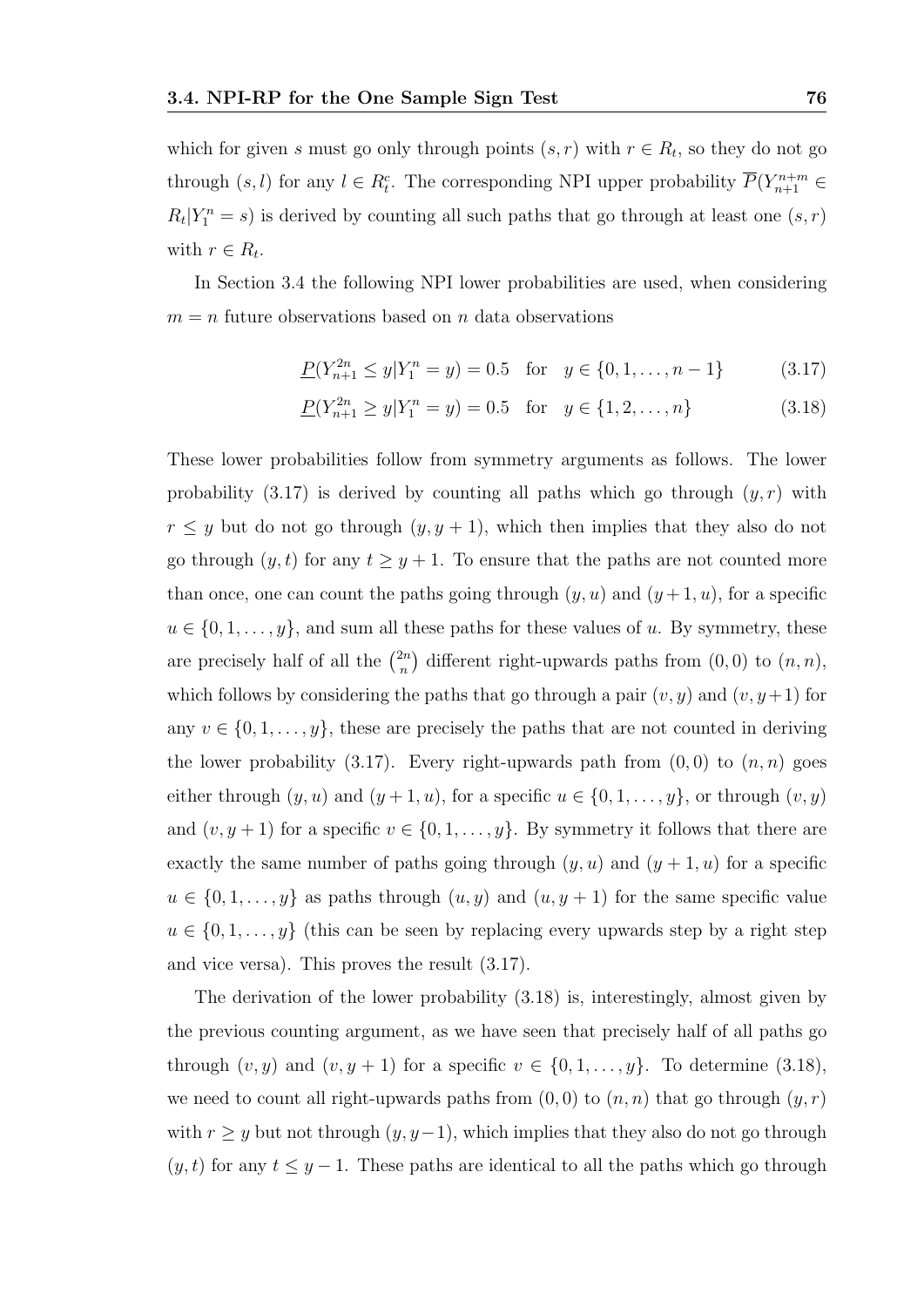$(v, y)$  and  $(v, y + 1)$  for a specific  $v \in \{0, 1, \ldots, y\}$ , but with one exception, namely we have to exclude the paths that go through  $(y, y - 1)$  and  $(y, y)$  and  $(y, y + 1)$ . However, we must include in this counting argument the paths that go through  $(y-1, y)$  and  $(y, y)$  and  $(y+1, y)$ , and again by symmetry this means that we have to include the same number of paths as we just had to exclude. Hence, half of all such paths from  $(0, 0)$  to  $(n, n)$  are included in the count to derive  $(3.18)$ , which concludes the proof of this result.

#### Example 3.1

We consider NPI-RP for the one-sample sign test with either  $n = 20$  or  $n = 30$ observations and with either  $\alpha = 0.05$  or  $\alpha = 0.01$ . First, we consider the onesided test with  $H_1$ :  $\theta > 0$  (we do not illustrate cases with  $H_1$ :  $\theta < 0$ , these follow by symmetry and therefore have similar behaviour), thereafter we consider the two-sided test with  $H_1$  :  $\theta \neq 0$ .

Table 3.1 presents the NPI lower and upper reproducibility probabilities,  $RP(y)$ and  $\overline{RP}(y)$ , for the one-sided test with  $H_1 : \theta > 0$  and with  $n = 20$  observations in the first test, of which  $y$  were positive. In Table 3.1 the level of significance is  $\alpha = 0.05$ , which leads to the null-hypothesis being rejected if and only if  $y \ge 15$ . The results for the corresponding test but with  $\alpha = 0.01$  are presented in Table 3.2, in this case the null-hypothesis is rejected if and only if  $y \ge 16$ . In all tables in this thesis the entries are rounded to three decimals, but fewer decimals are given if the values are exact. The NPI upper probability for RP is equal to 1 in case  $y = 0$  or  $y = 20$ , as discussed previously this reflects that such data do not provide evidence against the possible situation that there would never be any positive values (for  $y = 0$ , which would certainly lead to reproducibility of non-rejection of the nullhypothesis, or that there would never be any negative values (for  $y = 20$ ), which would certainly lead to reproducibility of rejection of the null-hypothesis. The NPI lower probabilities for RP are exactly equal to 0.5 for  $y = 14$  and  $y = 15$  in Table 3.1 and for  $y = 15$  and  $y = 16$  in Table 3.2, this was also discussed previously and is proven in Proof of minimum value for lower RP. Of course, for  $\alpha = 0.01$  the NPI lower and upper reproducibility probabilities, for  $y$  such that the null-hypothesis is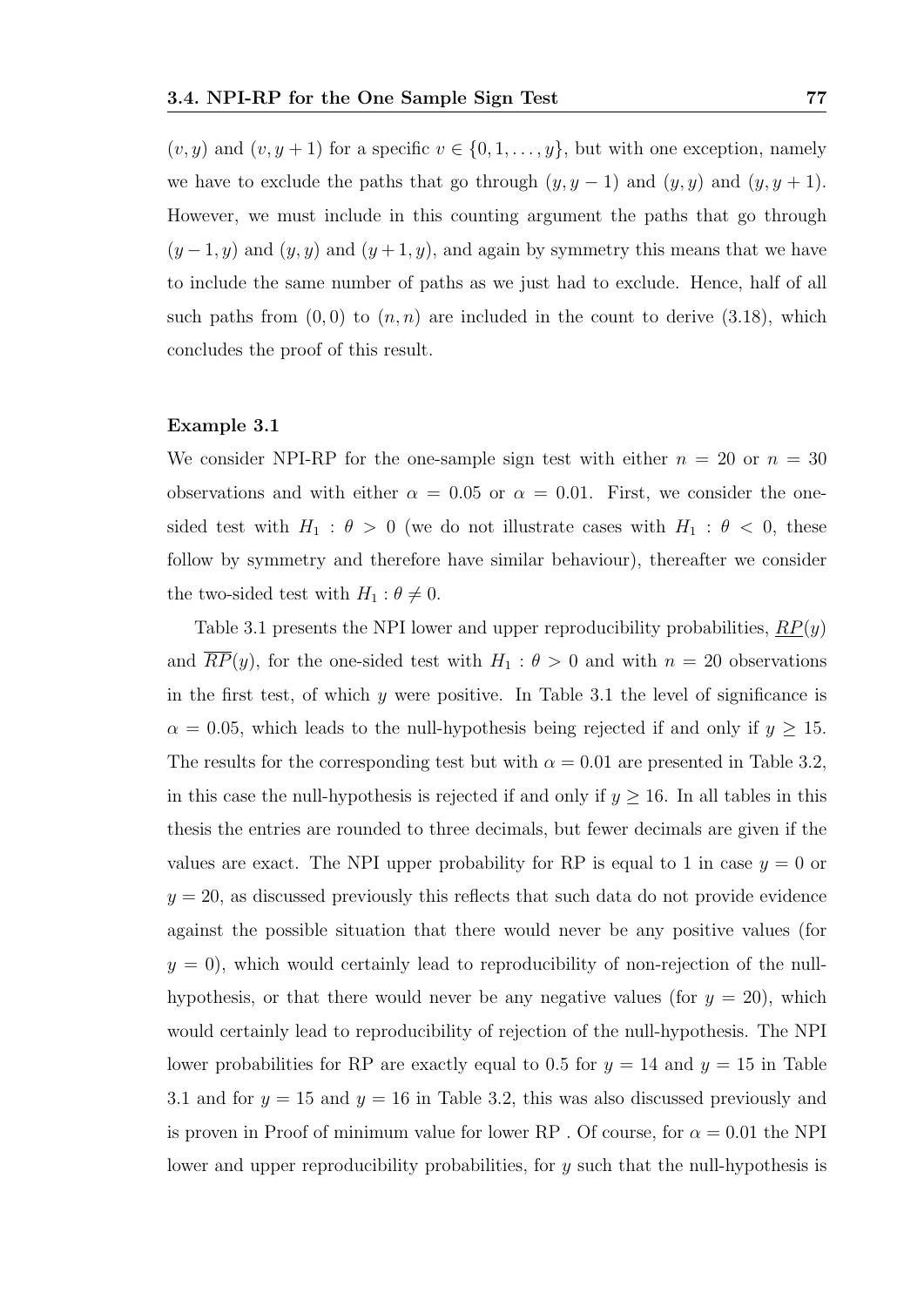| $\boldsymbol{y}$ | RP(y) | $\overline{RP}(y)$ | $\boldsymbol{y}$ | $\overline{RP}(y)$ | $\overline{RP}(y)$ | $\overline{y}$ | RP(y) | $\overline{RP}(y)$ |
|------------------|-------|--------------------|------------------|--------------------|--------------------|----------------|-------|--------------------|
| $\mathbf{0}$     | 1.000 |                    | 7                | 0.988              | 0.995              | 14             | 0.5   | 0.634              |
| 1                | 1.000 | 1.000              | 8                | 0.973              | 0.988              | 15             | 0.5   | 0.642              |
| $\overline{2}$   | 1.000 | 1.000              | 9                | 0.947              | 0.973              | 16             | 0.642 | 0.775              |
| 3                | 1.000 | 1.000              | 10               | 0.905              | 0.947              | 17             | 0.775 | 0.882              |
| $\overline{4}$   | 0.999 | 1.000              | 11               | 0.840              | 0.905              | 18             | 0.882 | 0.954              |
| 5                | 0.998 | 0.999              | 12               | 0.750              | 0.840              | 19             | 0.954 | 0.990              |
| 6                | 0.995 | 0.998              | 13               | 0.634              | 0.750              | 20             | 0.990 |                    |
|                  |       |                    |                  |                    |                    |                |       |                    |

Table 3.1: NPI-RP for Sign test with  $H_1$ :  $\theta > 0$ ,  $n = 20$ ,  $\alpha = 0.05$ 

| $\boldsymbol{y}$ | RP(y) | $\overline{R}P(y)$ | $\boldsymbol{y}$ | RP(y) | $\overline{RP}(y)$ | $\boldsymbol{y}$ | RP(y) | $\overline{RP}(u)$ |
|------------------|-------|--------------------|------------------|-------|--------------------|------------------|-------|--------------------|
| $\theta$         | 1.000 |                    | 7                | 0.995 | 0.998              | 14               | 0.642 | 0.760              |
| 1                | 1.000 | 1.000              | 8                | 0.989 | 0.995              | 15               | 0.5   | 0.642              |
| $\overline{2}$   | 1.000 | 1.000              | 9                | 0.976 | 0.989              | 16               | 0.5   | 0.653              |
| 3                | 1.000 | 1.000              | 10               | 0.952 | 0.976              | 17               | 0.653 | 0.796              |
| $\overline{4}$   | 1.000 | 1.000              | 11               | 0.912 | 0.952              | 18               | 0.796 | 0.909              |
| 5                | 0.999 | 1.000              | 12               | 0.850 | 0.912              | 19               | 0.909 | 0.976              |
| 6                | 0.998 | 0.999              | 13               | 0.760 | 0.850              | 20               | 0.976 |                    |

Table 3.2: NPI-RP for Sign test with  $H_1: \theta > 0$ ,  $n = 20$ ,  $\alpha = 0.01$ 

not rejected, are greater than for  $\alpha = 0.05$ , while for y such that the null-hypothesis is rejected the reverse holds; these properties follow directly from the fact that the null-hypothesis is rejected for fewer values for y if  $\alpha$  is smaller. As discussed in Section 1.4, there has been some confusion between RP and significance levels. It is clear from these tables that they are very different concepts without a direct relation, while it is also clearly important to take the actual test data from the first test (here the value  $y$ ) into account as the RP inferences depend strongly on the actual test data, which is fully in line with intuition.

Tables 3.3 and 3.4 present the NPI-RP results for the same situations as in Tables 3.1 and 3.2, but with  $n = 30$  instead of  $n = 20$ . In both these tables, entries for small positive values of y with  $\underline{RP}(y) = 1.000$  and  $\overline{RP}(y) = 1.000$  are not included in the tables. For  $\alpha = 0.05$  in Table 3.3, the null-hypothesis is rejected if and only if  $y \ge 20$ , while for  $\alpha = 0.01$  in Table 3.4, the null-hypothesis is rejected if and only if  $y \geq 22$ . Of course, these tables illustrate the same aspects of the NPI-RP approach as discussed above, and the comparison with Tables 3.1 and 3.2 also shows that the imprecision, the difference between corresponding upper and lower probabilities, is somewhat smaller with  $n = 30$  than with  $n = 20$ , which is in line with the general behaviour of statistical inferences in NPI [19].

Tables 3.5-3.7 present the NPI-RP results for the one-sample sign test with the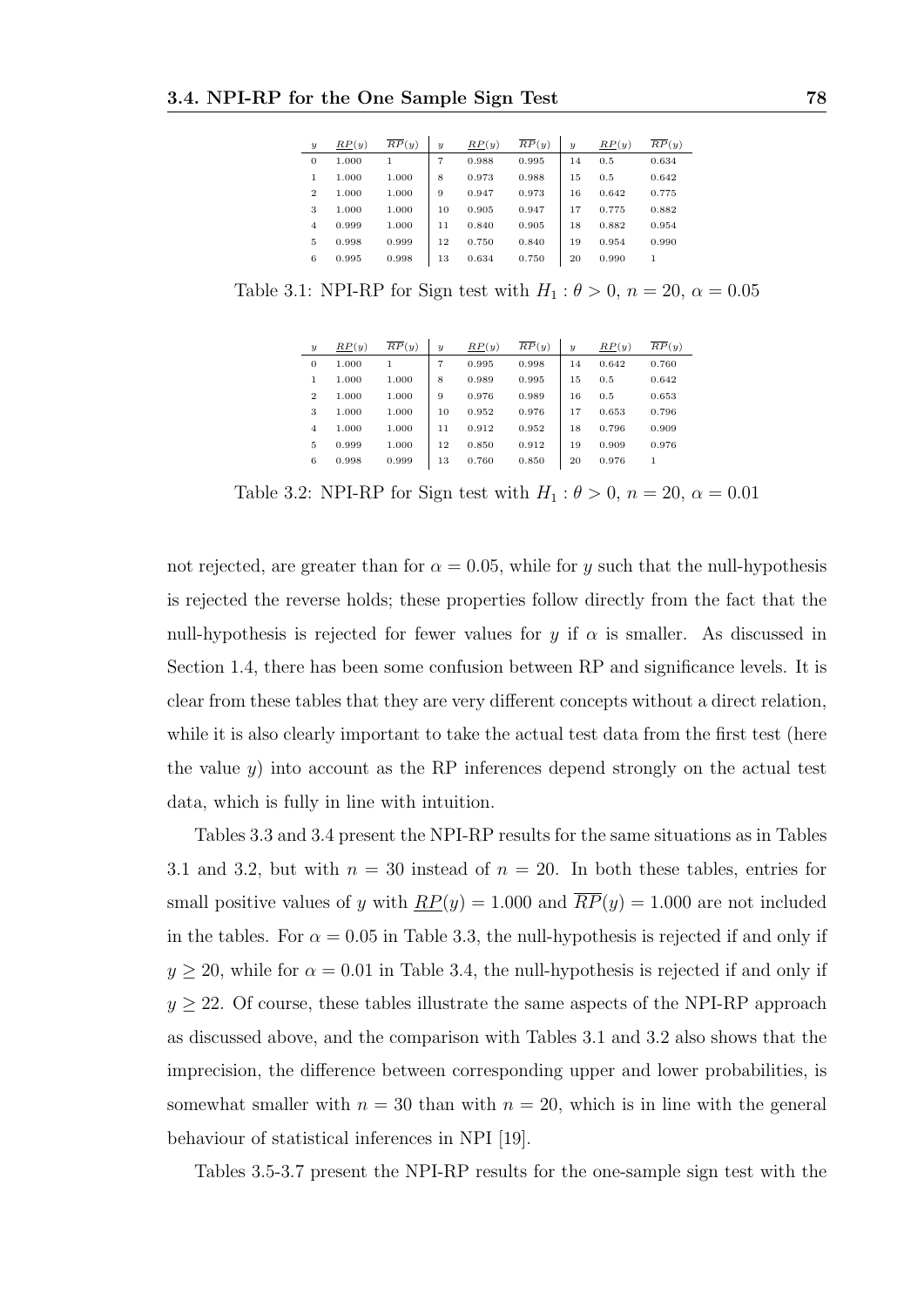| $\overline{y}$ | $\overline{RP}(y)$ | RP(y) | $\boldsymbol{y}$ | $\underline{RP}(y)$ | $\overline{RP}(y)$ | $\boldsymbol{y}$ | $\overline{RP}(y)$ | $\overline{RP}(y)$ |
|----------------|--------------------|-------|------------------|---------------------|--------------------|------------------|--------------------|--------------------|
| $\mathbf{0}$   | 1.000              | 1     | 15               | 0.853               | 0.904              | 23               | 0.801              | 0.874              |
| $\overline{7}$ | 0.999              | 1.000 | 16               | 0.785               | 0.853              | 24               | 0.874              | 0.928              |
| 8              | 0.998              | 0.999 | 17               | 0.702               | 0.785              | 25               | 0.928              | 0.964              |
| 9              | 0.995              | 0.998 | 18               | 0.605               | 0.702              | 26               | 0.964              | 0.985              |
| 10             | 0.990              | 0.995 | 19               | 0.5                 | 0.605              | 27               | 0.985              | 0.995              |
| 11             | 0.981              | 0.990 | 20               | 0.5                 | 0.608              | 28               | 0.995              | 0.999              |
| 12             | 0.965              | 0.981 | 21               | 0.608               | 0.710              | 29               | 0.999              | 1.000              |
| 13             | 0.941              | 0.965 | 22               | 0.710               | 0.801              | 30               | 1.000              | 1                  |
| 14             | 0.904              | 0.941 |                  |                     |                    |                  |                    |                    |

Table 3.3: NPI-RP for Sign test with  $H_1$ :  $\theta > 0$ ,  $n = 30$ ,  $\alpha = 0.05$ 

| $\boldsymbol{y}$ | $\overline{RP}(y)$ | $\overline{RP}(y)$ | $\boldsymbol{y}$ | RP(y) | $\overline{RP}(y)$ | $\boldsymbol{y}$ | RP(y) | $\overline{RP}(y)$ |
|------------------|--------------------|--------------------|------------------|-------|--------------------|------------------|-------|--------------------|
| $\overline{0}$   | 1.000              | 1                  | 16               | 0.910 | 0.945              | 24               | 0.724 | 0.820              |
| 9                | 0.999              | 1.000              | 17               | 0.861 | 0.910              | 25               | 0.820 | 0.895              |
| 10               | 0.998              | 0.999              | 18               | 0.794 | 0.861              | 26               | 0.895 | 0.948              |
| 11               | 0.996              | 0.998              | 19               | 0.710 | 0.794              | 27               | 0.948 | 0.979              |
| 12               | 0.991              | 0.996              | 20               | 0.611 | 0.710              | 28               | 0.979 | 0.994              |
| 13               | 0.982              | 0.991              | 21               | 0.5   | 0.611              | 29               | 0.994 | 0.999              |
| 14               | 0.968              | 0.982              | 22               | 0.5   | 0.614              | 30               | 0.999 | 1                  |
| 15               | 0.945              | 0.968              | 23               | 0.614 | 0.724              |                  |       |                    |

Table 3.4: NPI-RP for Sign test with  $H_1$ :  $\theta > 0$ ,  $n = 30$ ,  $\alpha = 0.01$ 

two-sided alternative hypothesis  $H_1$ :  $\theta \neq 0$ , for cases that correspond to those in Tables 3.1-3.4, but with the case  $n = 30$  only presented once, in Table 3.7, for  $\alpha = 0.01$ . In Table 3.7, the values are not included for  $y \ge 17$ , these are equal to the values for  $30 - y$  in the same table as follows from symmetry (and as illustrated by the entries for  $y = 16$  and  $y = 14$ .

In the case of Table 3.5, with  $n = 20$  and  $\alpha = 0.05$ , the null-hypothesis is rejected if and only if  $y \leq 5$  or  $y \geq 15$ . At these values the lower and upper reproducibility probabilities are minimal, which is of course logical, and it is important to notice that these lower probabilities are now not exactly equal to 0.5, this is simply because of the two rejection areas for the null-hypothesis, that is for both small and large values of y, hence the events of interest here are not similar to those discussed in Proof of minimum value for lower RP . Indeed, compared to those events in Proof of minimum value for lower RP (and those that led to lower probabilities 0.5 in Tables 3.1-3.4), the minimal value for  $\mathbb{RP}(y)$  for y which leads to rejection of the null-hypothesis, namely 0.501 at  $y = 5$  and  $y = 15$ , is greater than 0.5. This is due to the small but possible case that a future test might lead to rejection of the null-hypothesis for what could be considered as 'opposite reasons', namely where the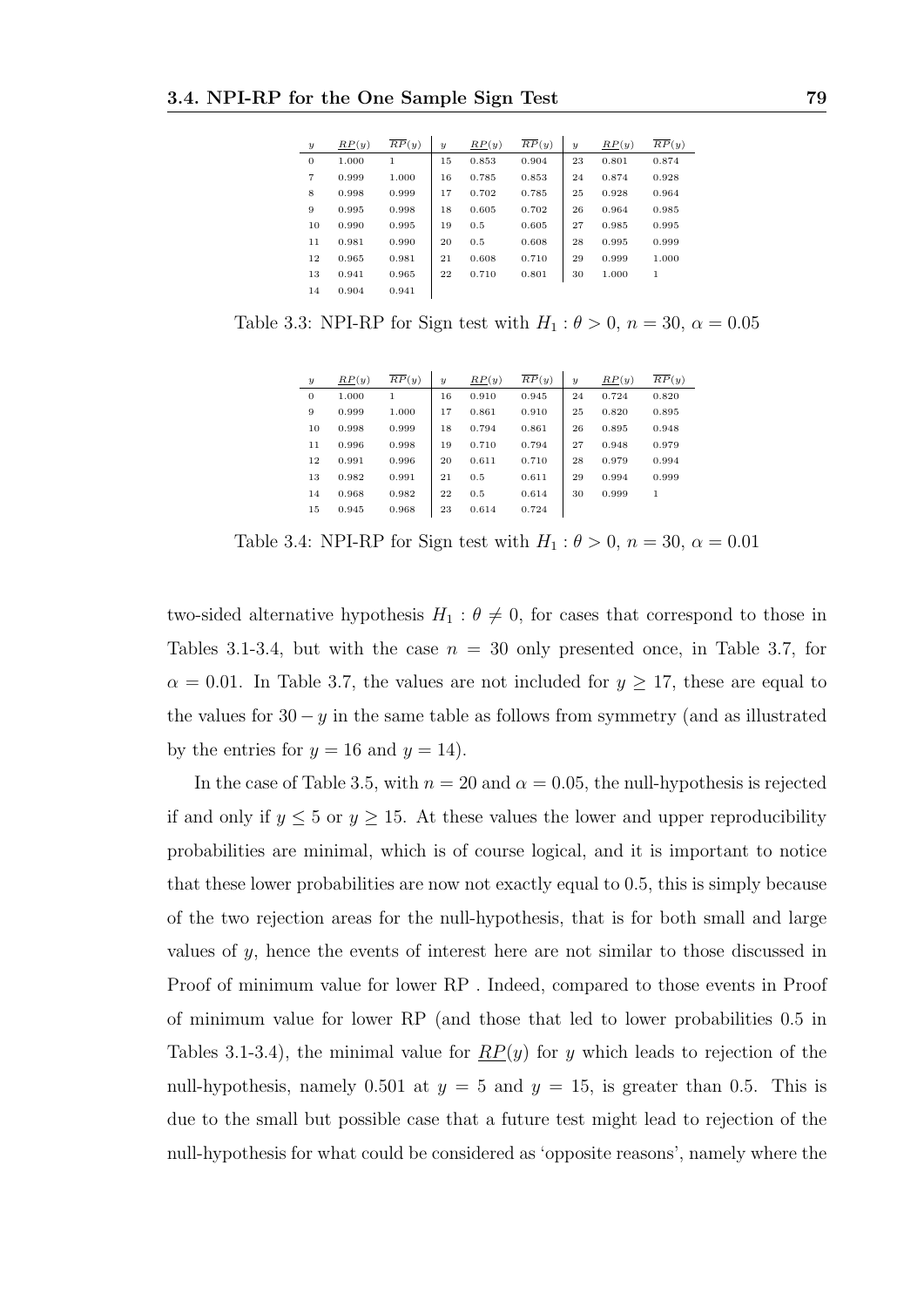first test is rejected with small value of  $y$  but the future test with a large value of  $Y_f$ , and vice versa. This small possibility of getting future observations at the 'other end' leading to rejection of the null-hypothesis is also the reason for the minimal for  $RP(y)$  for y which leads to non-rejection of the null-hypothesis, namely 0.495 at  $y = 6$  and  $y = 14$ , to be less than 0.5. In Sections 3.5 and 3.6 we will encounter more situations with the NPI lower reproducibility probability being less than 0.5, in some cases substantially so; this feature of the NPI approach to RP will be discussed in the examples in these sections.

Table 3.5 also clearly illustrates the symmetry in these inferences about  $y =$  $n/2 = 10$ . Notice further that these NPI lower and upper reproducibility probabilities for values of y for which the null-hypothesis is not rejected, are maximally equal to 0.809 and 0.895, respectively, so quite substantially less than  $1 - \alpha$ , which again emphasizes that the RP and significance level are different concepts which one must be careful not to interpret wrongly. The NPI upper probabilities in Tables 3.5-3.7 are exactly equal to 1 for  $y = 0$  and  $y = n$ , which here both imply rejection of the null-hypothesis and hence that such data do not provide evidence against the possibility that the observations will always be either all negative or all positive.

For the case in Table 3.6, with  $n = 20$  and  $\alpha = 0.01$ , the null-hypothesis is rejected if and only if  $y \leq 3$  or  $y \geq 17$ , and compared to Table 3.5, the NPI lower and upper reproducibility probabilities are now again larger for values of y for which the null-hypothesis is not rejected and smaller for values of  $y$  for which the null-hypothesis is rejected. This is logical and in line with the same feature as discussed for the one-sided tests above. Finally, for the case in Table 3.7, with  $n = 30$  and  $\alpha = 0.01$ , the null-hypothesis is rejected if and only if  $y \le 7$  or  $y \ge 23$ , and the entries in this table, when compared to those in Table 3.6, show again less imprecision as a result of having more data observations, as was also discussed for the one-sided tests.

The NPI-RP approach is strongly based on the test data, and as such reproducibility tends to increase with larger sample size, reflected in larger values of the NPI lower and upper reproducibility probabilities. The comparable cases with  $n = 20$  and  $n = 30$  in this example illustrate this. However, direct comparison is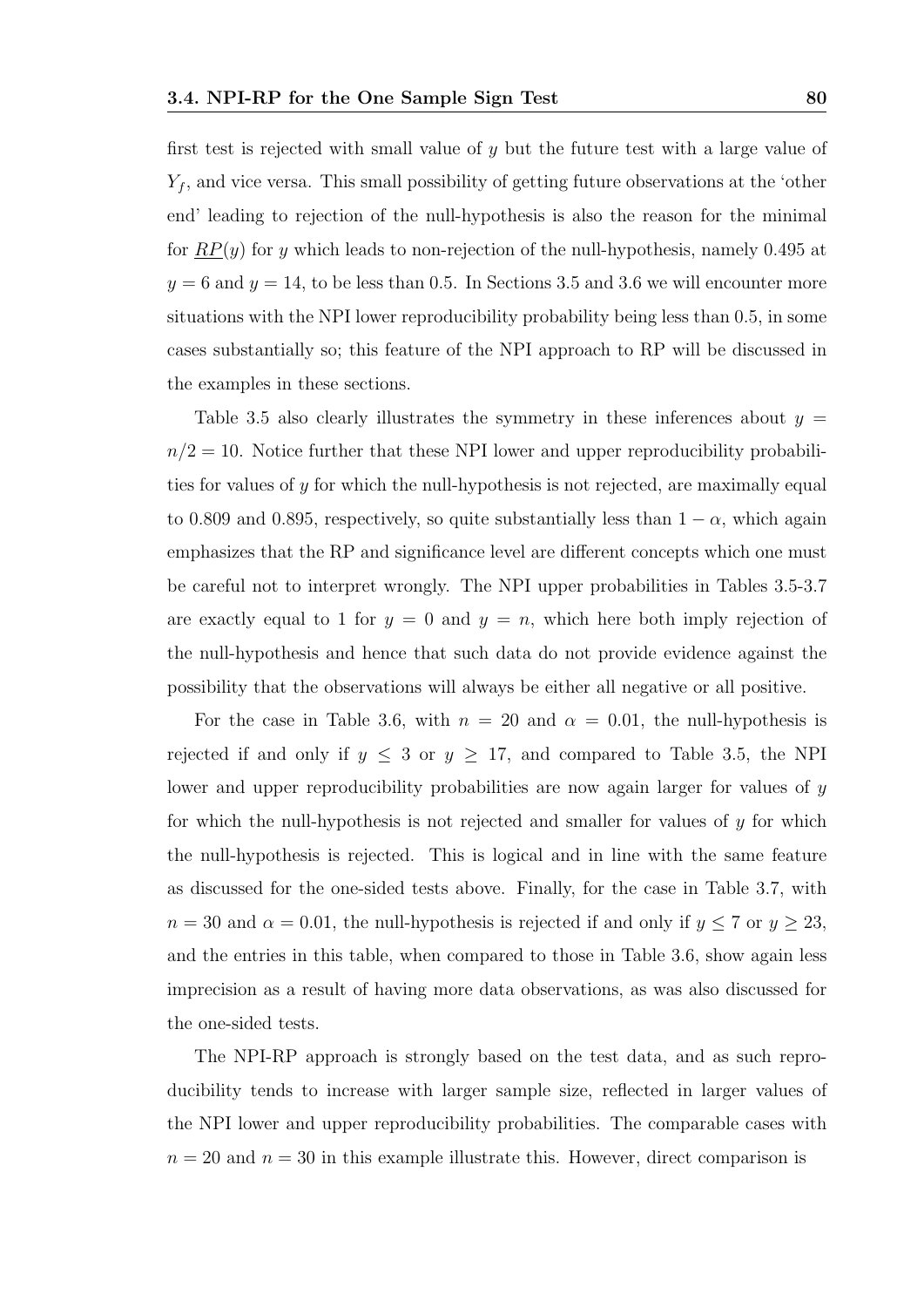| $\boldsymbol{y}$ | RP(y) | $\overline{RP}(y)$ | $\boldsymbol{y}$ | RP(y) | $\overline{RP}(y)$ | $\boldsymbol{y}$ | RP(y) | $\overline{RP}(y)$ |
|------------------|-------|--------------------|------------------|-------|--------------------|------------------|-------|--------------------|
| $\mathbf{0}$     | 0.990 |                    | 7                | 0.622 | 0.745              | 14               | 0.495 | 0.633              |
| 1                | 0.954 | 0.990              | 8                | 0.723 | 0.827              | 15               | 0.501 | 0.644              |
| $\overline{2}$   | 0.882 | 0.954              | 9                | 0.787 | 0.878              | 16               | 0.642 | 0.775              |
| 3                | 0.775 | 0.883              | 10               | 0.809 | 0.895              | 17               | 0.775 | 0.883              |
| $\overline{4}$   | 0.642 | 0.775              | 11               | 0.787 | 0.878              | 18               | 0.882 | 0.954              |
| 5                | 0.501 | 0.644              | 12               | 0.723 | 0.827              | 19               | 0.954 | 0.990              |
| 6                | 0.495 | 0.633              | 13               | 0.622 | 0.745              | 20               | 0.990 |                    |

Table 3.5: NPI-RP for Sign test with  $H_1$  :  $\theta \neq 0,$   $n = 20,$   $\alpha = 0.05$ 

| $\boldsymbol{y}$ | RP(y) | $\overline{RP}(y)$ | $\boldsymbol{y}$ | RP(y) | RP(y) | $\overline{y}$ | RP(y) | $\overline{RP}(y)$ |
|------------------|-------|--------------------|------------------|-------|-------|----------------|-------|--------------------|
| $\mathbf{0}$     | 0.947 | 1                  | 7                | 0.862 | 0.922 | 14             | 0.774 | 0.863              |
| 1                | 0.829 | 0.947              | 8                | 0.918 | 0.957 | 15             | 0.652 | 0.775              |
| $\overline{2}$   | 0.669 | 0.829              | 9                | 0.949 | 0.976 | 16             | 0.500 | 0.653              |
| 3                | 0.500 | 0.669              | 10               | 0.959 | 0.981 | 17             | 0.500 | 0.669              |
| $\overline{4}$   | 0.500 | 0.653              | 11               | 0.949 | 0.976 | 18             | 0.669 | 0.829              |
| 5                | 0.652 | 0.775              | 12               | 0.918 | 0.957 | 19             | 0.829 | 0.947              |
| 6                | 0.774 | 0.863              | 13               | 0.862 | 0.922 | 20             | 0.947 | 1                  |

Table 3.6: NPI-RP for Sign test with  $H_1$  :  $\theta \neq 0,$   $n = 20,$   $\alpha = 0.01$ 

| $\boldsymbol{y}$ | RP(y) | $\overline{RP}(y)$ | $\boldsymbol{y}$ | RP(y) | $\overline{RP}(y)$ | $\boldsymbol{y}$ | RP(y) | $\overline{RP}(y)$ |
|------------------|-------|--------------------|------------------|-------|--------------------|------------------|-------|--------------------|
| $\theta$         | 0.998 |                    | 6                | 0.619 | 0.734              | 12               | 0.862 | 0.913              |
|                  | 0.987 | 0.998              | 7                | 0.500 | 0.620              | 13               | 0.906 | 0.944              |
| $\overline{2}$   | 0.960 | 0.987              | 8                | 0.500 | 0.614              | 14               | 0.932 | 0.962              |
| 3                | 0.910 | 0.960              | 9                | 0.614 | 0.716              | 15               | 0.940 | 0.967              |
| $\overline{4}$   | 0.833 | 0.910              | 10               | 0.715 | 0.800              | 16               | 0.932 | 0.962              |
| 5                | 0.734 | 0.833              | 11               | 0.800 | 0.866              |                  |       |                    |

Table 3.7: NPI-RP for Sign test with  $H_1$  :  $\theta \neq 0$ ,  $n = 30$  and  $\alpha = 0.01$ .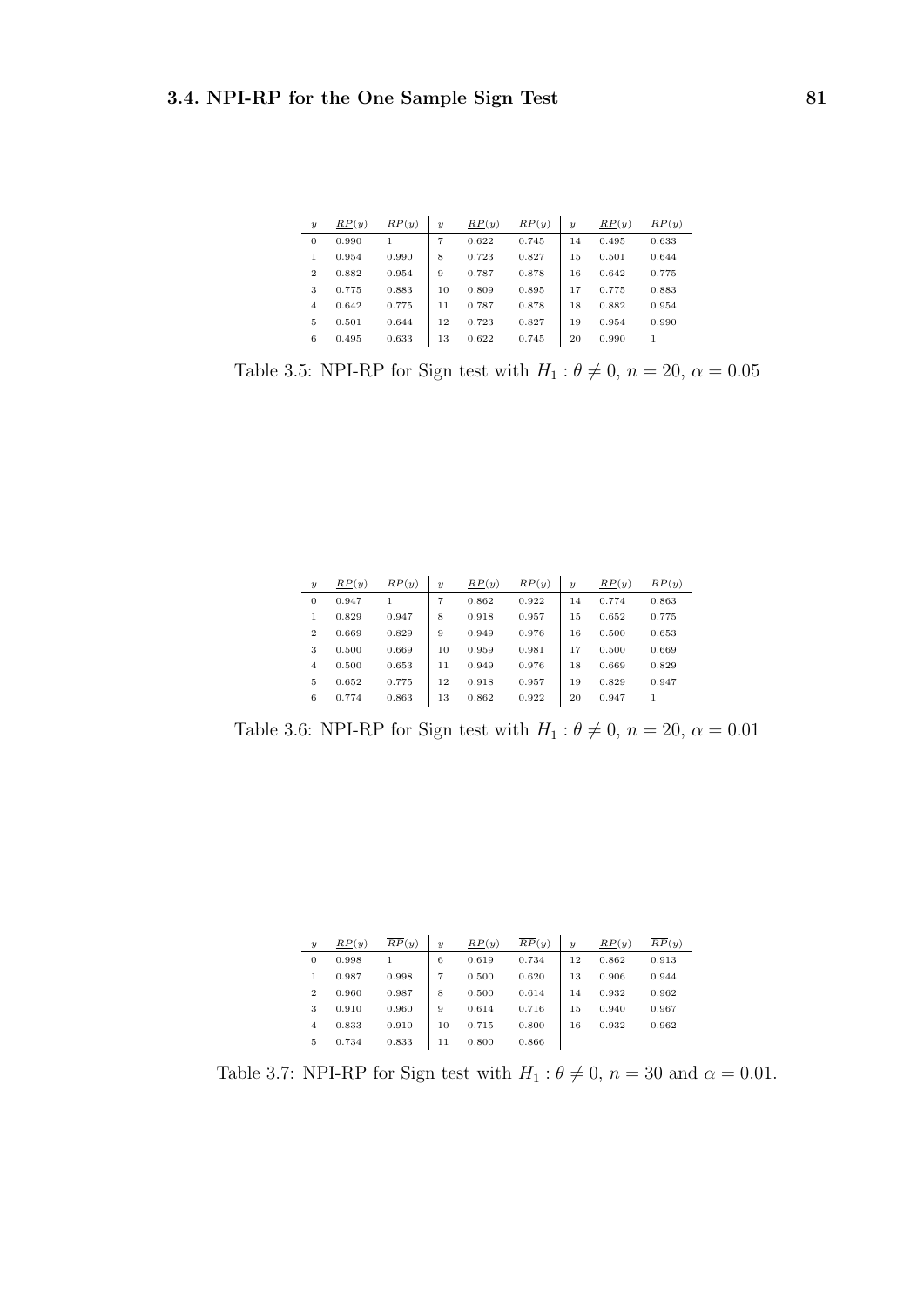slightly difficult because with increasing n one has, of course, a larger range of  $y$ values to consider. One might compare similar ratios  $y/n$ , but care must be taken when close to the threshold for rejection of the null-hypothesis as the test results for similar ratios  $y/n$ , but with different values of n, might be different.

## 3.5 NPI-RP for the One Sample Signed Rank Test

The NPI-RP approach for this one-sided signed-rank test is as follows. Given  $n$ ordered data observations  $x_{(1)} < ... < x_{(n)}$ , we use NPI for *n* future observations  $X_{n+1},..., X_{2n}$ . As described in the previous sections and presented in detail by [5]. there are  $\binom{2n}{n}$  $\binom{2n}{n}$  possible orderings of these *n* future observations among the *n* data observations, and all these orderings are equally likely to occur. The idea of these orderings is explained in Example 2.1 in Chapter 2. For each of these orderings we are interested in the test statistic  $W<sup>f</sup>$  of the signed-rank test for the n future observations. As these future observations are not precise but only their number in each of the intervals of the partition created by the  $n$  data observations (from the first test) are known for a given ordering, we cannot calculate a single precise value of  $W<sup>f</sup>$  related to an ordering, but we can deduce the minimum and maximum possible values; we denote these by  $\underline{W}^f$  and  $\overline{W}^f$ , respectively. Doing this for each of the  $\binom{2n}{n}$  $\binom{2n}{n}$  different orderings then leads to NPI lower and upper reproducibility probabilities for this test.

For reproducibility in case the original experiment led to rejection of the nullhypothesis  $H_0$ :  $\theta = 0$ , the test statistic  $W<sup>f</sup>$  has to be greater than or equal to the critical value  $W_{\alpha}$ . To find the NPI lower reproducibility probability in this case, we count all of the  $\binom{2n}{n}$  $\binom{2n}{n}$  orderings for which  $W^f \geq W_\alpha$  must certainly hold, so for which  $W^f \geq W_\alpha$ . In this same case, the corresponding NPI upper reproducibility probability is found by counting the orderings for which  $W^f \geq W_\alpha$  can possibly hold, so for which  $\overline{W}^f \geq W_\alpha$ . If the first experiment does not lead to rejection of  $H_0$ , then the test result is reproduced if  $W^f < W_\alpha$  and the corresponding NPI lower and upper reproducibility probabilities are derived as above but with the obvious change of inequality signs.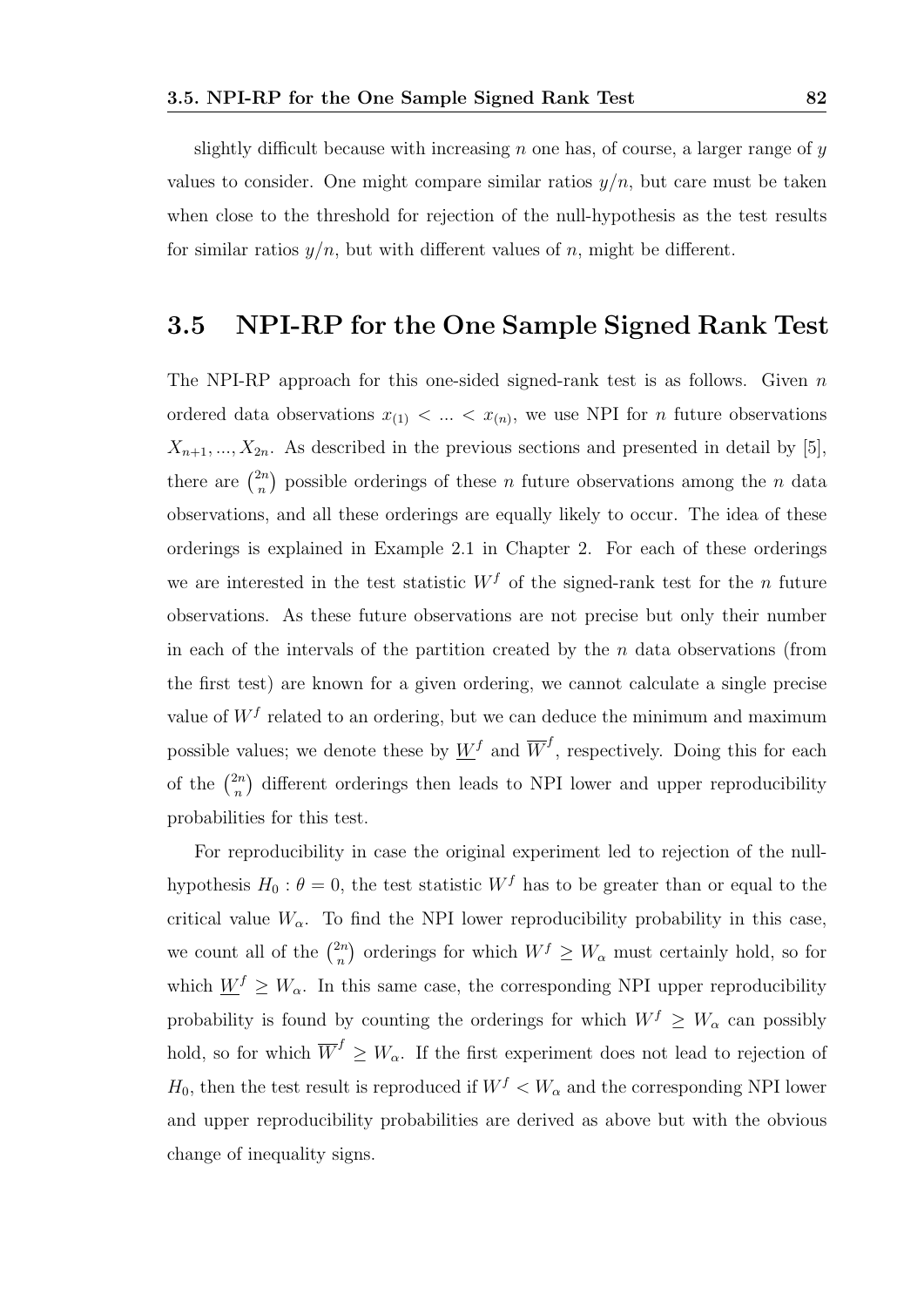We next explain how the minimum and maximum values of  $W^f$ ,  $\underline{W}^f$  and  $\overline{W}^f$ , for a specific ordering can be calculated, detailed justification of this is presented in Proof of equation 3.19. The original ordered test data  $x_{(1)} < ... < x_{(n)}$ , together with definitions  $x_{(0)} = -\infty$  and  $x_{(n+1)} = \infty$  define  $n+1$  intervals  $(x_{(j-1)}, x_{(j)})$  for  $j = 1, \ldots, n + 1$ . A specific ordering of these n data observations together with n future observations is specified by the numbers of these future observations in each of these intervals. Let  $S_j$  be the number of the n future observations in interval  $(x_{(j-1)}, x_{(j)})$  for  $j = 1, \ldots, n+1$ . Of course,  $S_j \geq 0$  and  $\sum_{j=1}^{n+1} S_j = n$ , and the assumptions  $A_{(n)}, \ldots, A_{(2n-1)}$  underlying NPI for *n* future real-valued data [5] imply that all the different combinations of such values  $S_j$ , for  $j = 1, \ldots, n+1$ , are equally likely. We consider now one specific ordering, which is therefore specified by the values  $(S_1, \ldots, S_{n+1})$ .

The minimum possible value  $\underline{W}^f$  of the test statistic for testing  $H_0: \theta = 0$ , for *n* future observations corresponding to this specific ordering  $(S_1, \ldots, S_{n+1})$ , is easily seen to be achieved if all future observations are put at the left end-points of their respective intervals. As these are open intervals, it would be just a small positive value to the right of these left end-points, also to avoid ties we would seperate multiple values at the same point with a small positive value; while this is required for mathematical correctness, it would complicate the presentation while not affecting the results, so we will just use the expression 'at  $x_{(i-1)}$ ' for all future observations in  $(x_{(j-1)}, x_{(j)})$  that we wish to locate as far to the left as possible; and similar for the case where we want to put future observations as far to the right as possible when calculating the corresponding NPI-RP upper probability. Hence, for this specific ordering,  $S_j$  future observations are put at  $x_{(j-1)}$  in order to get the minimum possible value  $\underline{W}^f$  for the test statistic.

To proceed, we introduce further notation in order to distinguish between positive and negative values for the future observations which are put at these left end-points of the intervals. First, the absolute values of  $x_{(0)} < x_{(1)} < \ldots < x_{(n)}$  are ordered, with ranks  $j = 1, \ldots, n + 1$ , and we introduce the notation  $x_{j}$  for this j-th ordered value if it is positive and  $x_{-|j|}$  if it is negative (we neglect the possibility of an original observation being exactly equal to 0 as this is of little practical interest and would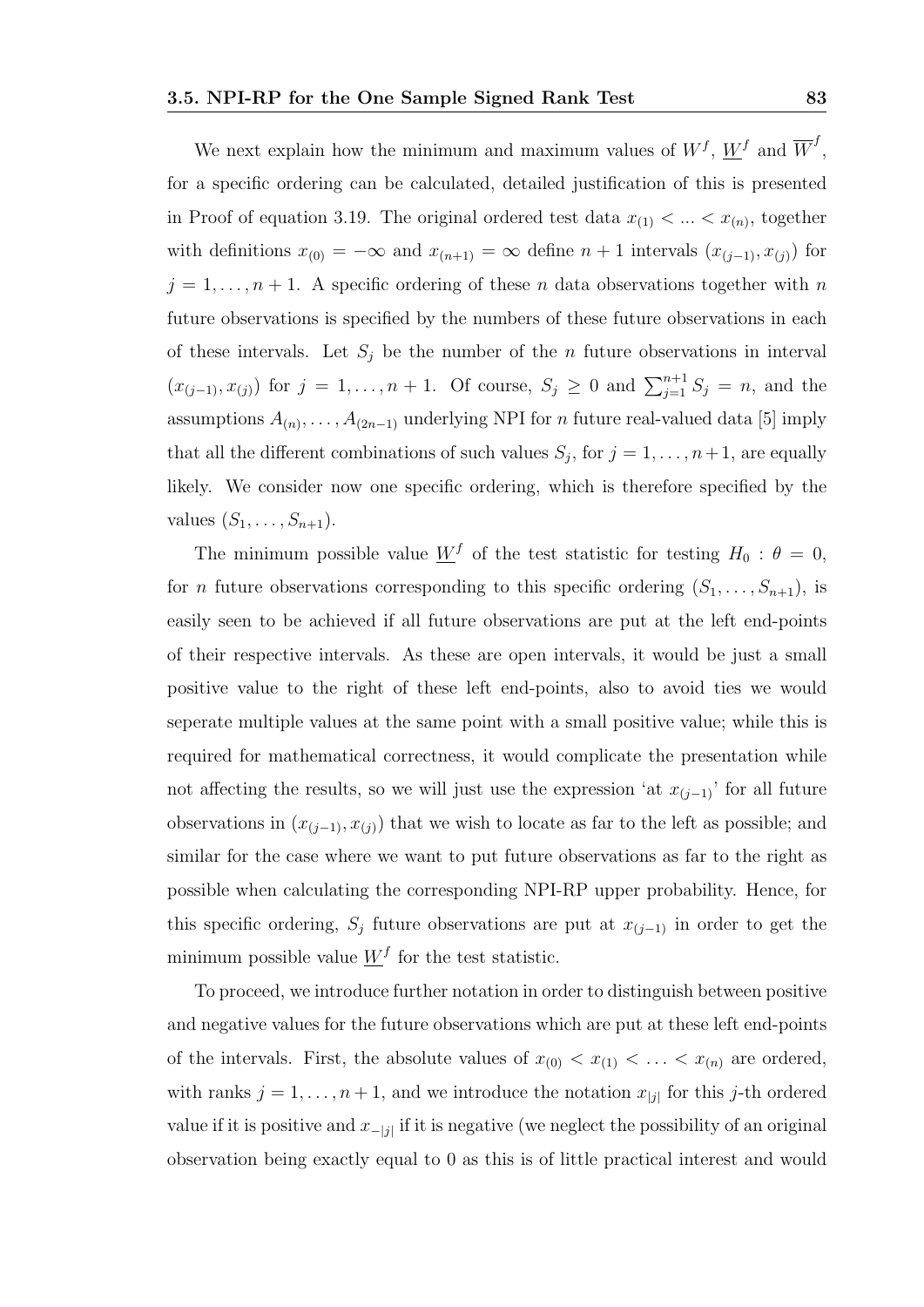complicate the presentation). Note that  $x_{-|n+1|} = -\infty$ . For  $j = 1, \ldots, n + 1$ , let  $T_j$ be the number of future observations, in the specific ordering considered, that are put at  $x_{j,j}$ , and  $T_{-j}$  the number of such future observations that are put at  $x_{-|j|}$ . This means that  $T_j = S_l$  with  $x_{(l-1)} = x_{|j|} > 0$  and  $T_{-j} = S_l$  with  $x_{(l-1)} = x_{-|j|} < 0$ . This leads to the minimum possible value for the test statistic  $W<sup>f</sup>$ , that is possible corresponding to a specific ordering  $(S_1, \ldots, S_{n+1})$ , being equal to

$$
\underline{W}^{f} = \sum_{j>0} T_{j} \left[ \frac{T_{j} + 1}{2} + \sum_{|i| < j} T_{i} \right] \tag{3.19}
$$

where the range of values for j in the summations is restricted to  $1, \ldots, n$ , and this is the range of i, but i can be negative or positive and can be from  $-(n-1)$  to  $(n-1)$ in order to have its absolute value less than  $j$  with  $j$  ranging from 1 to  $n$ . The justification of Equation (3.19) is given in the next Proof. It should be emphasized that this value  $\underline{W}^f$  corresponds to a single specific ordering  $(S_1, \ldots, S_{n+1})$ , and that in total  $\binom{2n}{n}$  ${n \choose n}$  such orderings have to be considered. If these  ${n \choose n}$  $\binom{2n}{n}$  values  $\underline{W}^f$  have been calculated, the proportion of these that are greater than or equal to  $W_{\alpha}$  is equal to the NPI lower reproducibility probability in this case where the original test led to rejection of  $H_0$ .

The above results can be quite easily implemented in an algorithm, as we have done in order to illustrate this NPI-RP method in Example 3.2, but if  $n$  is not small the total computational effort soon becomes very substantial. Of course, one does not need to use Equation (3.19), but then one would need to order the future observations, still assuming them to be 'at' the left end-points of the intervals, and calculate the sum of signed-ranks, so using (3.19) simplifies this as it leaves out the need to order each one of the  $\binom{2n}{n}$  $\binom{2n}{n}$  future samples involved. There are several possible ways to deal with this, for example one can make the algorithm more efficient by using logical monotonicity relationships between the orderings and the corresponding values  $\underline{W}^f$ , this would lead to some combinatorial challenges but seems feasible. We will not pursue this further in this thesis, as the intention is to introduce NPI-RP and we restrict to illustrations involving small numbers of data. In Chapter 4 we are developing an alternative approach for such reproducibility inferences for the signed-rank test (and other tests), which is based on bootstrapping from a NPI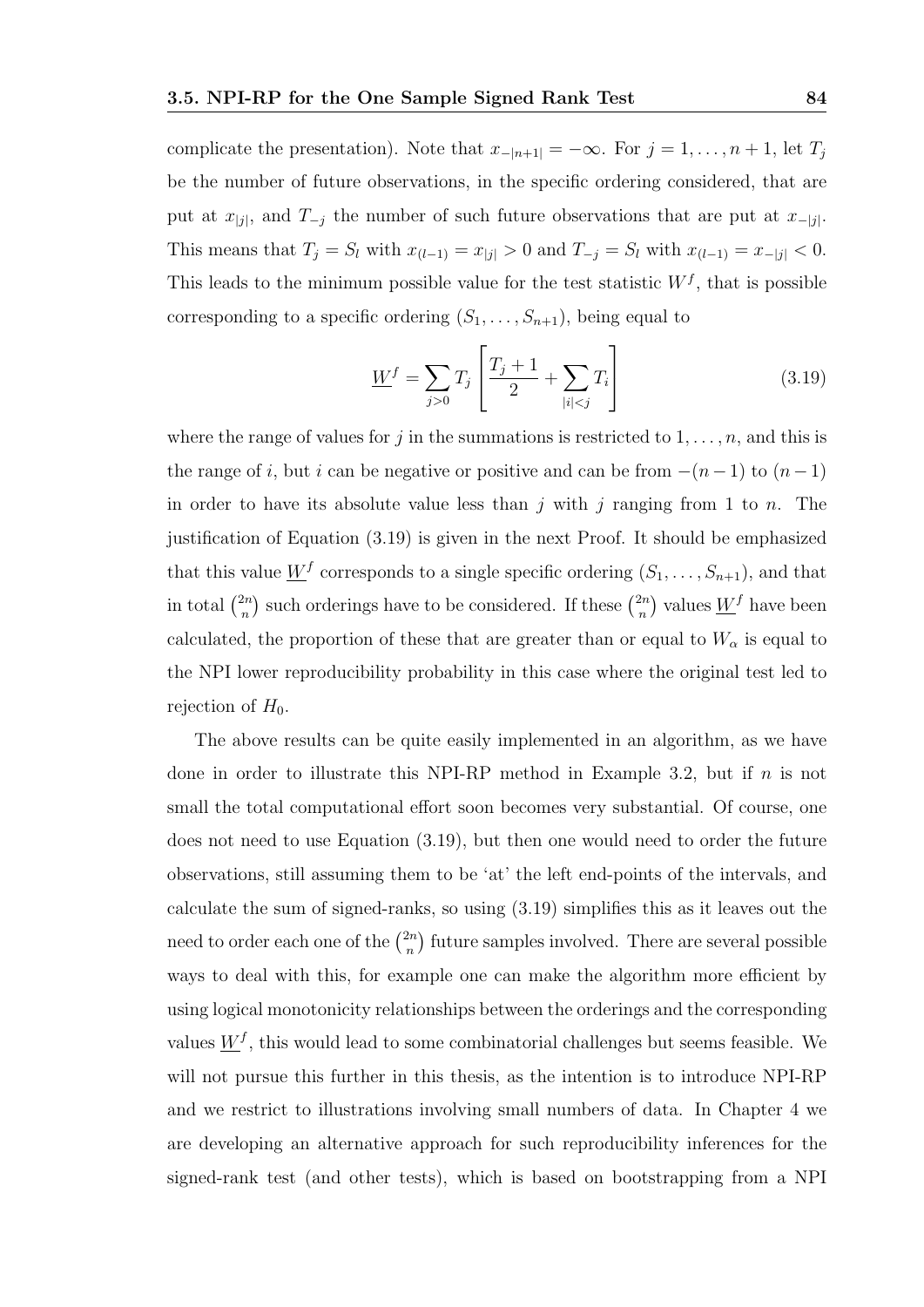perspective.

To calculate the NPI upper reproducibility probability for the signed-rank test in this scenario, with the null-hypothesis rejected on the basis of the data observed in the first test, we follow the same steps as above except now all  $S_j$  future observations in the interval  $(x_{(j-1)}, x_{(j)})$  are put at  $x_{(j)}$ , for  $j = 1, \ldots, n+1$ , leading to the maximum possible value  $\overline{W}^f$  for the test statistic corresponding to the specific ordering  $(S_1, \ldots, S_{n+1})$ . This value is derived similarly to the derivation of  $\underline{W}^f$  presented above, with just the changes due to the use of the right end-points instead of the left end-points of the intervals. Now, the absolute values of  $x_{(1)} < x_{(2)} < \ldots < x_{(n+1)}$  are ordered, with ranks  $j = 1, \ldots, n + 1$ , and we introduce the notation  $\tilde{x}_{j}$  for this j-th ordered value if it is positive and  $\tilde{x}_{-|j|}$  if it is negative. Note that  $\tilde{x}_{|n+1|} = \infty$ . For  $j = 1, \ldots, n+1$ , let  $\tilde{T}_j$  be the number of future observations, in the specific ordering considered, that are put at  $\tilde{x}_{|j|}$ , and  $\tilde{T}_{-j}$  the number of such future observations that are put at  $\tilde{x}_{-|j|}$ . This means that  $\tilde{T}_j = S_l$  with  $x_{(l)} = \tilde{x}_{|j|} > 0$  and  $\tilde{T}_{-j} = S_l$  with  $x_{(l)} = \tilde{x}_{-|j|} < 0$ . This leads to the maximum possible value for the test statistic  $W^f$ , that is possible corresponding to a specific ordering  $(S_1, \ldots, S_{n+1})$ , being equal to

$$
\overline{W}^f = \sum_{j>0} \tilde{T}_j \left[ \frac{\tilde{T}_j + 1}{2} + \sum_{|i| < j} \tilde{T}_i \right] \tag{3.20}
$$

where the range of values for j in the summations is restricted to  $1, \ldots, n+1$ , and this is the range of i, but i can be negative or positive and can be from  $-(n-1)$ to  $(n-1)$  in order to have its absolute value less than j with j ranging from 1 to n. It is clear that, apart from the differences in the definitions of the values  $\tilde{T}_j$  and  $T_j$ , (3.20) is equal to (3.19); its derivation follows exactly the same steps as that of (3.19), which is given in Proof of equation 3.19.

The NPI lower and upper reproducibility probabilities for this test, in case the original data did not lead to rejection of  $H_0$ , can be derived similarly. It is easier to just calculate the NPI lower and upper probabilities for the event  $W^f \geq W_\alpha$ as presented above, and then to use the conjugacy property (1.5) to derive the NPI lower and upper probabilities for the event  $W^f \n\langle W_\alpha, \n\phi \rangle$  which corresponds to reproducing the original test result in this case.

While an analytic investigation of properties of this NPI-RP approach is very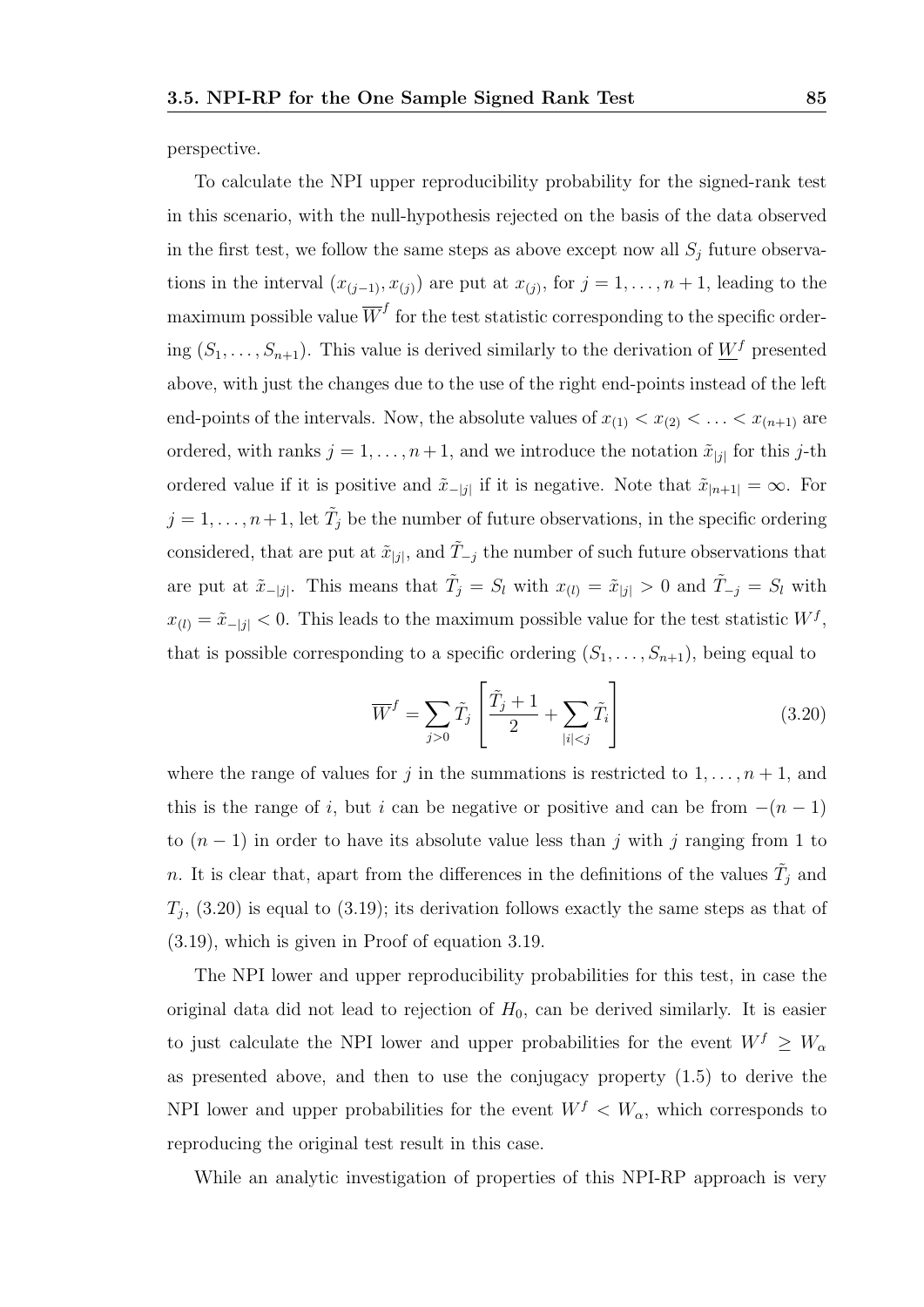difficult due to the absence of closed-form expressions for the lower and upper probabilities, one property is easy to derive: if  $\alpha$  is very small, such that  $H_0$  is only rejected if all observations are positive, and if the original test data indeed led to such rejection, then the NPI lower reproducibility probability is equal to 0.5 and the corresponding upper reproducibility probability is equal to 1, for all sample sizes  $n$ . This is based on the fact that exactly half of the possible orderings have one or more future observations smaller than  $X_1$ . Calculations of the lower NPI reproducibility probability assume such values to be negative. Example 3.2 illustrates the NPI-RP method for the signed-rank test as presented in this section.

#### Proof of Equation 3.19

We provide a justification for the minimum value of the test statistic for future data in case of the Wilcoxon one-sample rank-sum test, as given by Equation (3.19) in Section 3.5. The justification for the corresponding maximum value (3.20) follows precisely the same steps.

With the defined notation, for a specific ordering  $(S_1, \ldots, S_{n+1})$  there are  $T_j$ future observations at  $x_{[j]}$  and  $T_{-j}$  future observations at  $x_{-[j]}$ . We must sum the ranks of the positive observations, so the ranks of the  $T_j$  future observations at  $x_{[j]}$ for the values  $j \in \{1, \ldots, n+1\}$  which are such that they appear as index |j| in these  $x_{[j]}$ . The ranks of the  $T_j$  future observations at  $x_{[j]}$  are equal to

$$
\sum_{|i|< j} T_i + 1, \ \ldots, \ \sum_{|i|< j} T_i + T_j
$$

which sum up to

$$
T_j \times \sum_{|i| < j} T_i + \sum_{k=1}^{T_j} k = T_j \times \sum_{|i| < j} T_i + \frac{T_j(T_j + 1)}{2}
$$

Summing these values for all  $T_j$ , so corresponding to all the intervals between consecutive original data observations with positive left end-points, gives the minimum value of the rank sum corresponding to this specific ordering, hence indeed

$$
\underline{W}^f = \sum_{j>0} \frac{T_j(T_j+1)}{2} + \sum_{j>0} \sum_{|i|
$$

which leads to Equation (3.19).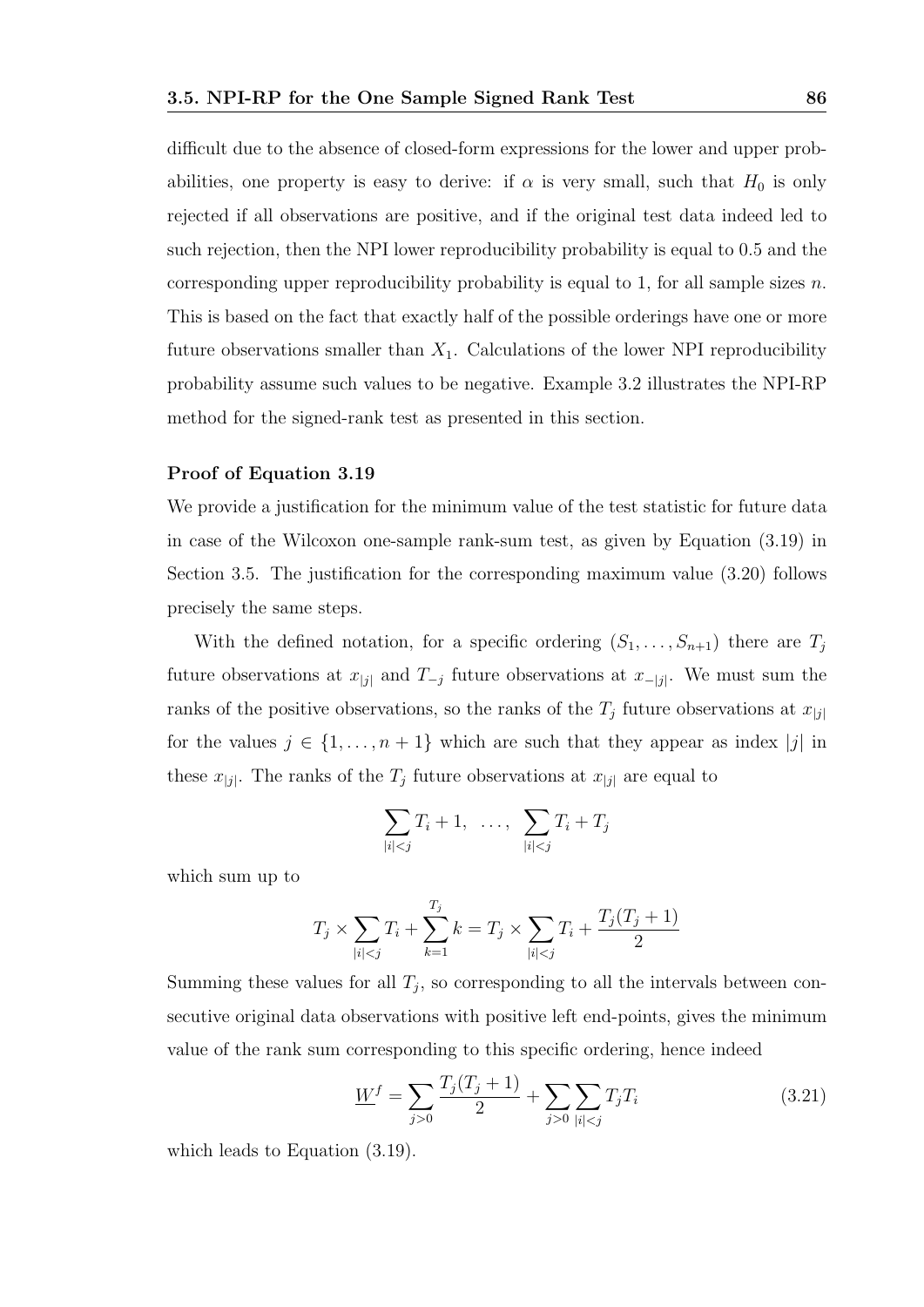#### Example 3.2

We illustrate the reproducibility of the one-sample signed-rank test with  $H_0$ :  $\theta = 0$ and  $H_1: \theta > 0$ . We consider a variety of samples, each of size  $n = 6$ , and level of significance  $\alpha = 0.05$ . For this test, the null-hypothesis is rejected if  $W \ge 19$ . In the NPI approach, there are  $\binom{12}{6}$  $\binom{12}{6}$  = 924 orderings of 6 future observations among the 6 data observations to consider, and all are assumed to be equally likely by the assumptions underlying the method presented in this section. Table 3.8 presents the NPI lower and upper reproducibility probabilities for a variety of data represented by signed ranks. These cover many cases that can occur in practice, where of course aspects of the actual data values beyond their signed ranks are irrelevant. The first three cases represent the only possible data sets for which  $H_0$  is rejected, for all the other cases  $H_0$  is not rejected, which of course affects how reproducibility is defined.

If all six data observations are positive then  $\frac{RP}{P} = 0.5$  and  $\overline{RP} = 1$ . The latter is intuitively logical, as these data do not provide strong evidence against the possibility that the data in the process considered will never be negative. This NPI lower probability being equal to 0.5 results from the fact that, for any ordering with (at least) one observation smaller than the smallest data observation, that future observation is not restricted in its value, in the sense that for the configuration related to this lower probability we effectively put such an observation at  $-\infty$ , hence it will have signed rank −6. This means that in this case, for each ordering with one or more future observations smaller than the smallest data observation, the minimal signed-rank sum for the future observations will be at most 15. Half of the 924 orderings have at least one such smaller future observation, which is in line with intuition, because with the data set and a future sample of the same size  $n$ , the probability for the event that the future sample contains the smallest of all  $2n$ values, is equal to 0.5. It is further interesting to note that  $RP$  is substantially less than 0.5 for several of the possible cases. This implies that such data, typically with test statistics close to the critical value  $W_{0.05} = 19$ , do not provide strong evidence in favour of the reproducibility of the test result. Of course, this is based on the fact that the lower RP corresponds to the situation where, for each of the 924 possible orderings, positive future values are assumed to be as small as possible within the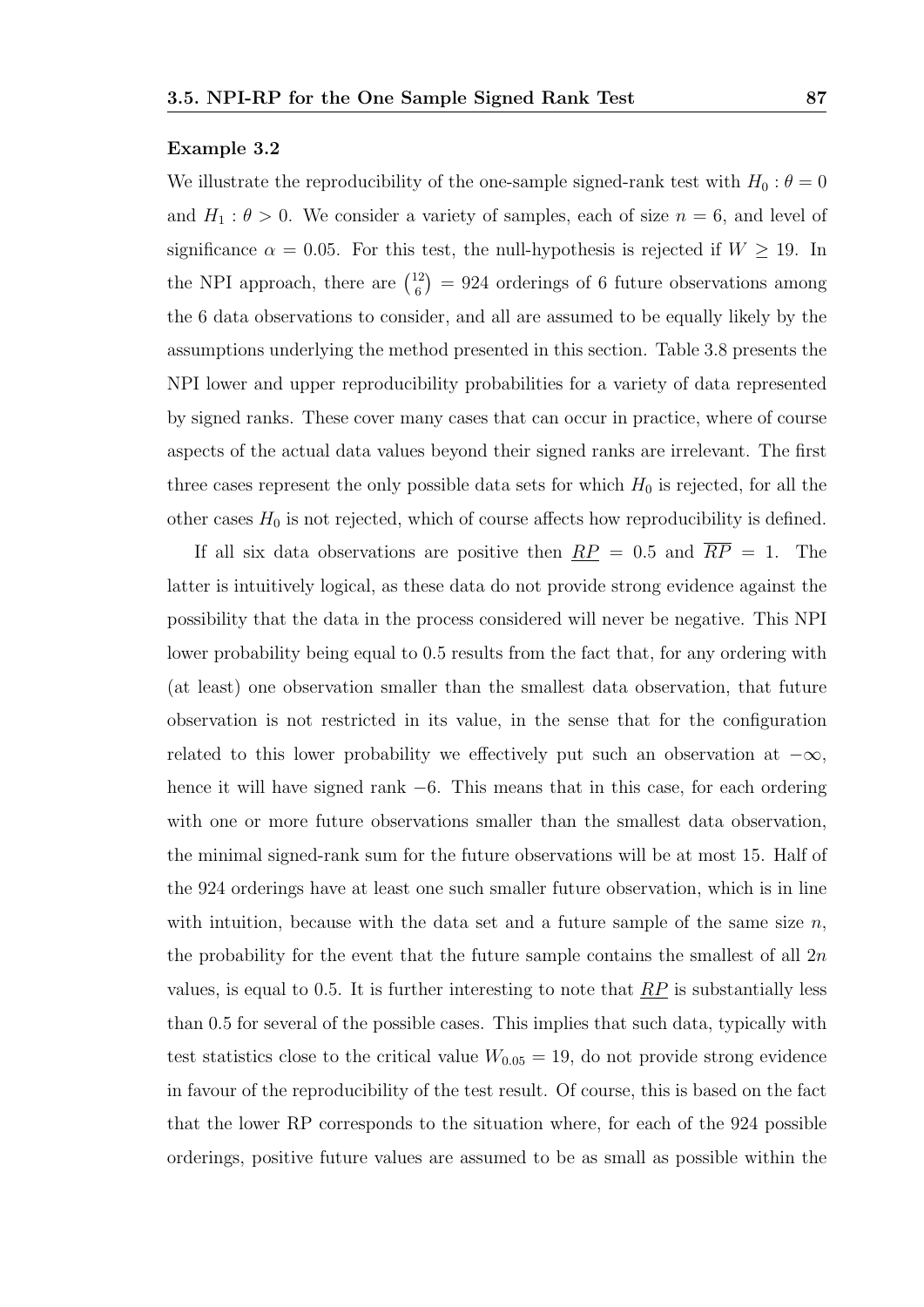| sign-ranked data         | W  | RΡ    | $\overline{RP}$ |
|--------------------------|----|-------|-----------------|
| 1.2.3.4.5.6              | 21 | 0.5   | 1               |
| $-1, 2, 3, 4, 5, 6$      | 20 | 0.364 | 0.773           |
| $-2,1,3,4,5,6$           | 19 | 0.326 | 0.712           |
| $-3,1,2,4,5,6$           | 18 | 0.364 | 0.718           |
| $-2, -1, 3, 4, 5, 6$     | 18 | 0.5   | 0.788           |
| $-4, 1, 2, 3, 5, 6$      | 17 | 0.429 | 0.750           |
| $-3, -1, 2, 4, 5, 6$     | 17 | 0.538 | 0.810           |
| $-5, 1, 2, 3, 4, 6$      | 16 | 0.472 | 0.767           |
| $-3, -2, 1, 4, 5, 6$     | 16 | 0.576 | 0.831           |
| $-4, -1, 2, 3, 5, 6$     | 16 | 0.581 | 0.831           |
| $-6, 1, 2, 3, 4, 5$      | 15 | 0.494 | 0.773           |
| $-3, -2, -1, 4, 5, 6$    | 15 | 0.728 | 0.902           |
| $-6, -3, -1, 2, 4, 5$    | 11 | 0.805 | 0.935           |
| $-4, -3, -2, -1, 5, 6$   | 11 | 0.879 | 0.966           |
| $-6, -5, -4, -3, 1, 2$   | 3  | 0.957 | 0.992           |
| $-6, -5, -4, -2, -1, 3$  | 3  | 0.973 | 0.997           |
| $-6, -5, -4, -3, -2, -1$ | 0  | 0.992 | 1               |

Table 3.8: NPI-RP for signed-rank test with  $H_1$  :  $\theta > 0$ ,  $n = 6$ ,  $\alpha = 0.05$ ,  $W_{0.05} = 19$ .

interval to which they belong according to the specific ordering, and this also holds for the negative future values, hence the negative values tend to get larger absolute ranks.

The entries in Table 3.8 show another interesting feature, namely that RP and  $\overline{RP}$  are not monotone as functions of the difference between the actual data test statistic W and  $W_{\alpha}$ . For each specific value  $W < 19$ ,  $\overline{RP}$  and  $\overline{RP}$  are minimal for the actual data with the smallest number of negative values. If one restricts attention to data sets with the same number of negative signed ranks, then the monotonicity holds. So the NPI-RP method takes both the actual signed ranks and the number of negative values into account, which seems a particularly nice feature of the method.

We have performed the same calculations for more orderings with  $n = 6$ , and similarly for  $n = 4, 5, 7$ . For the latter case, there are already  $\binom{14}{7}$  $t_7^{14}$ ) = 3432 orderings. The NPI-RP results for all these cases were similar as presented and discussed here for  $n = 6$ . Slightly larger values of n are also possible using our method, but as we calculate  $\underline{W}^f$  and  $\overline{W}^f$  for each ordering, and e.g. for  $n = 10$  there are  $\binom{20}{10} = 184,756$ orderings, the computational effort soon becomes too large. Nevertheless, the RP approach presented here shows some interesting properties and is, in principle, applicable for all data sets.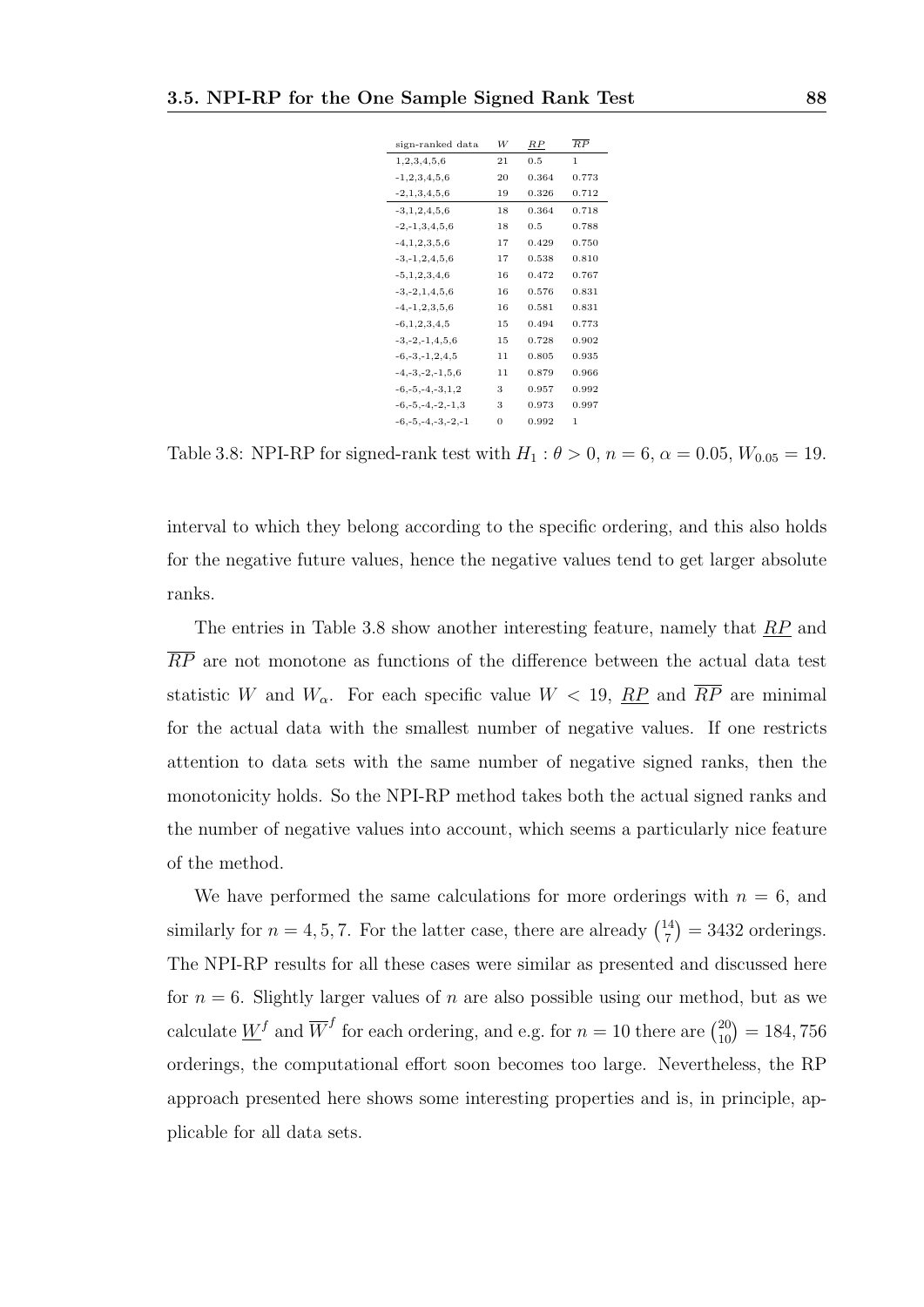| sign-ranked data         | W  | RΡ    | $\overline{RP}$ |
|--------------------------|----|-------|-----------------|
| 1,2,3,4,5,6              | 21 | 0.5   | 1               |
| $-1, 2, 3, 4, 5, 6$      | 20 | 0.5   | 0.773           |
| $-2,1,3,4,5,6$           | 19 | 0.5   | 0.773           |
| $-3,1,2,4,5,6$           | 18 | 0.5   | 0.773           |
| $-2, -1, 3, 4, 5, 6$     | 18 | 0.773 | 0.909           |
| $-4, 1, 2, 3, 5, 6$      | 17 | 0.5   | 0.773           |
| $-3, -1, 2, 4, 5, 6$     | 17 | 0.773 | 0.909           |
| $-5,1,2,3,4,6$           | 16 | 0.5   | 0.773           |
| $-3, -2, 1, 4, 5, 6$     | 16 | 0.773 | 0.909           |
| $-4, -1, 2, 3, 5, 6$     | 16 | 0.773 | 0.909           |
| $-6, 1, 2, 3, 4, 5$      | 15 | 0.5   | 0.773           |
| $-3, -2, -1, 4, 5, 6$    | 15 | 0.910 | 0.970           |
| $-6, -3, -1, 2, 4, 5$    | 11 | 0.910 | 0.970           |
| $-4, -3, -2, -1, 5, 6$   | 11 | 0.970 | 0.992           |
| $-6, -5, -4, -3, 1, 2$   | 3  | 0.970 | 0.992           |
| $-6, -5, -4, -2, -1, 3$  | 3  | 0.992 | 0.999           |
| $-6, -5, -4, -3, -2, -1$ | 0  | 0.999 | 1               |

Table 3.9: NPI-RP for signed-rank test with  $H_1$  :  $\theta > 0$ ,  $n = 6$ ,  $\alpha = 0.016$ ,  $W_{0.016} = 21.$ 

| sign-ranked data | W              | RΡ    | $\overline{RP}$ |
|------------------|----------------|-------|-----------------|
| 1,2,3,4          | 10             | 0.786 | $\mathbf{1}$    |
| $-1, 2, 3, 4$    | 9              | 0.586 | 0.929           |
| $-2, 1, 3, 4$    | 8              | 0.543 | 0.871           |
| $-3, 1, 2, 4$    | 7              | 0.514 | 0.829           |
| $-2, -1, 3, 4$   | 7              | 0.371 | 0.757           |
| $-4, 1, 2, 3$    | 6              | 0.5   | 0.800           |
| $-3, -1, 2, 4$   | 6              | 0.329 | 0.700           |
| $-4, -1, 2, 3$   | 5              | 0.357 | 0.714           |
| $-3, -2, 1, 4$   | 5              | 0.371 | 0.714           |
| $-4, -2, 1, 3$   | $\overline{4}$ | 0.414 | 0.743           |
| $-3, -2, -1, 4$  | $\overline{4}$ | 0.5   | 0.843           |
| $-4, -3, 1, 2$   | 3              | 0.457 | 0.757           |
| $-4, -2, -1, 3$  | 3              | 0.557 | 0.886           |
| $-4, -3, -1, 2$  | $\overline{2}$ | 0.614 | 0.914           |
| $-4, -3, -2, 1$  | 1              | 0.671 | 0.929           |
| $-4, -3, -2, -1$ | 0              | 0.786 | 1               |

Table 3.10: NPI-RP for signed-rank test with  $H_1$  :  $\theta > 0$ ,  $n = 4$ ,  $\alpha = 0.438$ ,  $W_{0.438} = 6.$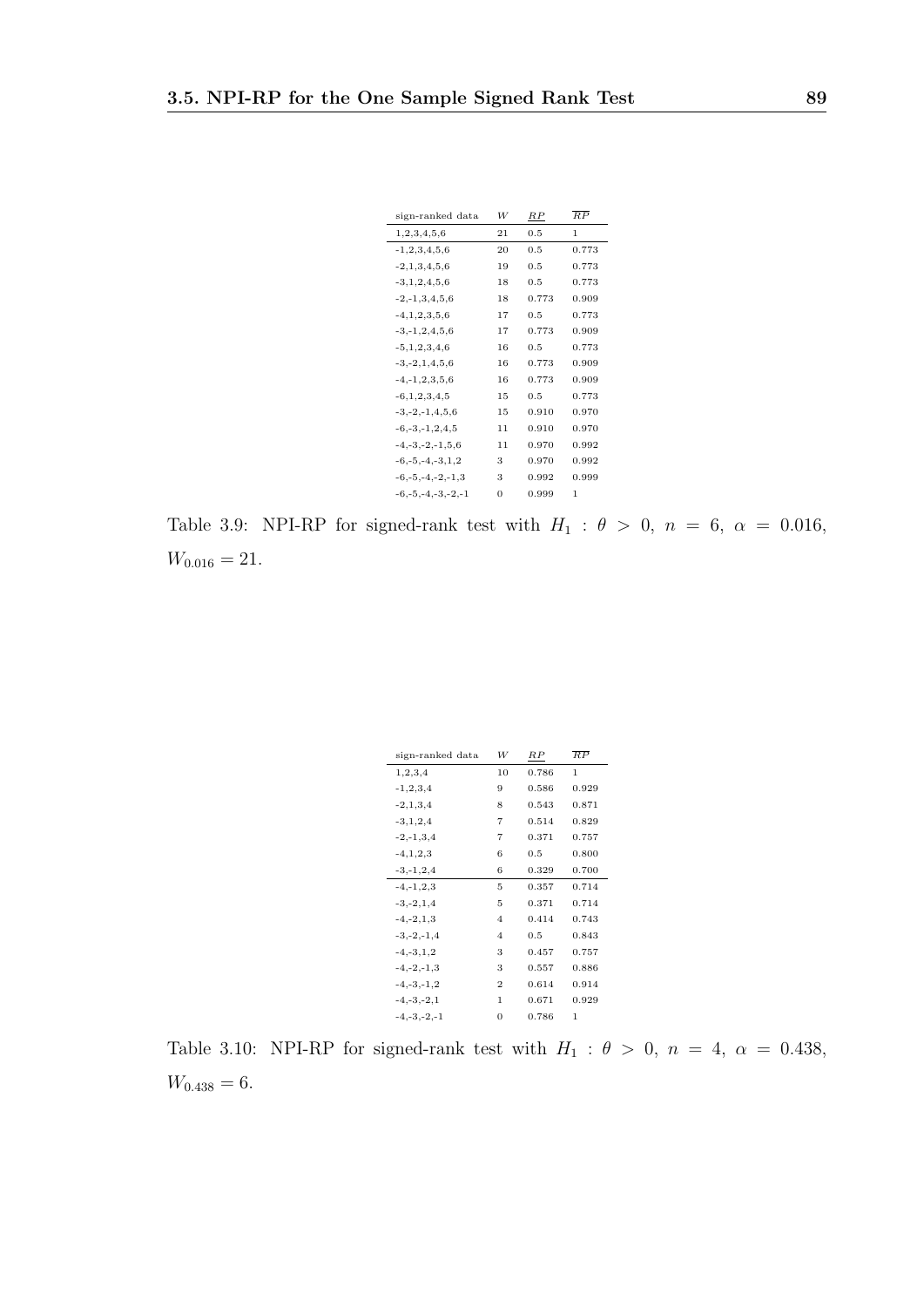| sign-ranked data | W              | RΡ    | $\overline{RP}$ |
|------------------|----------------|-------|-----------------|
| 1,2,3,4          | 10             | 0.5   | 1               |
| $-1, 2, 3, 4$    | 9              | 0.5   | 0.786           |
| $-2, 1, 3, 4$    | 8              | 0.5   | 0.786           |
| $-3, 1, 2, 4$    | 7              | 0.5   | 0.786           |
| $-2, -1, 3, 4$   | 7              | 0.786 | 0.929           |
| $-4, 1, 2, 3$    | 6              | 0.5   | 0.786           |
| $-3, -1, 2, 4$   | 6              | 0.786 | 0.929           |
| $-4, -1, 2, 3$   | 5              | 0.786 | 0.929           |
| $-3, -2, 1, 4$   | 5              | 0.786 | 0.929           |
| $-4, -2, 1, 3$   | $\overline{4}$ | 0.786 | 0.929           |
| $-3, -2, -1, 4$  | $\overline{4}$ | 0.929 | 0.986           |
| $-4, -3, 1, 2$   | 3              | 0.786 | 0.929           |
| $-4, -2, -1, 3$  | 3              | 0.929 | 0.986           |
| $-4, -3, -1, 2$  | $\overline{2}$ | 0.929 | 0.986           |
| $-4, -3, -2, 1$  | 1              | 0.929 | 0.986           |
| $-4, -3, -2, -1$ | 0              | 0.986 | 1               |
|                  |                |       |                 |

Table 3.11: NPI-RP for signed-rank test with  $H_1$  :  $\theta > 0$ ,  $n = 4$ ,  $\alpha = 0.062$ ,  $W_{0.062} = 10.$ 

| sign-ranked data             | W            | RP    | $\overline{RP}$ |
|------------------------------|--------------|-------|-----------------|
| 1,2,3,4,5,6,7                | 28           | 0.5   | 1               |
| $-1, 2, 3, 4, 5, 6, 7$       | 27           | 0.439 | 0.904           |
| $-2,1,3,4,5,6,7$             | 26           | 0.396 | 0.834           |
| $-3, 1, 2, 4, 5, 6, 7$       | 25           | 0.358 | 0.773           |
| $-4, 1, 2, 3, 5, 6, 7$       | 24           | 0.319 | 0.709           |
| $-3, -1, 2, 4, 5, 6, 7$      | 24           | 0.294 | 0.661           |
| $-5, 1, 2, 3, 4, 6, 7$       | 23           | 0.359 | 0.721           |
| $-3, -2, 1, 4, 5, 6, 7$      | 23           | 0.402 | 0.741           |
| $-6,1,2,3,4,5,7$             | 22           | 0.425 | 0.753           |
| $-3, -2, -1, 4, 5, 6, 7$     | 22           | 0.5   | 0.794           |
| $-7, 1, 2, 3, 4, 5, 6$       | 21           | 0.475 | 0.769           |
| $-4, -3, 1, 2, 5, 6, 7$      | 21           | 0.498 | 0.795           |
| $-4, -3, -2, -1, 5, 6, 7$    | 18           | 0.704 | 0.896           |
| $-7, -6, 1, 2, 3, 4, 6$      | 15           | 0.736 | 0.904           |
| $-5, -4, -3, -2, -1, 6, 7$   | 13           | 0.857 | 0.961           |
| $-7, -6, -5, 1, 2, 3, 4$     | 10           | 0.872 | 0.965           |
| $-6, -5, -4, -3, -2, -1, 7$  | 7            | 0.949 | 0.992           |
| $-7, -6, -5, -4, 1, 2, 3$    | 6            | 0.939 | 0.990           |
| $-7, -6, -5, -4, -3, -2, -1$ | $\mathbf{0}$ | 0.990 | 1               |

Table 3.12: NPI-RP for signed-rank test with  $H_1$  :  $\theta > 0$ ,  $n = 7$ ,  $\alpha = 0.055$ ,  $W_{0.055} = 24.$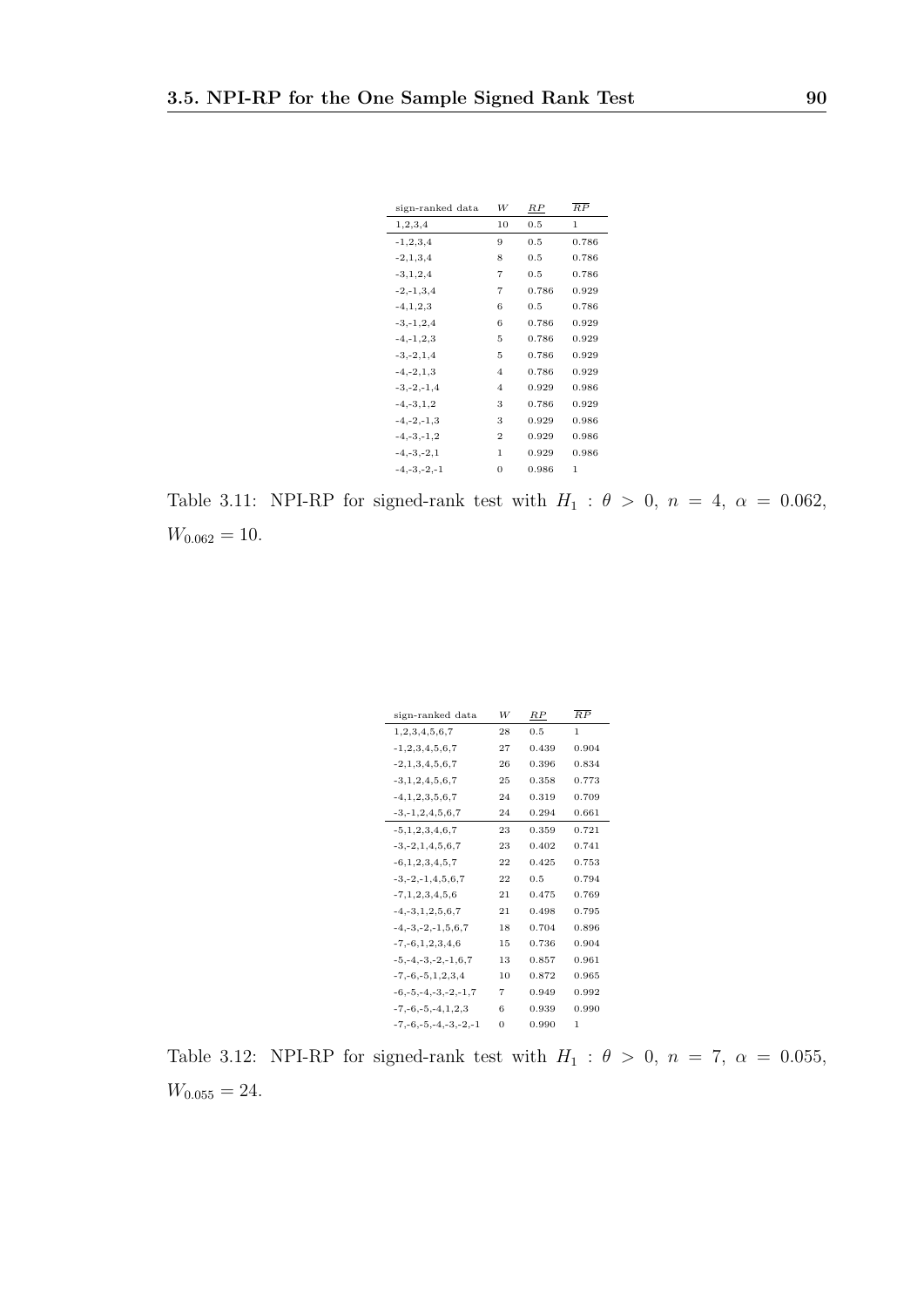| sign-ranked data             | W        | $_{RP}$ | $\overline{RP}$ |
|------------------------------|----------|---------|-----------------|
| 1, 2, 3, 4, 5, 6, 7          | 28       | 0.5     | 1               |
| $-1, 2, 3, 4, 5, 6, 7$       | 27       | 0.5     | 0.769           |
| $-2, -1, 3, 4, 5, 6, 7$      | 26       | 0.769   | 0.904           |
| $-3, 1, 2, 4, 5, 6, 7$       | 25       | 0.5     | 0.769           |
| $-4, 1, 2, 3, 5, 6, 7$       | 24       | 0.5     | 0.769           |
| $-3, -1, 2, 4, 5, 6, 7$      | 24       | 0.769   | 0.904           |
| $-5, 1, 2, 3, 4, 6, 7$       | 23       | 0.5     | 0.769           |
| $-3, -2, 1, 4, 5, 6, 7$      | 23       | 0.769   | 0.904           |
| $-6, 1, 2, 3, 4, 5, 7$       | 22       | 0.5     | 0.769           |
| $-3, -2, -1, 4, 5, 6, 7$     | 22       | 0.904   | 0.965           |
| $-7,1,2,3,4,5,6$             | 21       | 0.5     | 0.769           |
| $-4, -3, 1, 2, 5, 6, 7$      | 21       | 0.769   | 0.904           |
| $-4, -3, -2, -1, 5, 6, 7$    | 18       | 0.965   | 0.990           |
| $-7, -6, 1, 2, 3, 4, 6$      | 15       | 0.769   | 0.904           |
| $-5, -4, -3, -2, -1, 6, 7$   | 13       | 0.990   | 0.998           |
| $-7, -6, -5, 1, 2, 3, 4$     | 10       | 0.904   | 0.965           |
| $-6, -5, -4, -3, -2, -1, 7$  | 7        | 0.998   | 0.999           |
| $-7, -6, -5, -4, 1, 2, 3$    | 6        | 0.965   | 0.990           |
| $-7, -6, -5, -4, -3, -2, -1$ | $\Omega$ | 0.999   | 1               |
|                              |          |         |                 |

Table 3.13: NPI-RP for signed-rank test with  $H_1$  :  $\theta > 0$ ,  $n = 7$ ,  $\alpha = 0.008$ ,  $W_{0.008} = 28.$ 

The results are similar for  $n = 6$  with  $\alpha = 0.016$ , as shown in Table 3.9, in this case  $H_0$  is rejected if  $W \ge 21$ . In Table 3.9 we note that the values of  $\overline{RP}$  and  $\overline{RP}$ are similar in some cases, for example in case 2, 3, 4, 6, 8, 11 the values  $\underline{RP} = 0.5$ and  $\overline{RP}$  = 0.773 when we take a look at future values we can see that the test statistic W of these cases are different but the number of negative values are similar. With  $n = 4$  and level of significance  $\alpha = 0.438$ . For this case, there are  $\binom{8}{4}$  $_{4}^{8}$ ) = 70 orderings of 4 future observations among the 4 data observations, and  $H_0$  is rejected if  $W \geq 6$ . Table 3.10 shows the NPI lower and upper reproducibility probabilities for many cases, the null hypothesis is rejected only in the first seven cases. If all 4 data observations are positive, the  $\overline{RP} = 1$  but there is a different situation with  $RP$  which is larger than 0.5, it is 0.786 and this appears if the difference between the test statistic and the critical value is big (or  $\alpha$  is large), in other ways, there are 79% of the 70 orderings have at least one observation smaller than the smallest data values. As we discussed earlier, the monotonicity of bounds holds with the same number of negative signed ranks, so the test statistic and the number of negative values are important in this method. When  $\alpha = 0.062$  with  $n = 4$  is used, the results are shown in Table 3.11, the properties of monotonicity and similarity of lower and upper values of RP which were discussed before show here.  $H_0$  is reject if  $W \ge 10$ .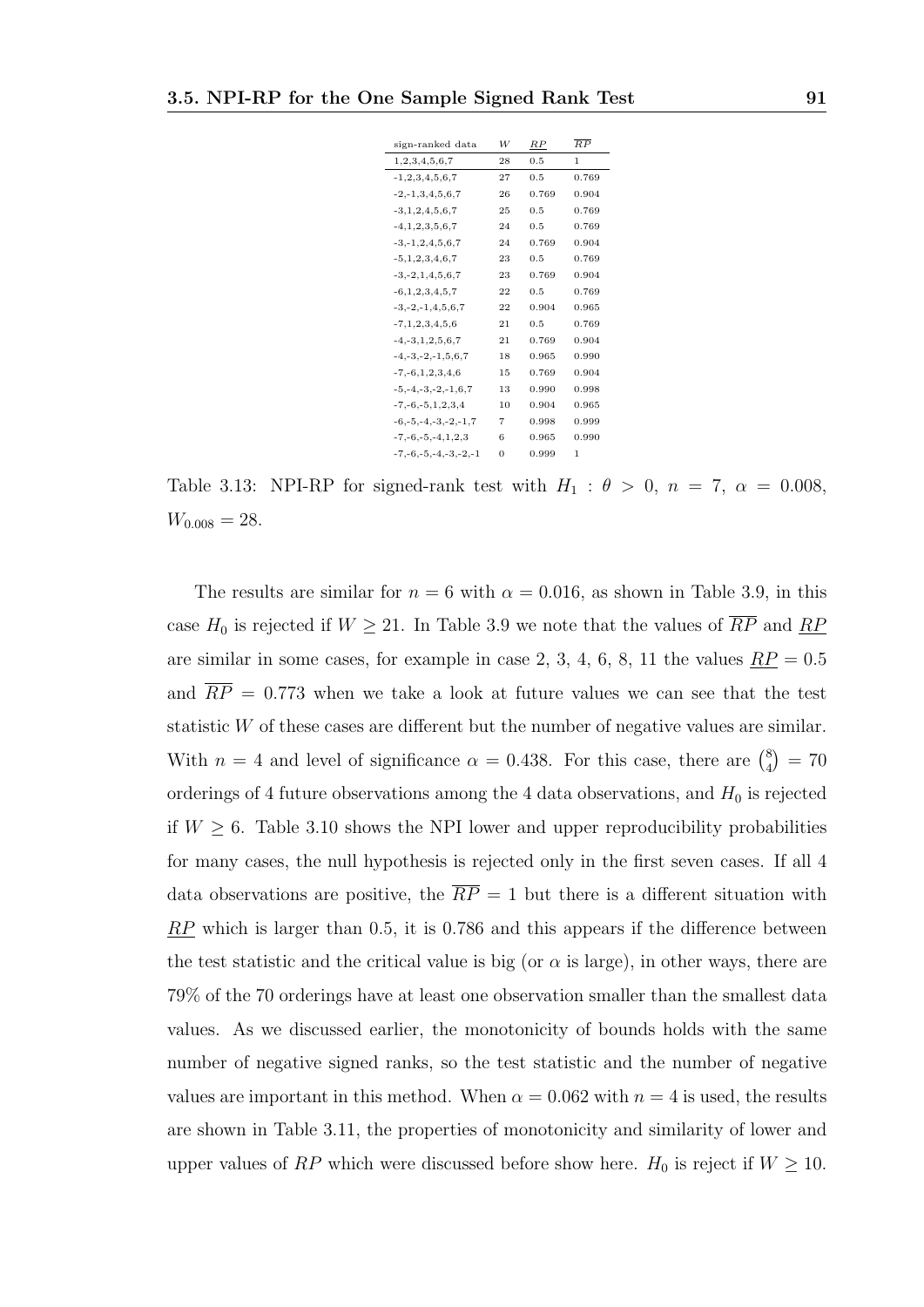For  $n = 7$ , there are already  $\binom{14}{7}$  $T_7^{(14)}$  = 3432 orderings. The NPI-RP results for all these cases were similar as presented and discussed here for  $n = 6$  and  $n = 4$ . Table 3.12 shows some of these cases with  $\alpha = 0.055$ ,  $H_0$  is rejected if and only if  $W \ge 24$ . Here, there are some cases that have  $RP$  less than 0.5 especially in cases that have W close to the critical value. For  $\alpha = 0.008$ ,  $H_0$  is rejected if  $W \ge 28$  and the results are shown in Table 3.13, these results illustrate the same pattern of bounds of RP.

NPI-RP can also be developed for the two-sided signed-rank test, with  $H_0$ :  $\theta = \theta_0$  and alternative hypothesis  $H_1 : \theta \neq \theta_0$ , in which case the null-hypothesis is rejected if the test statistic is either in the  $\alpha/2$  left or right tail of the null distribution. However, in this case it will not be easy to derive the minimum and maximum values for  $W<sup>f</sup>$ , for a specific ordering, as it is not clear which configurations lead to these extremes; so it is not clear whether to put the  $S_j$  future observations within interval  $(x_{(j-1)}, x_{(j)})$  all to one of the end-points or not. While some further theoretical results might be achievable, we think that the NPI-RP approach using bootstrapping, as we are developing in the next chapter, is more promising for such two-sided tests. In addition, in most practical scenarios, the real interest when using such a test is in providing an argument in favour of a specific one-sided alternative hypothesis, e.g. related to a new medication performing better than an established one, so development of the NPI-RP approach for the two-sided signed-rank test is likely to be of less practical value than for the single-sided test.

# 3.6 NPI-RP for the Two Sample Rank Sum Test

The NPI approach to reproducibility of this one-sided upper-tail two-sample rank sum test can be described as follows. The actual test with ordered data  $x_{(1)}$  <  $\ldots$  <  $x_{(m)}$  and  $y_{(1)}$  <  $\ldots$  <  $y_{(n)}$  leads to the test statistic Z, and to rejection of  $H_0$  if  $Z \geq Z_\alpha$  and non-rejection of  $H_0$  if  $Z < Z_\alpha$ . As described in Section 1.4, we can use NPI for m future observations  $X_{m+1}, \ldots, X_{2m}$  based on the information from data  $x_{(1)} < \ldots < x_{(m)}$ , where all  $\binom{2m}{m}$  $\binom{2m}{m}$  possible orderings of the m future Xobservations and the  $m$  real X-observations are equally likely. Similarly, we can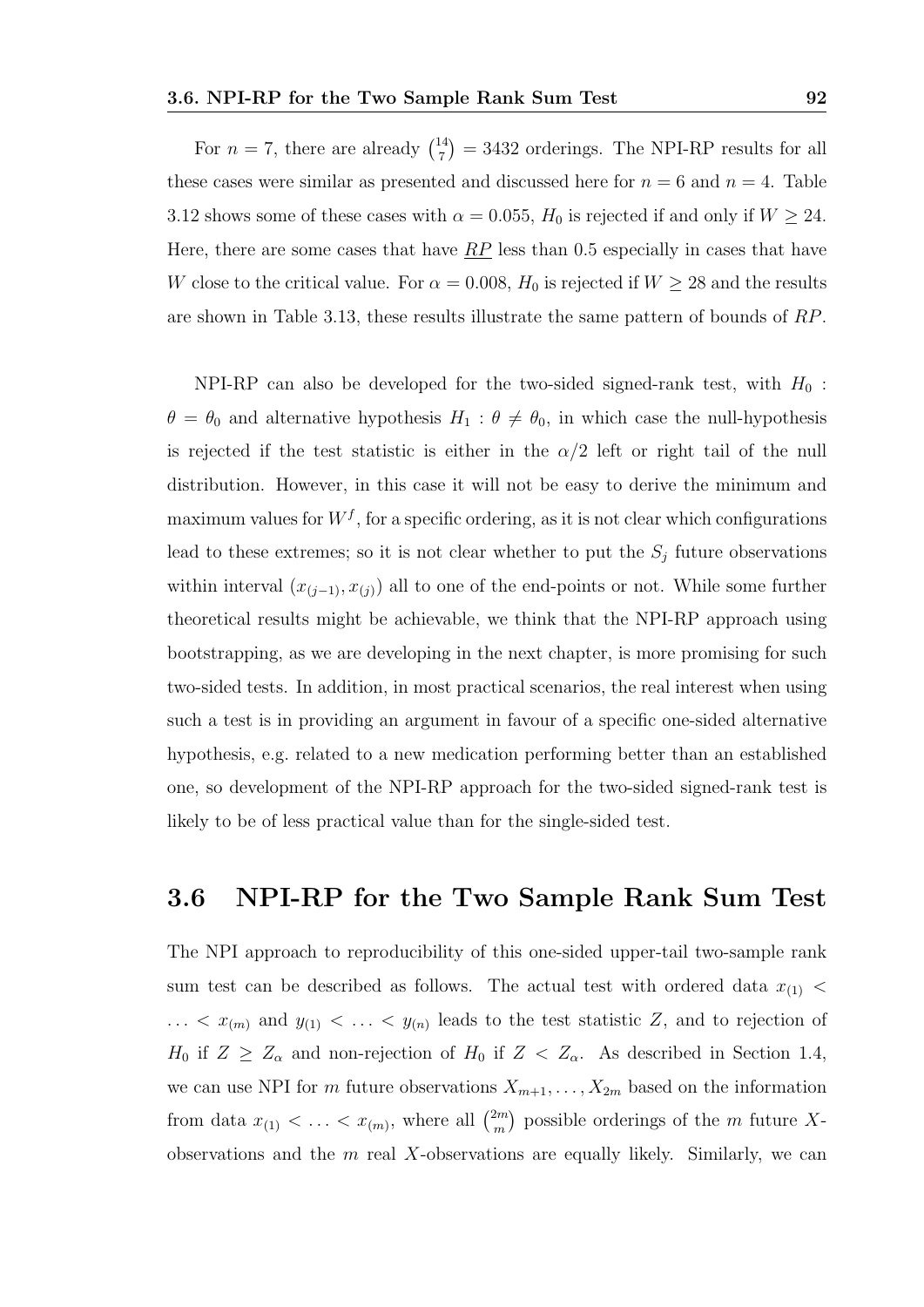use NPI for *n* future observations  $Y_{n+1}, \ldots, Y_{2n}$  based on the information from data  $y_{(1)} < \ldots < y_{(n)}$ , with all  $\binom{2n}{n}$  $\binom{2n}{n}$  possible orderings equally likely. We now consider all  $\binom{2m}{m}$  $\binom{2m}{m}\binom{2n}{n}$  possible combinations of these different orderings, which again are all equally likely, based on the assumptions underlying NPI. For each combination, without further assumptions about the exact location of future observations within the intervals between consecutive real observations, the corresponding rank sum test statistic, denoted by  $Z^f$ , can take on one or more values. Suppose that the original data led to rejection of  $H_0$ , then this test result is certainly reproduced according to each such combination for which  $Z^f$  must be larger than or equal to  $Z_\alpha$ , while it could possibly be reproduced according to all combinations for which  $Z<sup>f</sup>$  can be greater than or equal to  $Z_{\alpha}$ . So, in this case the NPI lower reproducibility probability is derived by counting the combinations for which  $Z^f \geq Z_\alpha$  must certainly hold, while the corresponding NPI upper reproducibility probability is derived by counting the combinations for which this event can hold. Of course, if the original test leads to non-rejection of  $H_0$ , so if  $Z < Z_\alpha$ , then these NPI lower and upper reproducibility probabilities are derived by similar counting arguments but for the event  $Z^f < Z_\alpha$ .

As for the one-sample signed-rank test, presented in Section 3.5, we can derive the minimum and maximum values of  $Z<sup>f</sup>$  corresponding to a specific ordering of the  $X$  and  $Y$  observations from the real test. This can be used to reduce the total computational effort, which however remains very substantial due to the very large number of combinations of such orderings that must be considered. We denote these minimum and maximum values of  $Z^f$  by  $Z^f$  and  $\overline{Z^f}$ , respectively. The minimum value  $\underline{Z}^f$  is derived as follows. Let a specific ordering of the m future X observations among the corresponding m data observations be denoted by  $(S_1^X, \ldots, S_{m+1}^X)$ , where notation is in line with that introduced in Section 3.5, and let a specific ordering of the n future Y observations among the corresponding  $n$  data observations be denoted by  $(S_1^Y, \ldots, S_{n+1}^Y)$ . Furthermore, let  $j(l) = \max\{j : x_{(j)} < y_{(l)}\}$  for  $l = 1, \ldots, n+1$ and  $j = 0, 1, \ldots, m$ , so  $x_{(j(l))} < y_{(l)} < x_{(j(l)+1)}$  and the rank of  $y_{(l)}$  in the combined ordered data from both groups X and Y is  $l + j(l)$ . The minimum value for the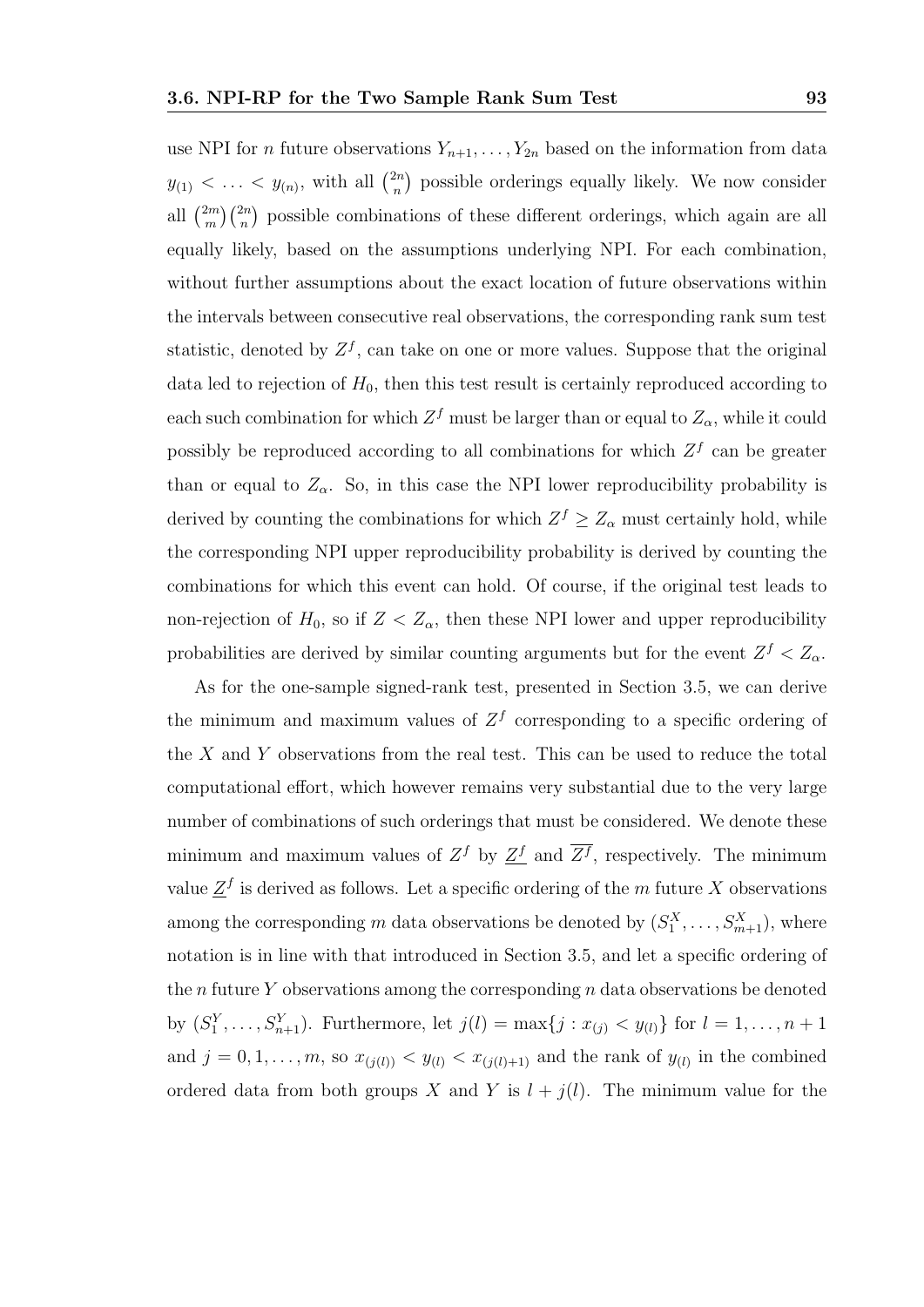rank sum in this case is

$$
\underline{Z}^{f} = \sum_{l=1}^{n+1} S_{l}^{Y} \left\{ \sum_{k=1}^{l-1} S_{k}^{Y} + \sum_{t=1}^{j(l-1)-1} S_{t}^{X} + \frac{S_{l}^{Y} + 1}{2} \right\}
$$
(3.22)

the detailed justification for this result is presented in the next Proof. The corresponding maximum value is

$$
\overline{Z}^{f} = \sum_{l=1}^{n+1} S_{l}^{Y} \left\{ \sum_{k=1}^{l-1} S_{k}^{Y} + \sum_{t=1}^{j(l)} S_{t}^{X} + \frac{S_{l}^{Y} + 1}{2} \right\}
$$
(3.23)

which is also justified in the next Proof. To derive the NPI lower reproducibility probability for this scenario, all of the  $\binom{2m}{m}$  $\binom{2m}{m}\binom{2n}{n}$  equally likely possible orderings for which  $\underline{Z}^f \geq \overline{Z}_{\alpha}$  holds are counted and the total number is divided by  $\binom{2m}{m}$  $\binom{2m}{m}\binom{2n}{n}$ , while the corresponding NPI upper reproducibility probability is derived by counting all of these possible orderings for which  $\overline{Z}^f \geq Z_\alpha$  holds, and also dividing the total number by  $\binom{2m}{m}$  $\binom{2m}{m}\binom{2n}{n}.$ 

The NPI-RP approach for this test for the other scenarios of interest, with the initial test not rejecting the null-hypothesis or different one-sided alternative hypothesis, can be similarly derived, where NPI lower and upper reproducibility probabilities in case the original data did not lead to rejection of the null-hypothesis can, as in Section 3.5, be calculated using the results above and the conjugacy property (1.5). For the two-sided test the situation is more complex as the configurations leading to the minimum and maximum possible values of the test statistic, for given orderings, are not easy to derive anymore; for this case we consider the bootstrap based NPI approach, which we are developing and presenting in Chapter 4, more promising, particularly also as it can be applied with any sample sizes without the computational complexity of the method presented here. However, we do consider the NPI-RP method presented in this chapter to be important because the results are exact (the bootstrap-based method will only give approximate results and will require further assumptions), and while computation can be very substantial for the rank-based tests in this and the previous sections, for a given test result one only has to perform the computation once and it is easy to implement, so the method can be applied if one wishes to do so. As mentioned before, it will be possible to substantially reduce the computational effort by counting the orderings for which,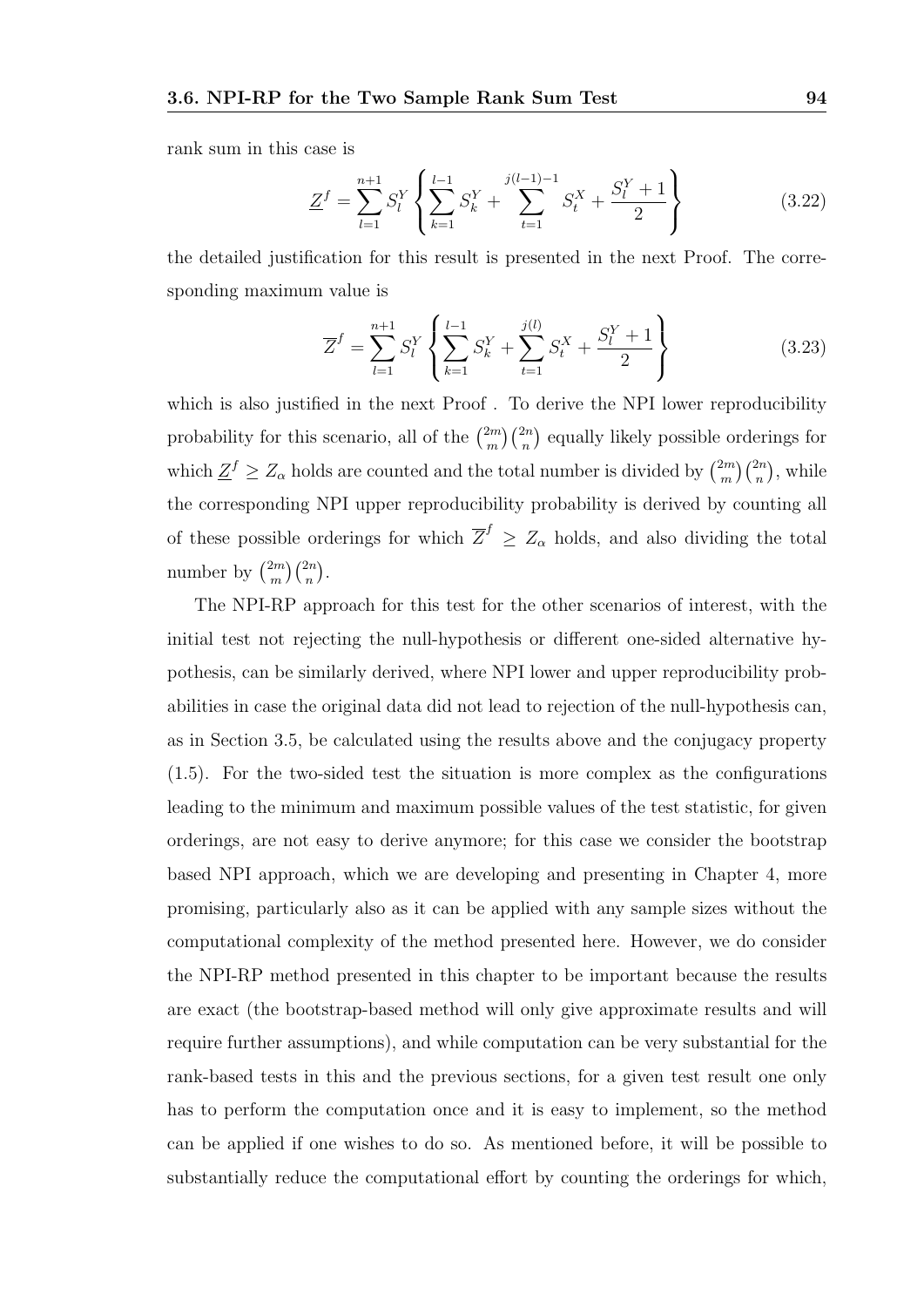for example,  $\underline{Z}^f \geq Z_\alpha$  holds, differently, using monotonicity properties of  $\underline{Z}^f$  as function of the orderings  $(S_1^X, \ldots, S_{m+1}^X)$  and  $(S_1^Y, \ldots, S_{n+1}^Y)$ . We have not pursued this further but it is an interesting topic for future research.

As for the test in Section 3.5, properties of the NPI-RP method for the twosample rank sum test are difficult to investigate analytically. However, if  $\alpha$  is so small that  $H_0$  is only rejected if all  $n Y$  observations are greater than all  $m X$ observations, then  $\overline{RP} = 0.25$  and  $\overline{RP} = 1$ . These values can be explained similarly as for the corresponding special case in Section 3.5, where here the lower probability corresponds to the case where all  $m$  future  $X$  observations are smaller than the largest observed X observation, and all  $n$  future Y observations are greater than the smallest observed Y observation. Both these events have probabilities 0.5 in the NPI framework, with the independence between the two groups leading to lower probability  $0.5 \times 0.5 = 0.25$ . This NPI-RP method for the two-sample rank sum test is illustrated and discussed in Example 3.3.

### Proof of Equations 3.22 and 3.23

The derivation of the minimum value  $\underline{Z}^f$  for the one-sided two-sample rank sum test in Section 3.6 is as follows, using the notation introduced in that section. To derive this minimum value, all  $S_j^X$  future X observations in the interval  $(x_{(j-1)}, x_{(j)})$ are put at  $x_{(j)}$  and all  $S_l^Y$  future Y observations in the interval  $(y_{(l-1)}, y_{(l)})$  are put at  $y_{(l-1)}$ . The ranks of the  $S_l^Y$  future Y observations that are put at  $Y_{(l-1)}$ , in this configuration, are ranging from  $\sum_{k=1}^{l-1} S_k^Y + \sum_{t=1}^{j(l-1)-1} S_t^X + 1$  to  $\sum_{k=1}^{l-1} S_k^Y +$  $\sum_{t=1}^{j(l-1)-1} S_t^X + S_l^Y$ , so the contribution to the minimum total rank sum of these  $S_l^Y$ future observations is

$$
S_l^Y \times \left(\sum_{k=1}^{l-1} S_k^Y + \sum_{t=1}^{j(l-1)-1} S_t^X\right) + \frac{S_l^Y(S_l^Y + 1)}{2}
$$

The minimum total rank sum  $\underline{Z}^f$ , as given in Equation (3.22), follows by summing this for all  $l = 1, \ldots, n + 1$ .

The corresponding maximum value  $\overline{Z}^f$  is similarly derived, with all  $S_j^X$  future X observations in the interval  $(x_{(j-1)}, x_{(j)})$  put at  $x_{(j-1)}$  and all  $S_l^Y$  future Y observations in the interval  $(y_{(l-1)}, y_{(l)})$  put at  $y_{(l)}$ . The ranks of the  $S_l^Y$  future Y observations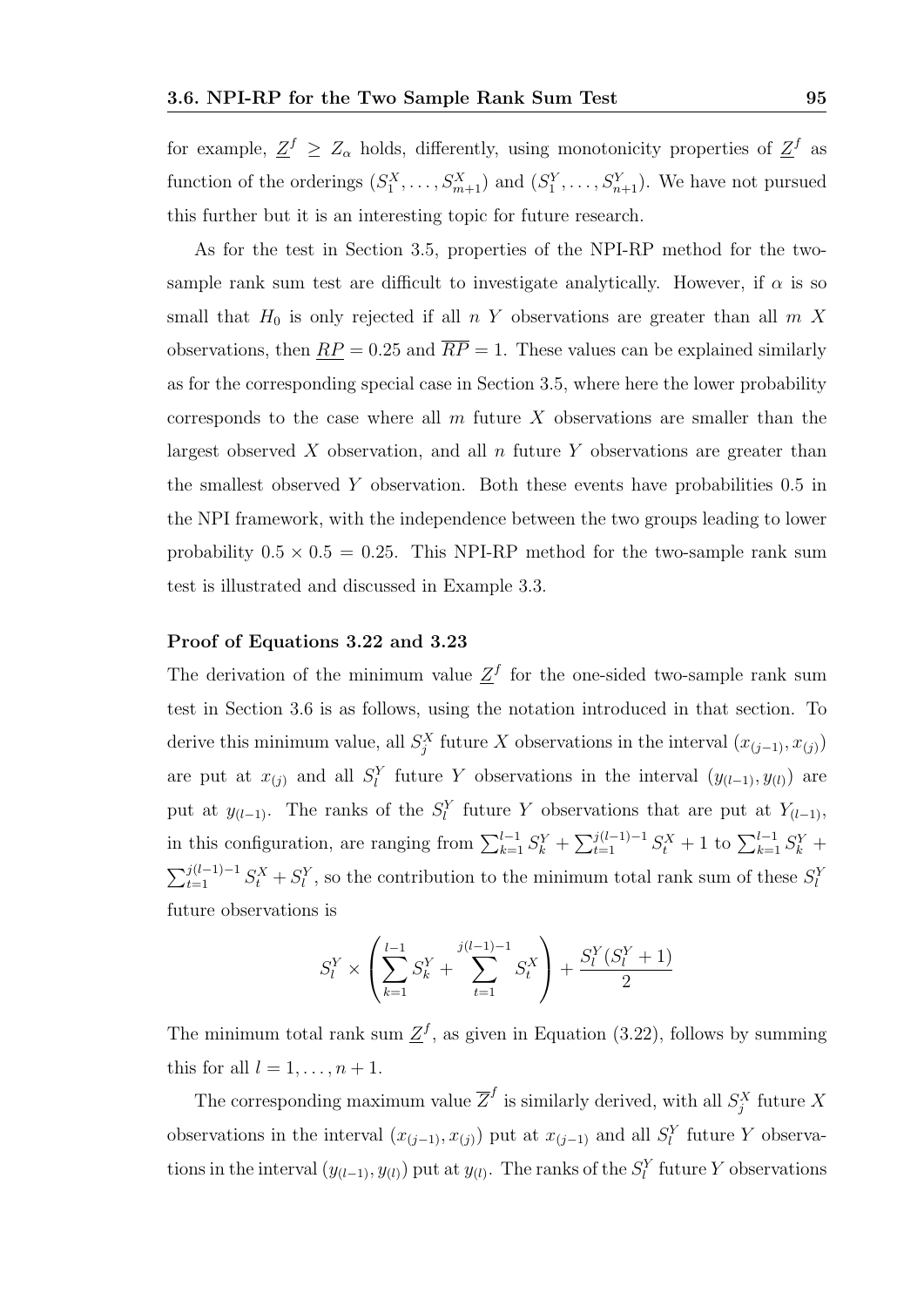that are put at  $Y_{(l)}$ , in this configuration, are ranging from  $\sum_{k=1}^{l-1} S_k^Y + \sum_{t=1}^{j(l)} S_t^X + 1$ to  $\sum_{k=1}^{l-1} S_k^Y + \sum_{t=1}^{j(l)} S_t^X + S_l^Y$ , so the contribution to the maximum total rank sum of these  $S_l^Y$  future observations is

$$
S_l^Y \times \left(\sum_{k=1}^{l-1} S_k^Y + \sum_{t=1}^{j(l)} S_t^X\right) + \frac{S_l^Y(S_l^Y + 1)}{2}
$$

and the maximum total rank sum  $\overline{Z}^f$ , as given in Equation (3.23), follows by summing this for all  $l = 1, \ldots, n + 1$ .

### Example 3.3

We illustrate NPI-RP for the two-sample rank sum test with  $H_1 : \delta > 0$ , with  $m =$  $n = 5$  data observations for both groups X and Y in several different rank orderings. and with  $\alpha = 0.05$  which corresponds to critical value of the test statistic  $Z_{0.05} = 36$ , so  $H_0$  is rejected if  $Z \geq 36$ . The approach considers all  $\binom{10}{5}$  $(10<sub>5</sub>)<sup>2</sup> = 63,504$  combinations of 5 future  $X$  observations, ordered among the 5 data observations from the  $X$ sample, and 5 future Y observations, ordered among the 5 data observations from the Y sample. The results for several rank orders are presented in Table 3.14, where the first four rows present cases where the original data lead to rejection of  $H_0$ , with all other cases leading to  $H_0$  not being rejected. The NPI lower reproducibility probabilities  $RP$  are very small when Z is close to 36, substantially smaller than 0.5. This is caused by the same reason as discussed, for a single sample, in Section 3.5, but now the effect is amplified as future observations for both groups are placed at endpoints of their respective intervals such that the overall reproducibility probability is minimized. As we effectively combine lower and upper probabilities for two groups, the resulting combined NPI lower and upper reproducibility probabilities are very imprecise, that is there are big differences between corresponding upper and lower probabilities. When one has larger sample sizes, these differences tend to become smaller, so it reflects the amount of information.

Table 3.14 shows, as in Example 3.2, that  $RP$  and  $\overline{RP}$  are not monotonic in the distance of Z to the critical value 36. In most cases where different ranks per sample lead to the same value of Z, the values of  $\overline{RP}$  and  $\overline{RP}$  differ, so they depend on the actual ranks per sample and not just on the value of the test statistic (the reported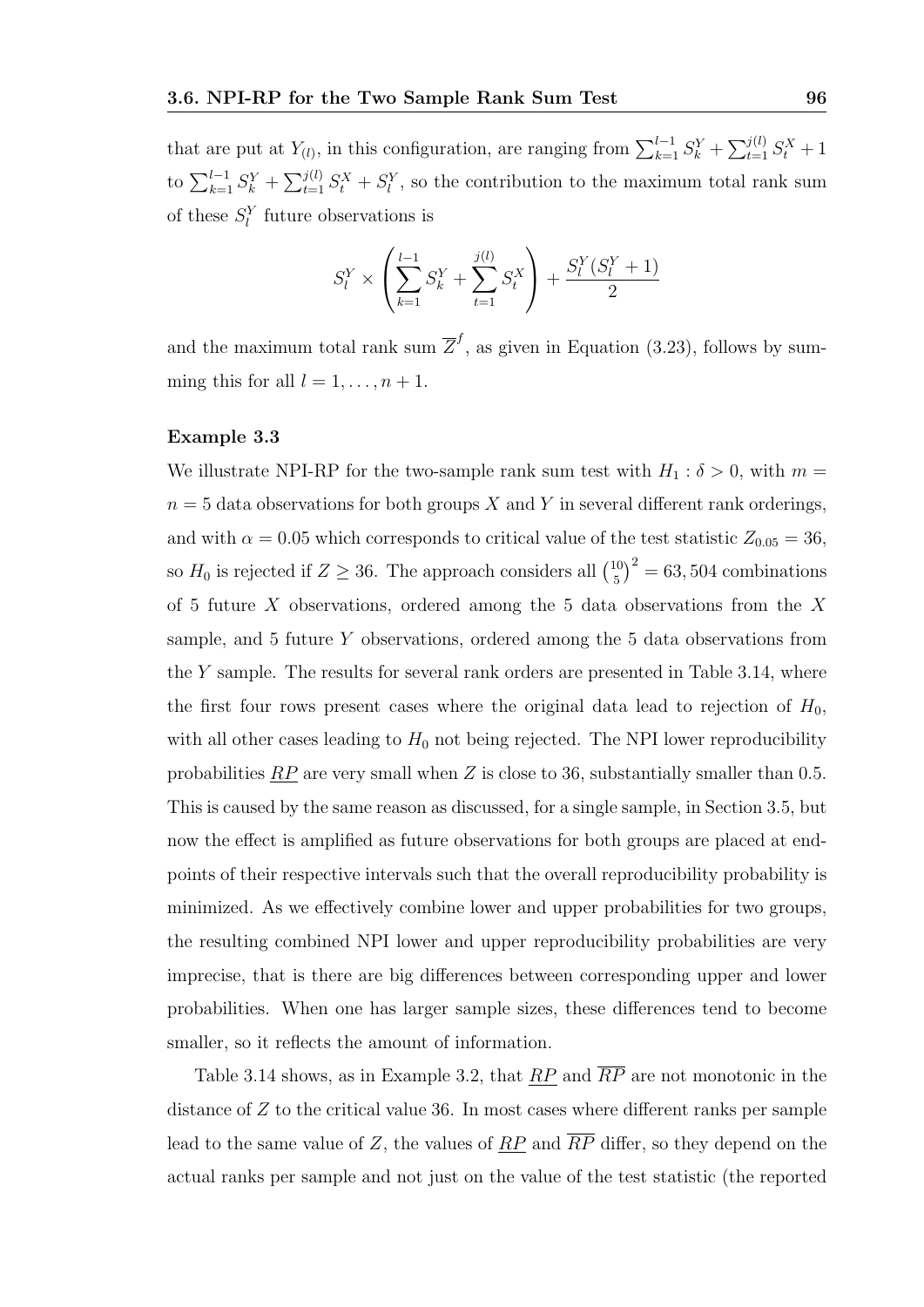| ranks $X$ -sample | ranks Y-sample | Ζ  | RP    | $\overline{RP}$ |
|-------------------|----------------|----|-------|-----------------|
| 1,2,3,4,5         | 6,7,8,9,10     | 40 | 0.25  | 1               |
| 1,2,3,4,6         | 5,7,8,9,10     | 39 | 0.236 | 0.968           |
| 1, 2, 3, 5, 8     | 4,6,7,9,10     | 36 | 0.165 | 0.781           |
| 1, 2, 4, 5, 7     | 3,6,8,9,10     | 36 | 0.165 | 0.781           |
| 1,2,4,5,8         | 3,6,7,9,10     | 35 | 0.289 | 0.858           |
| 1, 2, 3, 5, 9     | 4,6,7,8,10     | 35 | 0.300 | 0.863           |
| 1,2,3,7,8         | 4,5,6,9,10     | 34 | 0.340 | 0.874           |
| 1,2,5,6,9         | 3,4,7,8,10     | 32 | 0.481 | 0.915           |
| 2,3,4,5,9         | 1,6,7,8,10     | 32 | 0.506 | 0.927           |
| 3,4,5,6,9         | 1,2,7,8,10     | 28 | 0.700 | 0.971           |
| 1,2,7,8,10        | 3,4,5,6,9      | 27 | 0.725 | 0.972           |
| 4,5,6,9,10        | 1, 2, 3, 7, 8  | 21 | 0.904 | 0.998           |
| 6,7,8,9,10        | 1,2,3,4,5      | 15 | 0.969 | 1               |

Table 3.14: NPI-RP for two-sample rank sum test with  $H_1 : \delta > 0$ ,  $m = n = 5$ ,  $\alpha = 0.05, Z_{0.05} = 36.$ 

two cases with  $Z = 36$  is an exception, which is just due to the same numbers of combinations for which the test result happens to be repeated, it is not a general property). Here it is less clear than in Example 3.2 which further aspects of the data influence the values  $\overline{RP}$  and  $\overline{RP}$ , but it appears that the grouping of neighbouring ranks in a sample influences these values. If  $\alpha = 0.004$ ,  $H_0$  is rejected if  $Z \ge 40$  and the results are shown in Table 3.15. The minimum value of  $RP$  is 0.25 as presented with  $\alpha = 0.05$  and the values of  $\overline{RP}$  and  $\overline{RP}$  depend only on ranks per sample, there are two cases with the same test statistic  $Z = 32$ , but the bounds of reproducibility probability are different. When  $X$  has the largest ranks, the  $RP$  values increase. and if Y has this property, the  $\overline{RP}$  values will increase, but if  $\alpha$  is large the increases in these values will be small.

With the same hypotheses and  $n = m = 4$ ,  $\alpha = 0.014$  we consider  $\binom{8}{4}$  $\binom{8}{4}^2$  orderings, here the  $H_0$  is rejected if  $Z \geq 26$ . The results of some of these orderings are illustrated in Table 3.16, the importance of ranks in determining the values of  $RP$ and  $\overline{RP}$  appears here also. Although there are some cases that have equal values of test statistic and equal values of  $\overline{RP}$  and  $\overline{RP}$ , but there are other cases that contravene this, for example, if  $Z = 24$  the lower and upper bounds of RP are equal. but if  $Z = 16$  these values are different. As for the latter case, the same properties of NPI-RP method being with  $n = m = 4$  and  $\alpha = 0.057$  which is presented in Table 3.17,  $H_0$  is reject if  $Z \geq 24$ .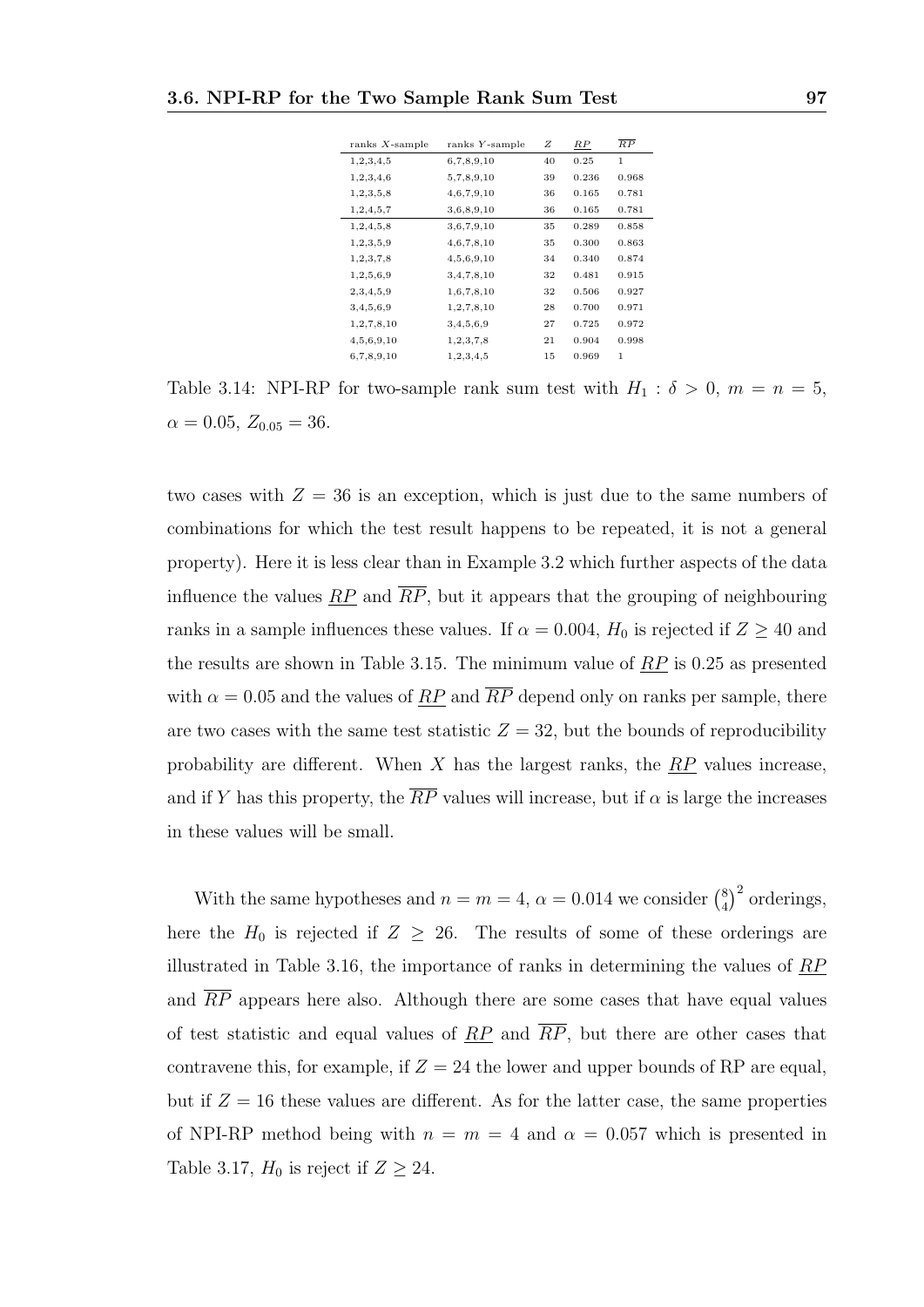| ranks $X$ -sample | ranks Y-sample | Ζ  | RP    | $\overline{RP}$ |
|-------------------|----------------|----|-------|-----------------|
| 1, 2, 3, 4, 5     | 6,7,8,9,10     | 40 | 0.25  | 1               |
| 1,2,3,4,6         | 5,7,8,9,10     | 39 | 0.25  | 0.827           |
| 1, 2, 3, 7, 8     | 4,5,6,9,10     | 34 | 0.713 | 0.948           |
| 1,2,5,6,9         | 3,4,7,8,10     | 32 | 0.812 | 0.970           |
| 2,3,4,5,9         | 1,6,7,8,10     | 32 | 0.737 | 0.950           |
| 1,3,5,7,9         | 2,4,6,8,10     | 30 | 0.881 | 0.984           |
| 3,4,5,6,9         | 1,2,7,8,10     | 28 | 0.874 | 0.981           |
| 1, 2, 7, 8, 10    | 3,4,5,6,9      | 27 | 0.905 | 0.987           |
| 2,4,6,8,10        | 1,3,5,7,9      | 25 | 0.953 | 0.995           |
| 1,6,7,8,10        | 2,3,4,5,9      | 23 | 0.963 | 0.997           |
| 3,4,7,8,10        | 1,2,5,6,9      | 23 | 0.966 | 0.997           |
| 4,5,6,9,10        | 1, 2, 3, 7, 8  | 21 | 0.975 | 0.998           |
| 6,7,8,9,10        | 1,2,3,4,5      | 15 | 0.992 | 1               |
|                   |                |    |       |                 |

Table 3.15: NPI-RP for two-sample rank sum test with  $H_1$  :  $\delta > 0$ ,  $m = n = 5$ ,  $\alpha = 0.004, Z_{0.004} = 40.$ 

| ranks $X$ -sample | $ranks$ $Y$ -sample | Ζ  | $_{RP}$ | $\overline{RP}$ |
|-------------------|---------------------|----|---------|-----------------|
| 1, 2, 3, 4        | 5,6,7,8             | 26 | 0.25    | 1               |
| 1,2,3,5           | 4,6,7,8             | 25 | 0.25    | 0.832           |
| 1,2,3,6           | 4,5,7,8             | 24 | 0.393   | 0.872           |
| 1, 2, 4, 5        | 3,6,7,8             | 24 | 0.393   | 0.872           |
| 1,2,4,6           | 3,5,7,8             | 23 | 0.536   | 0.913           |
| 1,2,5,6           | 3,4,7,8             | 22 | 0.617   | 0.934           |
| 1, 2, 4, 8        | 3,5,6,7             | 21 | 0.636   | 0.934           |
| 1,3,5,7           | 2,4,6,8             | 20 | 0.760   | 0.966           |
| 1, 2, 5, 8        | 3,4,6,7             | 20 | 0.717   | 0.954           |
| 2,4,5,6           | 1,3,7,8             | 19 | 0.758   | 0.962           |
| 1,2,6,8           | 3,4,5,7             | 19 | 0.758   | 0.962           |
| 1,4,5,7           | 2,3,6,8             | 19 | 0.801   | 0.974           |
| 1,2,7,8           | 3,4,5,6             | 18 | 0.774   | 0.964           |
| 1,3,7,8           | 2,4,5,6             | 17 | 0.846   | 0.981           |
| 1,4,6,8           | 2,3,5,7             | 17 | 0.870   | 0.987           |
| 2,4,6,8           | 1,3,5,7             | 16 | 0.899   | 0.991           |
| 1,4,7,8           | 2,3,5,6             | 16 | 0.887   | 0.989           |
| 1,3,6,7           | 2,4,5,8             | 16 | 0.801   | 0.974           |
| 1,5,7,8           | 2,3,4,6             | 15 | 0.907   | 0.992           |
| 1,6,7,8           | 2,3,4,5             | 14 | 0.915   | 0.993           |
| 5,6,7,8           | 1,2,3,4             | 10 | 0.972   | 1               |

Table 3.16: NPI-RP for two-sample rank sum test with  $H_1$  :  $\delta > 0$ ,  $m = n = 4$ ,  $\alpha = 0.014, Z_{0.014} = 26.$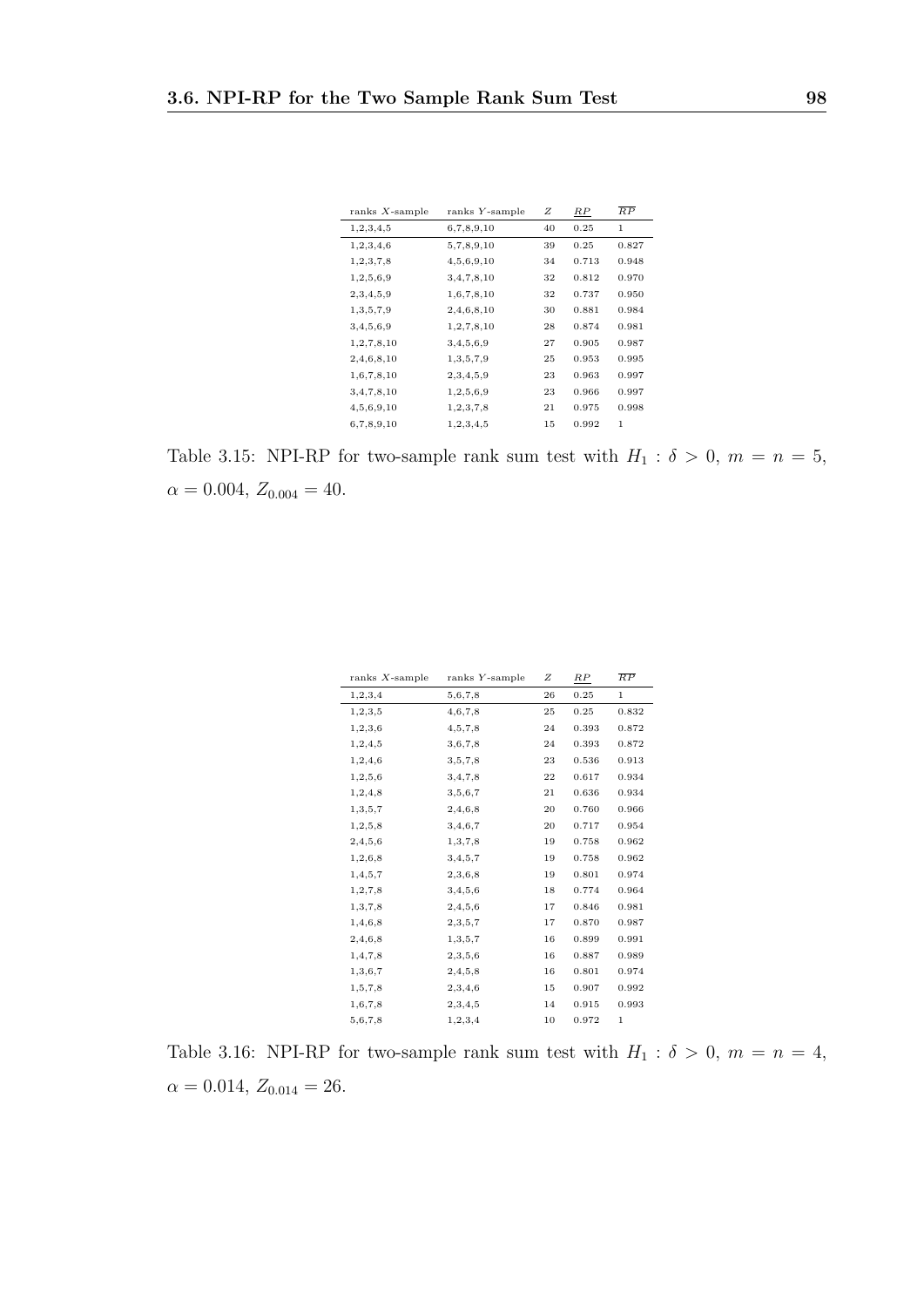| ranks $X$ -sample | $ranks$ $Y$ -sample | Ζ  | RP    | $\overline{RP}$ |
|-------------------|---------------------|----|-------|-----------------|
| 1,2,3,4           | 5,6,7,8             | 26 | 0.25  | $\mathbf{1}$    |
| 1, 2, 3, 5        | 4,6,7,8             | 25 | 0.213 | 0.913           |
| 1,2,3,6           | 4,5,7,8             | 24 | 0.172 | 0.803           |
| 1, 2, 4, 5        | 3,6,7,8             | 24 | 0.172 | 0.803           |
| 1,2,4,6           | 3,5,7,8             | 23 | 0.295 | 0.862           |
| 1,2,5,6           | 3,4,7,8             | 22 | 0.389 | 0.891           |
| 1,2,4,8           | 3,5,6,7             | 21 | 0.494 | 0.914           |
| 1, 3, 5, 7        | 2,4,6,8             | 20 | 0.563 | 0.939           |
| 1, 2, 5, 8        | 3,4,6,7             | 20 | 0.568 | 0.935           |
| 2,4,5,6           | 1,3,7,8             | 19 | 0.640 | 0.953           |
| 1,2,6,8           | 3,4,5,7             | 19 | 0.640 | 0.953           |
| 1, 4, 5, 7        | 2,3,6,8             | 19 | 0.632 | 0.955           |
| 1,2,7,8           | 3,4,5,6             | 18 | 0.703 | 0.964           |
| 1,3,7,8           | 2,4,5,6             | 17 | 0.750 | 0.975           |
| 1,4,6,8           | 2,3,5,7             | 17 | 0.750 | 0.977           |
| 2,4,6,8           | 1,3,5,7             | 16 | 0.798 | 0.985           |
| 1,4,7,8           | 2,3,5,6             | 16 | 0.795 | 0.984           |
| 1,3,6,7           | 2,4,5,8             | 16 | 0.632 | 0.955           |
| 1,5,7,8           | 2,3,4,6             | 15 | 0.835 | 0.990           |
| 1,6,7,8           | 2,3,4,5             | 14 | 0.866 | 0.993           |
| 5,6,7,8           | 1,2,3,4             | 10 | 0.952 | 1               |

Table 3.17: NPI-RP for two-sample rank sum test with  $H_1 : \delta > 0$ ,  $m = n = 4$ ,  $\alpha = 0.057, Z_{0.057} = 24.$ 

We calculated further examples, with these values of  $m$  and  $n$  and also for other sample size, those results showed similar are presented in Tables 3.18 and 3.19. When we test the same hypotheses with  $n = m = 3$  and  $\alpha = 0.35$ ,  $H_0$  is rejected if  $Z \geq 12$ . There are  $\binom{6}{3}$  $\binom{6}{3}^2 = 400$  combinations, some of these combinations are considered in Table 3.18, the first 7 rows show cases which reject  $H_0$  with original data, and the other cases show non rejection of  $H_0$ . The  $\overline{RP}$  values are small when Z is close to the critical value  $Z_{0.35} = 12$ , and the minimum value of it is 0.25 whereas the maximum value of  $\overline{RP}$  is 1. When Z has equal values, the  $\overline{RP}$  and  $\overline{RP}$  are similar in some cases and different in others, that is because the  $\overline{RP}$  and  $\overline{RP}$  do not depend on test statistic only but also on the ranks of the sample. With large ranks of X, the  $\overline{RP}$  values are large, and  $\overline{RP}$  values are large if Y has large ranks. The same cases of NPI-RP appear with  $n = m = 3$  and  $\alpha = 0.05$ , which are explored in Table 3.19.

However, for larger sample sizes in this method, going through all combinations, becomes quickly computationally infeasible. For example, for  $m = n = 7$  the method requires  $\binom{14}{7}$  $\binom{14}{7}^2 = 11,778,624$  combinations to be computed to derive the values of  $RP$  and  $\overline{RP}$  corresponding to a single ordering of ranks. Such computations are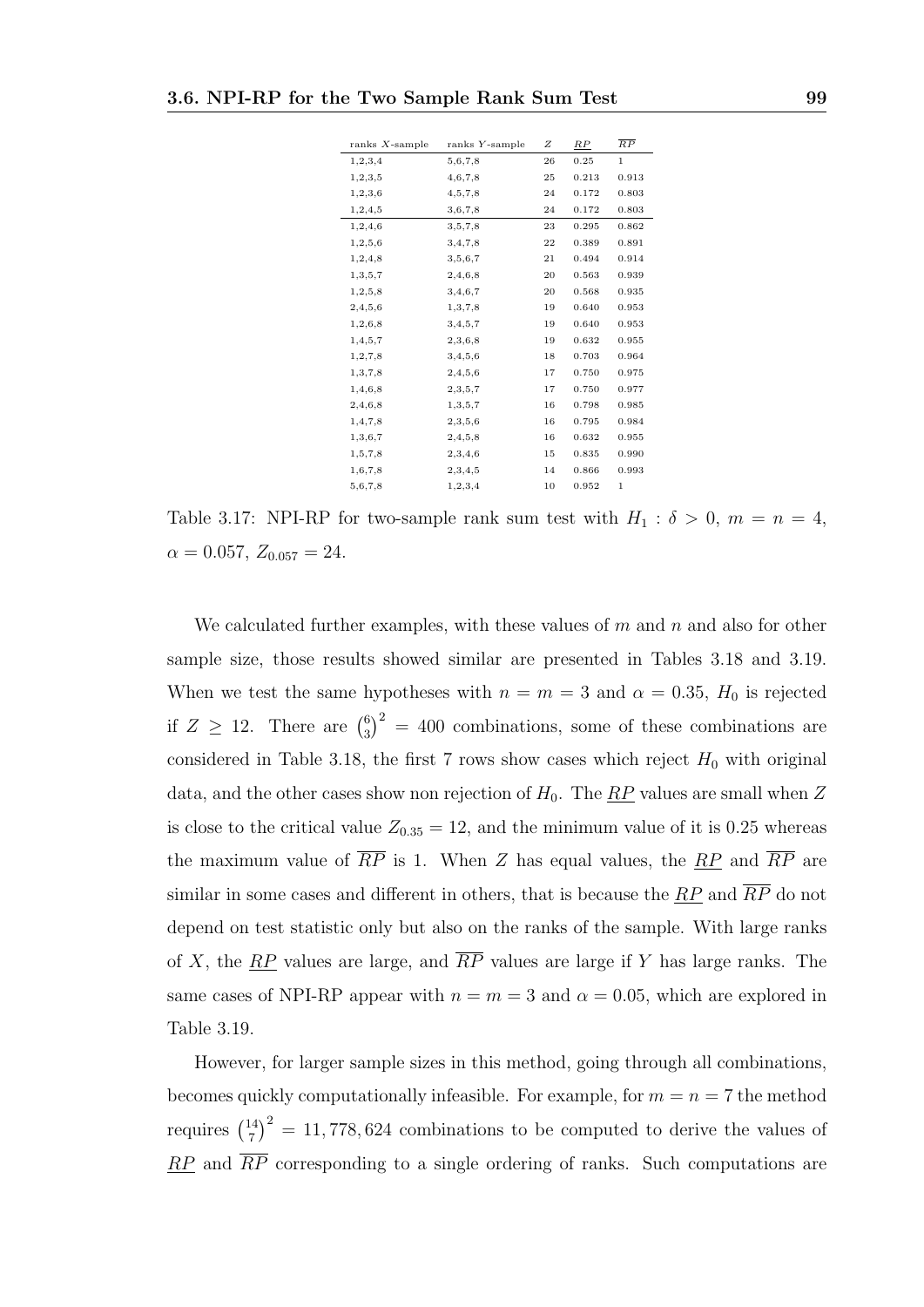| ranks $X$ -sample | $ranks$ $Y$ -sample | Ζ  | $_{RP}$ | $\overline{RP}$ |
|-------------------|---------------------|----|---------|-----------------|
| 1, 2, 3           | 4,5,6               | 15 | 0.55    | $\mathbf 1$     |
| 1, 2, 4           | 3,5,6               | 14 | 0.438   | 0.960           |
| 1, 2, 5           | 3,4,6               | 13 | 0.355   | 0.900           |
| 1,3,4             | 2,5,6               | 13 | 0.355   | 0.900           |
| 1, 2, 6           | 3,4,5               | 12 | 0.310   | 0.840           |
| 1, 3, 5           | 2,4,6               | 12 | 0.265   | 0.828           |
| 2,3,4             | 1,5,6               | 12 | 0.310   | 0.840           |
| 1,3,6             | 2,4,6               | 11 | 0.247   | 0.787           |
| 1, 4, 5           | 2,3,6               | 11 | 0.250   | 0.797           |
| 2,3,5             | 1,4,6               | 11 | 0.247   | 0.787           |
| 1,4,6             | 2,3,5               | 10 | 0.330   | 0.852           |
| 2,3,6             | 1,4,5               | 10 | 0.332   | 0.840           |
| 2,4,5             | 1,3,6               | 10 | 0.330   | 0.852           |
| 1, 5, 6           | 2,3,4               | 9  | 0.400   | 0.885           |
| 2,4,6             | 1, 3, 5             | 9  | 0.422   | 0.910           |
| 3, 4, 5           | 1, 2, 6             | 9  | 0.5     | 0.945           |
| 3,4,6             | 1, 2, 5             | 8  | 0.5     | 0.945           |
| 2,5,6             | 1,3,4               | 8  | 0.5     | 0.945           |
| 3,5,6             | 1,2,4               | 7  | 0.580   | 0.982           |
| 4, 5, 6           | 1, 2, 3             | 6  | 0.64    | 1               |

Table 3.18: NPI-RP for two-sample rank sum test with  $H_1$  :  $\delta > 0$ ,  $m = n = 3$ ,  $\alpha = 0.35, Z_{0.35} = 12.$ 

| ranks $X$ -sample | $ranks$ $Y$ -sample | Ζ  | $_{RP}$ | $\overline{RP}$ |
|-------------------|---------------------|----|---------|-----------------|
| 1, 2, 3           | 4,5,6               | 15 | 0.25    | $\mathbf 1$     |
| 1, 2, 4           | 3,5,6               | 14 | 0.25    | 0.840           |
| 1, 2, 5           | 3,4,6               | 13 | 0.400   | 0.885           |
| 1, 3, 4           | 2,5,6               | 13 | 0.400   | 0.885           |
| 1,2,6             | 3,4,5               | 12 | 0.475   | 0.900           |
| 1, 3, 5           | 2,4,6               | 12 | 0.550   | 0.930           |
| 2,3,4             | 1,5,6               | 12 | 0.475   | 0.900           |
| 1,3,6             | 2,4,6               | 11 | 0.625   | 0.945           |
| 1,4,5             | 2,3,6               | 11 | 0.640   | 0.953           |
| 2,3,5             | 1,4,6               | 11 | 0.625   | 0.945           |
| 1,4,6             | 2,3,5               | 10 | 0.715   | 0.968           |
| 2,3,6             | 1, 4, 5             | 10 | 0.700   | 0.960           |
| 2,4,5             | 1,3,6               | 10 | 0.715   | 0.968           |
| 1,5,6             | 2,3,4               | 9  | 0.760   | 0.975           |
| 2,4,6             | 1,3,5               | 9  | 0.790   | 0.983           |
| 3,4,5             | 1,2,6               | 9  | 0.760   | 0.975           |
| 3,4,6             | 1, 2, 5             | 8  | 0.835   | 0.990           |
| 2,5,6             | 1,3,4               | 8  | 0.835   | 0.990           |
| 3, 5, 6           | 1, 2, 4             | 7  | 0.880   | 0.998           |
| 4, 5, 6           | 1, 2, 3             | 6  | 0.902   | 1               |

Table 3.19: NPI-RP for two-sample rank sum test with  $H_1$  :  $\delta > 0$ ,  $m = n = 3$ ,  $\alpha = 0.05, Z_{0.05} = 15.$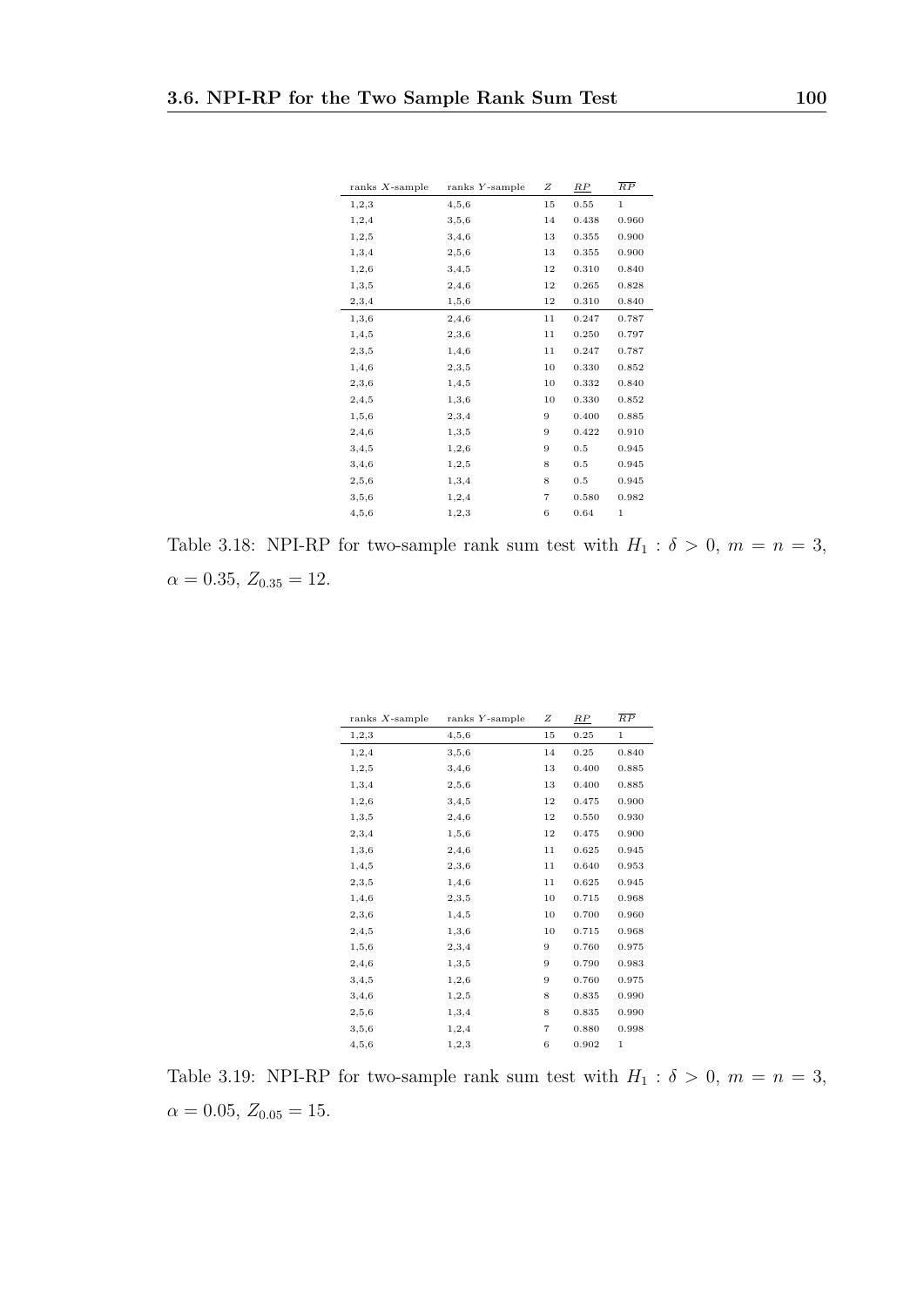only required once for a specific case, but for practically interesting data clearly other computational methods are required.

#### 3.7 Concluding Remarks

The NPI approach to reproducibility of tests, as introduced in this chapter, can be extended in several quite obvious ways. For example, one could consider future sample sizes that differ from the data sample size, and one could also explore the use of different levels of significance. Senn [64] discussed the importance of statistical methods that can deal with real-world replications of tests, where circumstances and sample sizes may vary among different tests. However, from the perspective of the theoretical reproducibility of an actual test, and particularly within a frequentist statistical framework, it seems logical to use the same sample sizes and significance levels as in the actual test for which the data are available. It must be emphasized that this use is purely in order to formulate predictive reproducibility in a frequentist context, it does not restrict the applicability in a sense that multiple experiments would have to be stochastically identical copies. While we considered three basic nonparametric tests, the approach is applicable to a wide range of statistical tests, further exploration would provide interesting topics for research where particularly computational aspects may prove to be challenging. For example, it would be interesting to investigate the NPI approach for reproducibility of goodness of fit tests for assumed models, where we expect that a good model fit should lead to quite high values for the NPI lower and upper reproducibility probabilities.

As this chapter has made clear, computational issues are likely to prevent this exact approach, particularly for the rank-based tests in Sections 3.5 and 3.6, to be implemented for practically relevant sample sizes. To resolve this, it is interesting to explore several possibilities. First, there can be substantial benefits in counting more cleverly: we simply went through all combinations, but there is some monotonicity that could be used to reduce this counting effort. Initial investigations showed this to be far from trivial, but nevertheless it provides an interesting topic for research. Secondly, one might be able to find fast methods to derive suitable approximations.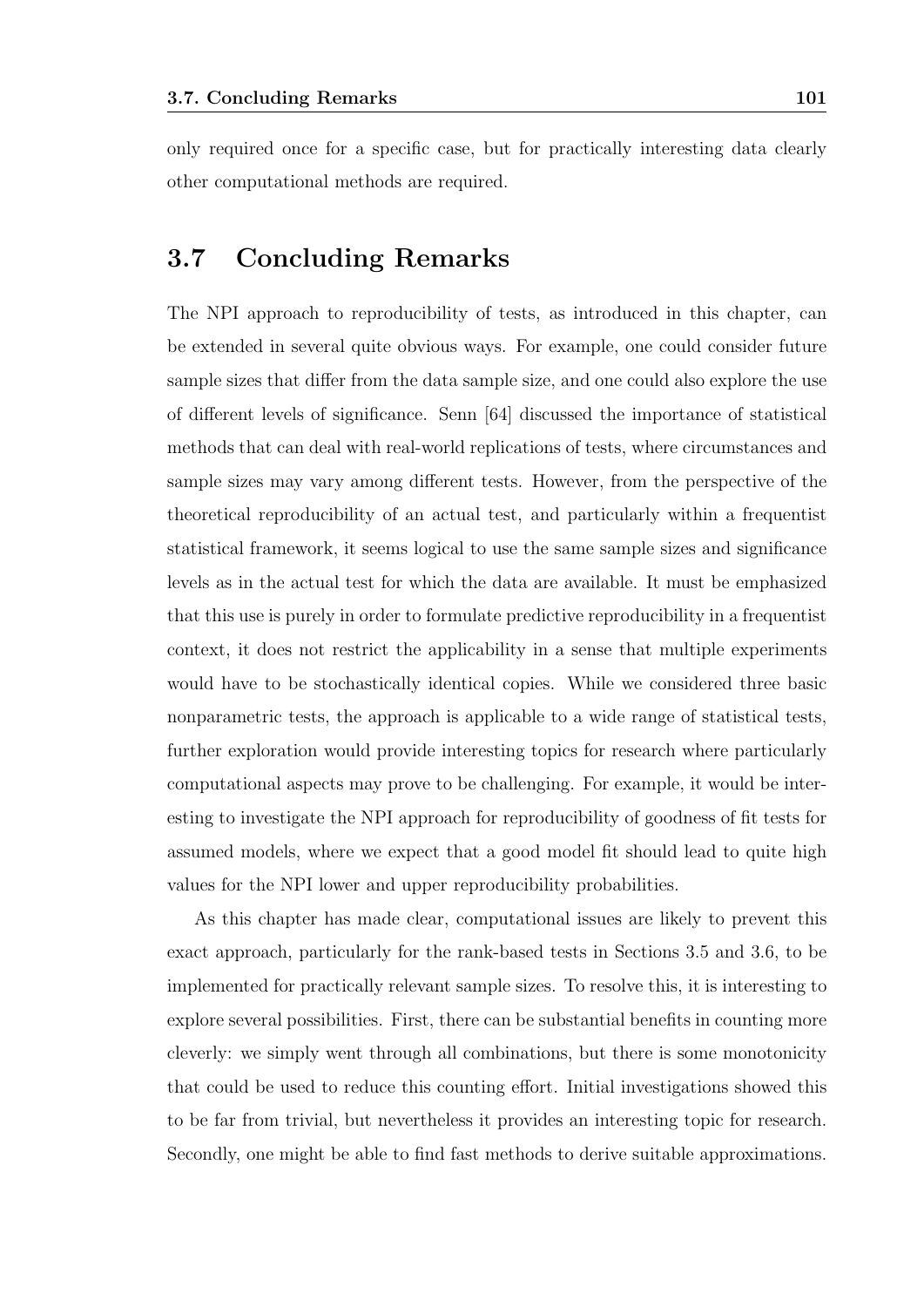We have not explored this further, but also due to some monotonicity in the counting problems this should be feasible. Thirdly, it is possible to apply a NPI-based bootstrap method such that samples represent the future samples in the exact NPI approach as presented here. This is the route we have taken, and the preliminary results are promising in Chapter 4.

In modern applications of bio-statistics one typically tests many null-hypotheses simultaneously. Reproducibility of such tests is a major challenge, it would be of interest to explore if the NPI approach can make a meaningful contribution to this field. As a further challenge for future research, it would be interesting to go beyond the reproducibility of test results and consider the validation of the statistical models in specific inferences, e.g. prognostic models in medical applications [3]. Such validation is interpreted in terms of the satisfactory performance of the model for future patients, which suggests that a predictive approach like the one presented in this thesis for RP may be suitable.

One aspect that is only mentioned briefly in this thesis is the possibility that one may want to infer on RP given only rejection or non-rejection of the null-hypothesis in the first test. While it is clear that the actual data influence RP substantially, it may be the case that these data are not available. In this situation, the NPI results for set-valued data [18] can be used. For the one-sided one-sample sign test, as presented in Section 3.4, this would lead to the NPI lower probability for the reproducibility of the test conclusion to be equal to the minimum of the NPI lower probabilities for such reproducibility over the possible observation values  $y$  which lead to the same conclusion (so rejection or non-rejection), hence it would be equal to 0.5 as proven above. The corresponding NPI upper probability for the reproducibility of the test conclusion is equal to the maximum of the NPI upper probabilities for such reproducibility over the possible observation values  $y$  which lead to the same conclusion (so rejection or non-rejection), hence it would be equal to 1. It should be emphasized that these equalities do not generally hold, for example for the corresponding two-sided test the NPI lower and upper probabilities for reproducibility, if only the conclusion of the first test is given, it would need to be derived by a counting argument for the paths in line with the above presentation, but for details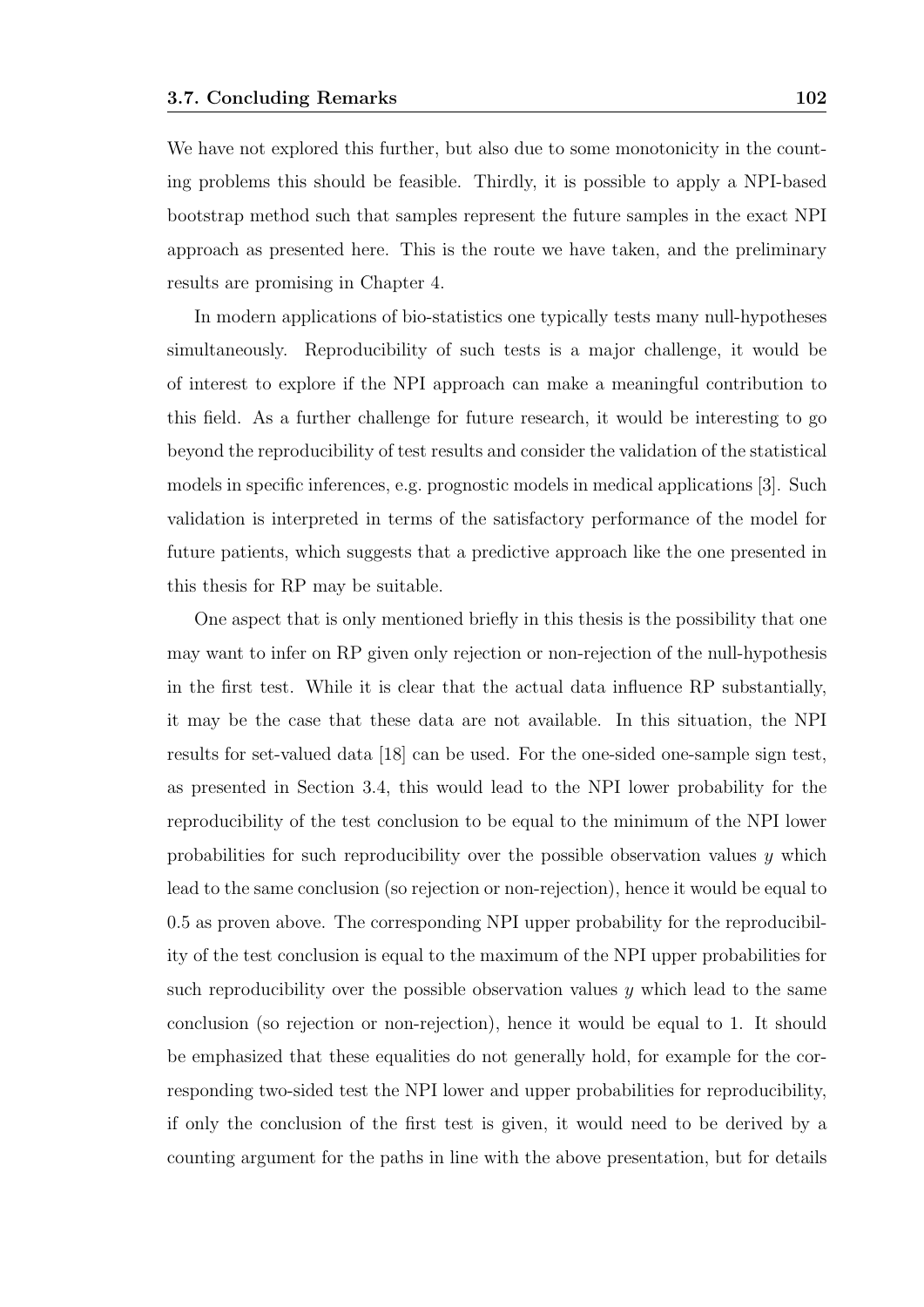we refer to [18] as we believe it to be only of marginal practical interest.

The NPI approach is strongly based on the data, but as such also dependent on the quality of the data. If, for example, one has reason not to fully trust the data, straightforward application of the methods presented in this thesis would not be appropriate. In such cases, one could perform a sensitivity analysis to check how changes to the data would affect the NPI results, or if one has substantial background information and wishes to use this then a Bayesian approach may be suitable [65]. This raises an interesting further research challenge, namely how NPI methods can be generalized to deal with data that one may not fully trust. It should be emphasized that the use of lower and upper probabilities may help with this challenge, as robustness issues can often be dealt with by going through different possible scenarios (e.g. varying the data in some meaningful way), deriving lower and upper probabilities for each of these, and defining the overall lower and upper probabilities for the inference of interest by taking the minimum of the lower probabilities and the maximum of the upper probabilities corresponding to each of the scenarios, respectively.

Finally, and returning to aspects discussed in the literature and mentioned in Section 1.4, it is important to emphasize that, for the NPI methods presented in this chapter, it is explicitly assumed that future observations are exchangeable with past observations, in the sense of Hill's assumption  $A_{(n)}$  on which the NPI approach is based. This assumption is, for example, likely to be violated if the original data resulted from some preliminary selection process, which might occur due to publication bias or other features. This is an important issue which may also lead to interesting further related research challenges, namely exploring whether or not the NPI approach can be developed if the original data are known to have resulted from a preliminary selection process.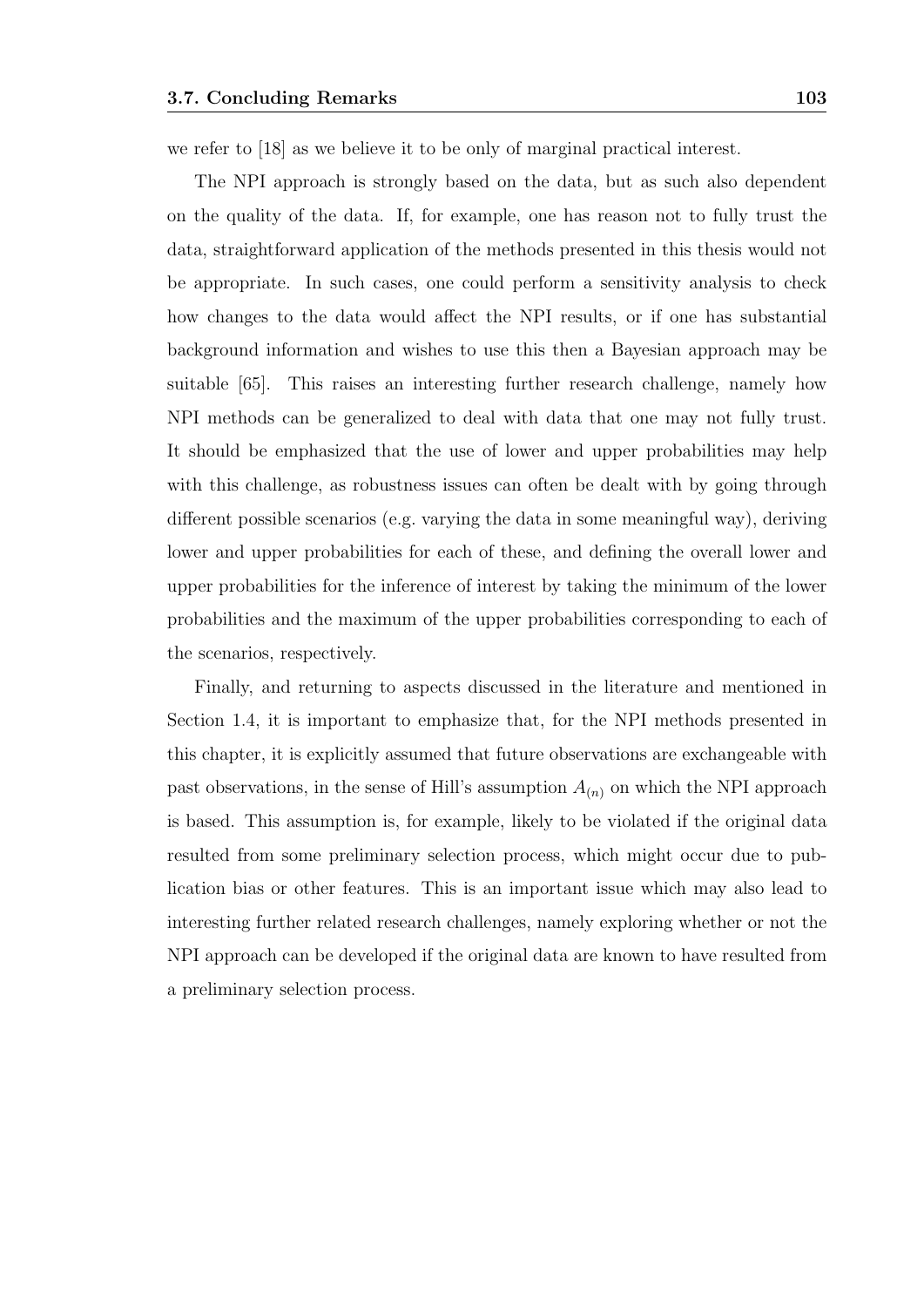### Chapter 4

# Reproducibility using NPI-Bootstrap

#### 4.1 Introduction

In Chapter 3, we introduced the NPI method for the reproducibility of some nonparametric tests. The limitation of this method is that if the sample size is not very small the computations become complex. To deal with this we use an alternative method for finding the reproducibility probability (RP) of some tests in this chapter, which uses NPI bootstrap method as introduced in Chapter 2. We show the NPI bootstrap approach to finding RP values (NPI-B-RP) with the sign test, one sample signed rank test, two samples rank sum test (these tests were described in Chapter 3 in detail) and the Kolmogorov Smirnov test (KS test) which is shown here in Section 4.5. Note that we did not use this test in Chapter 3 with the NPI-RP method because it is not easy to derive the bounds of NPI-RP for this test. This alternative method can be developed for a variety of tests. We discussed in Section 1.4 the definitions of RP and some different ways to estimate it [29,30,33]. Here we consider the basic idea of RP, which is that the probability for the event that, if the test is repeated based on an experiment performed in the same way as the original experiment, the test outcome (reject  $H_0$  or not) will be the same. We consider RP as prediction not estimation, in Chapter 2 we showed that NPI-B works well for prediction, so for this concept we introduce NPI-B with RP.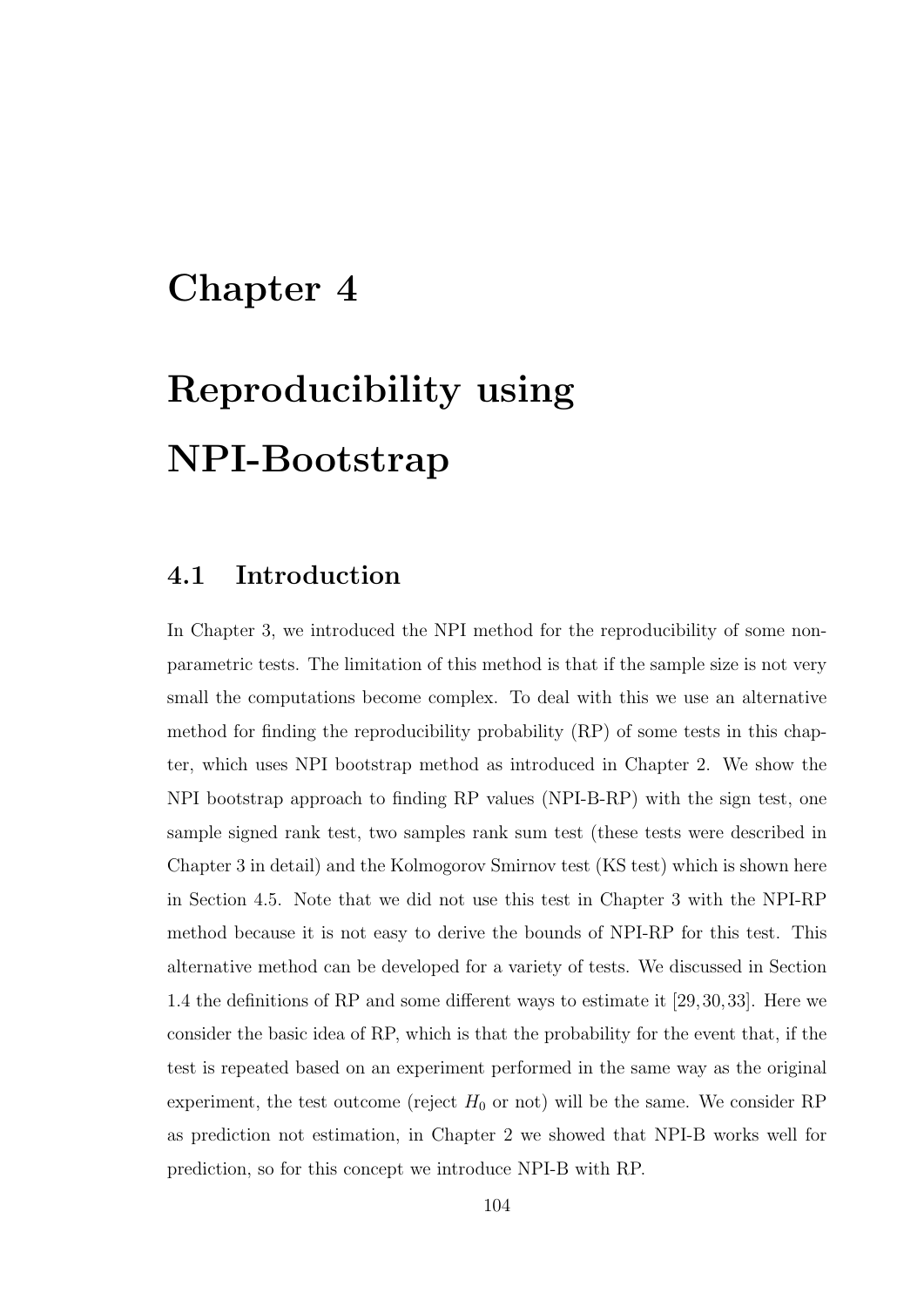We begin this chapter with an explanation of the derivation of reproducibility probability  $(RP)$  with NPI-B and nonparametric tests. We apply some nonparametric tests to derive RP using NPI-B in Sections 4.2, 4.3 and 4.4, for one sample sign test, one sample signed rank test (WRS) and two sample rank sum test (WMT), respectively. These tests were explored in Chapter 3 with NPI-RP. In Section 4.5 we present one further test which is the Kolmogorov Smirnov test (KS test) and illustrate the NPI-B method with it. The justification of NPI-B with RP is given in Section 4.6. Several conclusions are given in Section 4.7.

Using the NPI-RP approach to derive the lower and upper bounds of RP needs many calculations and can sometimes be hard with a two sided test, such as the one sample signed rank test and the two samples rank sum test. So we suggest another method for finding the RP using NPI-B. This is based on repeating the experiment a number of times with NPI-B and applying the test to find the proportion of times of the null hypothesis is rejected, or dependent on the outcome of the first experiment. It is the predicted value of RP, NPI-B-RP. We test the accuracy of these estimated values by constructing the confidence intervals for these values. It is an attractive approach because it avoids the complex calculations of the NPI-RP method. We apply NPI-B to find the RP values with a sign test, one sample signed rank test and two samples rank sum test, which are explored in Section 3.2.

#### 4.2 NPI-B-RP for the One Sample Sign Test

One sample sign test (sign test) is one of the basic nonparametric tests and we briefly reviewed it in Section 3.2.1, and used it to find the corresponding NPI-RP in Section 3.4. In this section we want to apply NPI-B-RP to derive the results of the one sample sign test as follows:

- 1. Draw the original sample X from the specific distribution, then apply the test to find the test statistic K, and the decision of this test.
- 2. Draw the NPI-B sample from the original one and apply the same test to get the results. Repeat this with 1000 NPI-B samples, then count the number of cases of rejection and non rejection of  $H_0$ .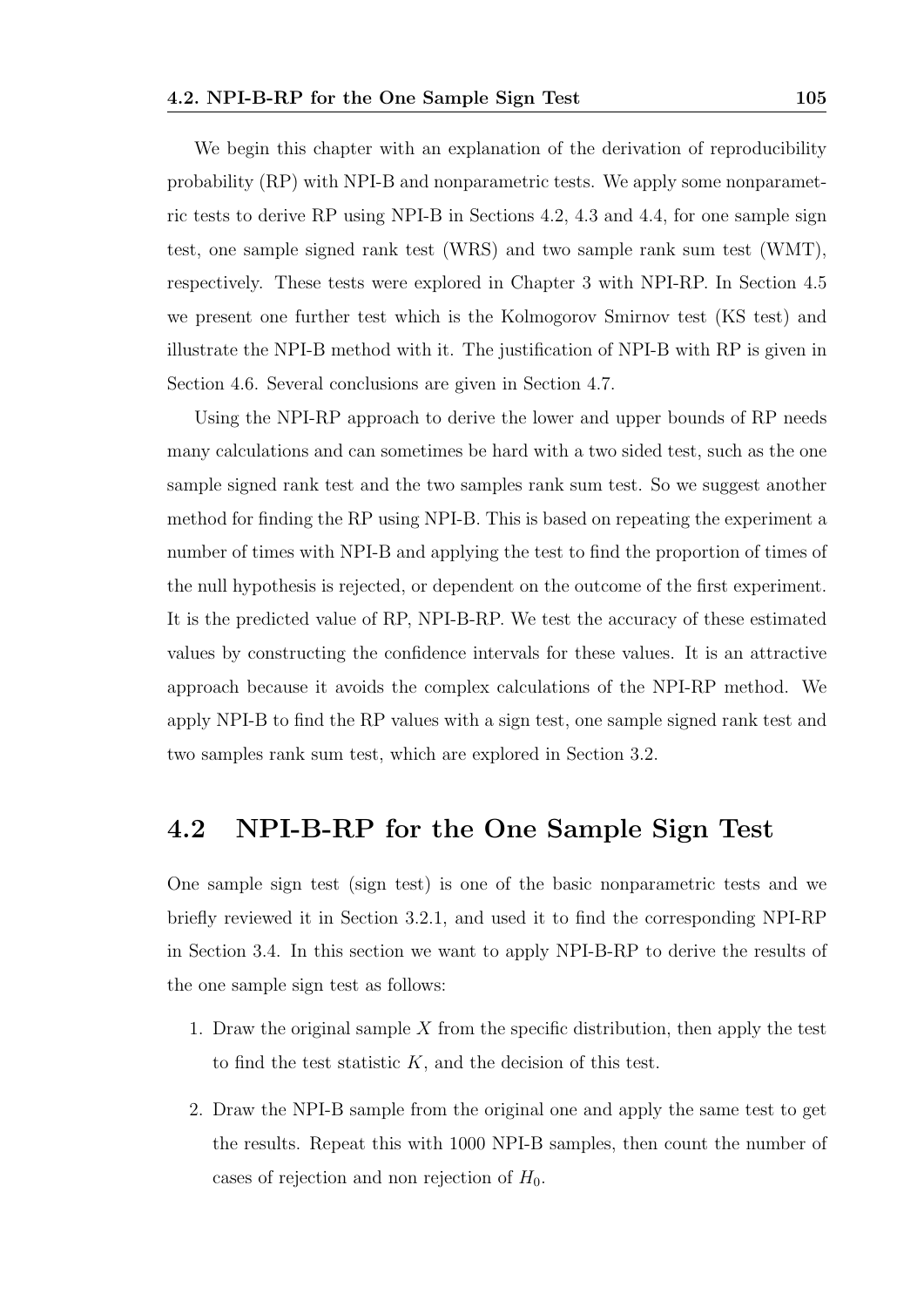| К              | frequency      | values of NPI-B-RP                                        |
|----------------|----------------|-----------------------------------------------------------|
| 3              | 1              | 0.845                                                     |
| $\overline{4}$ | $\overline{4}$ | $0.690$ , $0.730$ , $0.750$ , $0.753$                     |
| 5              | 6              | $0.526$ , $0.541$ , $0.544$ , $0.570$ , $0.573$ , $0.619$ |
| 6              | $\overline{4}$ | $0.593$ , $0.605$ , $0.616$ , $0.667$                     |
| $\overline{7}$ | 4              | $0.711$ , $0.726$ , $0.743$ , $0.776$                     |
| 8              | $\overline{4}$ | $0.825$ , $0.870$ , $0.877$ , $0.880$                     |
| 9              | $\overline{4}$ | $0.930$ , $0.957$ , $0.957$ , $0.967$                     |
| 10             | 3              | $0.984$ , $0.987$ , $0.996$                               |

Table 4.1: Sign test,  $H_1: \theta > 2$ ,  $n = 10$ ,  $\alpha = 0.377$ ,  $K_{0.377} = 6$ 

| K              | frequency      | values of NPI-B-RP                              |
|----------------|----------------|-------------------------------------------------|
| $\overline{2}$ | 4              | $0.864$ , $0.882$ , $0.887$ , $0.894$           |
| 3              | 5              | $0.698$ , $0.730$ , $0.739$ , $0.750$ , $0.778$ |
| $\overline{4}$ | $\overline{4}$ | $0.534$ , $0.537$ , $0.577$ , $0.645$           |
| 5              | $\overline{4}$ | $0.546$ , $0.566$ , $0.573$ , $0.597$           |
| 6              | 4              | $0.713$ , $0.723$ , $0.756$ , $0.760$           |
| $\overline{7}$ | 3              | $0.851$ , $0.863$ , $0.878$                     |
| 8              | 5              | $0.922$ , $0.923$ , $0.926$ , $0.931$ , $0.966$ |
| 9              |                | 0.973                                           |

Table 4.2: Sign test,  $H_1: \theta < 0$ ,  $n = 10$ ,  $\alpha = 0.377$ ,  $K_{0.377} = 4$ 

- 3. To find RP, if we reject  $H_0$  in the original experiment, RP is the ratio of the times  $H_0$  is rejected in the 1000 times, or the ratio of the times of non rejection  $H_0$  if we do not reject  $H_0$  in the original experiment.
- 4. Repeat the previous steps 30 times to record the results.

Table 4.1 shows the results of applying the sign test with the original sample from Gamma (2,2). The hypothesis is  $H_0$ :  $\theta = 2$  versus  $H_1$ :  $\theta > 2$ , and  $\alpha = 0.377$ with  $n = m = 10$ , reject  $H_0$  if  $K \geq 6$ . The values of  $\alpha$  here are typically tabulated values. The parameter  $\theta$  refers to the median. We can see that the RP values are large with small values of test statistics, like  $K=3$  and  $K=4$  , and reduce down with  $K = 5, 6$ . This means that the minimum value of RP appears when the test statistic approaches the critical value, and then increases again. In Table 4.2, use the sign test with the original sample from Normal  $(0,1)$  and test  $H_0: \theta = 0, H_1: \theta < 0$ with  $\alpha = 0.377$  and  $n = m = 10$ . Here  $H_0$  is rejected if  $K \leq 4$ . The RP values are large with small values and large values of test statistics, and minimize if the test statistic is close to the critical value.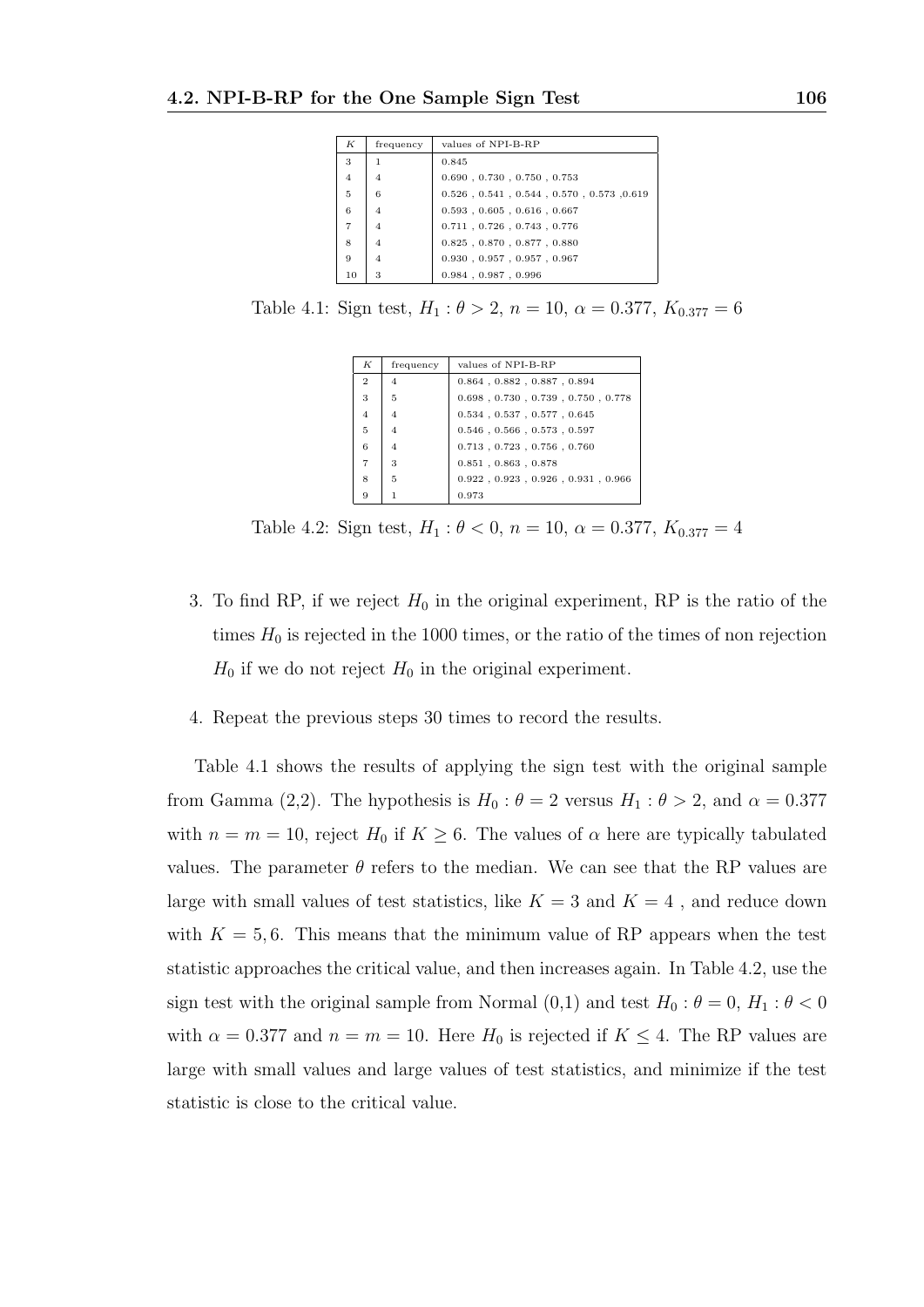To check if these results follow the same direction of those in Chapter 3, we apply the sign test with the original sample from Normal (0,1) and the same cases of Example 3.1 and Table 3.3 in Section 3.4. However here we repeat the experiment 100 times and record if the NPI-B-RP values are within the corresponding lower and upper NPI-RP results in Example 3.1. For the case  $H_0$ :  $\theta = 0$  versus  $H_1$ :  $\theta > 0$ and  $n = m = 30$  with  $\alpha = 0.05$ , we found 79% of NPI-B-RP values included in the bounds of NPI-RP. With  $\alpha = 0.01, 85\%$  of these values are within the lower and upper bounds of NPI-RP. For  $H_0: \theta = 0$  versus  $H_1: \theta < 0$ ,  $n = m = 20$ ,  $\alpha = 0.01$ and  $\alpha = 0.05$ , the ratios are 80% and 86%, respectively. We think that these ratios can be considered as good values because they are representing the most values. This example gives a good picture of NPI-B-RP values, most of these values are located in the corresponding NPI-RP intervals. This leads us to conclude that the results are in line with those in Chapter 3, as we expected. Figures 4.1, 4.2, 4.3 and 4.4 show the values of NPI-B-RP as points. The points which are outside the NPI-RP intervals are presented as  $\times$ . What is clear from these figures is that these values are few according to other points included in the intervals of NPI-RP.

We considered another illustration of the consistency of the results of the NPI-B-RP of sign test with those in Chapter 3. We used the original sample from Normal (0,1) and  $H_0: \theta = 0, H_1: \theta < 0$  with  $n = 10, \alpha = 0.377$ .  $H_0$  is rejected if  $K \leq 4$ . We found the NPI-B-RP values and repeated this process 10 times to have 10 values of NPI-B-RP for each value of the test statistic. Then we derived the bounds of NPI-RP for this case, to test if the values of NPI-B-RP are included in the bounds of NPI-RP or not. The results are shown in Table 4.3. We did not show all the values of NPI-B-RP. We simply used the minimum and maximum values. We found that all the values of NPI-B-RP are included in the bounds of NPI-RP. In order to check the performance of the predicted NPI-B-RP values, we consider that these values have a Binomial distribution because they represent rejection or non rejection of  $H_0$ . So we use the predicted value NPI-B-RP as the predicted proportion  $\hat{p}$  and construct the confidence interval of this value using the formula  $\hat{p} \pm z_{1-\frac{\alpha}{2}}$  $\sqrt{1}$  $\frac{1}{n}\hat{p}(1-\hat{p}),$ and then we explore this interval with the bounds of NPI-RP,  $[RP, \overline{RP}]$ . Here we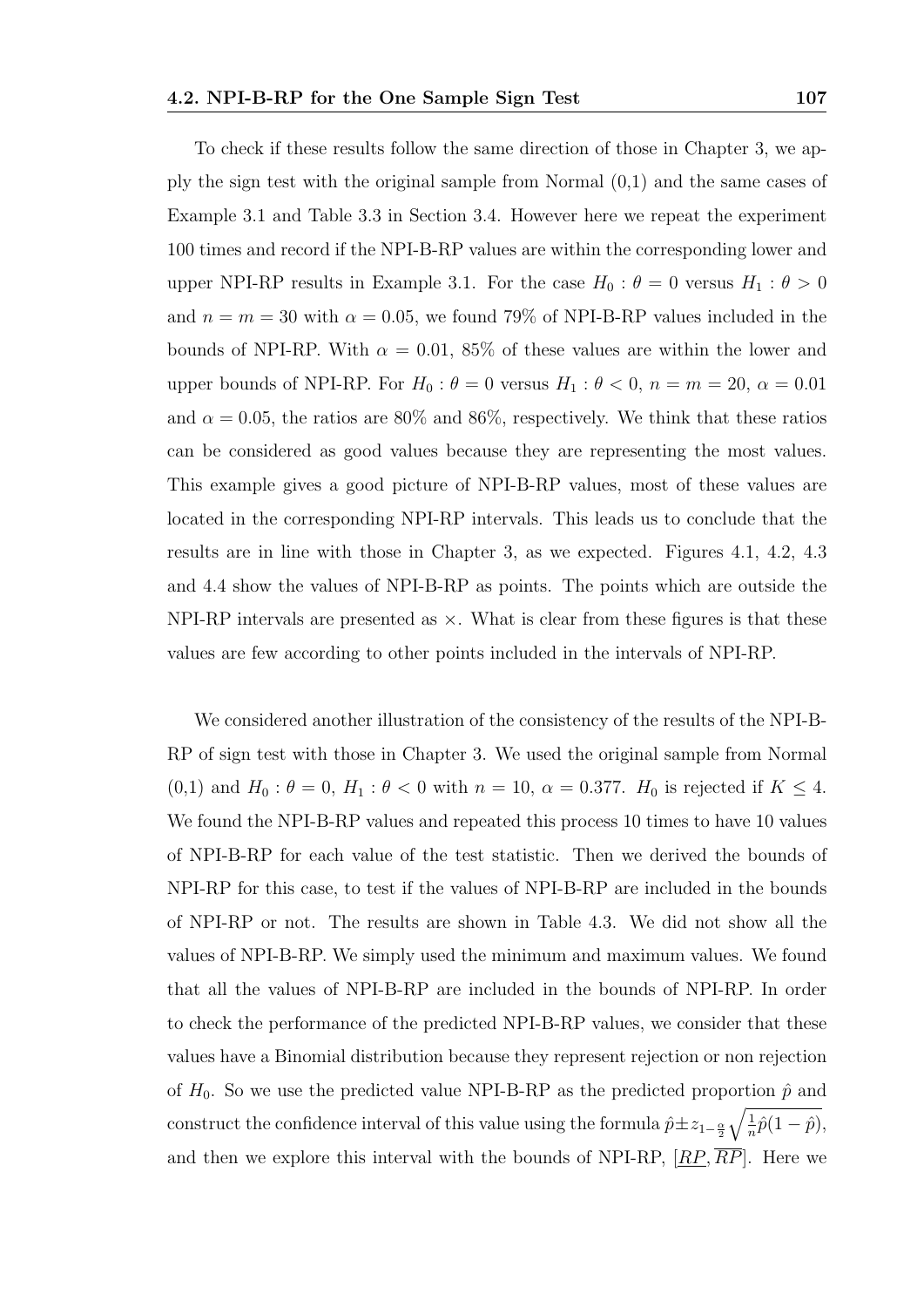

Figure 4.1: Sign test,  $H_1$  :  $\theta>0,$   $n=m=30,$   $\alpha=0.05$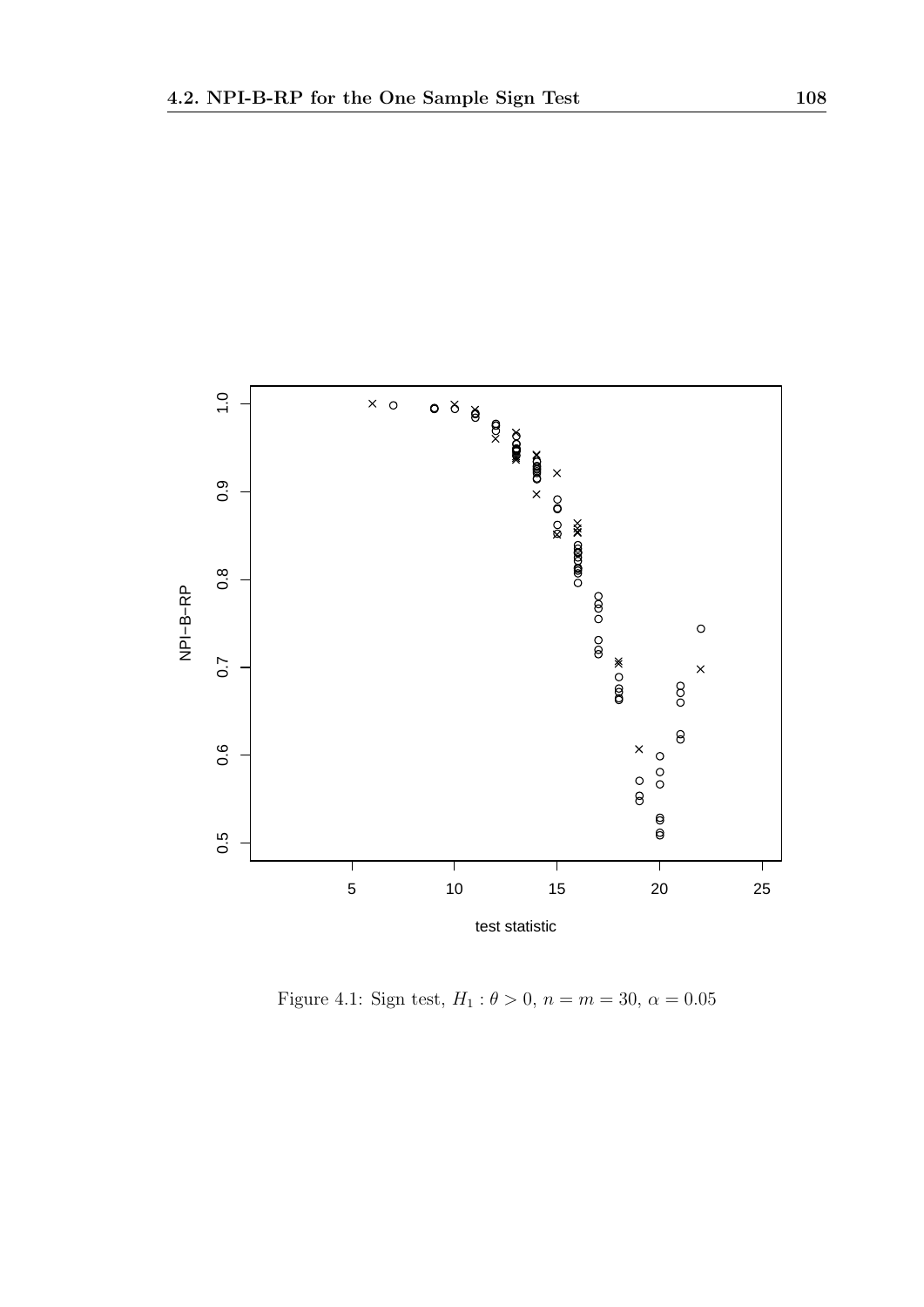

Figure 4.2: Sign test,  $H_1: \theta > 0$ ,  $n = m = 30$ ,  $\alpha = 0.01$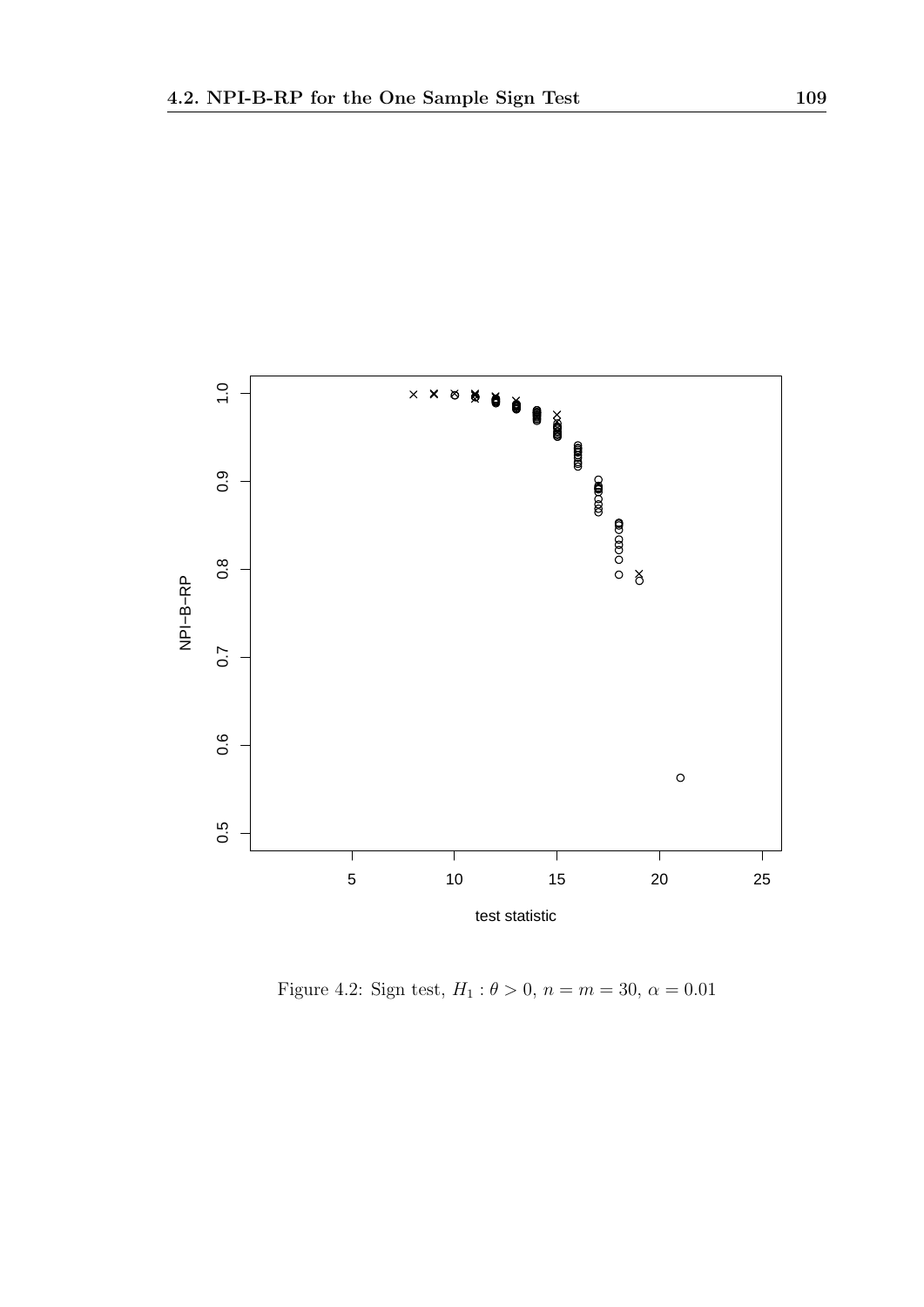

Figure 4.3: Sign test,  $H_1: \theta < 0$ ,  $n = m = 20$ ,  $\alpha = 0.01$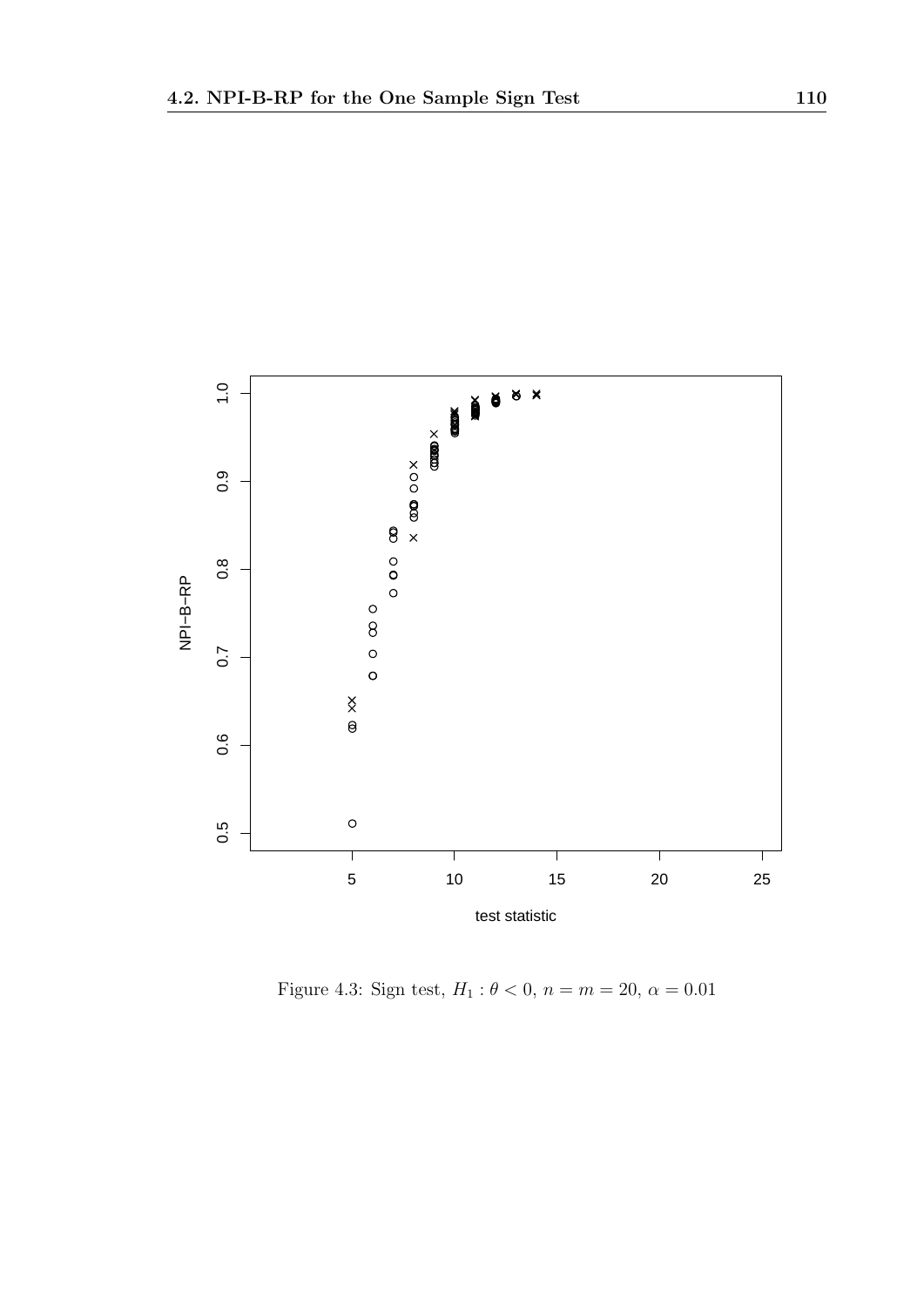

Figure 4.4: Sign test,  $H_1: \theta < 0$ ,  $n = m = 20$ ,  $\alpha = 0.05$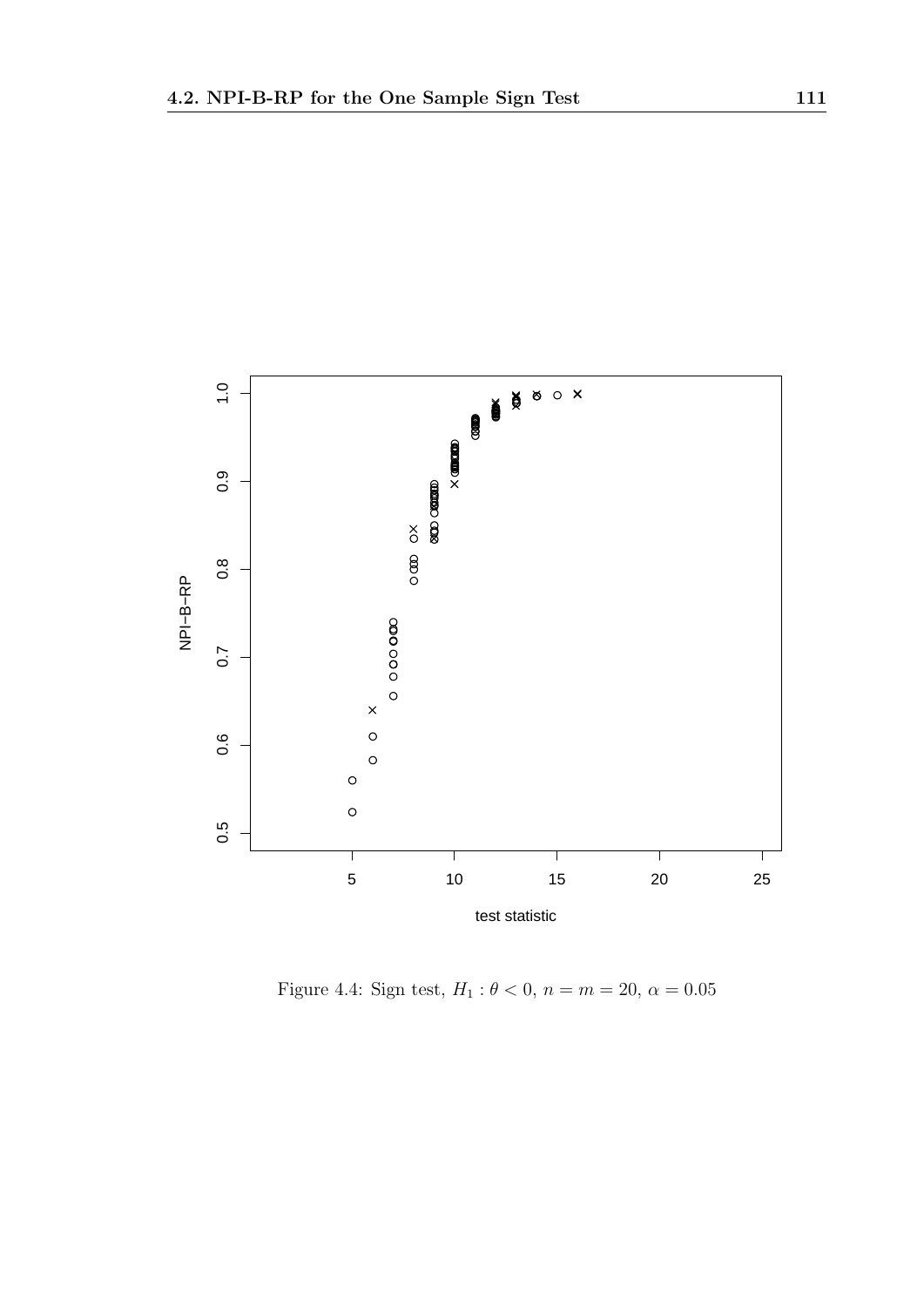| К              | RP    | $\overline{RP}$ | $NPI-B-RP$  | CI(min)            | CI(max)             |
|----------------|-------|-----------------|-------------|--------------------|---------------------|
| $\mathbf{2}$   | 0.825 | 0.930           | 0.862,0.899 | (0.852, 0.872)     | (0.891, 0.907)      |
| 3              | 0.675 | 0.825           | 0.693,0.778 | (0.680, 0.706)     | (0.766, 0.790)      |
| $\overline{4}$ | 0.5   | 0.675           | 0.518,0.645 | (0.504, 0.532)     | (0.632, 0.658)      |
| 5              | 0.5   | 0.672           | 0.546,0.682 | (0.532, 0.560)     | $(0.669, 0.695)$ ** |
| 6              | 0.672 | 0.815           | 0.713,0.813 | (0.700, 0.726)     | $(0.802, 0.824)^*$  |
| 7              | 0.815 | 0.915           | 0.851,0.914 | (0.841, 0.861)     | $(0.906, 0.922)^*$  |
| 8              | 0.915 | 0.971           | 0.922,0.975 | (0.915, 0.929)     | $(0.971, 0.979)^*$  |
| 9              | 0.971 | 0.995           | 0.973,0.996 | $(0.968, 0.978)^*$ | $(0.994, 0.998)$ ** |

Table 4.3: Sign test,  $H_1: \theta < 0$ ,  $n = 10$ ,  $\alpha = 0.377$ ,  $K_{0.377} = 4$ 

do not compare the confidence intervals of NPI-B-RP with the bounds of NPI-RP, we just want to show that the values of NPI-B-RP will be included in the bounds  $[RP, \overline{RP}]$  or will be close to them. In Table 4.3 we construct the confidence intervals for the minimum and maximum values of NPI-B-RP (or  $\hat{p}$ ). This table contains the test statistic K, the bounds of NPI-RP  $[RP, \overline{RP}]$ , the values of NPI-B-RP and the confidence intervals of these two values  $(Cl(min))$ ,  $Cl(max))$ . The notation  $(*)$ refers to the cases that have NPI-B-RP values included in the bounds of NPI-RP and the CI's overlap with these bounds. The notation (\*\*) refers to cases that have NPI-B-RP values that are not included in the bounds of NPI-RP but the CI's overlap with the bounds  $[RP, \overline{RP}]$ . If the CI's are fully included in  $[RP, \overline{RP}]$  there is no star. These notations will be used for the other tests in this chapter.

Table 4.3 shows that, when  $K = 2, 3, 4$ , all of the values of NPI-B-RP are included in  $[RP, \overline{RP}]$  and the CI's are included in these bounds. When  $K = 5$  the minimum value of NPI-B-RP is located in the bounds of NPI-RP and the CI is included in these bounds, but the maximum value does not belong to the bounds of NPI-RP and the CI overlaps with the bounds of NPI-RP. For  $K = 9$ , the minimum value of NPI-B-RP is included in these bounds and the CI overlaps with them, but the maximum value does not belong within the bounds of NPI-RP and the CI overlaps with them. When  $K = 6, 7, 8$  the minimum values of NPI-B-RP are located in the bounds and the CI's are included in them. The maximum values also are located in the bounds of NPI-RP but the CI's overlap with these bounds. These results give a good impression of NPI-B-RP because they show that these predicted values and their confidence intervals are consistent with the bounds of NPI-RP which are shown in Chapter 3. There are no cases where CI's and  $[RP, \overline{RP}]$  are fully separated.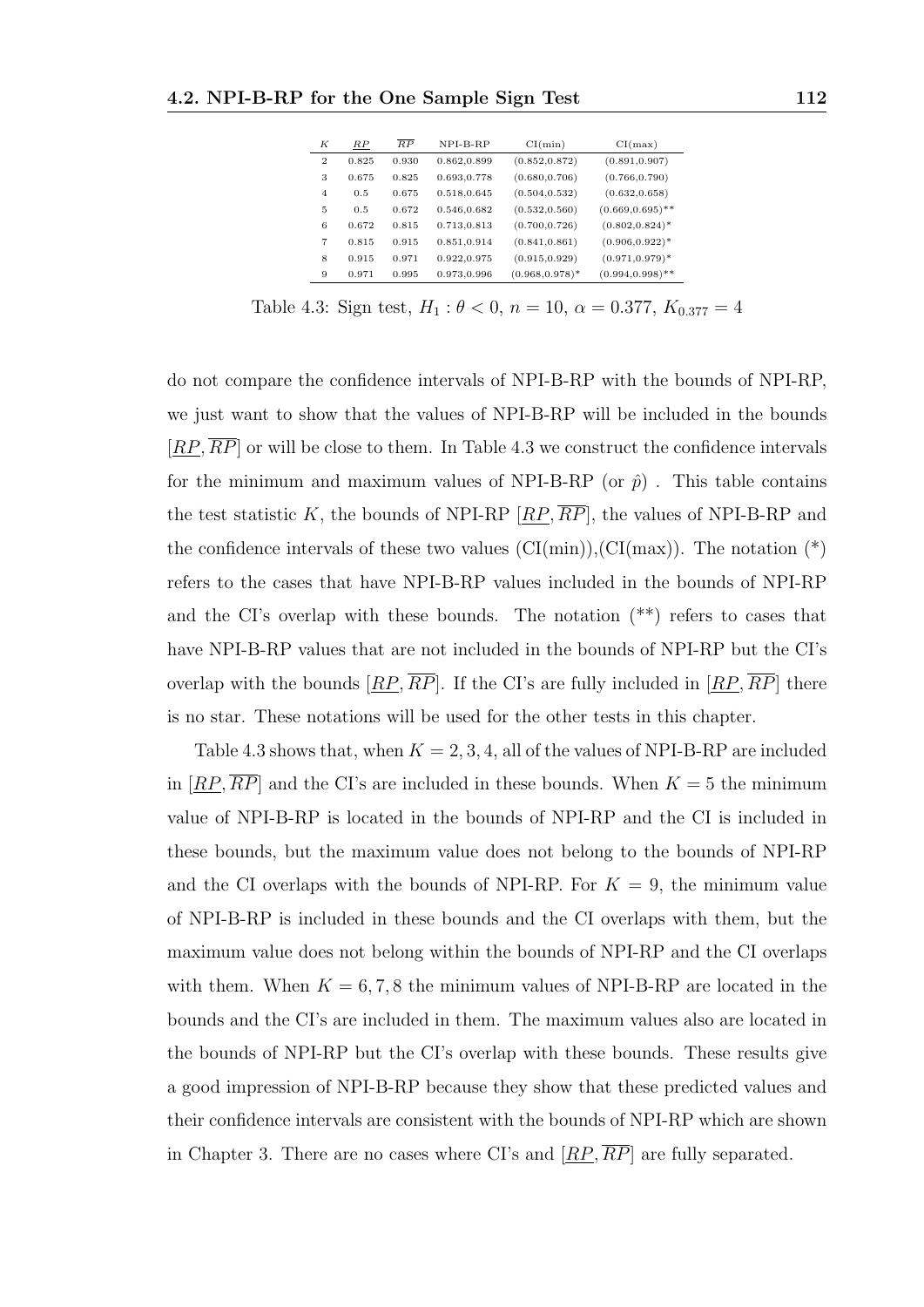| W  | frequency    | values of NPI-B-RP | W  | frequency      | values of NPI-B-RP          |
|----|--------------|--------------------|----|----------------|-----------------------------|
| 14 | $\mathbf{2}$ | $0.809$ , $0.815$  | 28 |                | 0.490                       |
| 17 | 1            | 0.741              | 29 | $\mathbf{2}$   | $0.536$ , $0.539$           |
| 18 | $\mathbf{2}$ | $0.678$ , $0.713$  | 31 | 1              | 0.590                       |
| 20 | 1            | 0.644              | 32 | 1              | 0.631                       |
| 21 | 1            | 0.670              | 33 | 1              | 0.594                       |
| 23 | $\mathbf{2}$ | 0.590, 0.599       | 34 | 1              | 0.675                       |
| 24 | $\mathbf{2}$ | 0.552, 0.571       | 35 | 3              | $0.638$ , $0.674$ , $0.733$ |
| 25 | 1            | 0.560              | 39 | $\mathbf{2}$   | 0.743, 0.764                |
| 26 | 1            | 0.521              | 41 | 1              | 0.823                       |
| 27 | $\mathbf{2}$ | $0.517$ , $0.581$  | 48 | $\overline{2}$ | 0.944, 0.947                |

Table 4.4: WRS test,  $H_1: \theta > 0$ ,  $n = 10$ ,  $\alpha = 0.5$ ,  $W_{0.5} = 28$ 

# 4.3 NPI-B-RP for the One Sample Signed Rank Test

In Chapter 3 we introduced the one sample signed rank test with an overview about it in Section 3.2.2, and about using it with NPI-RP in Section 3.5. We follow the same steps as in Section 4.2 to find NPI-B-RP but with WRS and Normal (0,1). In Table 4.4 we test  $H_0$ :  $\theta = 0$  and  $H_1$ :  $\theta > 0$  with  $\alpha = 0.5$  and  $n = m = 10$ .  $H_0$  is rejected if  $W \geq 28$ . The value of RP is around 0.5 when the test statistic  $W=27,28,29$ , and becomes larger when W goes to 14 and when goes to 48. To test  $H_0$ :  $\theta = 0$  versus  $H_1$ :  $\theta \neq 0$  with Normal  $(0,1)$  and  $n = m = 10$  we use  $\alpha/2 = 0.278$ . (The tables of Wilcoxon signed rank statistic give the upper bound of probability, so we considered that  $\alpha/2 = 0.278$  and then  $\alpha = 0.556$  with critical values 21 and 34) and reject  $H_0$  if  $W \geq 34$  or  $W \leq 21$  with  $\alpha = 0.556$ . The results show in Table 4.5, the RP values are small when the test statistic is close to the critical values and become larger otherwise.

It is important to know if these results agree with those in Chapter 3. To check this we use the data set  $(1, 2, 3, 4, 5, 6)$  of size  $n = 6$  from Table 3.8. The test statistic of this data set is  $W = 21$  and the lower and upper bounds of NPI-RP are 0.5 and 1, respectively. We resample 1000 NPI-B samples to derive NPI-B-RP value and then repeat this process 100 times to get 100 values of NPI-B-RP. Then we check if these values are considered in the bounds of the NPI-RP approach. We reject  $H_0$ with data set  $(1, 2, 3, 4, 5, 6)$ , so the NPI-B-RP value is the proportion of the times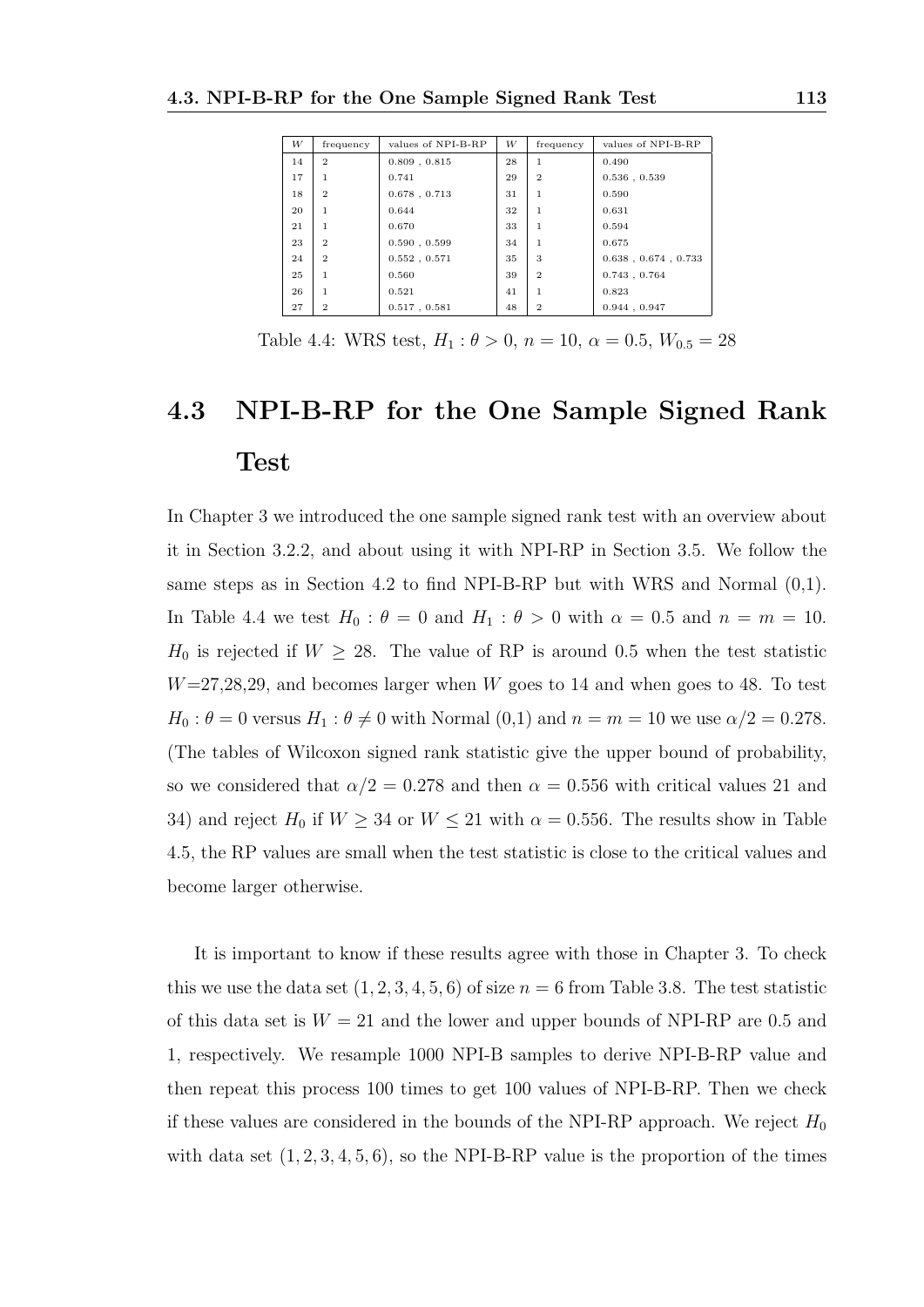| W              | frequency      | values of NPI-B-RP | W  | frequency    | values of NPI-B-RP |
|----------------|----------------|--------------------|----|--------------|--------------------|
| $\overline{4}$ | $\mathbf{1}$   | 0.917              | 30 | $\mathbf{1}$ | 0.382              |
| 14             | $\mathbf{1}$   | 0.746              | 32 | 1            | 0.358              |
| 16             | $\mathbf{1}$   | 0.726              | 33 | 1            | 0.336              |
| 17             | $\mathbf{1}$   | 0.688              | 34 | 1            | 0.666              |
| 18             | $\overline{2}$ | $0.678$ , $0.705$  | 35 | $\mathbf{2}$ | $0.334$ , $0.341$  |
| 19             | $\mathbf{1}$   | 0.676              | 36 | 1            | 0.688              |
| 20             | $\mathbf{1}$   | 0.651              | 37 | 1            | 0.686              |
| 21             | $\overline{2}$ | $0.648$ , $0.692$  | 40 | 1            | 0.748              |
| 22             | $\mathbf{1}$   | 0.352              | 41 | 1            | 0.772              |
| 25             | $\overline{2}$ | 0.353              | 46 | 1            | 0.868              |
| 26             | $\mathbf{1}$   | 0.350              | 50 | 1            | 0.919              |
| 28             | $\overline{2}$ | $0.346$ , $0.363$  | 51 | 1            | 0.917              |
| 29             | 1              | 0.342              |    |              |                    |

Table 4.5: WRS test,  $H_1: \theta \neq 0$ ,  $n = 10$ ,  $\alpha = 0.556$ ,  $W_{0.556} = 21,34$ 

 $H_0$  is rejected in the NPI-B samples. For this case we find all values of NPI-B-RP are within the bounds of NPI-RP. For data set  $(-3, -2, -1, 4, 5, 6)$  of size  $n = 6$ from Table 3.8, the test statistic is 15 and the lower bound of NPI-RP is 0.728 and the upper bound is 0.902. With this data set we do not reject  $H_0$ , so the NPI-B-RP value is the proportion of the times  $H_0$  is not rejected. There are 100% of these values are included in the bounds of NPI-RP.

When we use the data set  $(1, 2, 3, 4, 5, 6, 7)$  with  $n = 7$  from Table 3.12 we reject  $H_0$ , the test statistic is 28, and we find that 100% of the NPI-B-RP values are between the 0.5 and 1, which are the bounds of NPI-RP. If we use the data  $(-7, -6, -5, -4, 1, 2, 3)$  from the same table, we do not reject  $H_0$  so the NPI-B-RP is the ratio of cases of non rejection of  $H_0$ . All these values are included in the lower bound of NPI-RP 0.939 and the upper bound 0.990. With sample size  $n = 4$ , we choose data set  $(-4, 1, 2, 3)$  which has test statistic  $W = 6$  in Table 3.10, and its lower and upper value of NPI- RP are 0.5 and 0.800. In this case we reject  $H_0$ and the NPI-B-RP value is based on the number of times of rejection of  $H_0$ , 100% of these values have been in the bounds of NPI-RP. For data set  $(-4, -3, 1, 2)$ , we do not reject  $H_0$ , and the NPI-B-RP depends on the number of cases which do not reject  $H_0$ . There are 100% of the NPI-B-RP values are included in 0.457 and 0.757 which are the bounds of NPI-RP.

To consider the confidence intervals of the minimum and maximum values of NPI-B-RP, as we did with the sign test, we use the data sets in Table 3.9. For each set of data we estimate the values of NPI-B-RP and repeat this process 10 times to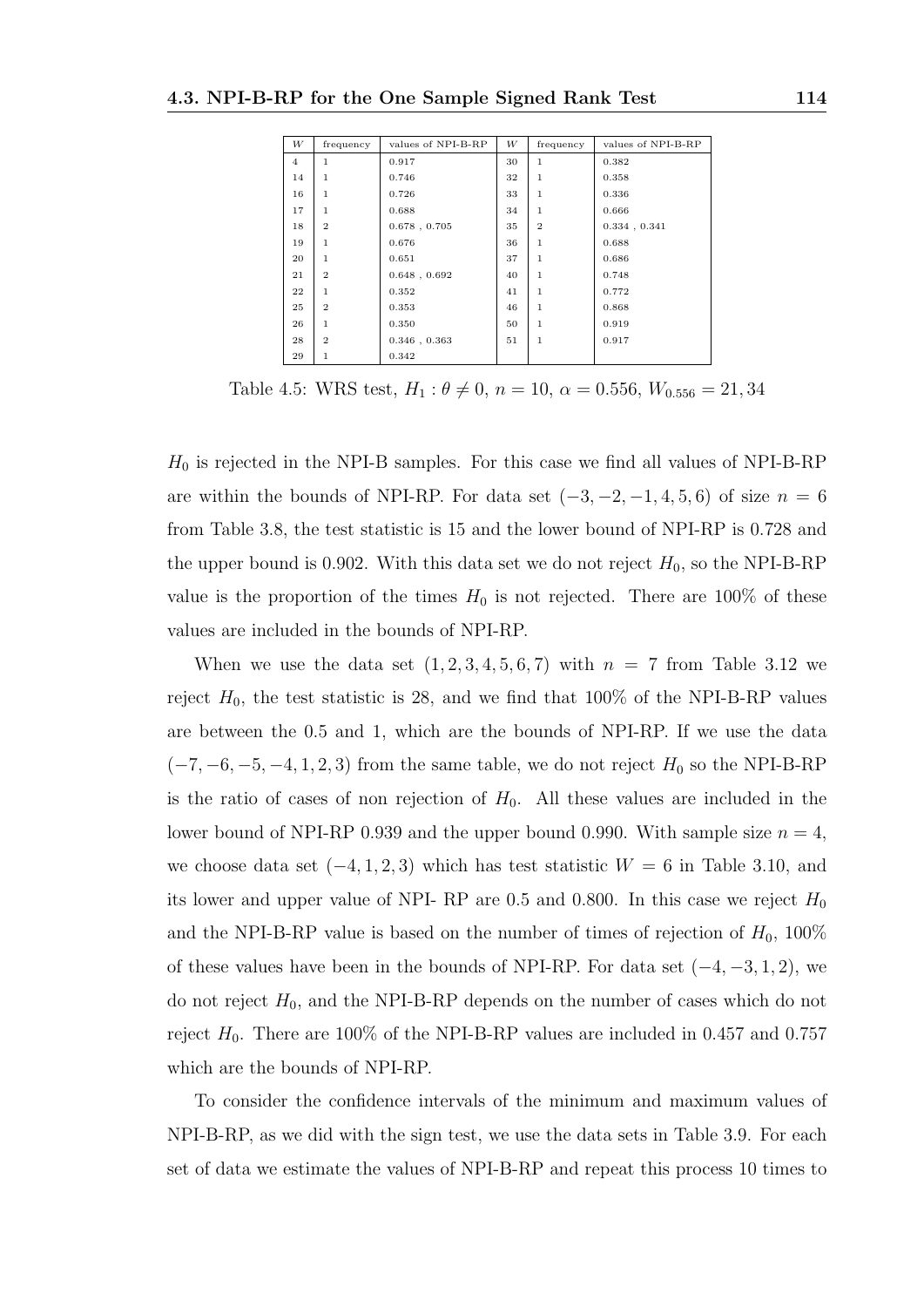| sign-ranked data         | W            | $\overline{RP}(y)$ | $\overline{RP}(y)$ | NPI-B-RP    | CI(min)            | CI(max)             |
|--------------------------|--------------|--------------------|--------------------|-------------|--------------------|---------------------|
| 1,2,3,4,5,6              | 21           | 0.5                | $\mathbf{1}$       | 0.532,0.574 | (0.494, 0.570)     | (0.536, 0.612)      |
| $-1, 2, 3, 4, 5, 6$      | 20           | 0.5                | 0.773              | 0.603,0.639 | (0.566, 0.640)     | (0.602, 0.676)      |
| $-2,1,3,4,5,6$           | 19           | 0.5                | 0.773              | 0.691,0.743 | (0.656, 0.726)     | $(0.710, 0.776)^*$  |
| $-3,1,2,4,5,6$           | 18           | 0.5                | 0.773              | 0.688,0.739 | (0.653, 0.723)     | (0.706, 0.772)      |
| $-2, -1, 3, 4, 5, 6$     | 18           | 0.773              | 0.909              | 0.805,0.839 | (0.775, 0.835)     | (0.811, 0.867)      |
| $-4, 1, 2, 3, 5, 6$      | 17           | 0.5                | 0.773              | 0.704,0.757 | (0.670, 0.739)     | $(0.724, 0.790)^*$  |
| $-3, -1, 2, 4, 5, 6$     | 17           | 0.773              | 0.909              | 0.807,0.852 | (0.777, 0.837)     | (0.825, 0.879)      |
| $-5,1,2,3,4,6$           | 16           | 0.5                | 0.773              | 0.702,0.767 | (0.667, 0.737)     | $(0.735, 0.799)^*$  |
| $-3, -2, 1, 4, 5, 6$     | 16           | 0.773              | 0.909              | 0.848,0.884 | (0.821, 0.875)     | (0.860, 0.908)      |
| $-4, -1, 2, 3, 5, 6$     | 16           | 0.773              | 0.909              | 0.806,0.859 | (0.776, 0.836)     | (0.832, 0.886)      |
| $-6,1,2,3,4,5$           | 15           | 0.5                | 0.773              | 0.723,0.768 | (0.689, 0.757)     | $(0.736, 0.800)^*$  |
| $-3, -2, -1, 4, 5, 6$    | 15           | 0.910              | 0.970              | 0.917,0.941 | $(0.896.0.938)^*$  | (0.923, 0.959)      |
| $-6, -3, -1, 2, 4, 5$    | 11           | 0.910              | 0.970              | 0.925,0.954 | (0.905, 0.945)     | (0.938, 0.970)      |
| $-4, -3, -2, -1, 5, 6$   | 11           | 0.970              | 0.992              | 0.970,0.983 | $(0.957, 0.983)^*$ | $(0.973, 0.993)^*$  |
| $-6, -5, -4, -3, 1, 2$   | 3            | 0.970              | 0.992              | 0.984,0.994 | $(0.974, 0.994)^*$ | $(0.988, 0.999)$ ** |
| $-6, -5, -4, -2, -1, 3$  | 3            | 0.992              | 0.999              | 0.992,0.999 | $(0.985, 0.999)^*$ | $(0.997,1)^*$       |
| $-6, -5, -4, -3, -2, -1$ | $\mathbf{0}$ | 0.999              | $\mathbf{1}$       | 0.998,0.999 | $(0.995,1)$ **     | $(0.997,1)^*$       |

Table 4.6: WRS test,  $H_1: \theta > 0$ ,  $n = 6$ ,  $\alpha = 0.016$ ,  $W_{0.016} = 21$ 

check whether these values included in  $[RP, \overline{RP}]$  or not. We find that all the values of NPI-B-RP are included in these bounds, except in the cases which do not belong to the bounds of NPI-RP but the CI's overlap with them (which have \*\*). These cases are shown with the results in Table 4.6. But to apply the NPI-B method with these data sets we need to use the ranks here as the data, and assume that this data are restricted to finite intervals from  $-(n+1)$  to  $+(n+1)$ . That is to apply the main idea of the NPI-B sample. For example, to draw the NPI-B sample from  $(1, 2, 3, 4, 5, 6)$  we add  $(-7, 7)$  to be  $(-7, 1, 2, 3, 4, 5, 6, 7)$  and then resample from it. Table 4.6 explores the CI's of NPI-B-RP values that are included in  $[RP, \overline{RP}]$  or overlap with them. This shows an agreement with the NPI-RP results in Chapter 3. The same positive picture appears in the data in Table 3.10. We use this data to predict the NPI-B-RP and find their confidence intervals. The results are shown in Table 4.7. If the data set is  $(-1, 2, 3, 4)$  we add  $(-5, 5)$  to be  $(-5, -1, 2, 3, 4, 5)$  and draw the NPI-B sample to predict NPI-B-RP values.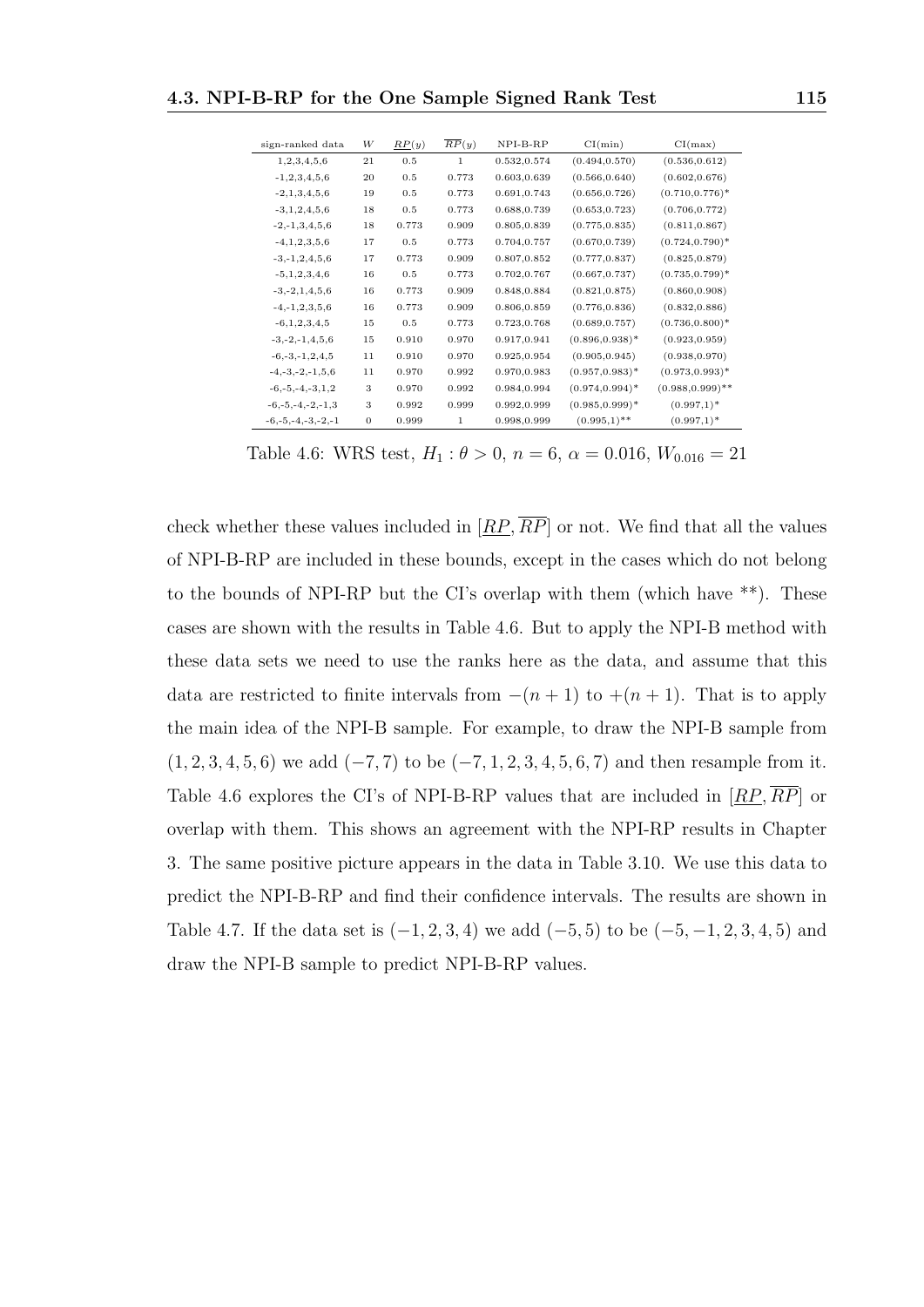| sign-ranked data | W                        | RP(y) | $\overline{RP}(y)$ | $NPI-B-RP$  | CI(min)        | CI(max)        |
|------------------|--------------------------|-------|--------------------|-------------|----------------|----------------|
| 1,2,3,4          | 10                       | 0.786 | $\mathbf{1}$       | 0.873,0.903 | (0.865, 0.881) | (0.896, 0.901) |
| $-1, 2, 3, 4$    | 9                        | 0.586 | 0.929              | 0.753,0.806 | (0.742, 0.764) | (0.796, 0.816) |
| $-2, 1, 3, 4$    | 8                        | 0.543 | 0.871              | 0.695,0.713 | (0.684, 0.706) | (0.702, 0.724) |
| $-3, 1, 2, 4$    | $\overline{\phantom{a}}$ | 0.514 | 0.829              | 0.642,0.672 | (0.630, 0.654) | (0.660, 0.684) |
| $-2, -1, 3, 4$   | $\overline{\phantom{a}}$ | 0.371 | 0.757              | 0.565,0.612 | (0.553, 0.577) | (0.600, 0.624) |
| $-4, 1, 2, 3$    | 6                        | 0.5   | 0.800              | 0.585,0.538 | (0.573, 0.597) | (0.626, 0.650) |
| $-3, -1, 2, 4$   | 6                        | 0.329 | 0.700              | 0.507,0.542 | (0.495, 0.519) | (0.530, 0.554) |
| $-4, -1, 2, 3$   | $\bf 5$                  | 0.357 | 0.714              | 0.514,0.560 | (0.502, 0.526) | (0.548, 0.572) |
| $-3, -2, 1, 4$   | $\bf 5$                  | 0.371 | 0.714              | 0.522,0.579 | (0.510, 0.534) | (0.567, 0.591) |
| $-4, -2, 1, 3$   | $\overline{4}$           | 0.414 | 0.743              | 0.595,0.653 | (0.583, 0.607) | (0.641, 0.665) |
| $-3, -2, -1, 4$  | $\overline{4}$           | 0.5   | 0.843              | 0.641,0.691 | (0.629, 0.653) | (0.680, 0.702) |
| $-4, -3, 1, 2$   | 3                        | 0.457 | 0.757              | 0.648,0.683 | (0.636, 0.660) | (0.672, 0.694) |
| $-4, -2, -1, 3$  | 3                        | 0.557 | 0.886              | 0.704,0.756 | (0.693, 0.715) | (0.745, 0.767) |
| $-4, -3, -1, 2$  | $\overline{2}$           | 0.614 | 0.914              | 0.752,0.784 | (0.741, 0.763) | (0.774, 0.794) |
| $-4, -3, -2, 1$  | $\,1$                    | 0.671 | 0.929              | 0.815,0.853 | (0.805, 0.825) | (0.844, 0.862) |
| $-4, -3, -2, -1$ | $\boldsymbol{0}$         | 0.786 | 1                  | 0.906,0.925 | (0.899, 0.913) | (0.919, 0.931) |

Table 4.7: WRS test,  $H_1: \theta > 0$ ,  $n = 4$ ,  $\alpha = 0.438$ ,  $W_{0.438} = 6$ 

# 4.4 NPI-B-RP for the Two Sample Rank Sum Test

To apply the two sample rank sum test (Wilcoxon and Mann Whitney test WMT), which was discussed in Sections 3.2.3 and 3.6, and to estimate the RP values with the NPI bootstrap sample we worked through the following steps:

- 1. Draw two original samples X and Y from any distribution, then apply the WMT test between these samples to get the test statistic  $Z$ , and the decision of this test.
- 2. Draw the NPI-B sample from each original one  $(X \text{ and } Y)$  and apply the WMT test between them to obtain the results. Then repeat this with 1000 NPI-B samples, and then count how many times  $H_0$  is rejected, and how many times  $H_0$  is not rejected.
- 3. To find NPI-B-RP, if we reject (not reject)  $H_0$  with the two original samples, we need to know how many times  $H_0$  is rejected (is not rejected) in the 1000 NPI-B samples to be the value of RP.
- 4. Repeat the previous steps 60 times to record the results.

For Table 4.8 the hypothesis is  $H_0$ :  $\delta = 0$ ,  $H_1$ :  $\delta > 0$ ,  $\alpha = 0.370$  and  $n_1 = n_2 = m = 10$ , so  $z_\alpha = 110$  and we reject  $H_0$  if  $Z \ge z_\alpha = 110$ , but here we have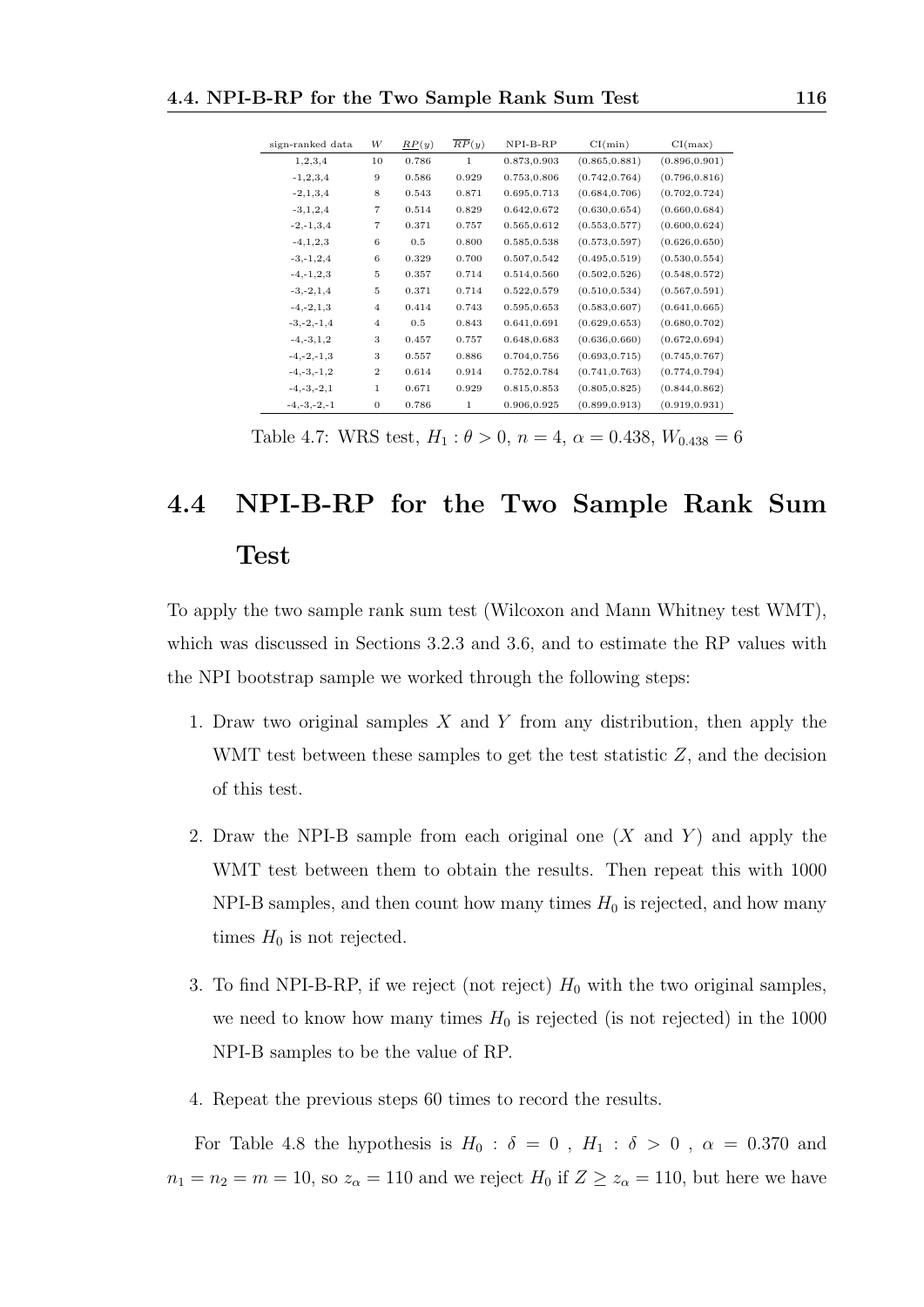| U  | frequency      | values of NPI-B-RP          | U  | frequency      | values of NPI-B-RP          |
|----|----------------|-----------------------------|----|----------------|-----------------------------|
| 25 | $\mathbf{1}$   | 0.917                       | 54 | $\overline{2}$ | $0.526$ , $0.533$           |
| 27 | $\mathbf{1}$   | 0.917                       | 55 | $\mathbf{1}$   | 0.473                       |
| 28 | 1              | 0.867                       | 56 | $\mathbf{1}$   | 0.531                       |
| 29 | $\mathbf{1}$   | 0.884                       | 57 | $\overline{2}$ | 0.537, 0.558                |
| 33 | $\mathbf{1}$   | 0.853                       | 58 | $\mathbf{1}$   | 0.557                       |
| 35 | $\mathbf{1}$   | 0.812                       | 59 | 3              | $0.553$ , $0.570$ , $0.600$ |
| 37 | $\mathbf{1}$   | 0.798                       | 60 | 3              | $0.538$ , $0.573$ , $0.610$ |
| 40 | $\mathbf{1}$   | 0.787                       | 61 | 3              | $0.585$ , $0.608$ , $0.627$ |
| 41 | $\mathbf{1}$   | 0.763                       | 63 | $\mathbf{2}$   | 0.642, 0.656                |
| 42 | 3              | $0.684$ , $0.712$ , $0.719$ | 64 | $\mathbf{1}$   | 0.637                       |
| 43 | 1              | 0.677                       | 65 | $\mathbf{1}$   | 0.643                       |
| 44 | $\mathbf{1}$   | 0.718                       | 66 | $\mathbf{1}$   | 0.683                       |
| 45 | $\mathbf{2}$   | 0.652, 0.687                | 67 | $\mathbf{1}$   | 0.744                       |
| 47 | $\mathbf{1}$   | 0.659                       | 69 | $\overline{2}$ | 0.741, 0.756                |
| 48 | 1              | 0.645                       | 70 | $\mathbf{1}$   | 0.750                       |
| 49 | $\mathbf{2}$   | $0.581$ , $0.582$           | 73 | 3              | $0.787$ , $0.791$ , $0.837$ |
| 50 | 3              | $0.529$ , $0.550$ , $0.638$ | 75 | $\mathbf{1}$   | 0.821                       |
| 51 | $\overline{2}$ | $0.534$ , $0.605$           | 77 | $\mathbf{1}$   | 0.814                       |
| 52 | $\mathbf{1}$   | 0.580                       | 79 | $\mathbf{1}$   | 0.867                       |
| 53 | $\mathbf{1}$   | 0.555                       | 81 | $\overline{2}$ | 0.882, 0.897                |

Table 4.8: WMT test,  $H_1$ :  $\delta > 0$ ,  $n_1 = n_2 = 10$ ,  $\alpha = 0.370$ ,  $Z_{0.370} = 110$ 

the Mann Whitney U statistic, as explored in Section 3.2.3, and

$$
Z = U + \frac{n_2(n_2 + 1)}{2} \tag{4.1}
$$

Then we reject  $H_0$  if  $U \geq 55$ . We sample the first original sample from Gamma $(3,1)$ and the second one from Gamma(5,2). Here, the critical value is 55 and the RP is 0.473. It is the minimum value of RP in this case and becomes larger with  $U = 81, 25.$ 

In Table 4.9, we test  $H_0$ :  $\delta = 0$  and  $H_1$ :  $\delta < 0$  with  $\alpha = 0.289$  and  $n_1 = n_2$  $m = 10$ . The two original samples are drawn from Uniform $(0,1)$ . We reject  $H_0$  if  $Z \leq n_1(n_2 + n_1 + 1) - z_\alpha$  or if  $U \leq 42$ . The value of  $U = 42$  appears with the RP value 0.438. It is the minimum value of RP. The maximum value appears with  $U = 25$  and with  $U = 83$ .

In Table 4.10 we have  $H_0$ :  $\delta = 0$ ,  $H_1$ :  $\delta > 0$  and  $\alpha = 0.370$ ,  $z_\alpha = 110$ . The two original samples are drawn from Gamma (5,2). We reject  $H_0$  if  $Z \ge z_\alpha = 110$ or if  $U \geq 55$ . When  $U = 55$  the RP is close to 0.5 and becomes larger with extreme values of test statistics.

In Table 4.11, the test is  $H_0$ :  $\delta = 0$ ,  $H_1$ :  $\delta < 0$ ,  $\alpha = 0.289$  and  $z_\alpha = 113$ . We reject  $H_0$  if  $Z \leq 97$  or  $U \leq 42$ . The sample size of the two sample is 10 and the first original sample is drawn from  $Uniform(0,1)$  while the second one is from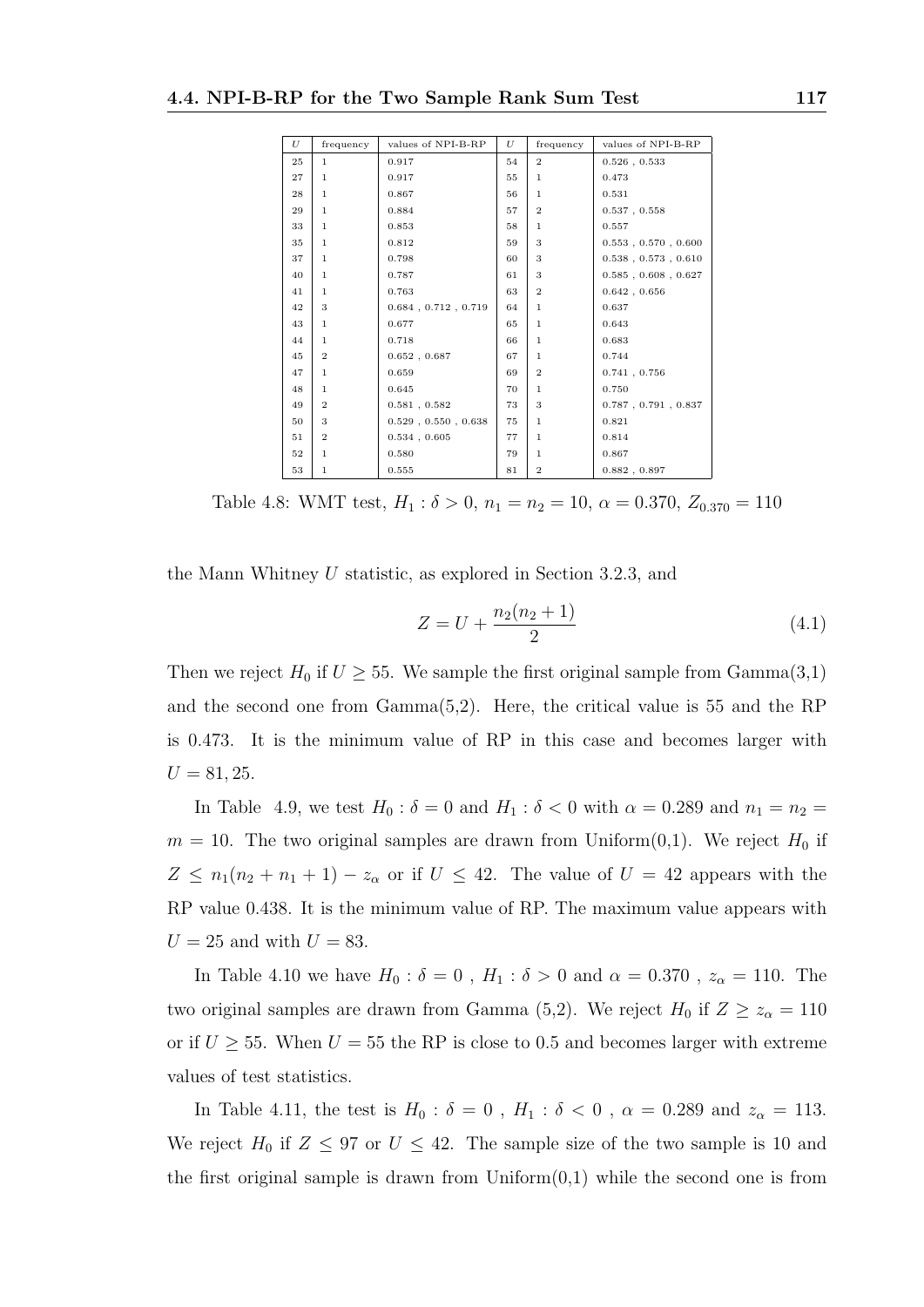| U  | frequency      | values of NPI-B-RP                    | U  | frequency      | values of NPI-B-RP          |
|----|----------------|---------------------------------------|----|----------------|-----------------------------|
| 18 | $\mathbf{1}$   | 0.896                                 | 49 | $\overline{2}$ | $0.617$ , $0.659$           |
| 25 | 1.             | 0.796                                 | 50 | $\mathbf{2}$   | $0.614$ , $0.648$           |
| 29 | $\mathbf{1}$   | 0.680                                 | 52 | $\overline{2}$ | $0.702$ , $0.723$           |
| 31 | 1              | 0.718                                 | 55 | $\mathbf{1}$   | 0.751                       |
| 32 | 3              | $0.617$ , $0.646$ , $0.668$           | 56 | 1              | 0.760                       |
| 34 | $\mathbf{2}$   | $0.626$ , $0.635$                     | 57 | 3              | $0.773$ , $0.786$ , $0.799$ |
| 35 | 1.             | 0.601                                 | 59 | 1.             | 0.768                       |
| 36 | $\mathbf{1}$   | 0.577                                 | 60 | $\mathbf{1}$   | 0.796                       |
| 37 | 1              | 0.563                                 | 61 | 1              | 0.875                       |
| 38 | $\overline{4}$ | $0.519$ , $0.538$ , $0.541$ , $0.541$ | 63 | $\mathbf{1}$   | 0.856                       |
| 39 | $\mathbf{2}$   | 0.521, 0.527                          | 64 | $\mathbf{2}$   | $0.850\ ,\ 0.882$           |
| 40 | $\mathbf{2}$   | $0.515$ , $0.552$                     | 65 | $\mathbf{1}$   | 0.868                       |
| 41 | 3              | $0.494$ , $0.496$ , $0.528$           | 66 | $\mathbf{1}$   | 0.893                       |
| 42 | 1              | 0.438                                 | 68 | $\overline{2}$ | 0.906, 0.916                |
| 43 | $\mathbf{2}$   | $0.506$ , $0.565$                     | 73 | $\overline{2}$ | 0.944, 0.949                |
| 44 | $\mathbf{2}$   | $0.563$ , $0.583$                     | 78 | $\mathbf{1}$   | 0.965                       |
| 45 | 1              | 0.591                                 | 82 | $\mathbf{1}$   | 0.976                       |
| 46 | 3              | $0.604$ , $0.605$ , $0.632$           | 83 | $\mathbf{1}$   | 0.982                       |
| 47 | $\overline{2}$ | $0.618$ , $0.658$                     |    |                |                             |

Table 4.9: WMT test,  $H_1 : \delta < 0$ ,  $n_1 = n_2 = 10$ ,  $\alpha = 0.289$ ,  $Z_{0.289} = 97$ 

Uniform $(0.25, 0.5)$ . When  $U = 42$  the RP has different values 0.477, 0.491, 0.527. 0.536.

To check if the NPI-B-RP values are in the intervals of NPI-RP, as we did with the last two tests, we use data sets  $X = (1, 2, 3, 4, 5), Y = (6, 7, 8, 9, 10)$  and  $X =$  $(4, 5, 6, 9, 10), Y = (1, 2, 3, 7, 8)$  from Table 3.14, and  $X = (1, 2, 3, 6), Y = (4, 5, 7, 8)$ and  $X = (1, 4, 7, 8), Y = (2, 3, 5, 6)$  from Table 3.17. In all these cases, 100% of the NPI-B-RP values are located in the intervals of NPI-RP and that agrees with the results of other tests. To construct the confidence intervals of the predicted values of NPI-B-RP we use the data in Table 3.14. We use the ranks as the data and restrict them in a finite intervals by adding 0 and  $(n_1 + n_2 + 1)$  for both X and Y. Then we draw the NPI-B samples to estimate NPI-B-RP and repeat this process many times to test that all these values are included in  $[RP, \overline{RP}]$ . We used the minimum and maximum values to construct the confidence intervals as shown in Table 4.12. The results in this table show once again the agreement between the NPI-B-RP values and the results of Chapter 3. All the values of NPI-B-RP belong to the bounds of NPI-RP and the CI's of these values also belong to these bounds.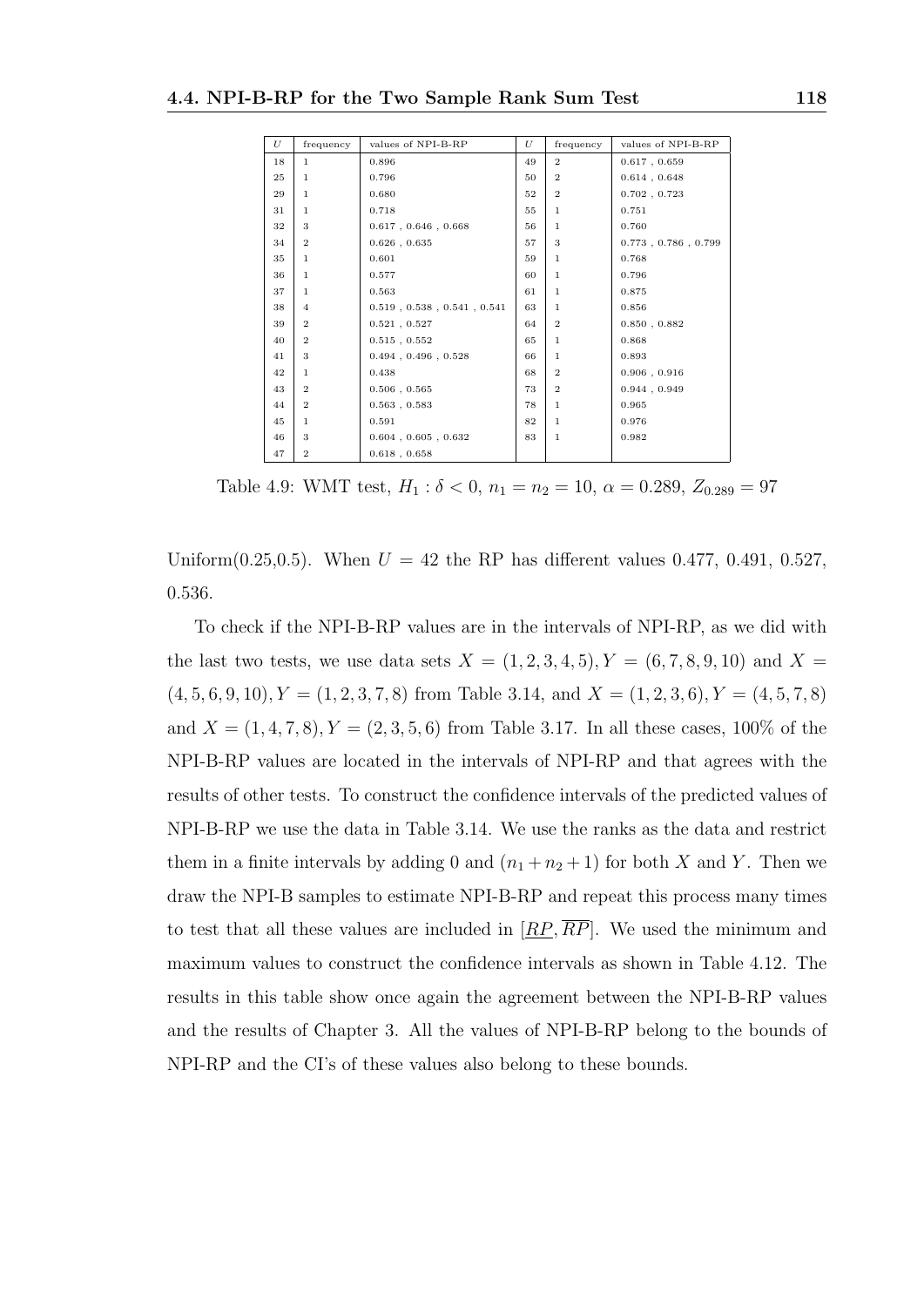| U      | frequency      | values of NPI-B-RP                    | U  | frequency      | values of NPI-B-RP                              |
|--------|----------------|---------------------------------------|----|----------------|-------------------------------------------------|
| 20     | $\mathbf{1}$   | 0.938                                 | 54 | $\overline{2}$ | $0.504$ , $0.507$                               |
| 21     | $\mathbf{1}$   | 0.937                                 | 55 | $\mathbf{2}$   | 0.497, 0.507                                    |
| 25     | $\mathbf{1}$   | 0.913                                 | 56 | 5              | $0.518$ , $0.518$ , $0.526$ , $0.526$ , $0.550$ |
| 30     | 3              | $0.866$ , $0.867$ , $0.877$           | 57 | $\mathbf{1}$   | 0.523                                           |
| 31     | $\mathbf{1}$   | 0.872                                 | 58 | 3              | $0.520$ , $0.556$ , $0.563$                     |
| 33     | 1              | 0.859                                 | 60 | $\mathbf{1}$   | 0.635                                           |
| 35     | $\mathbf{1}$   | 0.829                                 | 61 | $\mathbf{1}$   | 0.609                                           |
| 36     | 1              | 0.823                                 | 62 | $\mathbf{2}$   | $0.663$ , $0.673$                               |
| 37     | 3              | $0.749$ , $0.763$ , $0.770$           | 64 | $\mathbf{2}$   | 0.647, 0.719                                    |
| 38     | $\overline{2}$ | 0.770, 0.771                          | 65 | $\mathbf{1}$   | 0.689                                           |
| 39     | $\mathbf{1}$   | 0.742                                 | 66 | $\mathbf{2}$   | 0.662, 0.672                                    |
| 41     | $\mathbf{1}$   | 0.769                                 | 67 | $\mathbf{1}$   | 0.734                                           |
| 42     | $\mathbf{1}$   | 0.697                                 | 68 | $\mathbf{1}$   | 0.704                                           |
| 43     | 1              | 0.747                                 | 69 | $\mathbf{1}$   | 0.715                                           |
| 45     | 3              | $0.663$ , $0.674$ , $0.693$           | 71 | $\mathbf{1}$   | 0.728                                           |
| 48     | $\mathbf{1}$   | 0.610                                 | 73 | $\mathbf{1}$   | 0.770                                           |
| 49     | $\overline{2}$ | $0.616$ , $0.621$                     | 77 | $\mathbf{1}$   | 0.825                                           |
| 50     | $\overline{4}$ | $0.581$ , $0.596$ , $0.606$ , $0.628$ | 79 | $\mathbf{2}$   | $0.879$ , $0.888$                               |
| $52\,$ | 1              | 0.564                                 |    |                |                                                 |

Table 4.10: WMT test,  $H_1: \delta > 0$ ,  $n_1 = n_2 = 10$ ,  $\alpha = 0.370$ ,  $Z_{0.370} = 110$ 

| U  | frequency      | values of NPI-B-RP                                        | U  | frequency      | values of NPI-B-RP          |
|----|----------------|-----------------------------------------------------------|----|----------------|-----------------------------|
| 27 | 3              | $0.711$ , $0.751$ , $0.811$                               | 54 | $\mathbf{1}$   | 0.705                       |
| 32 | $\mathbf{2}$   | 0.655, 0.697                                              | 56 | 1              | 0.731                       |
| 33 | $\overline{2}$ | 0.652, 0.676                                              | 58 | $\mathbf{2}$   | $0.749$ , $0.797$           |
| 36 | 1              | 0.607                                                     | 60 | $\mathbf{1}$   | 0.797                       |
| 37 | $\mathbf{1}$   | 0.576                                                     | 61 | $\mathbf{1}$   | 0.779                       |
| 38 | $\mathbf{2}$   | $0.539$ , $0.590$                                         | 66 | 1              | 0.880                       |
| 40 | 6              | $0.523$ , $0.530$ , $0.534$ , $0.555$ , $0.560$ , $0.590$ | 68 | 1              | 0.903                       |
| 41 | 5              | $0.445$ , $0.466$ , $0.509$ , $0.511$ , $0.532$           | 69 | 3              | $0.879$ , $0.900$ , $0.917$ |
| 42 | $\overline{4}$ | $0.477$ , $0.491$ , $0.527$ , $0.536$                     | 70 | 1              | 0.892                       |
| 43 | $\mathbf{2}$   | 0.512, 0.540                                              | 72 | 1              | 0.905                       |
| 44 | $\mathbf{1}$   | 0.566                                                     | 73 | 1              | 0.929                       |
| 45 | $\overline{2}$ | $0.536$ , $0.543$                                         | 74 | 1.             | 0.931                       |
| 47 | 1              | 0.589                                                     | 78 | $\mathbf{2}$   | 0.960, 0.976                |
| 49 | $\mathbf{1}$   | 0.630                                                     | 80 | $\overline{2}$ | 0.961, 0.965                |
| 50 | 1              | 0.593                                                     | 81 | 1              | 0.979                       |
| 51 | $\mathbf{1}$   | 0.718                                                     | 86 | 1              | 0.981                       |
| 52 | $\mathbf{1}$   | 0.706                                                     | 89 | 1              | 0.995                       |
| 53 | $\mathbf{1}$   | 0.681                                                     | 96 | 1              | $\mathbf{1}$                |

Table 4.11: WMT test,  $H_1: \delta < 0$ ,  $n_1 = n_2 = 10$ ,  $\alpha = 0.289$ ,  $Z_{0.289} = 79$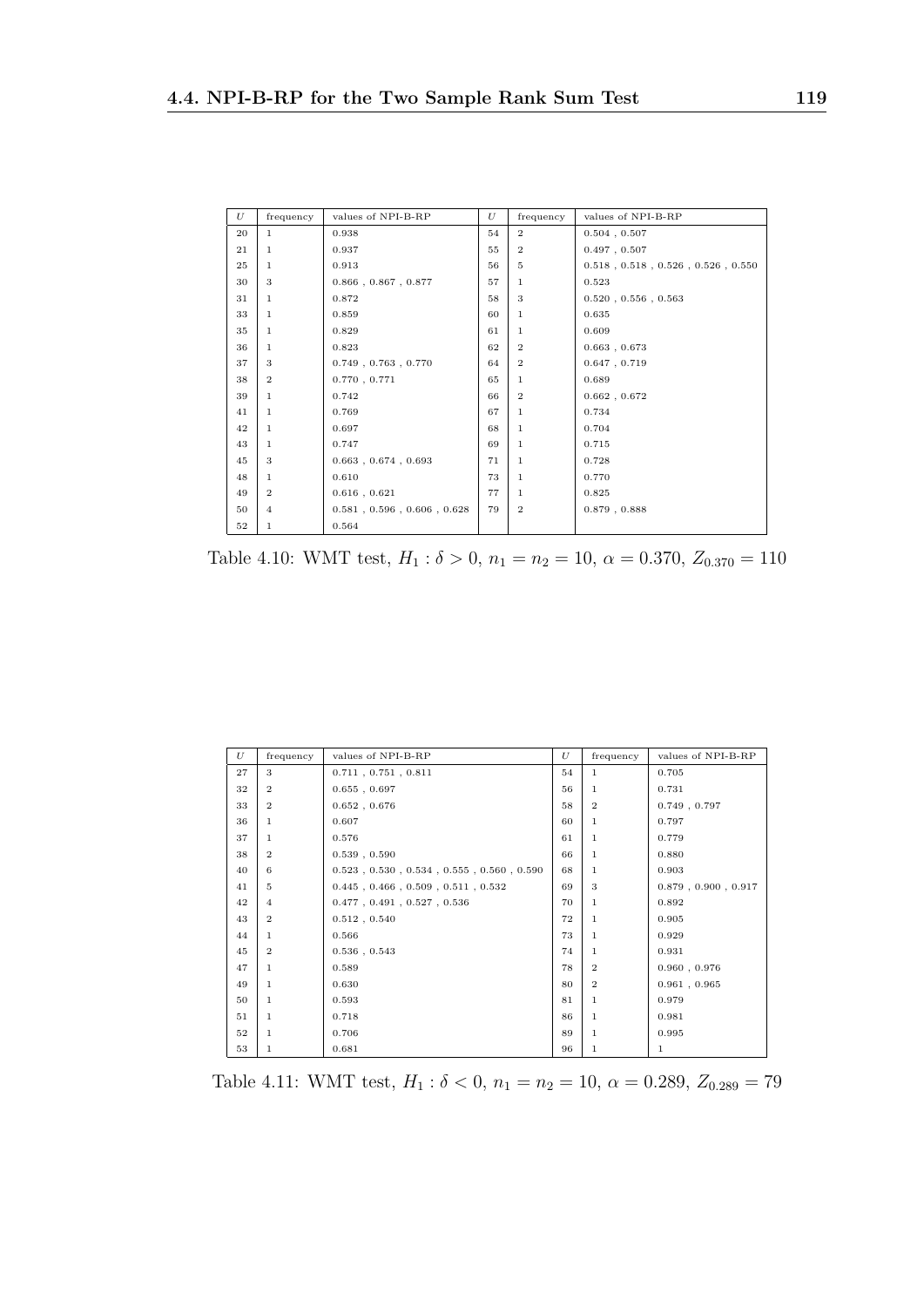| ranks X-sample | ranks Y-sample | Ζ  | $\mathbb{R}P(y)$ | $\overline{RP}(y)$ | $NPI-B-RP$  | CI(min)        | CI(max)        |
|----------------|----------------|----|------------------|--------------------|-------------|----------------|----------------|
| 1, 2, 3, 4, 5  | 6,7,8,9,10     | 40 | 0.25             | 1                  | 0.640,0.679 | (0.610, 0.670) | (0.650, 0.708) |
| 1, 2, 3, 4, 6  | 5,7,8,9,10     | 39 | 0.236            | 0.968              | 0.558,0.621 | (0.527, 0.589) | (0.591, 0.651) |
| 1, 2, 3, 5, 8  | 4,6,7,9,10     | 36 | 0.165            | 0.781              | 0.378,0.431 | (0.348, 0.408) | (0.400, 0.462) |
| 1, 2, 4, 5, 7  | 3,6,8,9,10     | 36 | 0.165            | 0.781              | 0.384,0.433 | (0.354, 0.414) | (0.402, 0.464) |
| 1, 2, 4, 5, 8  | 3,6,7,9,10     | 35 | 0.289            | 0.858              | 0.604,0.663 | (0.574, 0.634) | (0.634, 0.692) |
| 1, 2, 3, 5, 9  | 4,6,7,8,10     | 35 | 0.300            | 0.863              | 0.623,0.663 | (0.593, 0.653) | (0.634, 0.692) |
| 1, 2, 3, 7, 8  | 4,5,6,9,10     | 34 | 0.340            | 0.874              | 0.649,0.708 | (0.619, 0.679) | (0.680, 0.736) |
| 1,2,5,6,9      | 3,4,7,8,10     | 32 | 0.481            | 0.915              | 0.740,0.789 | (0.713, 0.767) | (0.764, 0.814) |
| 2,3,4,5,9      | 1,6,7,8,10     | 32 | 0.506            | 0.927              | 0.750,0.803 | (0.723, 0.777) | (0.778, 0.828) |
| 3,4,5,6,9      | 1, 2, 7, 8, 10 | 28 | 0.700            | 0.971              | 0.875,0.907 | (0.855, 0.895) | (0.889, 0.925) |
| 1, 2, 7, 8, 10 | 3,4,5,6,9      | 27 | 0.725            | 0.972              | 0.893,0.913 | (0.874, 0.912) | (0.896, 0.930) |
| 4,5,6,9,10     | 1, 2, 3, 7, 8  | 21 | 0.904            | 0.998              | 0.969,0.984 | (0.958, 0.980) | (0.976, 0.992) |
| 6,7,8,9,10     | 1, 2, 3, 4, 5  | 15 | 0.969            | 1                  | 0.995,0.999 | (0.991, 0.999) | (0.997,1)      |

Table 4.12: WMT test,  $H_1 : \delta > 0$ ,  $n_1 = n_2 = 5$ ,  $\alpha = 0.05$ ,  $Z_{0.05} = 36$ 

## 4.5 NPI-B-RP for the Two Sample Kolmogorov Smirnov Test

The two samples Kolmogorov Smirnov test (KS test) [49,52] is a nonparametric test used to find out if two samples have the same distribution function. Suppose that a first sample is  $X_1, X_2, ..., X_{n_x}$  of size  $n_x$  has a probability distribution  $F_x$  and a second sample is  $Y_1, Y_2, ..., Y_{n_y}$  of size  $n_y$  has a probability distribution  $F_y$ . The two samples are independent and from a continuous population, and the distributions in each one of them are iid. We want to test if there any difference between  $F_x$  and  $F_y$ ,  $H_0: F_x(t) = F_y(t)$  for every t versus  $H_1: F_x(t) \neq F_y(t)$  for at least one t.

Let  $\hat{F}_x(t)$  and  $\hat{F}_y(t)$  be the empirical distribution functions for X and Y and d be the greatest common divisor of  $n_x$  and  $n_y$  and set

$$
J = \frac{n_x n_y}{d} \max |\hat{F}_x(t) - \hat{F}_y(t)|
$$
\n(4.2)

J is the two sided two samples Kolmogorov Smirnov statistic. To compute it let  $H_{(1)}, H_{(2)}, ..., H_{(N)}$  the  $N = (n_x + n_y)$  ordered values of the combined sample of  $X_1, X_2, ..., X_{n_x}$  and  $Y_1, Y_2, ..., Y_{n_y}$ . Now J will be

$$
J = \frac{n_x n_y}{d} \max |\hat{F}_x(H_{(i)}) - \hat{F}_y(H_{(i)})|
$$
\n(4.3)

At level of significance  $\alpha$  reject  $H_0$  if  $J \geq j_\alpha$ ,  $j_\alpha$  will be given in tables. If  $\min(n_x, n_y) \to \infty$  *J* is approximately normal [49].

In Table 4.13, we follow the same steps of the WMT test in Section 4.4 to find NPI-B-RP, but with the KS test, to test  $H_0$ :  $F_x(t) = F_y(t)$  versus  $H_1$ :  $F_x(t) \neq F_y(t)$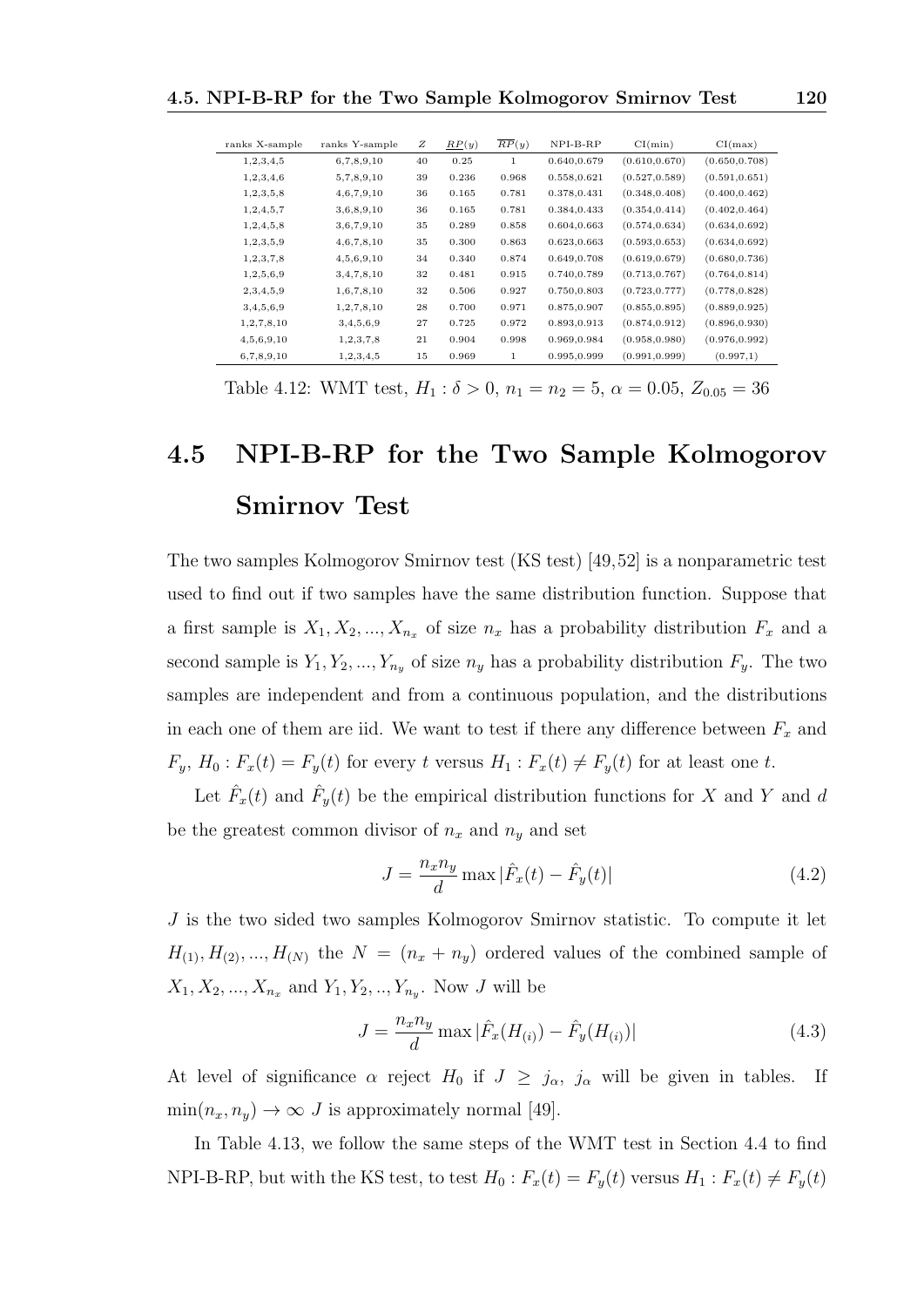| J              | frequency | values of NPI-B-RP                                        |
|----------------|-----------|-----------------------------------------------------------|
| $\overline{2}$ | 5         | $0.732$ , $0.734$ , $0.763$ , $0.773$ , $0.781$           |
| 3              | 4         | $0.687$ , $0.689$ , $0.720$ , $0.741$                     |
| 4              | 6         | $0.600$ , $0.620$ , $0.624$ , $0.630$ , $0.671$ , $0.693$ |
| 5              | 6         | $0.463$ , $0.463$ , $0.472$ , $0.515$ , $0.519$ , $0.553$ |
| 6              | 5         | $0.518$ , $0.530$ , $0.541$ , $0.589$ , $0.657$           |
|                | 4         | $0.674$ , $0.735$ , $0.770$ , $0.774$                     |

Table 4.13: KS test,  $H_1: F(t) \neq G(t)$ ,  $n_1 = n_2 = 10$ ,  $\alpha = 0.1678$ ,  $J_{0.1678} = 5$ 

| J              | frequency      | values of NPI-B-RP                                        |
|----------------|----------------|-----------------------------------------------------------|
| 3              | 3              | $0.611$ , $0.666$ , $0.712$                               |
| $\overline{4}$ | 5              | $0.409$ , $0.409$ , $0.451$ , $0.507$ , $0.555$           |
| 5              | 5              | $0.494$ , $0.528$ , $0.607$ , $0.624$ , $0.648$           |
| 6              | 5              | $0.637$ , $0.670$ , $0.718$ , $0.761$ , $0.763$           |
| $\overline{7}$ | $\overline{4}$ | $0.766$ , $0.794$ , $0.803$ , $0.815$                     |
| 8              | 6              | $0.897$ , $0.899$ , $0.903$ , $0.906$ , $0.924$ , $0.945$ |
| 9              | 1              | 0.965                                                     |
| 10             |                | 0.980                                                     |

Table 4.14: KS test,  $n_1 = n_2 = 10$ ,  $\alpha = 0.1678$ ,  $J_{0.1678} = 5$ 

and  $\alpha = 0.1678$ ,  $n_1 = n_2 = m = 10$  and resample the two original samples from Normal (0,1).  $H_0$  is rejected if  $J \geq 5$ . When the test statistic J is close to the critical value, the RP values become small. When  $J = 2$  the RP values are large and become small with  $J = 5$  and again become larger with  $J = 6, 7$ . The same situation appears in Table 4.14 when the same hypothesis is tested but draws the two original samples from Uniform (0,1) and Uniform (0.25,0.5), respectively. In the first test we use the same distributions as for the original samples in order to study the case which has the correct null hypothesis, and in the second one we use a different distribution to test the case which has an incorrect null hypothesis. In Table 4.15 we apply the KS test with  $\alpha = 0.1678$  and  $n_1 = n_2 = m = 10$  with the first original sample from Normal $(0,1)$  and the second from Normal $(0,2)$ . In this Table the values of NPI-B-RP become smaller when the test statistic is close to the critical test statistic  $J = 5$ , and become large with other test statistics.

For all tests when the test statistics are repeated the values of NPI-B-RP are very close. That means there is not a big difference between them. For example, in Table 4.14 when  $J = 5$  the values of RP are 0.494, 0.528, 0.607, 0.624, 0.648. These small variations in the results are due to variations in the original samples and in the NPI-B samples.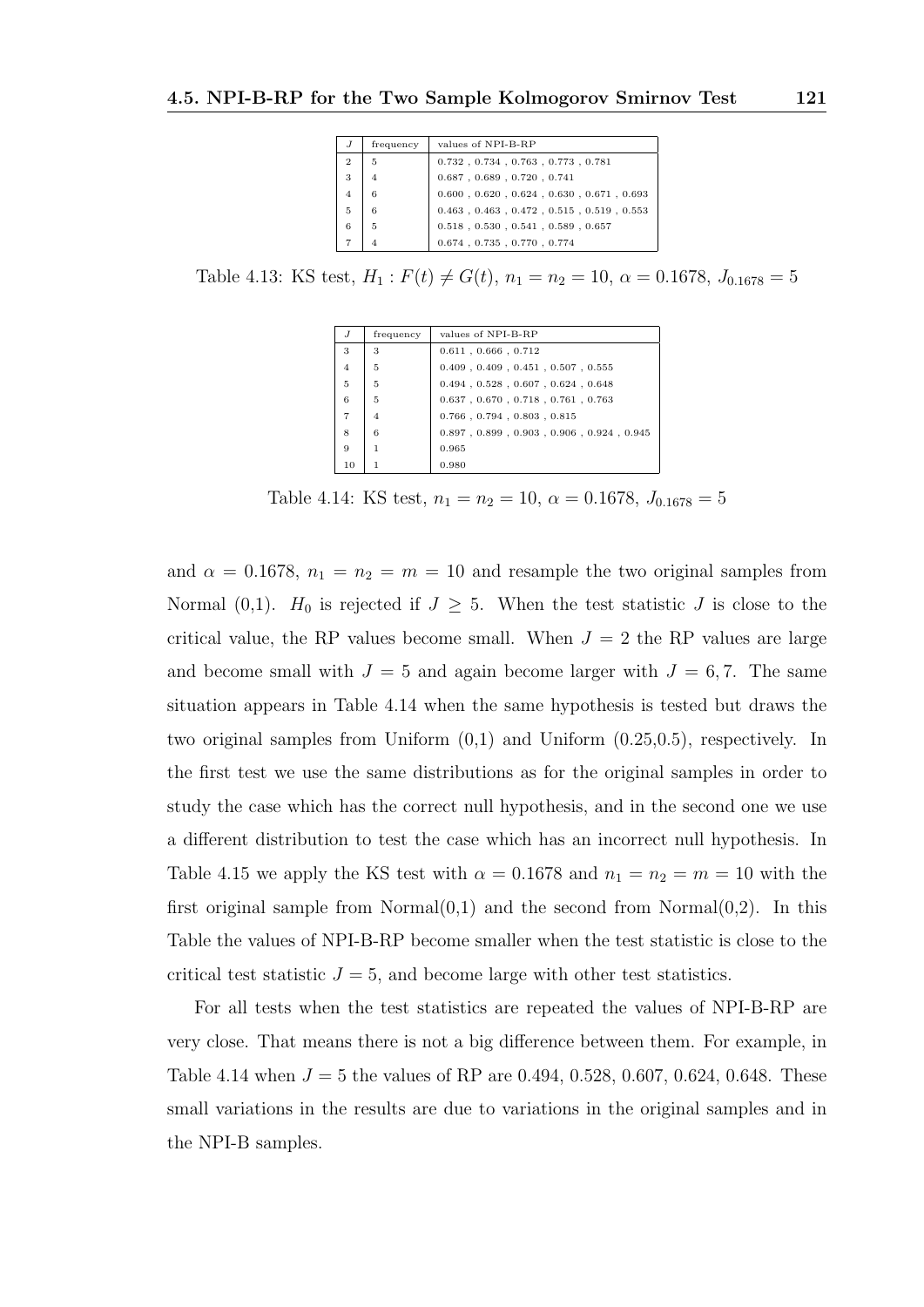| J            | frequency | values of NPI-B-RP                                    |
|--------------|-----------|-------------------------------------------------------|
| $\mathbf{2}$ | 5         | 0.717, 0.728, 0.746, 0.752, 0.752                     |
| 3            | 8         | 0.613,0.650,0.664,0.699,0.701,0.702,0.729,0.733       |
| 4            | 9         | 0.527,0.575,0.596,0.604,0.619,0.626,0.629,0.645,0.664 |
| 5            | 7         | $0.421, 0.422, 0.472, 0.542, 0.542, 0.591, 0.611$     |
| 6            |           | 0.566                                                 |

Table 4.15: KS test,  $n_1 = n_2 = 10$ ,  $\alpha = 0.1678$ ,  $J_{0.1678} = 5$ 

To develop more general insight into NPI-B-RP values, we implement the four tests: the sign test, WRS test, WMT test and KS test, many times in order to summarize the main properties of NPI-B-RP and plot the boxplot of these values in Figure 4.5. With the KS test the minimum value of the NPI-B-RP values is 0.3780, the maximum is 0.978 and the median is 0.684. For the WMT test these measures are 0.496 , 0.992 , 0.726, respectively. The sign test has a minimum value of NPI-B-RP values it is 0.501 and the maximum is 0.994, while the median is 0.782. With the WRS test the minimum is 0.483, the maximum is 0.967 and the median is 0.674. Note that the distribution of NPI-B-RP values is approximately symmetric in four tests.

#### 4.6 Performance of NPI-B-RP

When a new method is suggested we need to explore some ways of judging the performance of this method. In Sections 4.2, 4.3 and 4.4 we have presented an approach to check if the NPI-B-RP values are included in the NPI-RP intervals or not, we now show two different ways for this. The first method uses the mean square error (MSE) and the other illustrates the predictive inference of the NPI-B method and its power when it is used to find RP values.

#### 4.6.1 Mean Square Error with NPI-B-RP

Using the mean square error (MSE) is a possible way to compare between NPI-B and standard-B as the methods to locate RP values. It is one of the measures of accuracy. To calculate the MSE of RP values we need the estimate of RP, which we already have using NPI-B and standard-B (the details of the results of standard-B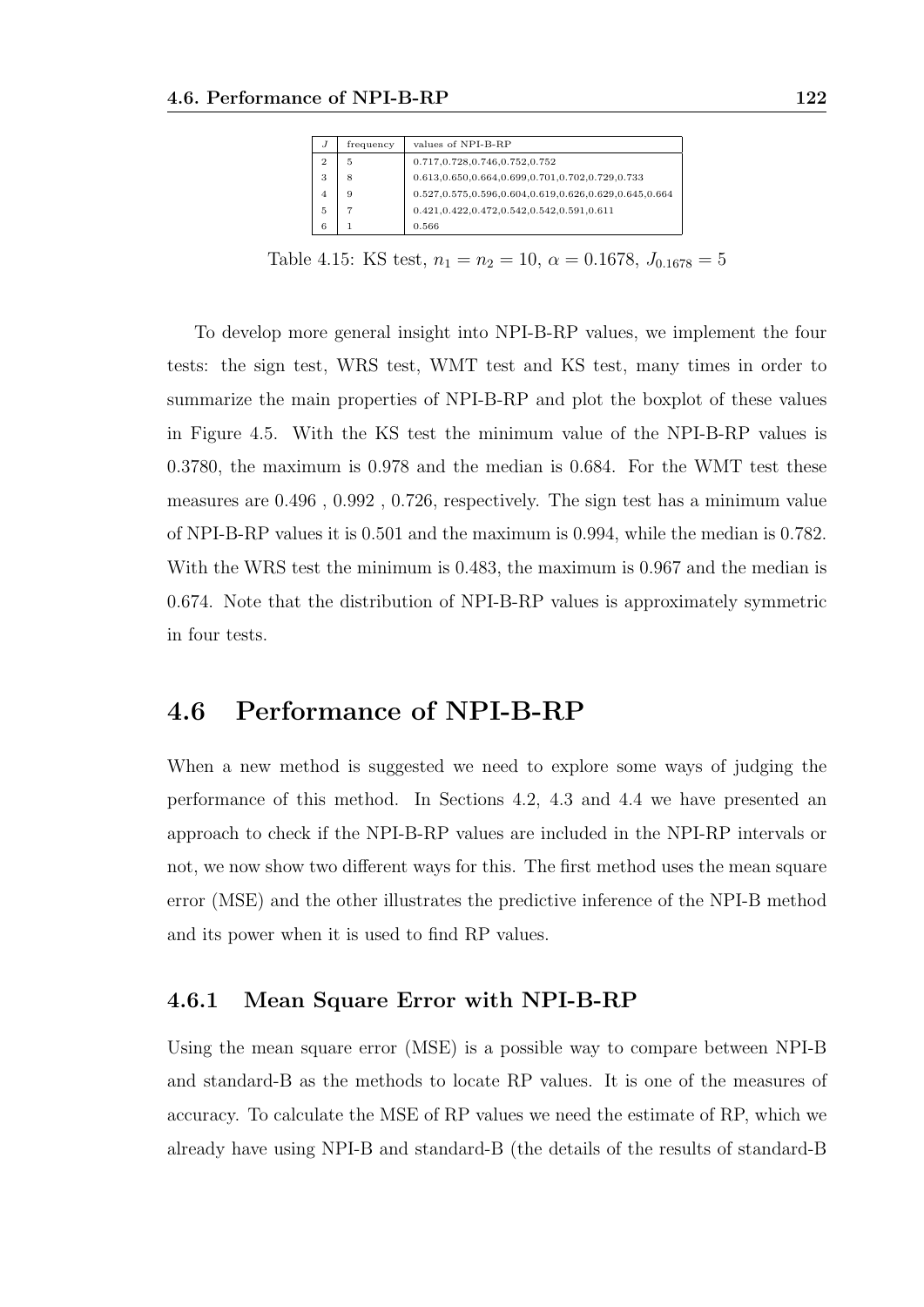

Figure 4.5: Boxplots of NPI-B-RP values from four tests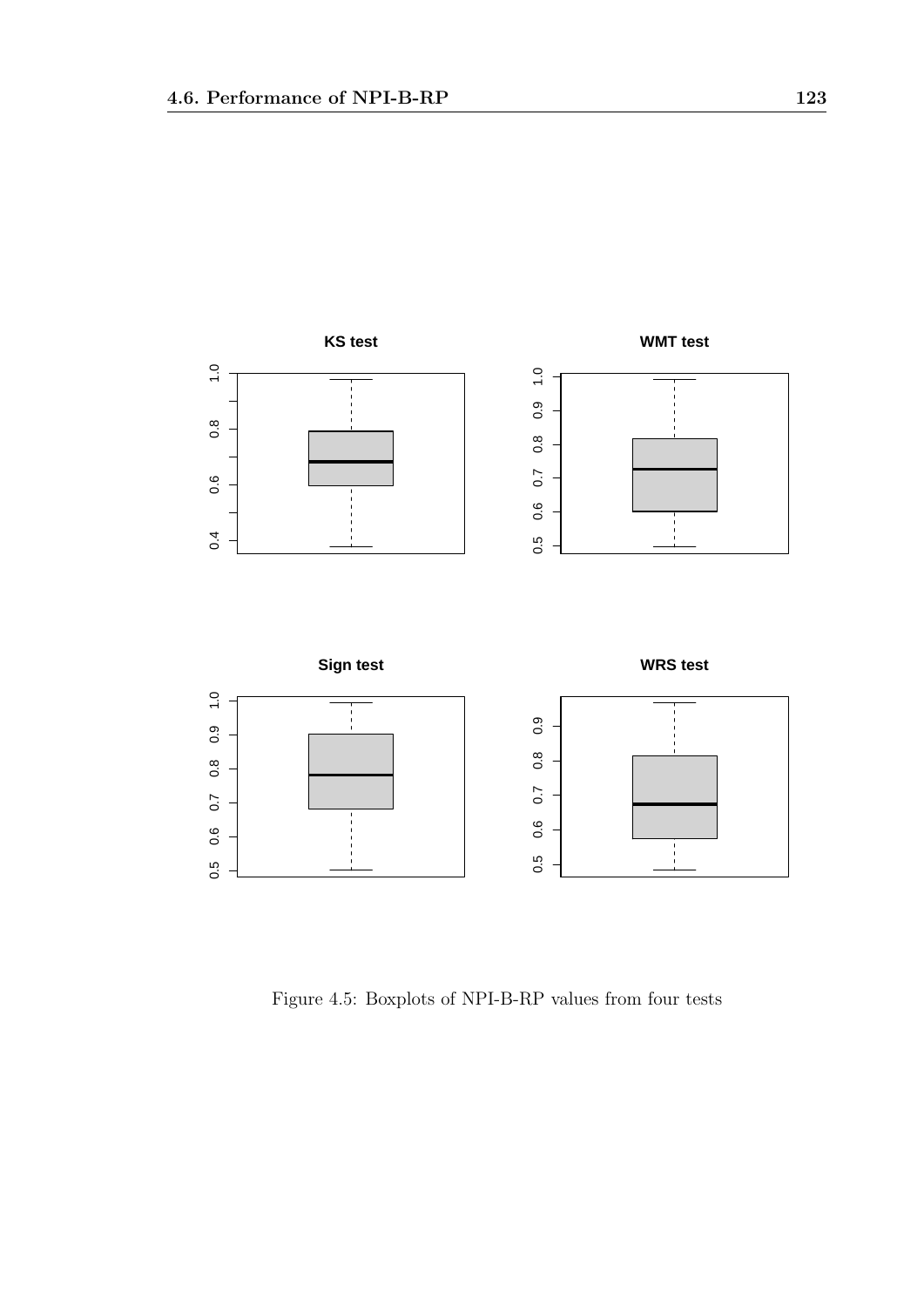not consider here). We also need the values of RP. We try to find it by drawing B original samples and applying the test to find RP. For example, the two samples rank sum test draws B pairs of two original samples from Gamma (5,2) with equal sample size 10, and applies the test between these pairs to get the ratio of significant outcomes to be RP1, and the ratio of nonsignificant outcomes to be RP2. We consider RP1 and RP2 as the values of population, because if we repeat this process many times we find approximate values of RP1, such as 0.378, 0.356, 0.375, 0.372 and 0.370. We can deal with one of them as a value of the RP1 and the same status appears with RP2. Note that these two values complement each other.

Now, we follow the same steps which were considered in Sections 4.2, 4.3, 4.4 and 4.5 to arrived at NPI-B-RP1 and NPI-B-RP2 as the estimates of RP1 and RP2 from NPI-B samples, we repeat this  $V$  times to have  $V$  items of NPI-B-RP1 and NPI-B-RP2, and then find the MSE of these values using this formula

$$
MSE = \frac{1}{V} \sum_{v=1}^{V} (estimate_v - parameter_v)^2
$$
 (4.4)

For the MSE of NPI-B-RP of NPI-B samples the formula will be

$$
MSE.NPI.RP = \frac{1}{V} \sum_{v=1}^{V} \left( (NPI.RP1_v - RP1)^2 + (NPI.RP2_v - RP2)^2 \right) \tag{4.5}
$$

Then find the MSE for the NPI-B and standard-B (after following the last process to get RP values from standard-B) in order to make a comparison between them in the 10 scenarios which discussed before.

Scenario 1: KS test, Uniform  $(0,1)$  and Uniform  $(0.25,0.5)$ ,  $\alpha = 0.1678$ ,  $H_1$ :  $F(t) \neq G(t)$ .

Scenario 2: KS test, Normal (0,1),  $\alpha = 0.1678$ ,  $H_1: F(t) \neq G(t)$ .

Scenario 3: WMT test, Uniform  $(0,1)$ ,  $\alpha = 0.289$ ,  $H_1 : \delta < 0$ .

Scenario 4: WMT test, Uniform  $(0,1)$  and Uniform  $(0.25,0.5)$ ,  $\alpha = 0.289$ ,

 $H_1$  :  $\delta$  < 0.

Scenario 5: WMT test, Gamma (5,2),  $\alpha = 0.370, H_1 : \delta > 0$ .

Scenario 6: WMT test, Gamma  $(1,3)$  and Gamma  $(5,2)$ ,  $\alpha = 0.370$ ,  $H_1 : \delta > 0$ .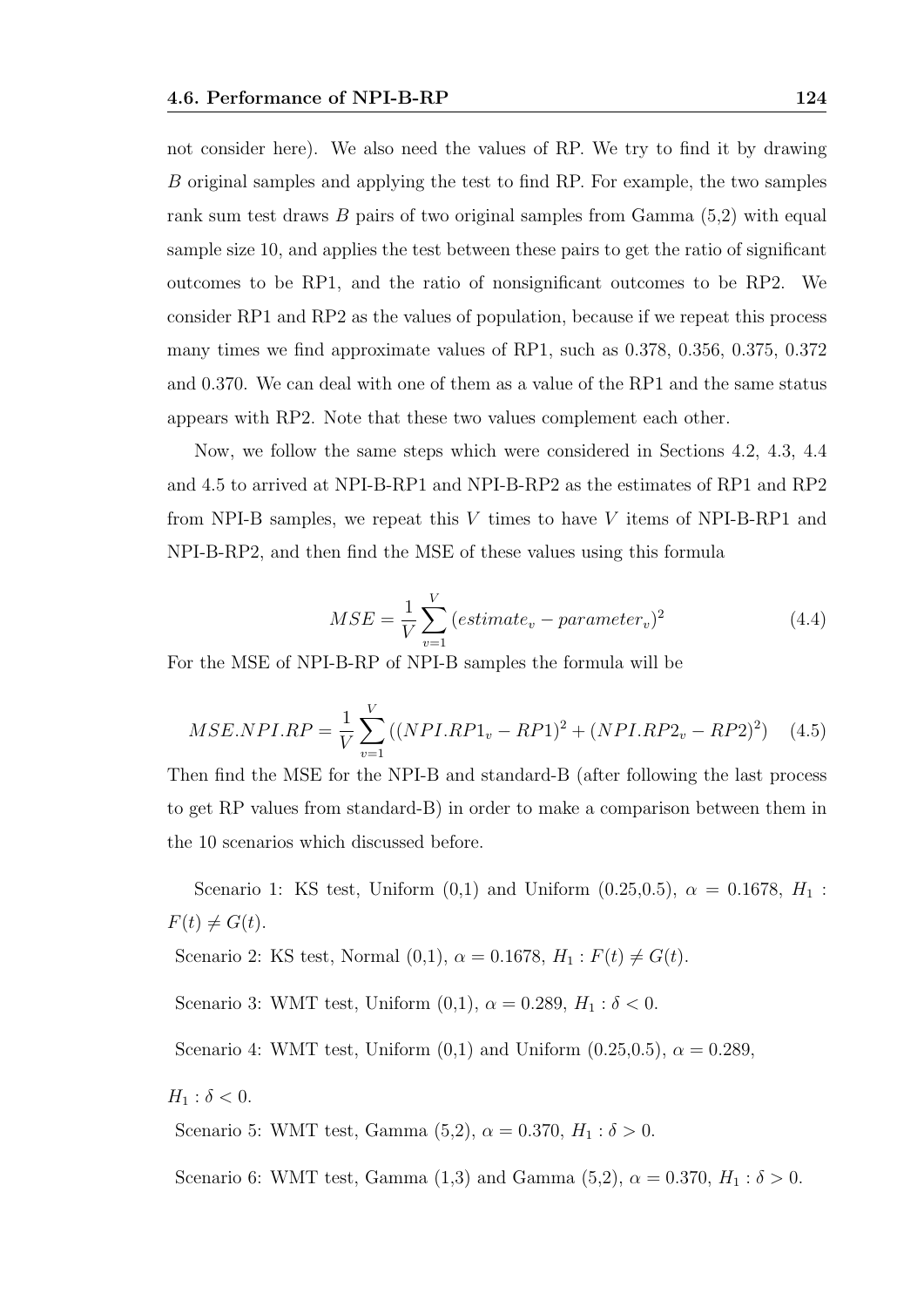|                 | scenario |       |       |       |       |       |       |       |       |       |  |
|-----------------|----------|-------|-------|-------|-------|-------|-------|-------|-------|-------|--|
|                 |          |       |       |       |       |       |       |       |       | 10    |  |
| MSE.NPI.RP      | 0.082    | 0.181 | 0.063 | 0.132 | 0.052 | 0.055 | 0.052 | 0.040 | 0.492 | 0.092 |  |
| MSE.standard.RP | 0.180    | 0.398 | 0.106 | 0.172 | 0.096 | 0.094 | 0.064 | 0.075 | 0.541 | 0.139 |  |

Table 4.16: MSE values

|                       | scenario |                |       |       |       |       |       |       |       |       |
|-----------------------|----------|----------------|-------|-------|-------|-------|-------|-------|-------|-------|
|                       |          | $\overline{2}$ | 3     | 4     | 5     | 6     |       | 8     | 9     | 10    |
| mean of NPI-B-RP      | 0.712    | 0.641          | 0.690 | 0.703 | 0.691 | 0.681 | 0.587 | 0.663 | 0.760 | 0.768 |
| mean of standard-B-RP | 0.793    | 0.718          | 0.757 | 0.759 | 0.767 | 0.761 | 0.637 | 0.733 | 0.828 | 0.845 |
| sd of NPI-B-RP        | 0.172    | 0.104          | 0.150 | 0.173 | 0.127 | 0.122 | 0.209 | 0.121 | 0.154 | 0.143 |
| sd of standard-B-RP   | 0.285    | 0.170          | 0.157 | 0.175 | 0.161 | 0.147 | 0.212 | 0.146 | 0.153 | 0.144 |

Table 4.17: summary of RP values

Scenario 7: WRS test, Normal  $(0,1)$ ,  $\alpha = 0.556$ ,  $H_1 : \theta \neq 0$ .

Scenario 8: WRS test, Normal  $(0,1)$ ,  $\alpha = 0.5$ ,  $H_1 : \theta > 0$ .

Scenario 9: sign test, Gamma $(2,2)$ ,  $\alpha = 0.377$ ,  $H_1 : \theta > 2$ .

Scenario 10: sign test, Normal  $(0,1)$ ,  $\alpha = 0.377$ ,  $H_1 : \theta < 0$ .

From Table 4.16 we see that using the NPI-B method gives a minimum value of MSE of RP for all scenarios, while the standard-B method has larger values of them. That can be an advantage of the NPI-RP method because it means that the NPI-B method is more accurate when predicting RP. Furthermore, NPI-B gives small values of standard deviation (sd) of RP values in most cases, as Table 4.17 shows. This Table summarises the mean and standard deviation of RP values which are derived from NPI bootstrap and standard bootstrap.

#### 4.6.2 Predictive Performance of NPI-B-RP

It is useful to study a predictive inference with the NPI-B method and there is a possible way to do this as follows:

- 1. Sample a data set from the selected distribution and apply the test to estimate the NPI-B-RP value.
- 2. From the same distribution select L further data sets of the same sample size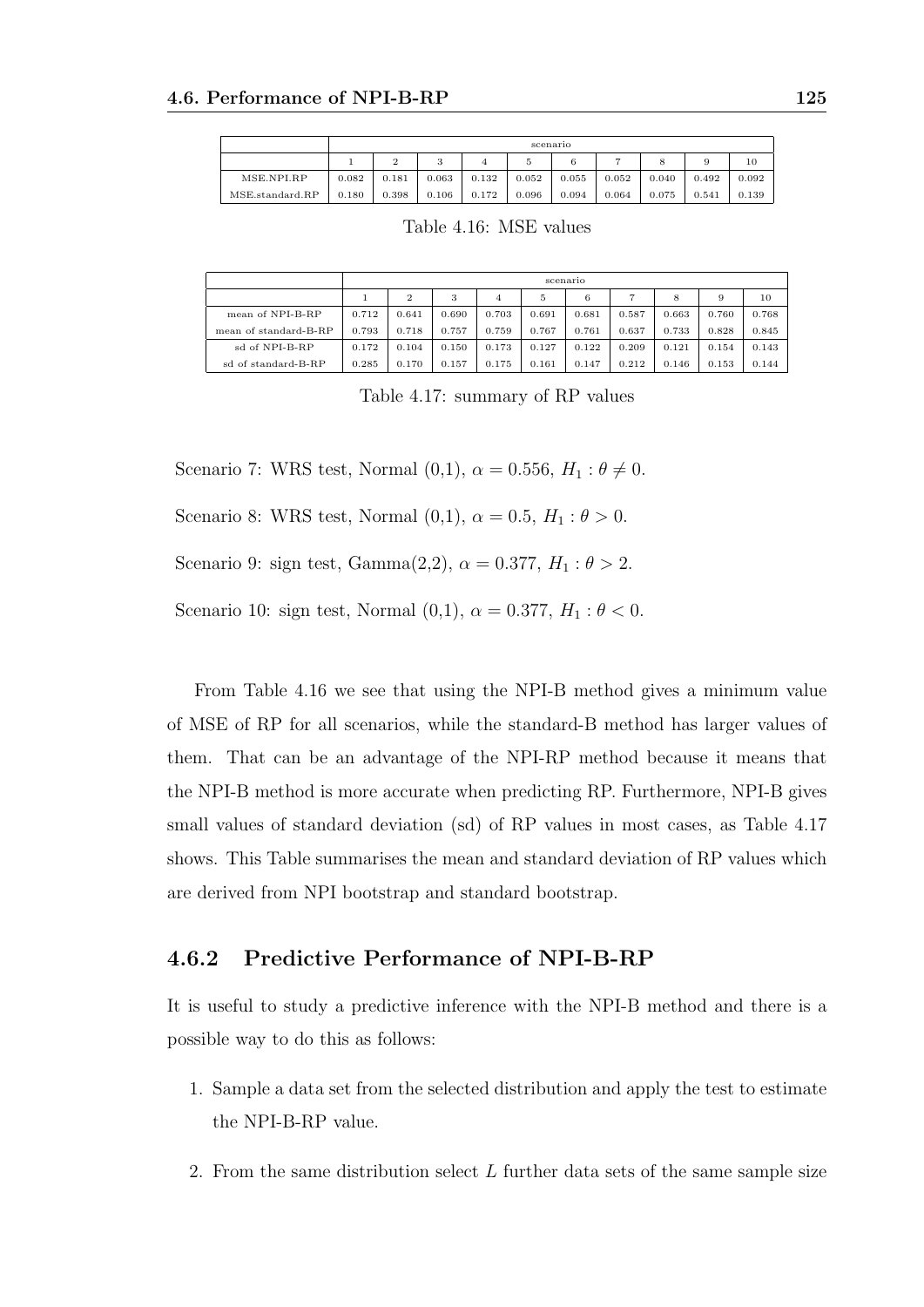to consider them as the future samples. Then find the proportion of these samples which have the same test outcome, we refer to this proportion by simulated future proportions (SFP).

3. Repeat this many times (say 100 times) and show the pairs (NPI-B-RP, SFP).

We implemented those steps with some nonparametric tests and plotted the result in Figure 4.6. In this Figure, the upper left plot, we draw the first original sample from Beta  $(1,2)$  and the second one from Beta  $(2,1)$ , then apply the KS test to test  $H_0$ :  $F_x(t) = F_y(t)$  versus  $H_1$ :  $F_x(t) \neq F_y(t)$  with  $\alpha = 0.1678$  and  $n_x = n_y = 10$ , and plot the pairs (NPI-B-RP , SFP) which are found using the previous steps. We see that 13% of the points (or of the cases) are at the bottom of the plot. Each of these points has a large value of NPI-B-RP and a small value of SFP. That is because the decision of the test with the two original samples was wrong in these cases. But with 87% of the other points at the top, each point has large values of NPI-B-RP and SFP, and these values are close together because the decision taken in the original experiment was correct. From these results we can say that when using NPI-B to predict the RP value, an accurate predictive value is given in 87% of cases. In other words, the SFP values are considered as an indicator of the proportion of the same test outcomes in the future. If the value of NPI-B-RP is close to the value of SFP, that means that the NPI-B is a good method for predicting RP values.

The similar pattern appears in the bottom left plot. In this one we test  $H_0$ :  $\theta = 0$ versus  $H_1: \theta > 2$  with a sign test. The original sample is drawn from Gamma (2,2) with size  $n = 10$  and  $\alpha = 0.377$ . Here 8% of the points are in the bottom section of the plot and 92% of them are in the top section. This means that in 92% of the cases, the values of SFP and NPI-B-RP are close. In the right upper plot, the WMT test applied with  $H_0$ :  $\delta = 0$  versus  $H_1$ :  $\delta < 0$ ,  $\alpha = 0.289$  and  $n_1 = n_2 = 10$ . The original samples are drawn from Uniform  $(0,1)$ . In this test  $24\%$  of the cases arrived at the wrong decision in the original experiment, and 76% arrived at the correct decision, and with these cases the values of SFP and NPI-B-RP have a similar effect to that in the previous tests. That also happened with the WRS test in 56%, in the right bottom plot, the WRS test the hypothesis  $H_0$ :  $\theta = 0$ ,  $H_1$ :  $\theta > 0$  with  $\alpha = 0.5$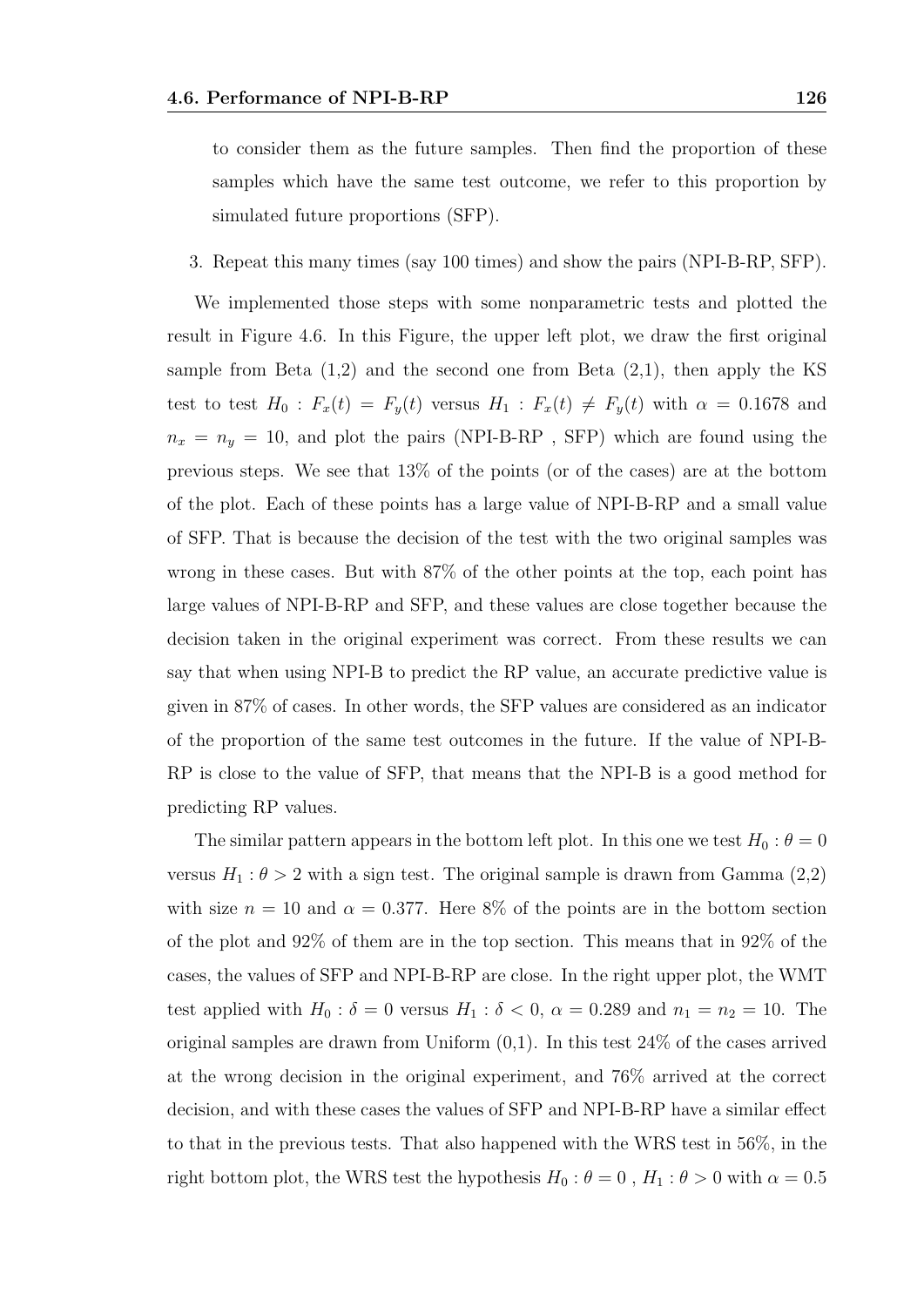

Figure 4.6: Plot the pairs (NPI-B-RP,SFP) of some nonparametric test with sample size 10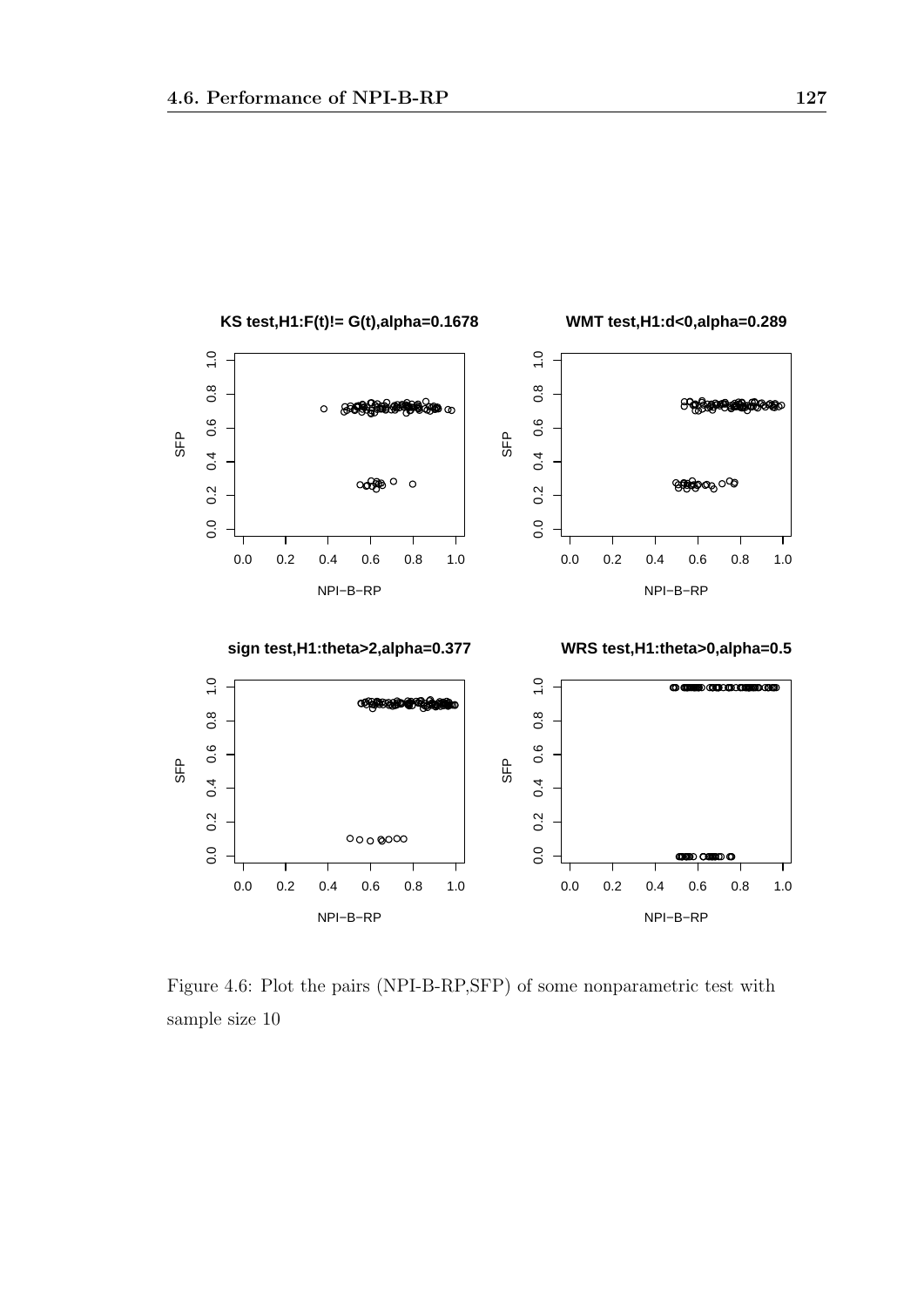and  $n = 10$ , the original sample from Normal  $(0,1)$ . The purpose of this section has been to prove the value of the NPI-B approach to predicting RP values and the benefit is clear now because of the strong agreement between SFP and NPI-B-RP values. It is interesting to observe that the results here are in line with those in Chapter 3.

#### 4.7 Concluding Remarks

This chapter explored how the use of NPI-B to estimate RP differs from NPI-RP. It avoids the hardness of calculations and uses the point estimate to present the RP instead of the lower and upper values. Furthermore, it is a flexible approach to use when considering large sample sizes, unlike NPI-RP which is not very flexible. Additionally, the NPI-B-RP values are included in the intervals of NPI-RP and that is consistent with the outcomes in Chapter 3. And to show this consistency in a different way we constructed the confidence intervals for the predicted values of NPI-B-RP and found that all these intervals are included or overlap with the bounds of NPI-RP. Morever, using the NPI-B method makes the variation and MSE of RP values smaller than the standard bootstrap method does, which shows the accuracy and the value of NPI-B method. The simulated future proportions (SFP), which are the proportion of the same test outcomes in the future, are close to the NPI-B-RP values in most cases, that explored the validity of the NPI-B method to predict RP values. This study could be improved using different significance levels and larger sample sizes. This approach can be applied quite straightforwardly and formally to various tests such as the rank correlation test, the Kruskal-Wallis test, tests for two means and tests for two variances [52]. We can resample NPI-B samples from data and apply any such test to find the NPI-B-RP values. This approach will be more complex with tests which use categorical data. It would be challenge to derive the NPI-B-RP for goodness of fit tests. That would be an exciting topic for future research.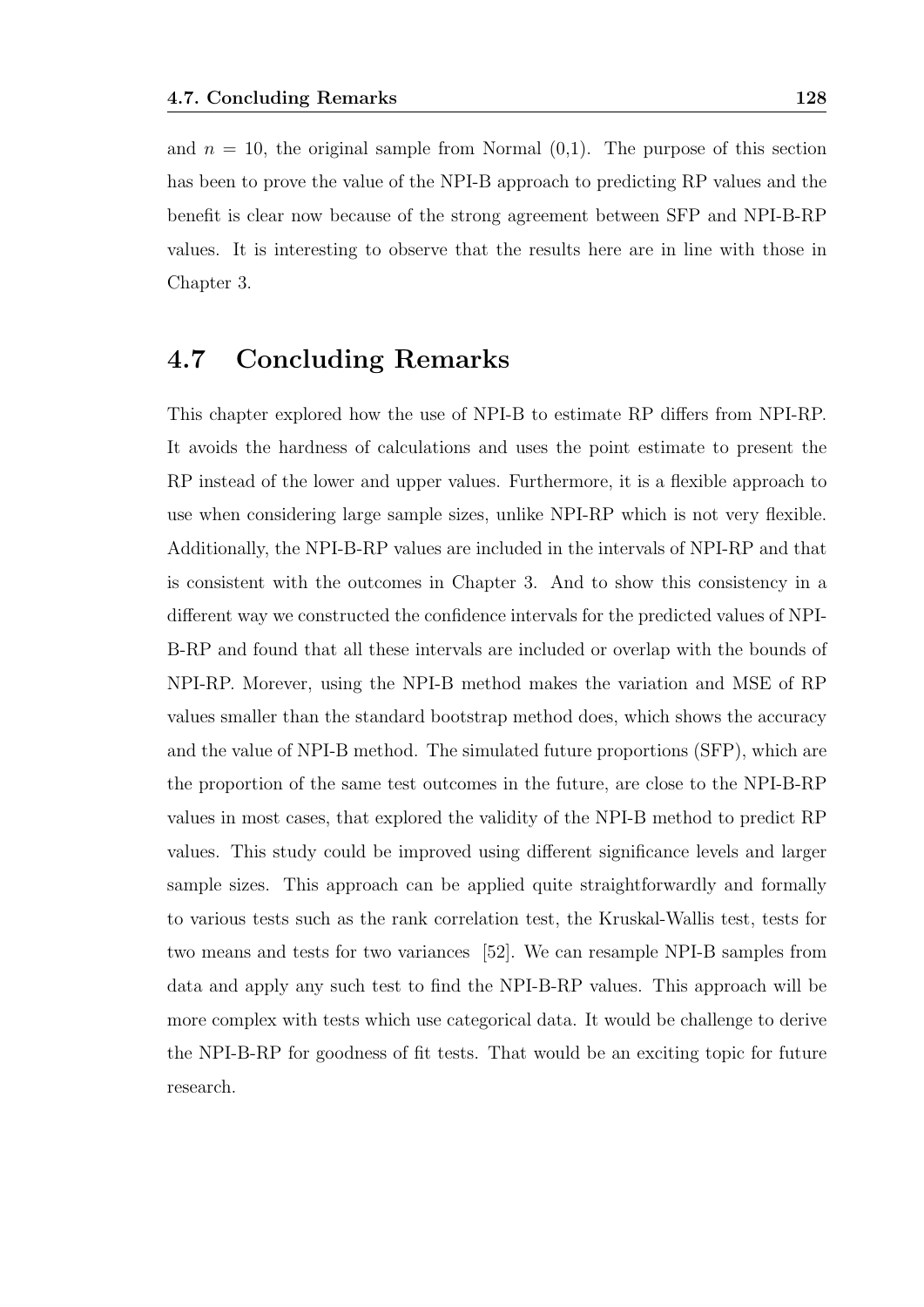### Chapter 5

### Conclusions

This chapter summarises the main results of this thesis and concludes with a range of ideas for future research. In this thesis we have introduced a new version of bootstrap, nonparametric predictive inference bootstrap (NPI-B), and used it for inference about the reproducibility of tests.

In Chapter 2, NPI-B was presented for data on finite intervals, real line and non negative observations. The NPI-B method goes outside the range of observations, it depends on sampling values from intervals which are created by data values, and adds new values to the data. The NPI-B has more variation than the standard bootstrap. This is a good point of NPI-B because this property eliminates the underestimation of variance which appears in standard-B. The NPI-B does not work well with estimation using confidence intervals, but when its performance with prediction is tested, using prediction intervals, the NPI-B method is a promising alternative to the standard bootstrap for prediction. It often gives good coverage proportions in our study. The results of the NPI-B method with order statistics are consistent with the results of the NPI aspect, and this agreement improves if  $n$ is large. It will be interesting, for further research, to study the NPI-B with order statistics using different sample sizes which give a wide picture about its performance from this perspective. We could also use future sample sizes that differ from the data sample.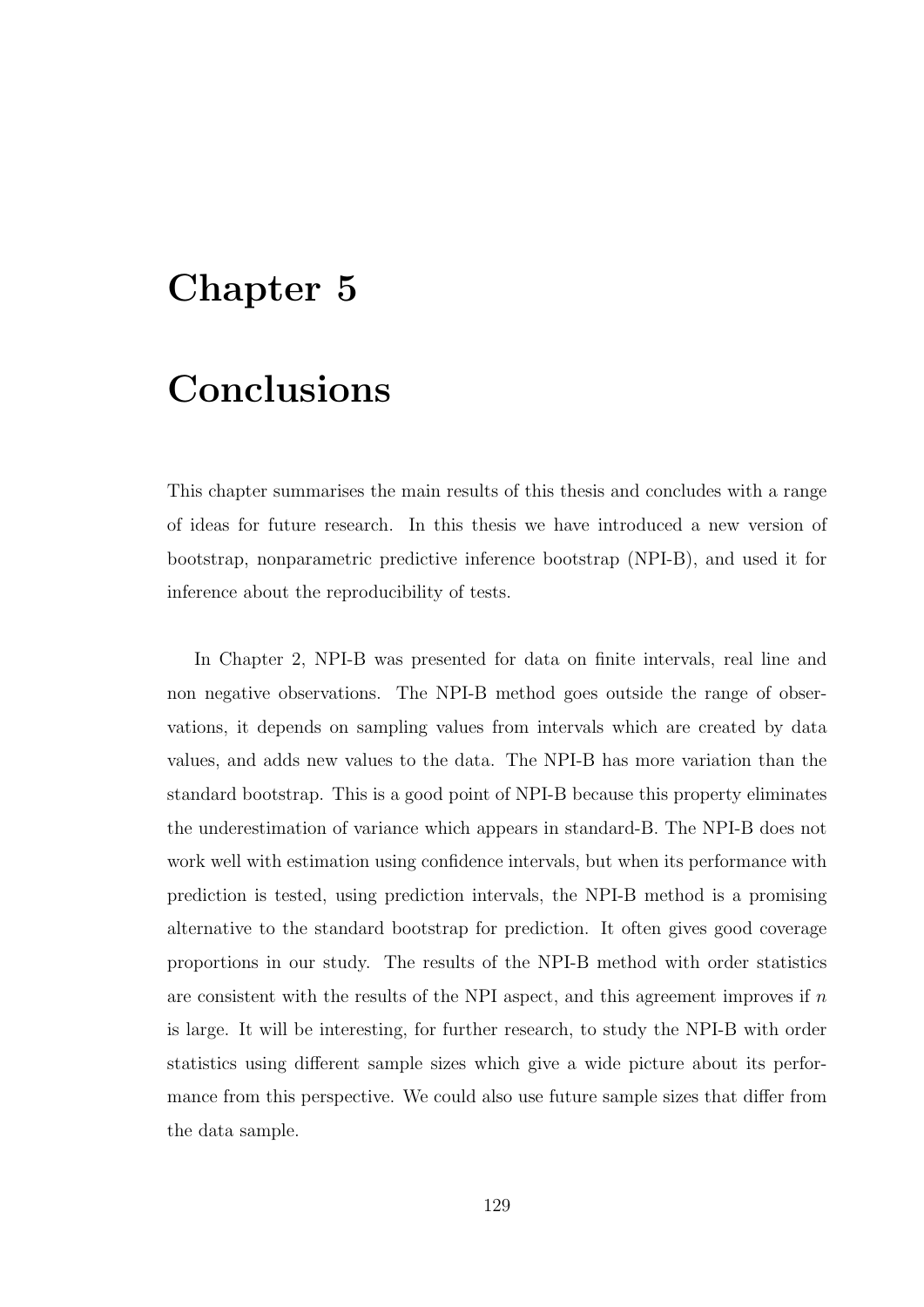In Chapter 3, we discussed the NPI method of the reproducibility probability (RP) of some nonparametric tests. RP does not have a unique interpretation in the classical frequentist statistics framework. The NPI lower and upper probabilities are derived for the event that a future test will have the same outcome as the original test. Three nonparametric tests were discussed in this chapter, but we can apply this method with various statistical tests, such as the goodness of fit test. For the sign test we proved that the minimum value of the NPI lower bound of the reproducibility probability is 0.5. For the other tests considered in this chapter no such lower bound for the lower RP has been found and indeed values less than 0.5 occurred. So studying the minimum value of the NPI lower bound of RP with those tests is an idea for future research. Additionally, we considered the two-sided test in the case of the sign test only. Exploring how to derive the bounds of the NPI-RP of the two sided tests of other tests may lead us to further research.

If we consider large sample sizes or more complex hypotheses, the computation is inflexible, so we explored NPI-B as a promising method to fix this in Chapter 4.

In Chapter 4, the NPI-B method was discussed as an alternative method of NPI for predicting the RP of some nonparametric tests. It is a possible method when dealing with large sample sizes or complicated hypotheses. As mentioned before, there is no single definition of RP, but in this chapter we provided the main definition of it. It is the probability that the experiment in the second trial will have the same outcome as the first trial. To contend with this we repeated the experiment many times to sample NPI-B, then found the ratio of times which have the outcome of the first one. It must be referred to that after simulation we found that the predicted values of RP using NPI-B, which are called NPI-B-RP values, are included in the NPI lower and upper probabilities which were explored in Chapter 3. Also the confidence intervals of the NPI-B-RP values are included or sometimes overlap with the bounds of NPI-RP. This means that the results in this chapter are consistent with those in Chapter 3. In addition, the predicted values of RP have less variation and less MSE when NPI-B is used to derive them rather the standard-B. That is a useful attribute of NPI-B. Addotionally the simulated future proportions (SFP),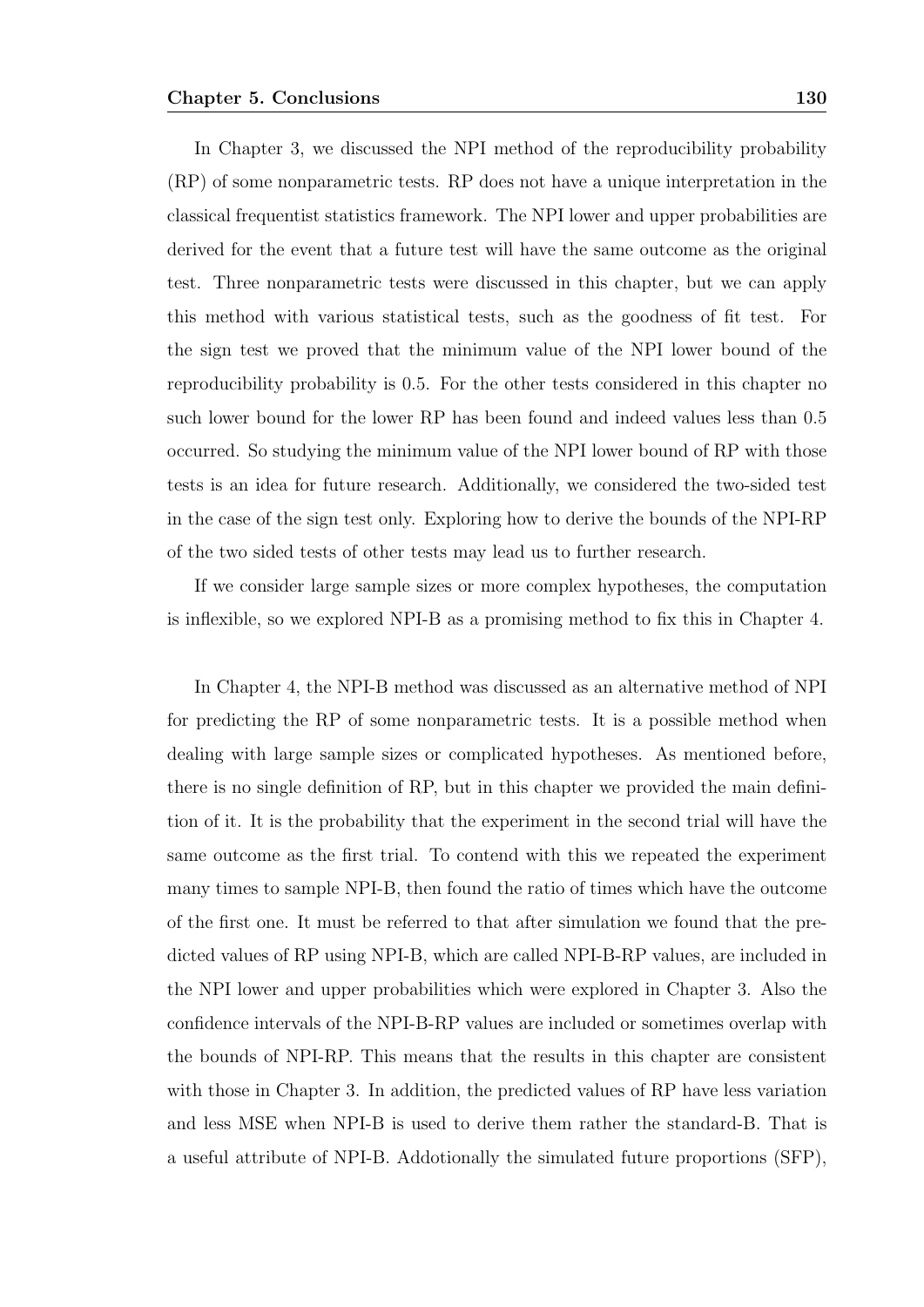which are the proportion of the same test outcomes in the future, are close to the NPI-B-RP values in most cases, that explore the validity of the NPI-B method to predict RP values. In Chapter 3 we proved that the minimum value of the sign test using NPI-RP is 0.5. It would be interesting for future research to study what the minimum value of NPI-B-RP values is with different tests.

This study could be extended in different ways, such as using future sample sizes which differ from the data sample size, or different significance levels. Additionally, this method could be applied to different statistical tests such as the goodness of fit test. The NPI-B method works with data on the real line. It is a challenge to know how the NPI-B method works with cells in tables to apply a goodness of fit test using it, to test how well the model fits the specified theoretical distribution and to estimate the reproducibility probability.

To apply the NPI-B method we divided the data set into intervals and sampled the future observation uniformly from this interval, we considered this as a logical assumption. However, on the other hand, it might be not the unique assumption to sample values. Furthermore, to use NPI-B method with data on the real line, we made some assumptions about the distributions of the tails. It would be interesting to think about the effect if we changed these assumptions or used different distributions to sample from the tails or from the intervals. Moreover, in this thesis we used the NPI-B method with data on the real line, is it possible to use it with multivariate data? These suggestions could be the basis for future research into the NPI-B method.

This thesis presented the NPI-B method and its effective performance for prediction. Moreover, the NPI-B method was presented for the reproducibility probability of some nonparametric tests. It is a useful method because it avoids the difficulty of NPI for reproducibility probability and makes the studying of reproducibility more flexible. That is the most important point because the reproducibility of tests is important in the real world, especially in the medical field.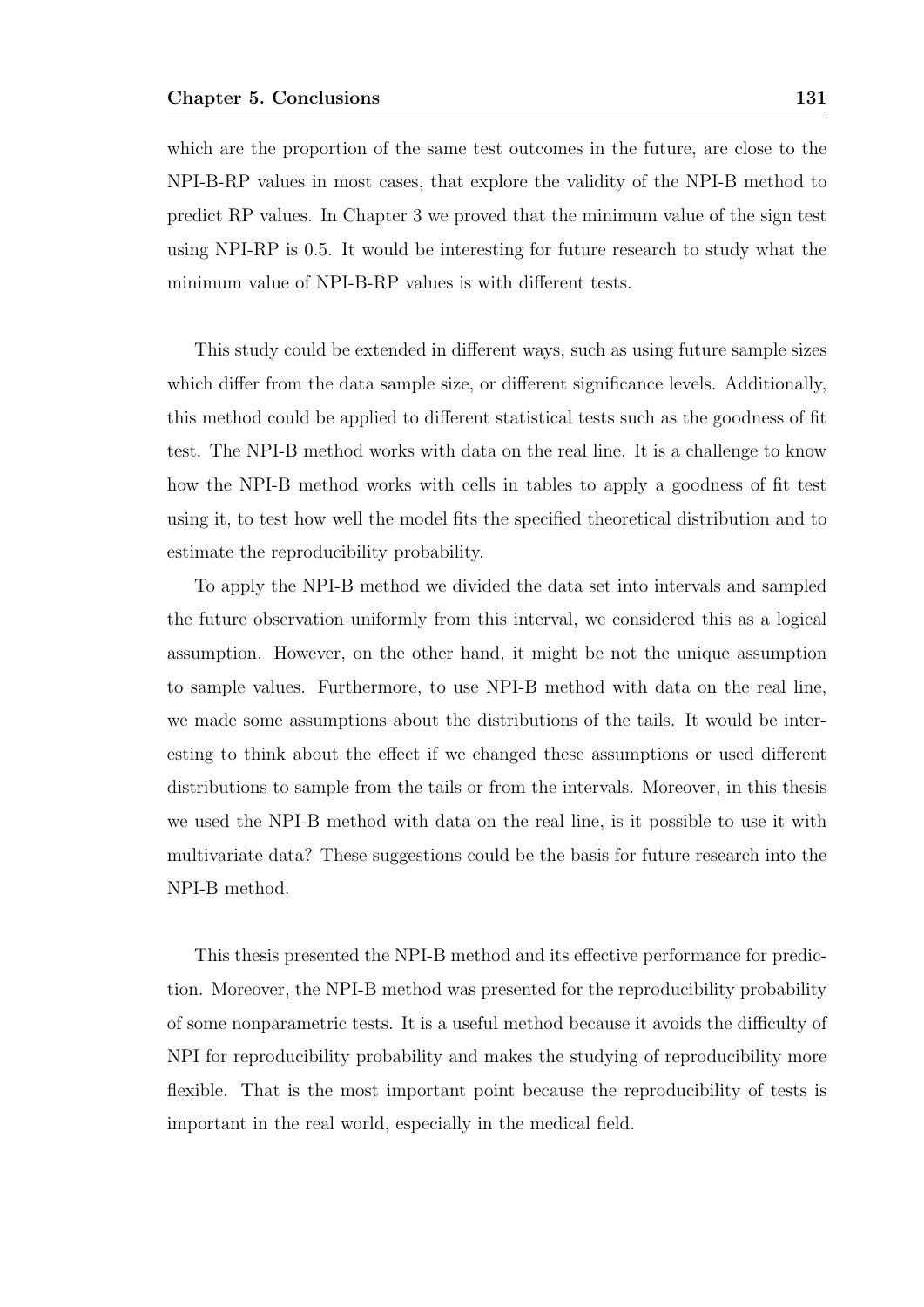# Bibliography

- [1] Aboalkhair, A.M. (2012). Nonparametric predictive inference for system reliability. PhD Thesis, Durham University, Durham, UK (available from www.npistatistics.com).
- [2] Adekeye, K.S., Lamidi, M.A. and Osanaiye, P.A. (2010). Prediction interval: A tool for monitoring outbreak of some prominent diseases. Global Journal of Maths and Stat,  $2, 41-46$ .
- [3] Altman, D.G. and Royston, P. (2000). What do we mean by validating a prognostic model. Statistics in Medicine, 19, 453–473.
- [4] Arts, G.R.J. and Coolen, F.P.A. (2008). Two nonparametric predictive control charts. Journal of Statistical Theory and Practice, 2, 499–512.
- [5] Arts, G.R.J., Coolen, F.P.A. and van der Laan, P. (2004). Nonparametric predictive inference in statistical process control. Quality Technology and Quantitative Management, 1, 201–216.
- [6] Augustin, T. and Coolen, F.P.A. (2004). Nonparametric predictive inference and interval probability. Journal of Statistical Planing Inference , 124, 251– 272.
- [7] Augustin, T. and Coolen, F.P.A. (2007). Multinomial nonparametric predictive inference with sub-categories. Proceedings ISIPTA'07, G. De Cooman, L. Vegnaroua, M. Zaffalor , 77–86 .
- [8] Banks, D.L. (1988). Histospline smoothing the bayesian bootstrap. Biometrika, 4, 673–684.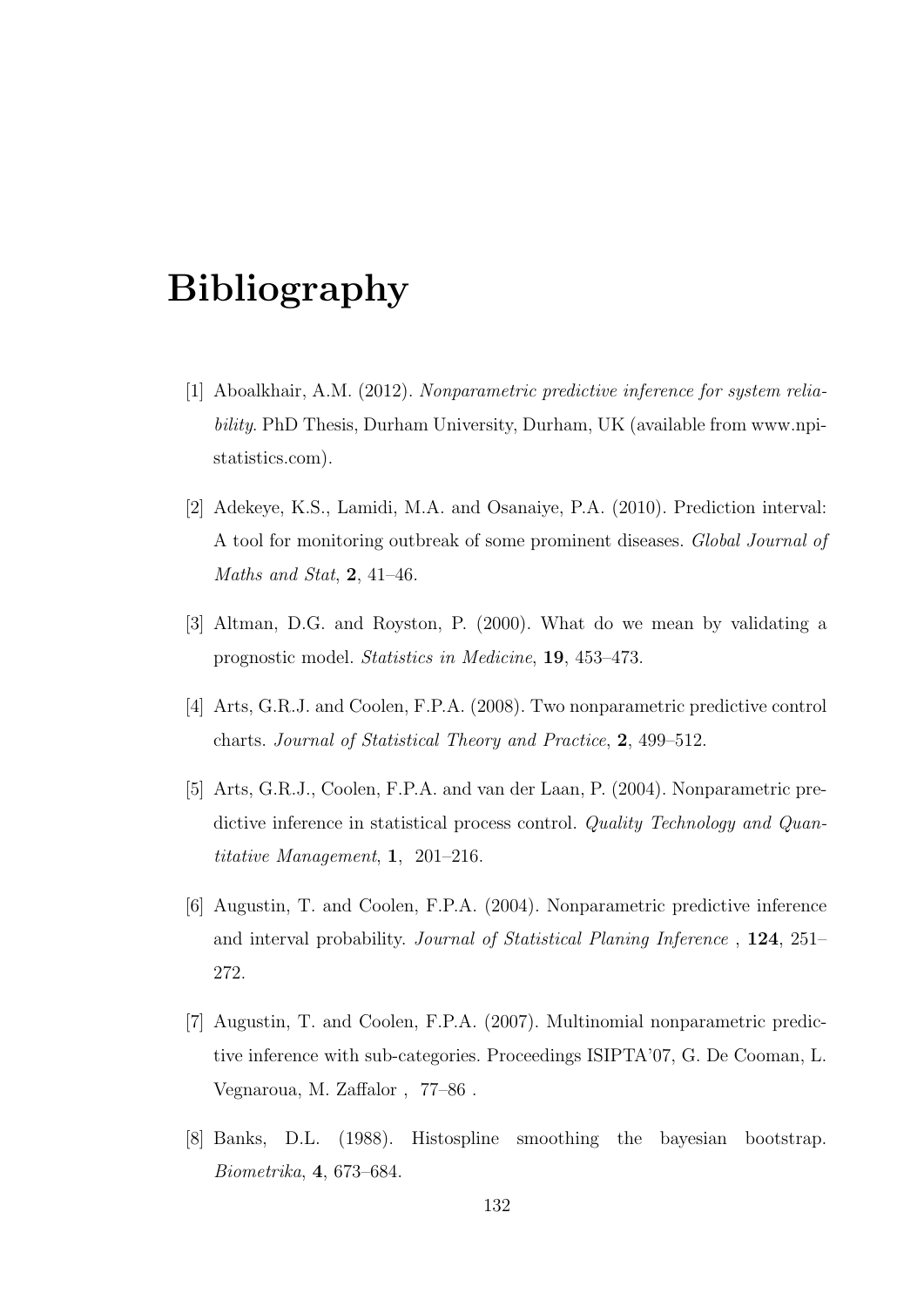- [9] Begley, C.G. and Ellis, L.M. (2012). Raise standards for preclinical cancer research. Nature, 483 (29.03.2012), 531–533.
- [10] Bickel, P.J. and Freedman, D.A. (1981). Some asymptotic theory for the bootstrap. The Annals of Statistics, 9, 1196–1217.
- [11] Binhimd, S. and Coolen, F.P.A (2012). On boostrapping using nonparametric predictive inference. Proceedings of the 1st ISM International Statistical Conference (ISM 2012), 465-468, Malaysia, Department of Mathematical Science, UTM. (www.utm.my/ism-1).
- [12] Boos, D.D. and Stefanski, L.A. (2011). P-value precision and reproducibility. The American Statistician, 65, 213–221.
- [13] Chernick, M.R. (2008). Bootstrap Methods: A Guide for Practitioners and Researchers . Wiley-Interscience.
- [14] Collings, B.J. and Hamilton, M.A. (1988). Estimating the power of the two sample Wilcoxon test for location shift. Biometrics, 44, 847–860.
- [15] Coolen, F.P.A. (1998). Bayes' postulate repostulated. 6th valencia international meeting on Bayesian statistics, Alcossebre, Spain (May/June 1998) .
- [16] Coolen, F.P.A. (1998). Low structure imprecise predictive inference for Bayes' problem. Statistics and Probability Letters, 36, 349–357.
- [17] Coolen, F.P.A. (2006). On Nonparametric predictive inference and objective Bayesiansm. Journal of Logic, Language and Information , 15, 21–47.
- [18] Coolen, F.P.A. (2008). On nonparametric predictive inference for Bernoulli quantities with set-valued data. In: D. Dubois, M. Asuncion Lubiana, H. Prade, M. Angeles Gil, P. Grzegorzewski, O. Hryniewicz (eds.), Soft Methods for Handling Variability and Imprecision. Springer, Berlin, 85–91.
- [19] Coolen, F.P.A. (2011). Nonparametric predictive inference. In: International Encyclopedia of Statistical Science, Lovric M. (Ed.). Springer, Berlin, 968– 970.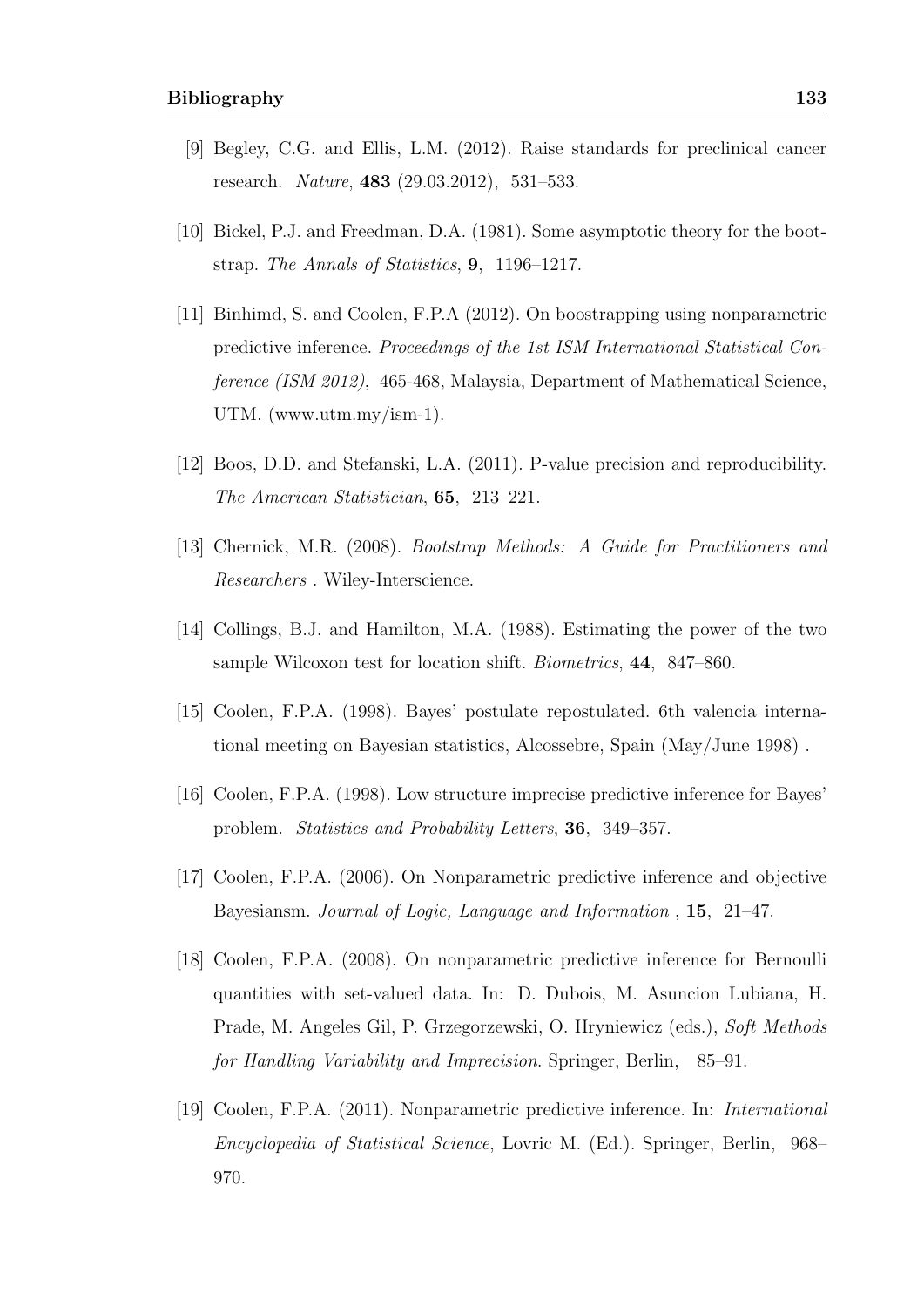- [20] Coolen, F.P.A and Binhimd, S.. Nonparametric predictive inference for reproducibility of basic nonparametric tests. Journal of Statistical Theory and Practice, to appear.
- [21] Coolen, F.P.A. and Coolen-Schrijner, P. (2007). Nonparametric predictive comparion of proportions. Journal of Statistical Planning and Inference, 137, 23–33.
- [22] Coolen, F.P.A. and Elsaeiti, M.A. (2009). Nonparametric predictive methods for acceptance sampling. Journal of Statistical Theory and Practice, 3, 907– 921.
- [23] Coolen , F.P.A and Maturi, T.A. (2010). Nonparametric predictive inference for order statistics of future observations. In: C. Borgelt et al (eds) Combining Soft Computing and Statistical Methods in Data Analusis. Springer, Berlin, 97–104.
- [24] Coolen, F.P.A. and Yan, K. (2004). Nonparametric predictive inference with right-censored data. Journal of Statistical Planning and Inference, 129, 25– 54.
- [25] Coolen, F.P.A., Troffaes, M.C. and Augustin, T. (2011). Imprecise probability. In: International Encyclopedia of Statistical Science, Lovric M. (Ed.). Springer, Berlin, 645–648.
- [26] Coolen-Maturi, T., Coolen-Schrijner, P. and Coolen, F.P.A. (2012). Nonparametric predictive inference for binary diagnostic tests. Journal of Statistical Theory and Practice, 6, 665–680.
- [27] Coolen-Schrijner, P. and Coolen, F.P.A. (2004). Adaptive age replacement based on nonparametric predictive inference. Journal of the Opereational Research Society, 55, 1281–1297.
- [28] Coolen-Schrijner, P., Maturi, T.A. and Coolen, F.P.A. (2009). Nonparametric predictive precedence testing for two groups. Journal of Statistical Theory and Practice, 3, 273–287.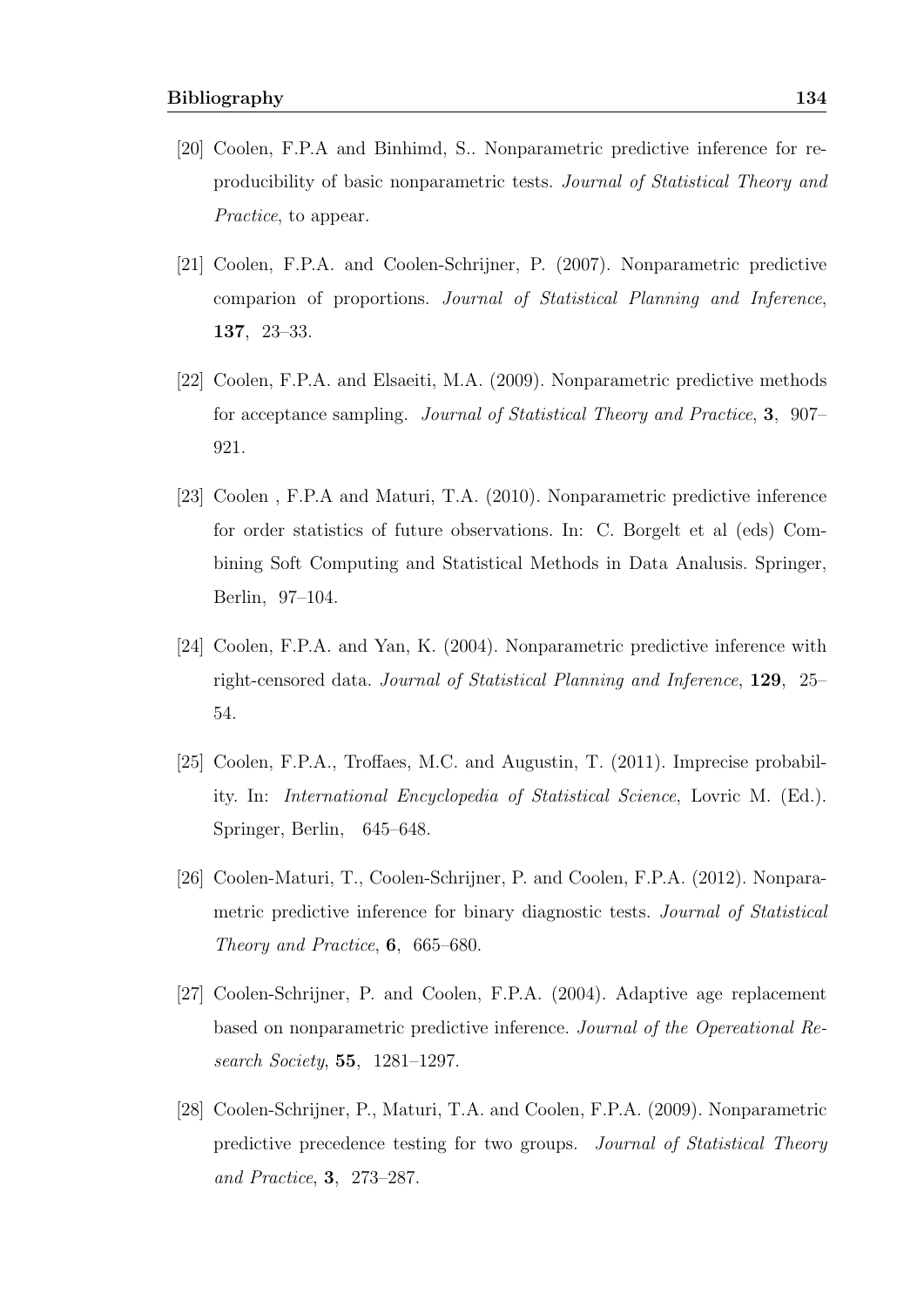- [29] Cumming, G. (2005). Understanding the average probability of replication: Comment on Killeen (2005). Psychological Science, 16, 1002–1004.
- [30] Cumming, G. (2006). Understanding replication: confidence intervals, p values, and what is likely to happen next time. Proceedings of ICOTS-7, 1–6
- [31] Davison, A.C. and Hinkley, D.V. (1997). *Bootstrap Methods and their Appli*cations. Campridge University Press.
- [32] De Capitani, L. and De Martini, D. (2010). Reproducibility probability estimation and testing for the wilcoxon rank sum test. Rapporto di Ricerca n 191, Dipartimento di Metodi Quantitativi per le Scienze Economicho ed Aziendali, Universit degli studi di Milano-Bicocca.
- [33] De Capitani, L. and De Martini, D. (2011). On stocahstic orderings of the Wilcoxon Rank Sum test statistic with applications to reproducibility probability estimation testing. Statistics and Probability Letters, 88, 937–946.
- [34] De Martini, D. (2008). Reproducibility probability estimation for testing statistical hypotheses. Statistics and Probability Letters, 78, 1056–1061.
- [35] Efron, B. (1979). Bootstrap methods: Another look at the jackknife. The Annals of Statistics, 7, 1–26.
- [36] Efron, B. (1990). More efficient bootstrap computations. Journal of the American Statistical Association, 85, 79–89.
- [37] Efron, B. and Gong, G. (1983). A leisurely look at the boottrap, the jackknife, and cross validation. The American Statistician, 37, 36–48.
- [38] Efron, B. and Tibshirani, R.J. (1993). An Introduction to the Bootstrap. Chapman and Hall.
- [39] Elkhafifi, F.F. and Coolen, F.P.A. (2012). Nonparametric predictive inference for accuracy of ordinal diagnostic tests. Journal of Statistical Theory and Practice, 6, 681–697.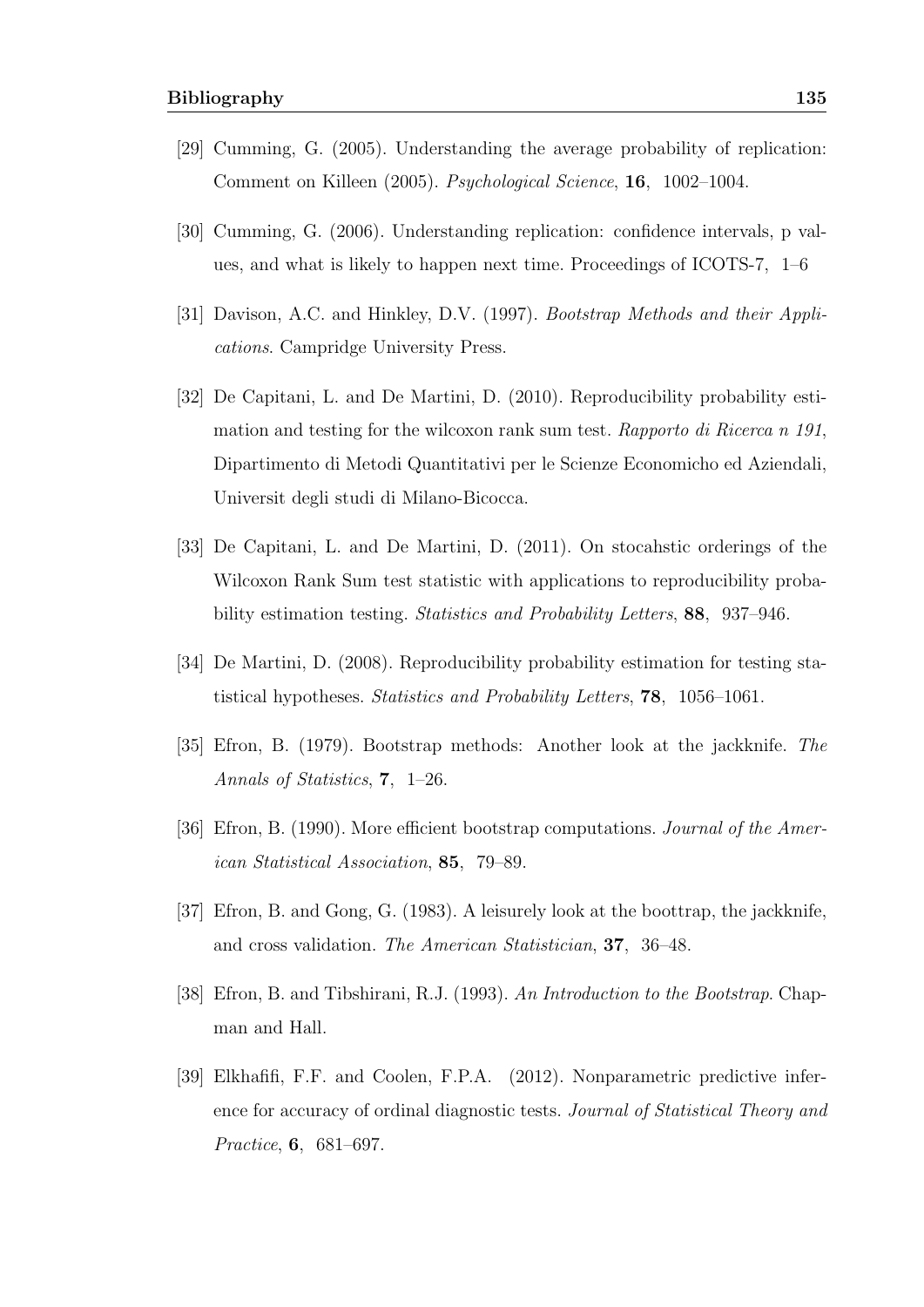- [40] Elsaeiti, M.A. and Coolen, F.P.A. (2012). A nonparametric predictive approach to sequential acceptance problems. Journal of Statistical Theory and Practice, 6, 383–401.
- [41] Gibbons, J.D. and Chakraborti, S. (2011). Nonparametric Statistical Inference. Chapman and Hall, Boca Raton.
- [42] Good, P.I. (2005). Resampling Methods: A Practical Guide to Data Analysis. Birkhauser.
- [43] Goodman, S.N. (1992). A comment on replication, P-value and evidence. Statistics in Medicine, 11, 875–879.
- [44] Greenwald, A.G., Gonzalez, R., Harris, R.J. and Guthrie, D. (1996). Effect sizes and p values: what should be reported and what should be replicated?. Psychophysiology, 33, 175–183.
- [45] Hill, B.M. (1968). Posterior distribution of percentiles: Bayes'theorem for sampling from a population. Journal of the American Statistical Association, 63, 677–691.
- [46] Hill, B.M. (1988). De Finetti's theoremm induction, and  $A_{(n)}$  or Bayesian nonparametric predictive inference. In: Bernardo, J.M., DeGroot, M.H., Lindley, D.V., Smoth, A.F.M. (Eds), Bayesian Statistics, 3, Oxford University Press, Oxford, 211–241 (with discussion).
- [47] Hill, B.M. (1993). Parametric models for  $A_n$ : splitting processes and mixtures. Journal of the Royal Statistical Society , 55, 423–433.
- [48] Hjorth, J.S.U. (1994). Computer Intensive Statistical Methods. Chapman and Hall.
- [49] Hollander, M. and Wolfe, D.A. (1999). Nonparametric Statistical Methods. Wiley .
- [50] Iverson, G.J., Lee, M.D. and Wagenmakers, E.J. (2010). A model averaging approach to replication: The case of  $p_{rep}$ . Psychological Methods, 15, 172–181.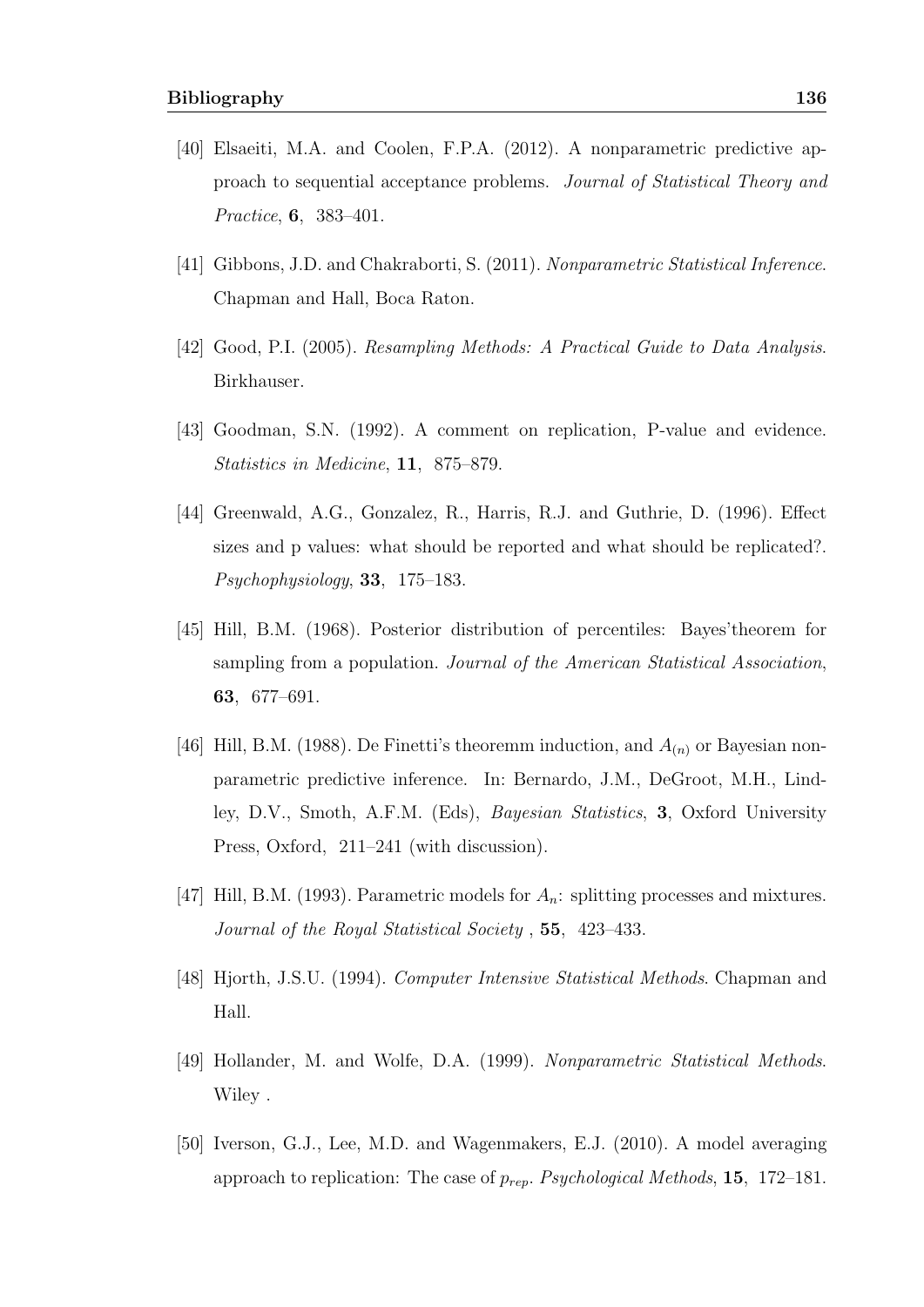- [51] Killen, P.R. (2005). An alternative to null hypothesis significant tests. Psychological Science, 16, 345–353.
- [52] Larson, R. and Farber, B. (2006). Elementry Statistics, Pearson Prentice Hall.
- [53] Lawless, J.F. and Fredette, M. (2005). Frequentist prediction intervals and predictive distributions. Biometrika, 92, 529–542.
- [54] Lecoutre, B., Lecoutre, M.P. and Poitevineau, J. (2010). Killeen's probability of replication and predictive probabilities: How to compute, use and interpret them. Psychological Methods, 15, 158–171.
- [55] Lu, M.C. and Chang, D.S. (1997). Bootstrap prediction intervals for the Birnbaum-Saunders distribution. Microelectronics Reliability, 37, 1213–1216.
- [56] Martin, M.A. (1990). On bootstrap iteration for coverage correction in confidence intervals. Journal of the American Statistical Association, 85, 1105– 1118.
- [57] Maturi, T.A., Coolen-Schrijner, P. and Coolen, F.P.A. (2009). Nonparametric predictive pairwise comparison for real-valued data with terminated tails. International Journal of Approximate Reasoning, 51, 141-150.
- [58] Meeden, G. (1993). Noninformative nonparametric Bayesian estimation of quantiles. Statistics and Probability Letters, 16, 103–109.
- [59] Miller, J. (2009). What is the probability of replicating a statistically significant effect. Psychonomic Bulletin and Review, 16, 617–640.
- [60] Mojirsheibani, M. (1998). Iterated bootstrap prediction intervals. Statistica Sinica, 8, 489–504.
- [61] Mojirsheibani, M. and Tibshirani, R. (1996). Some results on bootstrap prediction intervals. The Canadian Journal of Statistics, 24, 549–568.
- [62] Posavac, E.J. (2002). Using p values to estimate the probability of a statistically significant replication. Understanding Statistics, 1, 101–112.